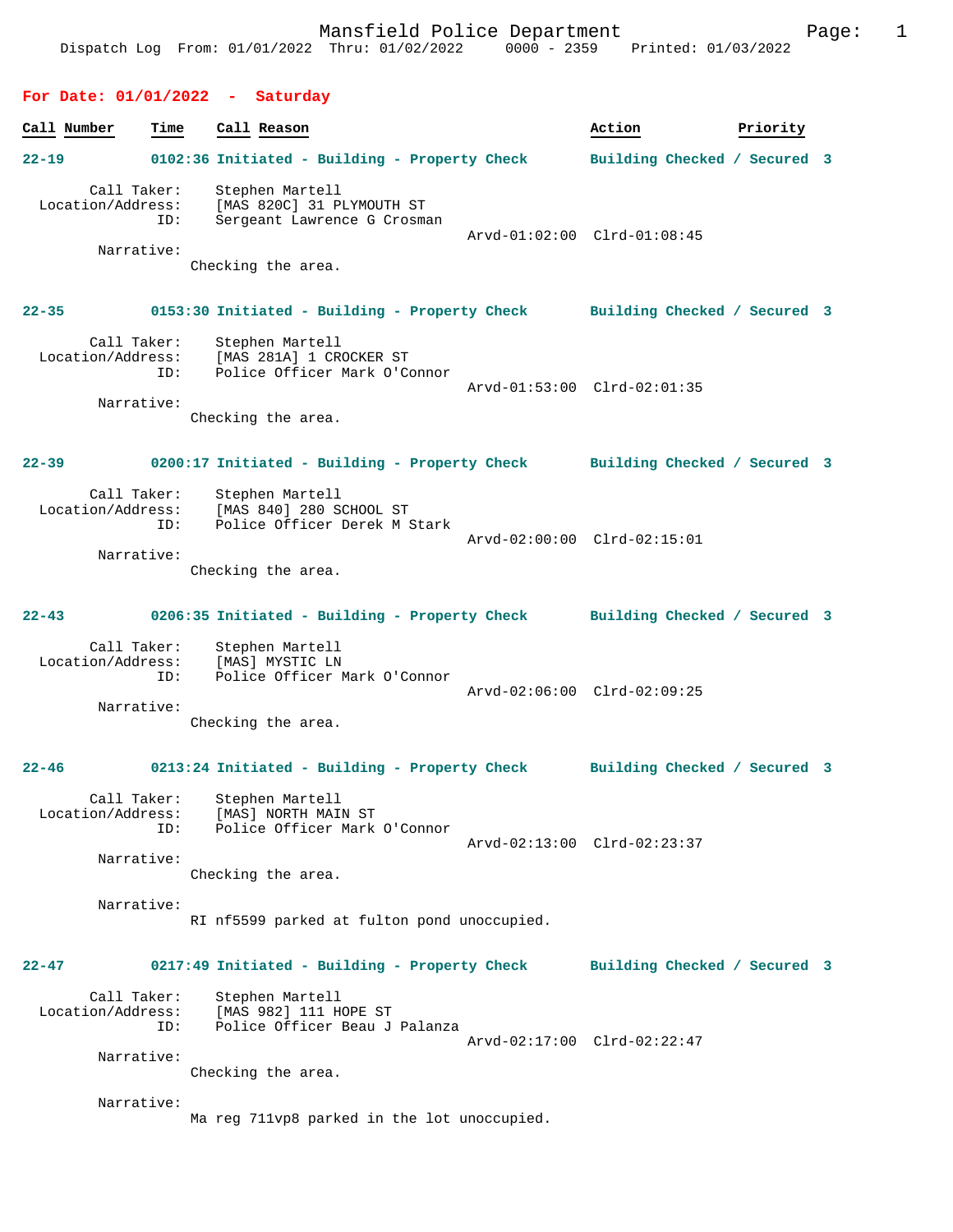Dispatch Log From: 01/01/2022 Thru: 01/02/2022 0000 - 2359 Printed: 01/03/2022

**22-50 0256:25 Initiated - Building - Property Check Building Checked / Secured 3** Call Taker: Stephen Martell Location/Address: [MAS 907E] 390 WEST ST ID: Police Officer Derek M Stark Arvd-02:56:00 Clrd-03:08:58 Narrative: Checking the area. **22-51 0302:59 Initiated - Building - Property Check Building Checked / Secured 3** Call Taker: Stephen Martell Location/Address: [MAS 1002] 250 EAST ST ID: Police Officer Mark O'Connor Arvd-03:02:00 Clrd-03:15:17 Narrative: Checking the area. **22-53 0313:44 Initiated - Building - Property Check Services Rendered 3**  Call Taker: Stephen Martell Location/Address: [MAS 820C] 31 PLYMOUTH ST ID: Officer Richard C Brown Arvd-03:13:00 Clrd-03:21:50 Narrative: Checking the area. **22-57 0403:11 Initiated - Building - Property Check Building Checked / Secured 3** Call Taker: Stephen Martell Location/Address: [MAS] OTIS ST ID: Police Officer Derek M Stark Arvd-04:03:00 Clrd-04:03:33 Narrative: Checking the area. **22-58 0403:39 Initiated - Building - Property Check Building Checked / Secured 3** Call Taker: Stephen Martell Location/Address: [MAS] WILLIAMS ST ID: Police Officer Derek M Stark Arvd-04:03:00 Clrd-04:04:16 Narrative: Checking the area. **22-59 0414:05 Initiated - Building - Property Check Building Checked / Secured 3** Call Taker: Stephen Martell Location/Address: [MAS 1040] 50 RESERVOIR ST Apt. #ST Police Officer Derek M Stark Arvd-04:14:00 Clrd-04:19:37 Narrative: Checking the area. **22-60 0420:12 Initiated - Disabled Motor Vehicle Spoken To 3**  Call Taker: Stephen Martell Location/Address: [MAS] 200 RTE 140 NB @ 90 NORFOLK ST ID: Police Officer Derek M Stark Arvd-04:20:00 Clrd-04:23:29<br>Vehicle: BRO 2014 CIVIC Req: RI 1CR626 VIN: 2HGFB2F50EH555764 BRO 2014 CIVIC Reg: RI 1CR626 VIN: 2HGFB2F50EH555764 Narrative: vehicle pulled over. Narrative: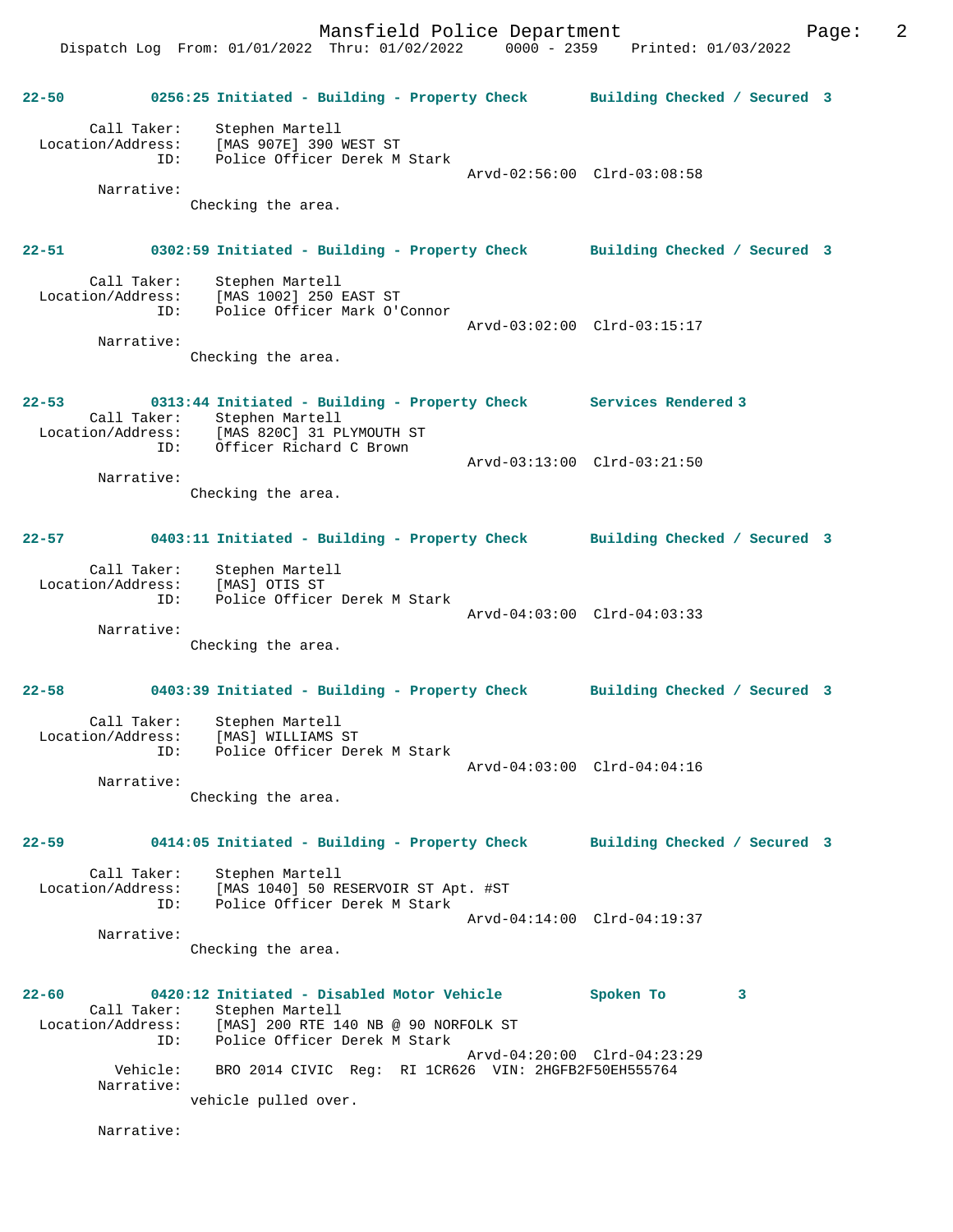Mansfield Police Department Fage: 3 Dispatch Log From: 01/01/2022 Thru: 01/02/2022 0000 - 2359 Printed: 01/03/2022 operator stopped due to fog. **22-61 0424:39 Initiated - Building - Property Check Building Checked / Secured 3** Call Taker: Stephen Martell Location/Address: [MAS 4] 31 HAMPSHIRE ST ID: Police Officer Derek M Stark Arvd-04:24:00 Clrd-04:30:53 Narrative: Checking the area. **22-62 0431:09 Initiated - Building - Property Check Building Checked / Secured 3** Call Taker: Stephen Martell Location/Address: [MAS 2] 60 FORBES BLVD ID: Police Officer Derek M Stark Arvd-04:31:00 Clrd-04:42:41 **22-65 0514:32 Initiated - Building - Property Check Building Checked / Secured 3** Call Taker: Stephen Martell Location/Address: [MAS 820C] 31 PLYMOUTH ST ID: Sergeant Lawrence G Crosman Arvd-05:14:00 Clrd-05:18:54 Narrative: Checking the area. **22-66 0519:24 Initiated - Building - Property Check Building Checked / Secured 3** Call Taker: Stephen Martell Location/Address: [MAS 820C] 31 PLYMOUTH ST<br>TD: Officer Richard C Brown Officer Richard C Brown Arvd-05:19:00 Clrd-05:19:40 Narrative: Checking the area. **22-69 0640:10 Initiated - Building - Property Check Building Checked / Secured 3** Call Taker: Ryan O'Rourke<br>Vicinity of: [MAS] 200 FRAI [MAS] 200 FRANKLIN ST ID: Police Officer Mark O'Connor Arvd-06:40:07 Clrd-06:44:36 Narrative: Checking the area. **22-94 0951:14 Initiated - Building - Property Check Building Checked / Secured 3** Call Taker: Ryan O'Rourke Location/Address: [MAS 2] 60 FORBES BLVD Police Officer Gregg S Kennedy Arvd-09:51:00 Clrd-09:57:47 Narrative: Checking the area. Narrative: M14 reports area check sercure. **22-97 1003:23 Initiated - Building - Property Check Building Checked / Secured 3** Call Taker: Ryan O'Rourke Location/Address: [MAS 820C] 31 PLYMOUTH ST Police Officer David W Kinahan Arvd-10:03:00 Clrd-10:12:33 Narrative: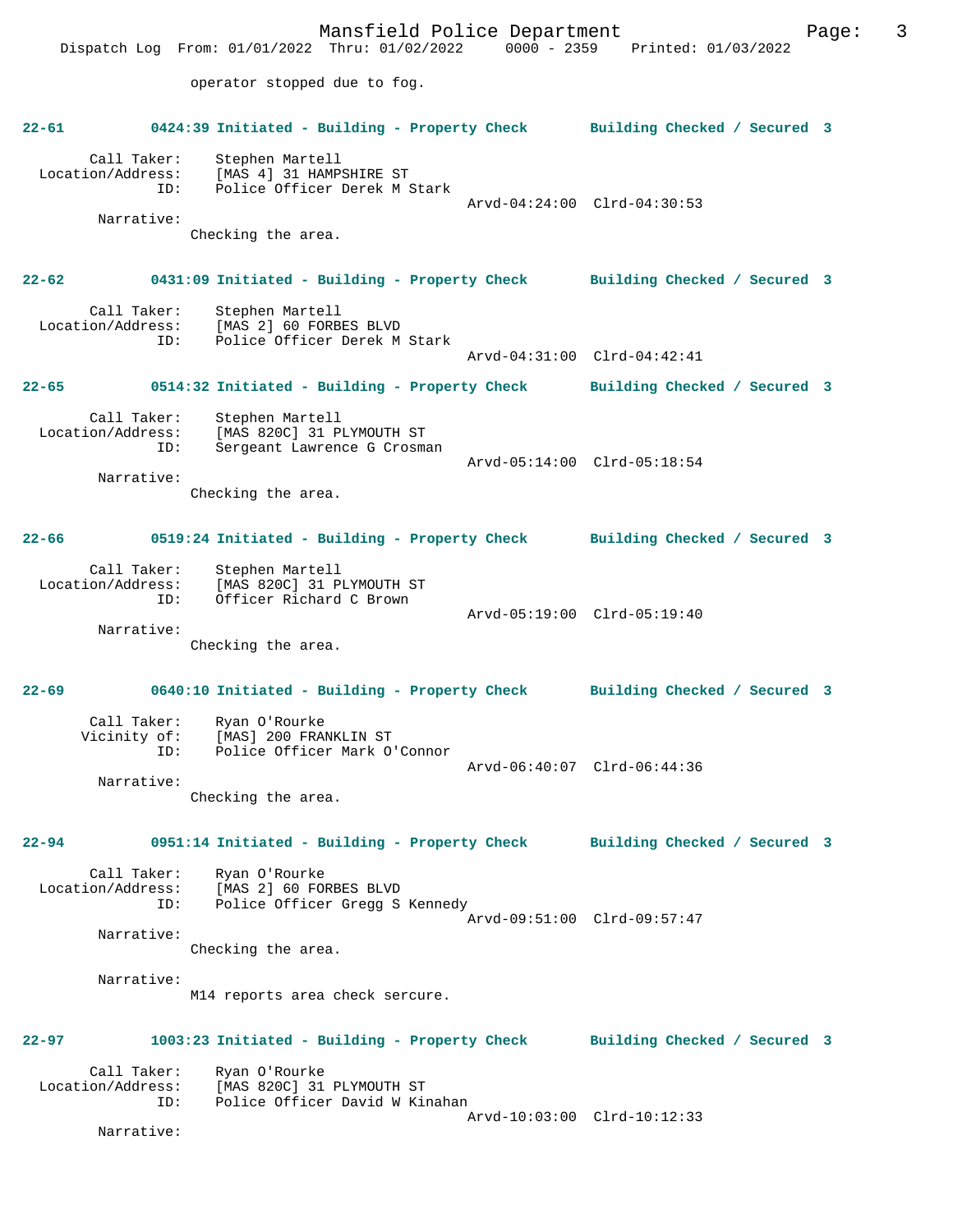Mansfield Police Department Page: 4 Dispatch Log From: 01/01/2022 Thru: 01/02/2022 0000 - 2359 Printed: 01/03/2022 Checking the area. Narrative: M7 area check sercure **22-100 1022:16 Initiated - Building - Property Check Building Checked / Secured 3** Call Taker: Ryan O'Rourke Location/Address: [MAS 1002] 250 EAST ST ID: Police Officer Michael T Fitzgerald Arvd-10:22:00 Clrd-10:29:15 Narrative: Checking the area. Narrative: Area check secure. **22-104 1119:06 Initiated - Building - Property Check Building Checked / Secured 3** Call Taker: Ryan O'Rourke Vicinity of: [MAS] 15 BONNEY LN @ 4 ERICK RD ID: Police Officer Michael T Fitzgerald Arvd-11:19:00 Clrd-11:24:48 Narrative: Checking the area. **22-108 1146:27 Initiated - Building - Property Check Building Checked / Secured 3** Call Taker: Ryan O'Rourke<br>Location/Address: [MAS 820C] 31 ess: [MAS 820C] 31 PLYMOUTH ST<br>ID: Police Officer David W Kir Police Officer David W Kinahan Arvd-11:46:00 Clrd-11:51:07 ID: Lieutenant Thomas R Connor Disp-11:47:30 Arvd-11:49:41 Clrd-11:49:47 Narrative: Checking the area. Narrative: area check sercure. **22-113 1221:13 Initiated - Follow up Investigation Spoken To 3**  Call Taker: Ryan O'Rourke<br>Location/Address: [MAS H2868] 1 Location/Address: [MAS H2868] 114 PRATT ST ID: Police Officer Michael T Fitzgerald Arvd-12:21:00 Clrd-12:27:21 Narrative: Conducting a follow up in the area to a previously reported incident. **22-120 1341:46 Initiated - Building - Property Check Building Checked / Secured 3** Call Taker: Ryan O'Rourke Location/Address: [MAS 982] 111 HOPE ST<br>TD: Police Officer Michael Police Officer Michael T Fitzgerald Arvd-13:41:00 Clrd-13:48:27 Narrative: Checking the area. **22-124 1353:30 Initiated - Building - Property Check Building Checked / Secured 3** Call Taker: Ryan O'Rourke<br>Location/Address: [MAS 820C] 31 Location/Address: [MAS 820C] 31 PLYMOUTH ST ID: Lieutenant Thomas R Connor Arvd-13:53:00 Clrd-14:06:40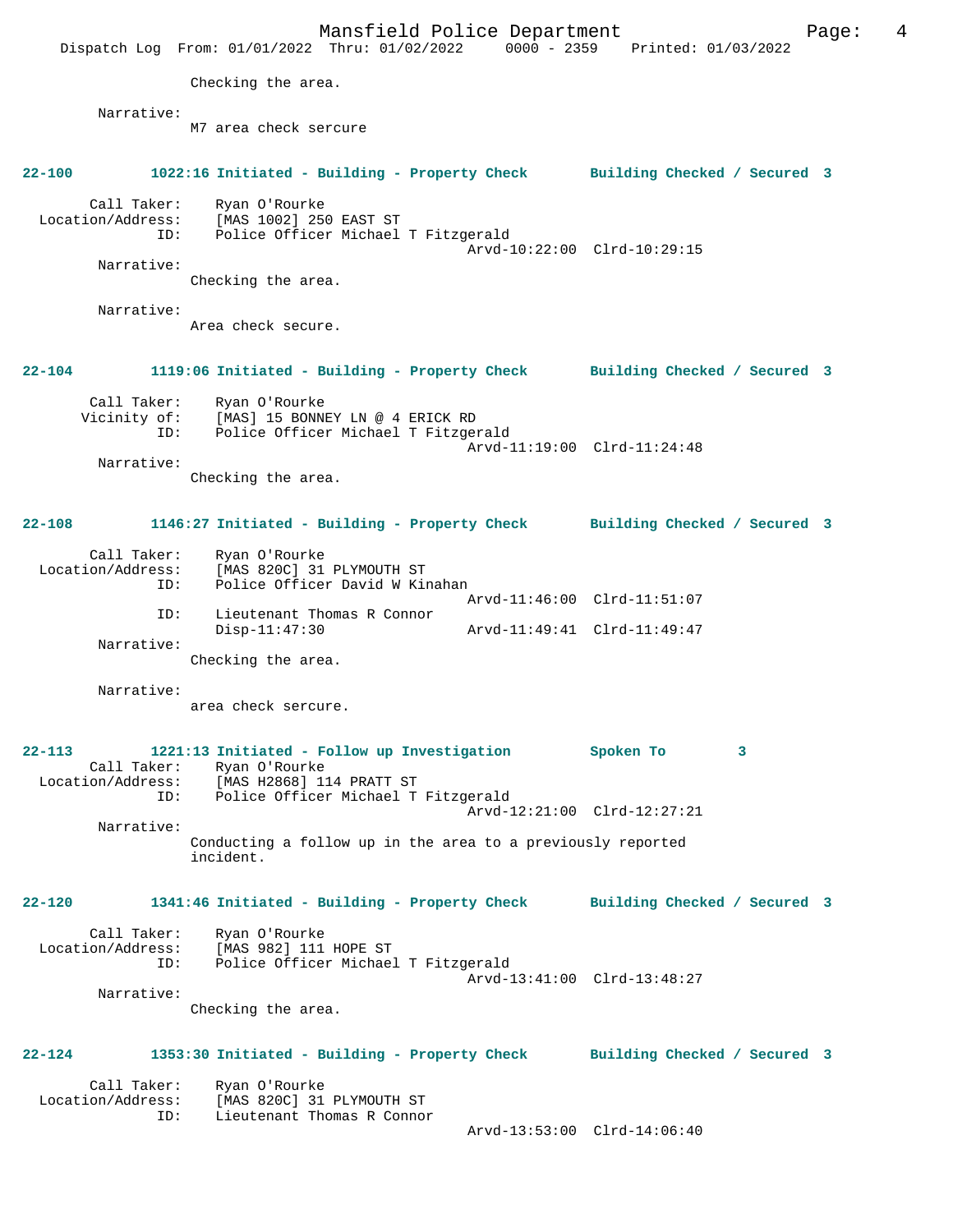Mansfield Police Department The Page: 5 Dispatch Log From: 01/01/2022 Thru: 01/02/2022 0000 - 2359 Printed: 01/03/2022 ID: Police Officer David W Kinahan Disp-13:54:10 Arvd-13:56:34 Clrd-13:58:54 Narrative: Checking the area. Narrative: Area check sercure. **22-127 1430:29 Phone - Noise Complaint Peace Restored 2**  Call Taker: Savannah Karch<br>Location/Address: [MAS H1133] 647 [MAS H1133] 647 NORTH MAIN ST Apt. #2ND F ID: Police Officer William C Trudell Disp-14:33:42 Arvd-14:37:35 Clrd-14:44:25 Narrative: CP report adults stompping on floor in upstairs apt. Narrative: Noise complaint taken care of. M8 showed children the cruiser. M8 reports noise was from young children from appartment above. **22-145 1713:31 Initiated - Building - Property Check Building Checked / Secured 3** Call Taker: Ryan O'Rourke<br>Location/Address: [MAS] FRANKLII لية المصرية المعرفية: [MAS] FRANKLIN ST<br>ID: Police Officer Jos Police Officer Joshua S Ellender Arvd-17:13:00 Clrd-17:19:48 Narrative: Checking the area. **22-147 1718:40 Initiated - Motor Vehicle Stop Citation / Warning Issued 3** Call Taker: Ryan O'Rourke Vicinity of: [MAS 253] 330 PRATT ST Apt. #A ID: Police Officer Andrew J Kelley Arvd-17:18:00 Clrd-17:22:25<br>Vehicle: GRY 2014 ACUR UT RDX Reg: PC MA 6HE420 VIN: 5J8TB4H57EL0 GRY 2014 ACUR UT RDX Reg: PC MA 6HE420 VIN: 5J8TB4H57EL001085 Narrative: motor vehicle stop in the area Narrative: M10 citation issued for red light violation. **22-153 1752:02 Initiated - Well Being Check Investigated - Report Taken 3** Call Taker: Ryan O'Rourke Location/Address: [MAS 329] 51 WEST CHURCH ST ID: Police Officer Derek M Stark Arvd-17:52:00 Clrd-17:55:52 Narrative: out to speak with a party sitting on the sidewalk crying, party stated he was going through some stuff. No Q5. Refer To Incident: 22MAS-2-OF **22-154 1753:34 Phone - Suspicious Actv / Persn / Veh Gone on Arrival 2**  Call Taker: Savannah Karch Location/Address: [MAS] 21 NORTH WHITE PINE LN Police Officer Derek M Stark<br>Disp-17:56:22 Disp-17:56:22 Arvd-18:02:51 Clrd-18:13:19 Narrative: caller reporting someone on a dirtbike riding around the neighborhood for the last ten minutes with no lights on or helmet. wearing all dark clothes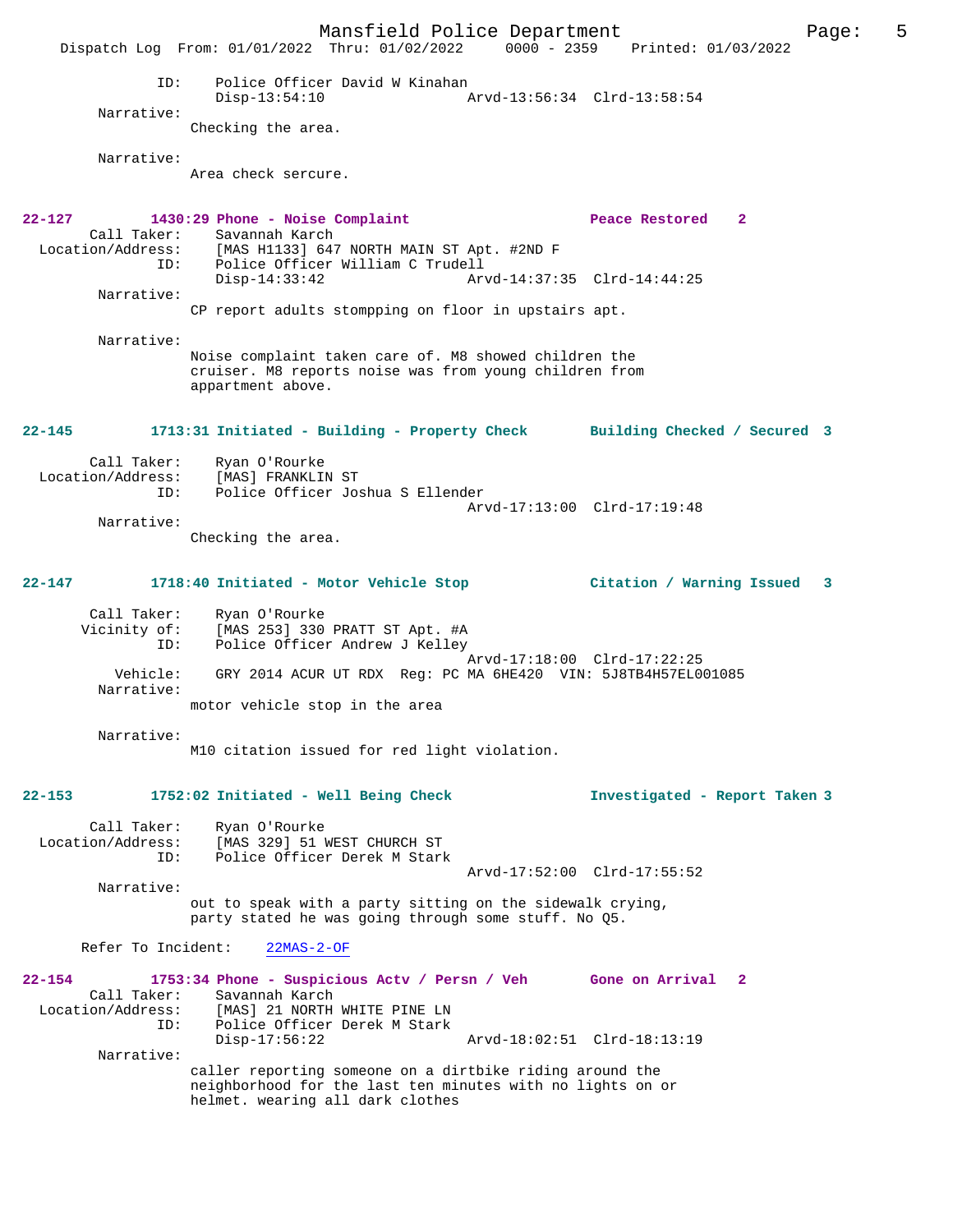Mansfield Police Department Page: 6  $Dispatch$  Log From:  $01/01/2022$  Thru:  $01/02/2022$ **22-155 1801 Initiated - Building - Property Check Building Checked / Secured 3** Call Taker: Police Officer Michael T Fitzgerald Location/Address: [MAS 820C] 31 PLYMOUTH ST ID: Police Officer Michael T Fitzgerald Arvd-18:03:13 Clrd-18:14:26 Narrative: Detective Walsh and Officer Fitzgerald checking the area. **22-157 1813:58 Phone - Noise Complaint Unfounded/Unverifed 2** Call Taker: Savannah Karch<br>Location/Address: [MAS 281A] 1 CI ess: [MAS 281A] 1 CROCKER ST<br>ID: Police Officer Joshua S Police Officer Joshua S Ellender<br>Disp-18:16:23 Arv Disp-18:16:23 Arvd-18:19:41 Clrd-18:23:40 ID: Police Officer Derek M Stark Disp-18:16:31 Arvd-18:22:05 Clrd-18:23:38 Vehicle: GRY 2004 TOYT COROLLA Reg: PC MA 2BVZ26 VIN: 2T1BR38E44C236954 Narrative: caller reporting kids hanging out by the train tracks playing music and making loud noise. approx 4 kids last seen in a grey vehicle in spot 56. caller is from 1 mansfield ave apts. Narrative: M3 rpts no persons in the area matching description. Vehicle is there but unoccupied. Narrative: M3 rpts he spoke with the RP, the parties may have gotten on the train that just went through. Checked the tracks for possible debris on tracks, there is nothing. **22-161 1831:35 Initiated - Building - Property Check Building Checked / Secured 3** Call Taker: Ryan O'Rourke<br>Location/Address: [MAS 281A] 1 ( ess: [MAS 281A] 1 CROCKER ST<br>TD: Police Officer Derek M 3 Police Officer Derek M Stark Arvd-18:31:00 Clrd-18:54:30 Narrative: Checking the area. **22-165 1901:24 Phone - 911 Hang-ups & Verifications Confirmed misdial/Accdntl Call 2**  Call Taker: Stephen Martell Location/Address: [MAS 417G] 17 FRANCIS AVE Apt. #06 ID: Police Officer Derek M Stark Disp-19:03:24 Arvd-19:08:56 Clrd-19:12:11 Narrative: Checking on a 911 hang up. Contact made?: YES Cellphone? (y/n): YES Uncertainty radius: Accidental by a child playing with apple watch. **22-166 1904:17 Initiated - Follow up Investigation Services Rendered 3**  Call Taker: William Casey Location/Address: [NON] 240 RESERVOIR ST ID: Police Officer Andrew J Kelley Arvd-19:04:00 Clrd-19:22:42 Narrative: Conducting a follow up in the area to a previously reported incident.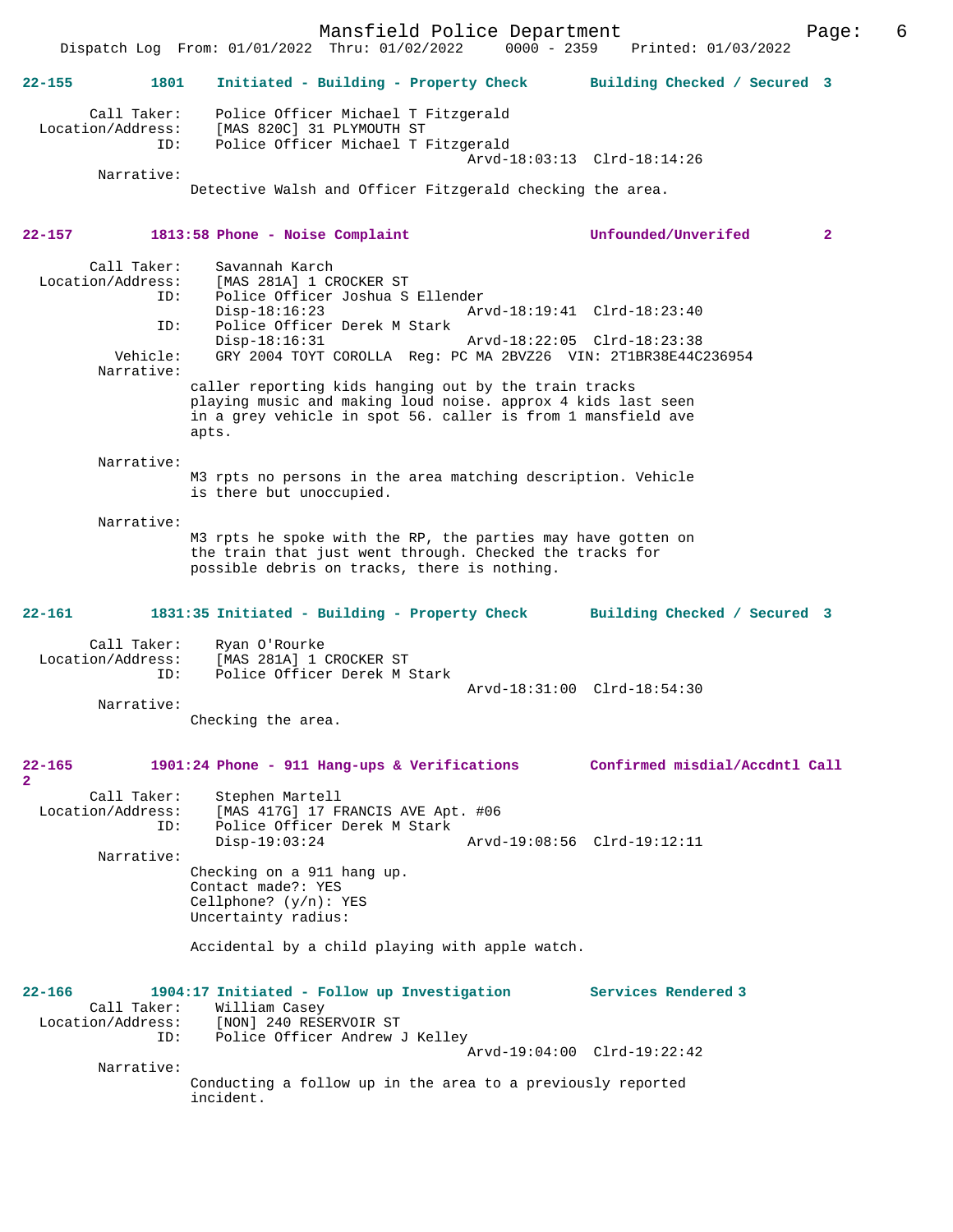Mansfield Police Department Fage: 7 Dispatch Log From: 01/01/2022 Thru: 01/02/2022 0000 - 2359 Printed: 01/03/2022 **22-169 1915:27 Initiated - Building - Property Check Building Checked / Secured 3** Call Taker: William Casey Location/Address: [MAS 417] 9 FRANCIS AVE ID: Police Officer Derek M Stark Arvd-19:15:00 Clrd-19:29:47 Narrative: Checking the area. **22-171 1929:56 Initiated - Building - Property Check Building Checked / Secured 3** Call Taker: William Casey Location/Address: [MAS 1016] 4 ERICK RD<br>TD: Police Officer Joshua Police Officer Joshua S Ellender Arvd-19:29:00 Clrd-19:50:27 Narrative: Checking the area. **22-173 1940:47 Initiated - Building - Property Check Building Checked / Secured 3** Call Taker: Stephen Martell Location/Address: [MAS 181A] 150 OAKLAND ST ID: Police Officer Derek M Stark Arvd-19:40:00 Clrd-19:55:08 Narrative: Checking the area. **22-175 1954:07 Initiated - Building - Property Check Building Checked / Secured 3** Call Taker: William Casey Location/Address: [MAS 12] 250 EAST ST ID: Police Officer Joshua S Ellender Arvd-19:54:00 Clrd-20:00:02 Narrative: Checking the area. **22-176 1954 Initiated - Building - Property Check Building Checked / Secured 3** Call Taker: Police Officer Michael T Fitzgerald Location/Address: [MAS 820C] 31 PLYMOUTH ST ID: Police Officer Michael T Fitzgerald Arvd-19:55:32 Clrd-20:00:03 Narrative: Detective Walsh and Officer Fitzgerald checking the area. **22-178 2015 Initiated - Building - Property Check Building Checked / Secured 3** Call Taker: Police Officer Derek M Stark Location/Address: [MAS 124] 241 FRANCIS AVE ID: Police Officer Derek M Stark Arvd-20:16:09 Clrd-20:26:46 Narrative: Checking the area. **22-179 2031:27 911 - 911 Hang-ups & Verifications Confirmed misdial/Accdntl Call 2**  Call Taker: Nicole Boyer<br>Location/Address: [MAS] 75 MAR ess: [MAS] 75 MARSHALL AVE<br>ID: Police Officer Joshua ......<br>Police Officer Joshua S Ellender<br>Disp-20:33:56 Arv Disp-20:33:56 Arvd-20:38:46 Clrd-20:40:31 Narrative: Checking on a 911 hang up. Contact made?: Yes Cellphone? (y/n): Yes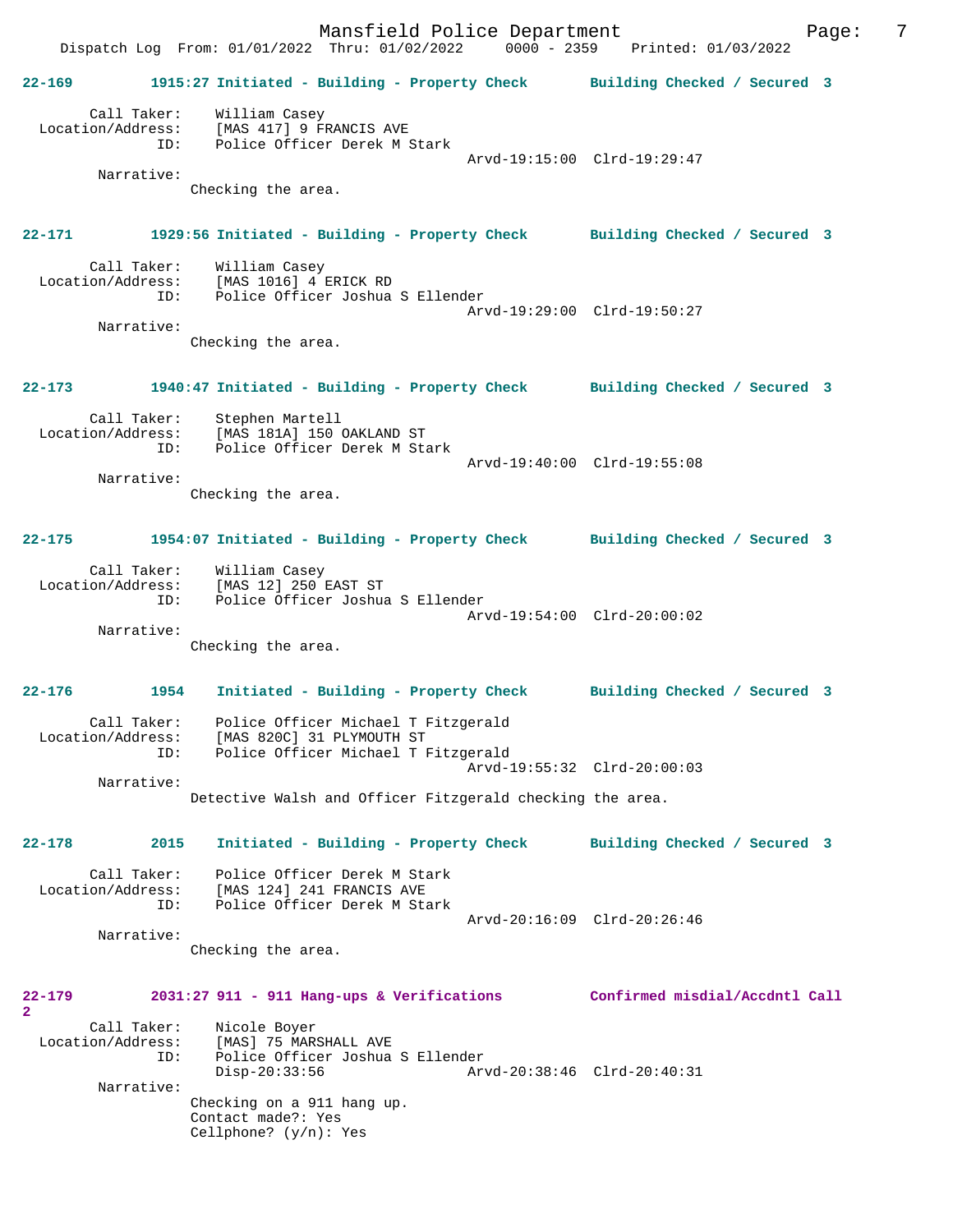| $22 - 186$         | 2129:27 Phone - Suspicious Actv / Persn / Veh Services Rendered 2 |                              |
|--------------------|-------------------------------------------------------------------|------------------------------|
| Call Taker:        | William Casey                                                     |                              |
|                    | Location/Address: [MAS 202] 16 OLD COLONY WAY                     |                              |
| ID:                | Police Officer Derek M Stark                                      |                              |
|                    | $Disp-21:30:13$                                                   | Arvd-21:33:26 Clrd-21:41:34  |
| ID:                | Police Officer Joshua S Ellender                                  |                              |
|                    | $Disp-21:30:18$                                                   | Arvd-21:32:22 Clrd-21:41:40  |
| Narrative:         |                                                                   |                              |
|                    | Assisting FD with a medical incident. Nature: drunk male          |                              |
|                    | party                                                             |                              |
|                    |                                                                   |                              |
| Narrative:         |                                                                   |                              |
|                    | M3 reports male party walked towards the area of 214              |                              |
|                    | rumford, male party in blue and white shirt.                      |                              |
|                    |                                                                   |                              |
| Narrative:         |                                                                   |                              |
|                    | M11 off with calling party and confirmed the description          |                              |
|                    |                                                                   |                              |
| $22 - 190$<br>2206 |                                                                   |                              |
|                    | Initiated - Building - Property Check                             | Building Checked / Secured 3 |
| Call Taker:        | Police Officer Michael T Fitzgerald                               |                              |
| Location/Address:  | [MAS 820C] 31 PLYMOUTH ST                                         |                              |
| ID:                | Police Officer Michael T Fitzgerald                               |                              |
|                    |                                                                   | Arvd-22:06:50 Clrd-22:11:37  |
| Narrative:         |                                                                   |                              |
|                    | Detective Walsh and Officer Fitzgerald checking the area.         |                              |
|                    |                                                                   |                              |
|                    |                                                                   |                              |
| $22 - 200$<br>2311 | Initiated - Building - Property Check                             | Building Checked / Secured 3 |
|                    |                                                                   |                              |
| Call Taker:        | Police Officer Michael T Fitzgerald                               |                              |
| Location/Address:  | [MAS 820C] 31 PLYMOUTH ST                                         |                              |
| ID:                | Police Officer Michael T Fitzgerald                               |                              |
|                    |                                                                   | Arvd-23:11:51 Clrd-23:15:20  |
|                    |                                                                   |                              |

Narrative:

## **For Date: 01/02/2022 - Sunday**

**22-217 0058:01 Initiated - Building - Property Check Building Checked / Secured 3** Call Taker: William Casey Location/Address: [MAS 1015] 30 CHAUNCY ST ID: Police Officer Derek M Stark Arvd-00:58:00 Clrd-01:03:39 Narrative: Checking the area. **22-218 0058:39 Initiated - Building - Property Check Building Checked / Secured 3**

Detective Walsh and Officer Fitzgerald checking the area.

Call Taker: William Casey<br>Location/Address: [MAS 820C] 31 Location/Address: [MAS 820C] 31 PLYMOUTH ST ID: Police Officer Bryan Hurley Arvd-00:58:00 Clrd-00:59:03 Narrative:

Checking the area.

### **22-219 0100:24 Initiated - Building - Property Check Building Checked / Secured 3**

Call Taker: William Casey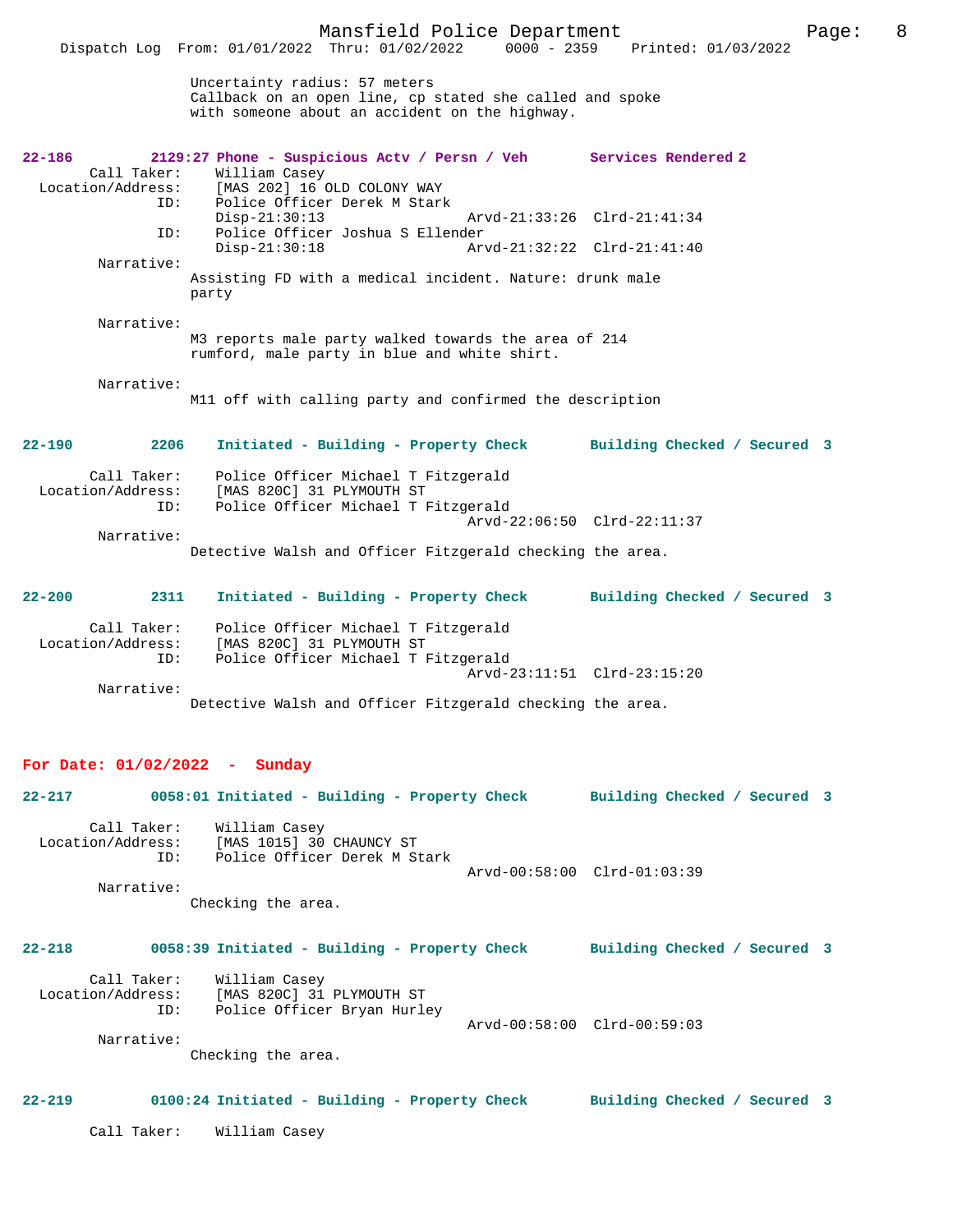Mansfield Police Department Fage: 9 Dispatch Log From: 01/01/2022 Thru: 01/02/2022 0000 - 2359 Printed: 01/03/2022 Location/Address: [MAS 834] 261 CHAUNCY ST ID: Police Officer Mark O'Connor Arvd-01:00:00 Clrd-01:00:42 Narrative: Checking the area. **22-225 0118:40 Initiated - Building - Property Check Building Checked / Secured 3** Call Taker: William Casey Location/Address: [MAS 281A] 1 CROCKER ST ID: Police Officer Derek M Stark Arvd-01:18:00 Clrd-01:29:54 Narrative: Checking the area. **22-227 0121:57 Initiated - Building - Property Check Building Checked / Secured 3** Call Taker: William Casey Location/Address: [MAS 1016] 4 ERICK RD ID: Police Officer Beau J Palanza Arvd-01:21:00 Clrd-01:35:28 Narrative: Checking the area. **22-233 0200:08 Initiated - Building - Property Check Building Checked / Secured 3** Call Taker: William Casey Location/Address: [MAS 417] 9 FRANCIS AVE ID: Police Officer Beau J Palanza Arvd-02:00:00 Clrd-02:10:11 Narrative: Checking the area. **22-235 0201:47 Initiated - Building - Property Check Building Checked / Secured 3** Call Taker: William Casey Location/Address: [MAS 907E] 390 WEST ST ID: Police Officer Mark O'Connor Arvd-02:01:00 Clrd-02:07:16 Narrative: Checking the area. **22-241 0246:08 Initiated - Parking Violations Citation / Warning Issued 3** Call Taker: William Casey Location/Address: [MAS 1038] NORTH MAIN ST ID: Police Officer Derek M Stark Arvd-02:46:00 Clrd-03:06:58 Vehicle: BLU 2016 BMW 428XI Reg: PC MA 3VNV31 VIN: WBA3N9C50GK249730 Vehicle: 2014 ALT Reg: VT RI 22927 VIN: 1N4AL3AP9EC159717 Vehicle: BLU 2016 NISS LL MURANO U Reg: PC NH 3689968 VIN: 5N1AZ2MH1GN159575 Vehicle: 2014 ALT Reg: VT RI 22927 VIN: 1N4AL3AP9EC159717<br>Vehicle: BLU 2016 NISS LL MURANO U Reg: PC NH 3689968 VIN: 5N1AZ2MH1GN159575<br>Vehicle: WHI 2014 TOYT UT VENZA Reg: PC MA 1KJC11 VIN: 4T3BA3BB7EU057837 Vehicle: BLU 2007 HYUN SONATA Reg: PC MA 35M820 VIN: 5NPET46C47H231079 Narrative: parking violations Narrative: The following vehicles issued overnight parking citations. Old Colony Way MA-3VNV31 RI-22927 (VETERAN) NH-3689968 MA-1KJC11 MA-35M820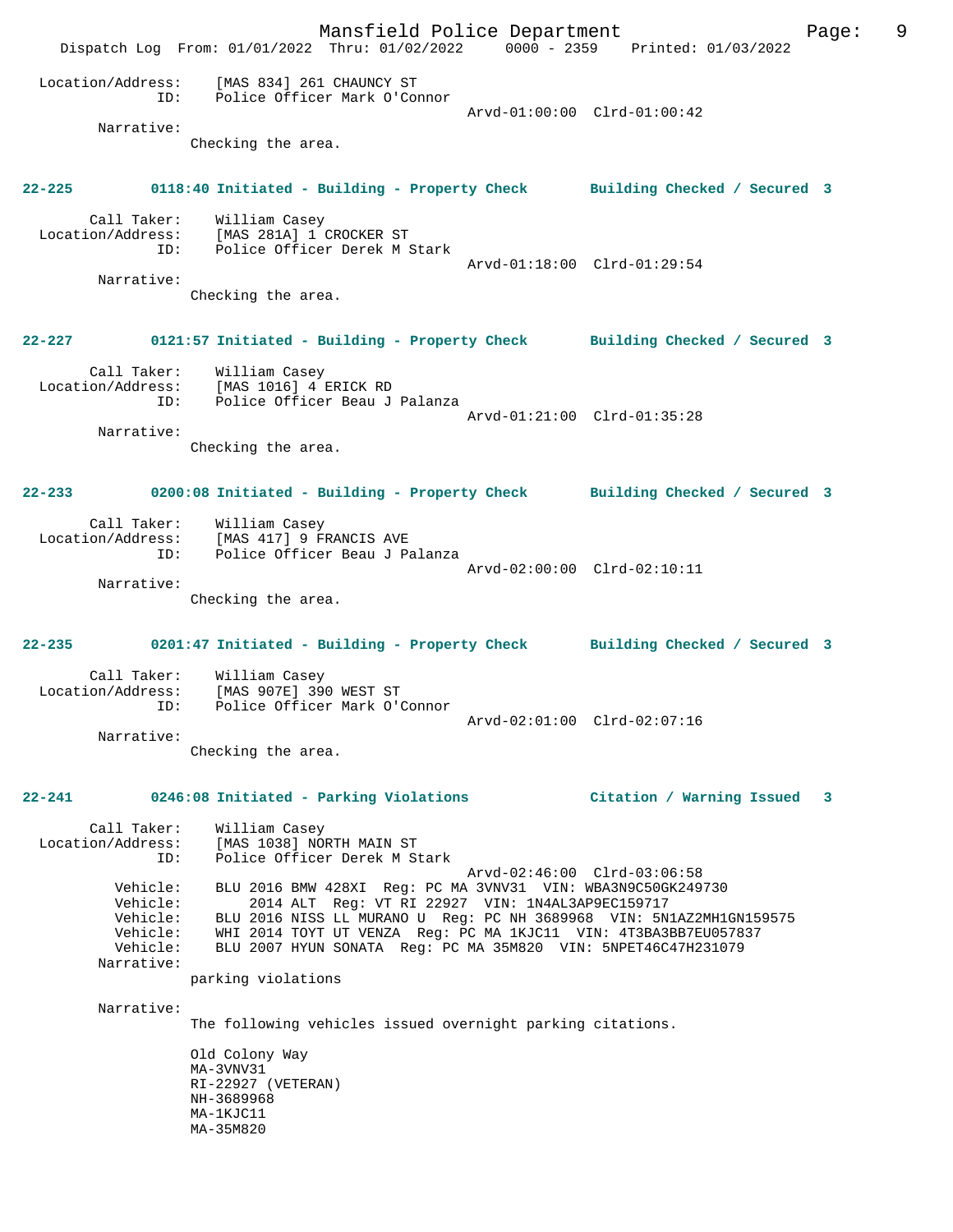|            |                                                       | 22-243 0256:52 Initiated - Building - Property Check Building Checked / Secured 3                                                                                |                             |  |
|------------|-------------------------------------------------------|------------------------------------------------------------------------------------------------------------------------------------------------------------------|-----------------------------|--|
|            | Narrative:                                            | Call Taker: William Casey<br>Location/Address: [MAS 820C] 31 PLYMOUTH ST<br>ID: Detective Patrick J Pennie<br>Detective Patrick J Pennie                         | Arvd-02:56:00 Clrd-02:57:34 |  |
|            |                                                       | Checking the area.                                                                                                                                               |                             |  |
|            | $22 - 249$                                            | 0309:32 Initiated - Building - Property Check Building Checked / Secured 3                                                                                       |                             |  |
|            | Call Taker:<br>Location/Address:<br>ID:<br>Narrative: | William Casey<br>[MAS 12] 250 EAST ST<br>Police Officer Beau J Palanza                                                                                           | Arvd-03:09:00 Clrd-03:27:58 |  |
|            |                                                       | Checking the area.                                                                                                                                               |                             |  |
| $22 - 252$ |                                                       | 0321:03 Initiated - Building - Property Check Building Checked / Secured 3                                                                                       |                             |  |
|            | Call Taker:<br>Location/Address:<br>ID:<br>Narrative: | William Cape,<br>[MAS 930] OAK ST<br>Police Officer Mark O'Connor                                                                                                | Arvd-03:21:00 Clrd-03:21:31 |  |
|            |                                                       | Checking the area.                                                                                                                                               |                             |  |
|            |                                                       | 22-256 0335:36 Initiated - Building - Property Check Building Checked / Secured 3                                                                                |                             |  |
|            | Call Taker:<br>Location/Address:<br>ID:               | William Casey<br>$[MAS 927] 50  PLYMOUTH STPolics 255'$<br>Police Officer Mark O'Connor                                                                          | Arvd-03:35:00 Clrd-03:35:57 |  |
|            | Narrative:                                            | Checking the area.                                                                                                                                               |                             |  |
| $22 - 258$ | ID:                                                   | 0356:21 Initiated - Building - Property Check Services Rendered 3<br>Call Taker: William Casey<br>Location: [MAS] FOXBORO HOTELS<br>Police Officer Mark O'Connor |                             |  |
|            |                                                       | Police Officer Mark O'Connor                                                                                                                                     | Arvd-03:56:00 Clrd-04:03:15 |  |
|            | ID:<br>Narrative:                                     | $Disp-04:19:52$                                                                                                                                                  | Arvd-04:26:14 Clrd-04:48:54 |  |
|            |                                                       | Checking the area.                                                                                                                                               |                             |  |
| $22 - 259$ | Call Taker:                                           | 0356:54 911 - Suspicious Actv / Persn / Veh Services Rendered 2<br>Nicole Boyer                                                                                  |                             |  |
|            | Location/Address:<br>ID:<br>ID:                       | [MAS] 23 CAVAN CRSG<br>Police Officer Beau J Palanza<br>$Disp-03:58:07$<br>Police Officer Derek M Stark                                                          | Arvd-04:01:19 Clrd-04:28:21 |  |
|            |                                                       | $Disp-03:58:21$                                                                                                                                                  | Arvd-04:03:12 Clrd-04:28:25 |  |
|            | ID:                                                   | Police Officer Mark O'Connor<br>$Disp-04:03:20$                                                                                                                  | Arvd-04:03:22 Clrd-04:19:16 |  |
|            | ID:                                                   | Officer Christopher Pulcini<br>$Disp-04:07:22$                                                                                                                   | $Clrd-04:09:17$             |  |
|            | ID:                                                   | Officer Jason R Wheeler<br>$Disp-04:07:25$                                                                                                                       | $Clrd-04:09:10$             |  |
|            | ID:                                                   | Sergeant John R Armstrong<br>$Disp-04:11:29$                                                                                                                     | Arvd-04:11:31 Clrd-04:19:48 |  |
|            | Narrative:                                            | CP said 30 minutes heard someone in their back yard. About                                                                                                       |                             |  |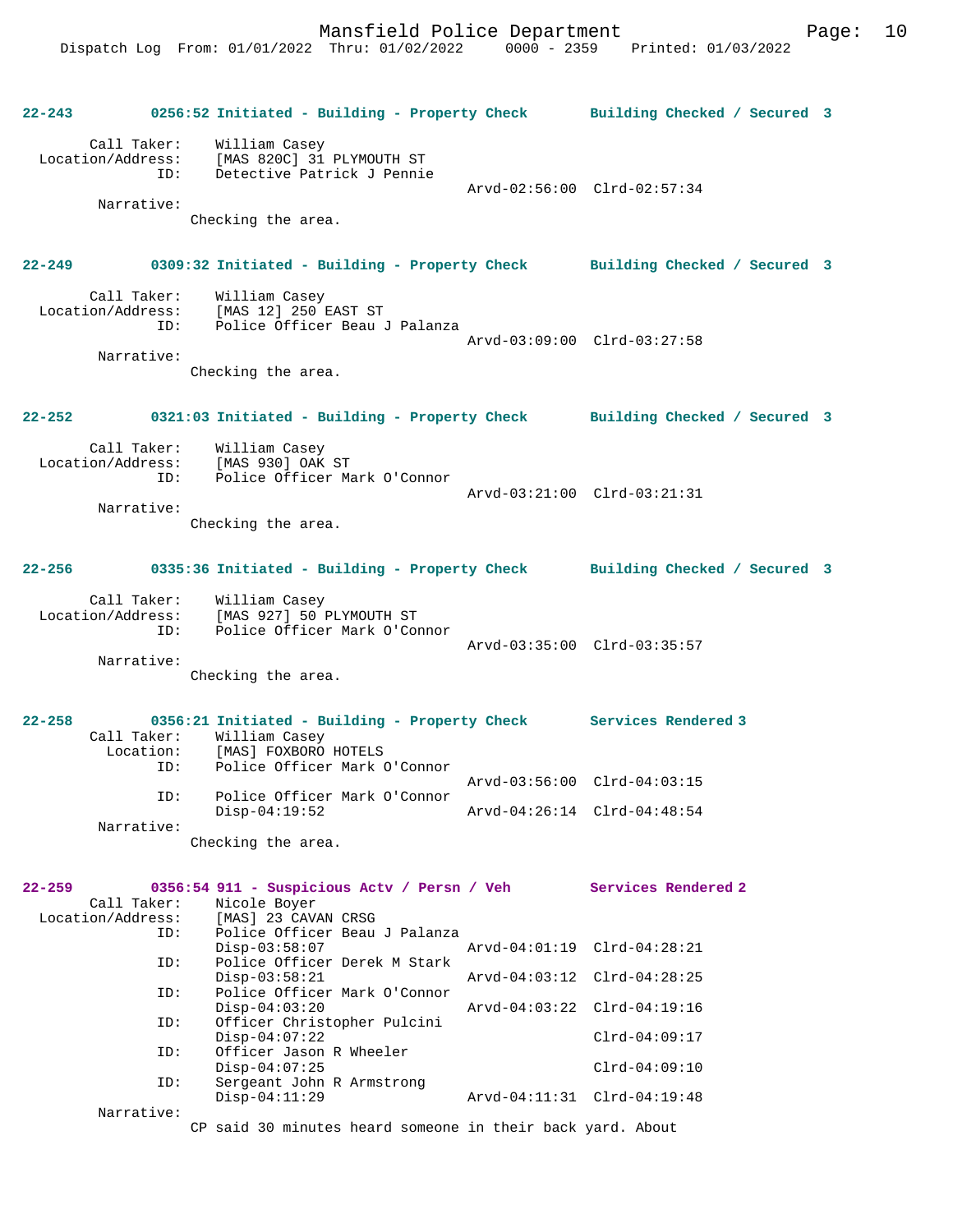Mansfield Police Department Page: 11  $Dispatch$  Log From:  $01/01/2022$  Thru:  $01/02/2022$ 3-4 minutes ago saw a flashlight at the neighbors house, CP believes it's number 19. Narrative: CP sees the flashlight at the same house still. Narrative: CP saw the flashlight go off. Narrative: Now sees a flashlight behind the house. Narrative: CP sees an LED flashlight but not a person behind his house. Narrative: M1 reports units checked the area and no foot prints or nothing stickng out. There was a pack of deer in the area that could have set off motion lights Narrative: Easton units checked the length of kevins way, surrounding street and businesses to the town line. Nothing in the area Narrative: M5 and M11 did anothe search ofthe area and nothing found **22-264 0459:48 Initiated - Building - Property Check Building Checked / Secured 3** Call Taker: William Casey<br>Location/Address: [MAS 820C] 31 [MAS 820C] 31 PLYMOUTH ST ID: Detective Patrick J Pennie Arvd-04:59:00 Clrd-05:00:04 Narrative: Checking the area. **22-266 0624:47 Initiated - Building - Property Check Building Checked / Secured 3** Call Taker: William Casey<br>Location/Address: [MAS H1237] 2 [MAS H1237] 223 FRANKLIN ST ID: Police Officer Beau J Palanza Arvd-06:24:00 Clrd-06:29:21 Narrative: Checking the area. **22-272 0707:25 Radio - Building - Property Check Building Checked / Secured 3** Call Taker: Dispatcher Judge Katrina Location/Address: [MAS 820C] 31 PLYMOUTH ST ID: Police Officer Bryan Hurley<br>Disp-07:08:41 Disp-07:08:41 Arvd-07:08:46 Clrd-07:08:48 Narrative: Checking the area, all in order. **22-274 0711:14 Radio - Animal Complaints Removed Hazard 3**  Call Taker: Dispatcher Judge Katrina<br>Location/Address: [MAS] 100 RTE 140 SB @ 28 ss: [MAS] 100 RTE 140 SB @ 280 SCHOOL<br>ID: Police Officer Derek M Stark Police Officer Derek M Stark<br>Disp-07:12:41 Disp-07:12:41 Arvd-07:12:43 Clrd-07:13:54<br>ID: Sergeant John R Armstrong Sergeant John R Armstrong Disp-07:12:48 Arvd-07:12:49 Clrd-07:13:55<br>TD: Police Officer Mark O'Connor Police Officer Mark O'Connor<br>Disp-07:13:49 Disp-07:13:49 Arvd-07:13:52 Clrd-07:13:57 Narrative: M1 and M6 responded to remove the deer further off the roadway due to receiving multiple calls again. MASS DOT was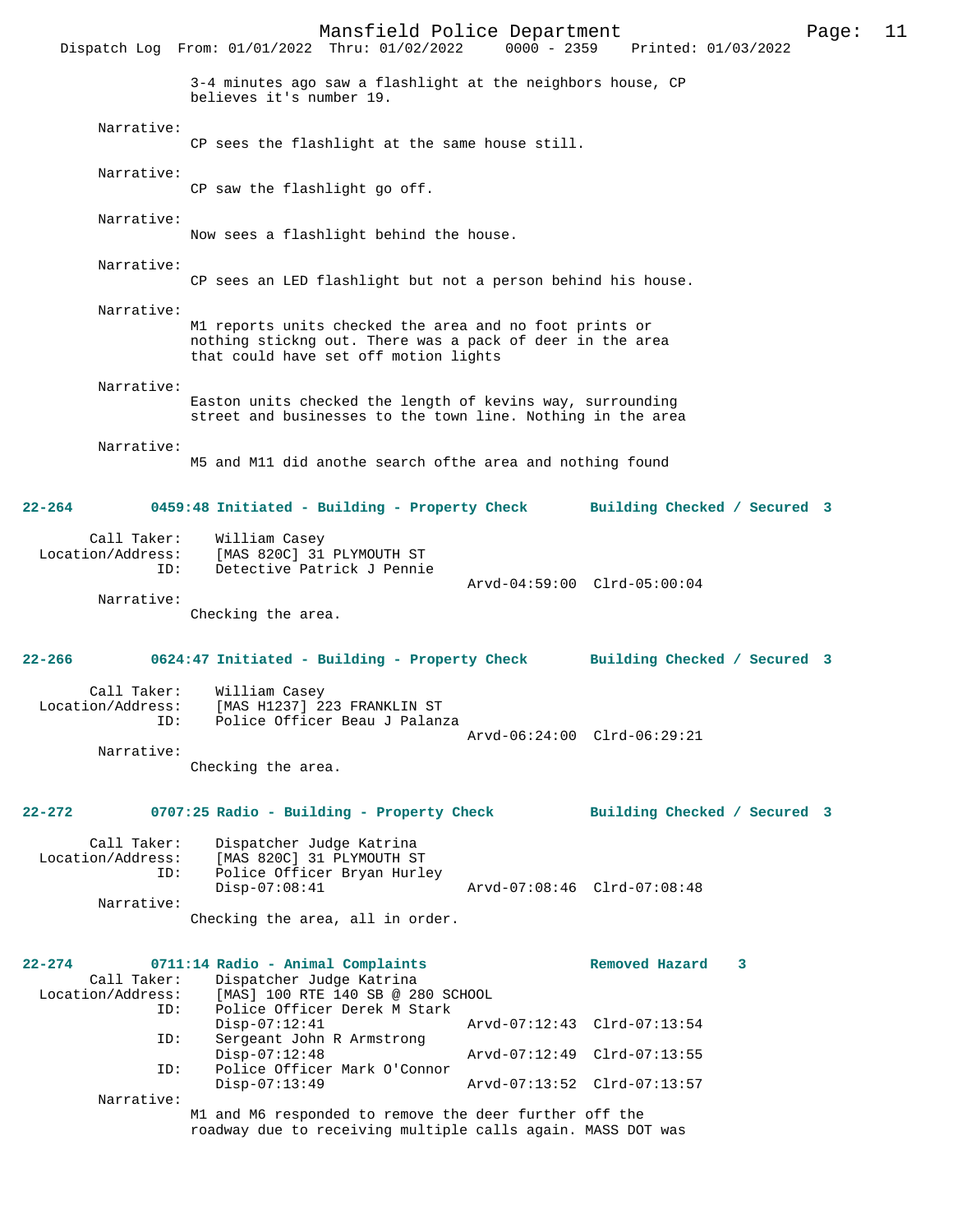Mansfield Police Department Page: 12  $Dispatch$  Log From:  $01/01/2022$  Thru:  $01/02/2022$ notified to have it removed. Narrative: The deer was moved to the woodline. **22-281 0823:35 Phone - Lost / Found Property Services Rendered 3**  Call Taker: APRIL LEHANE<br>Location/Address: [MAS H5883] [MAS H5883] 36 NEWTON ST ID: Police Officer Matthew A Souza<br>Disp-08:26:38 Disp-08:26:38 Arvd-08:37:22 Clrd-08:46:16 Narrative: RP found a wallet while walking near Cumbys. She will leave it on her porch for an officer to pick up. Narrative: M8 responded and advises the wallet belongs to a resident in town, 70 North St. Narrative: No one resides there anymore. M8 will attemp to call the owner. **22-297 1009:12 Initiated - Building - Property Check Building Checked / Secured 3** Call Taker: Dispatcher Judge Katrina<br>Location/Address: [MAS 820C] 31 PLYMOUTH ST [MAS 820C] 31 PLYMOUTH ST ID: Detective Christopher P Walsh Arvd-10:09:00 Clrd-10:14:53<br>TD: Detective Patrick J Pennie Detective Patrick J Pennie<br>Disp-10:15:46 Disp-10:15:46 Arvd-10:15:50 Clrd-10:15:51 Narrative: Checking the area. Narrative: Rear and front of bldg check secure. **22-311 1200:21 Initiated - Building - Property Check Building Checked / Secured 3** Call Taker: Dispatcher Judge Katrina<br>Location/Address: [MAS 907E] 390 WEST ST ess: [MAS 907E] 390 WEST ST<br>TD: Police Officer Gregg S Police Officer Gregg S Kennedy Arvd-12:00:00 Clrd-12:12:43 Narrative: Checking the area. **22-316 1221:40 Initiated - Building - Property Check Building Checked / Secured 3** Call Taker: Dispatcher Judge Katrina Location/Address: [MAS 820C] 31 PLYMOUTH ST Detective Patrick J Pennie Arvd-12:21:00 Clrd-12:35:11 Narrative: Checking the area. **22-331 1450:41 Initiated - Disabled Motor Vehicle Building Checked / Secured 3** Call Taker: Stephen Martell<br>Location/Address: [MAS] 304 ELM S ess: [MAS] 304 ELM ST @ 1 BROOKSIDE RD<br>ID: Sergeant Robert S Pierce Sergeant Robert S Pierce Arvd-14:50:16 Clrd-14:54:29<br>Vehicle: GRY 2019 RAV4 Reg: PC MA 1RGV33 VIN: JTMP1REV5KD032988 GRY 2019 RAV4 Reg: PC MA 1BGV33 VIN: JTMP1RFV5KD032988 Narrative: Reported DMV in the area. Narrative: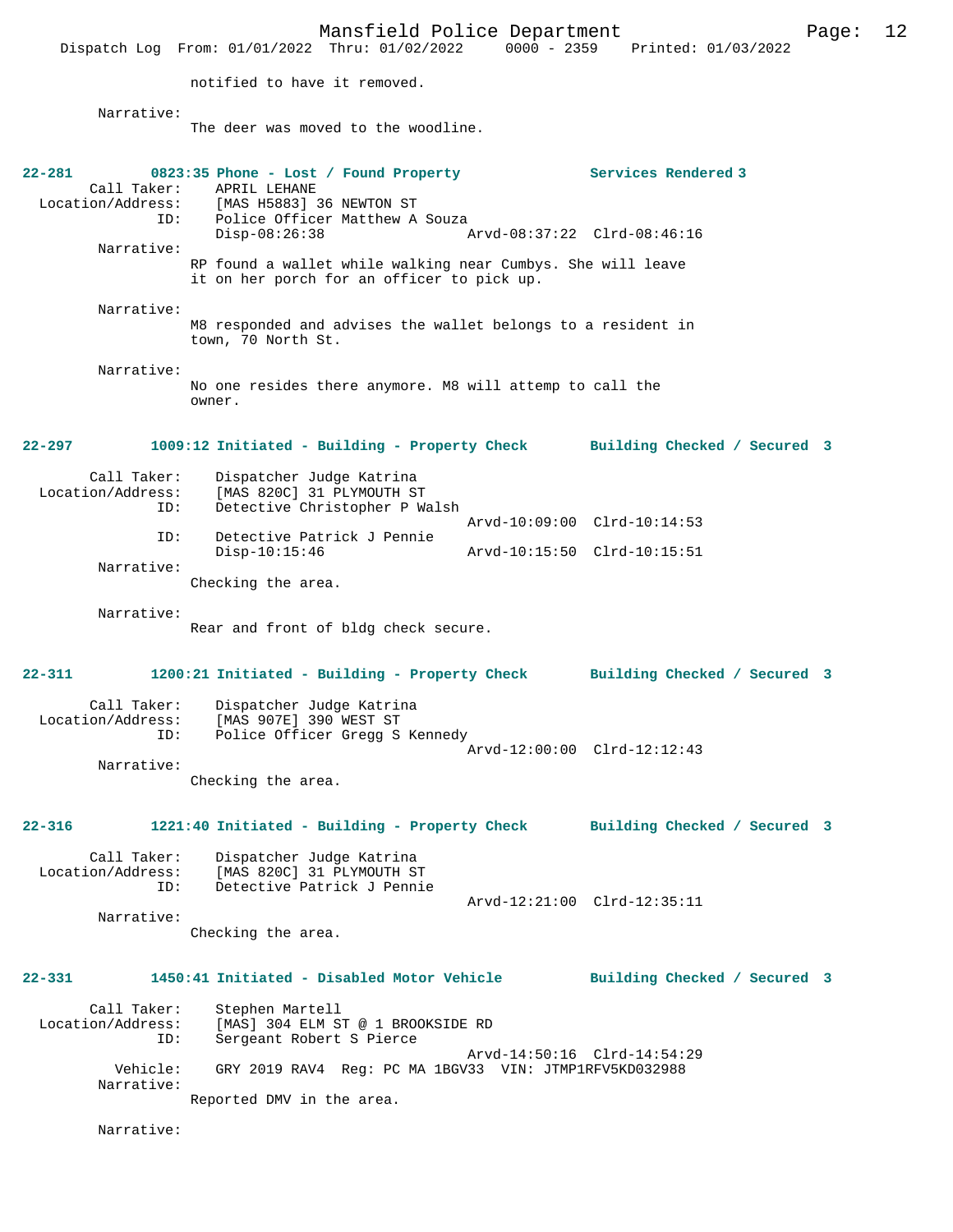operator has AAA en route and off the main roadway.

| $22 - 338$<br>Call Taker:<br>Location/Address:<br>ID: | 1549:44 Phone - Suspicious Actv / Persn / Veh<br>Ryan O'Rourke<br>[MAS 840J120] 280 SCHOOL ST Apt. #J160<br>Police Officer Gregg S Kennedy                                                                                 |                             | Spoken To                    | $\mathbf{2}$ |
|-------------------------------------------------------|----------------------------------------------------------------------------------------------------------------------------------------------------------------------------------------------------------------------------|-----------------------------|------------------------------|--------------|
| ID:                                                   | $Disp-15:51:22$<br>Police Officer Matthew A Souza                                                                                                                                                                          |                             | Arvd-15:56:24 Clrd-15:58:27  |              |
| Vehicle:<br>Narrative:                                | $Disp-15:51:26$<br>RED 2015 TOYT RAV4 Reg: PC MA 8MW463 VIN: 2T3BFREV7FW282352                                                                                                                                             | Arvd-15:56:28 Clrd-15:58:27 |                              |              |
|                                                       | caller reports party is in his car passed out possible under<br>the infulence. 8MW463 Red rav4.                                                                                                                            |                             |                              |              |
| Narrative:                                            |                                                                                                                                                                                                                            |                             |                              |              |
|                                                       | party was looking at his cellphone before leaving the lot.<br>All units clear.                                                                                                                                             |                             |                              |              |
| $22 - 339$                                            | 1601:30 Initiated - Building - Property Check                                                                                                                                                                              |                             | Building Checked / Secured 3 |              |
| Call Taker:<br>Location/Address:<br>ID:               | Stephen Martell<br>[MAS 820C] 31 PLYMOUTH ST<br>Detective Patrick J Pennie                                                                                                                                                 |                             |                              |              |
| ID:                                                   | Police Officer Derek M Stark                                                                                                                                                                                               | Arvd-16:01:00 Clrd-16:04:08 |                              |              |
| ID:                                                   | $Disp-16:03:59$<br>Detective Christopher P Walsh                                                                                                                                                                           |                             | Arvd-16:04:04 Clrd-16:35:07  |              |
| Narrative:                                            | $Disp-16:31:42$                                                                                                                                                                                                            |                             | Arvd-16:31:46 Clrd-16:35:07  |              |
|                                                       | Checking the area.                                                                                                                                                                                                         |                             |                              |              |
| $22 - 342$<br>Call Taker:<br>Location/Address:<br>ID: | 1605:38 Walk-In - Assist Citizen - P S A<br>Support Staff Thomas Plunkett<br>[MAS H2085] 110 SOUTH MAIN ST<br>Police Officer Andrew J Kelley                                                                               |                             | Spoken To                    | 3            |
|                                                       | $Disp-16:13:01$                                                                                                                                                                                                            |                             | Arvd-16:13:04 Clrd-16:25:07  |              |
| Narrative:                                            | Walk in stating his neighbor is parking on his property and<br>will not stop parking there. Spoken with the neighbor<br>multiple times and still parks there.                                                              |                             |                              |              |
| Narrative:                                            |                                                                                                                                                                                                                            |                             |                              |              |
|                                                       | Ofc. Kelley spoke with party. Next door neighbor has<br>continued to park in walk in's property parking lot. The<br>walk in has told the neighbor not to park there multiple<br>times. Walk in was advised of his options. |                             |                              |              |
| $22 - 346$<br>Call Taker:                             | 1625:27 Phone - Assist Fire Department<br>Stephen Martell                                                                                                                                                                  |                             | Services Rendered 2          |              |
| ID:                                                   | Location/Address: [MAS H4871] 101 PLEASANT ST Apt. #A<br>Police Officer Andrew J Kelley                                                                                                                                    |                             |                              |              |
| Narrative:                                            | $Disp-16:26:18$                                                                                                                                                                                                            |                             | Arvd-16:34:34 Clrd-16:38:33  |              |
|                                                       | Assisting the FD with a fire related incident. Nature: Light<br>smoke inside                                                                                                                                               |                             |                              |              |
| $22 - 362$                                            | 1753:11 Initiated - Motor Vehicle Stop                                                                                                                                                                                     |                             | Citation / Warning Issued 3  |              |
| Call Taker:<br>Location/Address:<br>ID:               | Stephen Martell<br>[MAS] 54 CHAUNCY ST @ 363 NORTH MAIN ST<br>Police Officer Andrew J Kelley                                                                                                                               |                             |                              |              |
| Vehicle:                                              | GRY 2022 AUDI Q5 Req: PC MA 2YHD97 VIN: WA1GAAFY8N2013180                                                                                                                                                                  |                             | Arvd-17:53:00 Clrd-17:58:04  |              |
| $22 - 363$                                            | 1801:14 Initiated - Building - Property Check                                                                                                                                                                              |                             | Building Checked / Secured 3 |              |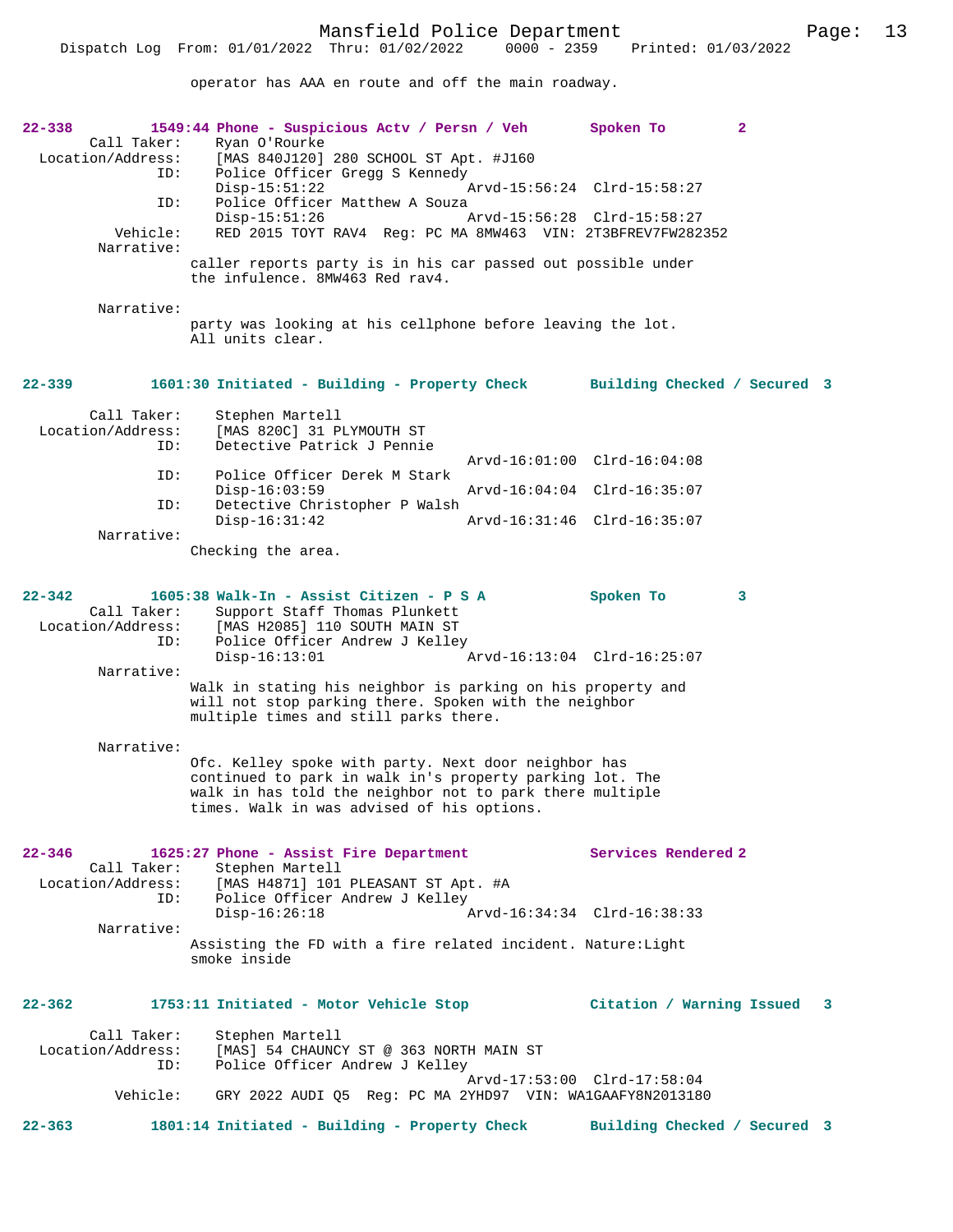| Call Taker: | Stephen Martell                           |                             |
|-------------|-------------------------------------------|-----------------------------|
|             | Location/Address: [MAS 840] 280 SCHOOL ST |                             |
|             | ID: Police Officer Joshua S Ellender      |                             |
|             |                                           | Arvd-18:01:00 Clrd-18:07:45 |
| ID:         | Police Officer Joshua S Ellender          |                             |
|             | $Disp-18:10:17$                           |                             |
| Narrative:  |                                           |                             |
|             | Checking the area.                        |                             |
|             |                                           |                             |
|             |                                           |                             |
| 22-366      | 1811:44 Phone - Disturbance / Gathering   | Services Rendered 1         |
|             | Call Taker: Dispatcher Jacques Ryan       |                             |
|             | Location/Address: [MAS 417] 9 FRANCIS AVE |                             |
| ID:         | Police Officer Andrew J Kelley            |                             |
|             | Disp-18:13:44 Arvd-18:15:24 Clrd-18:18:59 |                             |
| ID:         | Police Officer William C Trudell          |                             |
|             | $Disp-18:13:50$                           |                             |
|             |                                           |                             |
| ID:         | Sergeant Jeffrey G Bombard                |                             |

Narrative:

Next to the office, CP states there are a group of kids fighting each other. She states the older kids are making the younger kids fight each other

Narrative:

10 juveniles in total, 8 of the juveniles are around 16-18, 2 younger children are around 12

Narrative:

2 younger kids are wearing light colored t-shirts

Narrative:

youths were playing with boxing gloves, had them disperse for the night. Nothing malicious found.

## **22-367 1819:44 Initiated - Building - Property Check Building Checked / Secured 3**

| Call Taker:<br>Location/Address:<br>TD: | Stephen Martell<br>[MAS 417] 9 FRANCIS AVE<br>Police Officer William C Trudell |  |
|-----------------------------------------|--------------------------------------------------------------------------------|--|
|                                         | Arvd-18:19:00 Clrd-18:31:20                                                    |  |
| Narrative:                              |                                                                                |  |

Checking the area.

**22-369 1826:01 Phone - Assist Other Agency Unfounded/Unverifed 3**

Call Taker: Ryan O'Rourke<br>Location/Address: [MAS 455] 30 1 ess: [MAS 455] 30 WEBB PL Apt. #3<br>ID: Police Officer William C True Police Officer William C Trudell<br>Disp-18:31:58 Ar Disp-18:31:58 Arvd-18:35:59 Clrd-18:42:36 ID: Police Officer Andrew J Kelley Disp-18:32:03 Arvd-18:34:19 Clrd-18:42:36<br>ID: Sergeant Jeffrey G Bombard Sergeant Jeffrey G Bombard<br>Disp-18:36:41 Disp-18:36:41 Arvd-18:36:44 Clrd-18:42:36<br>Vehicle: BLK 2000 HOND CR-V Reg: PC MA 2YCH35 VIN: JHLRD1842YS023 BLK 2000 HOND CR-V Reg: PC MA 2YCH35 VIN: JHLRD1842YS023534 Narrative: East Bridgewater is looking for well being check for involved party. female went and took vehicle from address in east bridgewater. East Bridgewater PD believes he may go to this address, resident bailed her last night.

Narrative:

female party not at the address.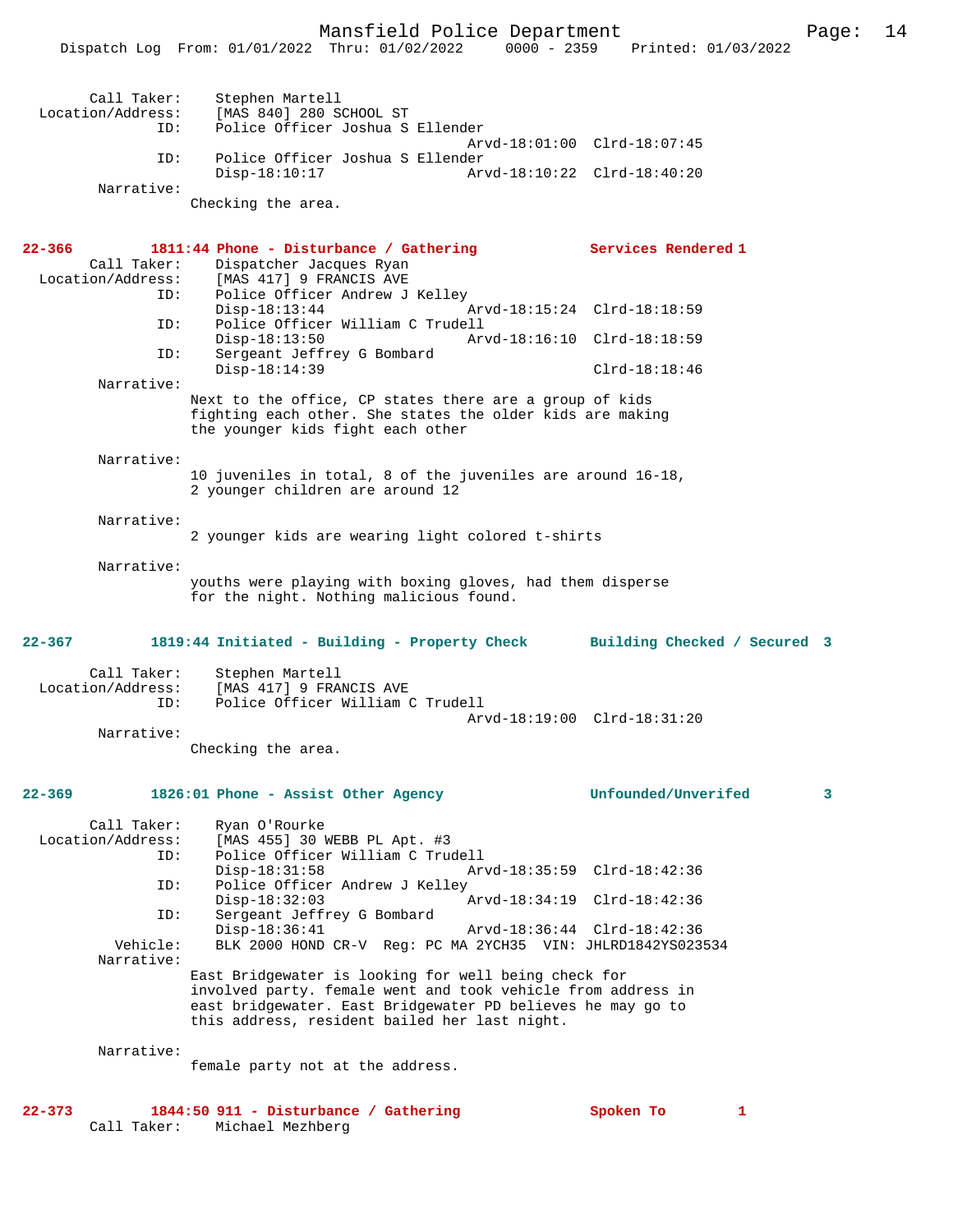Mansfield Police Department Page: 15 Dispatch Log From: 01/01/2022 Thru: 01/02/2022 0000 - 2359 Printed: 01/03/2022 Location/Address: [MAS] 17 FRANCIS AVE Apt. #1706 ID: Police Officer William C Trudell Disp-18:47:46 Arvd-18:50:45 Clrd-18:56:26 ID: Police Officer Andrew J Kelley<br>Disp-18:47:51 Disp-18:47:51 Arvd-18:50:41 Clrd-18:56:26<br>ID: Sergeant Jeffrey G Bombard Sergeant Jeffrey G Bombard Arvd-18:50:59 Clrd-18:56:26 Narrative: Anonymous neighor states they hear screaming and yelling that resembles violence, with three children crying. Possible husband and wife argument, unknown further. Narrative: units spoke to the parties, they were loud talkers, no issues found. **22-377 1904:58 Initiated - Motor Vehicle Stop Citation / Warning Issued 3** Call Taker: Stephen Martell Vicinity of: [MAS] 700 WEST ST ID: Police Officer Joshua S Ellender Arvd-19:04:00 Clrd-19:09:57 Vehicle: WHI 2015 SUBA ST FOREST Reg: PC MA 5VFC10 VIN: JF2SJAHC9FH534913 Narrative: MV stop **22-378 1911:26 Initiated - Motor Vehicle Stop Citation / Warning Issued 3** Call Taker: Stephen Martell Vicinity of: [MAS H9922] 600 WEST ST ID: Police Officer Joshua S Ellender Arvd-19:11:00 Clrd-19:17:48 Vehicle: GRY 2013 SUBA LEGACY Reg: PC MA 5WZ584 VIN: 4S3BMCL67D3022497 Narrative: MV stop **22-380 1928:08 Initiated - Building - Property Check Building Checked / Secured 3** Call Taker: Stephen Martell Location/Address: [MAS 1040] 50 RESERVOIR ST Apt. #ST ID: Police Officer Joshua S Ellender Arvd-19:28:00 Clrd-19:32:15 Narrative: Checking the area. **22-381 1932:41 Initiated - Building - Property Check Services Rendered 3**  Call Taker: Stephen Martell<br>Location/Address: [MAS 1002] 250 1 ess: [MAS 1002] 250 EAST ST<br>TD: Police Officer William Police Officer William C Trudell Arvd-19:32:00 Clrd-20:01:08 Narrative: Checking the area. **22-387 1959:12 Phone - Disturbance / Gathering Services Rendered 1**  Call Taker: Dispatcher Jacques Ryan Location/Address: [MAS 231] 76 COPELAND DR ID: Police Officer Andrew J Kelley Disp-20:00:50 Arvd-20:04:29 Clrd-20:13:28 ID: Police Officer William C Trudell Disp-20:01:18 Arvd-20:04:27 Clrd-20:14:10<br>Vehicle: GRN 2012 JEEP LL PATRIOT Reg: PC NH 4661758 VIN: 1C4NJRF GRN 2012 JEEP LL PATRIOT Reg: PC NH 4661758 VIN: 1C4NJRFB2CD604064 Vehicle: GRY 2019 BUIC UT ENCORE Reg: PC MA 1CLL36 VIN: KL4CJASBXKB793484 Narrative: Woman blocking the drive thru lane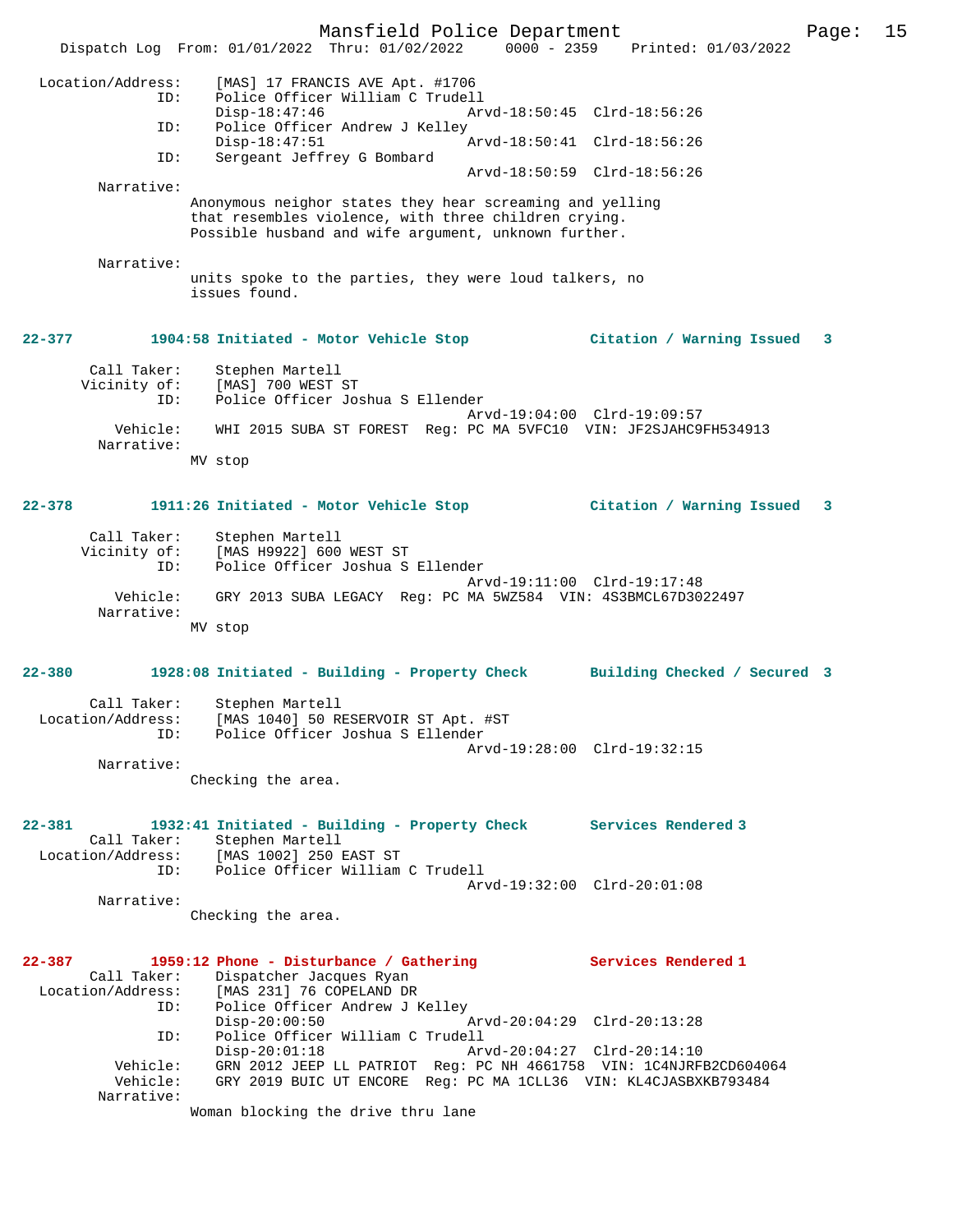Mansfield Police Department Page: 16 Dispatch Log From: 01/01/2022 Thru: 01/02/2022 Narrative: Woman has become aggressive, argument seems to verbal at this time Narrative: The female called 911 as well, states she is having issues with the ATM, and that the male RP was threatening her. She was advised to keep doors locked and await police assistance. Narrative: parties were spoken to, all was calm upon arrival. Units will be clear. **22-388 2013:30 Initiated - Building - Property Check Spoken To 3**  Call Taker: Stephen Martell Location/Address: [MAS 1014] COPELAND DR ID: Police Officer Andrew J Kelley Arvd-20:13:00 Clrd-20:15:45 Narrative: Checking the area. **22-390 2019 Initiated - Building - Property Check Services Rendered 3**  Call Taker: Police Officer Andrew J Kelley<br>Location/Address: [MAS] COPELAND DR Apt. #DR [MAS] COPELAND DR Apt. #DR ID: Police Officer Andrew J Kelley Arvd-20:21:24 Clrd-20:25:37 Narrative: Checking the area. **22-399 2052:24 Initiated - Building - Property Check Building Checked / Secured 3** Call Taker: JEFFREY KEEFE<br>Vicinity of: [MAS 281A] 1 [MAS 281A] 1 CROCKER ST ID: Police Officer Andrew J Kelley Arvd-20:52:00 Clrd-20:59:39 Narrative: Checking the area. **22-405 2112:43 Phone - Suspicious Actv / Persn / Veh Services Rendered 2**  Call Taker: Dispatcher Jacques Ryan Location/Address: [MAS 260] 70 COPELAND DR ID: Police Officer Andrew J Kelley Disp-21:15:45 Arvd-21:16:32 Clrd-21:23:57<br>ID: Police Officer William C Trudell ID: Police Officer William C Trudell Arvd-21:18:16 Clrd-21:23:57 Narrative: Female party in a pink puffer jacket asking people for rides Narrative: courtesy transport to the red roof. SM - 4386 Narrative: EM - 4387 Narrative: transporting the female party to the comfort inn. SM - 4387 Narrative: ending 4388 Narrative: room secured at Rm 125 **22-412 2203:35 Initiated - Building - Property Check Building Checked / Secured 3**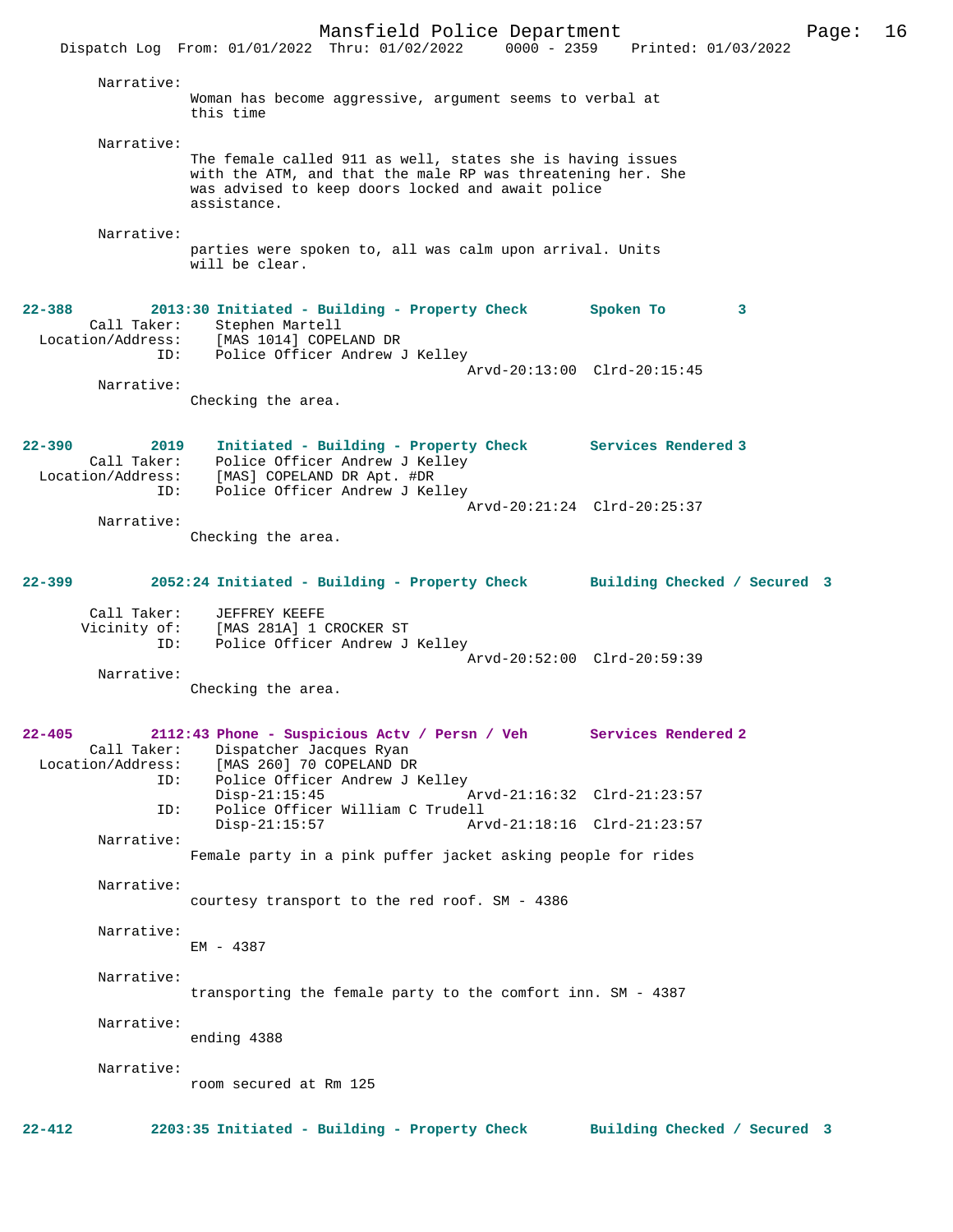|                              | Dispatch Log From: 01/01/2022 Thru: 01/02/2022 0000 - 2359 Printed: 01/03/2022                                                                          |                             |
|------------------------------|---------------------------------------------------------------------------------------------------------------------------------------------------------|-----------------------------|
| Narrative:                   | Call Taker: Stephen Martell<br>Location/Address: [MAS 4] 31 HAMPSHIRE ST<br>ID: Police Officer Joshua S Ellender<br>Checking the area.                  | Arvd-22:03:00 Clrd-22:09:21 |
| $22 - 415$                   | 2209:30 Initiated - Building - Property Check Building Checked / Secured 3                                                                              |                             |
| Narrative:                   | Call Taker: Stephen Martell<br>Location/Address: [MAS 4] 31 HAMPSHIRE ST<br>ID: Police Officer Joshua S Ellender<br>Checking the area.                  | Arvd-22:09:00 Clrd-22:16:52 |
| $22 - 422$<br>$\overline{2}$ | 2331:25 911 - 911 Hang-ups & Verifications Confirmed misdial/Accdntl Call                                                                               |                             |
| ID:                          | Call Taker: Aaron Figueroa<br>Location/Address: [MAS H4074] 515 FRUIT ST<br>Police Officer Andrew J Kelley<br>Disp-23:35:07 Arvd-23:42:05 Clrd-23:43:38 |                             |
| Narrative:                   | Checking on a 911 accidental, no emergency<br>Contact made?: y<br>Cellphone? $(y/n): y$<br>Uncertainty radius:                                          |                             |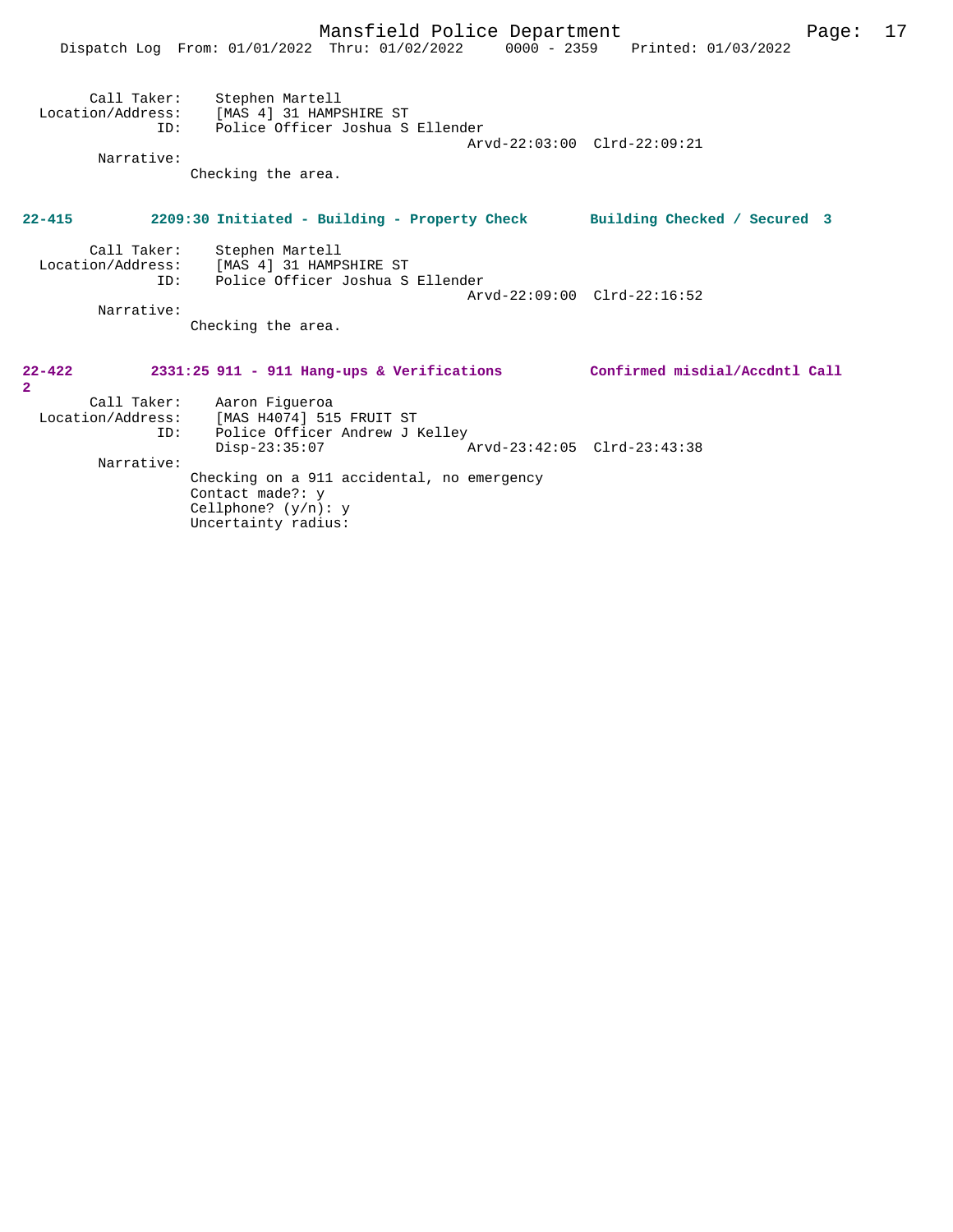## **For Date: 01/03/2022 - Monday**

| Call Number                     | Time | Call Reason                                                                                                   | Action                       | Priority |  |
|---------------------------------|------|---------------------------------------------------------------------------------------------------------------|------------------------------|----------|--|
| $22 - 434$                      |      | 0112:01 Initiated - Building - Property Check                                                                 | Building Checked / Secured 3 |          |  |
| Location/Address:<br>Narrative: | ID:  | Call Taker: Stephen Martell<br>[MAS 834] 261 CHAUNCY ST<br>Police Officer Mark O'Connor<br>Checking the area. | Arvd-01:12:00 Clrd-01:14:46  |          |  |
| $22 - 439$                      |      | 0128:49 Initiated - Building - Property Check Building Checked / Secured 3                                    |                              |          |  |
| Location/Address:<br>Narrative: | ID:  | Call Taker: Stephen Martell<br>[MAS] MYSTIC LN<br>Police Officer Derek M Stark<br>Checking the area.          | Arvd-01:28:00 Clrd-01:29:12  |          |  |
| $22 - 441$                      |      | 0148:06 Initiated - Building - Property Check                                                                 | Building Checked / Secured 3 |          |  |
| Location/Address:               | ID:  | Call Taker: Stephen Martell<br>[MAS] KERRY DR<br>Police Officer Derek M Stark                                 | Arvd-01:48:00 Clrd-01:51:10  |          |  |
| Narrative:                      |      | Chooking the area                                                                                             |                              |          |  |

Checking the area.

| $22 - 453$                                     |     | 0238:59 Initiated - Building - Property Check                             | Building Checked / Secured 3 |  |
|------------------------------------------------|-----|---------------------------------------------------------------------------|------------------------------|--|
| Call Taker:<br>Location/Address:<br>Narrative: | ID: | Stephen Martell<br>[MAS 1002] 250 EAST ST<br>Police Officer Derek M Stark | Arvd-02:38:00 Clrd-02:49:24  |  |
|                                                |     | Checking the area.                                                        |                              |  |
| $22 - 455$                                     |     | 0252:06 Initiated - Building - Property Check                             | Building Checked / Secured 3 |  |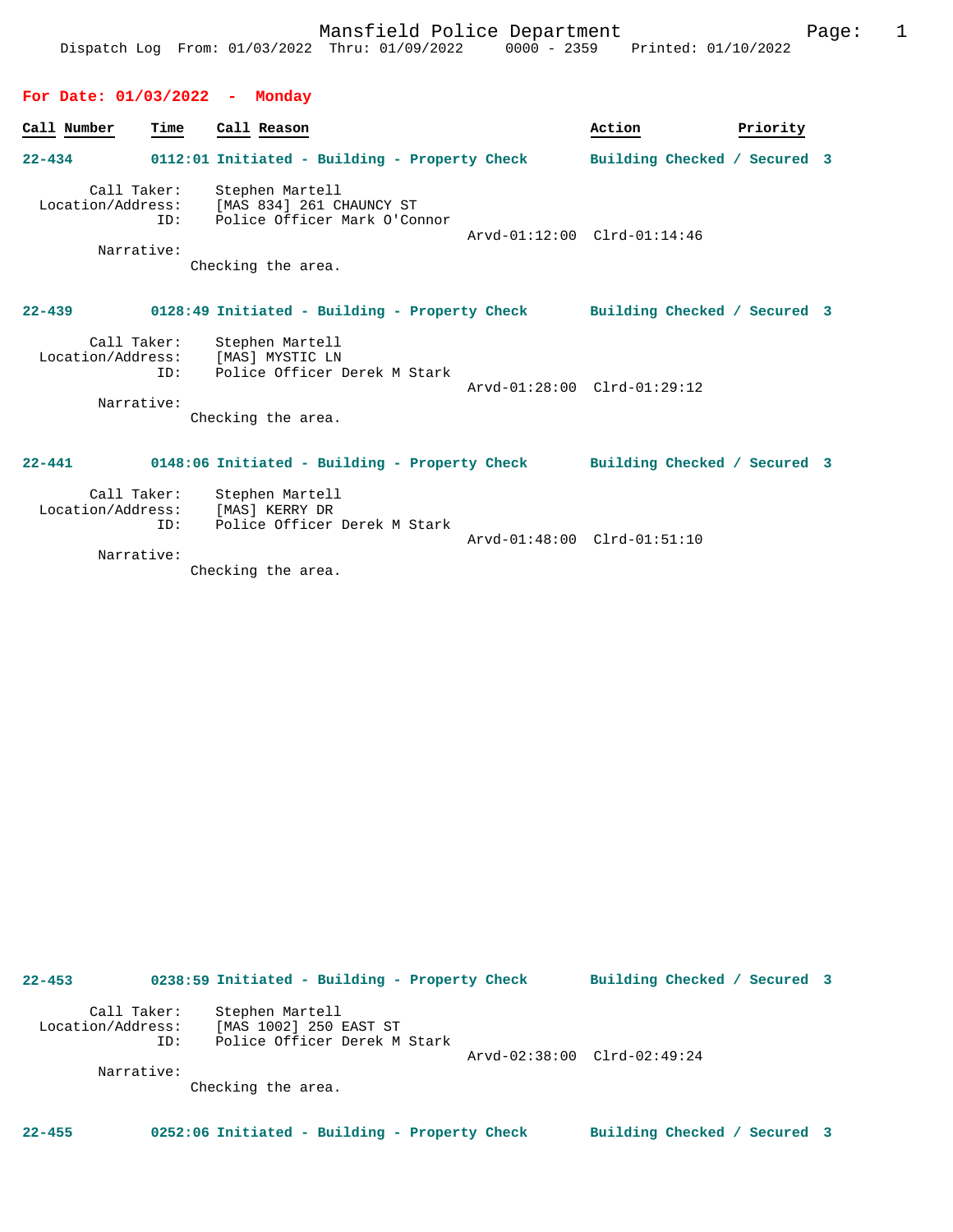Mansfield Police Department Form Page: 2 Dispatch Log From: 01/03/2022 Thru: 01/09/2022 0000 - 2359 Printed: 01/10/2022 Call Taker: Stephen Martell Location/Address: [MAS 1040] 50 RESERVOIR ST Apt. #ST ID: Police Officer Mark O'Connor Arvd-02:52:00 Clrd-03:05:47 Narrative: Checking the area. **22-457 0313:47 Initiated - Building - Property Check Building Checked / Secured 3** Call Taker: Stephen Martell Location/Address: [MAS 1016] 4 ERICK RD @ BONNEY LN ID: Police Officer Derek M Stark Arvd-03:13:00 Clrd-03:20:48 Narrative: Checking the area. **22-458 0337:22 Initiated - Building - Property Check Building Checked / Secured 3** Call Taker: Stephen Martell Location/Address: [MAS 840] 280 SCHOOL ST ID: Police Officer Mark O'Connor Arvd-03:37:00 Clrd-03:50:19 Narrative: Checking the area. **22-459 0356 Initiated - Building - Property Check Building Checked / Secured 3** Call Taker: Police Officer Derek M Stark Location/Address: [MAS 139] 265 FRUIT ST ID: Police Officer Derek M Stark Arvd-03:56:32 Clrd-04:02:16 Narrative: Checking the area. **22-460 0428 Initiated - Building - Property Check Building Checked / Secured 3** Call Taker: Police Officer Derek M Stark Location/Address: [MAS 895] 175 FRUIT ST ID: Police Officer Derek M Stark Arvd-04:28:30 Clrd-04:32:28 Narrative: Checking the area. **22-480 0757 Initiated - Parking Violations Services Rendered 3**  Call Taker: Animal Control Steven Simonds Location/Address: [MAS] 43 NORTH MAIN ST @ 13 PARK ST ID: Animal Control Steven Simonds Arvd-07:57:40 Clrd-08:12:38 Narrative: checking area for parking violations **22-515 1054:05 Phone - Assist Other Agency Not Home / No Answer 3** Call Taker: APRIL LEHANE<br>Location/Address: [MAS] 9 ALLEI Location/Address: [MAS] 9 ALLEN ST ID: Police Officer David W Kinahan Disp-10:55:50 Arvd-11:04:53 Clrd-11:10:00 Narrative: MSP Middleboro looking to speak with this party regarding an incident in Middleboro Narrative: Party was not home, contacting State PD back to notify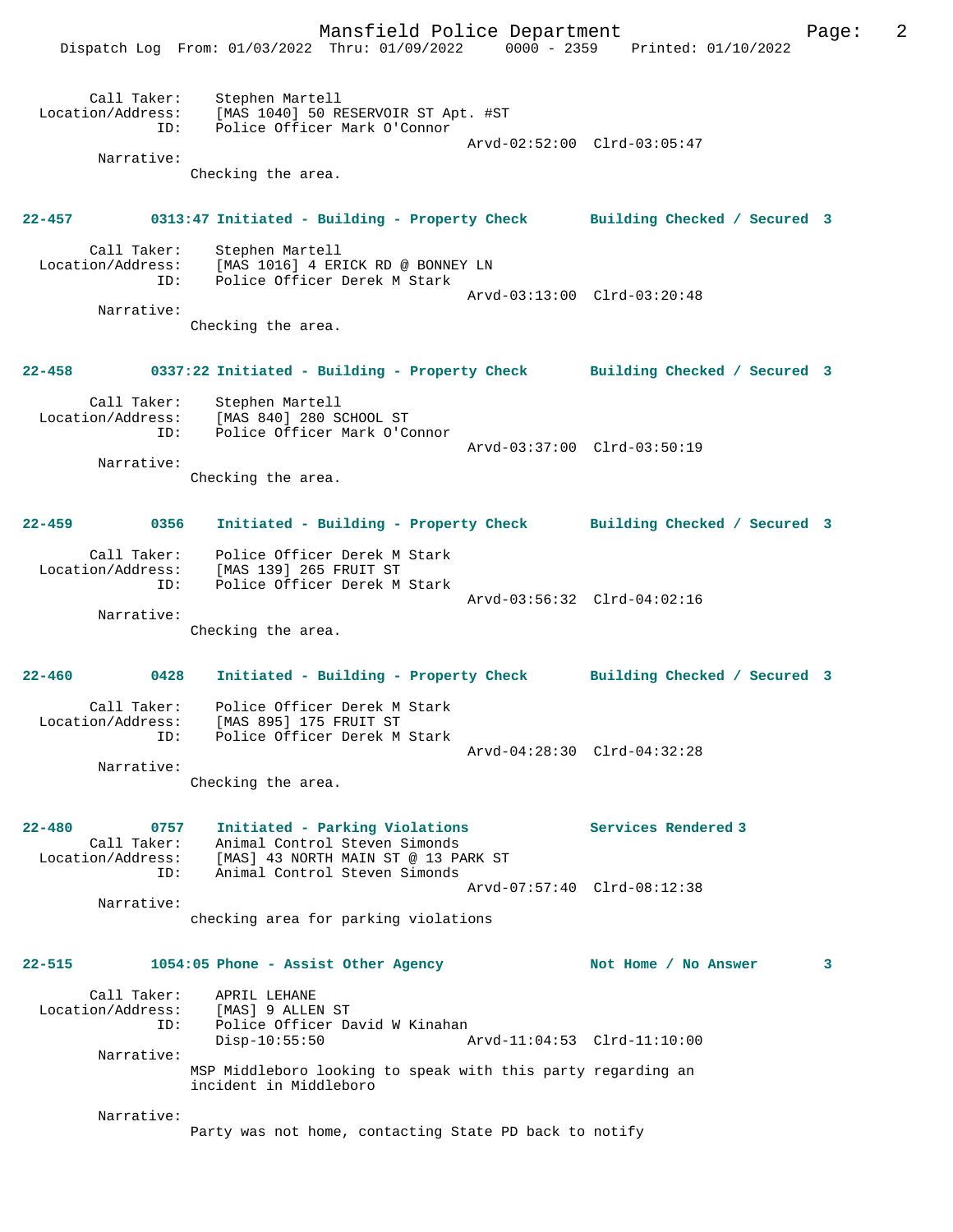**22-518 1106 Initiated - Parking Violations Services Rendered 3**  Call Taker: Animal Control Steven Simonds Location/Address: [MAS] 255 NORTH MAIN ST @ 8 COTTAGE ST ID: Animal Control Steven Simonds Arvd-11:06:54 Clrd-11:45:46 Narrative: checking area for parking violations Narrative: tagged MA 26V450 on fulton for overtime parking **22-526 1212 Initiated - Parking Violations Services Rendered 3**  Call Taker: Animal Control Steven Simonds Location/Address: [MAS] 389 NORTH MAIN ST @ 10 PRATT ST ID: Animal Control Steven Simonds Arvd-12:13:09 Clrd-13:13:36 Narrative: checking area for parking violations Narrative: tagged MA 3ALN17, MA 2EVX15, MA 424TZ2 at one mansfield for overtime parking **22-529 1222:16 Initiated - Motor Vehicle Stop Citation / Warning Issued 3** Call Taker: Dispatcher Jacques Ryan Location/Address: [MAS] 300 EAST ST @ 2 WARE ST<br>TD: Sergeant Brian P Thibault Sergeant Brian P Thibault Arvd-12:22:00 Clrd-12:27:16 Vehicle: GRY 2015 HOND FIT Reg: PC MA 54SA86 VIN: 3HGGK5H87FM732438 Narrative:  $MVST$  Narrative: Citation issued for speed **22-535 1314:32 Phone - Motor Veh Acc - No Injury Investigated - Report Taken 1** Call Taker: MATTHEW BOMES Location/Address: [MAS 255A] 377 CHAUNCY ST<br>ID: Police Officer Matthew A S Police Officer Matthew A Souza Disp-13:16:46 Arvd-13:23:31 Clrd-13:36:01 Vehicle: GRY 2013 KIA RIO Reg: PC MA 1KTV47 VIN: KNADN5A38D6195838 Vehicle: BRO 2009 TOYT CAMRY Reg: PC MA 8LT948 VIN: 4T1BE46K99U272347 Narrative: 2 car mvc no injuries silver kia Refer To Accident: 22MAS-2-AC **22-544 1357:24 911 - Disturbance / Gathering Summons 1**  Call Taker: MATTHEW BOMES<br>Vicinity of: [MAS] 51 FRAN [MAS] 51 FRANCIS AVE @ 10 CONNORS AVE ID: Police Officer Gregg S Kennedy Disp-13:58:08 Arvd-14:01:59 Clrd-14:16:58<br>TD: Police Officer Matthew A Souza Police Officer Matthew A Souza Disp-13:58:11 Clrd-14:04:11<br>TD: Sergeant Brian P Thibault Sergeant Brian P Thibault<br>Disp-13:58:23 Disp-13:58:23 Arvd-14:01:57 Clrd-14:16:58 ID: Police Officer Nicole P Newport

 Disp-13:59:59 Arvd-14:00:08 Clrd-14:16:38 Police Officer Michael N Fenore<br>ID: Police Officer David W Kinahan ID: Police Officer David W Kinahan Disp-14:03:59 Arvd-14:04:31 Clrd-14:05:24

 Vehicle: BLK 2015 FORD FUSION Reg: PC MA 1EPR86 VIN: 3FA6P0H78FR296830 Vehicle: GRY 2008 BMW UT X3 Reg: PC MA 3ZS642 VIN: WBXPC93448WJ16340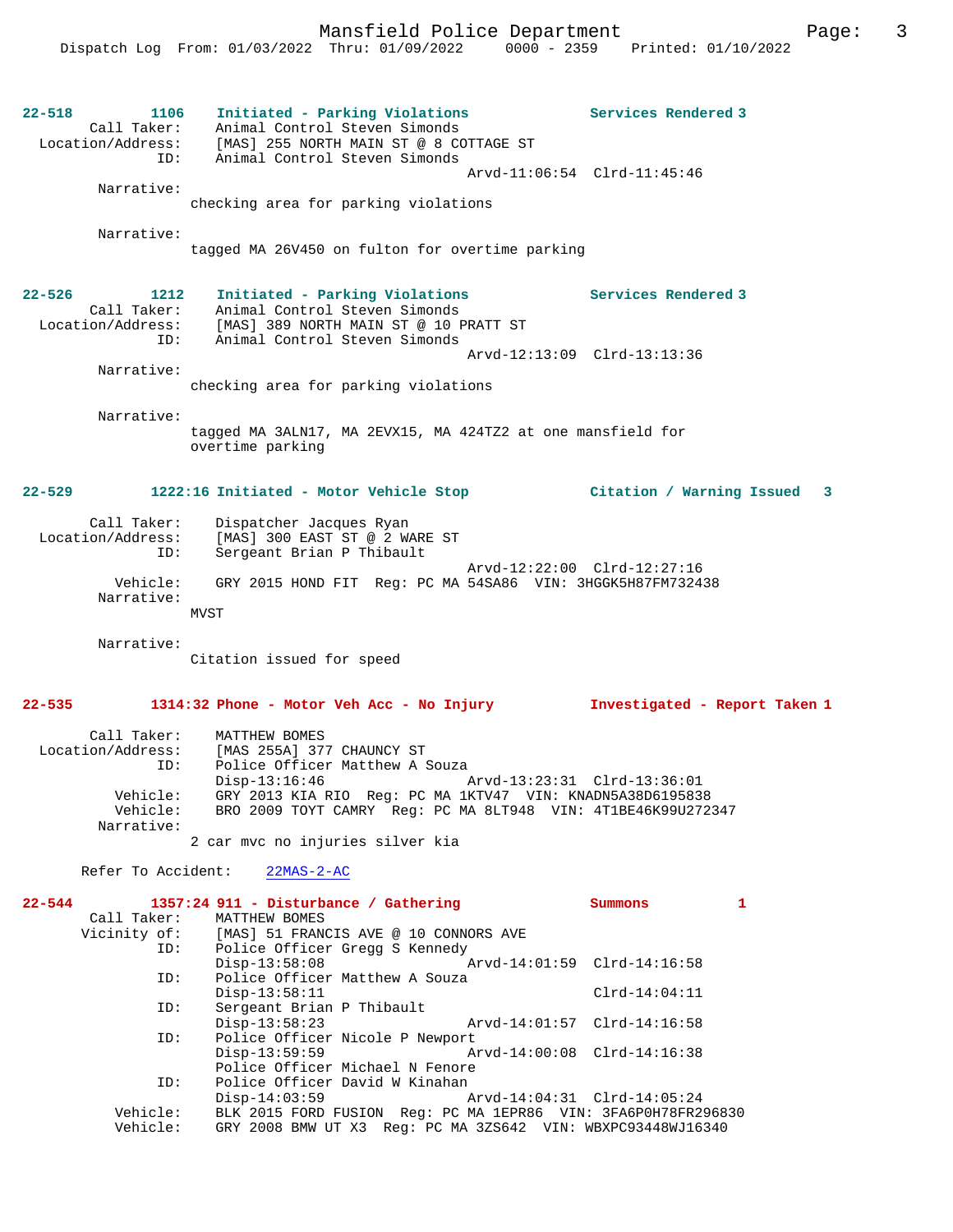Mansfield Police Department<br>
Thru:  $01/09/2022$   $0000 - 2359$  Printed:  $01/10/2022$ Dispatch Log From: 01/03/2022 Thru: 01/09/2022 Narrative: 2 female parties fighting in the parking lot by the onclave Narrative: Caller stated other woman spit at her. This has been an ongoing harrassment. Narrative: parties are in the road way Narrative: 2 summons for simple A&B Refer To Summons: 22MAS-2-AR Summons: POMALES, YANITA IVELLISE Address: 25 FRANCIS AVE Apt. #13 MANSFIELD, MA Age: 35<br>rges: A&B Charges: Refer To Summons: 22MAS-3-AR Summons: ROBINSON, JESSICA E<br>Address: 29 FRANCIS AVE Apt. 29 FRANCIS AVE Apt. #10 MANSFIELD, MA<br>35 Age: 35<br>rges: A&B  $Chargest:$ **22-551 1425:41 911 - 911 Hang-ups & Verifications Confirmed misdial/Accdntl Call** Call Taker: MATTHEW BOMES<br>Location/Address: [MAS] 15 RESE [MAS] 15 RESERVOIR ST Apt. #45 ID: Police Officer Matthew A Souza<br>Disp-14:28:52 Disp-14:28:52 Arvd-14:35:49 Clrd-14:37:13 Narrative: Checking on a 911 hang up. Contact made?:yes Cellphone? (y/n):y Uncertainty radius: party haveing phone issues **22-571 1649:11 Initiated - Serve Warrant Arrest(s) Made 3**  Call Taker: Dispatcher Jacques Ryan<br>Location/Address: [MAS 417E] 11 FRANCIS AV [MAS 417E] 11 FRANCIS AVE Apt. #8 ID: Police Officer Danielle C Titus Arvd-16:49:00 Clrd-17:32:58<br>ID: Police Officer Andrew J Kelley Police Officer Andrew J Kelley<br>Disp-16:50:22 Disp-16:50:22 Arvd-16:50:27 Clrd-18:51:31<br>ID: Police Officer Joshua S Ellender Police Officer Joshua S Ellender Disp-16:50:25 Arvd-16:50:27 Clrd-17:45:00<br>TD: Sergeant John D Eisnor Sergeant John D Eisnor Disp-17:16:47 Clrd-17:17:08 ID: Patrolman Sean D WorrallS Disp-17:16:50 Clrd-17:17:10 ID: Patrolman Keith Kennedy Disp-17:16:52 Clrd-17:17:10 Narrative: Out to serve warrant Narrative: Male party in custody Narrative: M3 transporting 1 male to the station sm 46363 @ 1700 Narrative: em 46364 Refer To Arrest: 22MAS-4-AR

**2**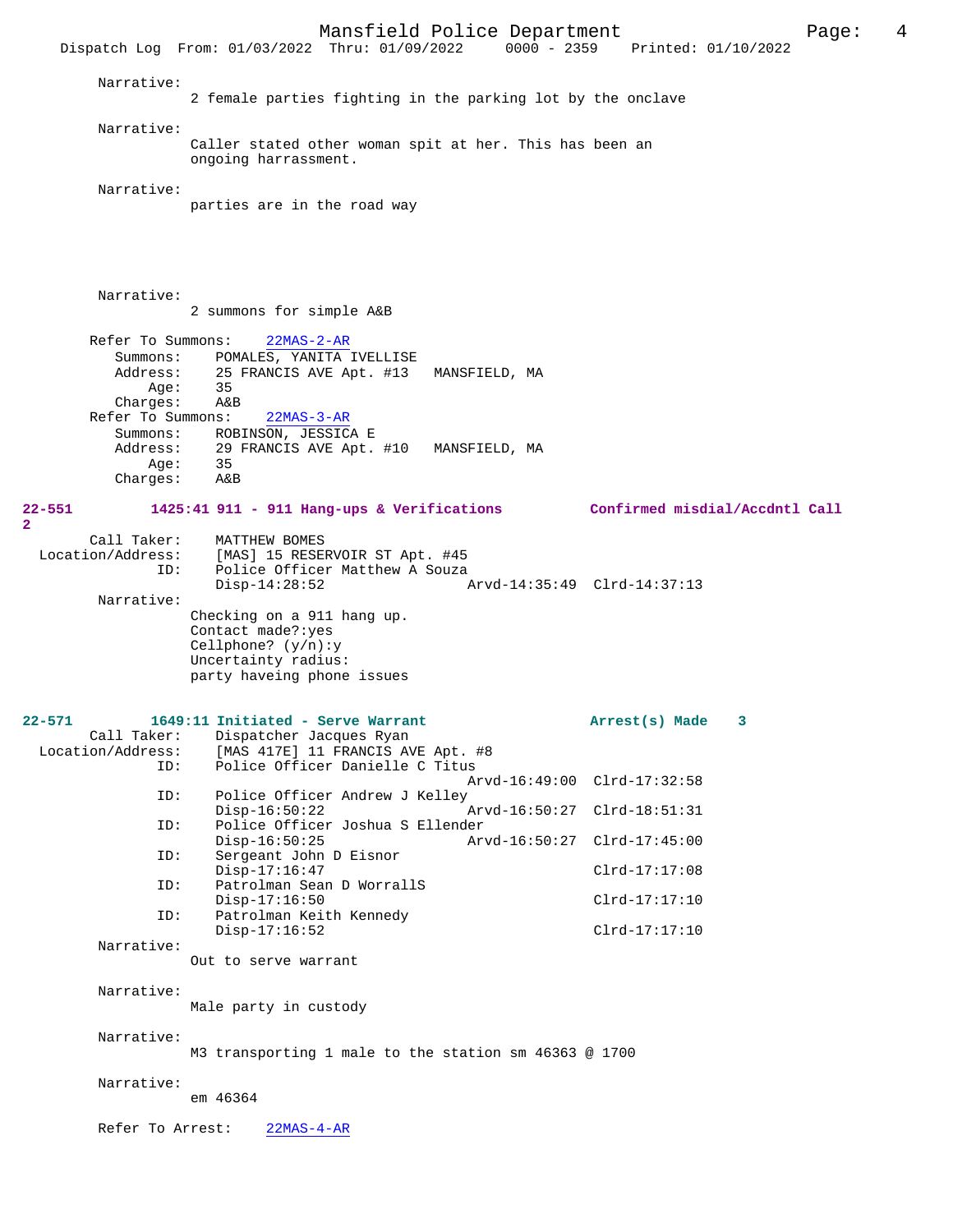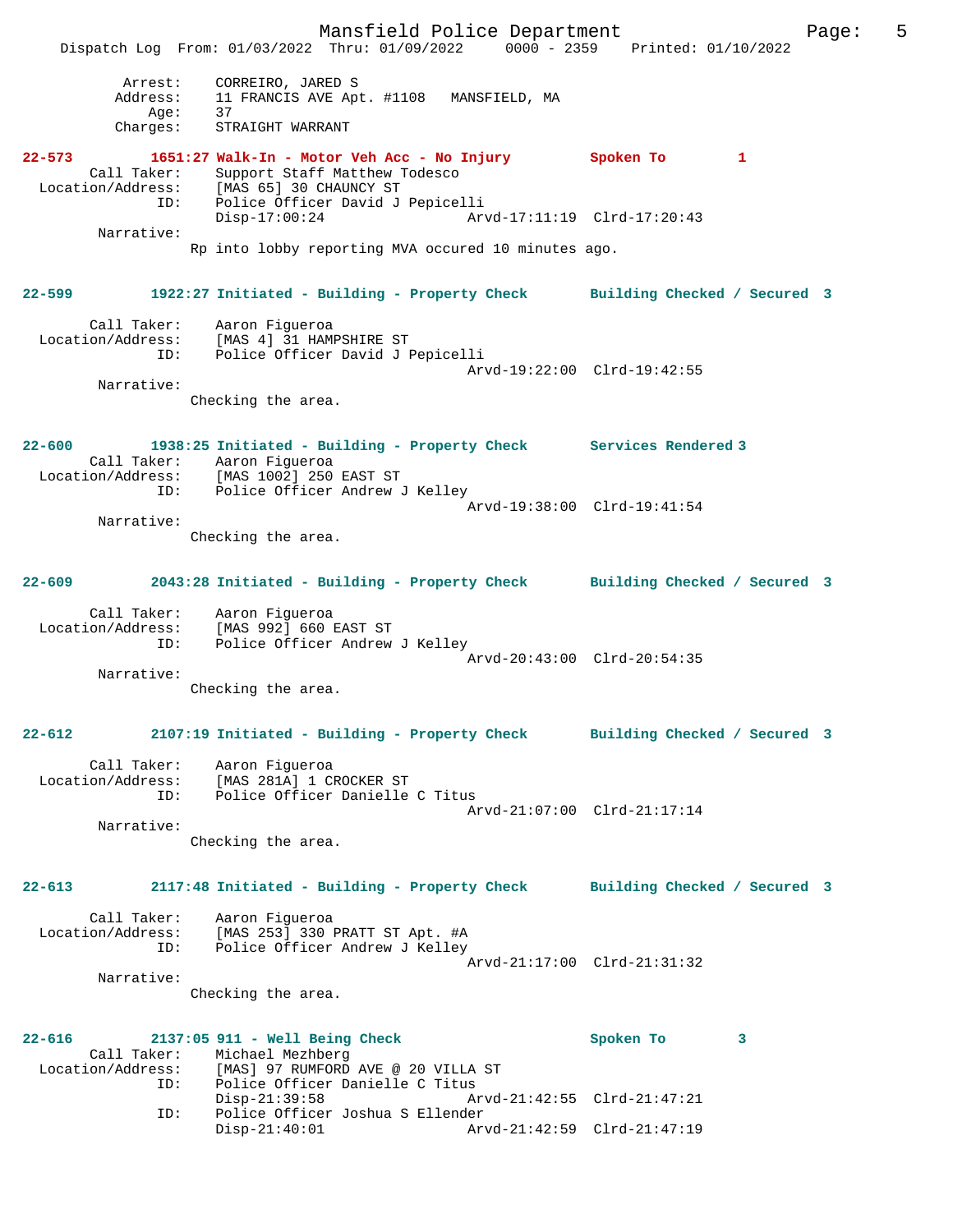|                    | Mansfield Police Department<br>Dispatch Log From: 01/03/2022 Thru: 01/09/2022 0000 - 2359 Printed: 01/10/2022                   | Page: | 6 |
|--------------------|---------------------------------------------------------------------------------------------------------------------------------|-------|---|
| Narrative:         | Reports elderly woman is walking S bound on Rumford, caller<br>is concerned because she is "poorly dressed" for the<br>weather. |       |   |
| Narrative:         | Elderly female party wearing a cardigan.                                                                                        |       |   |
| Narrative:         | M12 advised they spoke to 2 people walking their dog who saw<br>an elderly male near fultons pond with a cane                   |       |   |
| Narrative:         | M12 advised she spoke to that party who matches the<br>description with long hair and lives in the area                         |       |   |
| $22 - 622$         | 2233:00 Initiated - Building - Property Check<br>Building Checked / Secured 3                                                   |       |   |
| Call Taker:<br>ID: | Aaron Fiqueroa<br>Location/Address: [MAS 281A] 1 CROCKER ST<br>Police Officer Joshua S Ellender<br>Arvd-22:33:00 Clrd-22:33:21  |       |   |

Narrative:

Checking the area.

# **For Date: 01/04/2022 - Tuesday**

| $22 - 631$        | 0012:14 911 - Suspicious Actv / Persn / Veh                                                              | Services Rendered 2          |  |
|-------------------|----------------------------------------------------------------------------------------------------------|------------------------------|--|
| Call Taker:       | Michael Mezhberg                                                                                         |                              |  |
| Location/Address: | [MAS 834] 261 CHAUNCY ST                                                                                 |                              |  |
| ID:               | Police Officer Bryan Hurley                                                                              |                              |  |
|                   | $Disp-00:15:16$<br>Arvd-00:20:36 Clrd-00:27:00                                                           |                              |  |
| ID:               | Police Officer Christopher D Sorge                                                                       |                              |  |
|                   | $Disp-00:15:40$<br>Arvd-00:20:38 Clrd-00:29:00                                                           |                              |  |
| ID:               | Police Officer Derek M Stark                                                                             |                              |  |
|                   | $Disp-00:26:54$<br>Arvd-00:26:56 Clrd-00:35:24                                                           |                              |  |
| Vehicle:          | WHI 2005 HOND LL ODYSSEY Reg: NY JMX5514 VIN: 5FNRL38705B001207                                          |                              |  |
| Narrative:        |                                                                                                          |                              |  |
|                   | Reports unoccupied white van parked in front of store with                                               |                              |  |
|                   | NY plates, after store closing.                                                                          |                              |  |
|                   |                                                                                                          |                              |  |
| Narrative:        |                                                                                                          |                              |  |
|                   | M11 advised the steering collum is pulled apart in the<br>vehicle and the ignition switch is hanging out |                              |  |
|                   |                                                                                                          |                              |  |
| Narrative:        |                                                                                                          |                              |  |
|                   | M11 advised the CVS rep is on location                                                                   |                              |  |
|                   |                                                                                                          |                              |  |
| Narrative:        |                                                                                                          |                              |  |
|                   | M11 advised the vehicle will be staying for now and it is up                                             |                              |  |
|                   | to the company on what they want to do with the vehicle. M11                                             |                              |  |
|                   | advised CVS will be closed overnight from here on out.                                                   |                              |  |
|                   |                                                                                                          |                              |  |
|                   |                                                                                                          |                              |  |
| $22 - 638$        | 0052:27 Initiated - Building - Property Check Building Checked / Secured 3                               |                              |  |
|                   |                                                                                                          |                              |  |
| Call Taker:       | Aaron Fiqueroa                                                                                           |                              |  |
| Location/Address: | [MAS 982] 111 HOPE ST                                                                                    |                              |  |
| ID:               | Police Officer Bryan Hurley                                                                              |                              |  |
|                   | Arvd-00:52:00 Clrd-00:56:32                                                                              |                              |  |
| Narrative:        |                                                                                                          |                              |  |
|                   | Checking the area.                                                                                       |                              |  |
|                   |                                                                                                          |                              |  |
| $22 - 641$        | 0111:27 Initiated - Building - Property Check                                                            | Building Checked / Secured 3 |  |
|                   |                                                                                                          |                              |  |
| Call Taker:       | Aaron Fiqueroa                                                                                           |                              |  |
|                   |                                                                                                          |                              |  |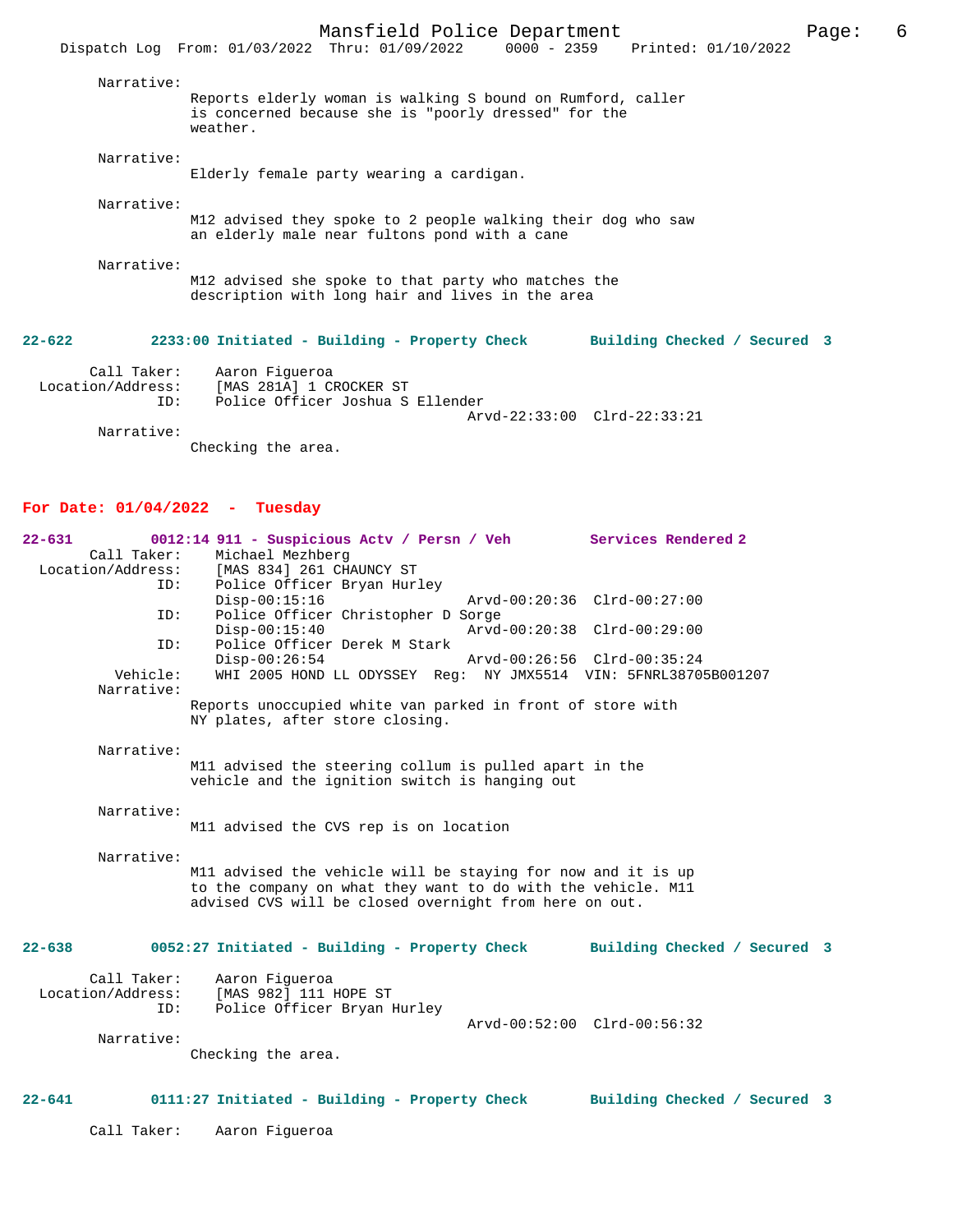Mansfield Police Department Fage: 7 Dispatch Log From: 01/03/2022 Thru: 01/09/2022 0000 - 2359 Printed: 01/10/2022 Location/Address: [MAS 907E] 390 WEST ST ID: Police Officer Derek M Stark MAS 907EJ 390 WEB1 B1<br>Police Officer Derek M Stark<br>Arvd-01:11:00 Clrd-01:13:24 Narrative: Checking the area. **22-647 0126:35 Initiated - Building - Property Check Building Checked / Secured 3** Call Taker: Aaron Figueroa Location/Address: [MAS 417] 9 FRANCIS AVE ID: Police Officer Mark O'Connor Arvd-01:26:00 Clrd-01:36:36 Narrative: Checking the area. **22-660 0147:54 Initiated - Building - Property Check Building Checked / Secured 3** Call Taker: Aaron Figueroa Location/Address: [MAS 1002] 250 EAST ST ID: Police Officer Mark O'Connor Arvd-01:47:00 Clrd-01:59:19 Narrative: Checking the area. **22-664 0158:38 Initiated - Building - Property Check Building Checked / Secured 3** Call Taker: Aaron Figueroa Location/Address: [MAS] OTIS ST ID: Police Officer Derek M Stark Arvd-01:58:00 Clrd-02:12:07 Narrative: Checking the area. **22-675 0222:08 Initiated - Building - Property Check Building Checked / Secured 3** Call Taker: Aaron Figueroa Location/Address: [MAS 2] 60 FORBES BLVD<br>ID: Police Officer Derek M Police Officer Derek M Stark Arvd-02:22:00 Clrd-02:40:47 Narrative: Checking the area. **22-676 0222:27 Initiated - Building - Property Check Building Checked / Secured 3** Call Taker: Aaron Figueroa Location/Address: [MAS] MYSTIC LN ID: Police Officer Mark O'Connor Arvd-02:22:00 Clrd-02:26:36 Narrative: Checking the area. **22-677 0229:55 Initiated - Parking Violations Services Rendered 3**  Call Taker: Aaron Figueroa Location/Address: [MAS 1038] NORTH MAIN ST ID: Police Officer Bryan Hurley Arvd-02:29:00 Clrd-02:46:34 Narrative: M2 is performing parking violations check Narrative: OLD COLONY RD- MA REG 3CK296 **22-683 0251:48 Initiated - Building - Property Check Building Checked / Secured 3**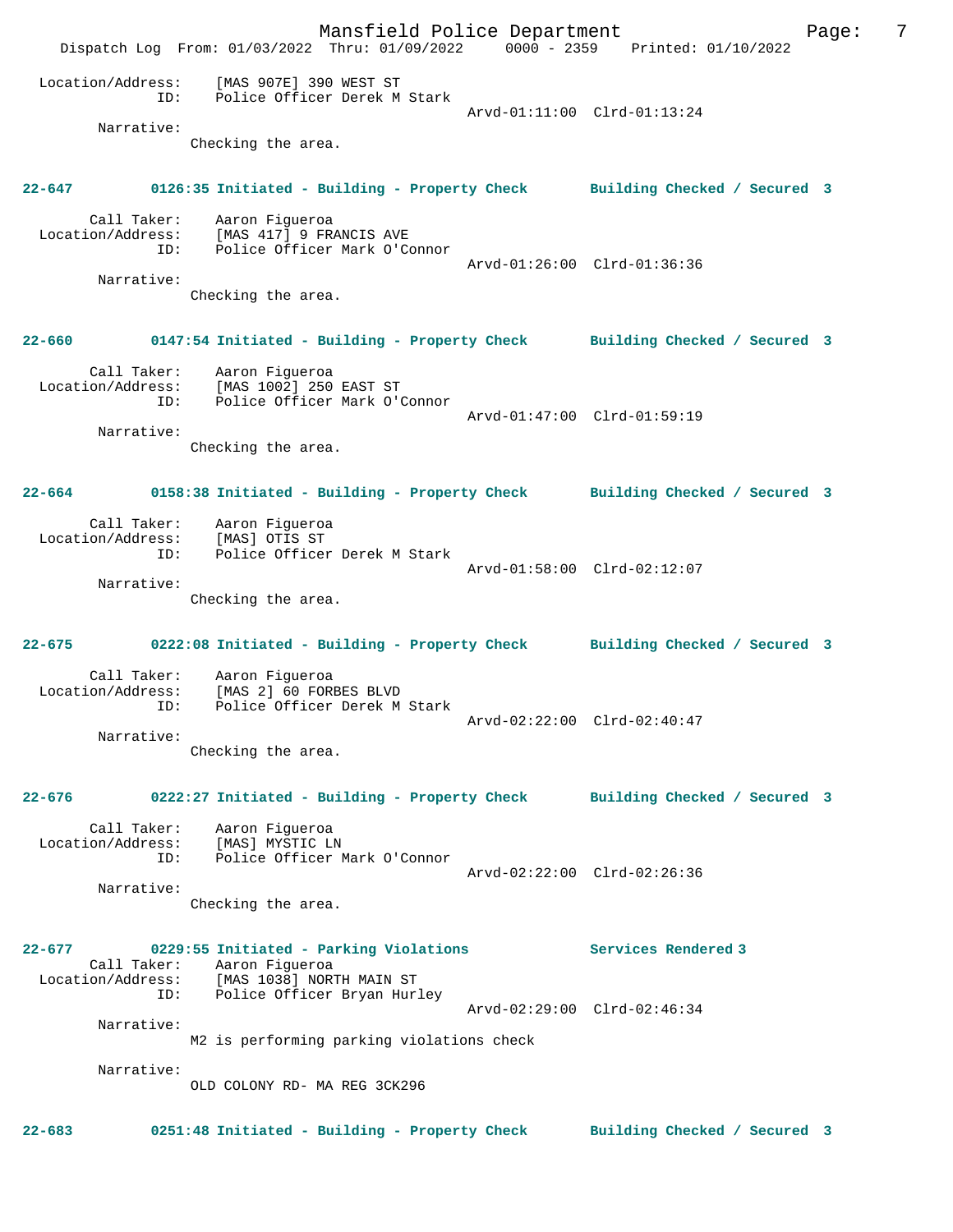|                                    | Dispatch Log From: 01/03/2022 Thru: 01/09/2022                                                                                                                  | $0000 - 2359$ | Printed: 01/10/2022          |  |
|------------------------------------|-----------------------------------------------------------------------------------------------------------------------------------------------------------------|---------------|------------------------------|--|
| Call Taker:<br>ID:                 | Aaron Figueroa<br>Location/Address: [MAS] 905 SOUTH MAIN ST<br>Police Officer Derek M Stark                                                                     |               | Arvd-02:51:00 Clrd-03:01:52  |  |
| Narrative:                         | Checking the area.                                                                                                                                              |               |                              |  |
| 22-685                             | 0258:42 Initiated - Building - Property Check Building Checked / Secured 3                                                                                      |               |                              |  |
| Call Taker:<br>ID:                 | Aaron Figueroa<br>Location/Address: [MAS] 4 ERICK RD @ 15 BONNEY LN<br>Police Officer Mark O'Connor                                                             |               |                              |  |
| Narrative:                         | Checking the area.                                                                                                                                              |               | Arvd-02:58:00 Clrd-03:09:17  |  |
| 22-689                             | 0308:58 Initiated - Building - Property Check Building Checked / Secured 3                                                                                      |               |                              |  |
| Call Taker:<br>ID:                 | Aaron Figueroa<br>Location/Address: [MAS 1040] 50 RESERVOIR ST Apt. #ST<br>Police Officer Derek M Stark                                                         |               |                              |  |
| Narrative:                         | Checking the area.                                                                                                                                              |               | Arvd-03:08:00 Clrd-03:16:49  |  |
|                                    |                                                                                                                                                                 |               |                              |  |
| 22-696<br>Location/Address:<br>ID: | 0339:00 Initiated - Follow up Investigation Services Rendered 3<br>Call Taker: Aaron Figueroa<br>[MAS 418E] 29 FRANCIS AVE Apt. #2905<br>Sergeant David Schepis |               |                              |  |
| ID:                                | Police Officer Christopher D Sorge                                                                                                                              |               | Arvd-03:39:00 Clrd-03:59:24  |  |
| Narrative:                         | $Disp-03:41:13$                                                                                                                                                 |               | Arvd-03:41:17 Clrd-03:59:21  |  |
|                                    | M1 is transporting the male back to his residence.                                                                                                              |               |                              |  |
| Narrative:                         | SM 2980.4                                                                                                                                                       |               |                              |  |
| Narrative:                         | EM 2982                                                                                                                                                         |               |                              |  |
| Narrative:                         | M1 advised they spoke to the father and advised him of what<br>happened.                                                                                        |               |                              |  |
| $22 - 697$<br>0345                 | Initiated - Building - Property Check                                                                                                                           |               | Building Checked / Secured 3 |  |
| Call Taker:<br>ID:                 | Police Officer Derek M Stark<br>Location/Address: [MAS 840] 280 SCHOOL ST<br>Police Officer Derek M Stark                                                       |               |                              |  |
| Narrative:                         |                                                                                                                                                                 |               | Arvd-03:45:28 Clrd-03:56:40  |  |
|                                    | Checking the area.                                                                                                                                              |               |                              |  |
| $22 - 700$                         | 0420:48 Initiated - Building - Property Check Building Checked / Secured 3                                                                                      |               |                              |  |
| Call Taker:<br>ID:                 | Aaron Figueroa<br>Location/Address: [MAS 4] 31 HAMPSHIRE ST<br>Police Officer Derek M Stark                                                                     |               |                              |  |
| Narrative:                         | Checking the area.                                                                                                                                              |               | Arvd-04:20:00 Clrd-04:23:24  |  |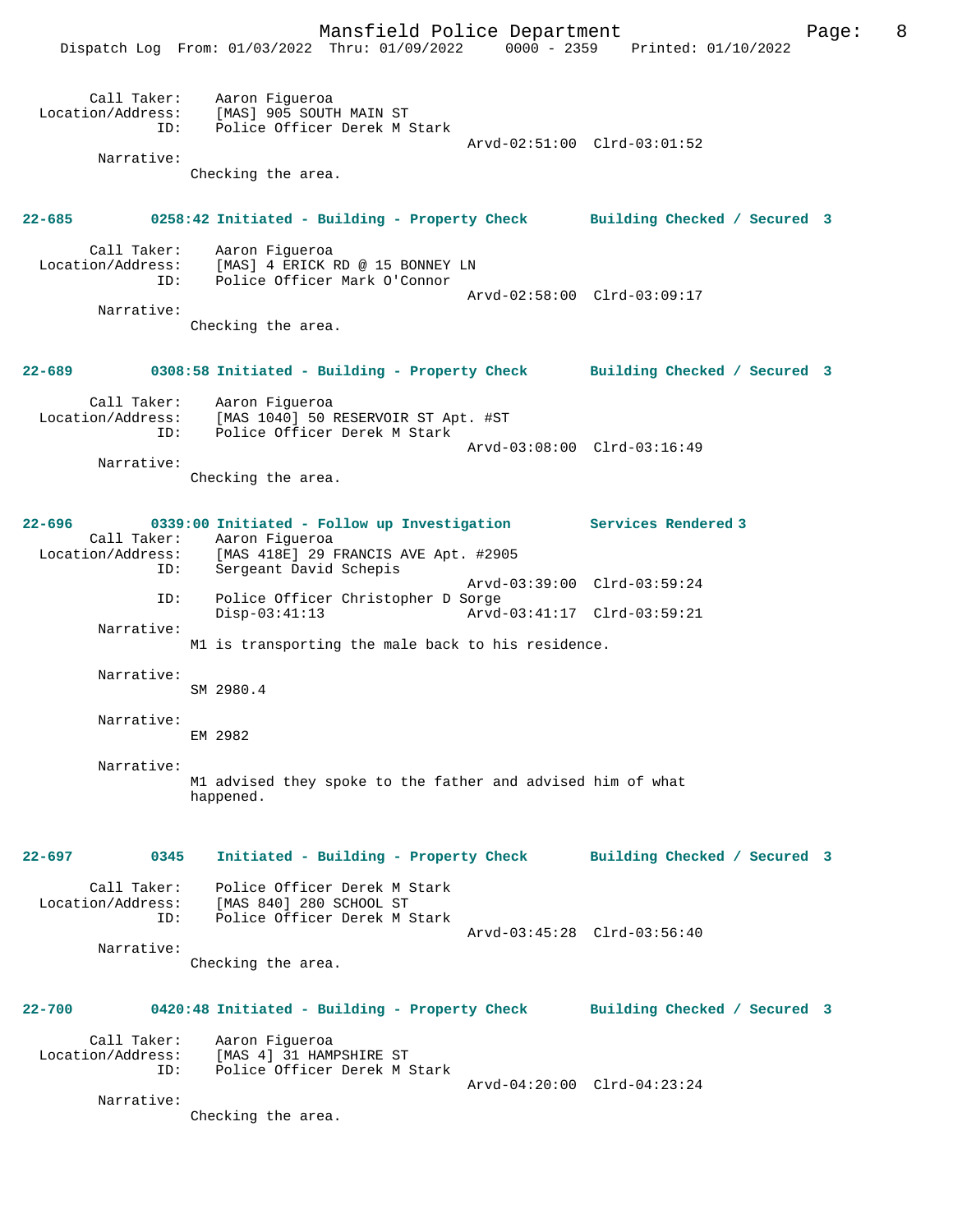Mansfield Police Department Fage: 9 Dispatch Log From: 01/03/2022 Thru: 01/09/2022 0000 - 2359 Printed: 01/10/2022 **22-725 0800 Initiated - Parking Violations Services Rendered 3**  Call Taker: Animal Control Steven Simonds Location/Address: [MAS] 43 NORTH MAIN ST @ 13 PARK ST ID: Animal Control Steven Simonds Arvd-08:01:13 Clrd-09:04:15 Narrative: checking area for parking violations Narrative: tagged MA 3XZE51 on south main for restrictive parking **22-737 0911:38 Initiated - Building - Property Check Building Checked / Secured 3** Call Taker: Josesph Shebertes Location/Address: [MAS 417] 9 FRANCIS AVE ID: Detective Derek M McCune Arvd-09:11:00 Clrd-09:21:56 Narrative: Checking the area. **22-739 0917:21 Phone - 911 Hang-ups & Verifications Confirmed misdial/Accdntl Call 2**  Call Taker: Emily Archer<br>Location/Address: [MAS 8401180] [MAS 840I180] 280 SCHOOL ST Apt. #I180 ID: Police Officer Matthew A Souza Disp-09:21:52 Arvd-09:27:18 Clrd-09:29:01 Narrative: Checking on a 911 hang up. Contact made?:Y Cellphone? (y/n):N Landline hang up call. Spoke to an employee who states they did not dial and she is checking the store. Employee will make themselves known at the front door. **22-745 0942:38 Initiated - Disabled Motor Vehicle Services Rendered 3**  Call Taker: Josesph Shebertes<br>ion/Address: [MAS] RTE 140 SB Location/Address: ID: Police Officer David W Kinahan Arvd-09:42:00 Clrd-09:59:24 Vehicle: BLU 1995 FORD RANGER Reg: PC MA 1SVW93 VIN: 1FTCR15X9SPA13712 Narrative: Reported DMV in the area. Narrative: Operator of the vehicle is having an issue with his rear wheel and attempting to fix. M7 will be standing by with lights. Narrative: Vehicle repaired and on its way. M7 clr. **22-748 1013:03 Initiated - Motor Vehicle Stop Citation / Warning Issued 3** Call Taker: Josesph Shebertes Location/Address: [MAS] 141 PRATT ST @ 255 HOPE ST ID: Police Officer David W Kinahan Arvd-10:13:00 Clrd-10:19:14 Vehicle: WHI 2016 HINO 195P16 Reg: CO MA S16925 VIN: JHHSDM2H9GK003725 Narrative: MVST Narrative: Will be clr with a citation to the operator for red light violation at North Main & Chauncy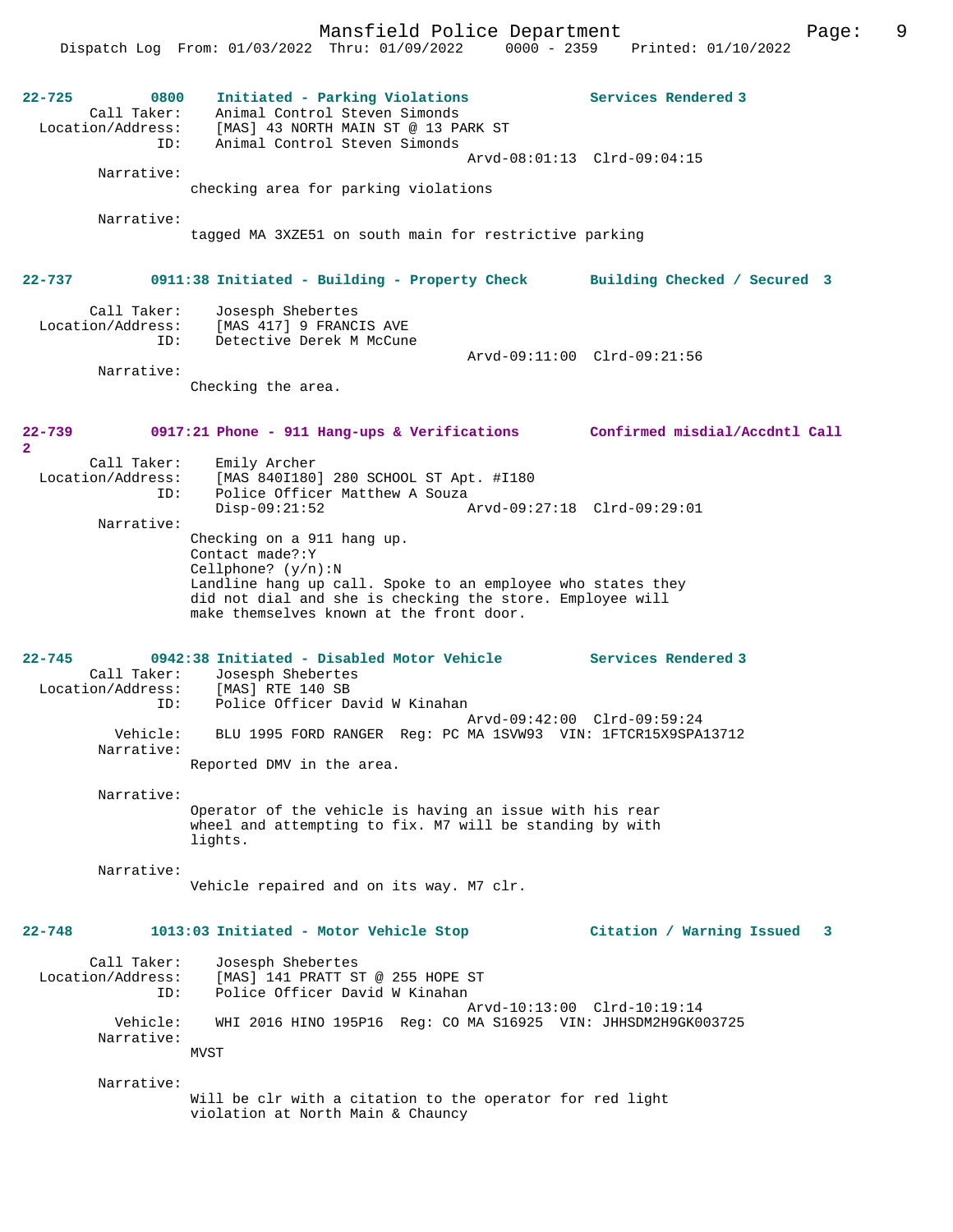Mansfield Police Department Form Page: 10 Dispatch Log From: 01/03/2022 Thru: 01/09/2022 0000 - 2359 Printed: 01/10/2022 **22-757 1055 Initiated - Parking Violations Services Rendered 3**  Call Taker: Animal Control Steven Simonds Location/Address: [MAS] 255 NORTH MAIN ST @ 8 COTTAGE ST ID: Animal Control Steven Simonds Arvd-10:55:30 Clrd-12:19:43 Narrative: checking area for parking violations **22-759 1115:06 Initiated - Motor Vehicle Stop Citation / Warning Issued 3** Call Taker: Josesph Shebertes Vicinity of: [MAS 103] 407 NORTH MAIN ST<br>ID: Sergeant Brian P Thibault Sergeant Brian P Thibault Arvd-11:15:00 Clrd-11:25:53 Vehicle: BLK 2019 JEEP GRANDC Reg: PC MA 2VDD21 VIN: 1C4RJFAG8KC669427 Narrative: MVST Narrative: Citation issued to the RO for failure to inspect and unregistered MV. RO was able to renew online. **22-762 1133:04 Initiated - Disabled Motor Vehicle Services Rendered 3**  Call Taker: Josesph Shebertes<br>Vicinity of: [MAS 244A] 4 SOUTH MAIN ST Vicinity of: [MAS 244A] 4 SOUTH MAIN ST ID: Sergeant Brian P Thibault Arvd-11:33:00 Clrd-11:36:22 Vehicle: GRN 2012 SUBA FORESTER Reg: PC MA 2FXT56 VIN: JF2SHAEC5CH406633 Narrative: Reported DMV in the area. Narrative: vehicle moved off the road into the parking lot, no longer hazard. **22-765 1138:15 Initiated - Motor Vehicle Stop Citation / Warning Issued 3** Call Taker: Josesph Shebertes Location/Address: [MAS] RESERVOIR ST @ RTE 140 SB ID: Police Officer Matthew A Souza Arvd-11:38:00 Clrd-11:43:23 Vehicle: GRY 2019 NISS SENTRA Reg: PAS MA CC1162 VIN: 3N1AB7APXKY245225 Narrative: **MVST**  Narrative: Citation issued for speeding. **22-771 1232:19 Initiated - Building - Property Check Building Checked / Secured 3** Call Taker: Josesph Shebertes Location/Address: [MAS 834] 261 CHAUNCY ST ID: Detective Derek M McCune Arvd-12:32:00 Clrd-12:40:36 Narrative: Checking the area. **22-807 1505:55 Phone - Parking Violations Gone on Arrival 3**  Call Taker: Dispatcher Jacques Ryan<br>Location/Address: [MAS 333] 245 EAST ST Location/Address: [MAS 333] 245 EAST ST ID: Detective Derek M McCune Disp-15:22:49 Arvd-15:23:28 Clrd-15:24:23 Narrative: White SUV double parked where the buses are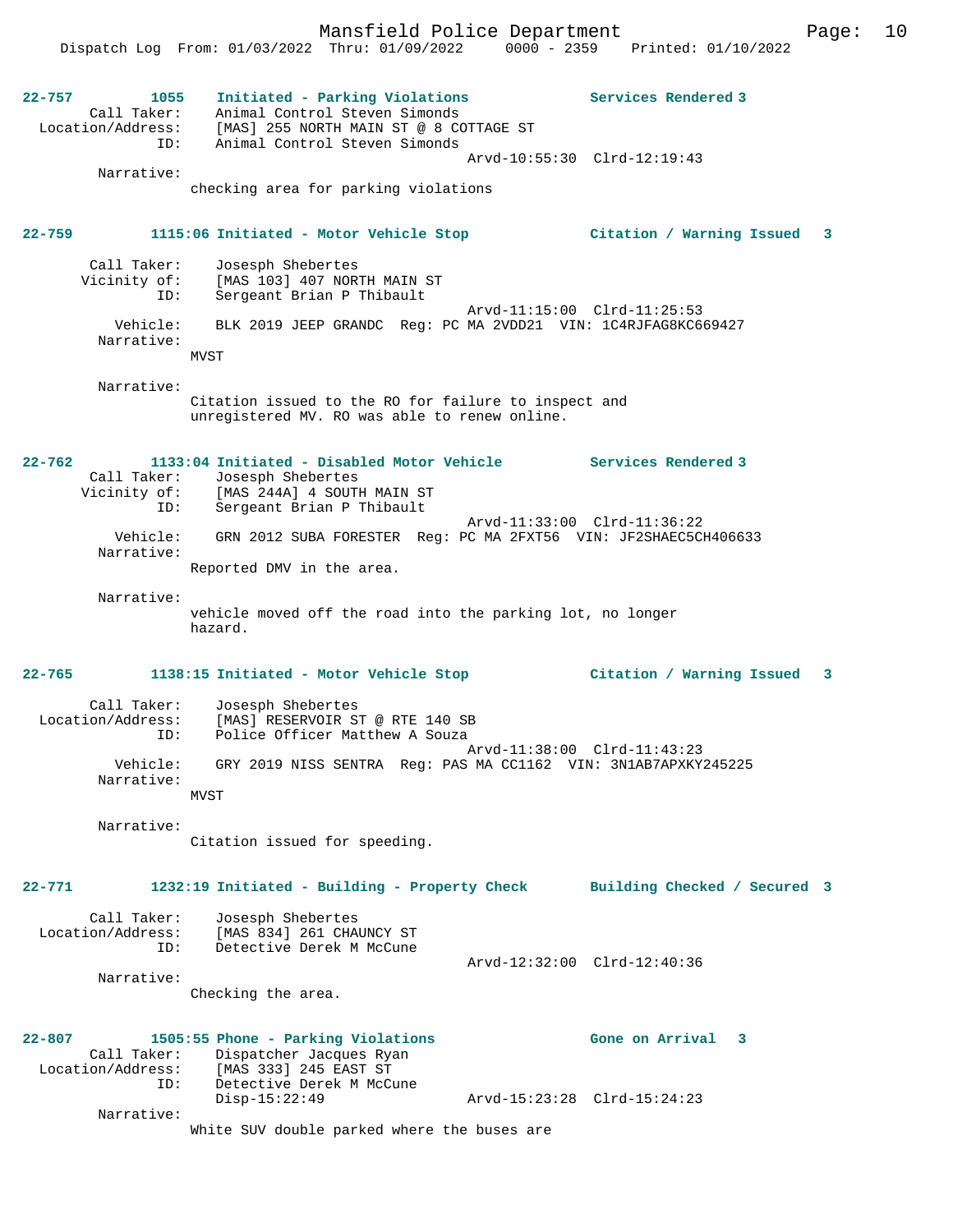Mansfield Police Department Page: 11

**22-809 1510:49 Initiated - Follow up Investigation Services Rendered 3**  Call Taker: Josesph Shebertes<br>Location/Address: [MAS 26A] 377 CHAI [MAS 26A] 377 CHAUNCY ST ID: Detective Kenneth E Wright Arvd-15:10:00 Clrd-15:48:42 Narrative: Conducting a follow up in the area to a previously reported incident.SM 93342 1510 hours. EM 93343 1513 hours. Will be standing by to give ride back to Francis ave. Narrative: Detective Wright returning to Station Pointe SM 93343 1533 hours.Em 93346 @1536 hours. **22-812 1532:23 Phone - Motor Veh Acc - No Injury Assisted Party 1**  Call Taker: Emily Archer<br>Location/Address: [MAS] 31 EAST Location/Address: [MAS] 31 EAST ST ID: Detective Derek M McCune Disp-15:35:09 Arvd-15:37:04 Clrd-15:49:26 Vehicle: WHI 2015 VA TRADES Reg: PC MA 2GYZ30 VIN: 2C4JRGAG8FR515633 Vehicle: GRY 2015 FORD F250 Reg: PC MA 96WS23 VIN: 1FT7X2B69FEC85767 Narrative: Caller reporting two car mva, no injuries, dodge ram 2GYZ30 and pick up 96WS23. Narrative: Papers echanged upon arrival, Parties advised of the process. Refer To Accident: 22MAS-3-AC **22-813 1540:58 Phone - Assist Citizen - P S A Services Rendered 3**  Call Taker: Emily Archer<br>Location/Address: [MAS 9] 25 CO ess: [MAS 9] 25 COBB ST Apt. #L208<br>ID: Sergeant Brian P Thibault Sergeant Brian P Thibault<br>Disp-15:49:10 Disp-15:49:10 Arvd-15:49:13 Clrd-15:58:10 Narrative: Caller reporting she got a phone call, she believes it was a scam call. Narrative: M1 spoke to staff and rpt'd that Parties confusion is based line, Staff will check on to ensure it is not a police matter. Narrative: M1 spoke with Willow Crossing staff, states they spoke with party who seemed to have some confusion due to her morning being disrupted after a dr appt. Staff will monitor her **22-816 1636:04 Phone - Erratic Oper MV / Road Rage Spoken To 3**  Call Taker: Emily Archer Location/Address: [MAS] CHAUNCY ST ID: Police Officer David J Pepicelli Disp-16:40:02 Arvd-16:48:06 Clrd-17:02:24<br>Vehicle: ONG 2003 NISS CO 350Z Reg: PC MA 2XVT68 VIN: JN1AZ34D43T ONG 2003 NISS CO 350Z Reg: PC MA 2XVT68 VIN: JN1AZ34D43T115702 Vehicle: WHI 2013 MERZ CO C Reg: PAS MA NE74WV VIN: WDDGJ7HBXDG090366 Vehicle: WHI 2017 KIA SPORTAGE Reg: PC MA 3DMN99 VIN: KNDPN3AC4H7033029 Narrative: Caller reporting two men in two different vehicles cut her off, boxed her in and then got out of the car and hit her car with their hands. Narrative:

Caller reporting spanish men got out of the car.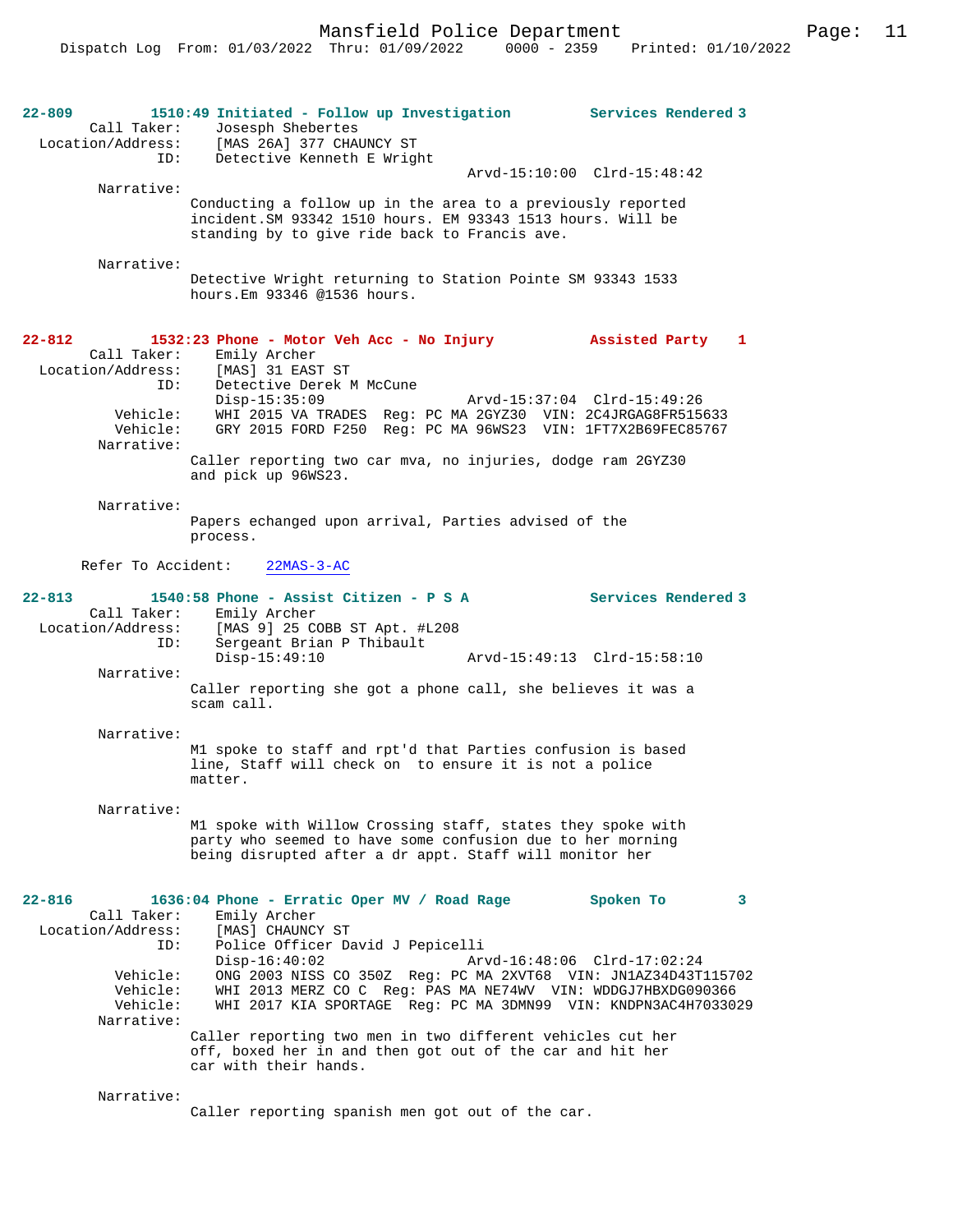Mansfield Police Department Page: 12 Dispatch Log From: 01/03/2022 Thru: 01/09/2022 Narrative: Caller is now in the Stop N Shop gas station parking lot in a White KIA. Narrative: Caller states second plate was NE74WV. Narrative: The two other vehicles went the opposite direction of the Dollar General. Narrative: Caller reporting the front of the orange car had damage, and they said they were en route to a auto body shop. Narrative: M11 Spoke with drivers who state they were following each other and were cut off by calling party. Words were exchnaged, no damage to any vehicles. RP was advised. Narrative: M11 located other two vehicles involved, they were spoken to and gave a different story. Vehicles will be on their way. **22-818 1653:53 Initiated - Assist Other Agency Services Rendered 3**  Call Taker: Josesph Shebertes Location/Address: [MAS 417D] 7 FRANCIS AVE Apt. #708 ID: Detective Anthony R Lattanzio Arvd-16:53:00 Clrd-18:31:29 Narrative: MD4 assisting Mass State Police with search warrant. Already gained entry and speaking to the parties. Narrative: Units will be clear, no arrest made. **22-822 1709:59 Initiated - Motor Vehicle Stop Citation / Warning Issued 3** Call Taker: Josesph Shebertes Vicinity of: [MAS 240A] 189 CHAUNCY ST<br>TD: Police Officer David J Per Police Officer David J Pepicelli Arvd-17:09:00 Clrd-17:16:49<br>Vehicle: WHI 2016 HOND UT CRV Reg: PC MA 1FRN35 VIN: 5J6RM4H58GL0 WHI 2016 HOND UT CRV Reg: PC MA 1FRN35 VIN: 5J6RM4H58GL035567 Narrative: MVST Narrative: Citation issued to the RO for red light violation. **22-830 1743:45 Phone - Suspicious Actv / Persn / Veh Services Rendered 2**  Call Taker: Emily Archer<br>.on/Address: [MAS] FRANCIS AVE Location/Address:<br>ID: Police Officer Jay J Sparrow<br>Disp-17:47:16 Arvd-17:50:52 Clrd-17:52:25 Narrative: Caller reporting 11 vehicles are parked near the entrance. She believes the vehicles are occupied and running for approximately 45 minutes. Narrative: MSp in the area. **22-831 1744:07 Initiated - Follow up Investigation Services Rendered 3**  Call Taker: Josesph Shebertes<br>Location/Address: [MAS H2836] 10 ER [MAS H2836] 10 ERICK RD Apt. #17 ID: Police Officer Joshua S Ellender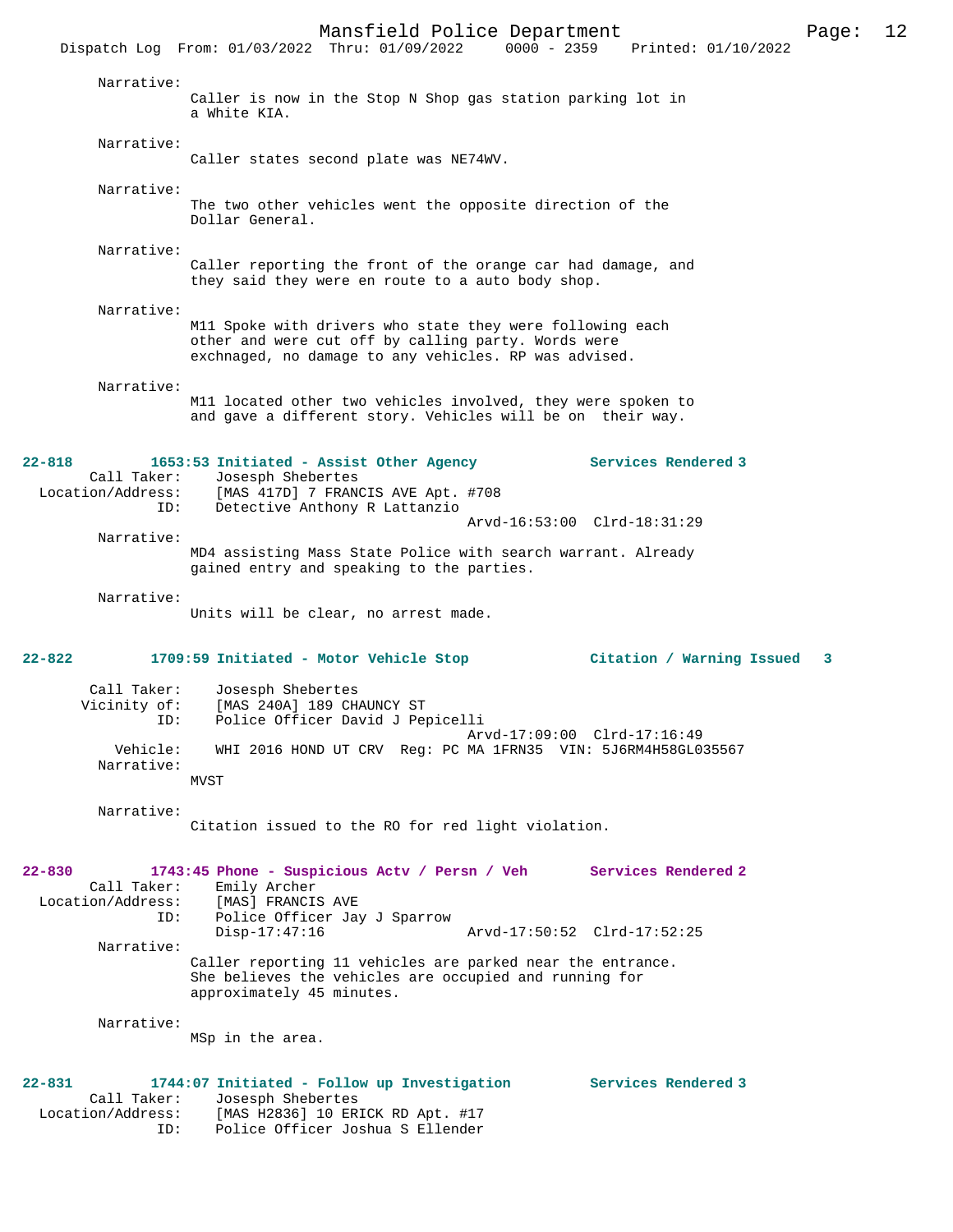Dispatch Log From: 01/03/2022 Thru: 01/09/2022

 Arvd-17:44:00 Clrd-17:59:25 Narrative: Conducting a follow up in the area to a previously reported incident. 21-77117 **22-848 1941:01 Initiated - Suspicious Actv / Persn / Veh Services Rendered 2**  Call Taker: Fournier Elin<br>Location/Address: [MAS 195A] 254 ess: [MAS 195A] 254 CHAUNCY ST<br>ID: Sergeant Jeffrey G Bombard Sergeant Jeffrey G Bombard Arvd-19:41:00 Clrd-20:08:01 ID: Police Officer David J Pepicelli Disp-19:41:35 Arvd-19:41:41 Clrd-20:59:49<br>ID: Police Officer Jay J Sparrow Police Officer Jay J Sparrow Disp-19:41:40 Arvd-19:41:43 Clrd-20:59:49 Narrative: Out watching a vehicle waiting for the operator **22-862 2100:51 Initiated - Building - Property Check Services Rendered 3**  Call Taker: Nicole Boyer Vicinity of: [MAS 4] 31 HAMPSHIRE ST ID: Police Officer Danielle C Titus Arvd-21:00:00 Clrd-21:05:34 Narrative: Checking the area. **22-863 2102:39 Initiated - Building - Property Check Building Checked / Secured 3** Call Taker: Michael Mezhberg Location/Address: [MAS 1015] 30 CHAUNCY ST ID: Police Officer David J Pepicelli Arvd-21:02:00 Clrd-21:09:14 Narrative: Checking the area. **22-864 2104:51 Initiated - Building - Property Check Building Checked / Secured 3** Call Taker: Fournier Elin<br>Location/Address: [MAS 417] 9 FI [MAS 417] 9 FRANCIS AVE ID: Police Officer Joshua S Ellender Arvd-21:04:00 Clrd-21:25:22 Narrative: Checking the area. **22-867 2119:30 Initiated - Building - Property Check Building Checked / Secured 3** Call Taker: Nicole Boyer Location/Address: [MAS 840] 280 SCHOOL ST Police Officer Danielle C Titus Arvd-21:19:00 Clrd-21:30:47 Narrative: Checking the area. **22-868 2123:59 Initiated - Building - Property Check Building Checked / Secured 3** Call Taker: Nicole Boyer Vicinity of: [MAS 987A] 125 HIGH ST Apt. #1-4 ID: Police Officer David J Pepicelli Arvd-21:23:00 Clrd-21:30:20 Narrative: Checking the area.

**22-869 2131:31 Initiated - Building - Property Check Building Checked / Secured 3**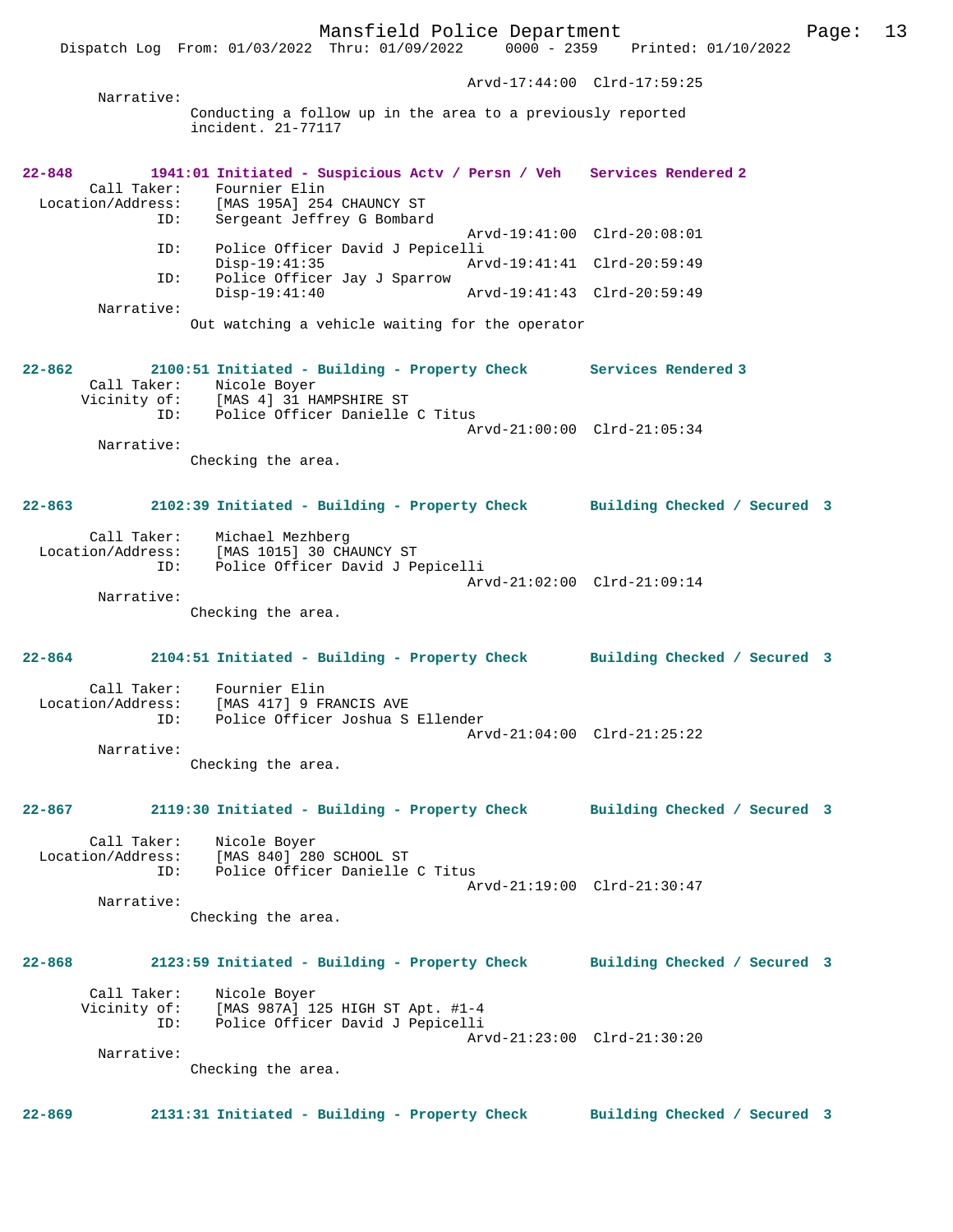Mansfield Police Department Page: 14 Dispatch Log From: 01/03/2022 Thru: 01/09/2022 0000 - 2359 Printed: 01/10/2022 Call Taker: Nicole Boyer Vicinity of: [MAS] 4 ERICK RD @ 15 BONNEY LN ID: Police Officer Joshua S Ellender Arvd-21:31:00 Clrd-21:44:03 Narrative: Checking the area. **22-873 2208:53 Initiated - Building - Property Check Building Checked / Secured 3** Call Taker: Nicole Boyer Location/Address: [MAS 2] 60 FORBES BLVD ID: Police Officer Danielle C Titus Arvd-22:08:00 Clrd-22:13:28 Narrative: Checking the area. **For Date: 01/05/2022 - Wednesday 22-887 0115:40 Initiated - Building - Property Check Building Checked / Secured 3** Call Taker: Nicole Boyer Vicinity of: [MAS 219] 12 GILES PL ID: Police Officer Christopher D Sorge Arvd-01:15:00 Clrd-01:24:19 Narrative: Checking the area. **22-888 0127:38 Initiated - Building - Property Check Building Checked / Secured 3** Call Taker: Nicole Boyer Vicinity of: [MAS 281A] 1 CROCKER ST ID: Police Officer Beau J Palanza Arvd-01:27:00 Clrd-01:36:49 Narrative: Checking the area. **22-890 0131:56 Initiated - Building - Property Check Building Checked / Secured 3** Call Taker: Nicole Boyer Vicinity of: [MAS 2] 60 FORBES BLVD ID: Police Officer Christopher D Sorge Arvd-01:31:00 Clrd-01:35:53 Narrative: Checking the area. **22-891 0136:02 Initiated - Building - Property Check Building Checked / Secured 3** Call Taker: Nicole Boyer Vicinity of: [MAS 4] 31 HAMPSHIRE ST<br>ID: Police Officer Christopl Police Officer Christopher D Sorge Arvd-01:36:00 Clrd-02:16:01 Narrative: Checking the area. **22-892 0138:13 Initiated - Building - Property Check Building Checked / Secured 3** Call Taker: Nicole Boyer Vicinity of: [MAS 417] 9 FRANCIS AVE ID: Police Officer Bryan Hurley Arvd-01:38:00 Clrd-01:53:31 Narrative: Checking the area.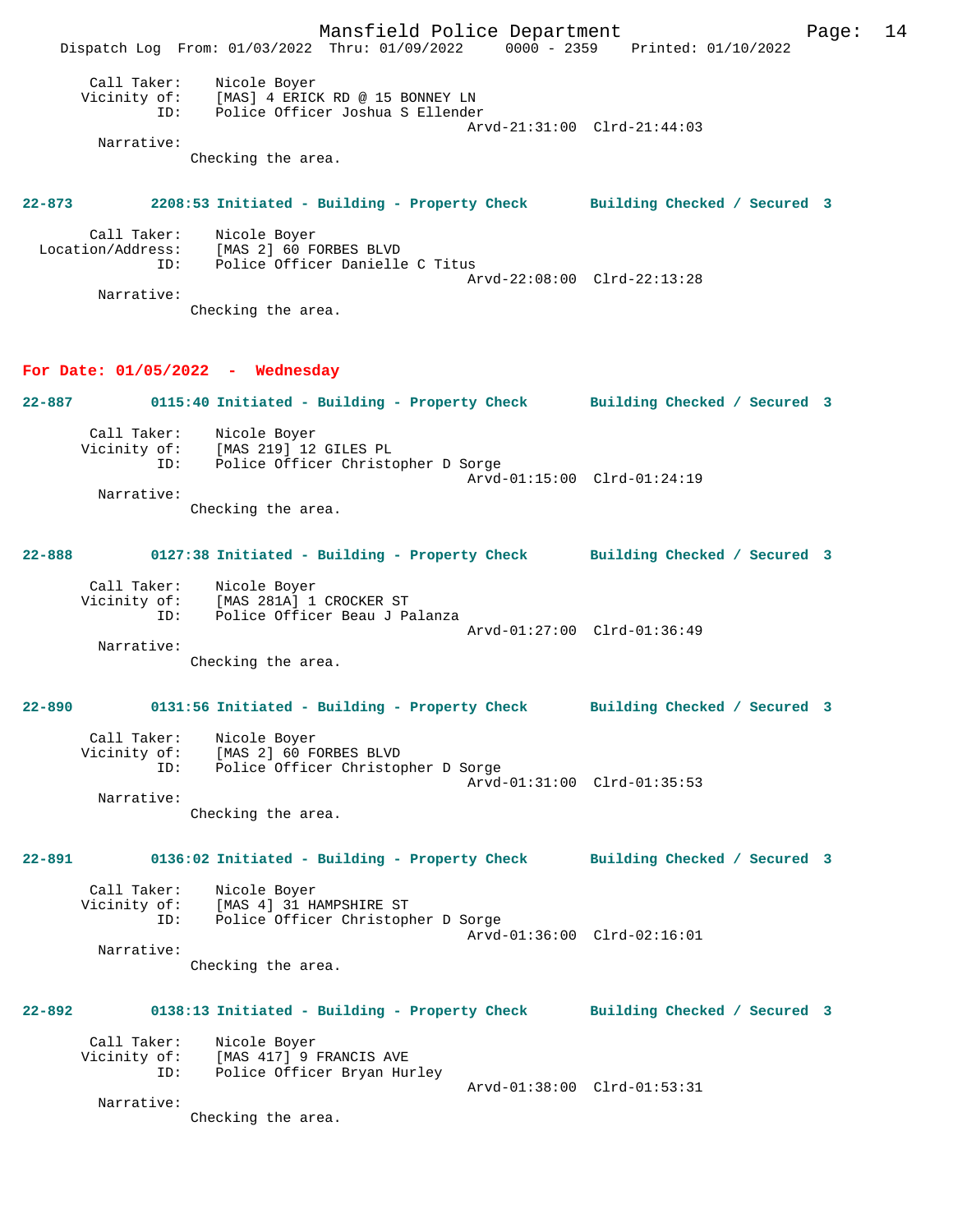Mansfield Police Department Page: 15

Dispatch Log From: 01/03/2022 Thru: 01/09/2022 0000 - 2359 Printed: 01/10/2022

**22-895 0150:53 Initiated - Building - Property Check Building Checked / Secured 3** Call Taker: Fournier Elin Location/Address: [MAS 987A] 125 HIGH ST Apt. #1-4 ID: Police Officer Beau J Palanza Arvd-01:50:00 Clrd-01:57:02 Narrative: Checking the area. **22-901 0215:36 Phone - 911 Hang-ups & Verifications Investigated - No Report 2** Call Taker: William Casey<br>Location/Address: [MAS 120] 71 B ess: [MAS 120] 71 HAMPDEN RD<br>ID: Police Officer Beau J Pa Police Officer Beau J Palanza<br>Disp-02:17:48 Arvd-02:20:27 Clrd-02:24:47 ID: Police Officer Bryan Hurley<br>Disp-02:17:53 Disp-02:17:53 Arvd-02:21:35 Clrd-02:24:47 Narrative: Checking on a 911 hang up. Contact made?:no Cellphone? (y/n)yes Uncertainty radius:2 call backs no answer 65m @ 95% Narrative: Unable to locate caller, spoke with a few people, but all is OK. **22-905 0229:18 Initiated - Building - Property Check Building Checked / Secured 3** Call Taker: Fournier Elin<br>Vicinity of: [MAS] 4 ERICK Vicinity of: [MAS] 4 ERICK RD @ 15 BONNEY LN ID: Police Officer Bryan Hurley Arvd-02:29:00 Clrd-02:36:51 Narrative: Checking the area. **22-909 0236:59 Initiated - Building - Property Check Building Checked / Secured 3** Call Taker: Nicole Boyer Vicinity of: [MAS] MYSTIC LN ID: Police Officer Bryan Hurley Arvd-02:36:00 Clrd-02:44:00 Narrative: Checking the area. **22-917 0316:23 Initiated - Parking Violations Citation / Warning Issued 3** Call Taker: Nicole Boyer<br>Vicinity of: [MAS 1038] NO Vicinity of: [MAS 1038] NORTH MAIN ST Police Officer Beau J Palanza Arvd-03:16:00 Clrd-03:55:19 Vehicle: BLU 2021 NISS UT ROGUE Reg: PC MA 2MCZ13 VIN: JN8AT3BB1MW214434 Vehicle: BLK 2020 NISS UT ROGUE Reg: PC MA 1ASW43 VIN: KNMAT2MT5LP540967 Vehicle: GRY 2010 TOYT UT HIGHLA Reg: PC MA 291PE5 VIN: JTEBK3EH1A2164667 Vehicle: GRY 2012 JEEP WRANGL Reg: PC MA 36JF98 VIN: 1C4HJWFG4CL211308 Vehicle: GRY 2003 FORD RANGER Reg: PC MA 1WXY19 VIN: 1FTYR10U83TA35079 Vehicle: RED 2020 HOND CIVIC Reg: PC MA 1RGS66 VIN: 2HGFC2F64LH567404 Vehicle: GRY 2012 FORD FUSION Reg: PC MA 1MZA44 VIN: 3FAHP0HA3CR328227 Narrative: Chilson Ave - Ma reg 2MCZ13 / Cottage St - Ma reg 1ASW43 / Rumford Ave - Ma reg 291PE5 / Court St - Ma reg 36JF98, MA reg 1WXY19, MA reg 1RGs66, MA reg 1MZA44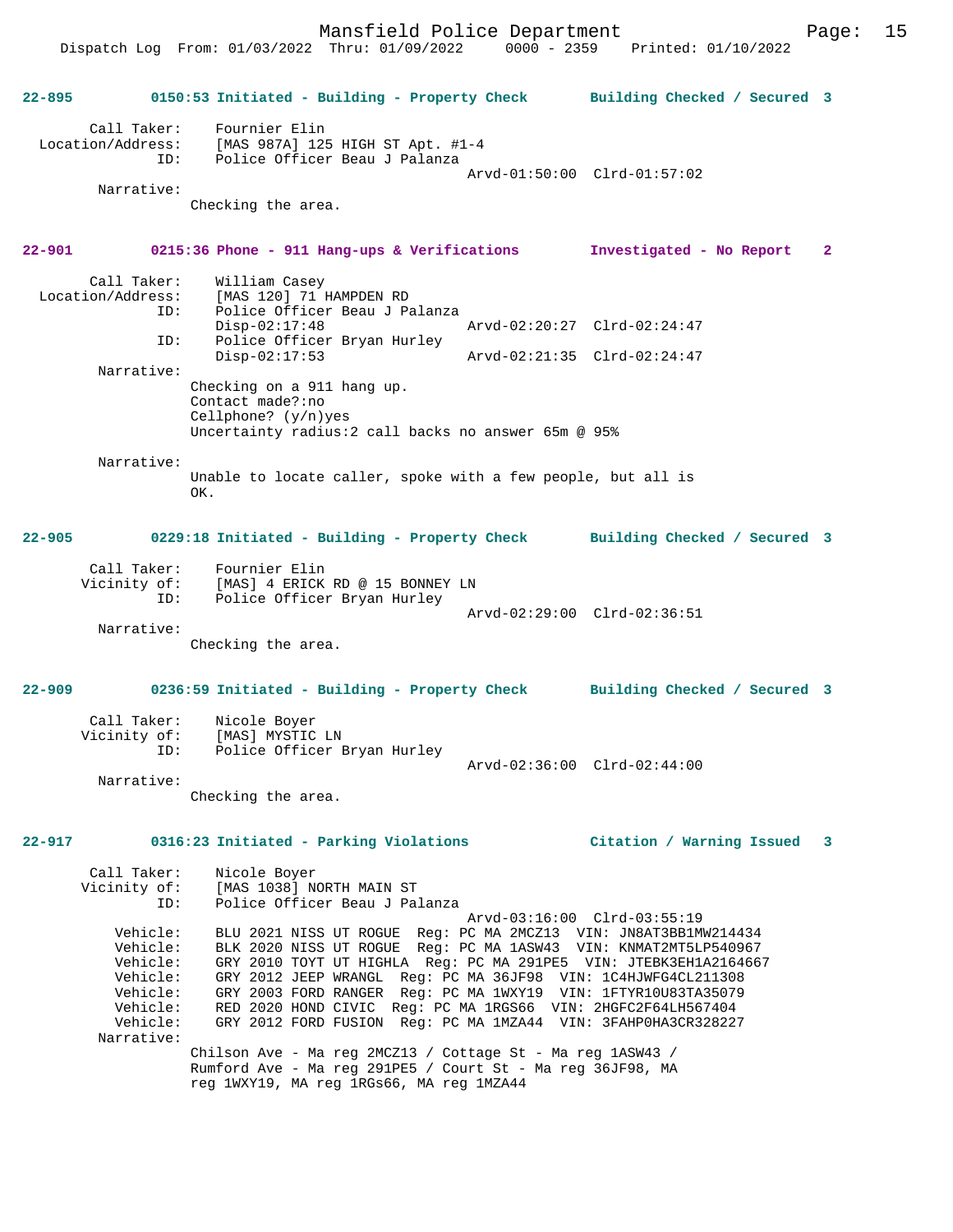Mansfield Police Department Page: 16 Dispatch Log From: 01/03/2022 Thru: 01/09/2022 0000 - 2359 Printed: 01/10/2022 **22-923 0602:44 Initiated - Motor Vehicle Stop Citation / Warning Issued 3** Call Taker: Nicole Boyer Vicinity of: [MAS] 1 CHAUNCY ST @ 62 PRATT ST ID: Police Officer Christopher D Sorge Arvd-06:02:00 Clrd-06:07:06 Vehicle: BLK 2011 HOND FIT Reg: PC MA 2AYH96 VIN: JHMGE8H57BC023452 Narrative: Out with an MVST Narrative: Citation issued to the RO **22-927 0625:57 Initiated - Motor Vehicle Stop Citation / Warning Issued 3** Call Taker: Nicole Boyer Location/Address: [MAS] 130 CHAUNCY ST ID: Police Officer Beau J Palanza Arvd-06:25:00 Clrd-06:32:25 Vehicle: WHI 2013 NISS ALTIMA Reg: PC MA 8AR915 VIN: 1N4AL3AP1DN588272 Narrative: Out with an MVST Narrative: Citation given to RO for speed in the area of Chauncy at Highland. **22-937 0633:56 Initiated - Motor Vehicle Stop Citation / Warning Issued 3** Call Taker: Nicole Boyer Vicinity of: [MAS] 363 NORTH MAIN ST @ 54 CHAUNCY ST ID: Police Officer Beau J Palanza Arvd-06:33:00 Clrd-06:40:46 Vehicle: GRY 2011 ESCAPE Reg: RI SC450 VIN: 1FMCU9D71BKA71871 Narrative: Out with an MVST. Narrative: Citation given to operator for failure to stop at the intersection of North Main and Chauncy. **22-955 0727 Initiated - Parking Violations Services Rendered 3**  Call Taker: Animal Control Steven Simonds Location/Address: [MAS] 43 NORTH MAIN ST @ 13 PARK ST ID: Animal Control Steven Simonds Arvd-07:28:08 Clrd-07:55:52 Narrative: checking area for parking violations

**22-958 0742:40 Phone - 911 Hang-ups & Verifications Confirmed misdial/Accdntl Call**

Uncertainty radius:

**2**  Call Taker: Michael Chisholm Location/Address: [MAS] 25 COBB ST Apt. #237L ID: Police Officer Beau J Palanza Disp-07:45:29 Arvd-07:53:18 Clrd-08:00:06 Narrative: Checking on a 911 hang up. Contact made?:Yes Accidental Cellphone? (y/n):

**22-959 0803:59 Initiated - Follow up Investigation Services Rendered 3**  Call Taker: Ryan O'Rourke Location/Address: [MAS 848] 560 WEST ST ID: Detective David D Kerr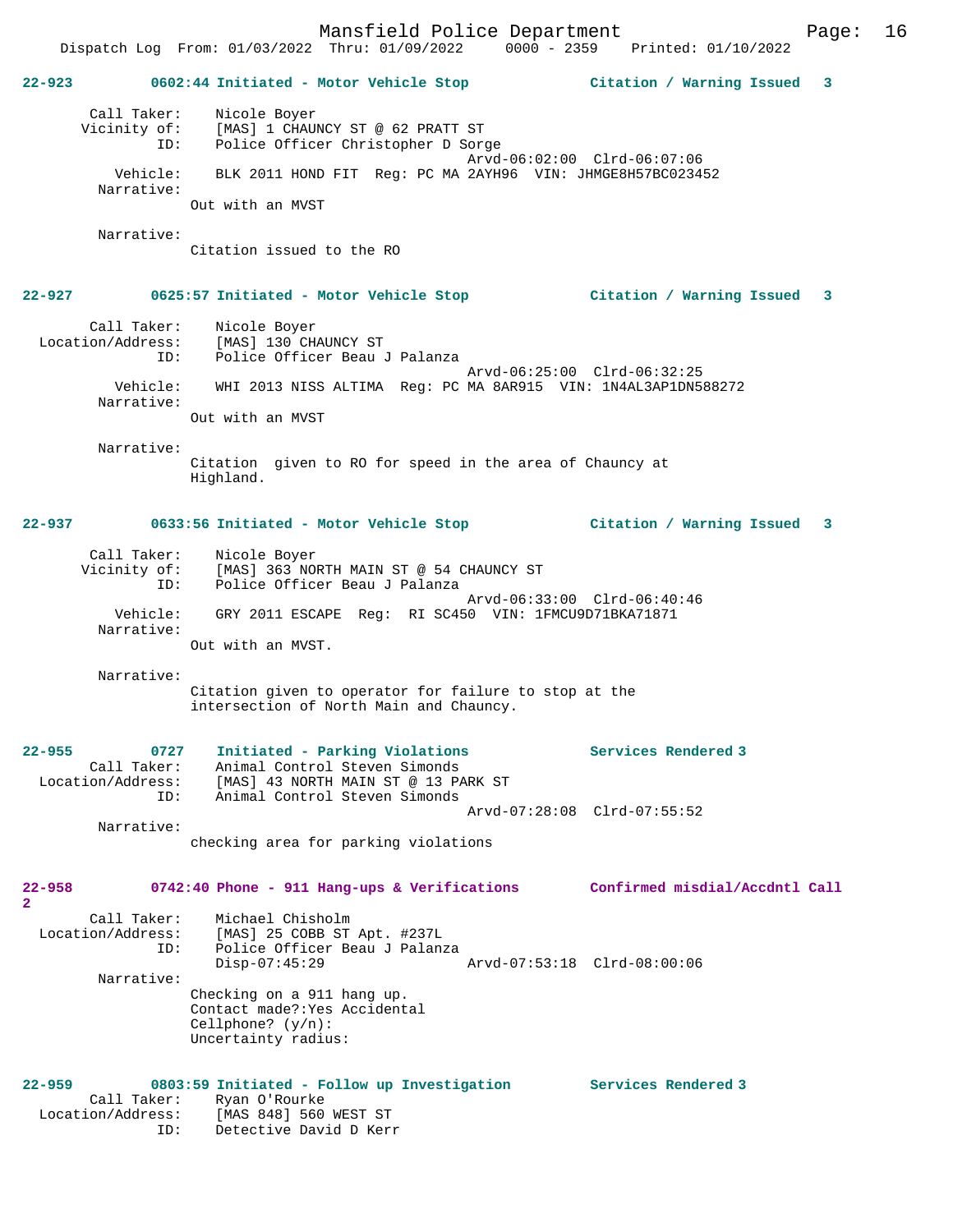Mansfield Police Department Page: 17 Dispatch Log From: 01/03/2022 Thru: 01/09/2022 Arvd-08:03:00 Clrd-08:09:38 ID: Police Officer David W Kinahan<br>Disp-08:09:34 P Disp-08:09:34 Arvd-08:09:41 Clrd-08:23:07 Narrative: Conducting a follow up in the area to a previously reported incident. **22-979 0947:02 Phone - 911 Hang-ups & Verifications Confirmed misdial/Accdntl Call 2**  Call Taker: Michael Chisholm<br>Location/Address: [MAS 185B] 241 FI [MAS 185B] 241 FRANCIS AVE ID: Police Officer Michael T Fitzgerald Disp-09:50:08 Arvd-09:52:06 Clrd-09:53:00 Narrative: Checking on a 911 hang up. Contact made?: nO Cellphone? (y/n): Uncertainty radius:14 METERS BACK LOT **22-984 1031:31 Phone - 911 Hang-ups & Verifications Gone on Arrival 2**  Call Taker: Michael Chisholm<br>Location/Address: [MAS 907] 390 WES [MAS 907] 390 WEST ST Apt. #A ID: Detective David D Kerr<br>Disp-10:38:33 Disp-10:38:33 Arvd-10:43:50 Clrd-10:46:09 Narrative: Checking on a 911 hang up. Meet at the front of Home Depot Contact made?: Yes Cellphone? (y/n): Y Uncertainty radius: Narrative: Contact could not not be made. **22-985 1032:58 911 - Animal Complaints Services Rendered 3**  Call Taker: Ryan O'Rourke<br>Location/Address: [MAS 907D] 390  $[MAS 907D] 390 WEST ST Apt. #D$  ID: animal control Jeffrey S Collins Disp-10:35:13 Arvd-10:44:32 Clrd-10:59:03 Narrative: caller rpts loose dog in the area of longhorn. Narrative: Dog has been caught and returned to owner. **22-987 1036:00 Initiated - Motor Vehicle Stop Citation / Warning Issued 3** Call Taker: Ryan O'Rourke Vicinity of: [MAS] 900 SOUTH MAIN ST<br>ID: Sergeant Robert S Pierce Sergeant Robert S Pierce Arvd-10:36:00 Clrd-10:38:58 Vehicle: GRN 2014 TOYT COROLL Reg: PC MA 3AX659 VIN: 2T1BPRHE0EC115767 Narrative: Out with an mvst. Narrative: Citation issued for unregistered. **22-998 1147 Initiated - Parking Violations Services Rendered 3**  Call Taker: Animal Control Steven Simonds Location/Address: [MAS] 389 NORTH MAIN ST @ 10 PRATT ST<br>ID: Animal Control Steven Simonds Animal Control Steven Simonds Arvd-11:51:44 Clrd-12:16:27 Narrative: checking area for parking violations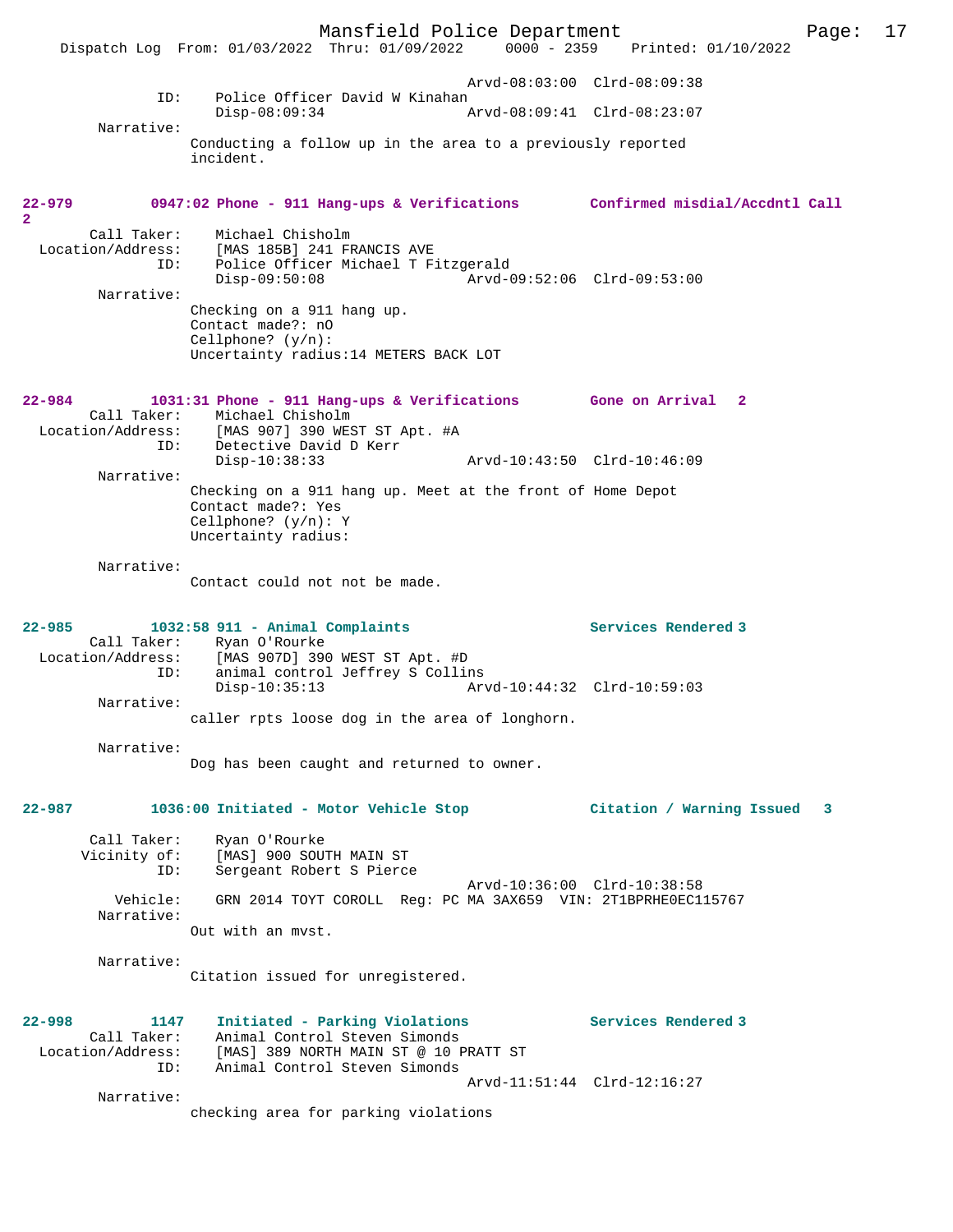Narrative:

tagged MA JF910M on Fuller for overtime and wrong direction

| $22 - 999$ |                                                     |                   | 1201:49 Initiated - Motor Vehicle Stop |  | Spoken To                   |                                                                          |  |
|------------|-----------------------------------------------------|-------------------|----------------------------------------|--|-----------------------------|--------------------------------------------------------------------------|--|
|            | Call Taker:<br>Vicinity of: [MAS] 682 SOUTH MAIN ST | Ryan O'Rourke     |                                        |  |                             |                                                                          |  |
|            | ID:                                                 |                   | Detective David D Kerr                 |  |                             |                                                                          |  |
|            |                                                     |                   |                                        |  | Arvd-12:01:00 Clrd-12:04:28 |                                                                          |  |
|            | Vehicle:<br>Narrative:                              |                   |                                        |  |                             | WHI 2021 JEEP UT GRAND CHEROKEE Req: PC MA 7GR349 VIN: 1C4RJFBGXMC564700 |  |
|            |                                                     | Out with an myst. |                                        |  |                             |                                                                          |  |

# **22-1019 1406:19 Initiated - Motor Vehicle Stop Citation / Warning Issued 3**

| Call Taker:  | Ryan O'Rourke                                          |
|--------------|--------------------------------------------------------|
| Vicinity of: | [MAS] 150 OAKLAND ST                                   |
| ID:          | Police Officer Matthew A Souza                         |
|              | Arvd-14:06:00 Clrd-14:09:56                            |
| Vehicle:     | GRY 2021 COROLLA Req: RI 1DK868 VIN: 5YFEPMAE6MP271062 |
| Narrative:   |                                                        |
|              | Out with an myst.                                      |

Narrative:

Operator issued verbal warning for stop sign violation.

## **22-1021 1416:19 Phone - Fraud or Identity Theft Transported to Hospital 1**

| Call Taker:       | Ryan O'Rourke                                            |                             |  |  |  |
|-------------------|----------------------------------------------------------|-----------------------------|--|--|--|
| Location/Address: | [MAS 932] 12 PRATT ST Apt. #202                          |                             |  |  |  |
| ID:               | Police Officer Michael T Fitzgerald                      |                             |  |  |  |
|                   | Disp-14:20:47                                            | Arvd-14:28:22 Clrd-14:45:20 |  |  |  |
| Narrative:        |                                                          |                             |  |  |  |
|                   | caller requesting to speak with officer regarding fraud. |                             |  |  |  |

Refer To Incident: 22MAS-12-OF

## **22-1027 1452:06 Initiated - Motor Vehicle Stop Citation / Warning Issued 3**

| Call Taker:  | Ryan O'Rourke                                              |
|--------------|------------------------------------------------------------|
| Vicinity of: | [MAS] 287 CHAUNCY ST                                       |
| ID:          | Police Officer David W Kinahan                             |
| Vehicle:     | Arvd-14:52:00 Clrd-14:58:00                                |
| Narrative:   | GRY 2018 INFI 050 Req: PC MA 1KHZ66 VIN: JN1EV7AR1JM436284 |
|              | Out with myst.                                             |

Narrative:

Citation issued for stop sign violation.

## **22-1031 1512:22 Phone - 911 Hang-ups & Verifications Confirmed misdial/Accdntl Call 2**  Call Taker: Michael Chisholm Location/Address: [MAS H4139] 12 BRISTOL ST Apt. #A<br>ID: Police Officer Michael T Fitzgera Police Officer Michael T Fitzgerald<br>Disp-15:13:53 Arvd-1 Arvd-15:18:41 Clrd-15:21:30

Narrative:

Checking on a 911 hang up. Contact made?: No Cellphone? (y/n): Yes Uncertainty radius: 9 Meters

- **22-1039 1556:30 Phone 911 Hang-ups & Verifications Confirmed misdial/Accdntl Call 2**  Call Taker: Michael Chisholm<br>Location/Address: [MAS H9984] 561 N
	- [MAS H9984] 561 NORTH MAIN ST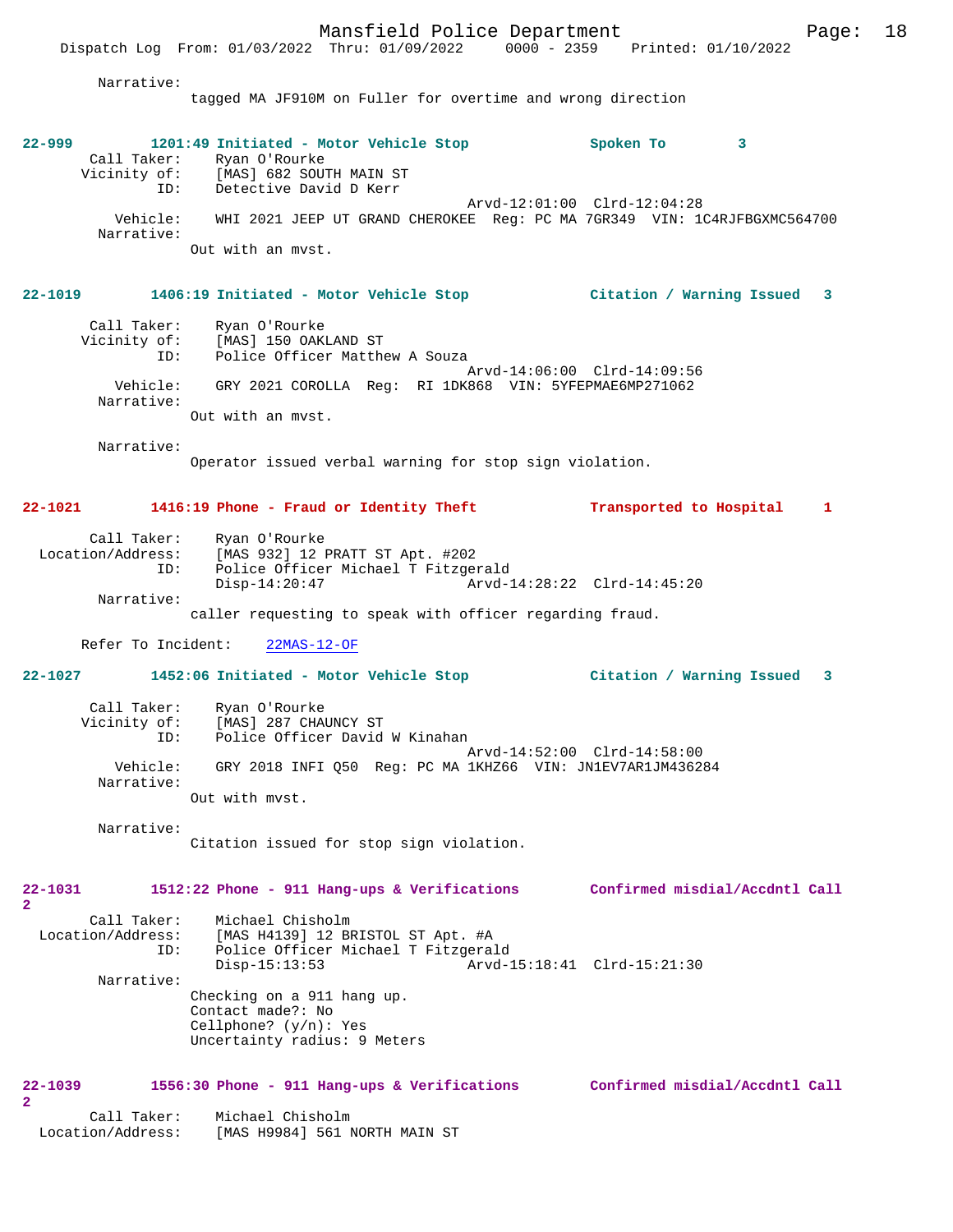Mansfield Police Department Page: 19 Dispatch Log From: 01/03/2022 Thru: 01/09/2022 0000 - 2359 Printed: 01/10/2022 ID: Police Officer Danielle C Titus Disp-16:04:58 Arvd-16:08:40 Clrd-16:10:34 Narrative: Checking on a 911 hang up. Contact made?: Yes Cellphone? (y/n): Yes Uncertainty radius: **22-1065 1941:57 Initiated - Building - Property Check Building Checked / Secured 3** Call Taker: Fournier Elin Location/Address: [MAS 139] 265 FRUIT ST<br>ID: Police Officer David J Police Officer David J Pepicelli Arvd-19:41:00 Clrd-19:43:53 Narrative: Checking the area. **22-1066 1943:59 Initiated - Building - Property Check Building Checked / Secured 3** Call Taker: Fournier Elin Location/Address: [MAS 1041] 175 FRUIT ST ID: Police Officer David J Pepicelli Arvd-19:43:00 Clrd-19:57:47 Narrative: Checking the area. **22-1067 1945:41 Initiated - Building - Property Check Building Checked / Secured 3** Call Taker: Fournier Elin Location/Address: [MAS 195A] 254 CHAUNCY ST ID: Police Officer Jay J Sparrow Arvd-19:45:00 Clrd-19:46:00 Narrative: Checking the area. **22-1081 2148:41 Initiated - Building - Property Check Building Checked / Secured 3** Call Taker: Nicole Boyer Location/Address: [MAS 281A] 1 CROCKER ST ID: Police Officer Danielle C Titus Arvd-21:48:00 Clrd-22:01:01 Narrative: Checking the area. **22-1085 2229:50 Initiated - Building - Property Check Building Checked / Secured 3** Call Taker: Fournier Elin Location/Address: [MAS 1002] 250 EAST ST ID: Police Officer David J Pepicelli Arvd-22:29:00 Clrd-22:55:41 Narrative: Checking the area. **For Date: 01/06/2022 - Thursday 22-1102 0117:01 Initiated - Building - Property Check Building Checked / Secured 3** Call Taker: Fournier Elin Vicinity of: [MAS] 241 FRANCIS AVE ID: Police Officer Beau J Palanza Arvd-01:17:00 Clrd-01:25:21 Narrative: Checking the area.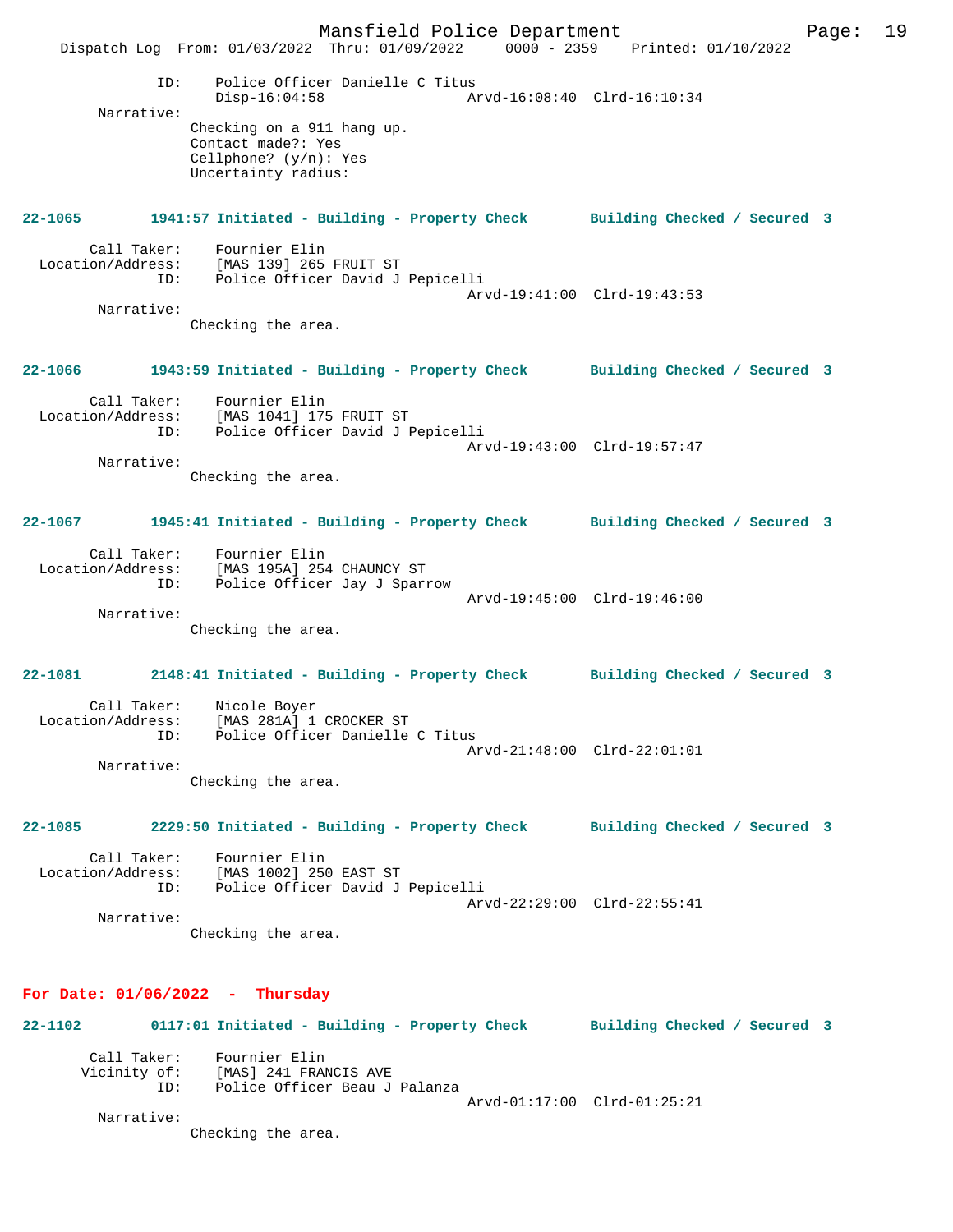|             |                                                            | 22-1104 0142:17 Initiated - Building - Property Check Building Checked / Secured 3                                                                                                                                                                                                                                                                                    |                                                                                           |  |
|-------------|------------------------------------------------------------|-----------------------------------------------------------------------------------------------------------------------------------------------------------------------------------------------------------------------------------------------------------------------------------------------------------------------------------------------------------------------|-------------------------------------------------------------------------------------------|--|
|             | Narrative:                                                 | Call Taker: Fournier Elin<br>Vicinity of: [MAS] 4 ERICK RD @ 15 BONNEY LN<br>ID: Police Officer Beau J Palanza<br>Checking the area.                                                                                                                                                                                                                                  | Arvd-01:42:00 Clrd-01:55:07                                                               |  |
|             |                                                            | 22-1106 0155:21 Initiated - Building - Property Check Building Checked / Secured 3                                                                                                                                                                                                                                                                                    |                                                                                           |  |
|             | Narrative:                                                 | Call Taker: Fournier Elin<br>Vicinity of: [MAS 840] 280 SCHOOL ST<br>ID: Police Officer Bryan Hurley<br>Checking the area.                                                                                                                                                                                                                                            | Arvd-01:55:00 Clrd-01:59:25                                                               |  |
|             | $22 - 1119$                                                | 0250:19 Initiated - Building - Property Check Building Checked / Secured 3                                                                                                                                                                                                                                                                                            |                                                                                           |  |
|             | Narrative:                                                 | Call Taker: Fournier Elin<br>Location/Address: [MAS 834] 261 CHAUNCY ST<br>ID: Police Officer Bryan Hurley<br>Checking the area.                                                                                                                                                                                                                                      | Arvd-02:50:00 Clrd-02:53:54                                                               |  |
|             | $22 - 1121$<br>ID:<br>ID:<br>ID:<br>Vehicle:<br>Narrative: | 0259:47 Initiated - Building - Property Check M/V Plates Seized 3<br>Call Taker: Fournier Elin<br>Location: [MAS] AREA HOTELS<br>Police Officer Bryan Hurley<br>Police Officer Bryan Hurley<br>$Disp-03:12:26$<br>Sergeant David Schepis<br>$Disp-03:24:16$<br>WHI 2003 BMW 745 Reg: PC MA 1GKY83 VIN: WBAGL63443DP67657<br>Checking the hotels in M10                | Arvd-02:59:00 Clrd-03:11:55<br>Arvd-03:12:28 Clrd-03:37:54<br>Arvd-03:24:19 Clrd-03:37:56 |  |
|             | Narrative:                                                 | M10 checking on a vehicle at the Red Roof                                                                                                                                                                                                                                                                                                                             |                                                                                           |  |
|             | Narrative:                                                 | Spoke to RO of the vehicle, seized his plates due to<br>attaching. Units clear                                                                                                                                                                                                                                                                                        |                                                                                           |  |
|             | Narrative:                                                 | RO of the vehicle brought the correct car to the station.<br>Plave given back.                                                                                                                                                                                                                                                                                        |                                                                                           |  |
| $22 - 1125$ | Call Taker:<br>ID:<br>Vehicle:<br>Vehicle:<br>Vehicle:     | 0312:42 Initiated - Parking Violations<br>Michael Mezhberg<br>Vicinity of: [MAS 1038] NORTH MAIN ST<br>ID: Police Officer Beau J Pal<br>Police Officer Beau J Palanza<br>GRY 2016 SUBA LEGACY Req: PC MA 1FBM73 VIN: 4S3BNBL66G3034247<br>BLU 2007 HYUN SONATA Reg: PC MA 3CK296 VIN: 5NPEU46F67H163634<br>GRY 2007 VOLV S40 Req: PC MA 8HN745 VIN: YV1MS382X72280117 | Services Rendered 3<br>Arvd-03:12:00 Clrd-03:50:42                                        |  |
|             | Vehicle:<br>Vehicle:<br>Narrative:                         | BLK 2016 CHEV EQUINO Reg: PAV MA BSEMM VIN: 2GNFLEEK3G6190667<br>BLK 2016 TOYT CAMRY Req: PC MA 3MS276 VIN: 4T1BD1FK9GU193243<br>Columbus Ave- Ma reg 3MS276 / North Main - Ma reg 1FBM73 /                                                                                                                                                                           |                                                                                           |  |
|             |                                                            | Old Colony - Ma reg 3ck296, Ma reg 8HN745 / Thomas St - Ma                                                                                                                                                                                                                                                                                                            |                                                                                           |  |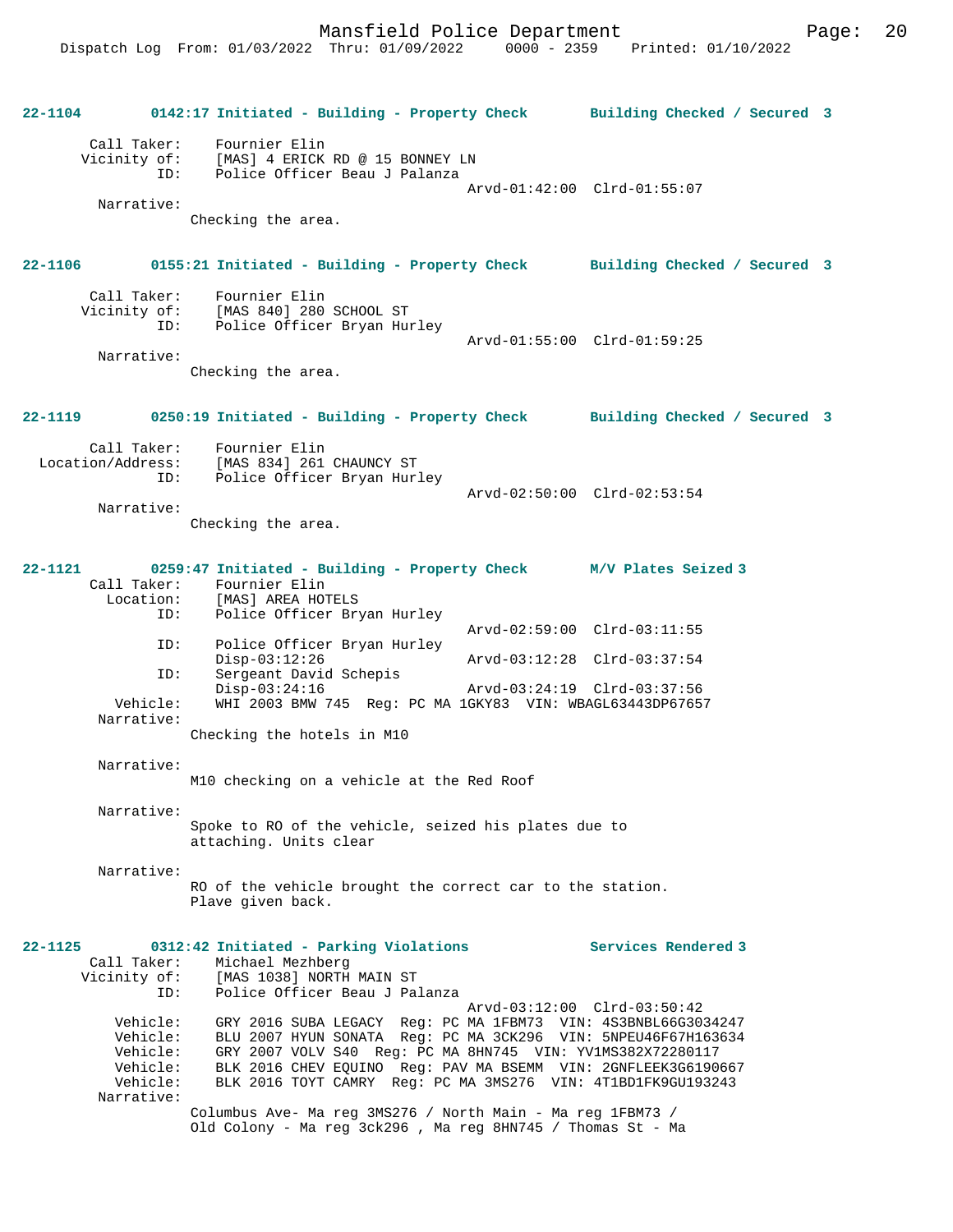Mansfield Police Department Page: 21 Dispatch Log From: 01/03/2022 Thru: 01/09/2022 0000 - 2359 Printed: 01/10/2022 reg BSEMM **22-1133 0339:53 Initiated - Building - Property Check Building Checked / Secured 3** Call Taker: Fournier Elin Location/Address: [MAS 4] 31 HAMPSHIRE ST ID: Police Officer Bryan Hurley Arvd-03:39:00 Clrd-03:47:34 Narrative: Checking the area. **22-1136 0347:40 Initiated - Building - Property Check Building Checked / Secured 3** Call Taker: William Casey Location/Address: [MAS 1040] 50 RESERVOIR ST Apt. #ST ID: Police Officer Bryan Hurley Arvd-03:47:00 Clrd-03:54:32 Narrative: Checking the area. **22-1138 0354:44 Initiated - Building - Property Check Building Checked / Secured 3** Call Taker: Fournier Elin Location: [MAS] FOXBORO HOTELS<br>TD: Police Officer Bryan Police Officer Bryan Hurley Arvd-03:54:00 Clrd-04:10:09 Narrative: Checking the area. **22-1150 0609:34 Phone - Road Hazards Services Rendered 3**  Call Taker: William Casey Vicinity of: [MAS H3778] 262 PLAIN ST ID: Police Officer Bryan Hurley Disp-06:11:36 Arvd-06:21:06 Clrd-06:26:46 Narrative: Call for possible black ice on bridge/plain st Narrative: Black ice is everywhere **22-1167 0716:08 Initiated - Building - Property Check Building Checked / Secured 3** Call Taker: Emily Archer Location/Address: [MAS 1002] 250 EAST ST ID: Police Officer Beau J Palanza Arvd-07:16:00 Clrd-07:29:49 Narrative: Checking the area. **22-1170 0725 Initiated - Parking Violations Services Rendered 3**  Call Taker: Animal Control Steven Simonds Location/Address: [MAS] 43 NORTH MAIN ST @ 13 PARK ST ID: Animal Control Steven Simonds Arvd-07:26:20 Clrd-08:02:59 Narrative: checking area for parking violations **22-1180 0827:27 Initiated - Erratic Oper MV / Road Rage Services Rendered 3**  Call Taker: Emily Archer<br>Location/Address: [MAS] 3 LEON ess: [MAS] 3 LEONARD ST @ 319 SOUTH MAIN ST<br>ID: Police Officer David W Kinahan Police Officer David W Kinahan Arvd-08:27:00 Clrd-08:41:10 Narrative: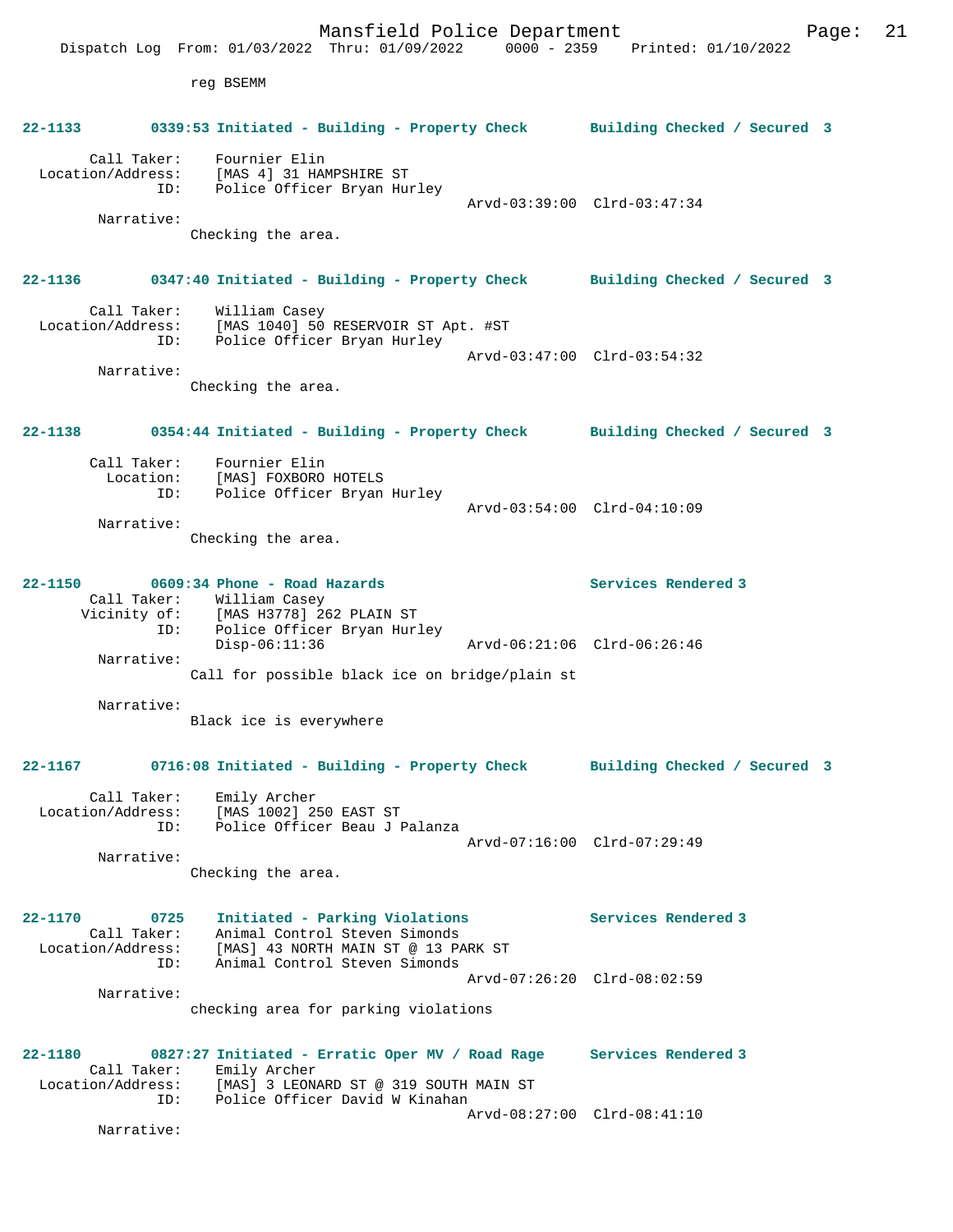Mansfield Police Department Page: 22 Dispatch Log From: 01/03/2022 Thru: 01/09/2022 0000 - 2359 Printed: 01/10/2022 M7 en route for a report of a vehicle that passed a school bus. Narrative: M7 states clear, no violations. **22-1195 0913:33 911 - Animal Complaints Unfounded/Unverifed 3** Call Taker: Ryan O'Rourke Vicinity of: [MAS] STEARNS AVE ID: animal control Jeffrey S Collins Disp-09:15:13 Arvd-09:35:09 Clrd-09:35:11<br>ID: animal control Jeffrey S Collins animal control Jeffrey S Collins<br>Disp-09:35:20 Arv Disp-09:35:20 Arvd-09:35:22 Clrd-09:52:54 Narrative: caller rpts seeing a loose black shephard running in the area, approx 0855. Narrative: MACO states unfounded **22-1200 0947:14 Initiated - Building - Property Check Building Checked / Secured 3** Call Taker: Emily Archer<br>Location/Address: [MAS 281A] 1 ess: [MAS<sup>-</sup>281A] 1 CROCKER ST<br>ID: Police Officer Gregg S P Police Officer Gregg S Kennedy Arvd-09:47:00 Clrd-09:51:05 Narrative: Checking the area. **22-1201 0951 Initiated - Parking Violations Services Rendered 3**  Call Taker: Animal Control Steven Simonds Location/Address: [MAS] 255 NORTH MAIN ST @ 8 COTTAGE ST ID: Animal Control Steven Simonds Arvd-09:52:35 Clrd-10:34:40 Narrative: checking area for parking violations **22-1208 1108:11 911 - Trespassing / Unwanted Person Services Rendered 1**  Call Taker: Ryan O'Rourke<br>Location/Address: [MAS H2502] 5 ess: [MAS H2502] 5 SQUIRE AVE<br>ID: Detective David D Kerr Detective David D Kerr<br>Disp-11:09:30 Arvd-11:14:58 Clrd-11:43:51 ID: Police Officer Gregg S Kennedy<br>Disp-11:09:34 A Disp-11:09:34 Arvd-11:15:37 Clrd-11:43:48 ID: Sergeant Robert S Pierce Disp-11:11:15 Arvd-11:15:38 Clrd-11:43:50 Narrative: caller rpts they own the residence and the tennant was supposed to leave and is now refusing. Narrative: M11 states they are still on scene assisting. Narrative: M11 states they have been advised on civil court process and sheriff eviction process, reporting party is satisfied with those efforts, and they will be clearing shortly. Narrative: M11 states they spoke to an attorney who is not on scene, and the lock on house will be changed. **22-1215 1200 Initiated - Parking Violations Services Rendered 3**  Call Taker: Animal Control Steven Simonds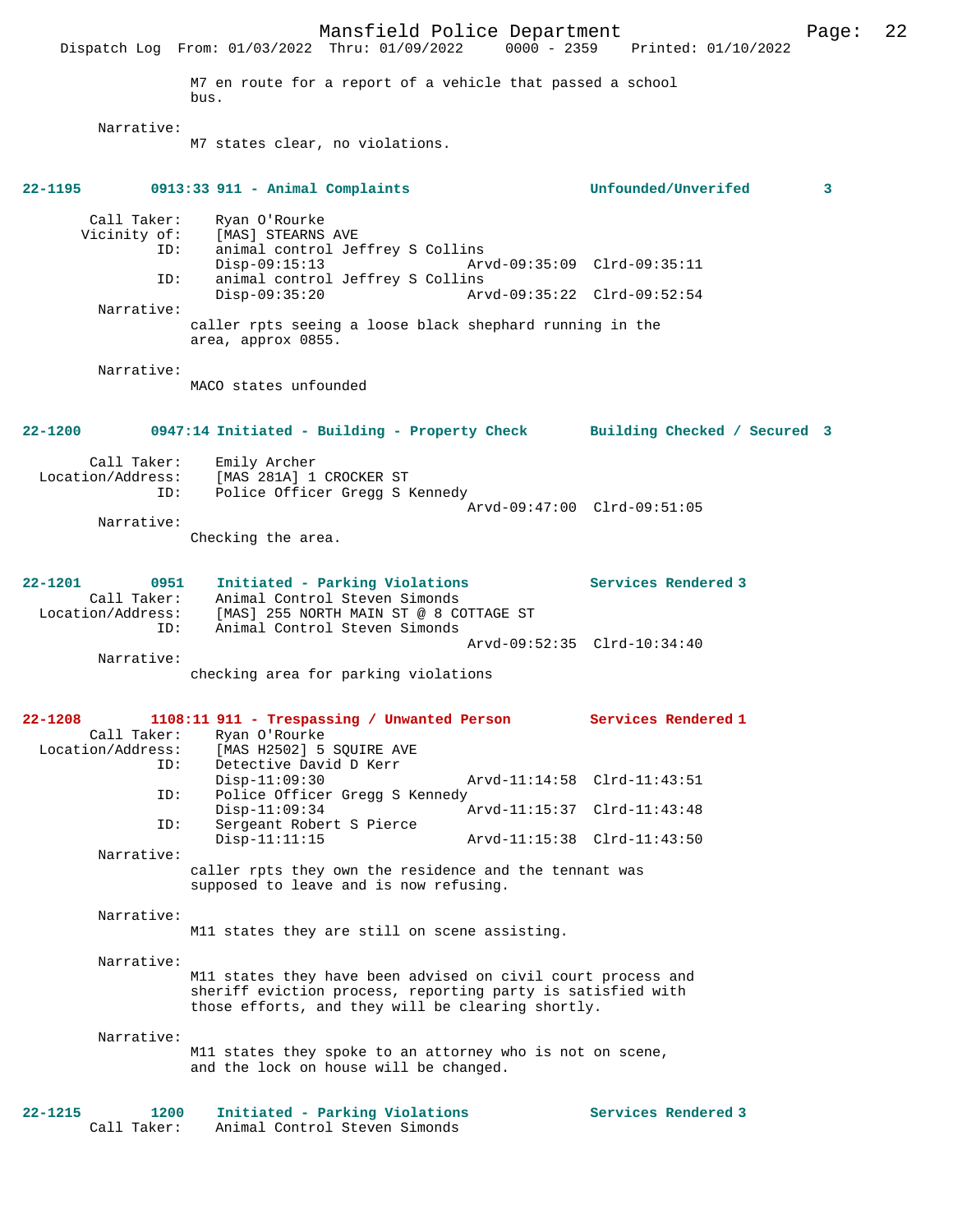Mansfield Police Department Page: 23 Dispatch Log From: 01/03/2022 Thru: 01/09/2022 0000 - 2359 Printed: 01/10/2022 Location/Address: [MAS] 126 NORTH MAIN ST @ 10 VILLA ST ID: Animal Control Steven Simonds Arvd-12:00:25 Clrd-12:31:25 Narrative: checking area for parking violations **22-1218 1214 Initiated - Building - Property Check Building Checked / Secured 3** Call Taker: Police Officer Michael T Fitzgerald Location/Address: [MAS 322] 31 HAMPSHIRE ST ID: Police Officer Michael T Fitzgerald Arvd-12:15:14 Clrd-12:18:40 Narrative: Checking the area. **22-1222 1234:10 Initiated - Building - Property Check Building Checked / Secured 3** Call Taker: Emily Archer Location/Address: [MAS] 280 SCHOOL ST ID: Police Officer Michael T Fitzgerald Arvd-12:34:00 Clrd-12:38:41 Narrative: Checking the area. **22-1230 1404:01 Initiated - Motor Vehicle Stop Citation / Warning Issued 3** Call Taker: Emily Archer Location/Address: [MAS] 410 PRATT ST<br>ID: Police Officer Dav Police Officer David W Kinahan Arvd-14:04:00 Clrd-14:07:55 Vehicle: WHI 2016 HOND UT CR-V Reg: PC MA 1AKL56 VIN: 5J6RM4H30GL103701 Narrative: MVST Narrative: M7 states citation issued to the operator for a hands free violation. **22-1236 1432:06 Phone - Animal Complaints Unfounded/Unverifed 3** Call Taker: Jennifer Napolitano Location/Address: [FOX] 13 WINDSOR DR Patrolman JAMES P MATTSON<br>Disp-14:35:34 Disp-14:35:34 Clrd-14:48:23<br>ID: animal control Jeffrey S Collins ID: animal control Jeffrey S Collins Disp-14:36:49 Arvd-14:51:50 Clrd-15:09:22 ID: Sergeant DAVID J FOSCALDO Disp-14:57:31 Arvd-14:57:35 Clrd-15:02:42 Narrative: Coyote hopped the fence and stuck is inside the pool area. Caller is not home. The 23 yof is home. Narrative: Mansfield ACO enroute Narrative: MACO1 states animal is no longer on scene, and the resident has been advised. **22-1243 1504:14 Initiated - Building - Property Check Building Checked / Secured 3** Call Taker: Emily Archer<br>Location/Address: [MAS 2] 60 F ess: [MAS 2] 60 FORBES BLVD<br>ID: Police Officer Michael Police Officer Michael T Fitzgerald Arvd-15:04:00 Clrd-15:08:28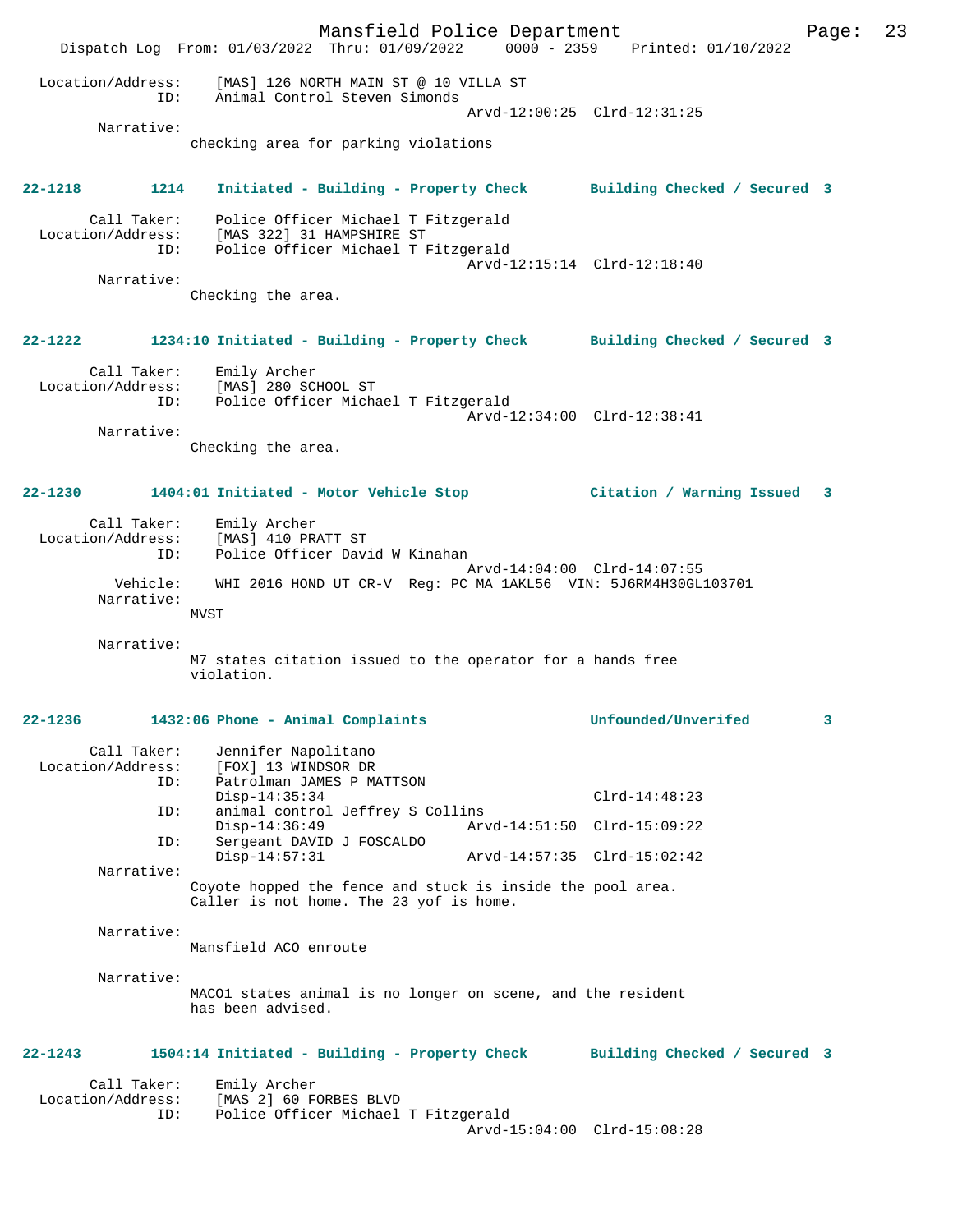Narrative:

Checking the area.

| $22 - 1249$       | 1545:18 Phone - Suspicious Actv / Persn / Veh Services Rendered 2 |                             |
|-------------------|-------------------------------------------------------------------|-----------------------------|
|                   | Call Taker: Ryan O'Rourke                                         |                             |
|                   | Location/Address: [MAS H541] 347 ELM ST                           |                             |
|                   | ID: Police Officer Michael T Fitzgerald                           |                             |
|                   | $Disp-15:46:29$                                                   |                             |
| Narrative:        |                                                                   |                             |
|                   | Caller states there is a male hitch hiking. Wearing a tan         |                             |
|                   | and red flannel with jeans. Toward Mansfield crossing.            |                             |
|                   |                                                                   |                             |
| Narrative:        |                                                                   |                             |
|                   | M15 spoke to the male party and he is walking to his              |                             |
|                   | brothers house and does not need assistance.                      |                             |
|                   |                                                                   |                             |
|                   |                                                                   |                             |
| 22-1268           | 1733:53 Walk-In - Assist Citizen - P S A                          | 3<br>Spoken To              |
| Call Taker:       | Support Staff Matthew Gately                                      |                             |
| Location/Address: |                                                                   |                             |
| ID:               | Sergeant John R Armstrong                                         |                             |
|                   | $Disp-17:36:28$                                                   | $Clrd-17:36:36$             |
| ID:               | Police Officer Andrew J Kelley                                    |                             |
|                   | $Disp-17:36:44$                                                   | Arvd-17:45:16 Clrd-18:03:11 |

**22-1269 1739:22 Phone - Assist Fire Department Services Rendered 2**  Call Taker: Emily Archer<br>Location/Address: [MAS 304B] 1 [MAS 304B] 1 MANSFIELD AVE Apt. #B202 ID: Detective Patrick J Pennie Disp-17:40:29 Arvd-17:45:16 Clrd-17:48:48 Narrative: Assisting the FD with a fire related incident. Nature:smoke after cooking Narrative: M11 clear. **22-1276 1801:44 Initiated - Building - Property Check Building Checked / Secured 3** Call Taker: Emily Archer Location/Address: [MAS] 280 SCHOOL ST<br>ID: Police Officer Joshu Police Officer Joshua S Ellender Arvd-18:01:00 Clrd-18:16:19 Narrative: Checking the area. **22-1279 1810:43 911 - Assist Fire Department Services Rendered 2**  Call Taker: Michael Mezhberg<br>Location/Address: [MAS 202] 16 OLD ess: [MAS 202] 16 OLD COLONY WAY<br>ID: Police Officer Andrew J Kel Police Officer Andrew J Kelley Disp-18:11:22 Arvd-18:17:19 Clrd-18:21:57<br>TD: Police Officer Jav J Sparrow Police Officer Jay J Sparrow<br>Disp-18:15:00 Disp-18:15:00 Arvd-18:18:38 Clrd-18:19:37 Narrative: Assisting the FD with a fire related incident. Nature: automatic fire alarm.

Narrative: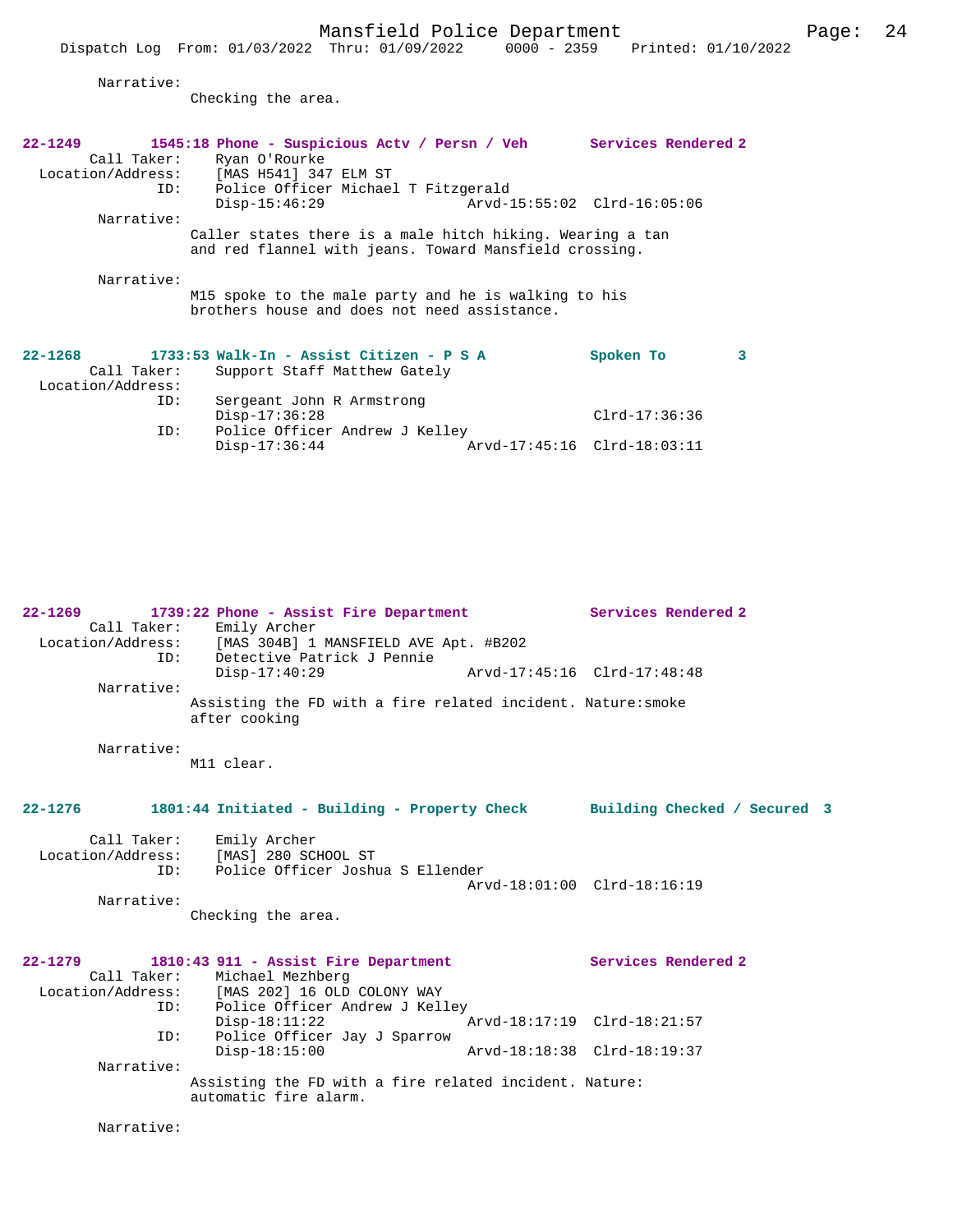Mansfield Police Department Fage: 25 Dispatch Log From: 01/03/2022 Thru: 01/09/2022 0000 - 2359 Printed: 01/10/2022 FD states smoke from cooking. PD advised. Narrative: M5 states M10 is directing traffic on the one way road, he is clear. Narrative: M10 states he is clear. **22-1280 1824:22 Initiated - Motor Veh Acc - No Injury Services Rendered 1**  Call Taker: Emily Archer<br>Location/Address: [MAS 812B] 24 ess: [MAS 812B] 243 CHAUNCY ST<br>ID: Police Officer Jay J Spar: Police Officer Jay J Sparrow Arvd-18:24:00 Clrd-18:29:45 Vehicle: BLK 2021 TOYT CAMRY Reg: PC MA 2ENE17 VIN: 4T1G11BK9MU023657 Vehicle: BLU 2016 HOND UT PILOT Reg: PC MA 8AAS80 VIN: 5FNYF6H31GB123868 Narrative: M5 states off with possible MVA Narrative: M5 assisting in paper exchange. Narrative: M5 is clear. **22-1281 1824:01 Phone - Disturbance / Gathering Services Rendered 1**  Call Taker: Ryan O'Rourke Location/Address: [MAS 945] 8 COTTAGE ST<br>ID: Detective Patrick J Per Detective Patrick J Pennie Disp-18:26:23 Arvd-18:30:44 Clrd-18:39:35<br>ID: Sergeant John R Armstrong Sergeant John R Armstrong<br>Disp-18:26:30 Disp-18:26:30 Arvd-18:28:33 Clrd-18:39:37 ID: Police Officer Andrew J Kelley Disp-18:28:29 Arvd-18:28:31 Clrd-18:39:38 Narrative: Caller states in parking lot behind body shop there are people causing a disturbance. Narrative: Caller states the people causing a distrubance are gone. Narrative: M1 is off with the parties behind the building. Narrative: M1 spoke to the manager, he had a confrontation with the males, he was asking why they were there, the males got in his face. Names were given, but they believe it to be a fake name. Verbal only. **22-1282 1831:52 Initiated - Building - Property Check Building Checked / Secured 3** Call Taker: Emily Archer Location/Address: [MAS 195A] 254 CHAUNCY ST Police Officer Jay J Sparrow Arvd-18:31:00 Clrd-18:33:12 Narrative: M5 checked the property. **22-1289 1932:35 911 - Erratic Oper MV / Road Rage Spoken To 3**  Call Taker: Fournier Elin<br>Location/Address: [MAS] 99 COPEI [MAS] 99 COPELAND DR @ 235 CHAUNCY ST ID: Police Officer Joshua S Ellender Disp-19:33:44 Arvd-19:36:58 Clrd-19:41:28 Police Officer Andrew J Kelley<br>Disp-19:35:30 P Disp-19:35:30 Arvd-19:37:10 Clrd-19:41:28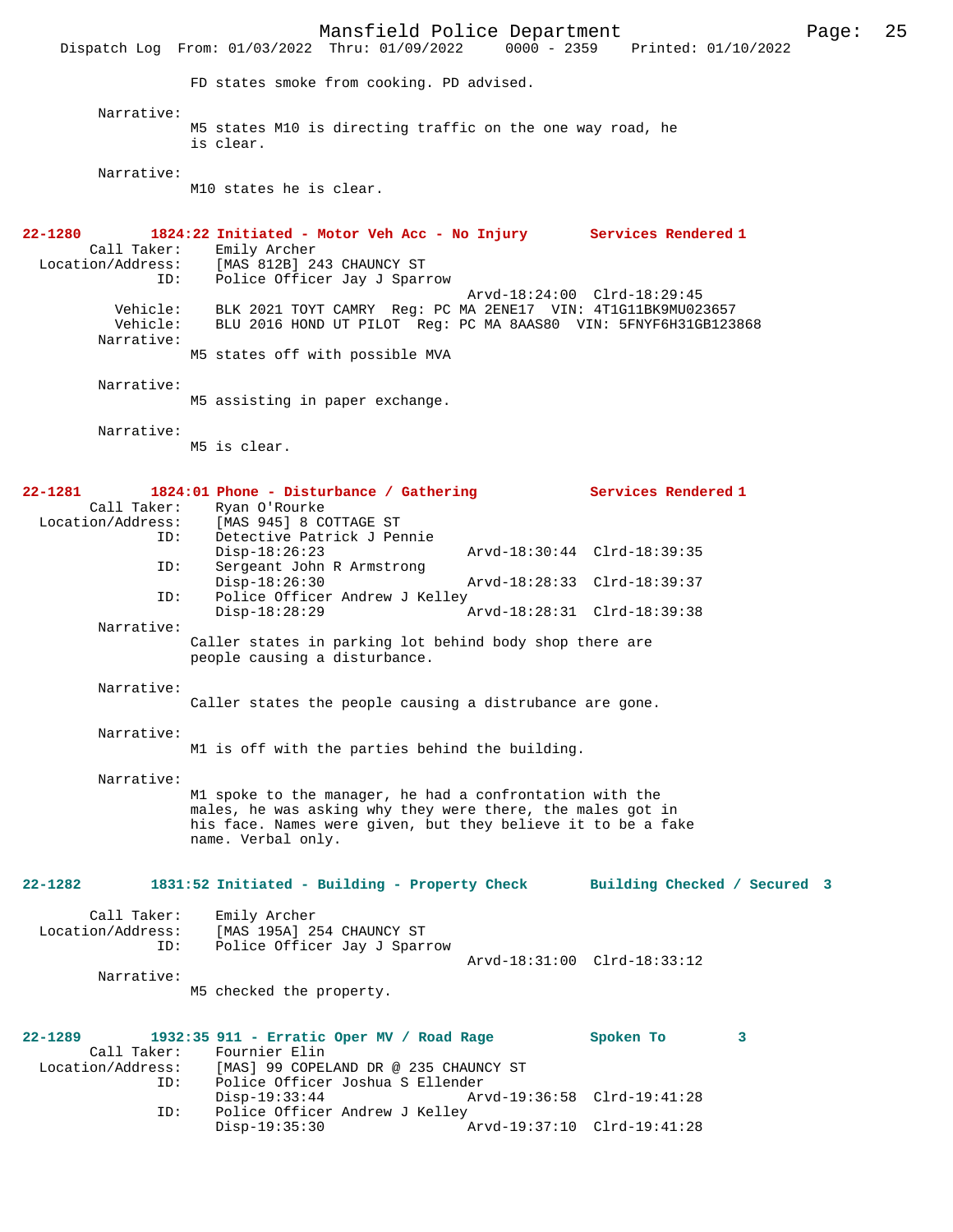|                                             | Mansfield Police Department<br>Dispatch Log From: 01/03/2022 Thru: 01/09/2022                                                                           | 0000 - 2359 Printed: 01/10/2022 | Page: | 26 |
|---------------------------------------------|---------------------------------------------------------------------------------------------------------------------------------------------------------|---------------------------------|-------|----|
| Vehicle:<br>Narrative:                      | BRO 2017 HOND UT CR-V Reg: PC MA 635HN2 VIN: 5J6RW1H89HL012674<br>West St at 140                                                                        |                                 |       |    |
| Narrative:                                  | Falling asleep at a stop light and swerving                                                                                                             |                                 |       |    |
| Narrative:                                  | Going by Mansfield Crossing                                                                                                                             |                                 |       |    |
| Narrative:                                  | White honda CRV                                                                                                                                         |                                 |       |    |
| Narrative:                                  | Turning Chipotle parking lot                                                                                                                            |                                 |       |    |
| Narrative:                                  | Went behind Chipotle                                                                                                                                    |                                 |       |    |
| Narrative:                                  | Turning right out of chipotle                                                                                                                           |                                 |       |    |
| Narrative:                                  | M3 following mv towards Sake                                                                                                                            |                                 |       |    |
| Narrative:                                  | Out with the my in front of gamestop                                                                                                                    |                                 |       |    |
| Narrative:                                  | Spoke to RO, checks ok. No signs of impairment and was<br>advised.                                                                                      |                                 |       |    |
|                                             | 22-1291 1943:36 Initiated - Motor Vehicle Stop                                                                                                          | Citation / Warning Issued 3     |       |    |
| Call Taker:<br>Location/Address:<br>ID:     | NICHOLAS GOYETTE<br>[MAS] 100 RTE 140 SB @ 280 SCHOOL ST<br>Police Officer Andrew J Kelley                                                              |                                 |       |    |
| Vehicle:<br>Narrative:                      | BLK 2015 CHEV SILVER Reg: PC MA 1NGT33 VIN: 3GCUKREC0FG105886                                                                                           | Arvd-19:43:00 Clrd-19:48:57     |       |    |
|                                             | Out with a mvst. Cite to RO for failure to stop for red<br>light.                                                                                       |                                 |       |    |
| 22-1298<br>Call Taker:<br>Location/Address: | 2024:02 911 - Suspicious Actv / Persn / Veh<br>Fournier Elin<br>[MAS H4616] 59 UNION ST                                                                 | Incident Report 2               |       |    |
| ID:<br>ID:                                  | Police Officer Joshua S Ellender<br>$Disp-20:26:00$<br>Police Officer Andrew J Kelley                                                                   | $Clrd-20:26:34$                 |       |    |
| Narrative:                                  | $Disp-20:26:31$<br>CP reports receiving random packages from india that she did<br>not order. She is worried someone has her credit card<br>information | Arvd-20:29:20 Clrd-20:38:21     |       |    |
| Narrative:                                  | M10 reports some fraud has occurred.                                                                                                                    |                                 |       |    |
|                                             | See OF report for further.                                                                                                                              |                                 |       |    |
| Refer To Incident:                          | $22MAS-15-OF$                                                                                                                                           |                                 |       |    |
| 22-1301                                     | 2027:14 Initiated - Building - Property Check                                                                                                           | Building Checked / Secured 3    |       |    |
| Call Taker:<br>ID:                          | NICHOLAS GOYETTE<br>Location/Address: [MAS 1002] 250 EAST ST<br>Detective Patrick J Pennie                                                              |                                 |       |    |
|                                             |                                                                                                                                                         | Arvd-20:27:00 Clrd-20:36:57     |       |    |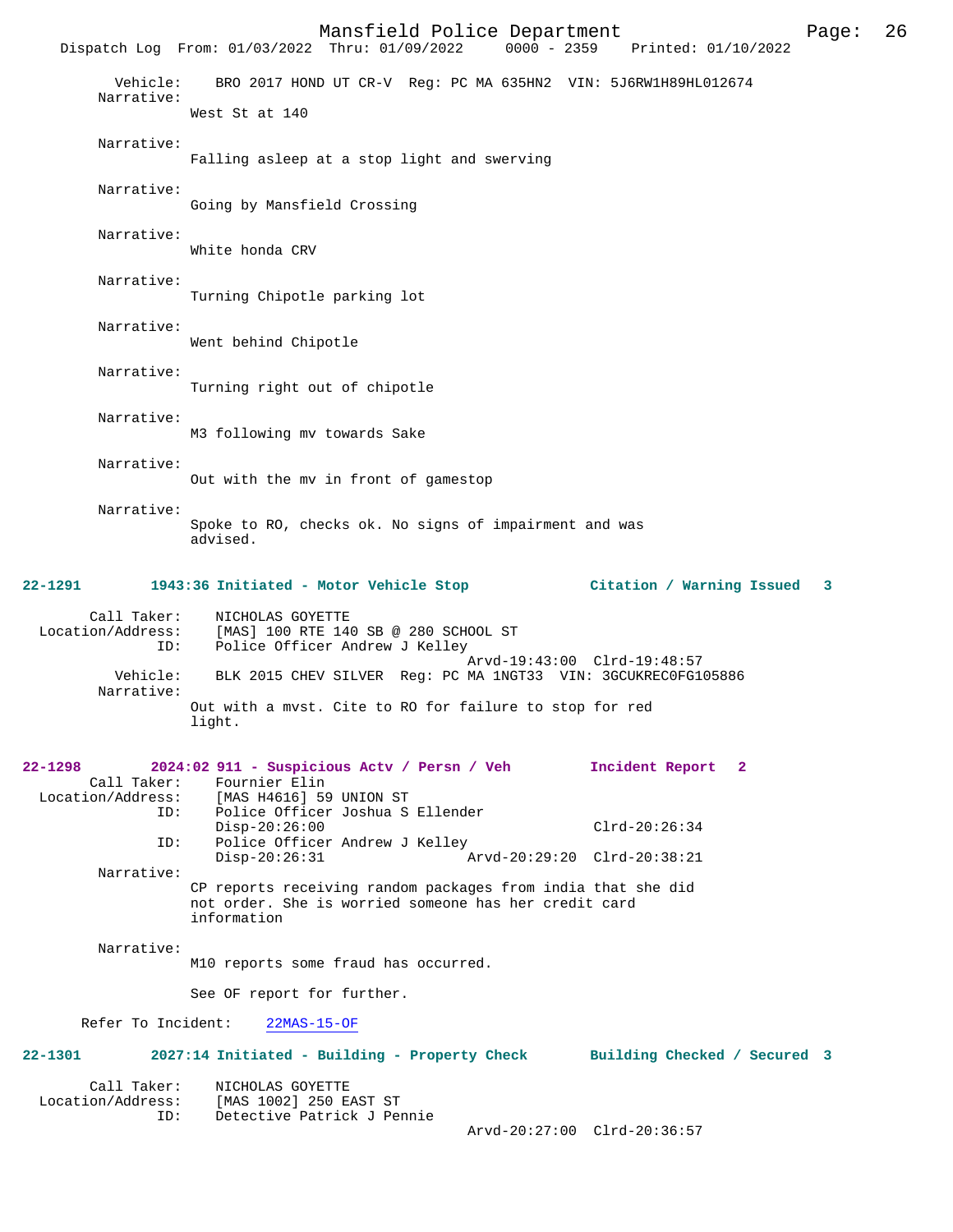Narrative:

Checking the area.

incident.

### **22-1335 2316:31 Phone - Follow up Investigation Not Home / No Answer 3**

 Call Taker: NICHOLAS GOYETTE Location/Address: [FOX 156] 385 CENTRAL ST ID: Police Officer Joshua S Ellender Disp-23:17:22 Arvd-23:17:23 Clrd-23:28:18 Narrative: Conducting a follow up in the area to a previously reported

 Narrative: M3 clear, will palce it in evidence and attempt to return it to him in the am.

### **For Date: 01/07/2022 - Friday**

**22-1359 0121:14 Initiated - Building - Property Check Building Checked / Secured 3** Call Taker: NICHOLAS GOYETTE<br>Location/Address: [MAS 1015] 30 CHAUNCY ST Location/Address: [MAS 1015] 30 CHAUNCY ST ID: Police Officer Gregg S Kennedy Arvd-01:21:00 Clrd-01:25:02 Narrative: Checking the area.

# **22-1360 0121:51 Initiated - Building - Property Check Building Checked / Secured 3** Call Taker: NICHOLAS GOYETTE Location/Address: [MAS] 241 FRANCIS AVE

 ID: Police Officer Beau J Palanza Arvd-01:21:00 Clrd-01:31:08 Narrative:

Checking the area.

#### **22-1362 0128:15 Initiated - Building - Property Check Building Checked / Secured 3**

 Call Taker: NICHOLAS GOYETTE Location/Address: [MAS 411] 60 FORBES BLVD ID: Police Officer Gregg S Kennedy Arvd-01:28:00 Clrd-01:33:00 Narrative:

Checking the area.

# **22-1364 0133:07 Initiated - Building - Property Check Building Checked / Secured 3**

 Call Taker: NICHOLAS GOYETTE Location/Address: [MAS 322] 31 HAMPSHIRE ST ID: Police Officer Gregg S Kennedy Arvd-01:33:00 Clrd-01:37:12 Narrative:

Checking the area.

#### **22-1365 0142:30 Initiated - Building - Property Check Building Checked / Secured 3**

 Call Taker: NICHOLAS GOYETTE Location/Address: [MAS 1016] 4 ERICK RD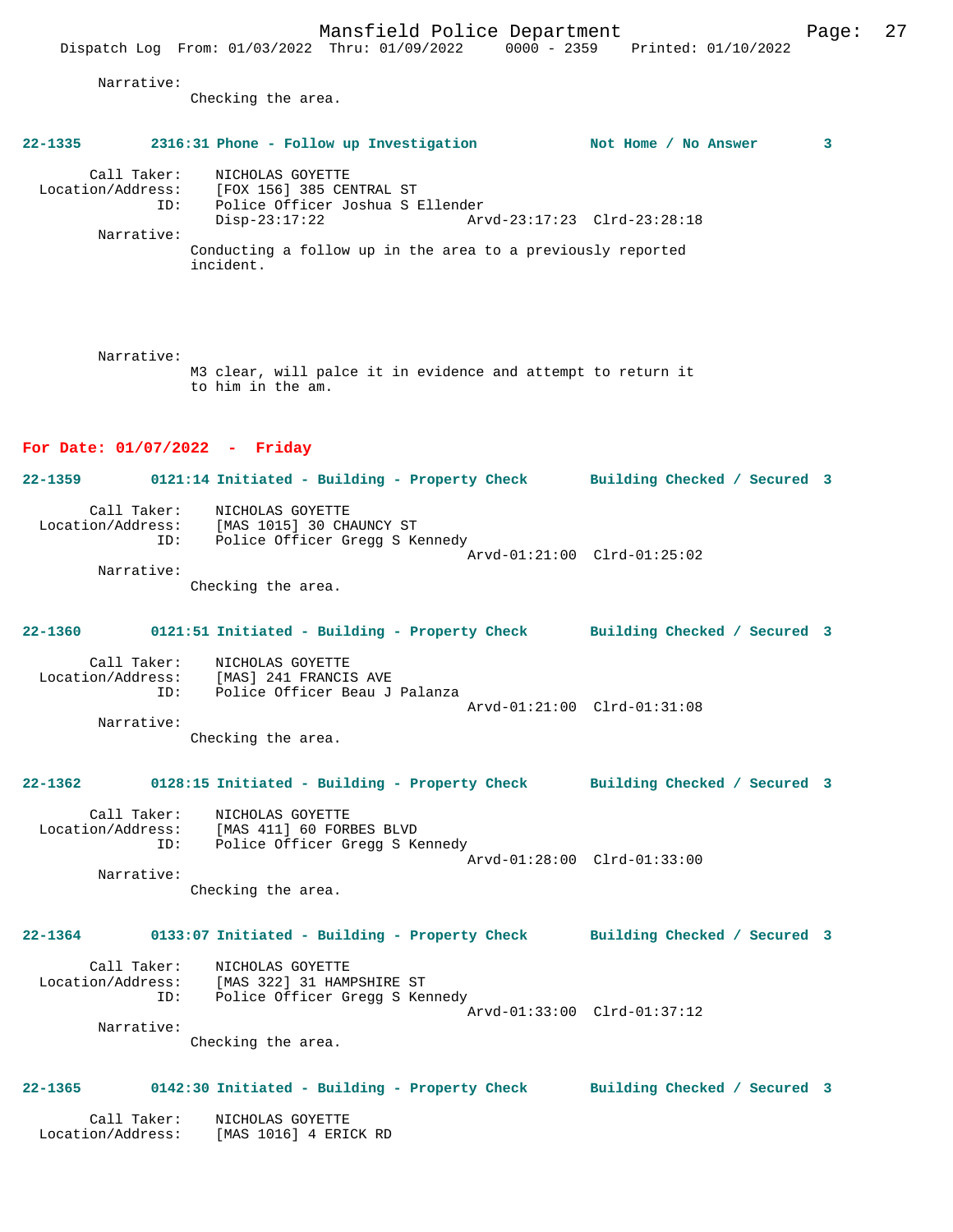|             |                                  | Dispatch Log From: 01/03/2022 Thru: 01/09/2022 0000 - 2359 Printed: 01/10/2022                                                    | Mansfield Police Department |                             |                                                                                    | Page: | 28 |
|-------------|----------------------------------|-----------------------------------------------------------------------------------------------------------------------------------|-----------------------------|-----------------------------|------------------------------------------------------------------------------------|-------|----|
|             |                                  | ID: Police Officer Beau J Palanza                                                                                                 |                             |                             |                                                                                    |       |    |
|             |                                  |                                                                                                                                   |                             | Arvd-01:42:00 Clrd-01:53:18 |                                                                                    |       |    |
|             | Narrative:                       | Checking the area.                                                                                                                |                             |                             |                                                                                    |       |    |
|             |                                  |                                                                                                                                   |                             |                             | 22-1366 0143:21 Initiated - Building - Property Check Building Checked / Secured 3 |       |    |
|             | Call Taker:                      | NICHOLAS GOYETTE<br>Location/Address: [MAS 1040] 50 RESERVOIR ST Apt. #ST<br>ID: Police Officer Gregg S Kennedy                   |                             |                             |                                                                                    |       |    |
|             | Narrative:                       |                                                                                                                                   |                             | Arvd-01:43:00 Clrd-01:46:30 |                                                                                    |       |    |
|             |                                  | Checking the area.                                                                                                                |                             |                             |                                                                                    |       |    |
|             |                                  |                                                                                                                                   |                             |                             | 22-1367 0154:30 Initiated - Building - Property Check Building Checked / Secured 3 |       |    |
|             | ID:                              | Call Taker: NICHOLAS GOYETTE<br>Location/Address: [MAS 840] 280 SCHOOL ST<br>Police Officer Derek M Stark                         |                             |                             |                                                                                    |       |    |
|             |                                  |                                                                                                                                   |                             | Arvd-01:54:00 Clrd-02:15:11 |                                                                                    |       |    |
|             | Narrative:                       | Checking the area.                                                                                                                |                             |                             |                                                                                    |       |    |
|             |                                  | 22-1375 0217:21 Initiated - Parking Violations                                                                                    |                             |                             | Building Checked / Secured 3                                                       |       |    |
|             | ID:                              | Call Taker: NICHOLAS GOYETTE<br>Location/Address: [MAS] NORTH MAIN ST<br>Police Officer Gregg S Kennedy                           |                             |                             |                                                                                    |       |    |
|             | Narrative:                       | Downtown parking enforcement                                                                                                      |                             | Arvd-02:17:00 Clrd-02:32:23 |                                                                                    |       |    |
|             |                                  |                                                                                                                                   |                             |                             | 22-1377 0221:03 Initiated - Building - Property Check Building Checked / Secured 3 |       |    |
|             |                                  | Call Taker: NICHOLAS GOYETTE<br>Location/Address: [MAS 418] 21 FRANCIS AVE                                                        |                             |                             |                                                                                    |       |    |
|             | ID:                              | Police Officer Beau J Palanza                                                                                                     |                             | Arvd-02:21:00 Clrd-02:30:43 |                                                                                    |       |    |
|             | Narrative:                       | Checking the area.                                                                                                                |                             |                             |                                                                                    |       |    |
| $22 - 1380$ | Call Taker:<br>Location/Address: | 0233:12 Phone - Missing Person<br>Nicole Boyer<br>[MAS] 76 MARSHALL AVE                                                           |                             |                             | Services Rendered 1                                                                |       |    |
|             | ID:<br>ID:                       | Police Officer Beau J Palanza<br>$Disp-02:37:22$<br>Police Officer Gregg S Kennedy                                                |                             | Arvd-02:40:31 Clrd-02:49:31 |                                                                                    |       |    |
|             | Vehicle:                         | $Disp-02:40:50$<br>BLK 2019 VOLV UT XC60 Req: PC MA 64C770 VIN: LYV102RK7KB284768                                                 |                             | Arvd-02:40:53 Clrd-02:49:30 |                                                                                    |       |    |
|             | Narrative:                       | Last heard from son around 2345. CP is at the friends house<br>that he said he was going to, and no one is answering the<br>door. |                             |                             |                                                                                    |       |    |
|             | Narrative:                       | CP states she could currently be at the wrong house.                                                                              |                             |                             |                                                                                    |       |    |
|             | Narrative:                       | CP is currently in her car at this time.                                                                                          |                             |                             |                                                                                    |       |    |
|             | Narrative:                       | Clear, son was asleep.                                                                                                            |                             |                             |                                                                                    |       |    |
| 22-1384     | 0246                             | Initiated - Building - Property Check                                                                                             |                             |                             | Building Checked / Secured 3                                                       |       |    |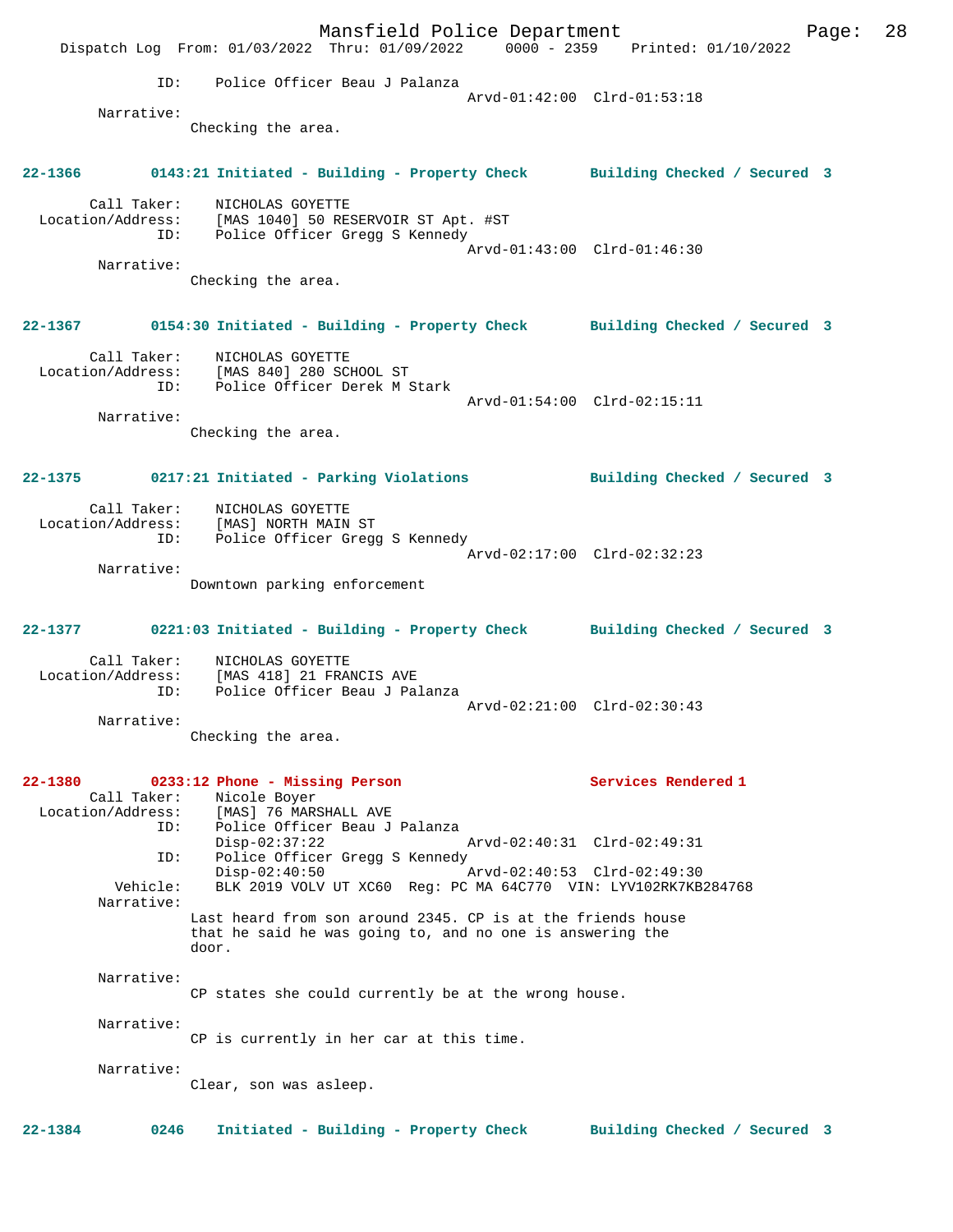Mansfield Police Department Page: 29 Dispatch Log From: 01/03/2022 Thru: 01/09/2022 0000 - 2359 Printed: 01/10/2022 Call Taker: Police Officer Derek M Stark Location/Address: [MAS 927] 50 PLYMOUTH ST ID: Police Officer Derek M Stark Arvd-02:46:35 Clrd-02:46:40 Narrative: Checking the area. **22-1388 0252:22 Initiated - Building - Property Check Building Checked / Secured 3** Call Taker: NICHOLAS GOYETTE Location/Address: [MAS 944] 905 SOUTH MAIN ST Apt. #B ID: Police Officer Derek M Stark Arvd-02:52:00 Clrd-03:02:07 Narrative: Checking the area. **22-1389 0306:14 Initiated - Building - Property Check Building Checked / Secured 3** Call Taker: NICHOLAS GOYETTE Location/Address: [MAS 907E] 390 WEST ST ID: Police Officer Derek M Stark Arvd-03:06:00 Clrd-03:13:56 Narrative: Checking the area. **22-1390 0332:02 Initiated - Building - Property Check Building Checked / Secured 3** Call Taker: NICHOLAS GOYETTE Location/Address: [MAS 834] 261 CHAUNCY ST ID: Police Officer Derek M Stark Arvd-03:32:00 Clrd-03:32:22 Narrative: Checking the area of CVS and the Post Office **22-1398 0638:40 Phone - Assist Other Agency Services Rendered 3**  Call Taker: NICHOLAS GOYETTE<br>Location/Address: [MAS] RTE 140 NB Location/Address: [MAS] RTE 140 NB ID: Police Officer Beau J Palanza Disp-06:39:04 Arvd-06:42:56 Clrd-06:54:34 Narrative: Heading to scene of mva for a courtesy transport of operator in a Foxboro mva Narrative: M5 states he is providing a courtesy transport to 407 West St. Narrative: Clear of the transport. **22-1400 0650:47 Initiated - Disabled Motor Vehicle Vehicle Towed 3**  Call Taker: Josesph Shebertes Location/Address: [MAS] 54 CHAUNCY ST @ 363 NORTH MAIN ST ID: Police Officer Derek M Stark Arvd-06:50:00 Clrd-07:04:12 Vehicle: BLU 2008 CHRY ASPEN Reg: PC MA 7CB582 VIN: 1A8HW58248F147153 Towed: For: Disabled Vehicle By: Central Street Garage To: Central Street Garage Narrative: Reported DMV in the area. Narrative: Reported DMV in the area. Narrative: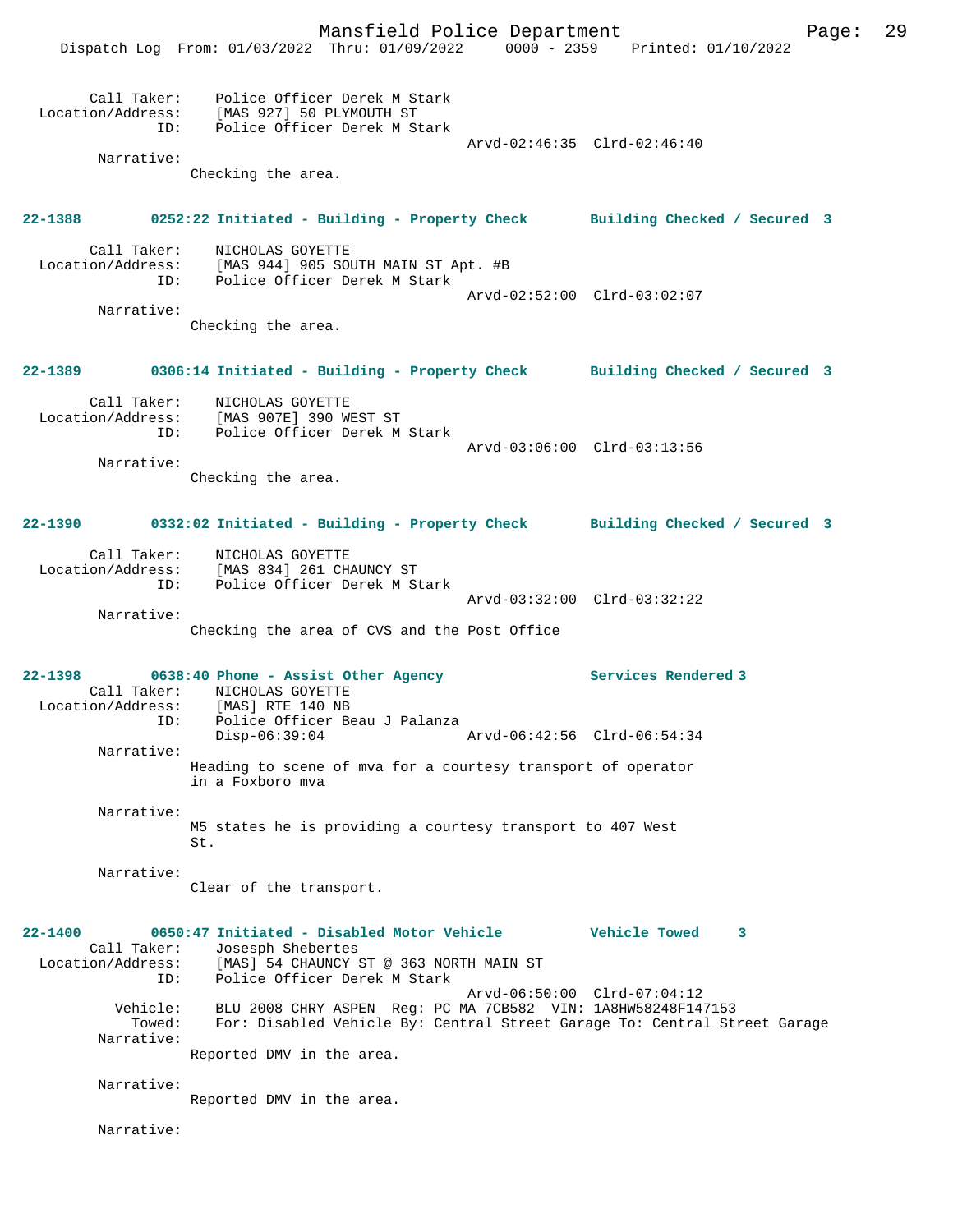Mansfield Police Department Page: 30 Dispatch Log From: 01/03/2022 Thru: 01/09/2022 0000 - 2359 Printed: 01/10/2022 Central St on location. **22-1404 0725 Initiated - Parking Violations Building Checked / Secured 3** Call Taker: Police Officer Derek M Stark Location/Address: [MAS 979B1] 50 SUFFOLK RD ID: Police Officer Derek M Stark Arvd-07:27:19 Clrd-07:30:18 Narrative: DPW reporting multiple cars parked in roadway. Spoke with management and cars will be moved. **22-1405 0733:19 Initiated - Disabled Motor Vehicle Spoken To 3**  Call Taker: Josesph Shebertes Location/Address: [MAS] 100 RTE 140 SB @ 280 SCHOOL ST ID: Police Officer Derek M Stark Arvd-07:33:00 Clrd-07:35:00 Narrative: Reported DMV in the area. Narrative: M12 will be clr, spoke to the driver, they pulled over due to road conditions. **22-1411 0845:51 Initiated - Lost / Found Property Not Home / No Answer 3** Call Taker: Josesph Shebertes Location/Address: [MAS H3268] 53 PINE ST ID: Police Officer Joshua S Ellender Arvd-08:45:00 Clrd-09:07:10 Narrative: en route to location to return property. **22-1412 0906:10 Phone - 911 Hang-ups & Verifications Confirmed misdial/Accdntl Call 2**  Call Taker: Jennifer Napolitano<br>Location/Address: [MAS H1268] 300 WEST Location/Address: [MAS H1268] 300 WEST ST ID: Police Officer Gregg S Kennedy Disp-09:07:56 Clrd-09:08:31 ID: Police Officer Joshua S Ellender Disp-09:08:27 Arvd-09:15:26 Clrd-09:15:28 Narrative: Checking on a 911 hang up. Contact made?: Yes, stated accidental. Cellphone? (y/n): Yes Uncertainty radius: 90 **22-1418 1002 Initiated - Building - Property Check Building Checked / Secured 3** Call Taker: Police Officer Michael T Fitzgerald Location/Address: [MAS 982] 111 HOPE ST ID: Police Officer Michael T Fitzgerald Arvd-10:03:54 Clrd-10:05:50 Narrative: Checking the area. **22-1422 1033 Initiated - Building - Property Check Building Checked / Secured 3** Call Taker: Police Officer Michael T Fitzgerald<br>Location/Address: [MAS 417] 9 FRANCIS AVE ess: [MAS 417] 9 FRANCIS AVE<br>ID: Police Officer Michael T Police Officer Michael T Fitzgerald Arvd-10:36:14 Clrd-10:40:56 Narrative: Checking the area.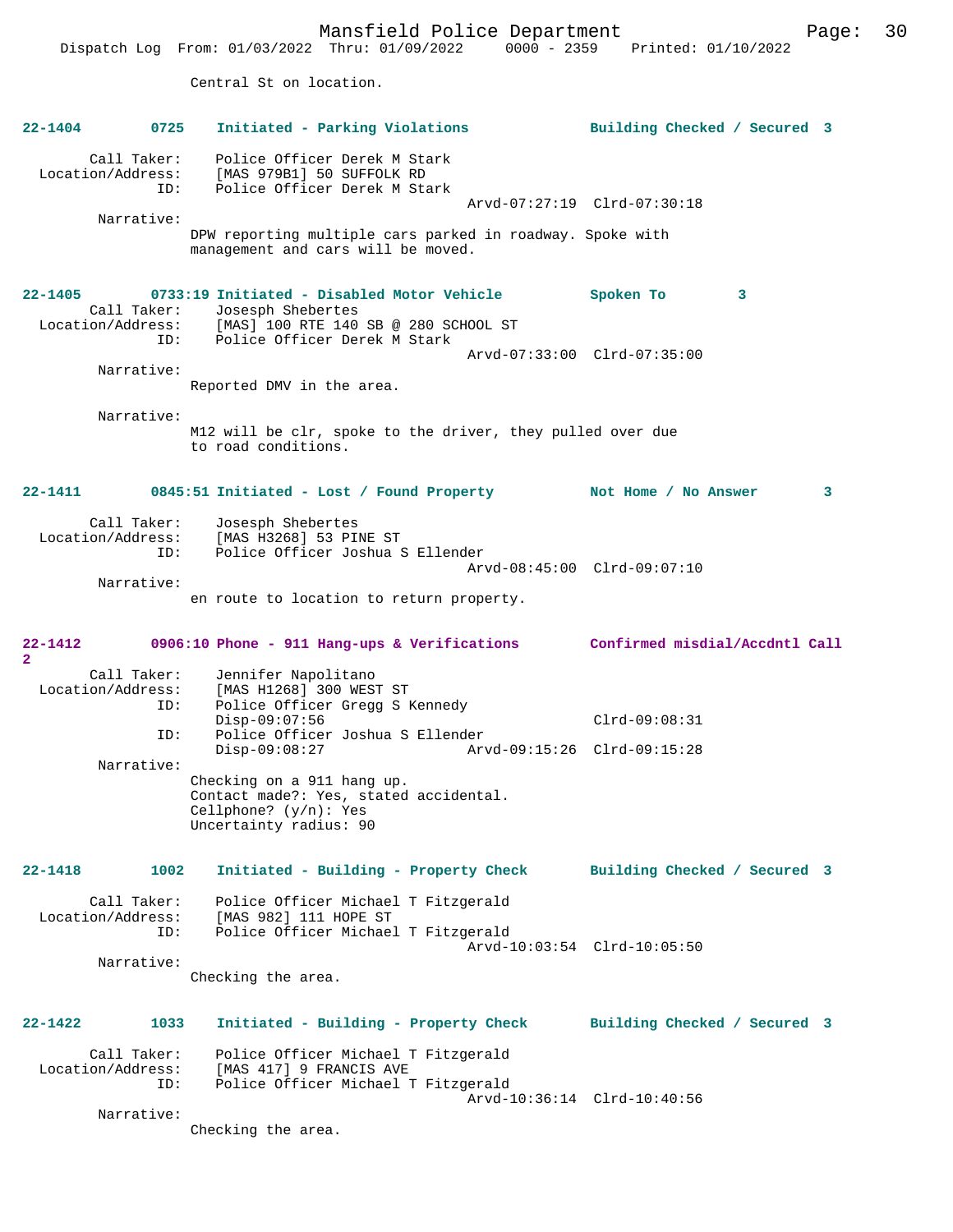Mansfield Police Department Page: 31

| 22-1427<br>Call Taker:<br>ID:<br>Vehicle:<br>Narrative:<br>Narrative: | 1104:51 Phone - Parking Violations<br>Emily Archer<br>Location/Address: [MAS] 10 PRATT ST<br>Police Officer Joshua S Ellender<br>$Disp-11:06:26$<br>GRY 2008 JEEP GRACHE Reg: PC MA 96BY78 VIN: 1J8GR48K08C227323<br>Jeep is blocking the road way from being plowed.<br>Vehicle is legally parked, no hazard at this time. CP is<br>reporting it is making it difficult for him to shovel out<br>his spot. | Arvd-11:11:24 Clrd-11:11:58 | Services Rendered 3                                                |
|-----------------------------------------------------------------------|-------------------------------------------------------------------------------------------------------------------------------------------------------------------------------------------------------------------------------------------------------------------------------------------------------------------------------------------------------------------------------------------------------------|-----------------------------|--------------------------------------------------------------------|
| 22-1430<br>$\mathbf{2}$<br>Call Taker:<br>Location/Address:           | 1154:12 Phone - 911 Hang-ups & Verifications Confirmed misdial/Accdntl Call<br>Jennifer Napolitano<br>[MAS 840I180] 280 SCHOOL ST Apt. #I180                                                                                                                                                                                                                                                                |                             |                                                                    |
| ID:<br>Narrative:                                                     | Police Officer Gregg S Kennedy<br>$Disp-11:57:22$                                                                                                                                                                                                                                                                                                                                                           | Arvd-12:03:50 Clrd-12:05:20 |                                                                    |
|                                                                       | Checking on a 911 hang up.<br>Contact made?: Yes, manager accidentally dialed while<br>calling out. She will meet officer at customer service desk.<br>Cellphone? $(y/n):$ No.<br>Uncertainty radius:                                                                                                                                                                                                       |                             |                                                                    |
| 22-1434<br>1217                                                       |                                                                                                                                                                                                                                                                                                                                                                                                             |                             | Initiated - Building - Property Check Building Checked / Secured 3 |
| Call Taker:<br>Location/Address:<br>ID:<br>Narrative:                 | Police Officer Michael T Fitzgerald<br>[MAS 895] 175 FRUIT ST<br>Police Officer Michael T Fitzgerald<br>Checking the area.                                                                                                                                                                                                                                                                                  |                             | Arvd-12:18:16 Clrd-12:26:28                                        |
| $22 - 1436$                                                           | 1225:35 Phone - Assist Fire Department<br>Call Taker: Josesph Shebertes<br>Location/Address: [MAS 1007] 80 HAMPDEN RD                                                                                                                                                                                                                                                                                       |                             | <b>Services Rendered 2</b>                                         |
| ID:<br>Narrative:                                                     | Police Officer Joshua S Ellender<br>$Disp-12:26:22$<br>Assisting the FD with a fire related incident. Nature: fire                                                                                                                                                                                                                                                                                          | Arvd-12:32:41 Clrd-12:37:25 |                                                                    |
|                                                                       | alarm activation                                                                                                                                                                                                                                                                                                                                                                                            |                             |                                                                    |
| 22-1437                                                               | 1227:22 Phone - Well Being Check                                                                                                                                                                                                                                                                                                                                                                            |                             | Transported to Hospital<br>3                                       |
| Call Taker:<br>Location/Address:<br>ID:                               | Jennifer Napolitano<br>[MAS 281A]<br>Police Officer Michael T Fitzgerald                                                                                                                                                                                                                                                                                                                                    |                             |                                                                    |
| ID:                                                                   | $Disp-12:29:01$<br>Sergeant Robert S Pierce<br>$Disp-12:29:06$                                                                                                                                                                                                                                                                                                                                              |                             | Arvd-12:32:36 Clrd-13:07:02<br>Arvd-12:32:47 Clrd-13:07:02         |

Disp-12:32:30 Arvd-12:32:33 Clrd-12:37:54

ID: Police Officer David W Kinahan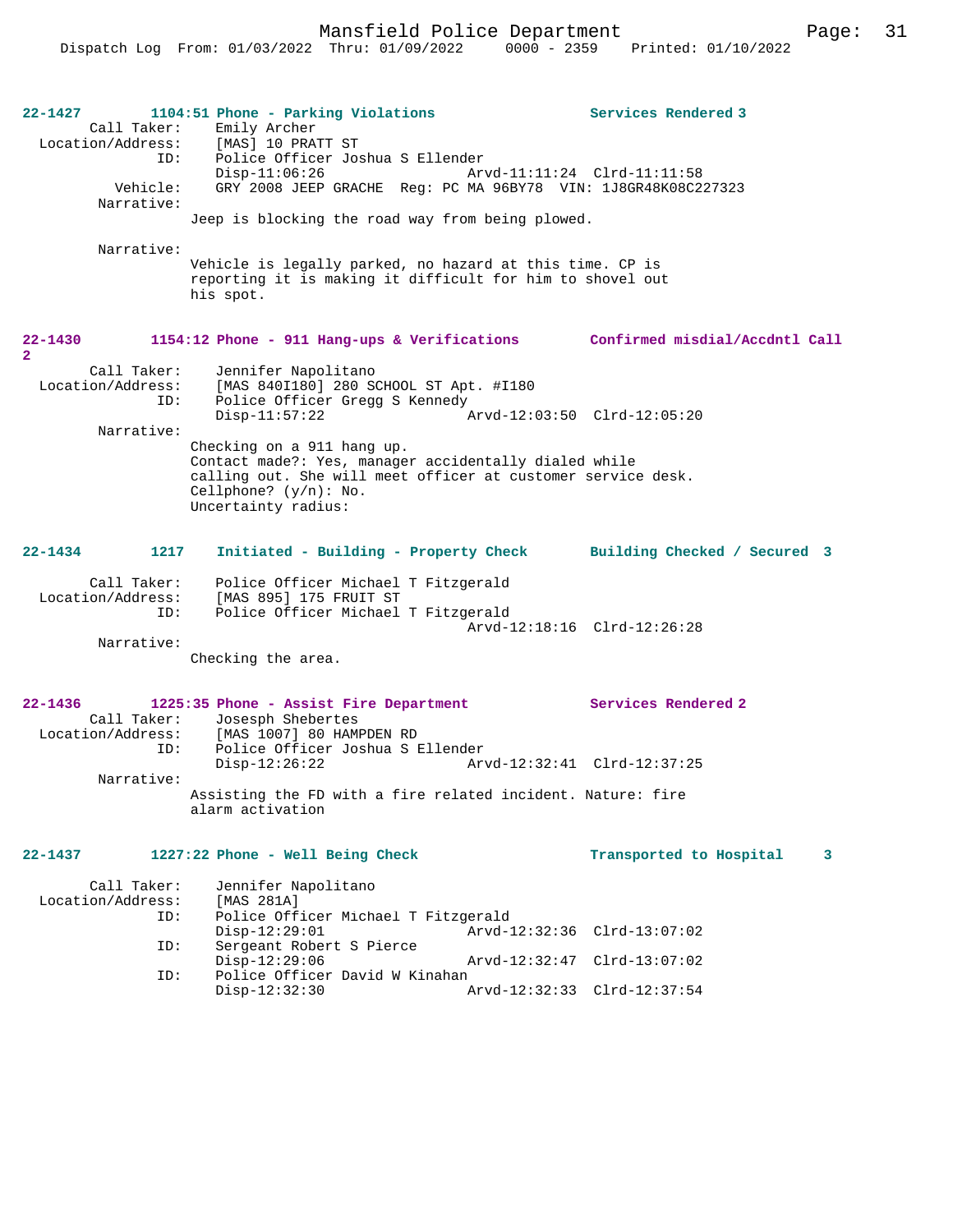| 22-1439<br>Call Taker:<br>Location/Address:<br>ID: | 1234:57 Phone - Motor Veh Acc - No Injury<br>Dispatcher Jacques Ryan<br>[MAS H5491] 97 GILBERT ST                                                                                                          | Services Rendered 1            |
|----------------------------------------------------|------------------------------------------------------------------------------------------------------------------------------------------------------------------------------------------------------------|--------------------------------|
|                                                    | Lieutenant Thomas R Connor<br>$Disp-12:37:11$                                                                                                                                                              | $Clrd-12:37:38$                |
| ID:                                                | Police Officer Joshua S Ellender<br>$Disp-12:37:33$<br>Arvd-12:43:34 Clrd-12:53:20                                                                                                                         |                                |
| ID:<br>Vehicle:<br>Narrative:                      | Police Officer David W Kinahan<br>$Disp-12:37:58$<br>Arvd-12:47:19 Clrd-12:53:20<br>GRY 2015 NISS ALTIMA Reg: PC MA 2ZCY39 VIN: 1N4AL3AP3FC577563<br>Dark grey sedan spun out and is in the front yard, no |                                |
|                                                    | injuries                                                                                                                                                                                                   |                                |
| Narrative:                                         | M3 requesting DPW with a sander in the area. DPW advised                                                                                                                                                   |                                |
| Narrative:                                         | M3 reported the homeowner came out angry due to multiple<br>vehicles running into their yard. The area that the driver<br>hit appears to be town property.                                                 |                                |
| 22-1444                                            | 1254:14 Phone - Disturbance / Gathering                                                                                                                                                                    | Spoken To<br>1                 |
| Call Taker:<br>Location/Address:<br>ID:            | Jennifer Napolitano<br>[MAS H5536] 5 HEATHER LN<br>Police Officer Joshua S Ellender<br>$Disp-12:57:20$<br>Arvd-13:08:50 Clrd-13:23:22                                                                      |                                |
| Vehicle:<br>Narrative:                             | GRY 2016 TOYT RAV4 Reg: PC MA 7PN532 VIN: JTMBFREV8GD185403<br>Male party urinating in the callers front yard                                                                                              |                                |
| Narrative:                                         | Vehicle driving towards the cul de sac                                                                                                                                                                     |                                |
| Narrative:                                         | Male party used to live at #6 is now leaving the street<br>taking a right on Short St.                                                                                                                     |                                |
| Narrative:                                         | spoke to the involved party, no exposure, party was very<br>apologetic and apologized to the CP. no issues at this time<br>M3 will be clr.                                                                 |                                |
| $22 - 1447$<br>$\overline{\mathbf{2}}$             | 1328:18 Phone - 911 Hang-ups & Verifications                                                                                                                                                               | Confirmed misdial/Accdntl Call |
| Call Taker:<br>Location/Address:<br>ID:            | Jennifer Napolitano<br>[MAS H2661] 14 ELYSE RD<br>Police Officer Michael T Fitzgerald<br>$Disp-13:31:14$<br>Arvd-13:39:46 Clrd-13:41:33                                                                    |                                |
| Narrative:                                         |                                                                                                                                                                                                            |                                |
|                                                    | Checking on a 911 hang up.<br>Contact made?: Yes, caller stated accidental.<br>Cellphone? $(y/n)$ : Yes<br>Uncertainty radius: 95                                                                          |                                |
| Narrative:                                         | M15 states confirmed accidental.                                                                                                                                                                           |                                |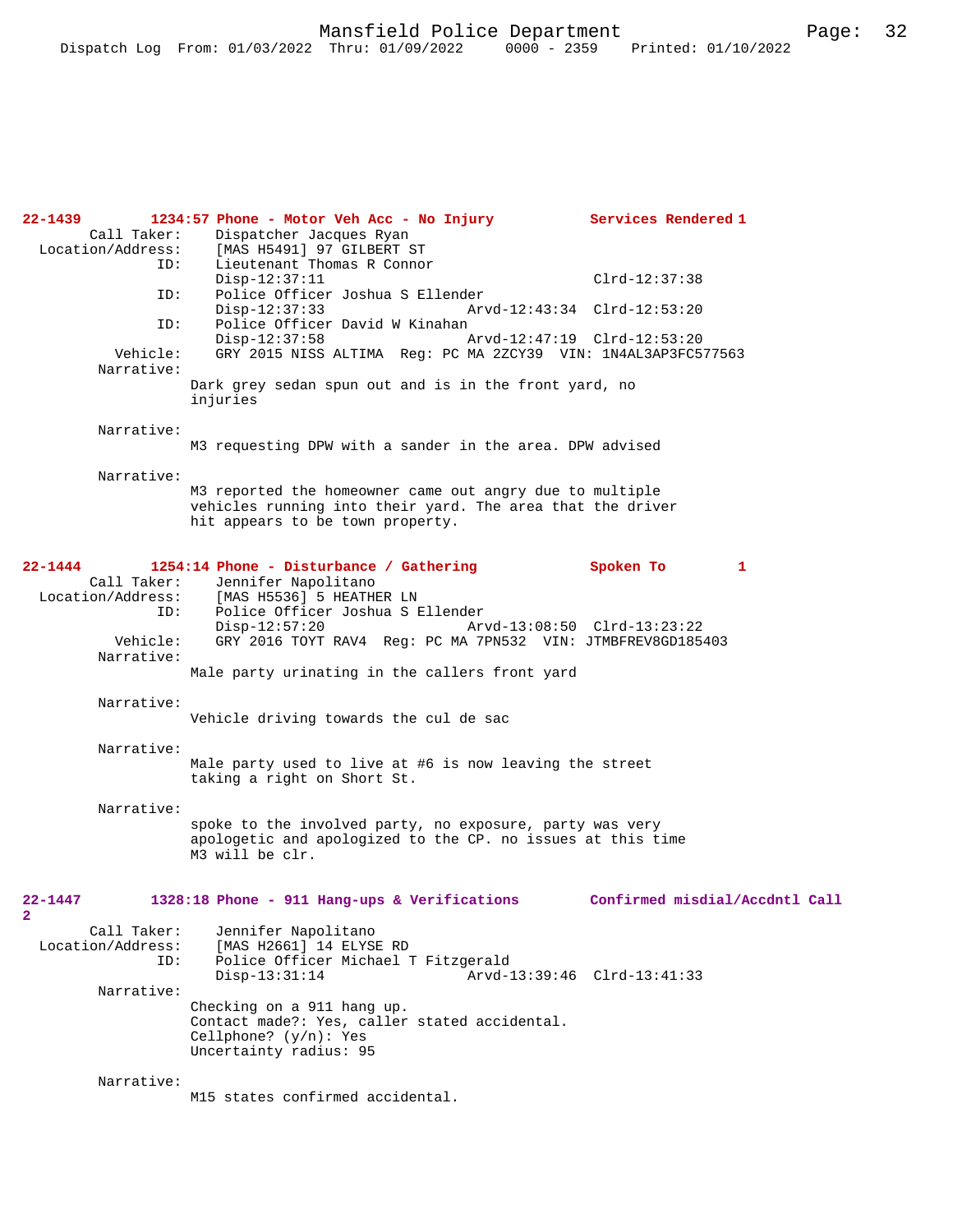|             | 22-1452 1424:30 Initiated - Lost / Found Property Not Home / No Answer                                            |                             | 3 |
|-------------|-------------------------------------------------------------------------------------------------------------------|-----------------------------|---|
|             |                                                                                                                   |                             |   |
|             | Call Taker: Josesph Shebertes<br>Location/Address: [MAS H3268] 53 PINE ST<br>ID: Police Officer Joshua S Ellender | Arvd-14:24:00 Clrd-14:40:36 |   |
| Narrative:  | M3 will be out attempting to return property.                                                                     |                             |   |
| Narrative:  |                                                                                                                   |                             |   |
|             | clear no answer                                                                                                   |                             |   |
| $22 - 1457$ | 1512:49 Phone - Road Hazards                                                                                      | Services Rendered 3         |   |
|             | Call Taker: Josesph Shebertes<br>Location/Address: [MAS] GILBERT ST                                               |                             |   |
|             | ID: Police Officer Gregg S Kennedy                                                                                |                             |   |
| TD:         | Disp-15:18:08<br>Police Officer David W Kinahan                                                                   |                             |   |
|             | $Disp-15:20:26$                                                                                                   |                             |   |
| Narrative:  |                                                                                                                   |                             |   |
|             | Caller reporting a possible road hazard due to the amount of<br>cars by the sledding hill.                        |                             |   |
| Narrative:  |                                                                                                                   |                             |   |

Dispatch Log From: 01/03/2022 Thru: 01/09/2022 0000 - 2359 Printed: 01/10/2022

vehicles moved more to the side issue should be resolved.

| 22-1481    | 1752:14 Phone - Disabled Motor Vehicle                                    | <b>Vehicle Towed</b>        |  |
|------------|---------------------------------------------------------------------------|-----------------------------|--|
|            | Call Taker: Jennifer Napolitano                                           |                             |  |
|            | Location/Address: [MAS 255] 377 CHAUNCY ST                                |                             |  |
| ID:        | Police Officer Andrew J Kelley                                            |                             |  |
|            | $Disp-17:54:13$                                                           | Arvd-18:01:03 Clrd-18:27:43 |  |
| Vehicle:   | BLU 2008 HOND UT CRV Req: PC MA 3SDF11 VIN: JHLRE48358C015881             |                             |  |
| Towed:     | For: Disabled Vehicle By: Central Street Garage To: Central Street Garage |                             |  |
| Narrative: |                                                                           |                             |  |
|            | Right off 140 near the stop and shop on the side of the                   |                             |  |
|            | road. Small SUV or crossover.                                             |                             |  |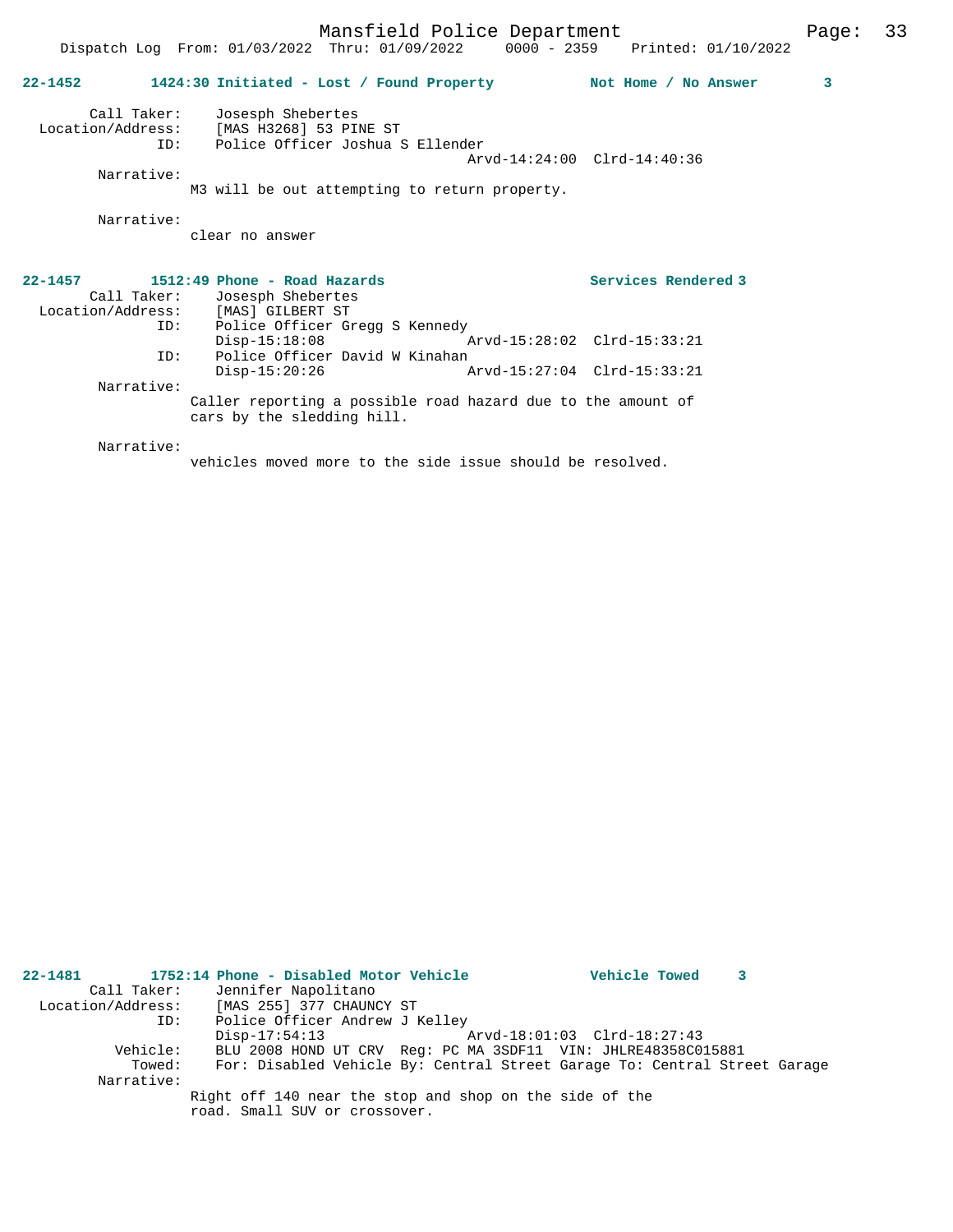Mansfield Police Department Page: 34 Dispatch Log From: 01/03/2022 Thru: 01/09/2022 0000 - 2359 Printed: 01/10/2022 Narrative: Caller came south on 140 from Foxboro and almost hit him because his lights are too dim. Narrative: M10 requesting a tow for 1. Central st en route. Narrative: Central on scene. **22-1483 1800:40 Phone - Assist Fire Department Referred to Other Agency 2** Call Taker: Josesph Shebertes<br>Location/Address: [MAS H5663] 25 KEI Location/Address: [MAS H5663] 25 KEEFE ST ID: Police Officer Derek M Stark Disp-18:02:01 Arvd-18:06:53 Clrd-19:05:43 Narrative: Assisting the FD with a fire related incident. Nature: chimney fire **22-1488 1820:05 Initiated - Building - Property Check Building Checked / Secured 3** Call Taker: Josesph Shebertes Location/Address: [MAS 820C] 31 PLYMOUTH ST Lieutenant Thomas R Connor Arvd-18:20:00 Clrd-18:24:29 Narrative: Checking the area. **22-1496 2024:18 Initiated - Building - Property Check Building Checked / Secured 3** Call Taker: Fournier Elin Location/Address: [MAS 840] 280 SCHOOL ST ID: Police Officer Andrew J Kelley Arvd-20:24:00 Clrd-20:27:00 Narrative: Checking the area. **22-1497 2026:24 Initiated - Motor Vehicle Stop Citation / Warning Issued 3** Call Taker: Fournier Elin Vicinity of: [MAS 840] 280 SCHOOL ST ID: Police Officer Derek M Stark Arvd-20:26:00 Clrd-20:32:44 ID: Police Officer Andrew J Kelley Disp-20:27:10 <br>Vehicle: GRY 2003 TOYT COROLL Reg: PC MA 2NZ122 VIN: 1NXBR32E83Z0: GRY 2003 TOYT COROLL Reg: PC MA 2NZ122 VIN: 1NXBR32E83Z086286 Narrative: Out with MVST Narrative: Clear with citation to RO for red light violation **22-1498 2030:58 Phone - Motor Vehicle Theft Investigated - Report Taken 2** Call Taker: NICHOLAS GOYETTE<br>Location/Address: [MAS 932] 12 PRA Location (Additional Server Communistic Studies)<br>In: Police Officer Derek M Stark Police Officer Derek M Stark<br>Disp-20:33:52 Disp-20:33:52 Arvd-20:36:58 Clrd-21:24:23 ID: Police Officer Joshua S Ellender Disp-20:34:02 Arvd-20:37:01 Clrd-21:24:26<br>Vehicle: WHI 2014 TOYT UT RAV4 Req: PC MA 4AJ169 VIN: 2T3RFREV3EW WHI 2014 TOYT UT RAV4 Reg: PC MA 4AJ169 VIN: 2T3RFREV3EW165350 Narrative: Caller reports her mv was taken by someone known to her and it has not been returned.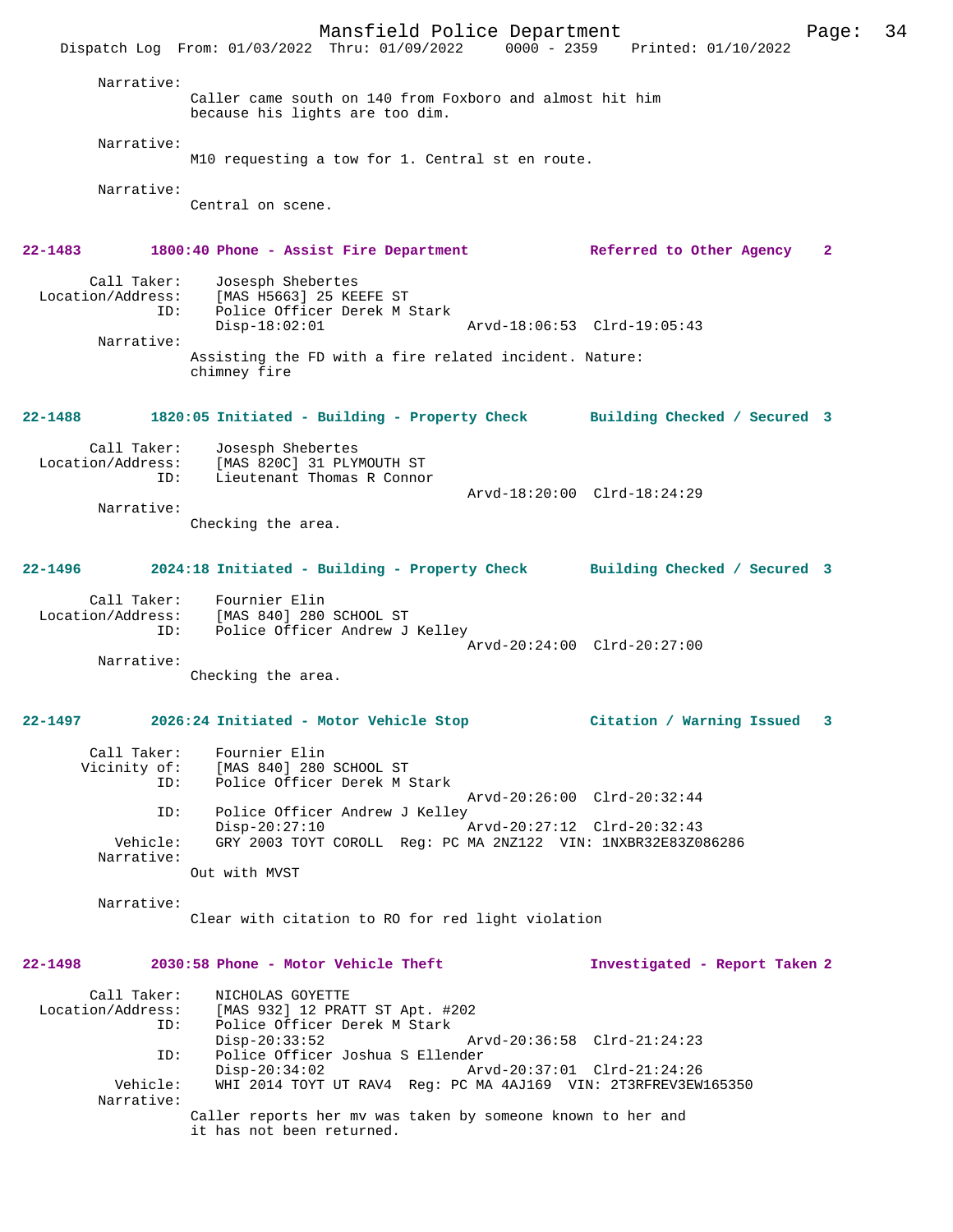|                                         | Dispatch Log From: 01/03/2022 Thru: 01/09/2022 0000 - 2359                                                                                                                     | Printed: 01/10/2022          |
|-----------------------------------------|--------------------------------------------------------------------------------------------------------------------------------------------------------------------------------|------------------------------|
|                                         | The mv was taken without her permission and is requesting an<br>officer.                                                                                                       |                              |
| Narrative:                              | 12 requesting OF and vehicle be added to NCIC                                                                                                                                  |                              |
|                                         |                                                                                                                                                                                |                              |
| Refer To Incident:                      | $22MAS-20-OF$                                                                                                                                                                  |                              |
| 22-1499                                 | 2038:30 Initiated - Follow up Investigation Services Rendered 3<br>Call Taker: Fournier Elin<br>Location/Address: [MAS] 61 NORTH MAIN ST<br>ID: Police Officer Andrew J Kelley |                              |
| Narrative:                              |                                                                                                                                                                                | Arvd-20:38:00 Clrd-20:41:21  |
|                                         | Conducting a follow up in the area to a previously reported<br>incident.                                                                                                       |                              |
|                                         | 22-1511 2214:09 Initiated - Building - Property Check Citation / Warning Issued 3                                                                                              |                              |
|                                         | Call Taker: Fournier Elin<br>Location/Address: [MAS 987A] 125 HIGH ST Apt. #1-4<br>ID: Police Officer Derek M Stark                                                            | Arvd-22:14:00 Clrd-22:23:41  |
| Narrative:                              | Checking the area.                                                                                                                                                             |                              |
|                                         | 22-1514 2225:25 Initiated - Building - Property Check Building Checked / Secured 3                                                                                             |                              |
| ID:<br>Narrative:                       | Call Taker: Fournier Elin<br>Location/Address: [MAS 281A] 1 CROCKER ST<br>Police Officer Derek M Stark<br>Checking the area.                                                   | Arvd-22:25:00 Clrd-22:25:42  |
| 22-1530                                 | For Date: $01/08/2022 - Saturday$<br>0110:18 Initiated - Building - Property Check Building Checked / Secured 3                                                                |                              |
| Call Taker:<br>Location/Address:<br>ID: | Fournier Elin<br>[MAS 2] 60 FORBES BLVD<br>Sergeant David Schepis                                                                                                              | Arvd-01:10:00 Clrd-01:15:27  |
| Narrative:                              | Checking the area.                                                                                                                                                             |                              |
| 22-1532                                 | 0115:43 Initiated - Building - Property Check                                                                                                                                  | Building Checked / Secured 3 |
| Call Taker:<br>Location/Address:<br>ID: | Fournier Elin<br>[MAS 4] 31 HAMPSHIRE ST<br>Sergeant David Schepis                                                                                                             | Arvd-01:15:00 Clrd-01:18:18  |
| Narrative:                              | Checking the area.                                                                                                                                                             |                              |
| 22-1533                                 | 0117:04 Initiated - Building - Property Check                                                                                                                                  | Building Checked / Secured 3 |
| Call Taker:                             | Fournier Elin                                                                                                                                                                  |                              |

 Location/Address: [MAS] 4 ERICK RD @ 15 BONNEY LN ID: Police Officer Beau J Palanza Arvd-01:17:00 Clrd-01:29:32

Narrative:

Checking the area.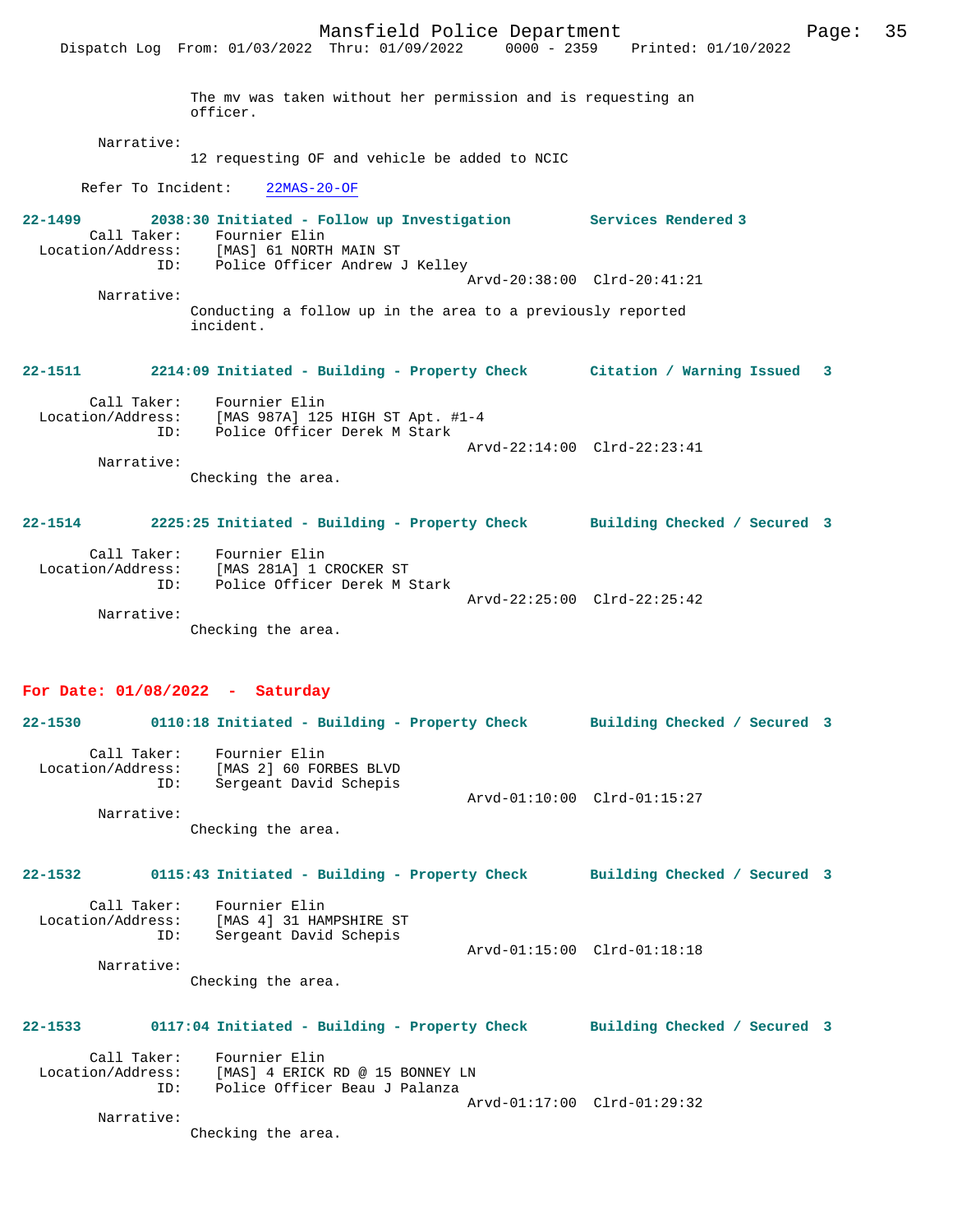|         |                                         | 22-1534 0121:16 Initiated - Building - Property Check Building Checked / Secured 3                          |                             |  |
|---------|-----------------------------------------|-------------------------------------------------------------------------------------------------------------|-----------------------------|--|
|         |                                         | Call Taker: Fournier Elin<br>Location/Address: [MAS 907E] 390 WEST ST<br>ID: Sergeant David Schepis         | Arvd-01:21:00 Clrd-01:30:55 |  |
|         | Narrative:                              | Checking the area.                                                                                          |                             |  |
|         |                                         | 22-1539 0142:01 Initiated - Building - Property Check Building Checked / Secured 3                          |                             |  |
|         |                                         | Call Taker: Fournier Elin<br>Location/Address: [MAS 417] 9 FRANCIS AVE<br>ID: Police Officer Beau J Palanza | Arvd-01:42:00 Clrd-01:52:21 |  |
|         | Narrative:                              | Checking the area.                                                                                          |                             |  |
|         |                                         | 22-1541 0143:12 Initiated - Building - Property Check Building Checked / Secured 3                          |                             |  |
|         |                                         | Call Taker: Fournier Elin<br>Location/Address: [MAS 820C] 31 PLYMOUTH ST<br>ID: Officer Richard C Brown     |                             |  |
|         | Narrative:                              |                                                                                                             | Arvd-01:43:00 Clrd-01:43:37 |  |
|         |                                         | Checking the area. Exterior checks secure                                                                   |                             |  |
|         |                                         | 22-1551 0204:48 Initiated - Building - Property Check Building Checked / Secured 3                          |                             |  |
|         |                                         | Call Taker: Fournier Elin<br>Location/Address: [MAS 982] 111 HOPE ST<br>ID: Police Officer Beau J Palanza   |                             |  |
|         | Narrative:                              |                                                                                                             | Arvd-02:04:00 Clrd-02:05:01 |  |
|         |                                         | Checking the area.                                                                                          |                             |  |
|         |                                         | 22-1555 0210:24 Initiated - Building - Property Check Building Checked / Secured 3                          |                             |  |
|         | ID:                                     | Call Taker: Fournier Elin<br>Location/Address: [MAS 875] 12 PRATT ST<br>Police Officer Derek M Stark        | Arvd-02:10:00 Clrd-02:10:55 |  |
|         | Narrative:                              | Checking the area. Extra patrols                                                                            |                             |  |
| 22-1557 |                                         | 0218:57 Initiated - Building - Property Check Building Checked / Secured 3                                  |                             |  |
|         | ID:                                     | Call Taker: Fournier Elin<br>Location/Address: [MAS 281A] 1 CROCKER ST<br>Police Officer Derek M Stark      | Arvd-02:18:00 Clrd-02:22:54 |  |
|         | Narrative:                              | Checking the area.                                                                                          |                             |  |
|         |                                         |                                                                                                             |                             |  |
|         |                                         | 22-1560 0225:40 Initiated - Building - Property Check Building Checked / Secured 3                          |                             |  |
|         | Call Taker:<br>Location/Address:<br>ID: | Fournier Elin<br>[MAS 281A] WINTHROP AVE<br>Police Officer Derek M Stark                                    |                             |  |
|         | Vehicle:<br>Narrative:                  | WHI 2013 MERZ CCLAS Req: PC MA 2ZAA59 VIN: WDDGF8AB9DA880973                                                | Arvd-02:25:00 Clrd-02:28:45 |  |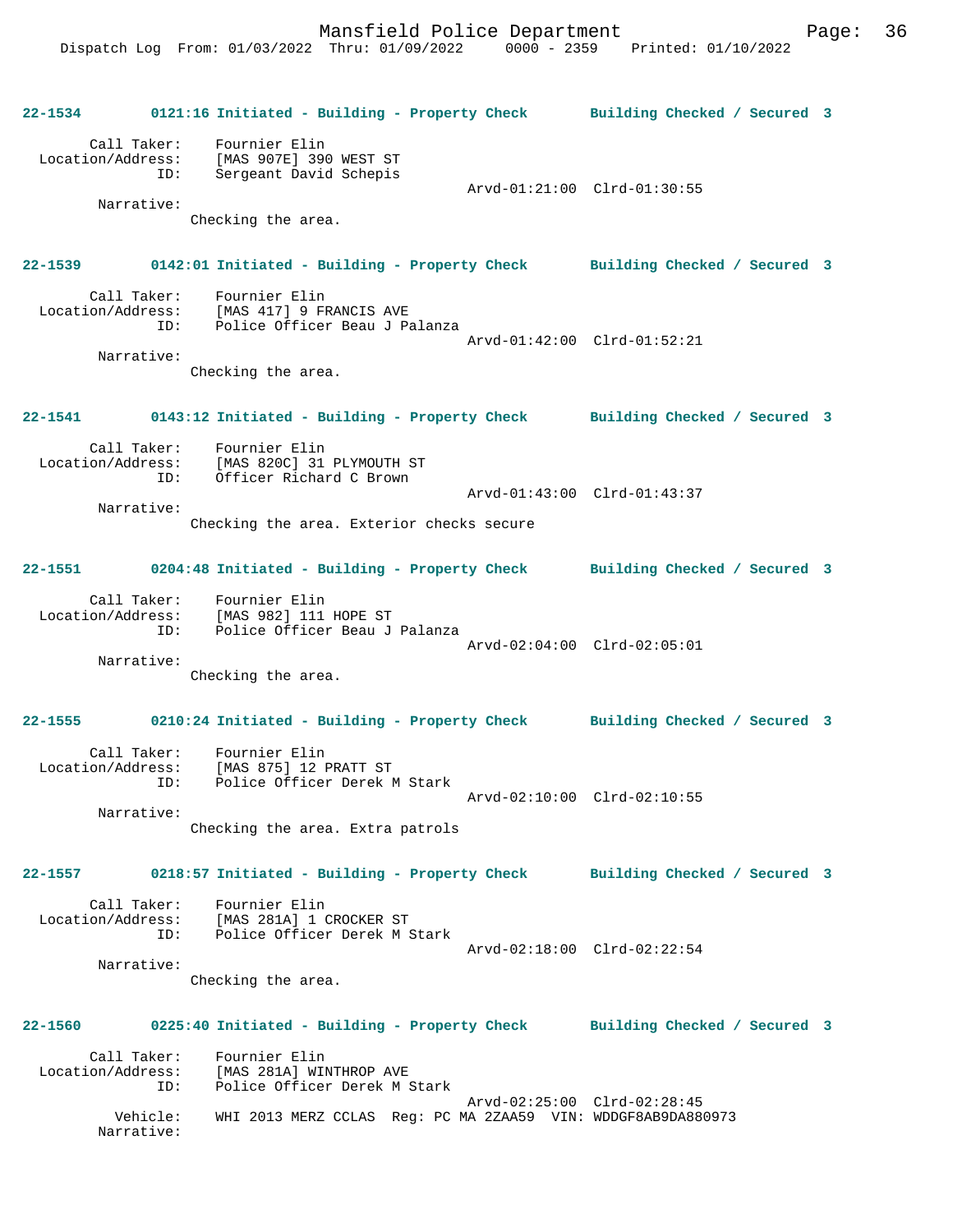Mansfield Police Department Page: 37 Dispatch Log From: 01/03/2022 Thru: 01/09/2022 0000 - 2359 Printed: 01/10/2022 Checking the area. Narrative: Checking on a vehicle running in the lot Narrative: Out with the RO who reports he is sleeping there for the night and has the car running for heat. Clear **22-1563 0233:01 Initiated - Parking Violations Citation / Warning Issued 3** Call Taker: Fournier Elin<br>Location/Address: [MAS 1038] NO [MAS 1038] NORTH MAIN ST ID: Police Officer Derek M Stark Arvd-02:33:00 Clrd-02:52:53 Vehicle: BLK 2006 INFI 4D G35 Reg: PC MA 3PHX99 VIN: JNKCV51F56M616744 Vehicle: WHI 2015 HYUN SANTAF Reg: PC MA 6SX670 VIN: 5XYZW4LAXFG250124 Narrative: Overnight downtown parking enforcement Narrative: The following vehicle issued overnight parking citations Old Colony MA-3PHX99 MA-6SX670 **22-1565 0242:02 Initiated - Building - Property Check Building Checked / Secured 3** Call Taker: Fournier Elin Location/Address: [MAS 840] 280 SCHOOL ST ID: Sergeant David Schepis Arvd-02:42:00 Clrd-02:52:45 Narrative: Checking the area. **22-1567 0252:10 Initiated - Building - Property Check Building Checked / Secured 3** Call Taker: Fournier Elin Location/Address: [MAS 1002] 250 EAST ST ID: Police Officer Beau J Palanza Arvd-02:52:00 Clrd-03:02:23 Narrative: Checking the area. **22-1575 0352:37 Initiated - Building - Property Check Building Checked / Secured 3** Call Taker: Fournier Elin<br>Location/Address: [MAS 814] 50 W للنظر المستحدة<br>SS: [MAS 814] 50 WEST CHURCH ST<br>TD: Police Officer Derek M Stark Police Officer Derek M Stark Arvd-03:52:00 Clrd-04:00:00 Narrative: Checking the area. **22-1577 0426:49 Initiated - Building - Property Check Building Checked / Secured 3** Call Taker: Fournier Elin Location/Address: [MAS 820C] 31 PLYMOUTH ST ID: Officer Richard C Brown Arvd-04:26:00 Clrd-04:27:35 Narrative: Checking the area. EXTERIOR CHECKS SECURE **22-1578 0429:35 Initiated - Building - Property Check Building Checked / Secured 3**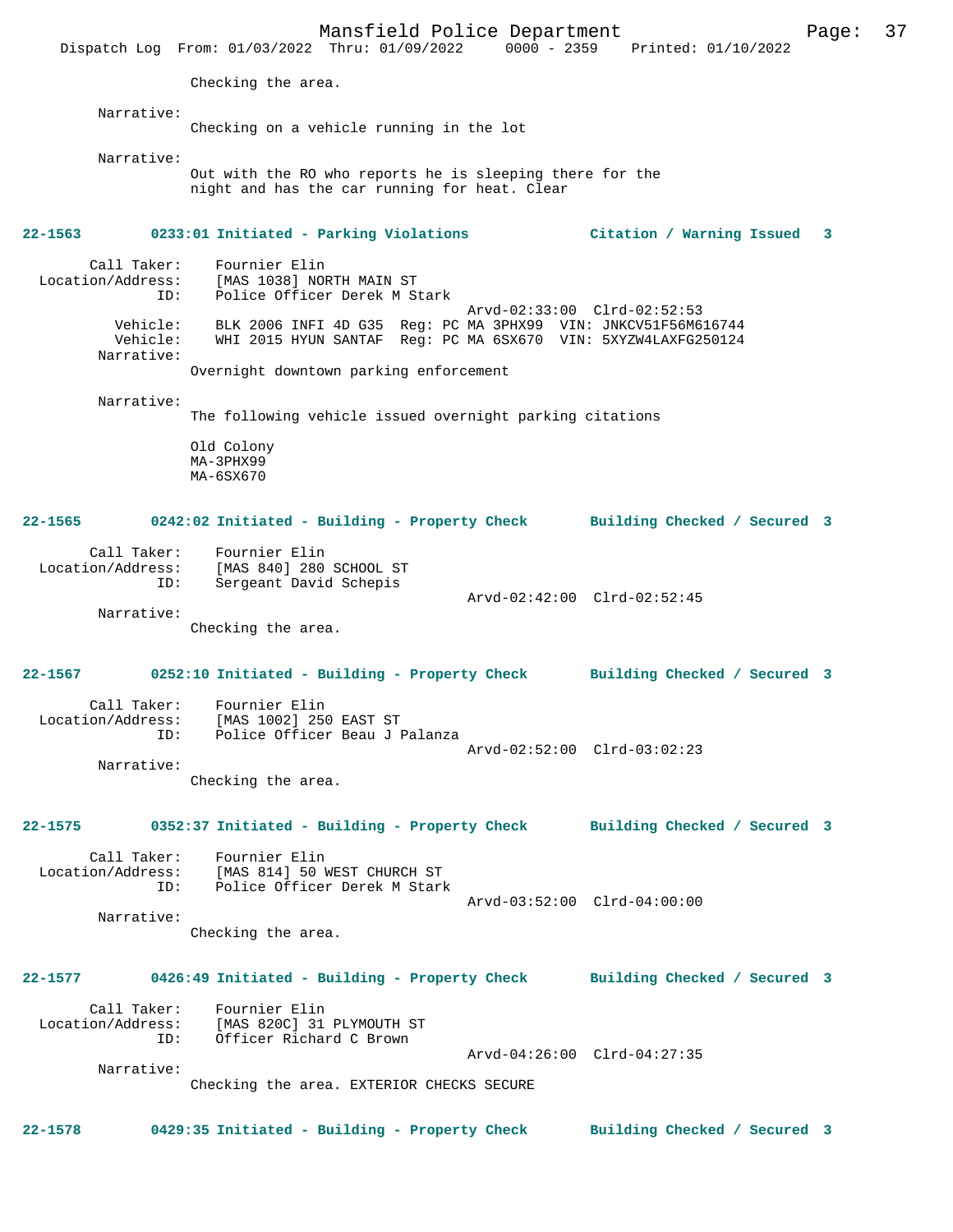|                                                                              | Malistrera Portue Department<br>rayc.<br>Dispatch Log From: 01/03/2022 Thru: 01/09/2022<br>0000 - 2359 Printed: 01/10/2022                                                                                                                                                                                                                                                                                                                                                                                                                 |
|------------------------------------------------------------------------------|--------------------------------------------------------------------------------------------------------------------------------------------------------------------------------------------------------------------------------------------------------------------------------------------------------------------------------------------------------------------------------------------------------------------------------------------------------------------------------------------------------------------------------------------|
| Call Taker:<br>ID:<br>Narrative:                                             | Fournier Elin<br>Location/Address: [MAS 1040] 50 RESERVOIR ST Apt. #ST<br>Sergeant David Schepis<br>Arvd-04:29:00 Clrd-04:33:40<br>Checking the area.                                                                                                                                                                                                                                                                                                                                                                                      |
| 22-1595                                                                      | 0917:55 Initiated - Building - Property Check Building Checked / Secured 3                                                                                                                                                                                                                                                                                                                                                                                                                                                                 |
| Call Taker:<br>Location/Address:<br>ID:                                      | Savannah Karch<br>[MAS 820C] 31 PLYMOUTH ST<br>Police Officer David J Pepicelli<br>Arvd-09:17:00 Clrd-09:28:42                                                                                                                                                                                                                                                                                                                                                                                                                             |
| Vehicle:<br>Narrative:                                                       | YEL 1996 UNKNOWN Req: RI 35891 VIN: 2FUYDCXBXTA775956                                                                                                                                                                                                                                                                                                                                                                                                                                                                                      |
| Narrative:                                                                   | Checking the area.                                                                                                                                                                                                                                                                                                                                                                                                                                                                                                                         |
|                                                                              | Officer reports vehicle is picking up stroller parked next<br>to radford trailer.                                                                                                                                                                                                                                                                                                                                                                                                                                                          |
| 22-1596<br>Call Taker:<br>Location/Address:<br>ID:<br>Vehicle:<br>Narrative: | 0926:50 Phone - Suspicious Actv / Persn / Veh Services Rendered 2<br>Chelsey Ferstler<br>[MAS H4370] 2 LAWNDALE RD<br>Police Officer Beau J Palanza<br>$Disp-09:29:46$<br>Arvd-09:31:54 Clrd-09:44:21<br>BLU 2007 HYUN SONATA Req: PC MA 3CK296 VIN: 5NPEU46F67H163634<br>caller reports vehicle on property, employee saw license<br>plates being removed, caller stated there is only a license<br>plate on front of vehicle, vehicle is a blue hyundai sonata.<br>caller would like vehicle to be removed<br>caller will be standing by |
| Narrative:                                                                   | M5 reports Vehicle parked in lot and owner of lot wants the<br>vehicle removed. M5 will attempt to contact owner of<br>vehicle.                                                                                                                                                                                                                                                                                                                                                                                                            |
| Narrative:                                                                   | M5 spoke to owner and said vehicle will be removed by end of<br>day.                                                                                                                                                                                                                                                                                                                                                                                                                                                                       |
| 22-1597<br>Call Taker:<br>Location/Address:<br>ID:                           | Services Rendered 1<br>0937:13 Walk-In - Fraud or Identity Theft<br>Civilian William Galarneau<br>[MAS 451B]<br>Police Officer Andrew J Kelley                                                                                                                                                                                                                                                                                                                                                                                             |

**22-1598 0949:35 Initiated - Building - Property Check Building Checked / Secured 3**

Disp-09:44:09 Arvd-09:58:30 Clrd-10:58:48

 Call Taker: Savannah Karch Location/Address: [MAS 840] 280 SCHOOL ST ID: Police Officer Gregg S Kennedy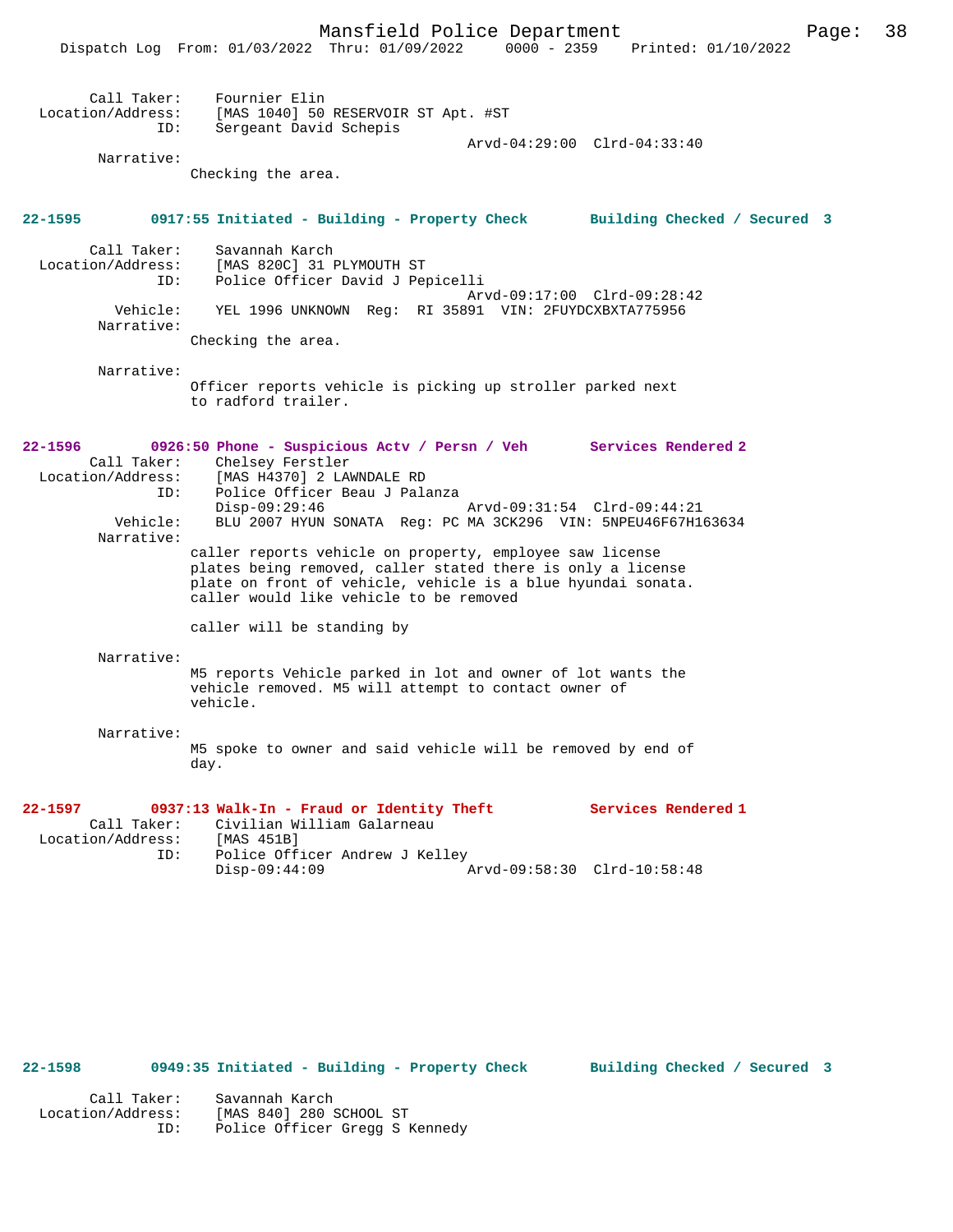Arvd-09:49:00 Clrd-10:01:30

Narrative:

Checking the area.

**22-1607 1037:15 Initiated - Building - Property Check Building Checked / Secured 3** Call Taker: Savannah Karch Location/Address: [MAS 2] 60 FORBES BLVD ID: Police Officer Gregg S Kennedy Arvd-10:37:00 Clrd-10:48:05 Narrative: Checking the area. **22-1610 1059:02 Initiated - Child Safety Seat Program Services Rendered 3**  Call Taker: Savannah Karch<br>Location/Address: [MAS 451B] 500 EAST ST Location/Address: [MAS 451B] 500 EAST ST ID: Police Officer Andrew J Kelley Arvd-10:59:00 Clrd-11:05:24 **22-1611 1107:46 Initiated - Motor Vehicle Stop Citation / Warning Issued 3** Call Taker: Savannah Karch<br>Vicinity of: [MAS H2902] 602 MAPLE ST Vicinity of: [MAS H2902] 602 MAPLE ST ID: Police Officer Beau J Palanza Arvd-11:07:00 Clrd-11:14:28 Vehicle: WHI 2018 SUBA CROSST Reg: PC MA 2DTW53 VIN: JF2GTABC8J9345018 Narrative: M5 motor vehicle stop in the area. Narrative: M5 reports citation issued for speed. **22-1617 1126:38 Initiated - Building - Property Check Building Checked / Secured 3** Call Taker: Savannah Karch Location/Address: [MAS 1002] 250 EAST ST ID: Police Officer Beau J Palanza Arvd-11:26:00 Clrd-11:35:18 Narrative: Checking the area. **22-1620 1138:28 Initiated - Building - Property Check Building Checked / Secured 3**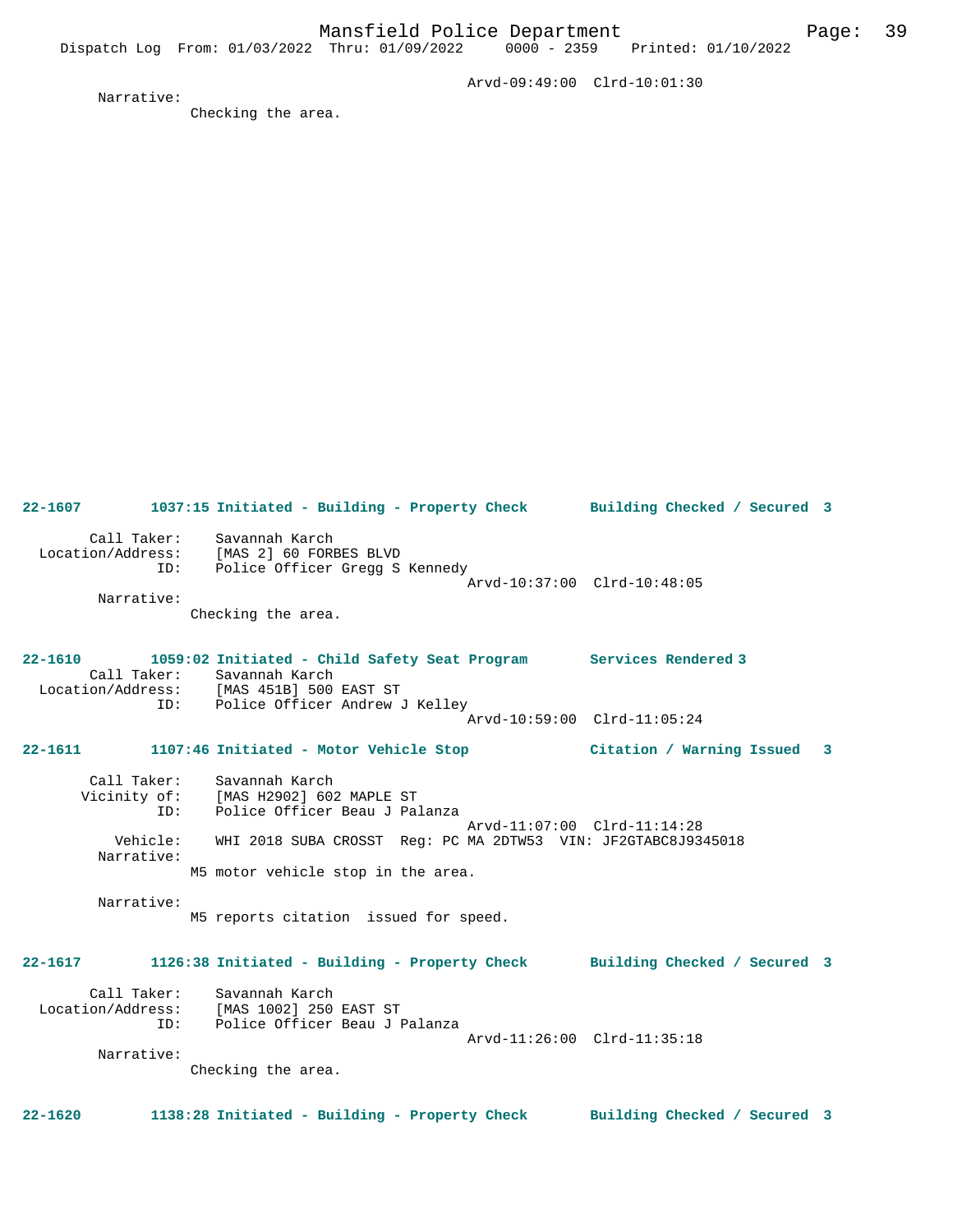Mansfield Police Department Fage: 40 Dispatch Log From: 01/03/2022 Thru: 01/09/2022 0000 - 2359 Printed: 01/10/2022 Call Taker: Savannah Karch Location/Address: [MAS 820C] 31 PLYMOUTH ST ID: Police Officer David J Pepicelli Arvd-11:38:00 Clrd-11:45:22 Narrative: Checking the area. **22-1624 1212:43 Initiated - Building - Property Check Building Checked / Secured 3** Call Taker: Savannah Karch Location/Address: [MAS] 905 SOUTH MAIN ST ID: Police Officer Gregg S Kennedy Arvd-12:12:00 Clrd-12:21:29 Narrative: Checking the area. **22-1636 1328:42 Initiated - Building - Property Check Building Checked / Secured 3** Call Taker: Savannah Karch Location/Address: [MAS 820C] 31 PLYMOUTH ST ID: Police Officer David J Pepicelli Arvd-13:28:00 Clrd-13:36:37 Narrative: Checking the area. **22-1642 1437:55 Initiated - Building - Property Check Building Checked / Secured 3** Call Taker: Savannah Karch Location/Address: [MAS 253] 330 PRATT ST Apt. #A ID: Police Officer Beau J Palanza Arvd-14:37:00 Clrd-14:38:37 Narrative: Checking the area. Officer reports people sleding in the back. **22-1643 1439:35 Initiated - Building - Property Check Building Checked / Secured 3** Call Taker: Savannah Karch Location/Address: [MAS 834] 261 CHAUNCY ST ID: Police Officer Andrew J Kelley Arvd-14:39:00 Clrd-14:41:06 Narrative: Checking the area. **22-1648 1513:22 Phone - Motor Veh Acc - No Injury Services Rendered 1**  Call Taker: Chelsey Ferstler<br>Location/Address: [MAS H2014] 156 I [MAS H2014] 156 DEAN ST ID: Police Officer Andrew J Kelley Disp-15:15:04 Arvd-15:15:59 Clrd-15:32:13<br>Vehicle: BLK 2017 SUBA LEGACY Reg: PC MA 9JY635 VIN: 4S3BNAC63H30 Vehicle: BLK 2017 SUBA LEGACY Reg: PC MA 9JY635 VIN: 4S3BNAC63H3039272 Vehicle: WHI 2015 FORD UT EXPLOR Reg: PC MA 5JF686 VIN: 1FM5K8D82FGB86344 Narrative: Checking on a 911 hang up. Contact made?: no x 3 Cellphone? (y/n): y Uncertainty radius: 18 meters Narrative: M10 advises minor motor vehicle accident paper exchange. **22-1650 1537:07 Phone - Motor Veh Acc - No Injury Incident Report 1**  Call Taker: Chelsey Ferstler Location/Address: [MAS] 100 RTE 140 NB @ 170 SCHOOL ST ID: Police Officer Gregg S Kennedy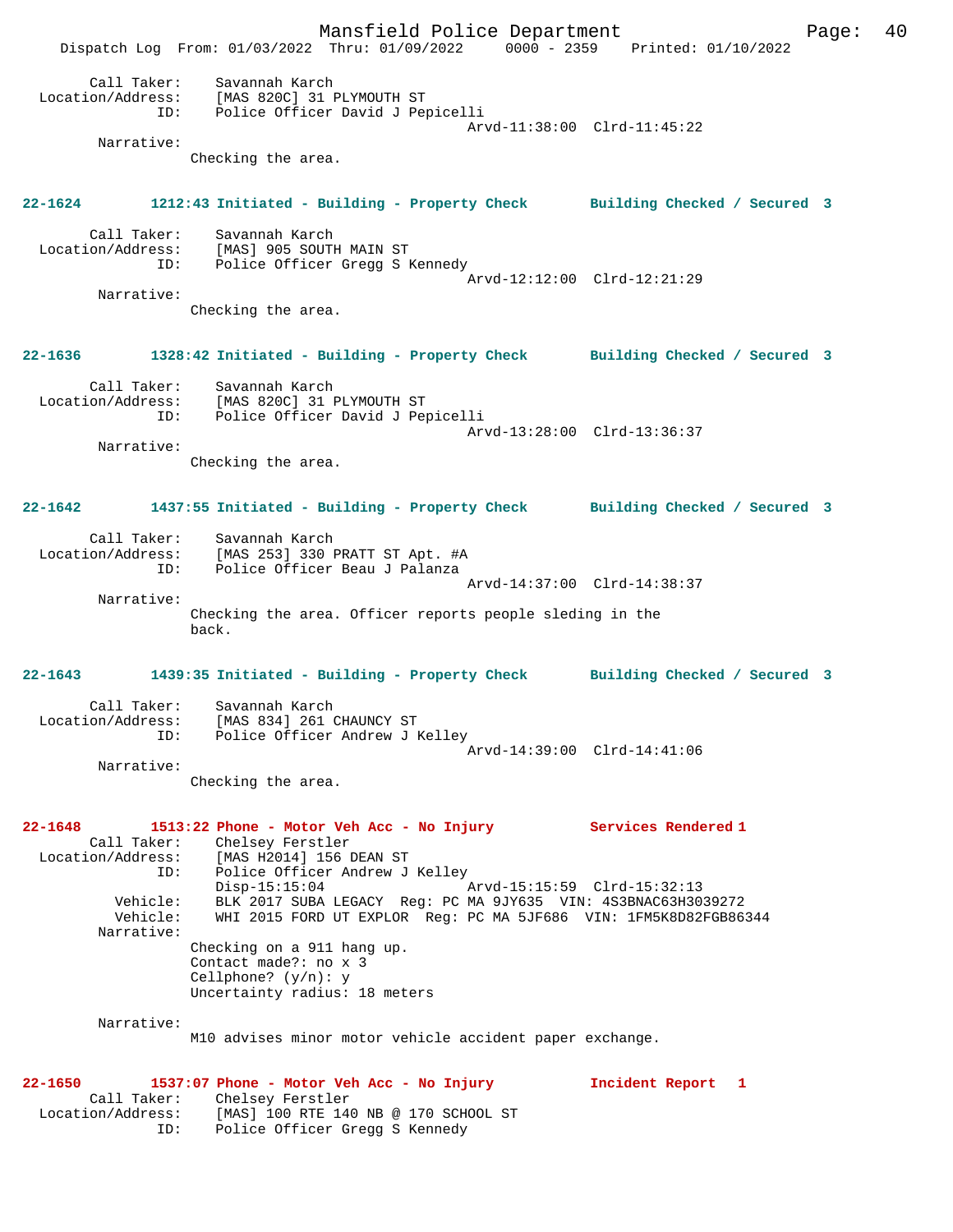Mansfield Police Department Page: 41 Dispatch Log From: 01/03/2022 Thru: 01/09/2022 Disp-15:38:25 Arvd-15:46:42 Clrd-15:57:12 ID: Police Officer Andrew J Kelley<br>Disp-15:38:27 Disp-15:38:27 <br>Th: Sergeant DAVID J FOSCALDO Sergeant DAVID J FOSCALDO<br>Disp-15:43:13 Disp-15:43:13 Arvd-15:43:16 Clrd-15:44:07 ID: Police Officer TYLER SOUSA Disp-15:43:18 Arvd-15:43:20 Clrd-15:44:03 Vehicle: WHI 2018 TOYT UT SEQUOI Reg: PC MA 28NL16 VIN: 5TDJY5G16JS161668 Vehicle: WHI 2013 NISS ALTIMA Reg: PC MA 1BGJ63 VIN: 1N4AL3AP4DN468868 Narrative: near LL Bean outlet at light, 2 car mva Narrative: M10 reports one vehicle left area. Possible a gray Nissan Sentra possible partial MA 1BGJ Narrative: M10 reports damage to front of vehicle the was on scene and vehicle is drivalbe. M10 is searching area. Narrative: M10 checked the area, nothing found. Refer To Incident: 22MAS-24-OF **22-1662 1704:28 Initiated - Building - Property Check Building Checked / Secured 3** Call Taker: Savannah Karch<br>Location/Address: [MAS 820C] 31 1 [MAS 820C] 31 PLYMOUTH ST ID: Police Officer Derek M Stark Arvd-17:04:00 Clrd-17:12:43 Narrative: Checking the area. **22-1669 1734:56 Phone - 911 Hang-ups & Verifications Confirmed misdial/Accdntl Call 2**  Call Taker: Savannah Karch Location/Address: [MAS H3523] 127 SHAWMUT AVE<br>[10] TD: Police Officer Andrew J Kel Police Officer Andrew J Kelley<br>Disp-17:37:18 Disp-17:37:18 Arvd-17:39:55 Clrd-17:40:36<br>ID: Police Officer David J Pepicelli ID: Police Officer David J Pepicelli Disp-17:40:31 Arvd-17:40:34 Clrd-17:43:07 Narrative: Checking on a 911 hang up. Contact made?: caller states accidental dial Cellphone? (y/n): Uncertainty radius: Narrative: M11 Confirmed accidental 22-1678 1818:25 Phone - Well Being Check **Referred to Other Agency** 3 Call Taker: APRIL LEHANE<br>ion/Address: [MAS 238] Location/Address:<br>ID: Sergeant Jeffrey G Bombard Disp-18:19:16 Arvd-18:24:15 Clrd-18:24:19<br>ID: Police Officer Joshua S Ellender Police Officer Joshua S Ellender Disp-18:19:21 Arvd-18:24:17 Clrd-18:24:19 Vehicle: GRY 2008 GMC UT YUKON Reg: PAS MA US59ZE VIN: 1GKFK13068J211073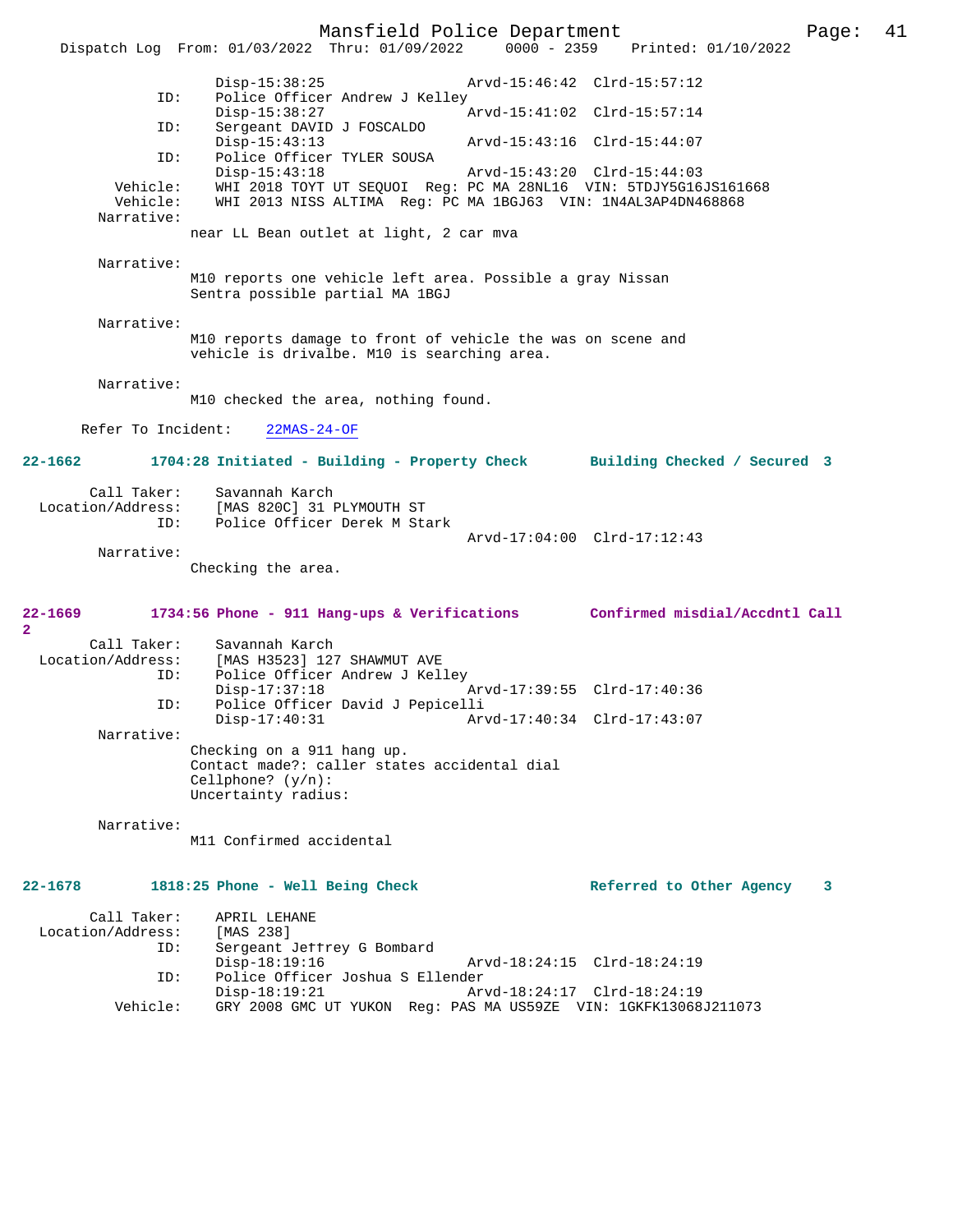**22-1686 1917:55 Initiated - Building - Property Check Building Checked / Secured 3** Call Taker: APRIL LEHANE Location/Address: [MAS 820C] 31 PLYMOUTH ST ID: Police Officer Derek M Stark Arvd-19:17:00 Clrd-19:18:33 Narrative: Checking the area. **22-1691 2026:23 Initiated - Building - Property Check Building Checked / Secured 3** Call Taker: APRIL LEHANE Location/Address: [MAS] NOREEN RD ID: Police Officer Michael N Fenore Arvd-20:26:00 Clrd-20:26:41 Narrative: Checking the area. **22-1692 2029:58 Initiated - Building - Property Check Building Checked / Secured 3** Call Taker: APRIL LEHANE Vicinity of: [MAS] NORTH MAIN ST ID: Police Officer Andrew J Kelley Arvd-20:29:00 Clrd-20:31:44 Narrative: Checking the area. **22-1695 2035:38 Phone - Suspicious Actv / Persn / Veh Spoken To 2**  Call Taker: MATTHEW BOMES<br>Vicinity of: [MAS 969B110] [MAS 969B110] 333 SCHOOL ST Apt. #110 ID: Police Officer Joshua S Ellender Disp-20:37:20 Clrd-20:40:50<br>ID: Police Officer Joshua S Ellender Police Officer Joshua S Ellender Disp-20:41:25 Clrd-20:43:19 ID: Police Officer Andrew J Kelley<br>Disp-20:41:30 A Disp-20:41:30 Arvd-20:41:32 Clrd-20:44:36 Narrative: female party walking west with no jacket. ~25 female Narrative: M10 spoke with the female. Her father was shopping at Kohls and pulled up as they were talking. **22-1696 2039:27 Radio - Lost / Found Property Services Rendered 3**  Call Taker: APRIL LEHANE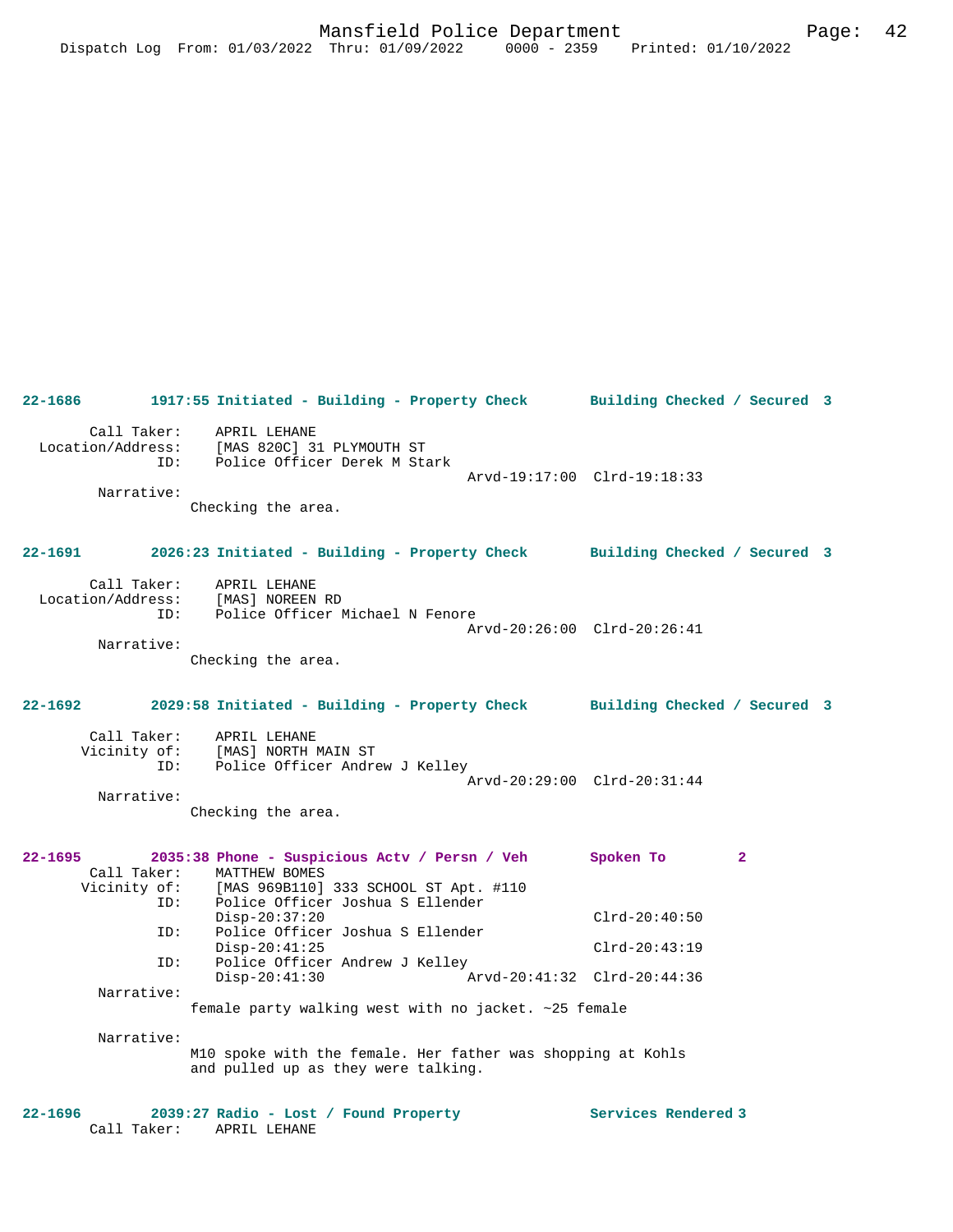Mansfield Police Department Page: 43 Dispatch Log From: 01/03/2022 Thru: 01/09/2022 0000 - 2359 Printed: 01/10/2022 Location/Address: [MAS H3268] 53 PINE ST ID: Police Officer Joshua S Ellender Disp-20:40:56 Arvd-20:40:59 Clrd-20:41:02 Narrative: money was returned to party from vehicle at Central St garage **22-1698 2050 Initiated - Building - Property Check Building Checked / Secured 3** Call Taker: Police Officer Andrew J Kelley Location/Address: [MAS 65] 30 CHAUNCY ST ID: Police Officer Andrew J Kelley Arvd-20:51:10 Clrd-20:51:23 Narrative: Checking the area. **22-1699 2051 Initiated - Building - Property Check Building Checked / Secured 3** Call Taker: Police Officer Andrew J Kelley Location/Address: [MAS 85A] 157 PRATT ST ID: Police Officer Andrew J Kelley Arvd-20:52:04 Clrd-20:54:48 Narrative: Checking the area. **22-1701 2058:52 Initiated - Parking Violations Citation / Warning Issued 3** Call Taker: APRIL LEHANE Location/Address: [MAS 262] 60 OAKLAND ST ID: Police Officer Michael N Fenore<br>Arvd-20:58:00 Clrd-21:15:40 Arvd-20:58:00 Clrd-21:15:40 Vehicle: GRY 2019 LNDR UT RANGE ROVER SPORT Reg: PAS MA PL345 VIN: SALWR2RV5KA851131 Vehicle: GRN 2015 CHEV SILVER Reg: PC MA 448YOD VIN: 1GCVKREH1FZ193573 Narrative: out with 2 vehicles parked on the sidewalk Narrative: Landrover has been moved. Unable to locate the other owner. Parking violation to be issued Narrative: Parking cite #116557 **22-1714 2209:06 Initiated - Building - Property Check Building Checked / Secured 3** Call Taker: APRIL LEHANE Location/Address: [MAS 1002] 250 EAST ST ID: Police Officer Michael N Fenore Arvd-22:09:00 Clrd-22:17:26<br>Vebicle: BLU 2016 INFI 050 Reg: PC MA 295740 VIN: JN1CV7AR8GM25028 Vehicle: BLU 2016 INFI Q50 Reg: PC MA 295Z40 VIN: JN1CV7AR8GM250287 Narrative: Checking the area. Narrative: Checking on a vehicle at the Jordan Jackson Narrative: M4 reports teenagers on SnapChat. They will be on their way **22-1715 2213:43 Initiated - Building - Property Check Building Checked / Secured 3** Call Taker: APRIL LEHANE<br>Location/Address: [MAS 411] 60 Location/Address: [MAS 411] 60 FORBES BLVD ID: Police Officer Joshua S Ellender Arvd-22:13:00 Clrd-22:19:19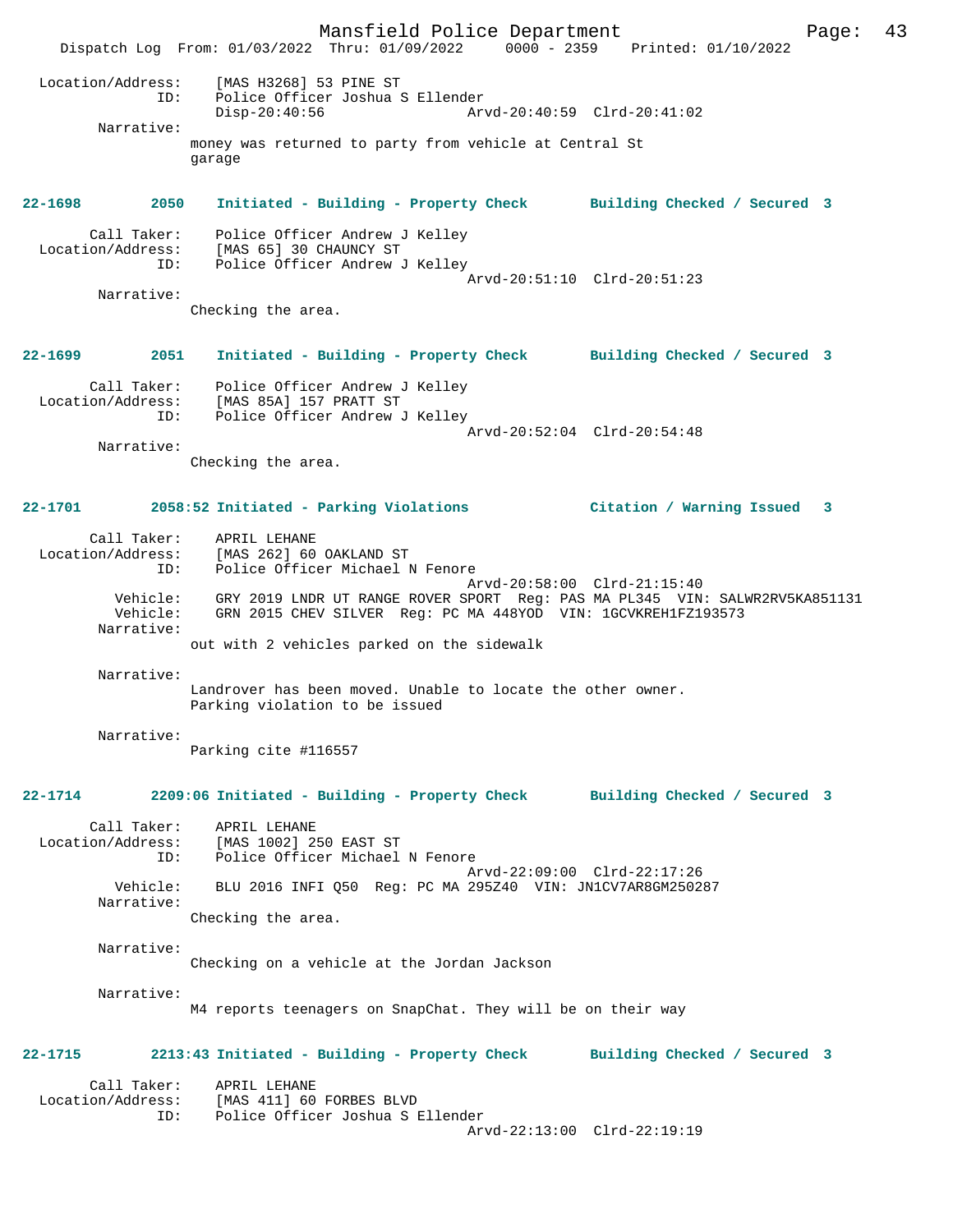$Dispatch$  Log From:  $01/03/2022$  Thru:  $01/09/2022$ 

 Narrative: Checking the area. **22-1716 2219:25 Initiated - Building - Property Check Building Checked / Secured 3** Call Taker: APRIL LEHANE<br>Location/Address: [MAS 322] 31 [MAS 322] 31 HAMPSHIRE ST ID: Police Officer Joshua S Ellender Arvd-22:19:00 Clrd-22:32:48 Narrative: Checking the area. **22-1720 2238:21 Phone - Erratic Oper MV / Road Rage Services Rendered 3**  Call Taker: William Casey Vicinity of: [MAS] MYSTIC LN<br>TD: Police Officer 1 Police Officer Michael N Fenore<br>Disp-22:40:12 A Disp-22:40:12 Arvd-22:42:21 Clrd-22:54:10<br>TD: Police Officer Andrew J Kelley Police Officer Andrew J Kelley<br>Disp-22:41:59 Disp-22:41:59 Arvd-22:42:55 Clrd-22:54:11 Vehicle: RED 2007 JEEP WRANGLER Reg: PC MA 82NF38 VIN: 1J4FA24127L182714 Narrative: cp reports red suv swerving all over the road Narrative: passing bristol liquors Narrative: CP reports the car blew through the red light Narrative: still headed down pratt st Narrative: M4 out with mv investigating. Operator is out of the mv. Narrative: Transporting male party back to his address in Brockton SM: 67299. Narrative: Ofc Fenore reports all units clear, operator passed FST's. Reason for stop was due to the operator pulling to the right on Hope St and it appeared he was going to hit a snow bank. Operator stated he was trying to move over as the RP was tailgating him. **22-1727 2304:52 Initiated - Building - Property Check Building Checked / Secured 3** Call Taker: TARA LAKO Location/Address: [MAS 820C] 31 PLYMOUTH ST Police Officer Derek M Stark Arvd-23:04:00 Clrd-23:05:12 Narrative: Checking the area. **22-1730 2336:21 Initiated - Building - Property Check Building Checked / Secured 3** Call Taker: TARA LAKO<br>.on/Address: [MAS] NOREEN RD Location/Address:<br>ID: Police Officer Joshua S Ellender Arvd-23:36:00 Clrd-23:51:27 Narrative: Checking the area. **22-1732 2354:42 Initiated - Building - Property Check Building Checked / Secured 3**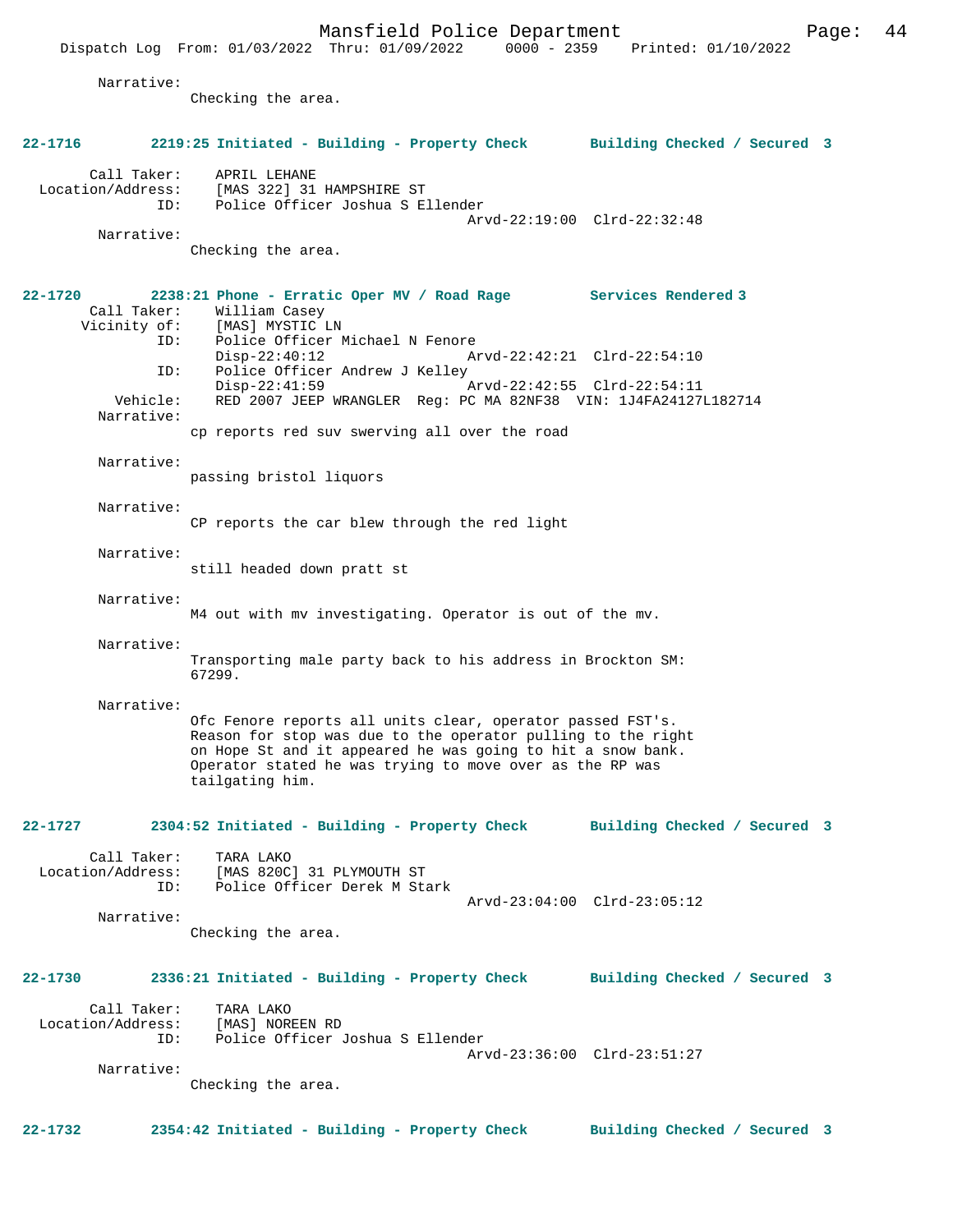Mansfield Police Department Form Page: 45

| Call Taker:<br>Location/Address:<br>TD: | TARA LAKO<br>[MAS] NOREEN RD<br>Police Officer Joshua S Ellender |                                          |
|-----------------------------------------|------------------------------------------------------------------|------------------------------------------|
|                                         |                                                                  | Arvd-23:54:00 Clrd-01/09/2022 @ 00:35:57 |
| Narrative:                              |                                                                  |                                          |

Checking the area.

#### **For Date: 01/09/2022 - Sunday**

**22-1739 0052:40 Initiated - Building - Property Check Building Checked / Secured 3** Call Taker: TARA LAKO<br>Location/Address: [MAS 820C] ess: [MAS 820C] 31 PLYMOUTH ST<br>ID: Support Staff Philip D Sea Support Staff Philip D Seaward Arvd-00:52:00 Clrd-01:02:12 Narrative: Checking the area.

**22-1742 0102 Initiated - Building - Property Check Building Checked / Secured 3** Call Taker: Sergeant Jeffrey G Bombard Location/Address: [MAS 840] 280 SCHOOL ST

 ID: Sergeant Jeffrey G Bombard Arvd-01:03:36 Clrd-01:13:05 Narrative:

Checking the area.

#### **22-1748 0118:45 Initiated - Building - Property Check Building Checked / Secured 3**

Call Taker: TARA LAKO<br>Location/Address: [MAS 1002 [MAS 1002] 250 EAST ST ID: Police Officer Derek M Stark Arvd-01:18:00 Clrd-01:29:10 Narrative:

Checking the area.

## **22-1752 0136 Initiated - Building - Property Check Building Checked / Secured 3** Call Taker: Sergeant Jeffrey G Bombard Location/Address: [MAS 927] 50 PLYMOUTH ST<br>TD: Sergeant Jeffrey G Bombar Sergeant Jeffrey G Bombard Arvd-01:36:34 Clrd-01:43:53

Checking Plymouth St.

#### **22-1761 0159:00 Initiated - Building - Property Check Building Checked / Secured 3**

Call Taker: TARA LAKO<br>.on/Address: [MAS] MYSTIC LN Location/Address:<br>ID: Police Officer Derek M Stark Arvd-01:59:00 Clrd-02:05:28 Narrative:

Checking the area.

## **22-1765 0206 Initiated - Building - Property Check Building Checked / Secured 3** Call Taker: Sergeant Jeffrey G Bombard Location/Address: [MAS 4] 31 HAMPSHIRE ST ID: Sergeant Jeffrey G Bombard Arvd-02:07:12 Clrd-02:11:11

Narrative:

Narrative:

Checking the area.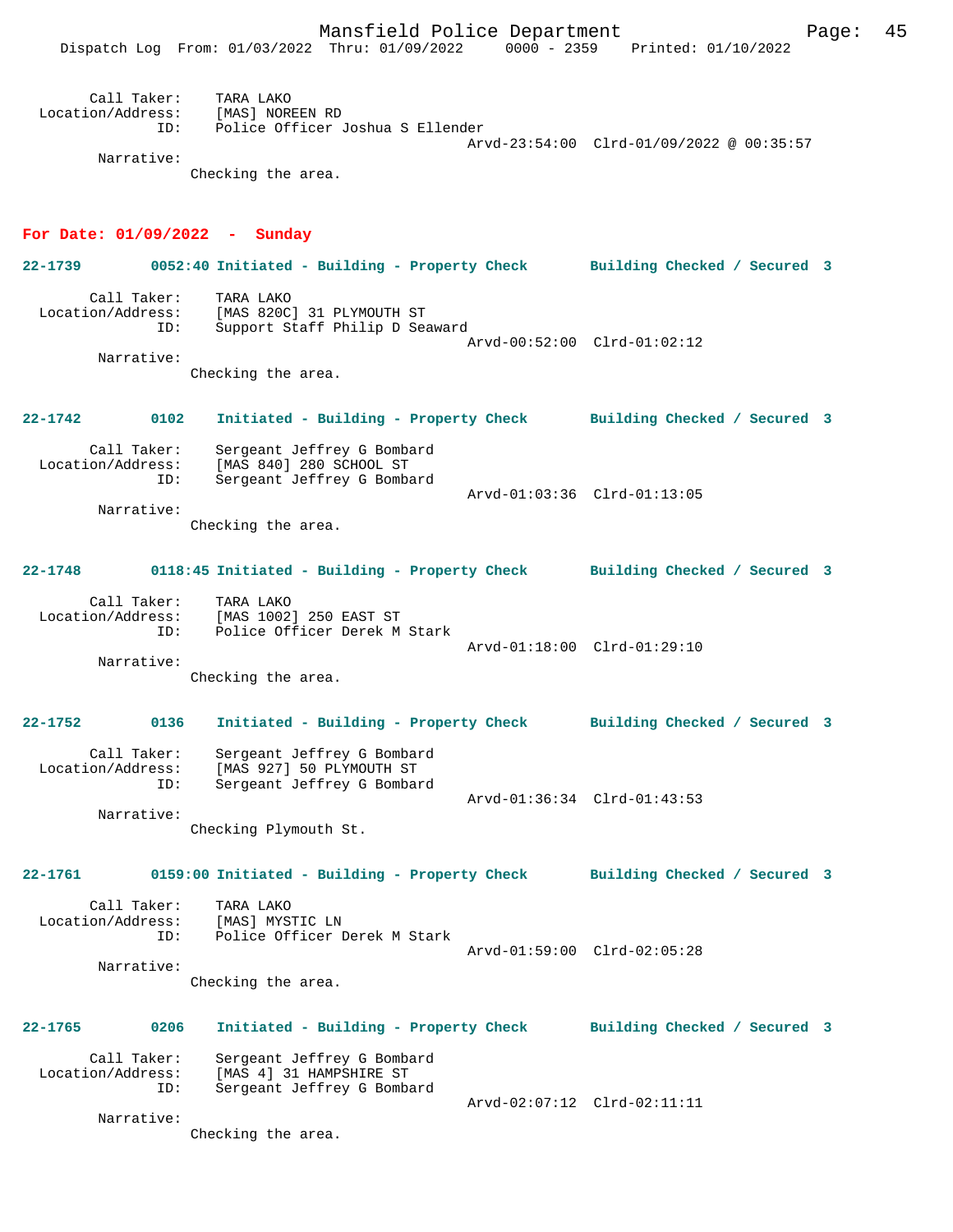Mansfield Police Department Page: 46

**22-1767 0212 Initiated - Building - Property Check Building Checked / Secured 3** Call Taker: Sergeant Jeffrey G Bombard Location/Address: [MAS 2] 60 FORBES BLVD ID: Sergeant Jeffrey G Bombard Arvd-02:13:02 Clrd-02:16:01 Narrative: Checking the area. **22-1769 0217:08 Initiated - Suspicious Actv / Persn / Veh Services Rendered 2**  Call Taker: TARA LAKO<br>Location/Address: [MAS] WINT [MAS] WINTHROP AVE ID: Police Officer Joshua S Ellender Arvd-02:17:00 Clrd-02:18:28 Vehicle: WHI 2013 MERZ CCLAS Reg: PC MA 2ZAA59 VIN: WDDGF8AB9DA880973 Narrative: Checking on a vehicle, occupant appears to be sleeping Narrative: Occupant was checked on last night, male is homeless **22-1771 0225 Initiated - Building - Property Check Building Checked / Secured 3** Call Taker: Police Officer Derek M Stark<br>ion/Address: [Mas] 4 FRICK RD @ 15 PONNEY Location/Address: [MAS] 4 ERICK RD @ 15 BONNEY LN ID: Police Officer Derek M Stark Arvd-02:26:07 Clrd-02:36:16 Narrative: Checking the area. **22-1782 0257:20 Initiated - Building - Property Check Building Checked / Secured 3** Call Taker: Savannah Karch Location/Address: [MAS 992] 660 EAST ST Police Officer Derek M Stark Arvd-02:57:00 Clrd-03:02:18 Narrative: Checking the area. **22-1783 0307:41 Initiated - Building - Property Check Building Checked / Secured 3** Call Taker: Savannah Karch<br>Location/Address: [MAS 820C] 31 PLYMOUTH ST Location/Address: [MAS 820C] 31 PLYMOUTH ST ID: Support Staff Philip D Seaward Arvd-03:07:00 Clrd-03:17:42 Narrative: Checking the area. **22-1784 0309:38 Initiated - Building - Property Check Building Checked / Secured 3** Call Taker: Savannah Karch Location/Address: [MAS] 12 PRATT ST ID: Police Officer Derek M Stark Arvd-03:09:00 Clrd-03:22:34 Narrative: Checking the area. **22-1786 0324:14 Initiated - Building - Property Check Building Checked / Secured 3** Call Taker: Savannah Karch Location/Address: [MAS 417] 9 FRANCIS AVE ID: Police Officer Derek M Stark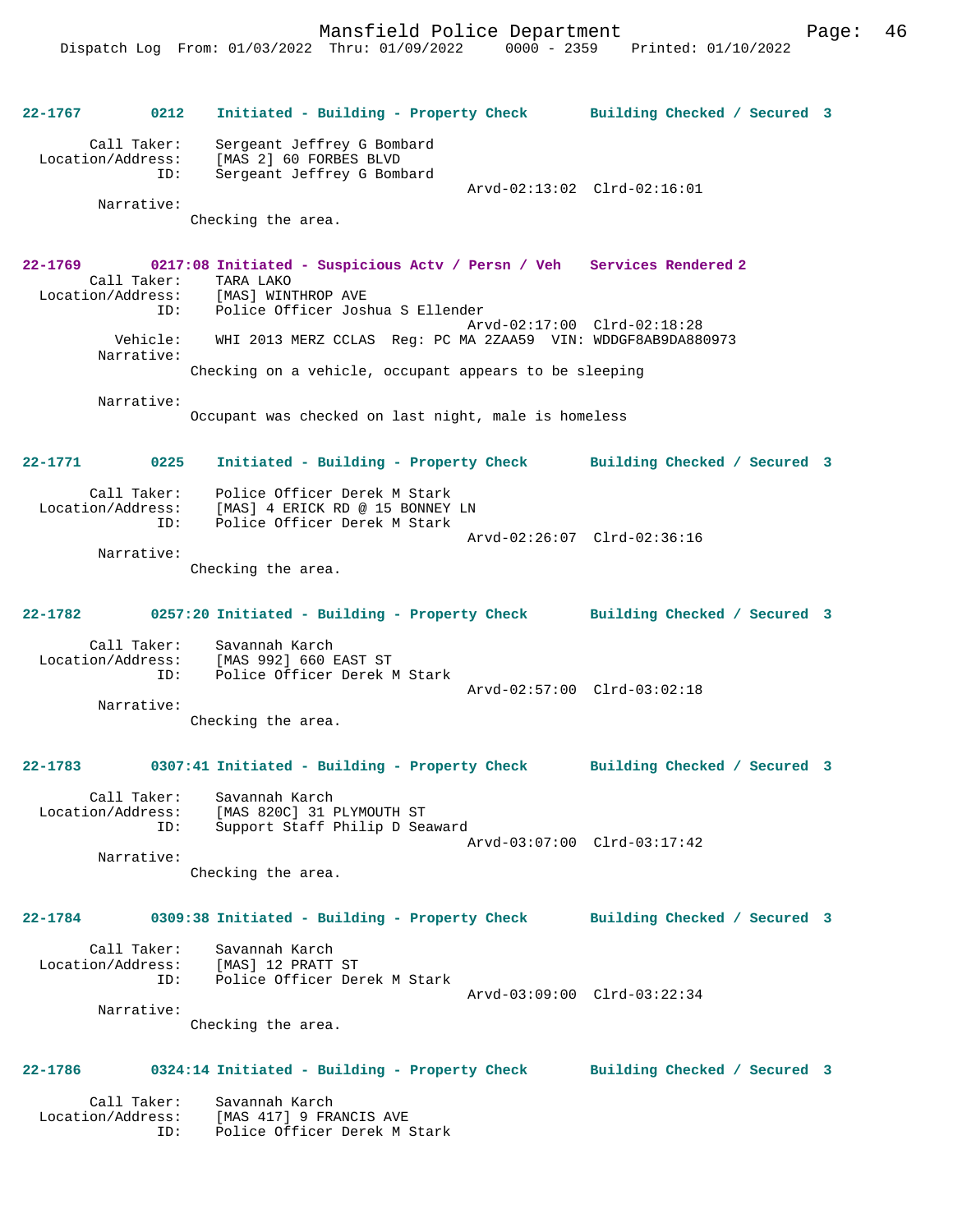Arvd-03:24:00 Clrd-03:26:30 Narrative: Checking the area. **22-1794 0453:26 Initiated - Building - Property Check Building Checked / Secured 3** Call Taker: Savannah Karch Location/Address: [MAS 820C] 31 PLYMOUTH ST ID: Support Staff Philip D Seaward Arvd-04:53:00 Clrd-05:02:16 Narrative: Checking the area. **22-1803 0702:29 Initiated - Building - Property Check Building Checked / Secured 3** Call Taker: MATTHEW BOMES Location/Address: [MAS 820C] 31 PLYMOUTH ST ID: Support Staff Philip D Seaward Arvd-07:02:00 Clrd-07:14:46 Narrative: Checking the area. **22-1830 1016:58 Initiated - Building - Property Check Building Checked / Secured 3** Call Taker: MATTHEW BOMES<br>Location/Address: [MAS 1002] 25 [MAS 1002] 250 EAST ST ESS: ITHE ISSISTED OF THE RESPONDENT TO THE POLICE Officer Gregg S Kennedy Arvd-10:16:00 Clrd-10:25:59 Narrative: Checking the area. **22-1836 1057:59 Initiated - Building - Property Check Building Checked / Secured 3** Call Taker: MATTHEW BOMES Location/Address: [MAS 820C] 31 PLYMOUTH ST ID: Sergeant John R Armstrong Arvd-10:57:00 Clrd-11:14:10 Narrative: Checking the area. **22-1839 1114:26 Initiated - Motor Vehicle Stop Citation / Warning Issued 3** Call Taker: MATTHEW BOMES<br>Location/Address: [MAS H5775] 6 Location/Address: [MAS H5775] 608 MAPLE ST ID: Sergeant Brian P Thibault Arvd-11:14:00 Clrd-11:21:04 Vehicle: GRY 2018 CHEV TRAX Reg: PC MA 83DY83 VIN: KL7CJPSB4JB647019 **22-1840 1115:35 Phone - 911 Hang-ups & Verifications Confirmed misdial/Accdntl Call 2**  Call Taker: Jennifer Napolitano Location/Address: [MAS 907A] 390 WEST ST Apt. #B ID: Police Officer Matthew A Souza<br>Disp-11:19:33 Disp-11:19:33 Arvd-11:23:23 Clrd-11:26:03 Narrative: Checking on a 911 hang up. Contact made?: y Cellphone? (y/n): y Uncertainty radius: caller will be by front enterance. **22-1854 1256:41 Phone - Assist Fire Department Cancelled Enroute 2**  Call Taker: MATTHEW BOMES Location/Address: [MAS 900B] 242 CHAUNCY ST Apt. #3 ID: Police Officer Michael N Fenore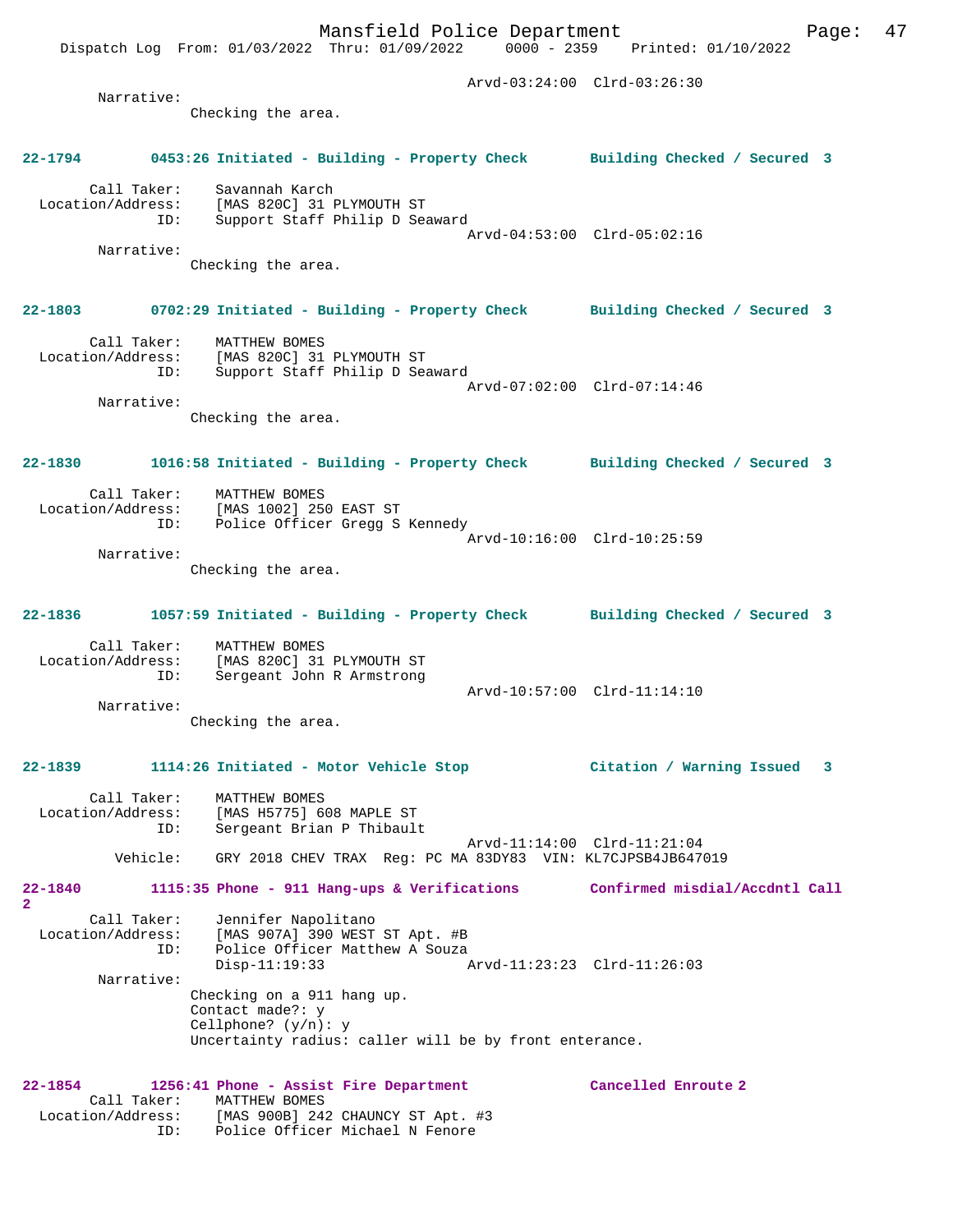Mansfield Police Department Page: 48 Dispatch Log From: 01/03/2022 Thru: 01/09/2022 0000 - 2359 Printed: 01/10/2022 Disp-12:58:35 Clrd-12:59:05 Narrative: Assisting the FD with a fire related incident. Nature: **22-1855 1259:37 Phone - Assist Fire Department Services Rendered 2**  Call Taker: MATTHEW BOMES<br>Location/Address: [MAS 900D] 24: Location/Address: [MAS 900D] 242 CHAUNCY ST Apt. #4 ID: Police Officer Matthew A Souza Disp-13:00:20 Arvd-13:04:18 Clrd-13:04:23 Narrative: Assisting the FD with a fire related incident. Nature: **22-1860 1413:22 Initiated - Building - Property Check Building Checked / Secured 3** Call Taker: MATTHEW BOMES Location/Address: [MAS 820C] 31 PLYMOUTH ST ID: Sergeant John R Armstrong Arvd-14:13:00 Clrd-14:22:09 Narrative: Checking the area. **22-1873 1604:34 Phone - 911 Hang-ups & Verifications Unfounded/Unverifed 2** Call Taker: Chelsey Ferstler<br>Location/Address: [MAS 255A] 377 CH Location/Address: [MAS 255A] 377 CHAUNCY ST ID: Police Officer David J Pepicelli Disp-16:07:34 Arvd-16:14:10 Clrd-16:22:18 Narrative: Checking on a 911 hang up. Contact made?: y Cellphone? (y/n): n Uncertainty radius: caller will be in a audi q5 color black, in gas station Narrative: Area checked negative for black Audi **22-1876 1615:47 Initiated - Building - Property Check Building Checked / Secured 3** Call Taker: MATTHEW BOMES Location/Address: [MAS 820C] 31 PLYMOUTH ST ID: Police Officer Michael N Fenore Arvd-16:15:00 Clrd-16:24:54 Narrative: Checking the area. **22-1883 1709:10 Initiated - Building - Property Check Building Checked / Secured 3** Call Taker: MATTHEW BOMES<br>Location/Address: [MAS 840] 280 [MAS 840] 280 SCHOOL ST ID: Police Officer David J Pepicelli Arvd-17:09:00 Clrd-17:29:41 ID: Police Officer Joshua S Ellender Arvd-17:15:00 Clrd-17:19:04 Narrative: Checking the area. Narrative: . **22-1890 1749:51 Phone - Suspicious Actv / Persn / Veh Unfounded/Unverifed 2** Call Taker: Jennifer Napolitano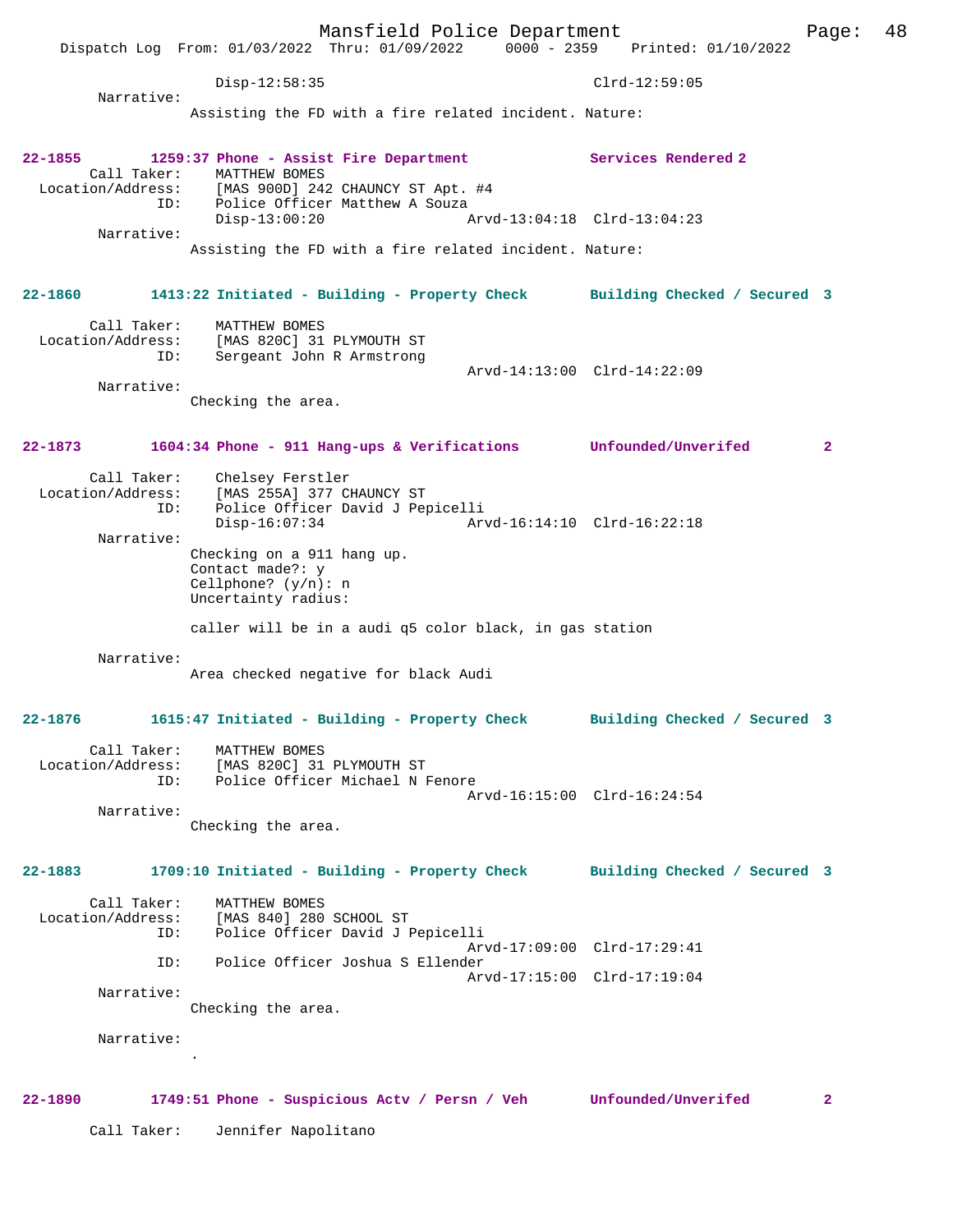Mansfield Police Department Fage: 49 Dispatch Log From: 01/03/2022 Thru: 01/09/2022 0000 - 2359 Printed: 01/10/2022 Location/Address: [MAS H541] 347 ELM ST ID: Police Officer David J Pepicelli Disp-17:53:08 Arvd-17:53:45 Clrd-18:03:48<br>Vehicle: BLK 2007 UT H3 Reg: PC MA 3ZN556 VIN: 5GTDN13E678157861 BLK 2007 UT H3 Reg: PC MA 3ZN556 VIN: 5GTDN13E678157861 Narrative: Caller reports vehicle has been in drive way for 1 hour. blue cross over unsure if anyone is in it. Narrative: caller called back stated the vehicle has left just before the officer arrived **22-1898 1825:11 Initiated - Building - Property Check Building Checked / Secured 3** Call Taker: MATTHEW BOMES Location/Address: [MAS 820C] 31 PLYMOUTH ST ID: Police Officer Michael N Fenore Arvd-18:25:00 Clrd-18:51:04 Narrative: Checking the area. **22-1907 1957:20 911 - Suspicious Actv / Persn / Veh Spoken To 2**  Call Taker: JEFFREY KEEFE Location/Address: [MAS] 12 PRATT ST Apt. #202 Police Officer Joshua S Ellender Disp-19:59:38 Arvd-20:04:06 Clrd-20:46:42<br>Vehicle: WHI 2014 TOYT UT RAV4 Req: PC MA 4AJ169 VIN: 2T3REREV3EW WHI 2014 TOYT UT RAV4 Reg: PC MA 4AJ169 VIN: 2T3RFREV3EW165350 Narrative: Male party took the calling parties car. Narrative: She reported that the male involved has taken the vehicle without permission. Narrative: Female party was advised of her options **22-1908 2018:36 Initiated - Building - Property Check Building Checked / Secured 3** Call Taker: MATTHEW BOMES Location/Address: [MAS 820C] 31 PLYMOUTH ST ID: Police Officer Michael N Fenore Arvd-20:18:00 Clrd-20:26:03 Narrative: Checking the area. **22-1916 2125:16 Initiated - Building - Property Check Building Checked / Secured 3** Call Taker: MATTHEW BOMES<br>Location/Address: [MAS 4] 31 HAM [MAS 4] 31 HAMPSHIRE ST ID: Police Officer David J Pepicelli Arvd-21:25:00 Clrd-21:32:48 Narrative: Checking the area. **22-1918 2151:17 Initiated - Building - Property Check Building Checked / Secured 3** Call Taker: MATTHEW BOMES Location/Address: [MAS 907E] 390 WEST ST ID: Police Officer David J Pepicelli Arvd-21:51:00 Clrd-21:58:08 Narrative: Checking the area.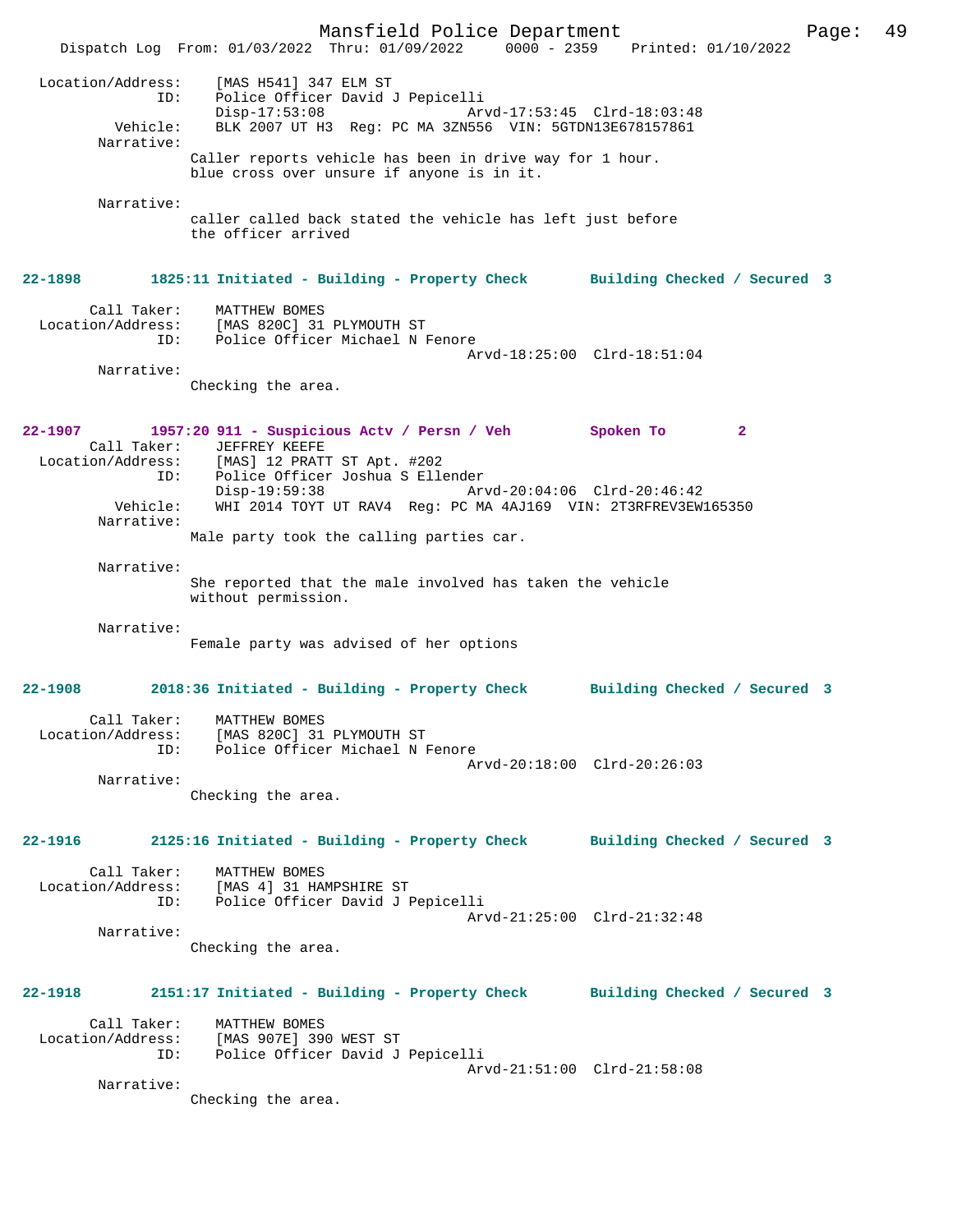## **22-1923 2206:02 Initiated - Building - Property Check Building Checked / Secured 3**

| Call Taker:       | MATTHEW BOMES                   |  |
|-------------------|---------------------------------|--|
| Location/Address: | [MAS 820C] 31 PLYMOUTH ST       |  |
| TD:               | Police Officer Michael N Fenore |  |
|                   | Arvd-22:06:00 Clrd-22:38:32     |  |

Narrative:

Checking the area.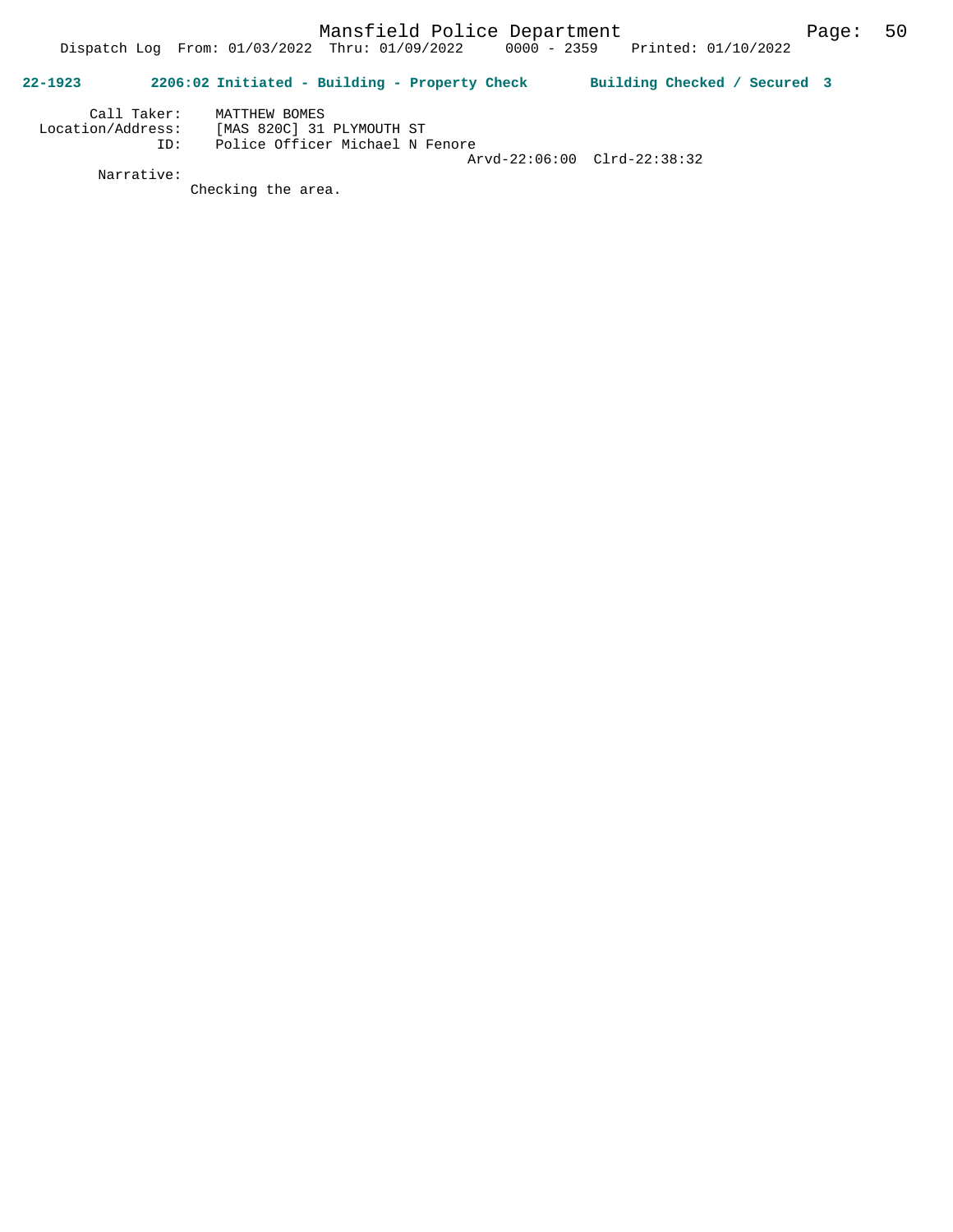| Call Number | Time                                    | Call Reason                                                                                           | Action                                                     | Priority |   |
|-------------|-----------------------------------------|-------------------------------------------------------------------------------------------------------|------------------------------------------------------------|----------|---|
| $22 - 1935$ |                                         | 0052:20 Initiated - Assist Fire Department                                                            | Referred to Other Agency                                   |          | 2 |
|             | Call Taker:<br>Location/Address:<br>ID: | Fournier Elin<br>[MAS 304A] 1 MANSFIELD AVE<br>Police Officer Mark O'Connor                           |                                                            |          |   |
|             | ID:                                     | Police Officer Beau J Palanza<br>$Disp-00:53:14$                                                      | Arvd-00:52:00 Clrd-00:55:50<br>Arvd-00:53:17 Clrd-00:55:48 |          |   |
|             | Narrative:                              |                                                                                                       |                                                            |          |   |
|             |                                         | Assisting the FD with a fire related incident. Nature:<br>Masterbox activation                        |                                                            |          |   |
| 22-1938     |                                         | 0108:48 Initiated - Building - Property Check Building Checked / Secured 3                            |                                                            |          |   |
|             | Call Taker:<br>ID:                      | Fournier Elin<br>Location/Address: [MAS 834] 261 CHAUNCY ST<br>Police Officer Beau J Palanza          | Arvd-01:08:00 Clrd-01:09:11                                |          |   |
|             | Narrative:                              | Checking the area.                                                                                    |                                                            |          |   |
|             |                                         |                                                                                                       |                                                            |          |   |
| $22 - 1939$ |                                         | 0109:22 Initiated - Building - Property Check Building Checked / Secured 3                            |                                                            |          |   |
|             | ID:                                     | Call Taker: Fournier Elin<br>Location/Address: [MAS 219] 12 GILES PL<br>Police Officer Beau J Palanza |                                                            |          |   |
|             | Narrative:                              |                                                                                                       | Arvd-01:09:00 Clrd-01:15:26                                |          |   |
|             |                                         | Checking the area.                                                                                    |                                                            |          |   |
| 22-1943     |                                         | 0114:20 Initiated - Building - Property Check Building Checked / Secured 3                            |                                                            |          |   |
|             | Call Taker:<br>Location/Address:<br>ID: | Fournier Elin<br>[MAS 417] 9 FRANCIS AVE<br>Police Officer Mark O'Connor                              |                                                            |          |   |
|             | Narrative:                              |                                                                                                       | Arvd-01:14:00 Clrd-01:21:58                                |          |   |
|             |                                         | Checking the area.                                                                                    |                                                            |          |   |
| 22-1948     |                                         | 0138:32 Initiated - Building - Property Check                                                         | Building Checked / Secured 3                               |          |   |
|             | Call Taker:                             | Fournier Elin<br>Location/Address: [MAS] MYSTIC LN<br>ID: Police Officer Mark O'Connor                |                                                            |          |   |
|             | Narrative:                              |                                                                                                       | Arvd-01:38:00 Clrd-01:41:28                                |          |   |
|             |                                         | Checking the area.                                                                                    |                                                            |          |   |
| $22 - 1949$ |                                         | 0142:41 Initiated - Building - Property Check Building Checked / Secured 3                            |                                                            |          |   |
|             | Location/Address:<br>ID:                | Call Taker: Fournier Elin<br>[MAS 281A] 1 CROCKER ST<br>Police Officer Beau J Palanza                 |                                                            |          |   |
|             | Narrative:                              |                                                                                                       | Arvd-01:42:00 Clrd-01:52:28                                |          |   |
|             |                                         | Checking the area.                                                                                    |                                                            |          |   |
| 22-1961     |                                         | 0205:47 Initiated - Building - Property Check                                                         | Building Checked / Secured 3                               |          |   |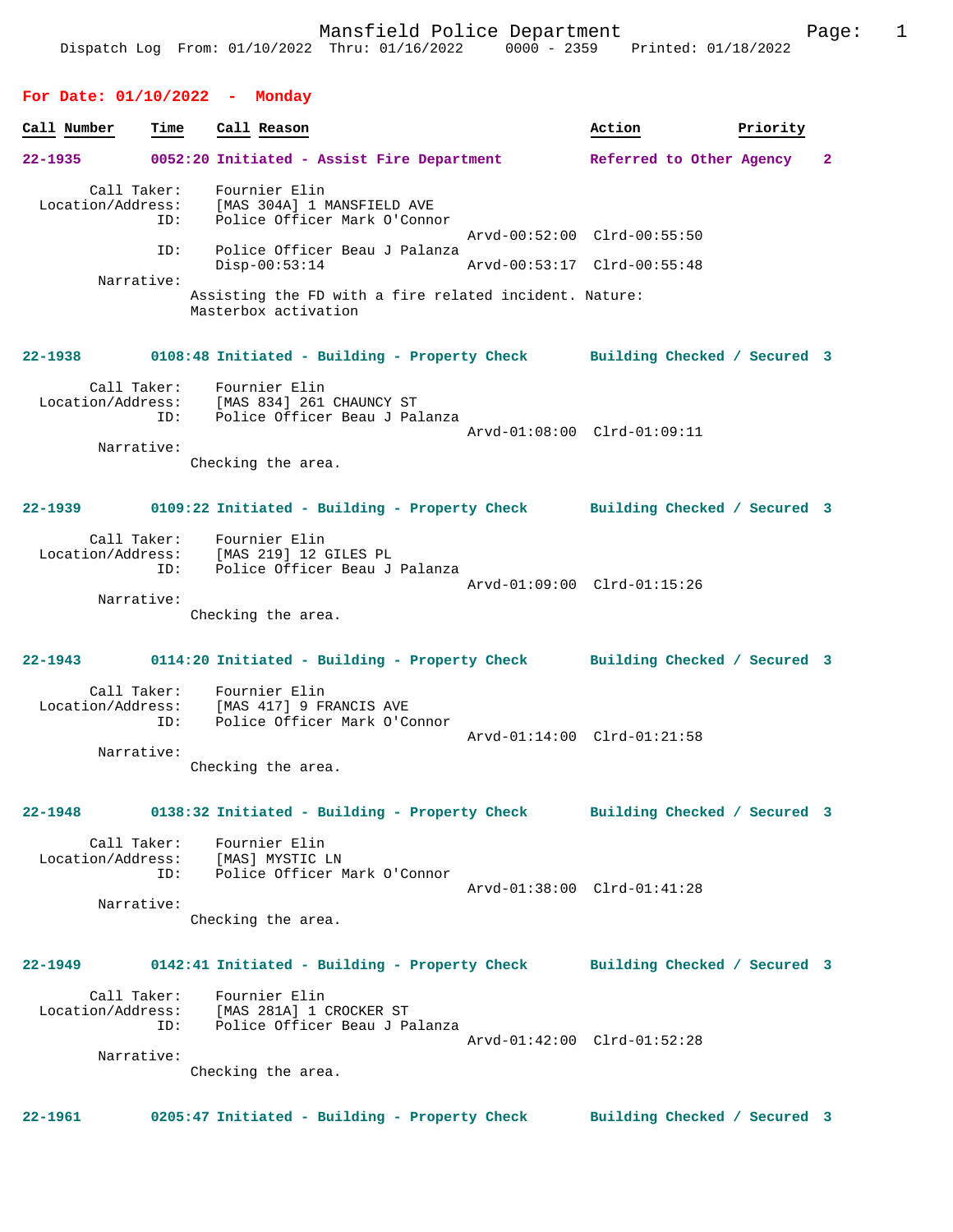Mansfield Police Department The Rage: 2 Dispatch Log From: 01/10/2022 Thru: 01/16/2022 0000 - 2359 Printed: 01/18/2022 Call Taker: Fournier Elin Location/Address: [MAS 907E] 390 WEST ST ID: Police Officer Derek M Stark Arvd-02:05:00 Clrd-02:21:18 Narrative: Checking the area. Narrative: 12 reporting audible alarm at the Erin Center, checking the area Narrative: ALA coming from CVS Narrative: M1 en route to assist **22-1963 0208:05 Initiated - Building - Property Check Building Checked / Secured 3** Call Taker: Fournier Elin Location/Address: [MAS 139] 265 FRUIT ST ID: Police Officer Mark O'Connor Arvd-02:08:00 Clrd-02:08:44 Narrative: Checking the area. **22-1968 0227:48 Initiated - Building - Property Check Building Checked / Secured 3** Call Taker: Fournier Elin Location/Address: [MAS 1002] 250 EAST ST ID: Police Officer Mark O'Connor Arvd-02:27:00 Clrd-02:36:08 Narrative: Checking the area. **22-1975 0309:44 Initiated - Building - Property Check Building Checked / Secured 3** Call Taker: Fournier Elin<br>Location/Address: [MAS] 4 ERICK ess: [MAS] 4 ERICK RD @ 15 BONNEY LN<br>ID: Police Officer Mark O'Connor Inner.<br>Police Officer Mark O'Connor Arvd-03:09:00 Clrd-03:20:23 Narrative: Checking the area. **22-1977 0312:31 Initiated - Parking Violations Citation / Warning Issued 3** Call Taker: Fournier Elin Location/Address: [MAS 1038] NORTH MAIN ST ID: Police Officer Beau J Palanza Arvd-03:12:00 Clrd-03:33:21 Vehicle: GRY 2013 HYUN ELANTR Reg: PC MA 926CY6 VIN: 5NPDH4AE2DH400534 Vehicle: BLK 2020 CHEV SILVERADO Reg: PC MA 477S60 VIN: 3GCPYDEK1LG260514 Narrative: Overnight parking enforcement Narrative: Two violations reported. High St MA 926CY6 and Cottage St MA 477S60 **22-1979 0329:41 Initiated - Building - Property Check Building Checked / Secured 3** Call Taker: Fournier Elin<br>Location/Address: [MAS 1040] 50 Location/Address: [MAS 1040] 50 RESERVOIR ST Apt. #ST ID: Police Officer Derek M Stark Arvd-03:29:00 Clrd-03:37:23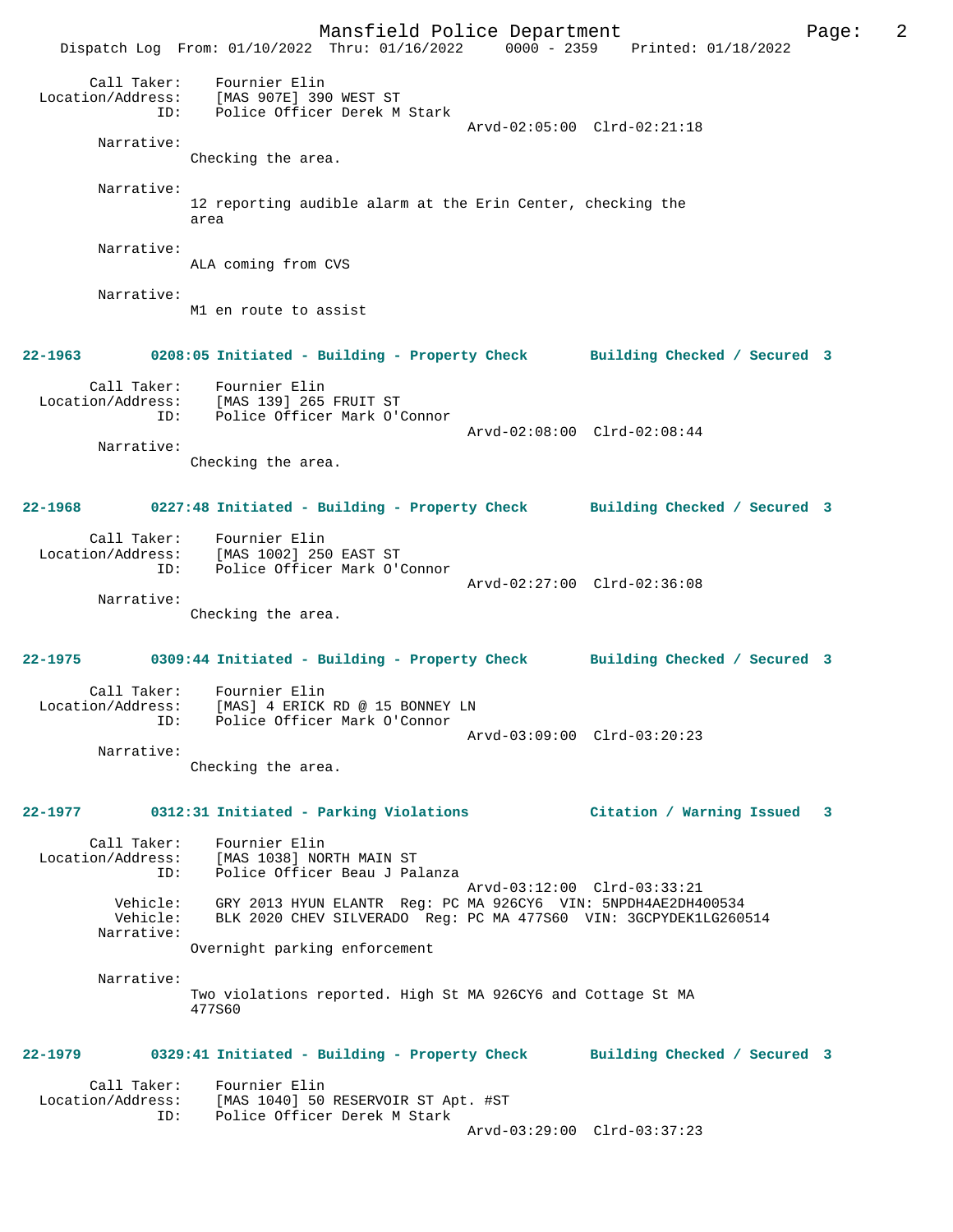Mansfield Police Department Page: 3 Dispatch Log From: 01/10/2022 Thru: 01/16/2022 0000 - 2359 Printed: 01/18/2022 Narrative: Checking the area in M10 **22-1980 0344:33 Initiated - Building - Property Check Building Checked / Secured 3** Call Taker: Fournier Elin Location/Address: [MAS 4] 31 HAMPSHIRE ST ID: Police Officer Derek M Stark Arvd-03:44:00 Clrd-03:49:44 Narrative: Checking the area in m10 **22-1981 0349:50 Initiated - Building - Property Check Building Checked / Secured 3** Call Taker: Fournier Elin Location/Address: [MAS 2] 60 FORBES BLVD ID: Police Officer Beau J Palanza Arvd-03:49:00 Clrd-03:55:37 Narrative: Checking the area in m10 **22-1982 0355:42 Initiated - Building - Property Check Building Checked / Secured 3** Call Taker: Fournier Elin<br>Location: [MAS] FOXBORO [MAS] FOXBORO HOTELS ID: Police Officer Derek M Stark Arvd-03:55:00 Clrd-04:02:33 Narrative: Checking the area in m10 **22-1989 0541:00 Initiated - Suspicious Actv / Persn / Veh Spoken To 2**  Call Taker: APRIL LEHANE Location/Address: [MAS 927] 50 PLYMOUTH ST ID: Police Officer Derek M Stark Arvd-05:41:00 Clrd-05:51:36 ID: Police Officer Beau J Palanza<br>Disp-05:44:44<br>Ne: PIU 2006 HILE Disp-05:44:44 Arvd-05:44:47 Clrd-05:51:34<br>Vehicle: BLU 2006 HOND CIVIC Req: RI 1FC769 VIN: 2HGFA165X6H52398 BLU 2006 HOND CIVIC Reg: RI 1FC769 VIN: 2HGFA165X6H523984 Vehicle: BLK 2019 KIA SORENT Reg: PC MA 1BJM43 VIN: 5XYPGDA32KG575238 Narrative: Checking on two vehicles at the soccer field Narrative: Spoke with to RO of the MA plate who reported she was just resting Narrative: M12 reports the reg on the honda does not match the vin on the vehicle. Vehicle was unoccupied. **22-2005 0725:26 Initiated - Motor Vehicle Stop Citation / Warning Issued 3** Call Taker: Aaron Figueroa<br>Vicinity of: [MAS] 200 BALC of: [MAS] 200 BALCOM ST<br>ID: Police Officer Derek Police Officer Derek M Stark Arvd-07:25:00 Clrd-07:30:53 Vehicle: BLK 2021 FORD F350 Reg: CO MA W39266 VIN: 1FTRF3BN6MEC83870 **22-2008 0737 Initiated - Parking Violations Services Rendered 3**  Call Taker: Animal Control Steven Simonds<br>Location/Address: [MAS] 242 NORTH MAIN ST @ 16 0 ess: [MAS] 242 NORTH MAIN ST @ 16 OLD COLONY WAY<br>ID: Animal Control Steven Simonds Animal Control Steven Simonds Arvd-07:43:33 Clrd-07:50:38 Narrative: checking area for parking violations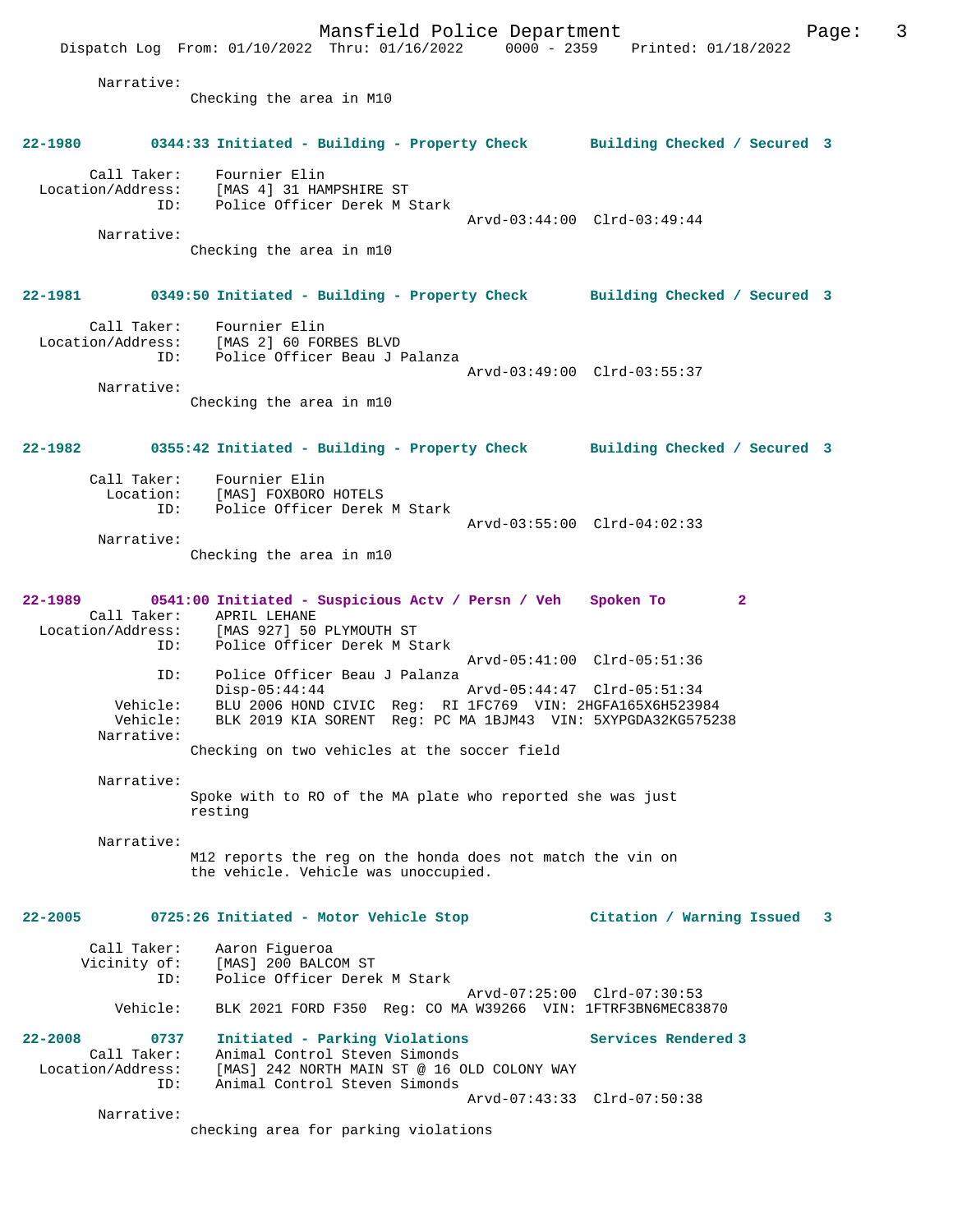22-2010 **0801** Initiated - Community Policing **Services Rendered 3**  Call Taker: Animal Control Steven Simonds Location/Address: [MAS] PARK AVE @ HOPE ST ID: Animal Control Steven Simonds Arvd-08:03:20 Clrd-09:02:12 Narrative: covering crossing at park hope and east Narrative: covering crossing at park hope and east Narrative: covering crossing at park hope and east **22-2011 0802 Initiated - Community Policing Services Rendered 3**  Call Taker: Animal Control Steven Simonds Location/Address: [MAS] PARK AVE @ HOPE ST **22-2023 0939:00 Initiated - Motor Vehicle Stop Citation / Warning Issued 3** Call Taker: Aaron Figueroa Location/Address: [MAS 1002] 250 EAST ST ID: Police Officer Nicole P Newport Arvd-09:39:00 Clrd-09:48:33<br>Vehicle: GRY 2019 TOYT HIGHLA Req: PC MA 4ZM987 VIN: 5TDJZRFH9KS58 GRY 2019 TOYT HIGHLA Reg: PC MA 4ZM987 VIN: 5TDJZRFH9KS582790 Narrative: M14 advised citation issued to operator for speeding **22-2025 0959:30 Initiated - Motor Vehicle Stop Citation / Warning Issued 3** Call Taker: Aaron Figueroa Vicinity of: [MAS] 792 WEST ST ID: Police Officer Matthew A Souza Arvd-09:59:00 Clrd-10:05:20 Vehicle: BLK 2017 MAZD UT CX5 Reg: PC MA 5FT416 VIN: JM3KFBCL4H0157123 Narrative: M8 MVST on a black Mazda Narrative: M8 advsied citation issued to operator for speeding **22-2028 1017:21 Phone - Well Being Check Services Rendered 3**  Call Taker: MATTHEW BOMES Location/Address: [MAS] 1375 WEST ST ID: Sergeant John R Armstrong Disp-10:23:00 Clrd-10:26:52 ID: Police Officer Matthew A Souza<br>Disp-10:24:41 A Disp-10:24:41 Arvd-10:25:53 Clrd-10:27:22 Narrative: Bristol county sheriff's are you OK program was unable to get in contact with the party for the check in.no contact made several call attempts made Narrative: Narrative: M11 advised he made contact with the parties family member who stated that they have been trying to cancel the service for a while and the party is staying in rhode island **22-2036 1111:17 Phone - Suspicious Actv / Persn / Veh Spoken To 2**  Call Taker: MATTHEW BOMES

Location/Address: [MAS H934] 15 KERRY DR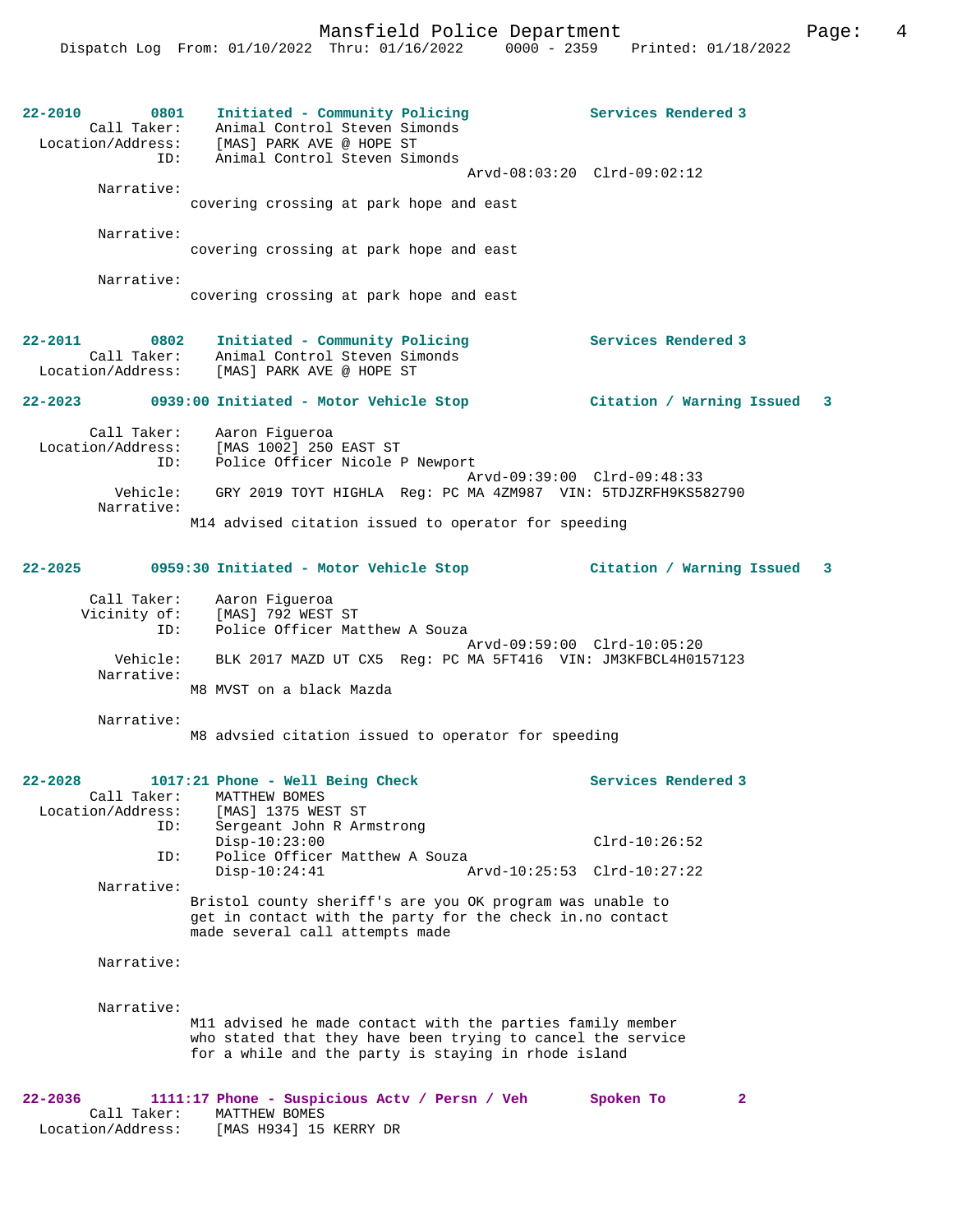Mansfield Police Department Fage: 5 Dispatch Log From: 01/10/2022 Thru: 01/16/2022 0000 - 2359 Printed: 01/18/2022 ID: Police Officer Nicole P Newport Disp-11:13:53 Arvd-11:20:56 Clrd-11:28:31 Vehicle: BLK 2005 CHEV VN EXPRESS Reg: PC NH 4915237 VIN: 1GCGG25VX51208480 Narrative: A black chevy van. Vehicle is running with no occupant in it. Narrative: Spoke with the party. He will move the vehicle into the driveway. Staying at his parents home. **22-2042 1140:32 Initiated - Disabled Motor Vehicle Services Rendered 3**  Call Taker: Jennifer Napolitano Location/Address: [MAS 1026] 300 NORTH MAIN ST Cess: IMAS IV201 JOO NORTH ALLER:<br>ID: Sergeant Brian P Thibault Arvd-11:40:00 Clrd-11:41:58 Narrative: Assisted getting a motorist turned around and headed in the right direction. **22-2051 1340:30 Phone - Assist Fire Department Services Rendered 2**  Call Taker: Jennifer Napolitano Location/Address: [MAS 1019] 792 WEST ST Apt. #C111 ID: Sergeant John R Armstrong Disp-13:42:23 Arvd-13:49:09 Clrd-13:54:41 Narrative: caller reports odor of natural gas. **22-2053 1342 Initiated - Community Policing Services Rendered 3**  Call Taker: Animal Control Steven Simonds Location/Address: [MAS] PARK AVE @ HOPE ST ID: Animal Control Steven Simonds Arvd-13:49:50 Clrd-14:50:57 Narrative: covering crossing at park hope and east **22-2060 1436:23 Phone - Animal Complaints Services Rendered 3**  Call Taker: MATTHEW BOMES Location/Address: [MAS] 1820 WEST ST ID: animal control Jeffrey S Collins Disp-14:39:38 Arvd-15:06:05 Clrd-15:07:57 Narrative: Found a dog on their front porch. Dog has no tags or collar. Narrative: ACO1 reports he is bringing dog to the shelter and the dog is micro chipped. ACO1 will contact appropriate parties for micro chip **22-2064 1451:28 Initiated - Community Policing Services Rendered 3**  Call Taker: Jennifer Napolitano Location/Address: [MAS] 30 HOPE ST @ 176 PARK ST ID: Police Officer Nicole P Newport Arvd-14:51:00 Clrd-15:18:44 Narrative: Cross walk **22-2077 1719:54 911 - 911 Hang-ups & Verifications Confirmed misdial/Accdntl Call 2**  Call Taker: Ryan O'Rourke Location/Address: [MAS H5313] 272 ELM TER ID: Police Officer Danielle C Titus<br>Disp-17:22:12 Ar Disp-17:22:12 Arvd-17:37:12 Clrd-17:41:23 Narrative: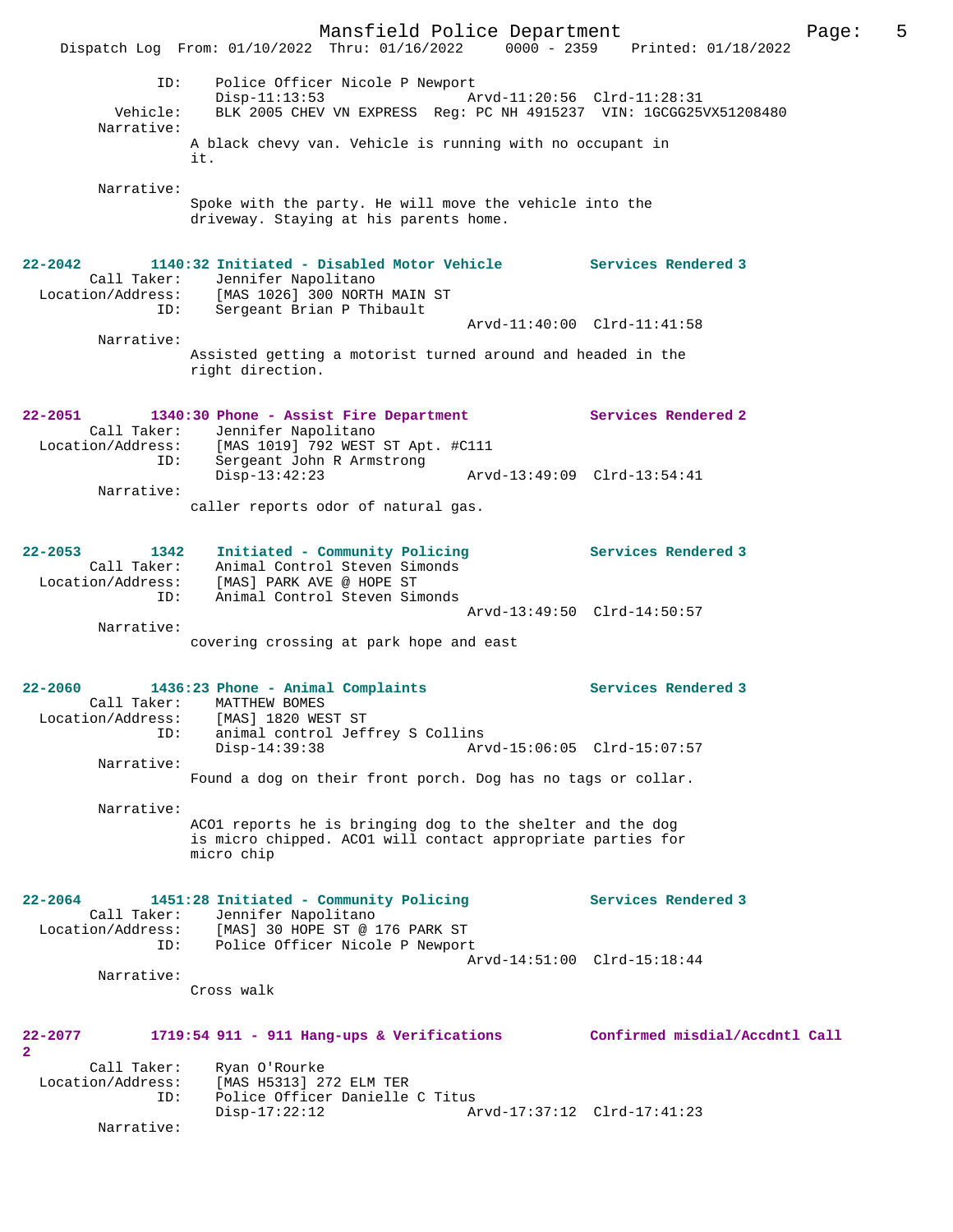Mansfield Police Department Page: 6 Dispatch Log From: 01/10/2022 Thru: 01/16/2022 0000 - 2359 Printed: 01/18/2022 Checking on a 911 hang up. Contact made?: Y Cellphone? (y/n): Y Uncertainty radius: caller rpts accidental Narrative: M12 confirmed accidental. **22-2081 1744:57 Initiated - Motor Vehicle Stop Citation / Warning Issued 3** Call Taker: Jennifer Napolitano Vicinity of: [MAS 255] 377 CHAUNCY ST ID: Police Officer David J Pepicelli Arvd-17:44:00 Clrd-18:17:27 Vehicle: GRY 2017 TOYT COROLL Reg: PC MA 1FTR99 VIN: 2T1BURHE0HC850049 Narrative: motor vehicle stop in parking loy. Narrative: Central Street notified. Narrative: M11 reports citation issued to the RO for expired registration. Narrative: Private tow **22-2088 1828:37 Phone - Animal Complaints Services Rendered 3**  Call Taker: MATTHEW BOMES Vicinity of: [MAS] 285 PLAIN ST @ 38 BROWN AVE ID: Police Officer Danielle C Titus<br>Disp-18:30:17 Ar Disp-18:30:17 Arvd-18:41:16 Clrd-18:47:48 Narrative: called over by N.Attleboro party out with a loose dog that was in the road way Narrative: Dog returned home. **22-2101 2100:40 Initiated - Building - Property Check Services Rendered 3**  Call Taker: JEFFREY KEEFE Location/Address: [MAS 840] 280 SCHOOL ST ID: Police Officer Danielle C Titus Arvd-21:00:00 Clrd-21:14:31 Narrative: Checking the area. **22-2102 2101:11 Initiated - Building - Property Check Services Rendered 3**  Call Taker: JEFFREY KEEFE Location/Address: [MAS] 4 ERICK RD @ 15 BONNEY LN ID: Police Officer Joshua S Ellender Arvd-21:01:00 Clrd-21:12:04 Narrative: Checking the area. **22-2109 2157:31 Initiated - Building - Property Check Services Rendered 3**  Call Taker: JEFFREY KEEFE<br>Location/Address: [MAS 2] 60 FOI ess: [MAS 2] 60 FORBES BLVD<br>ID: Police Officer Danielle Police Officer Danielle C Titus Arvd-21:57:00 Clrd-22:01:35 Narrative: Checking the area.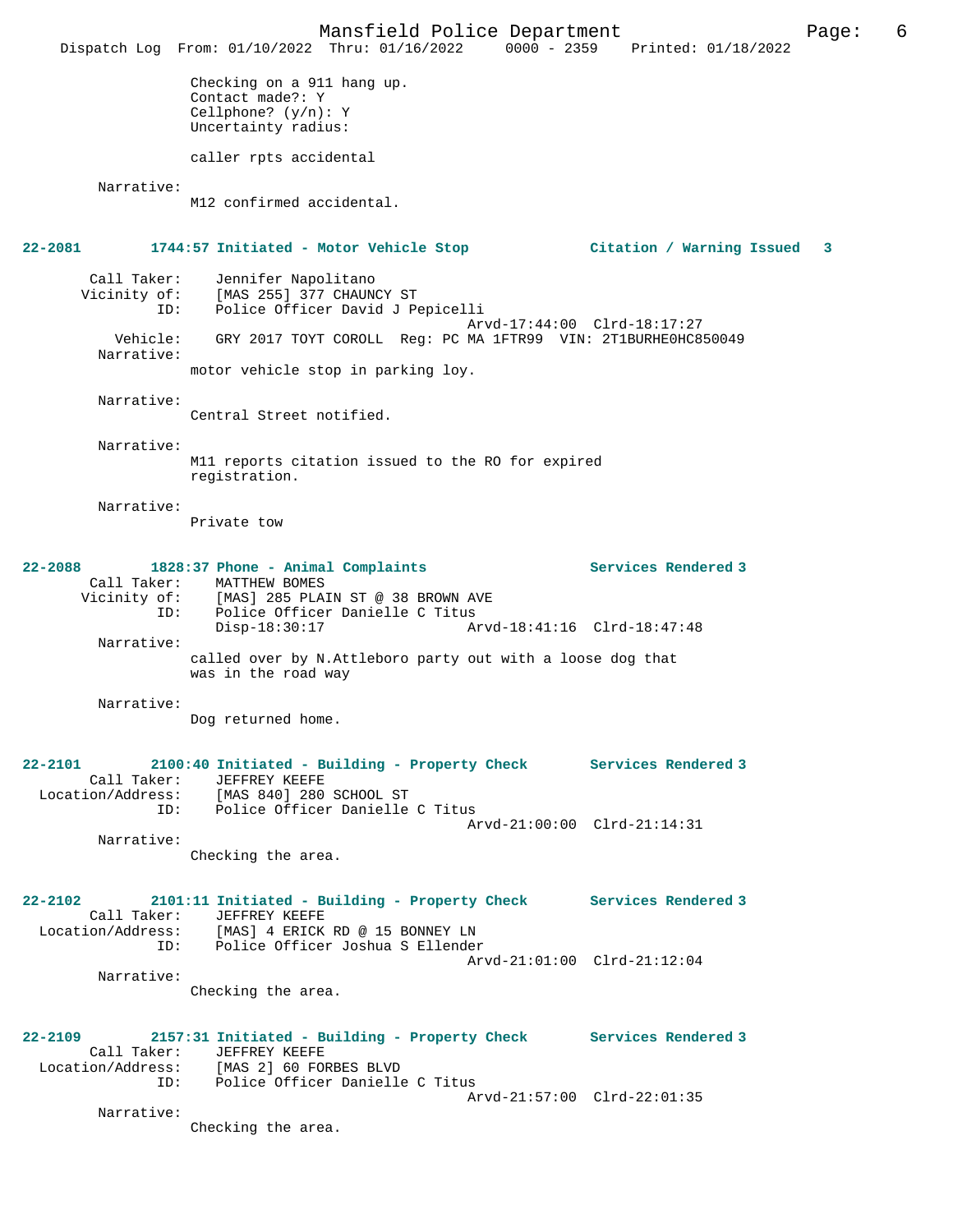### **For Date: 01/11/2022 - Tuesday**

| 22-2127 |              | 0055:37 Initiated - Building - Property Check | Services Rendered 3         |
|---------|--------------|-----------------------------------------------|-----------------------------|
|         | Call Taker:  | JEFFREY KEEFE                                 |                             |
|         | Vicinity of: | [MAS] COPELAND DR                             |                             |
|         | ID:          | Police Officer Christopher D Sorge            |                             |
|         |              |                                               | Arvd-00:55:00 Clrd-00:59:33 |
|         | Narrative:   |                                               |                             |
|         |              | Checking the area.                            |                             |

#### **22-2128 0105:09 Initiated - Building - Property Check Services Rendered 3**  Call Taker: JEFFREY KEEFE Vicinity of: [MAS 219] 12 GILES PL ID: Police Officer Beau J Palanza Arvd-01:05:00 Clrd-01:11:01 Narrative:

Checking the area.

```
22-2129 0113:30 Initiated - Building - Property Check Services Rendered 3 
    Call Taker: JEFFREY KEEFE
  Location/Address: [MAS 1002] 250 EAST ST
              ID: Police Officer Bryan Hurley
                                                Arvd-01:13:00 Clrd-01:22:00
        Narrative:
```
Checking the area.

# **22-2130 0133:30 Initiated - Building - Property Check Building Checked / Secured 3**

| Call Taker:  | JEFFREY KEEFE               |                             |  |
|--------------|-----------------------------|-----------------------------|--|
| Vicinity of: | [MAS 417] 9 FRANCIS AVE     |                             |  |
| ID:          | Police Officer Bryan Hurley |                             |  |
|              |                             | Arvd-01:33:00 Clrd-01:36:53 |  |
| Narrative:   |                             |                             |  |

Checking the area.

### **22-2134 0147:37 Initiated - Building - Property Check Services Rendered 3**  Call Taker: JEFFREY KEEFE Vicinity of: [MAS 281A] 1 CROCKER ST ID: Police Officer Beau J Palanza Arvd-01:47:00 Clrd-01:48:27 ID: Police Officer Beau J Palanza Disp-01:50:04 Arvd-01:50:06 Clrd-01:56:48 Narrative: Checking the area.

# **22-2156 0233:53 Initiated - Building - Property Check Services Rendered 3**  Call Taker: TARA LAKO Location/Address: [MAS] PLYMOUTH ST ID: Police Officer Christopher D Sorge Arvd-02:33:00 Clrd-02:41:12 Narrative:

Checking the area.

**22-2159 0241:33 Initiated - Building - Property Check Services Rendered 3**  Call Taker: JEFFREY KEEFE Vicinity of: [MAS] 4 ERICK RD @ 15 BONNEY LN ID: Police Officer Bryan Hurley Arvd-02:41:00 Clrd-02:44:25 Narrative:

Checking the area.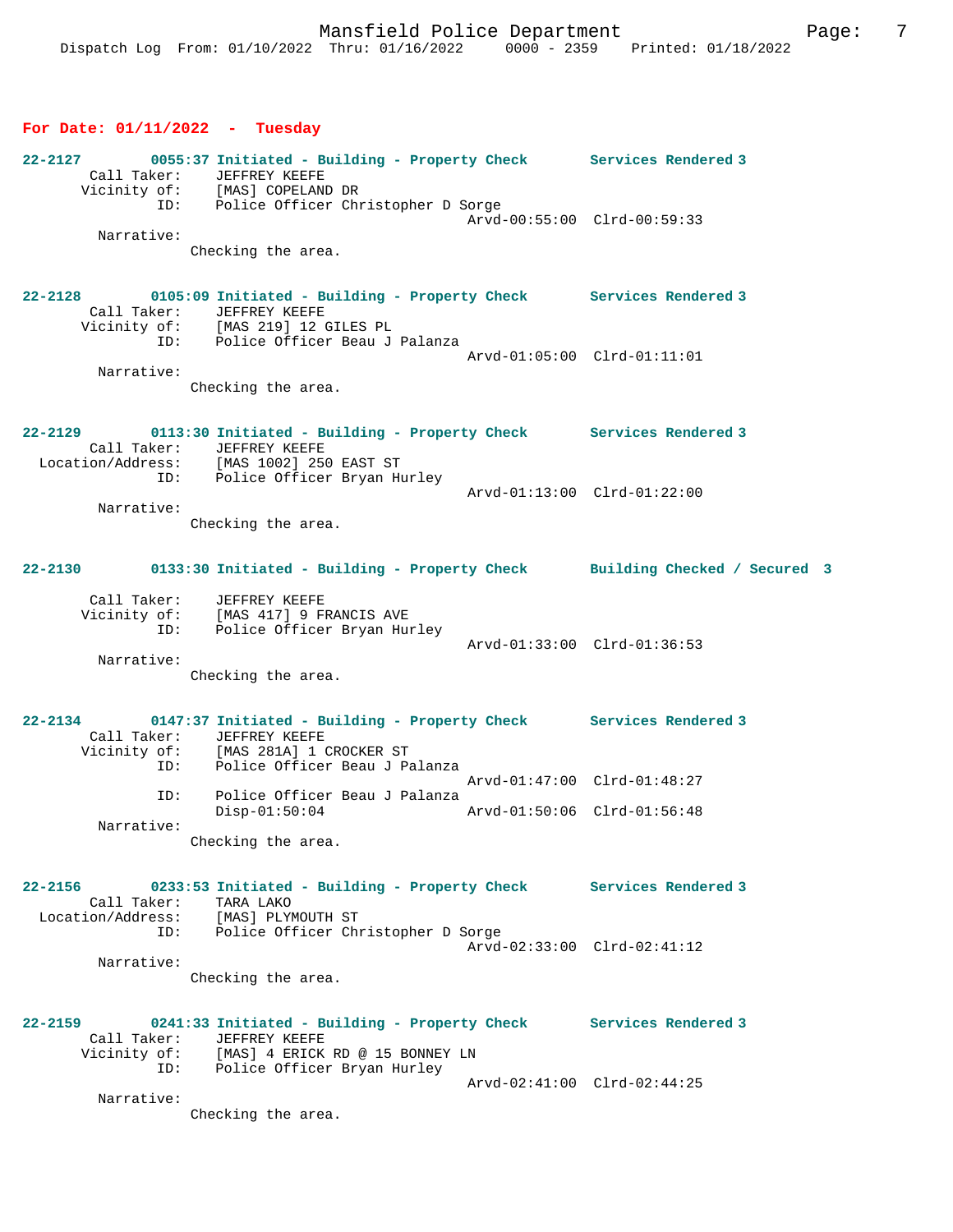Dispatch Log From: 01/10/2022 Thru: 01/16/2022 0000 - 2359 Printed: 01/18/2022

**22-2161 0247:22 Initiated - Building - Property Check Services Rendered 3**  Call Taker: JEFFREY KEEFE Location/Address: [MAS 4] 31 HAMPSHIRE ST ID: Police Officer Christopher D Sorge Arvd-02:47:00 Clrd-02:51:30 Narrative: Checking the area. **22-2168 0446:13 Phone - Suspicious Actv / Persn / Veh Services Rendered 2**  Call Taker: JEFFREY KEEFE<br>Vicinity of: [MAS 83F] 60 1 of: [MAS 83F] 60 MAPLE ST Apt. #C<br>ID: Police Officer Bryan Hurley Police Officer Bryan Hurley<br>Disp-04:49:05 Disp-04:49:05 Arvd-04:49:24 Clrd-04:52:10<br>ID: Police Officer Beau J Palanza Police Officer Beau J Palanza<br>Disp-04:49:19 Disp-04:49:19 Arvd-04:49:22 Clrd-04:52:10 Vehicle: BLK 2013 DODG DART Reg: PC MA 756YB3 VIN: 1C3CDFBA9DD259115 Narrative: SUSP vehicle behind the building described as a honda civic. Narrative: Male party works in the area and got to work early. **22-2172 0539:45 911 - Motor Veh Acc - No Injury Services Rendered 1**  Call Taker: TARA LAKO Vicinity of: [MAS MAS12] 1007 WEST ST ID: Police Officer Christopher D Sorge Disp-05:42:25 Arvd-05:49:52 Clrd-06:34:10 ID: Police Officer Beau J Palanza Disp-05:42:29 Arvd-05:47:19 Clrd-06:34:10 Vehicle: BRO 2005 TOYT CAMRY Reg: PC MA 938XR2 VIN: 4T1BE32K75U419419 Towed: For: Accident By: Central Street Garage To: Central Street Garage Released To: BANOUB On: 01/11/2022 @ 0710 Narrative: MVA, vehicle off the road, no injuries reported Narrative: Central st en route. Narrative: West st shut down for vehicle removal. Narrative: Road is back open. Operator involved was picked up by his wife. Narrative: MA PC 938XR2 has been released to the owner. Refer To Accident: 22MAS-13-AC **22-2183 0700:04 Phone - Assist Fire Department Services Rendered 2**  Call Taker: Chelsey Ferstler Location/Address: [MAS H1974] 11 FREEDOM TRL ID: Police Officer Bryan Hurley<br>Disp-07:01:08 Disp-07:01:08 Arvd-07:06:08 Clrd-07:19:33 Narrative: Assisting the FD with a fire related incident. Nature: co detector going off, home has been evacuated **22-2189 0732 Initiated - Parking Violations Services Rendered 3**  Call Taker: Animal Control Steven Simonds<br>Location/Address: [MAS] 43 NORTH MAIN ST @ 13 PA Location/Address: [MAS] 43 NORTH MAIN ST @ 13 PARK ST ID: Animal Control Steven Simonds Arvd-07:33:01 Clrd-08:15:21 Narrative: checking area for parking violations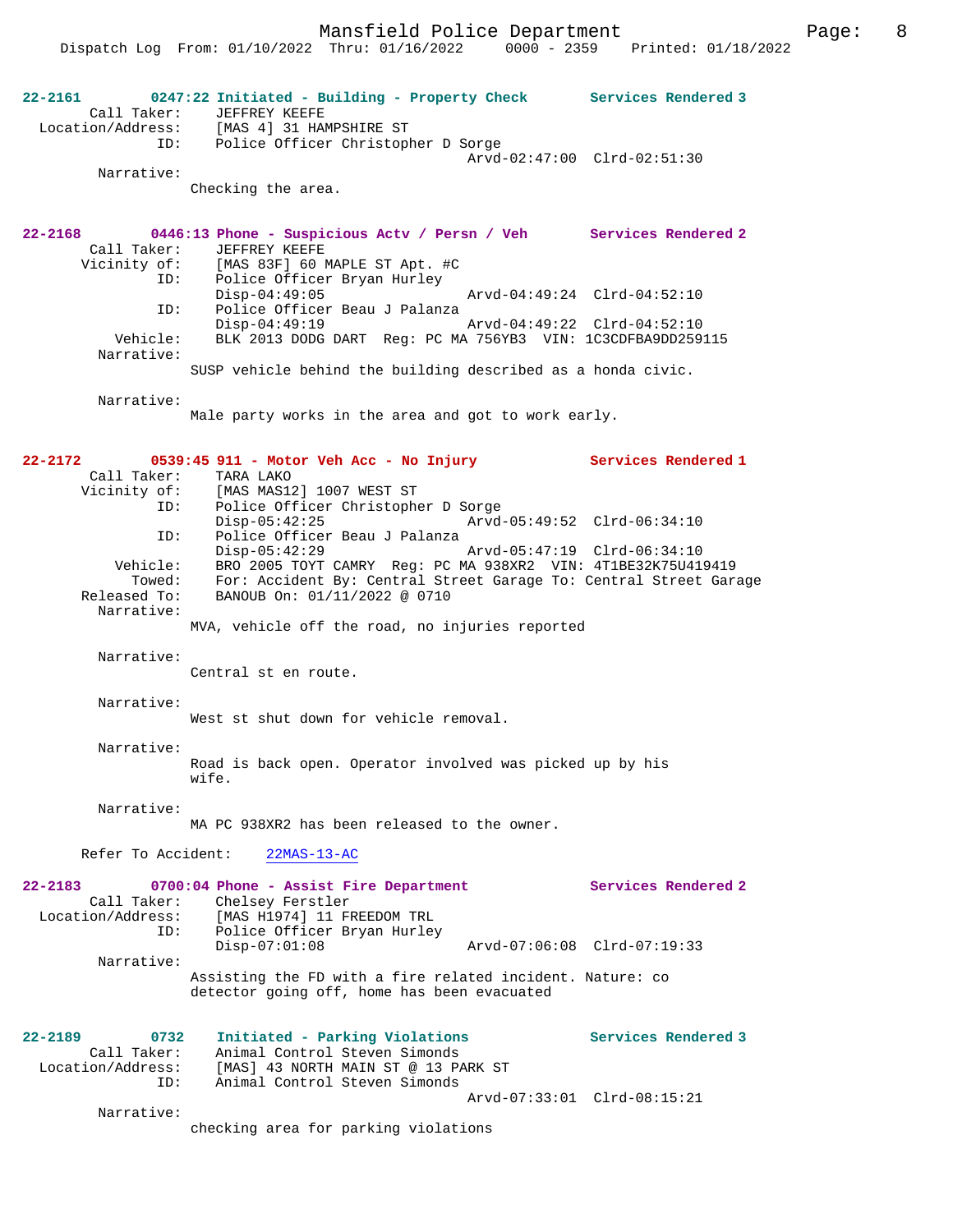Narrative: tagged MA 4HS459 on south main for restrictive parking **22-2191 0740:48 Walk-In - Motor Veh Acc - No Injury Investigated - Report Taken 1** Call Taker: Support Staff Matthew Gately Location: [MAS] CENTRAL STREET<br>ID: Police Officer Beau السماء المدينة<br>Police Officer Beau J Palanza<br>Disp-07:41:34 Disp-07:41:34 Arvd-07:41:44 Clrd-08:00:25 Vehicle: BLK 2016 SONATA Reg: RI QF790 VIN: 5NPE34AF7GH364484 Vehicle: RED 2017 FRHT FL M2 Reg: CO MA W58750 VIN: 1FVACWDT7HHHW6251 Narrative: MVA occurred aprox 20 minutes prior Narrative: M5 clear, looking for more information involving accident, see AC for further Refer To Accident: 22MAS-14-AC **22-2208 0948:01 Initiated - Assist Other Agency Services Rendered 3**  Call Taker: Chelsey Ferstler<br>Location/Address: [MAS] 3 STANLEY ( [MAS] 3 STANLEY CIR @ 61 BIRD RD ID: Police Officer Beau J Palanza Arvd-09:48:00 Clrd-10:16:24 Narrative: Broken down DPW vehicle, assisting with traffic Narrative: vehicle has been removed from intersection **22-2213 0959 Initiated - Building - Property Check Building Checked / Secured 3** Call Taker: Police Officer Andrew J Kelley Location/Address: [MAS 441] 29 DEAN ST ID: Police Officer Andrew J Kelley Arvd-10:00:49 Clrd-10:03:09 Narrative: Checking the area. **22-2217 1007 Initiated - Building - Property Check Building Checked / Secured 3** Call Taker: Police Officer Andrew J Kelley Location/Address: [MAS 331] 255 EAST ST ID: Police Officer Andrew J Kelley Arvd-10:08:18 Clrd-10:08:44 Narrative: Checking the area. **22-2221 1031:54 Initiated - Building - Property Check Building Checked / Secured 3** Call Taker: Chelsey Ferstler Location/Address: [MAS 840] 280 SCHOOL ST ID: Police Officer Beau J Palanza Arvd-10:31:00 Clrd-10:46:43 Narrative: Checking the area. **22-2225 1049:31 911 - 911 Hang-ups & Verifications Confirmed misdial/Accdntl Call 2** 

Call Taker: Michael Mezhberg<br>Location/Address: [MAS 191] 71 MAP [MAS 191] 71 MAPLE ST ID: Police Officer Joshua S Ellender Disp-10:51:12 Arvd-10:54:49 Clrd-10:59:27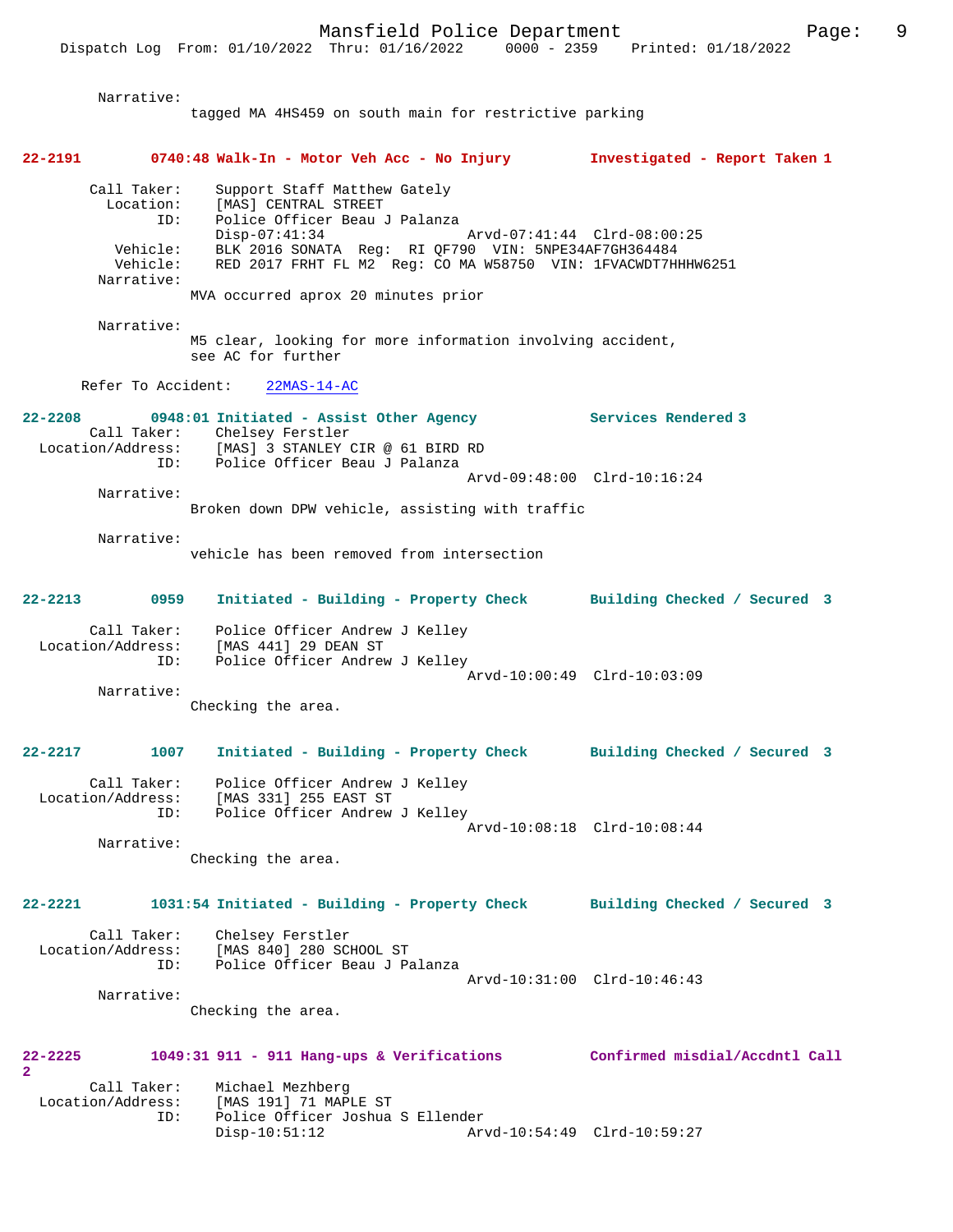|                                                                                                      | Mansfield Police Department<br>Page:<br>0000 - 2359 Printed: 01/18/2022<br>Dispatch Log From: 01/10/2022 Thru: 01/16/2022                                                                                                                                                                                                                                                                                                                                                                                            | 10 |
|------------------------------------------------------------------------------------------------------|----------------------------------------------------------------------------------------------------------------------------------------------------------------------------------------------------------------------------------------------------------------------------------------------------------------------------------------------------------------------------------------------------------------------------------------------------------------------------------------------------------------------|----|
| Narrative:                                                                                           | Checking on a 911 hang up.<br>Contact made?: yes<br>Cellphone? $(y/n):$ yes<br>Uncertainty radius: 69m<br>Caller states accidental.                                                                                                                                                                                                                                                                                                                                                                                  |    |
| $22 - 2228$                                                                                          | 1105:40 Initiated - Building - Property Check<br>Building Checked / Secured 3                                                                                                                                                                                                                                                                                                                                                                                                                                        |    |
| Call Taker:<br>Location/Address:<br>ID:<br>Narrative:                                                | Chelsey Ferstler<br>[MAS 4] 31 HAMPSHIRE ST<br>Police Officer Beau J Palanza<br>Arvd-11:05:00 Clrd-11:12:14<br>Checking the area.                                                                                                                                                                                                                                                                                                                                                                                    |    |
| 22-2233<br>Call Taker:<br>Location/Address:<br>ID:                                                   | 1128:43 Phone - Motor Veh Acc - No Injury Services Rendered 1<br>Chelsey Ferstler<br>[MAS] 287 CHAUNCY ST @ 400 RTE 140 NB<br>Police Officer Beau J Palanza<br>$Disp-11:30:26$<br>Arvd-11:33:35 Clrd-12:16:36                                                                                                                                                                                                                                                                                                        |    |
| ID:<br>ID:<br>Vehicle:<br>Towed:<br>Released To:<br>Vehicle:<br>Towed:<br>Released To:<br>Narrative: | Police Officer Joshua S Ellender<br>$Disp-11:30:30$<br>Arvd-11:31:50 Clrd-12:07:35<br>Sergeant Robert S Pierce<br>$Disp-11:30:45$<br>$Clrd-11:49:07$<br>GRY 2018 CHEV ST EQUINO Reg: PC MA 8TX943 VIN: 2GNAXSEV2J6195812<br>For: Accident By: Central Street Garage To: Central Street Garage<br>MAHONEY On: 01/14/2022 @ 1800<br>GRY 2020 TOYT COROLL Req: PC MA 1LVE18 VIN: JTDEPRAE4LJ068624<br>For: Accident By: Central Street Garage To: Central Street Garage<br>GONCALVES On: 01/11/2022 @ 1348<br>2 car mva |    |
| Narrative:                                                                                           | Caller reports no injuries, passerby.                                                                                                                                                                                                                                                                                                                                                                                                                                                                                |    |
| Narrative:                                                                                           | M3 reporting 2 vehicles in east bound lane, debris in<br>intersection                                                                                                                                                                                                                                                                                                                                                                                                                                                |    |
| Narrative:                                                                                           | No FD needed                                                                                                                                                                                                                                                                                                                                                                                                                                                                                                         |    |
| Narrative:                                                                                           | MA DOT notified.                                                                                                                                                                                                                                                                                                                                                                                                                                                                                                     |    |
| Narrative:                                                                                           | Central Street notified.                                                                                                                                                                                                                                                                                                                                                                                                                                                                                             |    |
| Narrative:                                                                                           | M3 transporting 1 female to 294 n main st sm 46674 @ 1159<br>M3 em 46675 @ 1202                                                                                                                                                                                                                                                                                                                                                                                                                                      |    |
| Narrative:                                                                                           |                                                                                                                                                                                                                                                                                                                                                                                                                                                                                                                      |    |
| Narrative:                                                                                           | Central has 2 vehicles, M5 assisting mass dot removing<br>debris                                                                                                                                                                                                                                                                                                                                                                                                                                                     |    |
| Narrative:                                                                                           | See reports for further                                                                                                                                                                                                                                                                                                                                                                                                                                                                                              |    |
| Narrative:                                                                                           | DOT has removed rest of debris                                                                                                                                                                                                                                                                                                                                                                                                                                                                                       |    |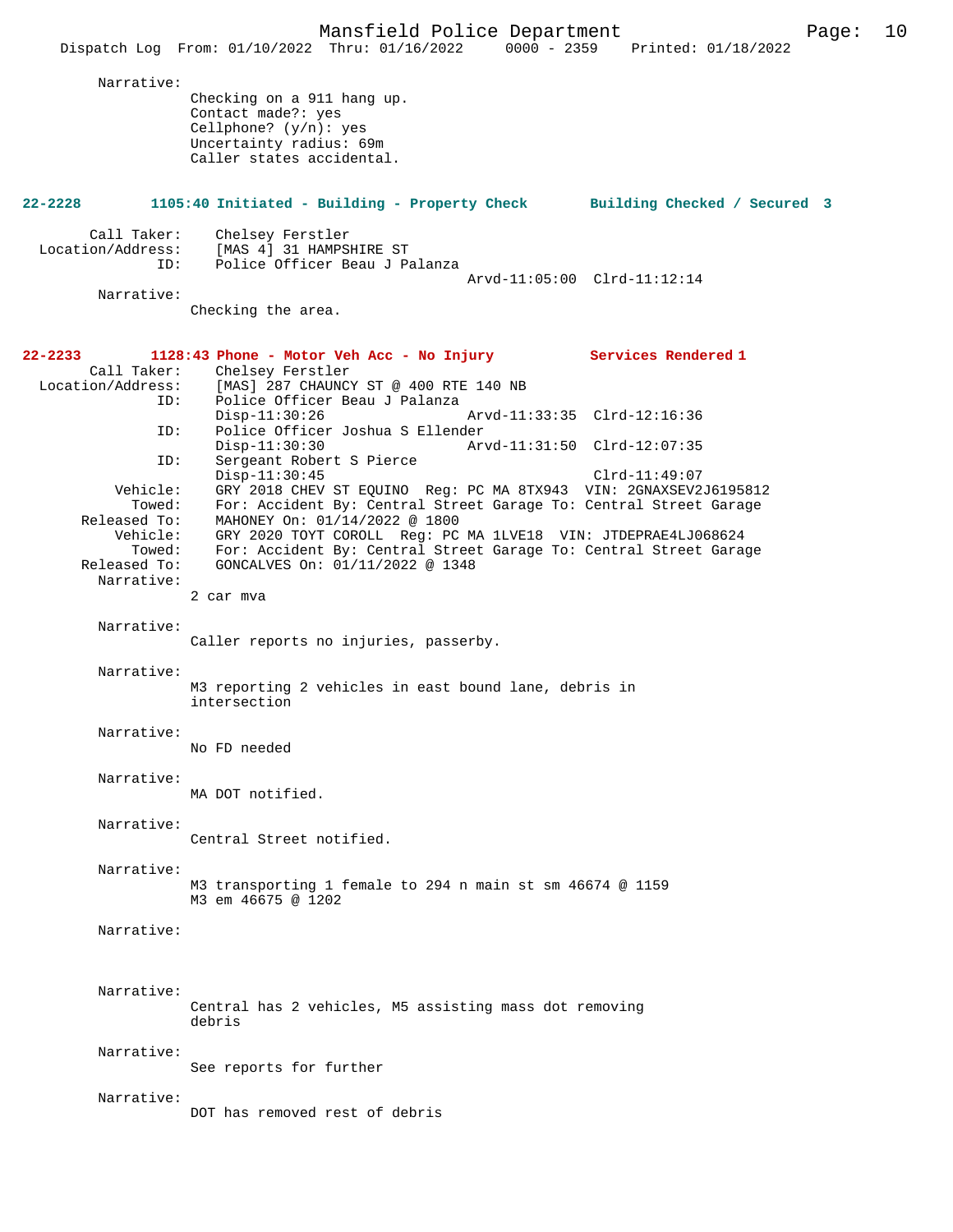Refer To Accident: 22MAS-15-AC Refer To Arrest: 22MAS-15-AR

# **22-2245 1246:48 Initiated - Motor Vehicle Stop Citation / Warning Issued 3**

 Call Taker: Chelsey Ferstler Location/Address: [MAS 1002] 250 EAST ST ID: Police Officer Andrew J Kelley Arvd-12:46:00 Clrd-13:04:30 Vehicle: ONG 2015 TOYT UT RAV4 Reg: PC MA 7ZS863 VIN: JTMRFREV3FJ049436 Narrative: mv stop, ro cited for speed

### **22-2247 1254:55 Phone - Assist Fire Department Services Rendered 2**  Call Taker: Chelsey Ferstler<br>Location/Address: [MAS 418E] 29 FR [MAS 418E] 29 FRANCIS AVE ID: [MAS 410E] 29 FRANCIS AVE<br>ID: Police Officer Matthew A Souza<br>Disp-12:55:39 A Disp-12:55:39 Arvd-13:02:47 Clrd-13:04:10 Narrative: Assisting the FD with a fire related incident. Nature: automatic fire alarm

# **22-2248 1313:21 Initiated - Motor Vehicle Stop Citation / Warning Issued 3**

 Call Taker: Chelsey Ferstler Location/Address: [MAS 332] 240 EAST ST Apt. #E ID: Police Officer Joshua S Ellender Arvd-13:13:00 Clrd-13:18:36<br>Vehicle: BLK 2012 JEEP COMPAS Reg: PC MA 7HL346 VIN: 1C4NJCBB6CD6 BLK 2012 JEEP COMPAS Reg: PC MA 7HL346 VIN: 1C4NJCBB6CD622098 Narrative: mv stop, operator cited for speed

# **22-2253 1329:34 Initiated - Building - Property Check Building Checked / Secured 3**

 Call Taker: Chelsey Ferstler Location/Address: [MAS 2] 60 FORBES BLVD ID: Police Officer Beau J Palanza Arvd-13:29:00 Clrd-13:36:13

Narrative:

Checking the area.

### **22-2255 1348:59 Initiated - Disabled Motor Vehicle Services Rendered 3**  Call Taker: Chelsey Ferstler Location/Address: [MAS H5485] 14 GILBERT ST ID: Police Officer Beau J Palanza Arvd-13:48:00 Clrd-13:57:38 Vehicle: BLK 2006 CHEV CO MONTE Reg: PC MA 1JX466 VIN: 2G1WL15C669351111 Narrative:

Reported DMV in the area, unoccupied vehicle

 Narrative: RO now on scene, ran out of gas had to go fill can, party on his way

### **22-2256 1352:00 Initiated - Community Policing Services Rendered 3**  Call Taker: Chelsey Ferstler<br>Location/Address: [MAS 1002] 250 E Location/Address: [MAS 1002] 250 EAST ST ID: Police Officer Matthew A Souza Arvd-13:52:00 Clrd-13:58:02 Narrative: Out for the buses

#### **22-2258 1352:25 Phone - Assist Fire Department Services Rendered 2**  Call Taker: Chelsey Ferstler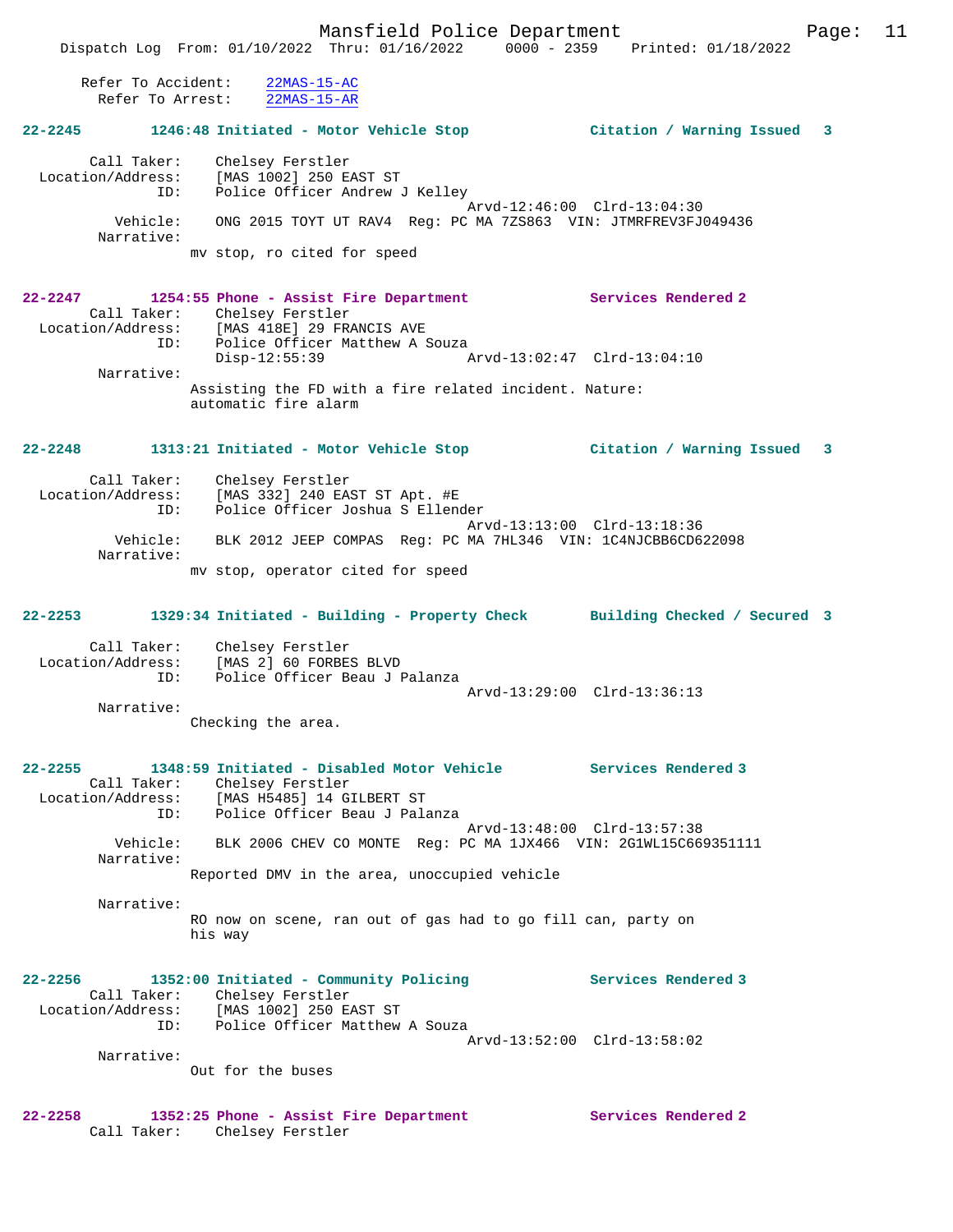Mansfield Police Department Page: 12 Dispatch Log From: 01/10/2022 Thru: 01/16/2022 0000 - 2359 Printed: 01/18/2022 Location/Address: [MAS H3927] 38 MARJAC WAY<br>ID: Sergeant Robert S Pierce<br>Disp-13:54:26 ID: Sergeant Robert S Pierce Disp-13:54:26 Arvd-13:58:25 Clrd-14:07:19 Narrative: Assisting the FD with a fire related incident. Nature: automatic fire alarm **22-2270 1449:30 Initiated - Building - Property Check Building Checked / Secured 3** Call Taker: Chelsey Ferstler<br>Location/Address: [MAS 907E] 390 W. Location/Address: [MAS 907E] 390 WEST ST ID: Police Officer Beau J Palanza Arvd-14:49:00 Clrd-14:58:33 Narrative: Checking the area. **22-2275 1455:24 Phone - 911 Hang-ups & Verifications Confirmed misdial/Accdntl Call 2**  Call Taker: Liam Omalley Location/Address: [MAS 333] 245 EAST ST ESS. THE SUS IS IN THE POLICE Officer Matthew A Souza<br>Disp-14:58:12 Disp-14:58:12 Arvd-15:01:52 Clrd-15:05:51 Narrative: Checking on a 911 hang up. Contact made?:n Cellphone?  $(y/n):n$  call back  $2x$  no answer. Uncertainty radius: **22-2291 1641:04 Initiated - Building - Property Check Building Checked / Secured 3** Call Taker: Chelsey Ferstler Location/Address: [MAS 417] 9 FRANCIS AVE ID: Detective Anthony R Lattanzio Arvd-16:41:00 Clrd-16:56:35 Narrative: Checking the area. **22-2294 1658:40 Initiated - Community Policing Building Checked / Secured 3** Call Taker: Chelsey Ferstler Location/Address: [MAS 1038] NORTH MAIN ST Police Officer Danielle C Titus Arvd-16:58:00 Clrd-17:18:20 Narrative: dopping paper work off to local business **22-2297 1715:10 Initiated - Building - Property Check Building Checked / Secured 3** Call Taker: Chelsey Ferstler<br>Location/Address: [MAS 1016] 4 ERIO [MAS 1016] 4 ERICK RD ID: Detective Anthony R Lattanzio Arvd-17:15:00 Clrd-17:27:37 Narrative: Checking the area. **22-2300 1717:55 Initiated - Building - Property Check Building Checked / Secured 3** Call Taker: Chelsey Ferstler<br>Location/Address: [MAS 840] 280 SC ess: [MAS 840] 280 SCHOOL ST<br>ID: Police Officer Jay J Spa Police Officer Jay J Sparrow Arvd-17:17:00 Clrd-17:30:27<br>ID: Police Officer Danielle C Titus Police Officer Danielle C Titus Disp-17:28:33 Clrd-17:28:42 Narrative: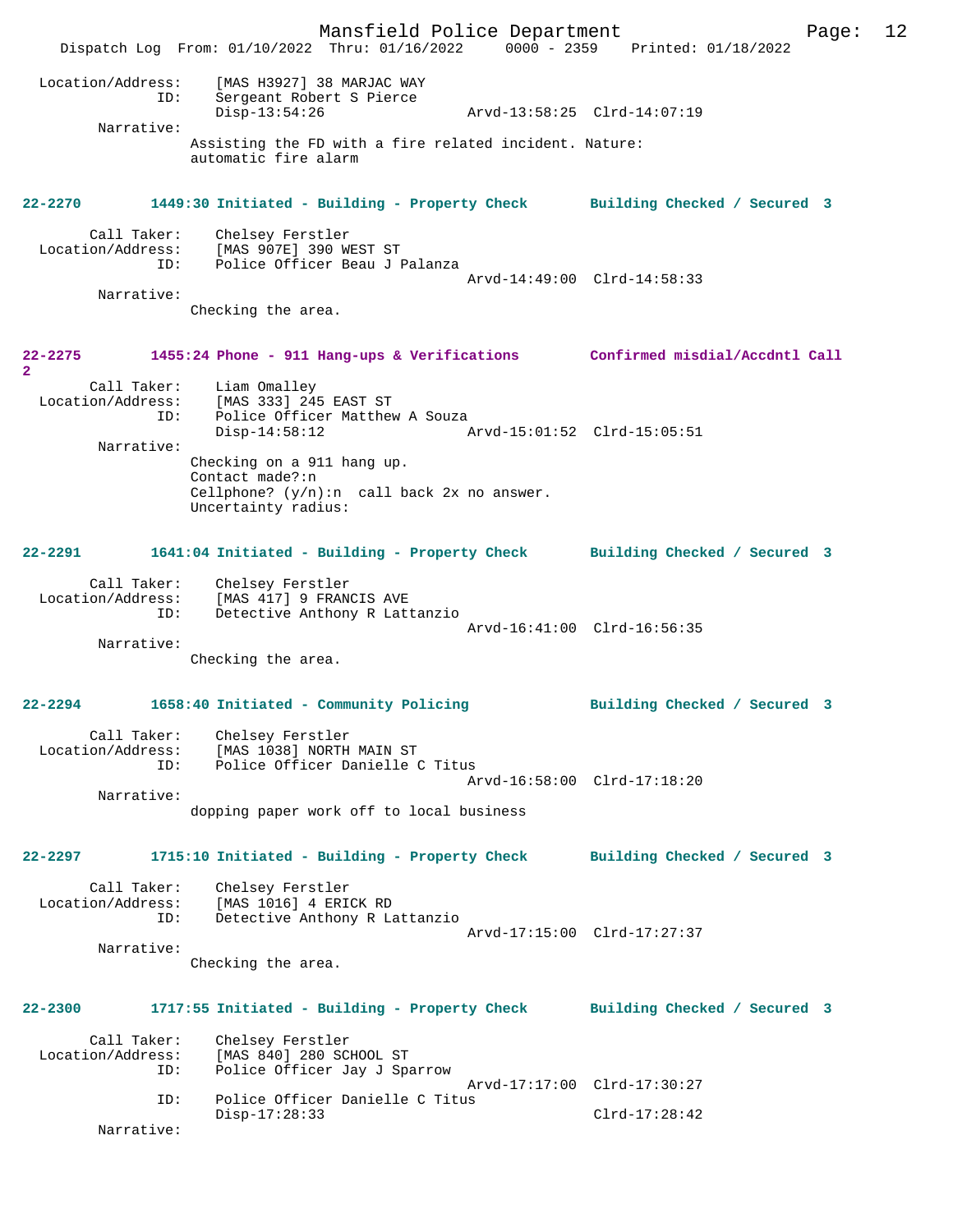Checking the area.

| 22-2309                  | 1806:51 Phone - Animal Complaints                             | Gone on Arrival<br>3           |
|--------------------------|---------------------------------------------------------------|--------------------------------|
| Call Taker:              | Savannah Karch                                                |                                |
| Location/Address:        | [MAS 840I120] 280 SCHOOL ST Apt. #I120                        |                                |
| ID:                      | Police Officer Jay J Sparrow                                  |                                |
|                          | $Disp-18:08:25$                                               | Arvd-18:11:56 Clrd-18:18:26    |
| Vehicle:                 | GRY 2012 HOND ACCO Reg: PC MA 3CA649 VIN: 1HGCP2F47CA082906   |                                |
| Narrative:               |                                                               |                                |
|                          | dog left in a vehicle for at least 20 mins, honda accord      |                                |
|                          | color grey                                                    |                                |
|                          |                                                               |                                |
| Narrative:               |                                                               |                                |
|                          | M5 advised vehicle left prior to arrival.                     |                                |
|                          |                                                               |                                |
|                          |                                                               |                                |
| 22-2312                  | 1820:49 Phone - Motor Veh Acc - Hit & Run                     | Spoken To<br>1                 |
| Call Taker:              | Savannah Karch                                                |                                |
|                          | Location/Address: [MAS] 1 MANSFIELD AVE                       |                                |
| ID:                      | Police Officer Danielle C Titus                               |                                |
|                          | Disp-18:24:59                                                 | Arvd-18:26:32 Clrd-18:35:40    |
| Vehicle:                 | GRY 2020 NISS SENTRA Req: PC MA 2HVM47 VIN: 3N1AB8CV6LY287698 |                                |
| Narrative:               |                                                               |                                |
|                          | caller reporting she was involved in a hit and run but is     |                                |
|                          | now parked in front of her home                               |                                |
|                          |                                                               |                                |
| Narrative:               |                                                               |                                |
|                          | caller states the accident occured in easton in the area of   |                                |
|                          | big y and target area. red truck continued down 106 no        |                                |
|                          | further description                                           |                                |
|                          |                                                               |                                |
| Narrative:               |                                                               |                                |
|                          | female was advised, will be contacting easton pd              |                                |
|                          |                                                               |                                |
|                          |                                                               |                                |
| 22-2315                  | 1838:51 911 - 911 Hang-ups & Verifications                    | Confirmed misdial/Accdntl Call |
|                          |                                                               |                                |
|                          |                                                               |                                |
| $\overline{2}$           |                                                               |                                |
| Call Taker:              | Michael Mezhberg                                              |                                |
| Location/Address:        | [MAS 418E] 29 FRANCIS AVE Apt. #05                            |                                |
| ID:                      | Police Officer Danielle C Titus                               |                                |
|                          | $Disp-18:41:27$                                               | $Clrd-18:41:58$                |
| ID:                      | Detective Anthony R Lattanzio                                 |                                |
|                          | $Disp-18:41:51$                                               | Arvd-18:47:28 Clrd-19:03:00    |
| ID:                      | Police Officer Danielle C Titus                               |                                |
|                          | $Disp-18:42:59$                                               | Arvd-18:47:27 Clrd-19:03:00    |
| Narrative:               |                                                               |                                |
|                          | Checking on a 911 hang up.                                    |                                |
|                          | Contact made?: Yes                                            |                                |
|                          | Cellphone? $(y/n): ye$ s                                      |                                |
|                          | Uncertainty radius: 27.7m                                     |                                |
|                          | Caller states accidental dial                                 |                                |
|                          |                                                               |                                |
|                          |                                                               |                                |
| $22 - 2336$              | 2117:35 Initiated - Building - Property Check                 | Spoken To<br>3                 |
| Call Taker:              | Dispatcher Jacques Ryan                                       |                                |
| Location/Address:<br>ID: | [MAS 281A] 1 CROCKER ST                                       |                                |
|                          | Police Officer Danielle C Titus                               |                                |
|                          |                                                               | Arvd-21:17:00 Clrd-21:28:16    |
| ID:                      | Detective Anthony R Lattanzio                                 |                                |
|                          | $Disp-21:28:12$                                               | Arvd-21:28:14 Clrd-21:28:16    |
| Vehicle:                 | BLU 2007 HYUN SONATA Req: PC MA 3CK296 VIN: 5NPEU46F67H163634 |                                |
| Narrative:               |                                                               |                                |
|                          | Checking the area.                                            |                                |
|                          |                                                               |                                |
| Narrative:               |                                                               |                                |
|                          | Checking on a blue sedan in the parking lot                   |                                |
|                          |                                                               |                                |
| Narrative:               | MV didnt have a rear plate and the operator explained that    |                                |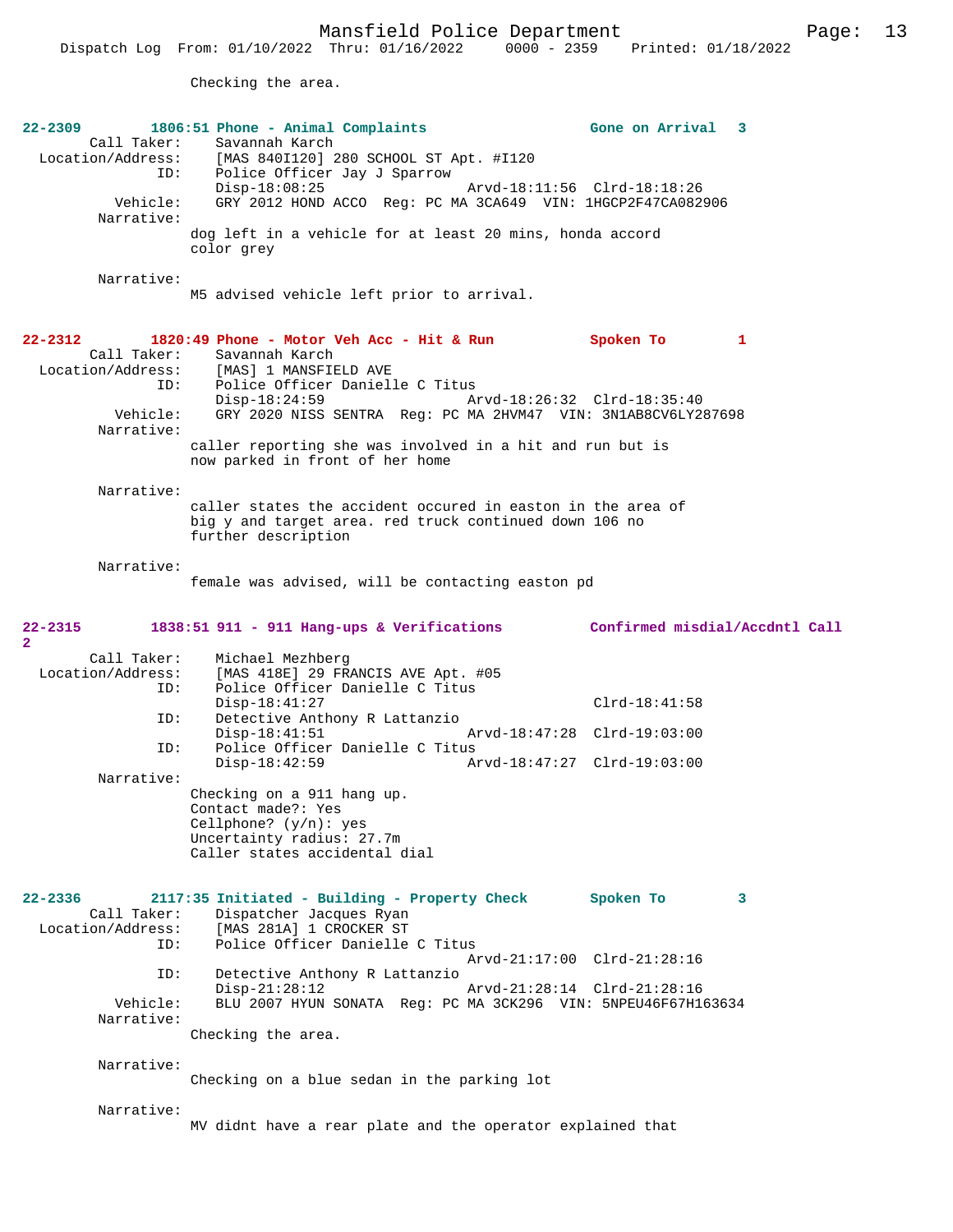Mansfield Police Department Page: 14 Dispatch Log From: 01/10/2022 Thru: 01/16/2022 they are having issues. Operator moved the plate to the rear. Narrative: Operator to get it fixed in the future. MV has active plates **22-2337 2139:32 Initiated - Assist Other Agency Unfounded/Unverifed 3** Call Taker: Dispatcher Jacques Ryan Location/Address: [MAS] OAKLAND ST ID: Police Officer Danielle C Titus Arvd-21:39:00 Clrd-21:50:47 Narrative: Checking north mansfield for a missing party Narrative: Area checked with negative findings **22-2348 2303:01 Phone - Assist Fire Department Services Rendered 2**  Call Taker: Emily Archer Location/Address: [MAS 889] 20 CABOT BLVD ID: Police Officer Jay J Sparrow Disp-23:05:09 Arvd-23:06:21 Clrd-23:18:50 Narrative: Assisting the FD with a fire related incident. Nature:master box activation, first floor, smokes and heats. Narrative: FD states smoke detector activation, no apparent cause. PD clear. **For Date: 01/12/2022 - Wednesday**

**22-2360 0103:10 Initiated - Building - Property Check Building Checked / Secured 3** Call Taker: Emily Archer Location/Address: [MAS 1040] 50 RESERVOIR ST Apt. #ST Police Officer Christopher D Sorge Arvd-01:03:00 Clrd-01:03:45 Narrative: Building checks secure.

**22-2367 0121:12 Initiated - Building - Property Check Building Checked / Secured 3**

 Call Taker: Emily Archer Location/Address: [MAS] 4 ERICK RD @ 15 BONNEY LN ID: Police Officer Beau J Palanza Arvd-01:21:00 Clrd-01:33:16 Narrative:

Checking the area.

# **22-2370 0127:54 Initiated - Building - Property Check Building Checked / Secured 3**

Call Taker: Emily Archer<br>Location/Address: [MAS 2] 60 F ess: [MAS 2] 60 FORBES BLVD<br>ID: Police Officer Brvan Hy Police Officer Bryan Hurley Arvd-01:27:00 Clrd-01:42:43 Narrative:

Checking the area.

# **22-2371 0128:46 Initiated - Building - Property Check Building Checked / Secured 3**

Call Taker: Emily Archer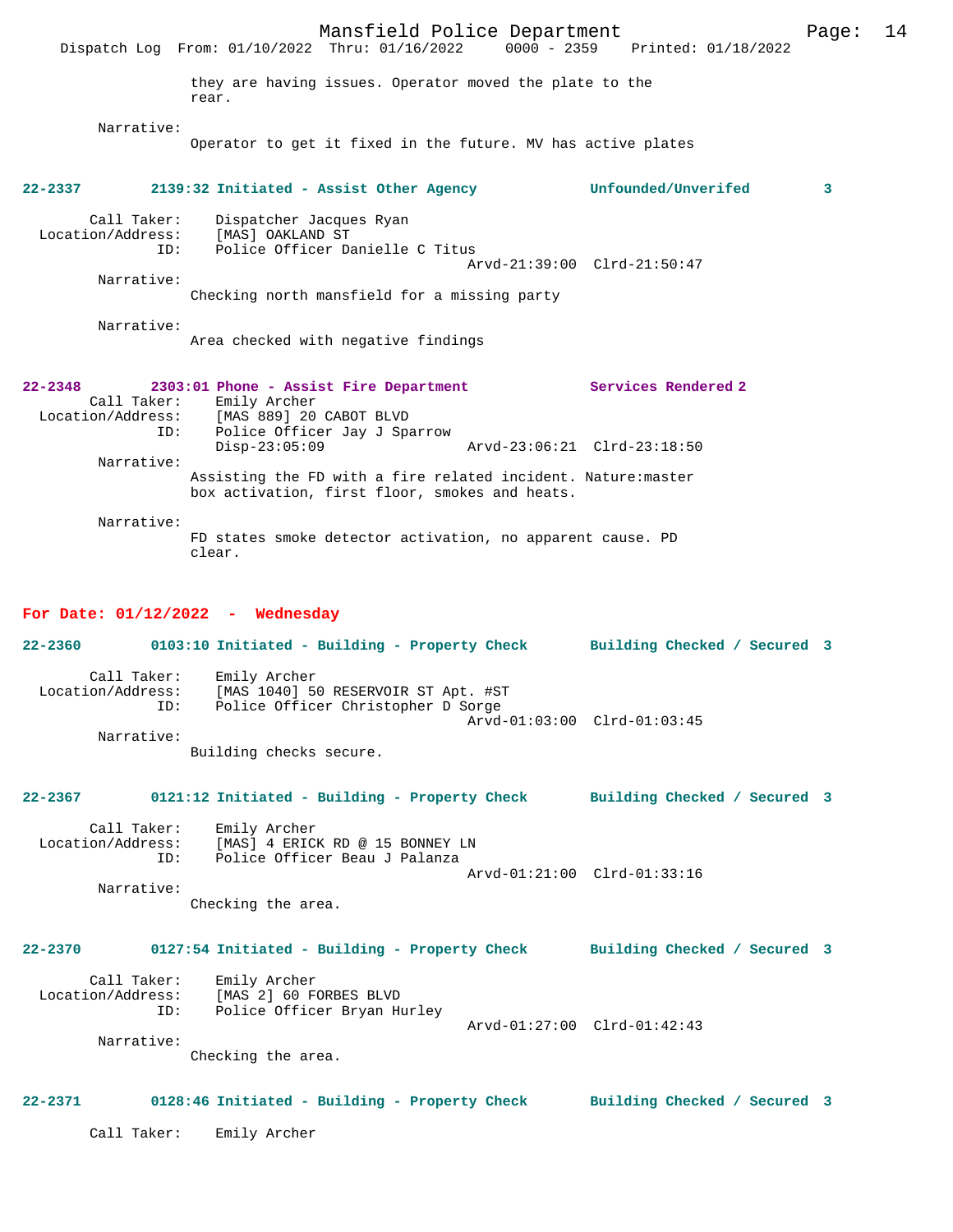Mansfield Police Department Page: 15 Dispatch Log From: 01/10/2022 Thru: 01/16/2022 0000 - 2359 Printed: 01/18/2022 Location/Address: [MAS] 905 SOUTH MAIN ST ID: Sergeant Brian P Thibault Arvd-01:28:00 Clrd-01:32:38 Narrative: Checking the area. **22-2374 0134:06 Initiated - Building - Property Check Building Checked / Secured 3** Call Taker: Emily Archer Location/Address: [MAS 1040] 50 RESERVOIR ST Apt. #ST<br>ID: Sergeant Brian P Thibault Sergeant Brian P Thibault Arvd-01:34:00 Clrd-01:40:59 Narrative: Checking the area. **22-2381 0142:48 Initiated - Building - Property Check Building Checked / Secured 3** Call Taker: Emily Archer<br>Location/Address: [MAS 4] 31 H Location/Address: [MAS 4] 31 HAMPSHIRE ST ID: Police Officer Bryan Hurley Arvd-01:42:00 Clrd-01:46:38 Narrative: Checking the area. **22-2382 0147:40 Initiated - Building - Property Check Building Checked / Secured 3** Call Taker: Emily Archer Location/Address: [MAS 335] 35 COUNTY ST<br>ID: Sergeant Brian P Thibay Sergeant Brian P Thibault Arvd-01:47:00 Clrd-01:48:53 Narrative: Checking the area. **22-2383 0147:53 Phone - Assist Fire Department Services Rendered 2**  Call Taker: Emily Archer<br>Location/Address: [MAS] 6 CASA ess: [MAS] 6 CASA DR<br>ID: Police Officer E Police Officer Bryan Hurley Disp-01:48:41 Arvd-01:50:24 Clrd-02:56:55<br>ID: Sergeant Brian P Thibault Sergeant Brian P Thibault<br>Disp-01:49:03 Disp-01:49:03 Arvd-01:53:23 Clrd-02:56:53<br>ID: Police Officer Christopher D Sorge Police Officer Christopher D Sorge Disp-01:52:58 Arvd-01:53:00 Clrd-02:55:23 Narrative: Assisting the FD with a fire related incident. Nature:chimney fire0 Narrative: M2 active fire Narrative: PD states the caller reports she believes it in the basement.FD advised Narrative: M1 states M5 will be centralized, M10 is located at Walnut and Casa. M1 and M2 committed on scene. Narrative: M10 states he is clear. Narrative: M1 states all units clear. **22-2396 0302:53 Initiated - Building - Property Check Building Checked / Secured 3**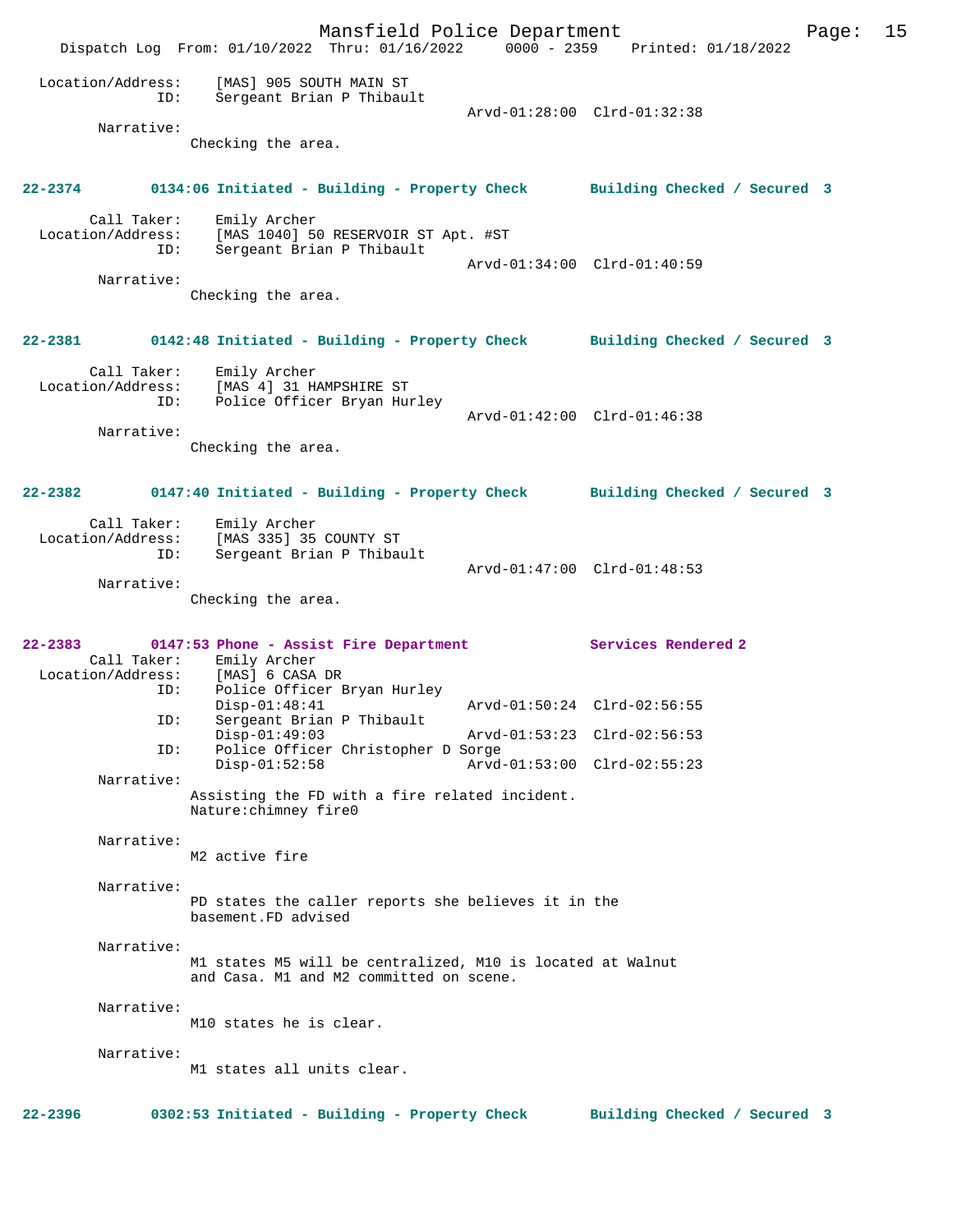Mansfield Police Department Page: 16 Dispatch Log From: 01/10/2022 Thru: 01/16/2022 0000 - 2359 Printed: 01/18/2022 Call Taker: Emily Archer Location/Address: [MAS] COPELAND DR ID: Sergeant Brian P Thibault Arvd-03:02:00 Clrd-03:17:37 Narrative: M1 checking the area businesses. **22-2397 0308:57 Initiated - Parking Violations Citation / Warning Issued 3** Call Taker: Emily Archer Location/Address: [MAS 1038] NORTH MAIN ST ID: Police Officer Christopher D Sorge Arvd-03:08:00 Clrd-03:19:16 Vehicle: BLU 2007 TOYT UT SEQUOI Reg: PC MA 1RM181 VIN: 5TDBT48AX7S290078 Narrative: M10 conducting parking enforcement in the downtown area. Narrative: M10 clear, one vehicle was cited on Rumford Ave MA 1RM181. **22-2400 0320:09 Initiated - Building - Property Check Building Checked / Secured 3** Call Taker: Emily Archer Location/Address: [MAS 417] 9 FRANCIS AVE Police Officer Beau J Palanza Arvd-03:20:00 Clrd-03:35:23 Narrative: Checking the area. **22-2403 0334:51 Initiated - Suspicious Actv / Persn / Veh Services Rendered 2**  Call Taker: Emily Archer Location/Address: [MAS 834] 261 CHAUNCY ST ID: Sergeant Brian P Thibault Arvd-03:34:00 Clrd-03:36:09 Vehicle: WHI 2019 FORD FL F650 Reg: CO MA V22279 VIN: 1FDNF6AY5KDF00030 Narrative: Checked on vehicle parked behind the CVS. Female operator was taking a break and was advised to move to a more visible location. **22-2417 0718:42 Initiated - Building - Property Check Building Checked / Secured 3** Call Taker: Savannah Karch Location/Address: [MAS 1002] 250 EAST ST ID: Police Officer Beau J Palanza Arvd-07:18:00 Clrd-07:32:17 Narrative: Checking the area. **22-2444 0939:32 Initiated - Building - Property Check Building Checked / Secured 3** Call Taker: Savannah Karch Location/Address: [MAS] 4 ERICK RD @ 15 BONNEY LN ID: Mansfield KENNETH WRIGHT Arvd-09:39:00 Clrd-09:42:36 Narrative: Checking the area. **22-2448 1001:53 Initiated - Motor Vehicle Stop Citation / Warning Issued 3** Call Taker: Savannah Karch<br>ion/Address: [MAS] 467 WEST ST Location/Address: ID: Police Officer Joshua S Ellender Arvd-10:01:00 Clrd-10:07:05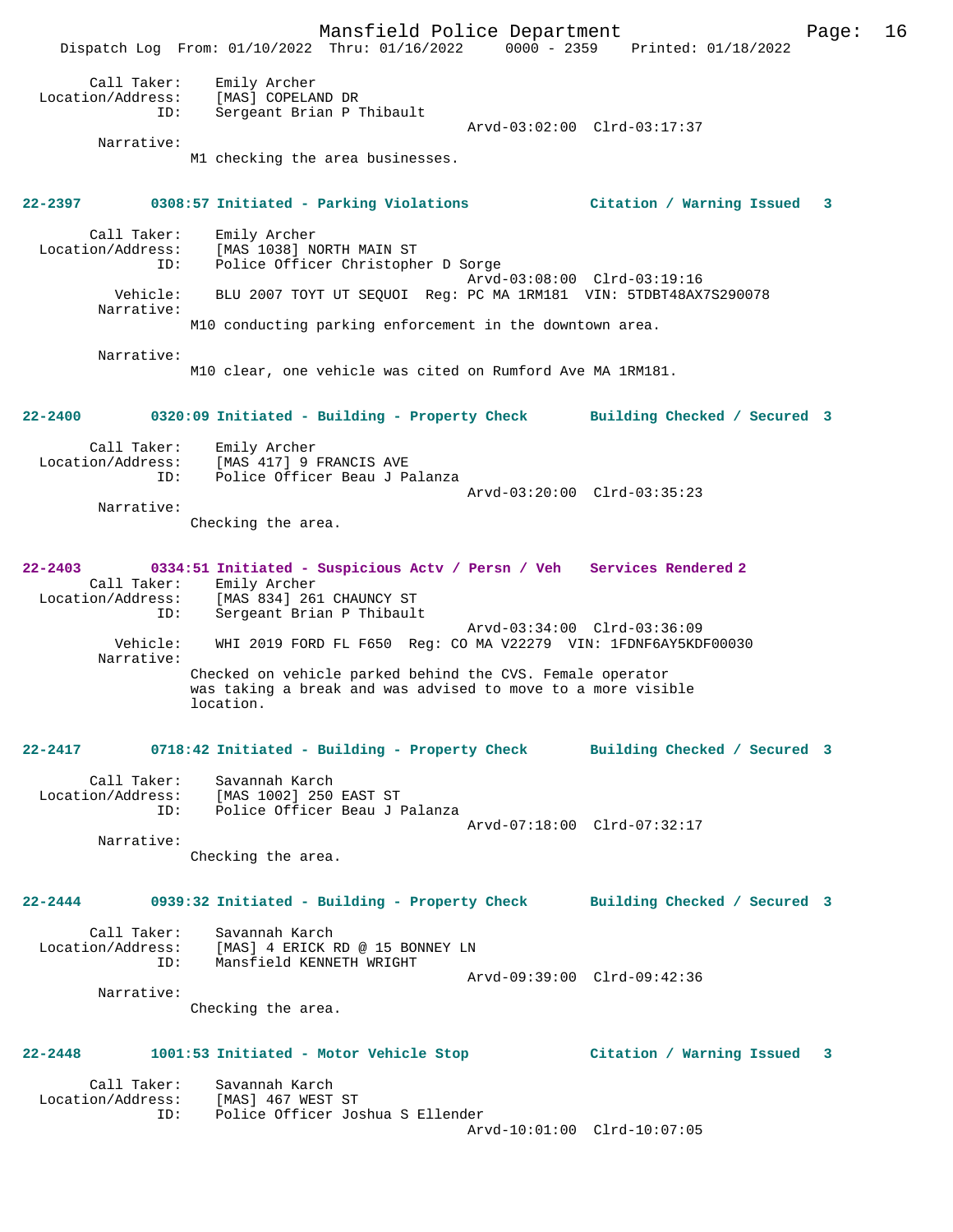Mansfield Police Department Page: 17 Dispatch Log From: 01/10/2022 Thru: 01/16/2022 0000 - 2359 Printed: 01/18/2022 Vehicle: BLK 2015 CR-V Reg: RI GS708 VIN: 2HKRM4H75FH620648 Narrative: motor vehicle stop in the area Narrative: citation issued to registered owner for speed **22-2449 1008:33 Walk-In - Child Safety Seat Program Services Rendered 3**  Call Taker: Support Staff Matthew Todesco Location/Address: [MAS 451B] 500 EAST ST ID: Detective Patrick J Pennie Disp-10:09:01 Arvd-10:09:05 Clrd-10:42:51 Narrative: Officer installing child passenger seat **22-2453 1020:43 Initiated - Motor Vehicle Stop Citation / Warning Issued 3** Call Taker: Savannah Karch Location/Address: [MAS] 437` WEST ST @ 7 STRATTON RD ID: Police Officer Joshua S Ellender Arvd-10:20:00 Clrd-10:24:16 Vehicle: BLU 2014 NISS UT JUKE Reg: PC MA 6WD454 VIN: JN8AF5MV3ET356829 Narrative: motor vehicle stop in the area. Narrative: Citation issued to registered owner for speed **22-2483 1251:55 Initiated - Motor Vehicle Stop Citation / Warning Issued 3** Call Taker: Savannah Karch Location/Address: [MAS] 287 CHAUNCY ST ID: Police Officer David W Kinahan Arvd-12:51:00 Clrd-12:57:11 Vehicle: WHI 2013 HINO FL 338 Reg: MA 7240A VIN: 5PVNV8JV8D4S52562 Narrative: motor vehicle stop in the area. Narrative: citation issued for hand free. **22-2510 1429:24 Radio - Assist Fire Department Referred to Other Agency 2** Call Taker: Savannah Karch<br>: Location/Address: [MAS H450] 49 [MAS H450] 49 JAMES ST Ess. The History of the Electron Control of the Sergeant Robert S Pierce<br>Disp-14:29:55 Disp-14:29:55 Arvd-14:30:30 Clrd-14:34:33 Narrative: Assisting the FD with a fire related incident. Nature: water problem **22-2536 1520:30 Phone - Motor Veh Acc - w/Injury Citation / Warning Issued 1** Call Taker: Savannah Karch Location/Address: [MAS] 100 RTE 140 NB @ 170 SCHOOL ST Police Officer Joshua S Ellender<br>Disp-15:21:56 Arv Arvd-15:25:45 Clrd-15:52:31 ID: Police Officer David W Kinahan<br>Disp-15:22:09 Disp-15:22:09 Arvd-15:29:12 Clrd-15:50:05 ID: Sergeant Robert S Pierce Disp-15:25:43 Arvd-15:29:22 Clrd-15:52:28<br>TD: Detective Kenneth E Wright Detective Kenneth E Wright Disp-15:25:52 Arvd-15:29:26 Clrd-15:52:29 Vehicle: BLU 2004 DODG VA GRAND CARAVAN Reg: PC MA 2RMZ25 VIN: 1D4GP24R14B530909 Towed: For: Accident By: Central Street Garage To: Central Street Garage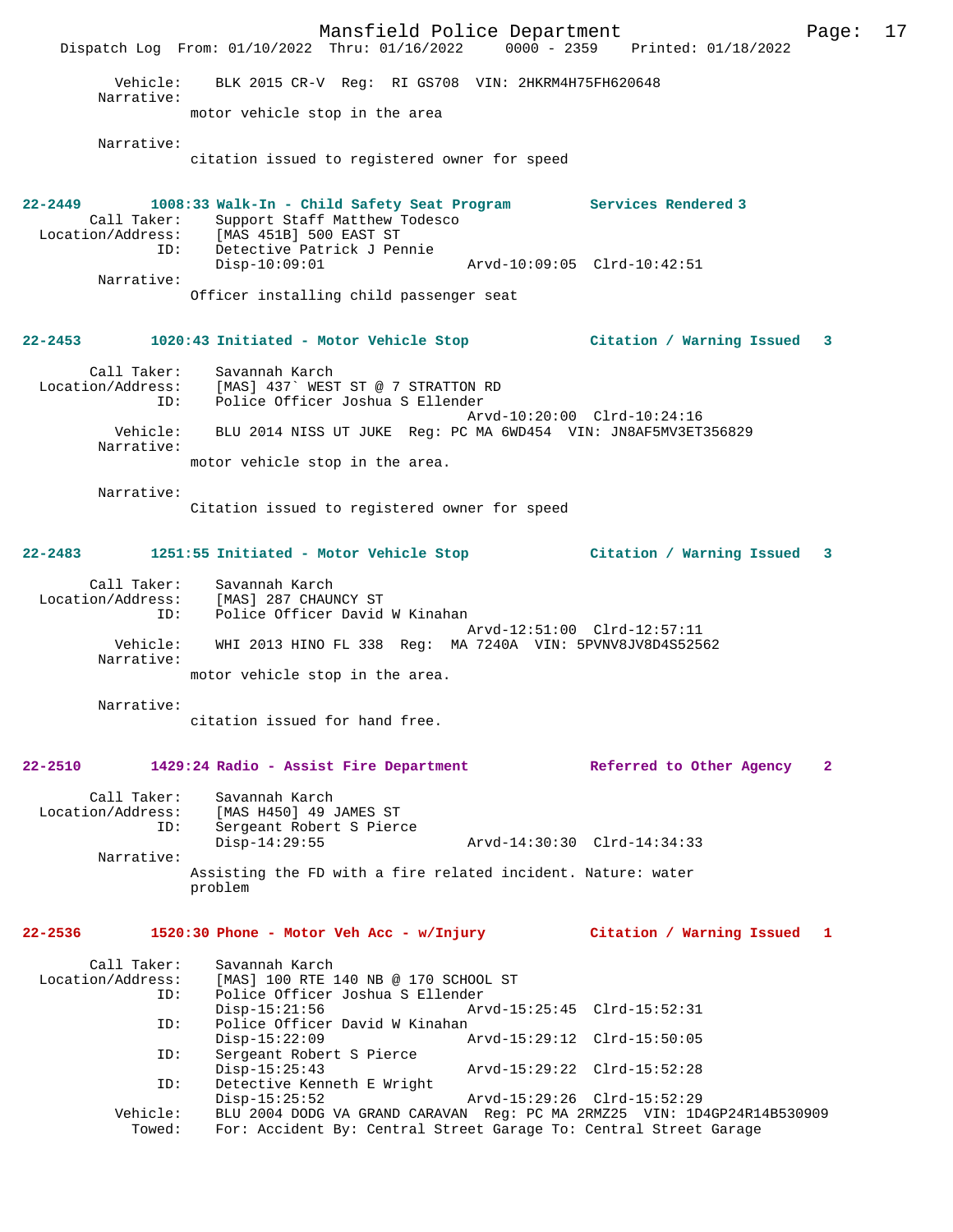Mansfield Police Department Page: 18 Dispatch Log From: 01/10/2022 Thru: 01/16/2022 Released To: JOHNSON On: 01/13/2022 @ 1114 Vehicle: BLK 2009 TOYT UT RAV4 Reg: PC MA 146SK7 VIN: JTMBF35V795004687 Narrative: 2 car mva with injuries Narrative: Central Street enroute Narrative: Citation issued to female operator of Grand Caravan for following too close. Refer To Accident: 22MAS-16-AC **22-2546 1634:37 Phone - 911 Hang-ups & Verifications Confirmed misdial/Accdntl Call 2**  Call Taker: Savannah Karch Location/Address: [MAS] 320 FORBES BLVD Police Officer Andrew J Kelley Disp-16:39:04 Arvd-16:49:28 Clrd-16:52:55 Narrative: Checking on a 911 hang up. Contact made?: yes caller states no emergency, black toyota Cellphone? (y/n): Uncertainty radius: Narrative: M10 clear confirmed accidental **22-2548 1637:01 Phone - Well Being Check Spoken To 3**  Call Taker: Savannah Karch<br>.on/Address: [MAS] 330 OTIS ST Location/Address:<br>ID: Police Officer Jay J Sparrow<br>Disp-16:39:37 Disp-16:39:37 Arvd-16:53:03 Clrd-16:54:52 Narrative: caller reporting approx 4 youths playing on the ice and he is concerned they might get hurt Narrative: M5 spoke with an adult that was with the youths playing on the ice, they are in a shallow area, no issue. **22-2550 1640:57 Phone - Assist Fire Department Referred to Other Agency 2** Call Taker: Savannah Karch<br>Location/Address: [MAS 34B] 100 1 ess: [MAS 34B] 100 NORTH MAIN ST<br>TD: Police Officer Danielle C T Police Officer Danielle C Titus<br>Disp-16:41:50 A Disp-16:41:50 Arvd-16:48:25 Clrd-16:54:05 Narrative: Assisting the FD with a fire related incident. Nature: inside odor of gas **22-2556 1708:19 Phone - 911 Hang-ups & Verifications Confirmed misdial/Accdntl Call 2**  Call Taker: Ryan O'Rourke<br>Location/Address: [MAS 825] 25 (  $[MAS 825] 25 COBB ST Apt. #L$  Narrative: Alarm Zone: Keyholder: Reference: Checking on a 911 hang up. Contact made?:Spoke with front desk, Kathleen. Cellphone? (y/n):yes Uncertainty radius:6 meters Front desk checking to see if any emergencies in building.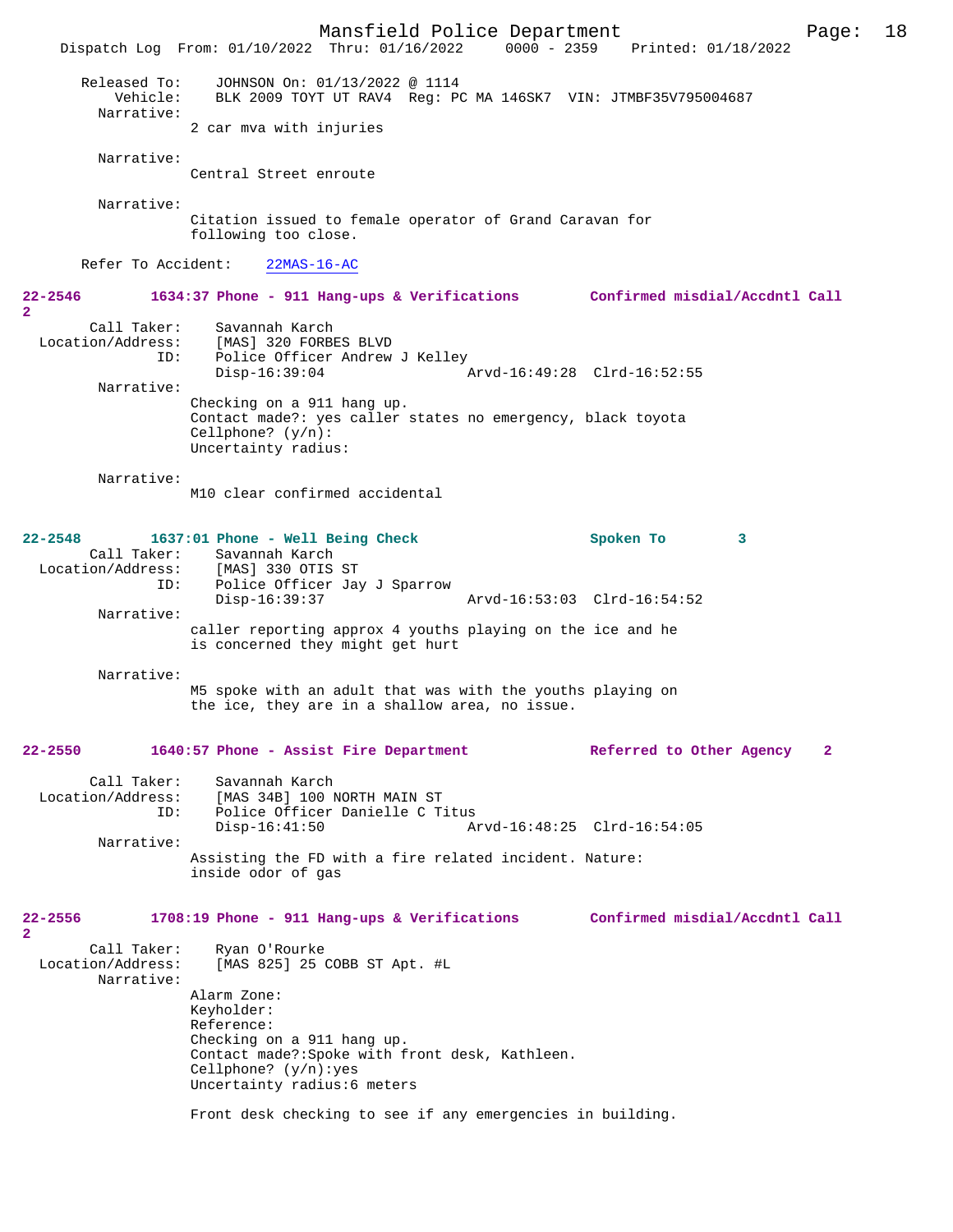Narrative: M1 advised **22-2570 1845:35 Initiated - Building - Property Check Building Checked / Secured 3** Call Taker: CARLY MORIARTY Location/Address: [MAS] 4 ERICK RD @ 15 BONNEY LN ID: Police Officer Danielle C Titus Arvd-18:45:00 Clrd-18:55:30 Narrative: Checking the area. **22-2577 1907:49 Initiated - Building - Property Check Building Checked / Secured 3** Call Taker: TARA LAKO Location/Address: [MAS 1040] 50 RESERVOIR ST Apt. #ST ID: Police Officer Andrew J Kelley Arvd-19:07:00 Clrd-19:12:08 Narrative: Checking the area. **22-2585 2030:41 Initiated - Building - Property Check Building Checked / Secured 3** Call Taker: TARA LAKO<br>Location/Address: [MAS 840] [MAS 840] 280 SCHOOL ST ID: Police Officer Andrew J Kelley Arvd-20:30:00 Clrd-20:36:13 Narrative: Checking the area. **22-2587 2045:58 Initiated - Building - Property Check Building Checked / Secured 3** Call Taker: TARA LAKO Location/Address: [MAS 322] 31 HAMPSHIRE ST ID: Police Officer Andrew J Kelley Arvd-20:45:00 Clrd-20:47:38 Narrative: Checking the area. **22-2589 2049 Initiated - Building - Property Check Building Checked / Secured 3** Call Taker: Police Officer Andrew J Kelley Location/Address: [MAS 255] 377 CHAUNCY ST ID: Police Officer Andrew J Kelley Arvd-20:49:51 Clrd-20:50:02 Narrative: Checking the area. **22-2607 2234:19 Initiated - Building - Property Check Building Checked / Secured 3** Call Taker: TARA LAKO Location/Address: [MAS 411] 60 FORBES BLVD ID: Police Officer Andrew J Kelley Arvd-22:34:00 Clrd-22:36:37 Narrative: Checking the area. **22-2609 2240:19 Initiated - Building - Property Check Building Checked / Secured 3** Call Taker: TARA LAKO Location/Address: [MAS 834] 261 CHAUNCY ST ID: Police Officer Andrew J Kelley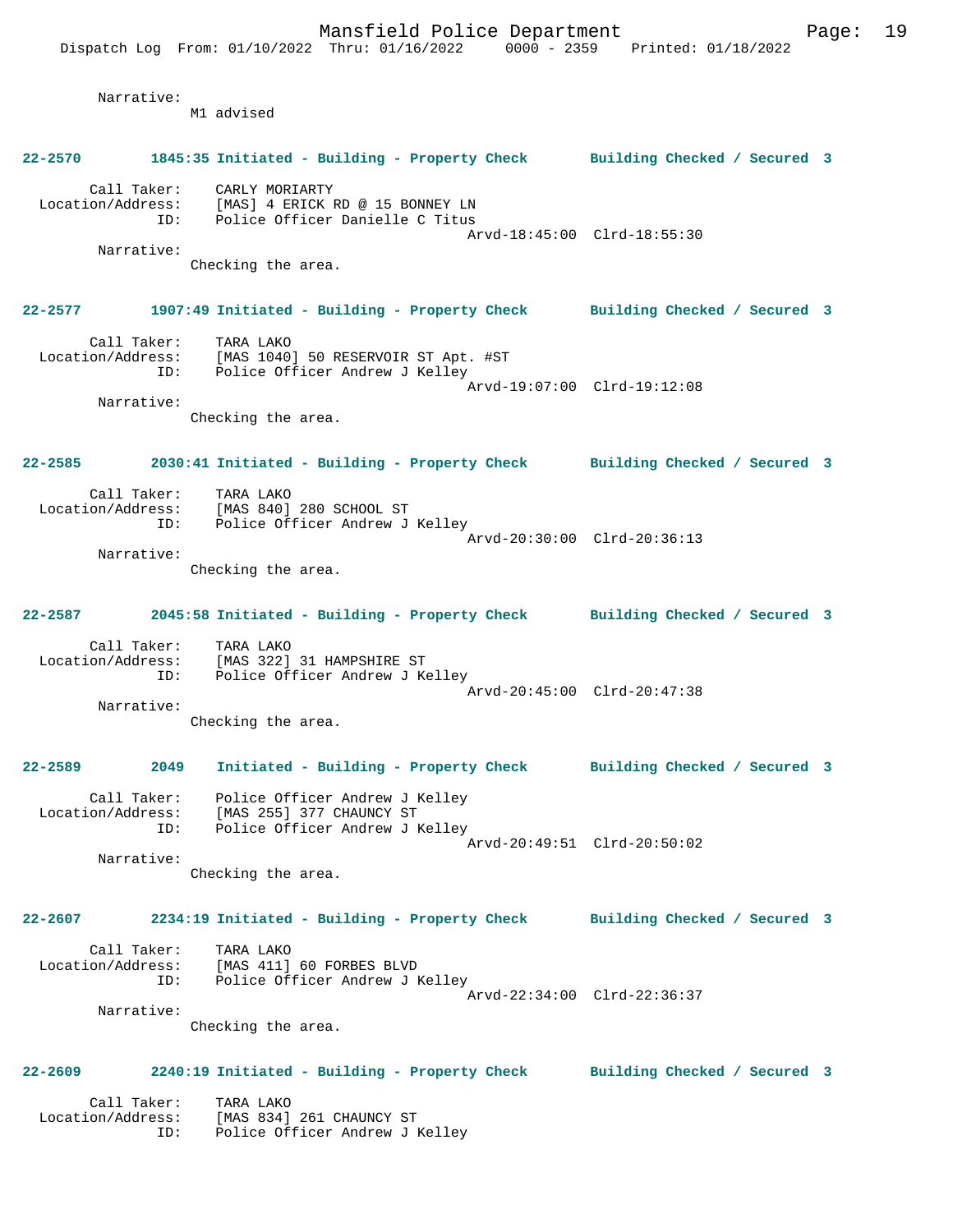Arvd-22:40:00 Clrd-22:55:33

Narrative:

Checking the area.

# **22-2614 2259:22 Phone - 911 Hang-ups & Verifications Confirmed misdial/Accdntl Call 2**

Call Taker: William Casey<br>Location/Address: [MAS] 1 MANSFI Location/Address: [MAS] 1 MANSFIELD AVE Apt. #A315 ID: Police Officer Andrew J Kelley Disp-23:01:06 Arvd-23:02:02 Clrd-23:05:03 Narrative: Checking on a 911 hang up. Contact made?:yes Cellphone? (y/n):yes Uncertainty radius:

#### **22-2615 2309:17 911 - 911 Hang-ups & Verifications Confirmed misdial/Accdntl Call 2**

| Call Taker:<br>Location/Address:<br>ID: | Fournier Elin<br>[MAS H5145A] 92 COURT ST<br>Police Officer Andrew J Kelley                                                                                       |                             |  |
|-----------------------------------------|-------------------------------------------------------------------------------------------------------------------------------------------------------------------|-----------------------------|--|
|                                         | $Disp-23:12:09$                                                                                                                                                   | Arvd-23:16:06 Clrd-23:16:10 |  |
| Narrative:                              |                                                                                                                                                                   |                             |  |
|                                         | Checking on a 911 hang up. Stated accidental by iphone. Will<br>meet at the door<br>Contact made?: Yes<br>Cellphone? $(y/n)$ : Yes<br>Uncertainty radius: 57m 90% |                             |  |

### **For Date: 01/13/2022 - Thursday**

|             | 22-2631 0128:35 Initiated - Building - Property Check Building Checked / Secured 3                                            |                             |  |
|-------------|-------------------------------------------------------------------------------------------------------------------------------|-----------------------------|--|
| Narrative:  | Call Taker: TARA LAKO<br>Location/Address: [MAS 219] 12 GILES PL<br>ID: Police Officer Derek M Stark<br>Checking the area.    | Arvd-01:28:00 Clrd-01:28:59 |  |
|             |                                                                                                                               |                             |  |
|             | 22-2632 0129:07 Initiated - Building - Property Check Building Checked / Secured 3                                            |                             |  |
| Narrative:  | Call Taker: TARA LAKO<br>Location/Address: [MAS 834] 261 CHAUNCY ST<br>ID: Police Officer Derek M Stark<br>Checking the area. | Arvd-01:29:00 Clrd-01:29:20 |  |
|             | 22-2635 0130:58 Initiated - Building - Property Check Building Checked / Secured 3                                            |                             |  |
|             | Call Taker: TARA LAKO<br>Location/Address: [MAS 417] 9 FRANCIS AVE<br>ID: Police Officer Mark O'Connor                        | Arvd-01:30:00 Clrd-01:38:44 |  |
| Narrative:  | Checking the area.                                                                                                            |                             |  |
| $22 - 2637$ | 0144:42 Initiated - Building - Property Check Building Checked / Secured 3                                                    |                             |  |

 Call Taker: TARA LAKO Location/Address: [MAS] 905 SOUTH MAIN ST ID: Police Officer Derek M Stark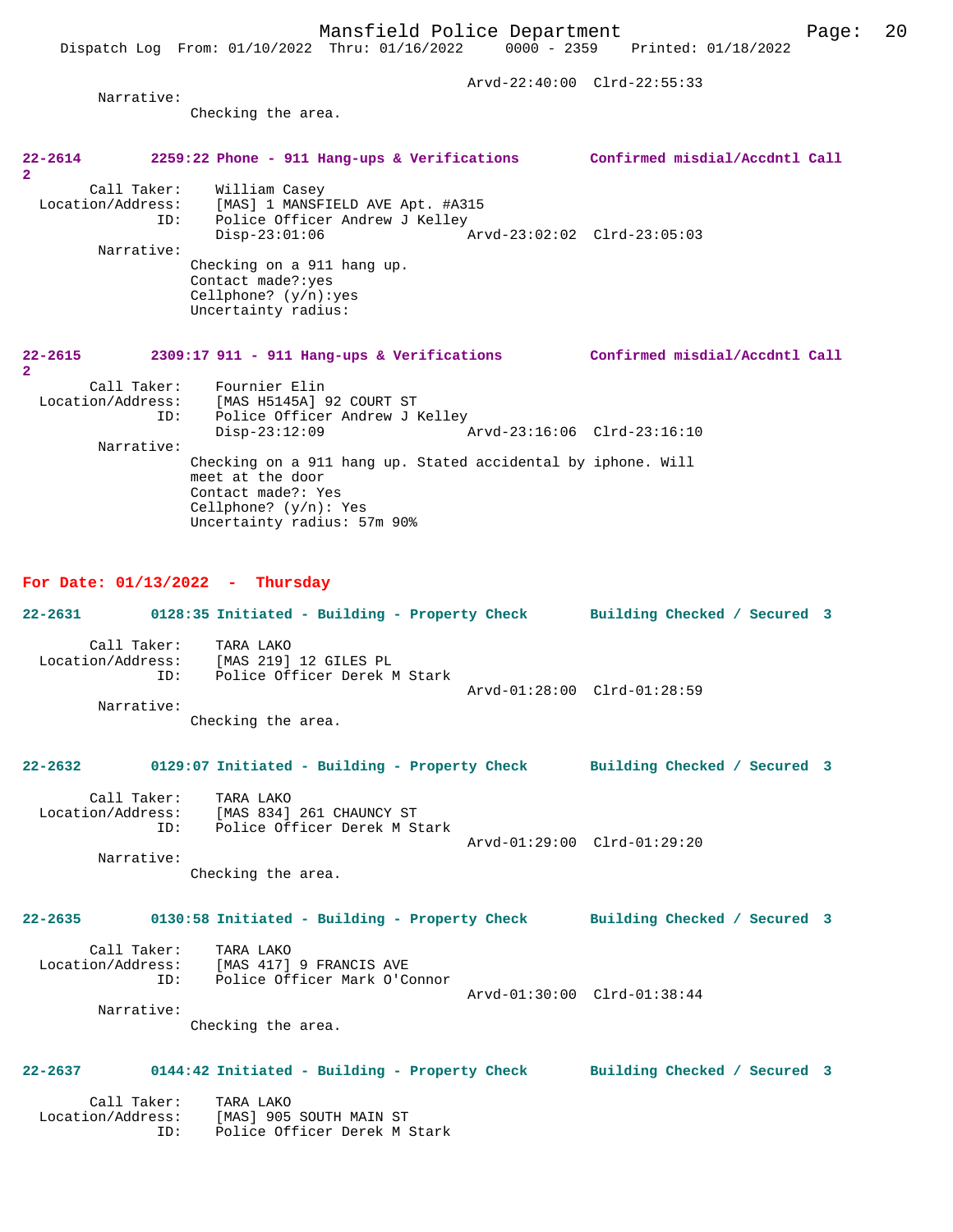Checking the area.

# **22-2643 0235:23 Initiated - Building - Property Check Building Checked / Secured 3**

 Call Taker: TARA LAKO Location/Address: [MAS 281A] 1 CROCKER ST ID: Police Officer Bryan Hurley Arvd-02:35:00 Clrd-02:39:10

> Narrative: Checking the area.

# **22-2644 0244:02 Initiated - Building - Property Check Building Checked / Secured 3**

 Call Taker: TARA LAKO Location/Address: [MAS] MYSTIC LN ID: Police Officer Mark O'Connor

 Arvd-02:44:00 Clrd-02:46:57 Narrative:

Checking the area.

# **22-2646 0306:37 Initiated - Building - Property Check Building Checked / Secured 3**

| Call Taker:<br>Location/Address:<br>ID: | TARA LAKO<br>[MAS 907E] 390 WEST ST<br>Police Officer Derek M Stark             |
|-----------------------------------------|---------------------------------------------------------------------------------|
|                                         | Arvd-03:06:00 Clrd-03:15:37                                                     |
| TD:                                     | Police Officer Beau J Palanza<br>Arvd-03:11:48 Clrd-03:14:56<br>$Disp-03:11:45$ |
| Vehicle:<br>Narrative:                  | GRY 2006 FORD F150 Reg: PC MA 1EMC57 VIN: 1FTRX14W06NB51665                     |
|                                         | Checking the area.                                                              |

Narrative:

Narrative:

Ofc Stark checking on a vehicle parked next to the rental vehicles in the Home Depot parking lot

#### Narrative:

Ofc Stark reports vehicle is unoccupied and is attached to a white F350. Appears to have made attempt to block the VIN # on the vehicle, a large amount of construction equipment in the vehicle.

#### Narrative:

Ofc Stark reports unable to get a VIN, will be back to check the area

# **22-2647 0307:28 Initiated - Building - Property Check Building Checked / Secured 3**

Call Taker: TARA LAKO<br>ion/Address: [MAS 1002] 250 EAST ST Location/Address: ID: Police Officer Mark O'Connor

Arvd-03:07:00 Clrd-03:16:46

 Narrative: Checking the area.

# **22-2648 0316:52 Initiated - Building - Property Check Building Checked / Secured 3**

| Call Taker:<br>Location/Address: | TARA LAKO<br>[MAS 982] 111 HOPE ST                            |
|----------------------------------|---------------------------------------------------------------|
| TD:                              | Police Officer Mark O'Connor                                  |
|                                  | Arvd-03:16:00 Clrd-03:22:56                                   |
| Vehicle:                         | BLK 2013 HOND CIVIC Req: PC MA 9MS133 VIN: 2HGFB2F53DH555143  |
| Vehicle:                         | BLK 2010 CHEV MALIBU Req: PC MA 2RRE35 VIN: 1G1ZC5EBXA4145975 |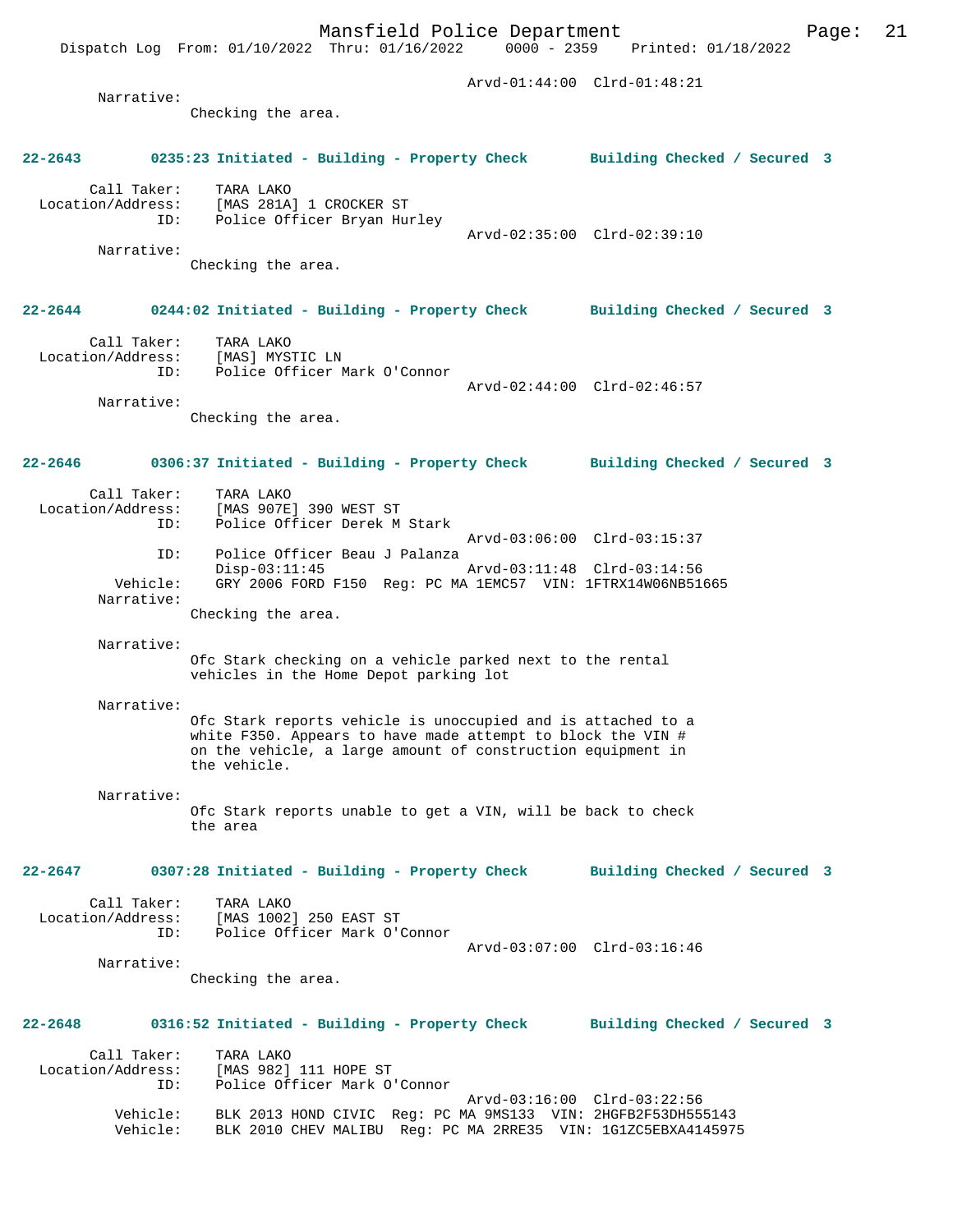Mansfield Police Department Page: 22 Dispatch Log From: 01/10/2022 Thru: 01/16/2022 0000 - 2359 Printed: 01/18/2022 Narrative: Checking on two vehicles, appear to be unoccupied Narrative: Ofc O'Connor reports both vehicles are unoccupied **22-2649 0334:07 Initiated - Building - Property Check Building Checked / Secured 3** Call Taker: TARA LAKO Location/Address: [MAS] 4 ERICK RD @ 15 BONNEY LN ID: Police Officer Mark O'Connor Arvd-03:34:00 Clrd-03:49:33 Narrative: Checking the area. **22-2650 0336:06 Initiated - Building - Property Check Building Checked / Secured 3** Call Taker: TARA LAKO Location/Address: [MAS 226E] 125 HIGH ST Apt. #1-4 ID: Police Officer Beau J Palanza Arvd-03:36:00 Clrd-03:41:06 Narrative: Checking the area. **22-2651 0345:22 Initiated - Building - Property Check Building Checked / Secured 3** Call Taker: TARA LAKO<br>Location/Address: [MAS 1040 [MAS 1040] 50 RESERVOIR ST Apt. #ST ID: Police Officer Derek M Stark Arvd-03:45:00 Clrd-03:52:40 Narrative: Checking the area. **22-2652 0350:45 Initiated - Parking Violations Citation / Warning Issued 3** Call Taker: TARA LAKO Location/Address: [MAS] NORTH MAIN ST<br>ID: Police Officer Beau Police Officer Beau J Palanza Arvd-03:50:00 Clrd-04:11:46 Vehicle: GRY 2012 VOLK JETTA Reg: PC MA 1VNE51 VIN: 3VW2K7AJXCM346834 Vehicle: GRY 2019 CHEV EQUINO Reg: PC MA 8RN359 VIN: 2GNAXUEV7K6199593 Vehicle: WHI 2004 CHEV SILVERADO Reg: PC MA 9JM746 VIN: 1GCEK19T84E368762<br>Vehicle: GRY 2015 SUBA IMPREZ Reg: PC MA 3DND41 VIN: JF1GPAA60F9222681 GRY 2015 SUBA IMPREZ Reg: PC MA 3DND41 VIN: JF1GPAA60F9222681 Narrative: Checking for overnight parking violations Narrative: North Main - MA 1VNE51 Fulton St - MA 8RN359 Cottage St - MA 9JM746 Bristol St - MA 3DND41 **22-2653 0358:44 Initiated - Building - Property Check Building Checked / Secured 3** Call Taker: TARA LAKO Location/Address: [MAS 322] 31 HAMPSHIRE ST ID: Police Officer Derek M Stark Arvd-03:58:00 Clrd-04:03:29 Narrative: Checking the area. **22-2654 0403:36 Initiated - Building - Property Check Building Checked / Secured 3** Call Taker: TARA LAKO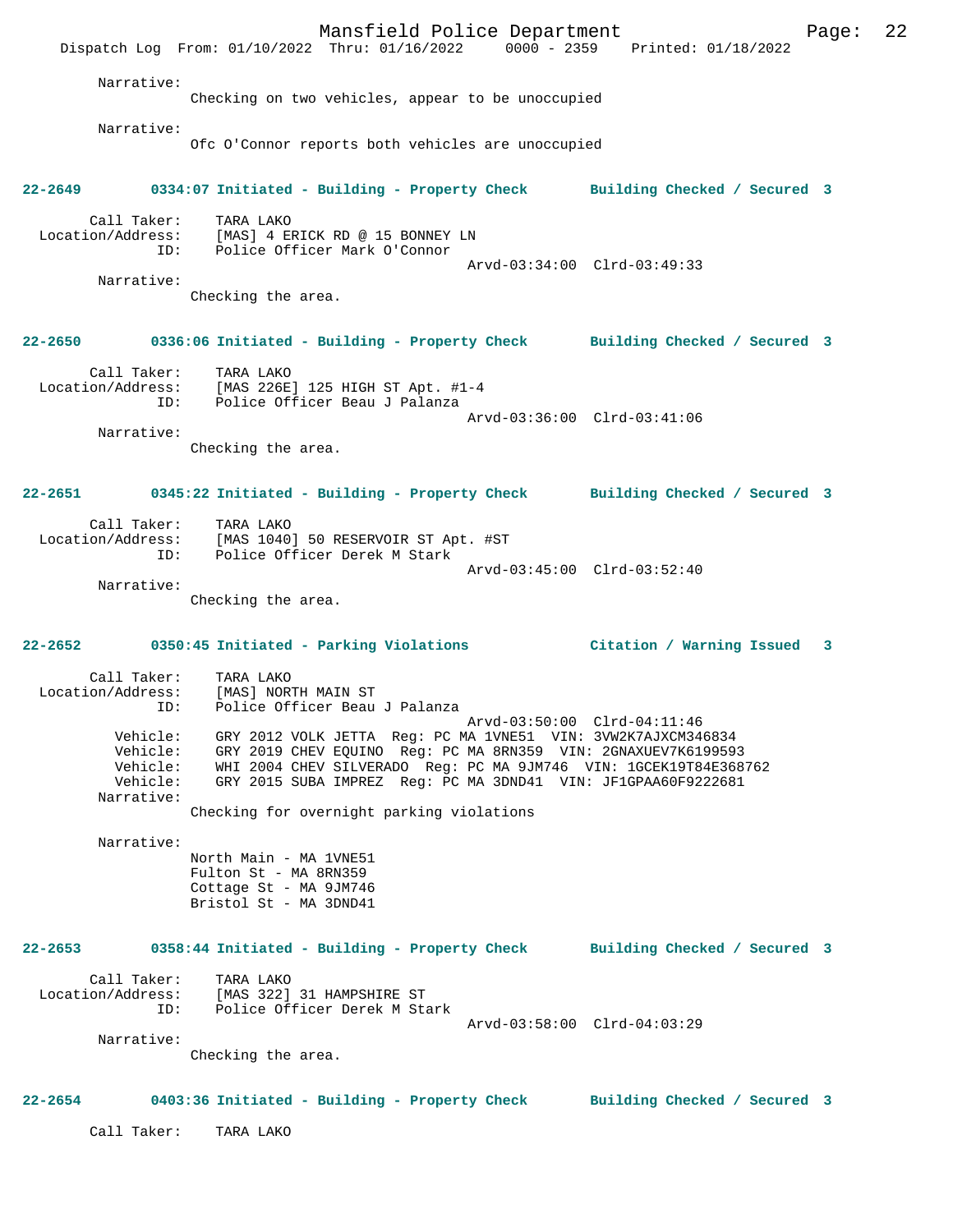Mansfield Police Department Page: 23 Dispatch Log From:  $01/10/2022$  Thru:  $01/16/2022$  0000 - 2359 Location/Address: [MAS 2] 60 FORBES BLVD ID: Police Officer Derek M Stark Arvd-04:03:00 Clrd-04:10:13 Narrative: Checking the area. **22-2658 0554:48 Initiated - Motor Vehicle Stop Citation / Warning Issued 3** Call Taker: TARA LAKO Vicinity of: [MAS H1685] 147 CHAUNCY ST ID: Police Officer Beau J Palanza Arvd-05:54:00 Clrd-06:00:06 Vehicle: GRY 2019 CHEV COLORA Reg: PC MA 8XF269 VIN: 1GCGTDEN4K1127073 Narrative: Citation issued for speed, Chauncy at Highland **22-2676 0704:34 Initiated - Motor Veh Acc - No Injury Vehicle Towed 1**  Call Taker: Josesph Shebertes<br>Location/Address: [MAS] 245 OAKLAND Location/Address: [MAS] 245 OAKLAND ST @ 1 FRANCIS AVE ID: Police Officer Beau J Palanza Arvd-07:04:00 Clrd-08:00:32 ID: Police Officer Mark O'Connor Disp-07:06:25 Arvd-07:06:28 Clrd-07:11:55<br>ID: Police Officer Derek M Stark Police Officer Derek M Stark Disp-07:08:07 <br>D: Sergeant John R Armstrong <br>D: Sergeant John R Armstrong Sergeant John R Armstrong<br>Disp-07:12:36 Disp-07:12:36 Arvd-07:12:37 Clrd-08:00:32<br>ID: Deputy Chief Michael Ellsworth Deputy Chief Michael Ellsworth<br>Disp-07:20:20 Disp-07:20:20 Arvd-07:20:46 Clrd-07:46:59 ID: Police Officer Bryan Hurley Disp-07:53:23 Arvd-07:53:25 Clrd-08:00:16<br>Vehicle: BLU 2015 CHEV MALIBU Req: PC MA 1EJX41 VIN: 1G11F5SL0FF1 ehicle: BLU 2015 CHEV MALIBU Reg: PC MA 1EJX41 VIN: 1G11F5SL0FF145819<br>Towed: For: Accident By: Central Street Garage To: Central Street Gara For: Accident By: Central Street Garage To: Central Street Garage Narrative: MVA unk injuries. M5 requesting a tow for 1. Narrative: Central Street enroute Narrative: requesting FD and MELD for a pole across the roadway. Narrative: MELD on scene. Narrative: MC2 on scece doing traffic at Oakland and Maple Narrative: Central St on scene. Narrative: Central St has that vehicle. Narrative: M3 on scene assisting with traffic. Narrative: Citation issued to the RO for uninsured vehicle and unregistered vehicle. Refer To Summons: 22MAS-16-AR Summons: QUINLAN, STEPHEN J<br>Address: 9 FOSTER ST FL Apt 9 FOSTER ST FL Apt. #1 ATTLEBORO, MA<br>30 Age:<br>:Charges UNINSURED MOTOR VEHICLE UNREGISTERED MOTOR VEHICLE MARKED LANES VIOLATION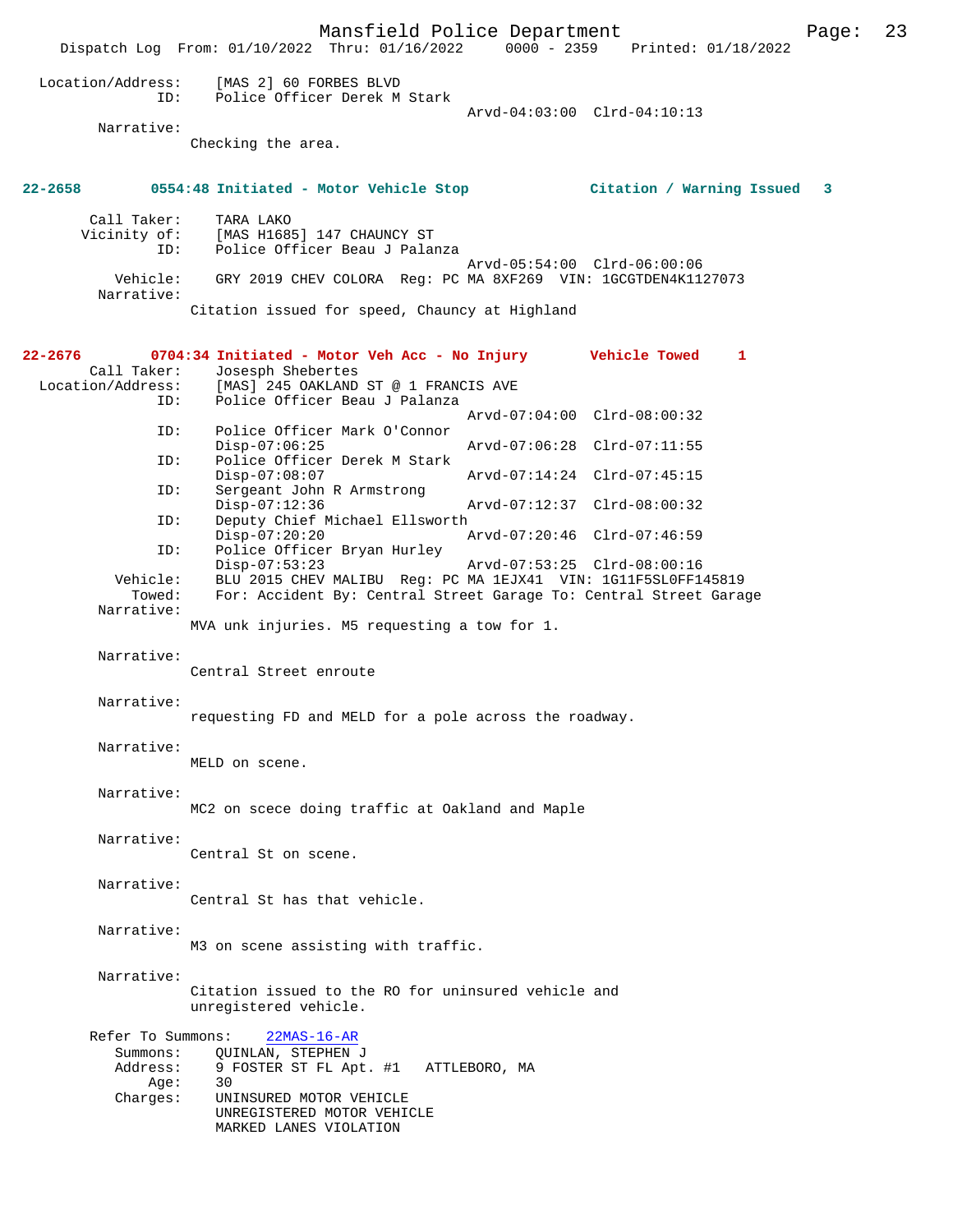Mansfield Police Department Page: 24 Dispatch Log From: 01/10/2022 Thru: 01/16/2022 0000 - 2359 Printed: 01/18/2022 Refer To Accident: 22MAS-17-AC **22-2699 0858:58 Phone - 911 Hang-ups & Verifications Confirmed misdial/Accdntl Call 2**  Call Taker: Michael Chisholm Location/Address: [MAS 407B] 90 NORFOLK ST ID: Police Officer Gregg S Kennedy Disp-09:02:01 Clrd-09:03:35<br>ID: Sergeant Brian P Thibault Sergeant Brian P Thibault<br>Disp-09:03:32 Disp-09:03:32 Arvd-09:10:16 Clrd-09:16:40 Narrative: Checking on a 911 hang up. Contact made?: Yes Cellphone? (y/n): Y Uncertainty radius: In the Shop, he will be looking for officer **22-2702 0937:56 Initiated - Building - Property Check Building Checked / Secured 3** Call Taker: Josesph Shebertes Location/Address: [MAS 840] 280 SCHOOL ST ID: Police Officer Gregg S Kennedy Arvd-09:37:00 Clrd-09:55:53 Narrative: Checking the area. **22-2705 1001:51 Phone - Disabled Motor Vehicle Services Rendered 3**  Call Taker: Josesph Shebertes<br>Location/Address: [MAS] 133 OAKLAND [MAS] 133 OAKLAND ST @ 15 SWETT ST ID: Police Officer Andrew J Kelley<br>Disp-10:02:10 Arvd-10:05:48 Clrd-10:08:20 Disp-10:02:10<br>Vehicle: GRY 2007 KIA RIO Req: PAS GRY 2007 KIA RIO Reg: PAS MA BR80AH VIN: KNADE123476239345 Narrative: Reported DMV in the area. Narrative: Vehicle pulled off to the side. issue with the tow truck. M10 will check back. no hazard at this time. **22-2718 1147:50 Initiated - Motor Vehicle Stop Citation / Warning Issued 3** Call Taker: Jennifer Napolitano Location/Address: [MAS] HOPE ST ID: Police Officer Andrew J Kelley Arvd-11:47:00 Clrd-11:55:48 Vehicle: WHI 2013 FORD FOCUS Reg: PC MA 3NGM60 VIN: 1FADP3E25DL378110 Narrative: Out for mvst Narrative: Citation issued for speed **22-2721 1156:59 Initiated - Motor Vehicle Stop Citation / Warning Issued 3** Call Taker: Josesph Shebertes Location/Address: [MAS] 219 EAST ST @ 184 PARK ST ID: Police Officer Andrew J Kelley Arvd-11:56:00 Clrd-12:03:10 Vehicle: BLU 2014 HOND VA ODYS Reg: PC MA 5AL935 VIN: 5FNRL5H69EB035794 Narrative:

Narrative:

MVST

citation issued to the operator for speeding.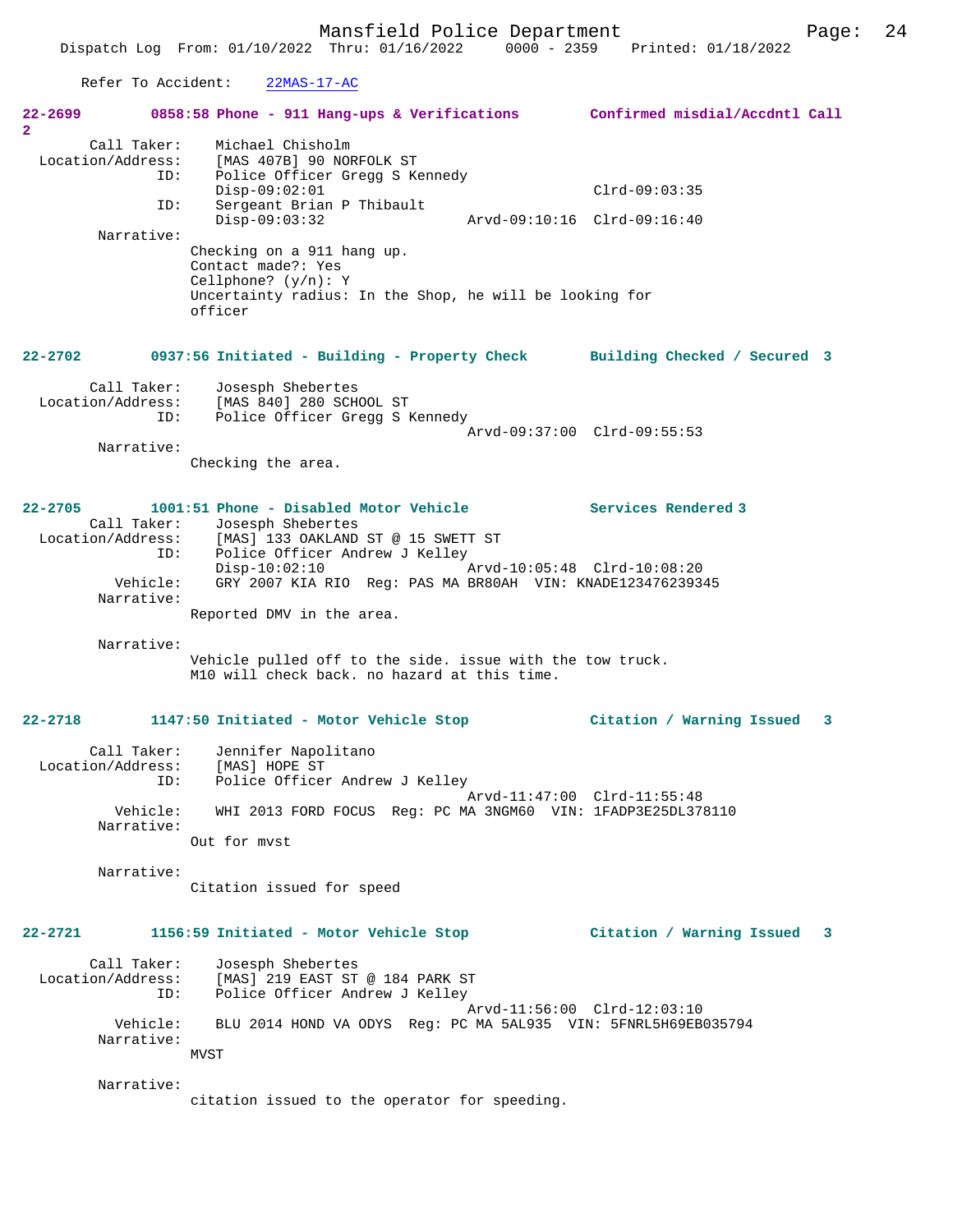Mansfield Police Department Page: 25 Dispatch Log From:  $01/10/2022$  Thru:  $01/16/2022$  0000 - 2359 **22-2726 1222:22 Initiated - Motor Vehicle Stop Citation / Warning Issued 3** Call Taker: Josesph Shebertes Vicinity of: [MAS 812B] 243 CHAUNCY ST ID: Police Officer David W Kinahan Arvd-12:22:00 Clrd-12:30:59 Vehicle: GRY 2005 BMW UT X5 Reg: PC MA 7CTD60 VIN: 5UXFA13505LY22788 Narrative: MVST Narrative: citation issued to the operator for hands free. **22-2727 1228:13 Initiated - Building - Property Check Building Checked / Secured 3** Call Taker: Josesph Shebertes Location/Address: [MAS 139] 265 FRUIT ST ID: Police Officer Andrew J Kelley Arvd-12:28:00 Clrd-12:36:41 Narrative: Checking the area. **22-2729 1236 Initiated - Parking Violations Services Rendered 3**  Call Taker: Animal Control Steven Simonds Location/Address: [MAS] 43 NORTH MAIN ST @ 13 PARK ST Animal Control Steven Simonds Arvd-12:37:28 Clrd-13:03:00 Narrative: checking area for parking violations Narrative: tagged MA 1RK146 at one mansfield for overtime parking **22-2731 1247:52 Initiated - Motor Vehicle Stop Citation / Warning Issued 3** Call Taker: Josesph Shebertes Location/Address: [MAS] NORTH MAIN ST @ WINTER ST Police Officer David W Kinahan Arvd-12:47:00 Clrd-13:06:34 Vehicle: WHI 2016 FRHT TR CASCAD Reg: MA 95837 VIN: 1FUJGED6XGLGZ7631 Narrative: MVST Narrative: Citation issued to the corporation for failure to display plates and failure to inspect. citation served in hand to the operator. **22-2735 1319:15 Phone - Erratic Oper MV / Road Rage Gone on Arrival 3**  Call Taker: Michael Chisholm Location/Address: [MAS] 70 PLEASANT ST @ 53 CHILSON AVE<br>ID: Police Officer Andrew J Kelley ID: Police Officer Andrew J Kelley Disp-13:21:25 Arvd-13:22:10 Clrd-13:28:47<br>Vehicle: RLK 2000 LINC TOWN CAR Reg: PC MA 811EV3 VIN: 1LNHM82WXY BLK 2000 LINC TOWN CAR Reg: PC MA 811FV3 VIN: 1LNHM82WXYY876929 Narrative: Caller saw 4 Door Crown Vic Black hit the stop sign at Pleasant and Chilson, Older man no further info Narrative: no sign of vehicle all the way to Chauncy Street. Narrative: Checked the area. GOA. requesting DPW be contacted for the stop sign. not a road hazard at this time. Narrative: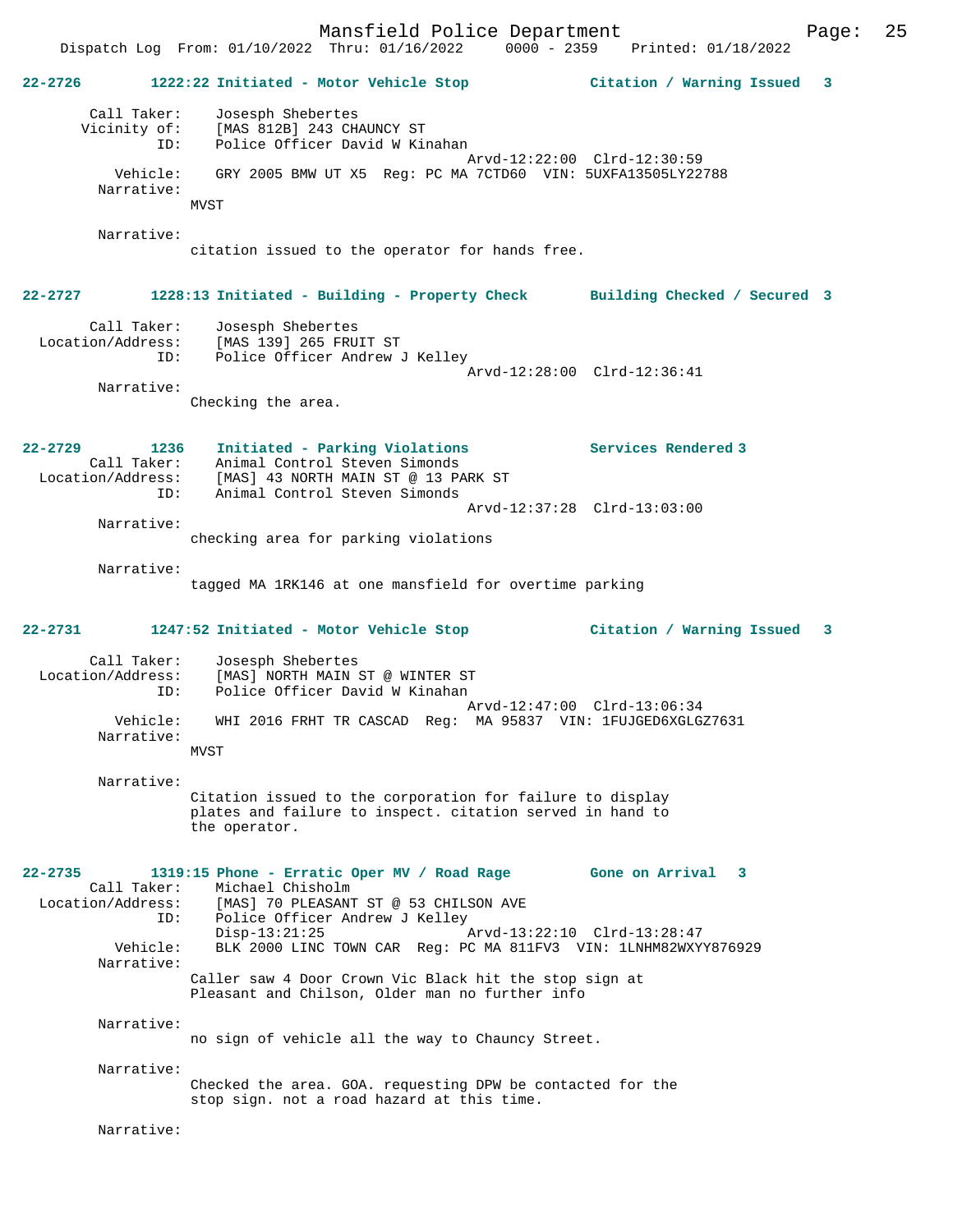Call Taker: Josesph Shebertes Vicinity of: [MAS 33] 115 NORTH MAIN ST ID: Police Officer Andrew J Kelley Arvd-13:30:00 Clrd-13:33:53 Vehicle: BLK 2013 HOND CRV Reg: PC MA 1VE716 VIN: 2HKRM4H78DH606367 Narrative: MVST

Narrative:

Citation issued to the RO for marked lanes.

Dog has been reunited. ACO2 will be clr.

### **22-2745 1416:18 Phone - Animal Complaints Services Rendered 3**  Call Taker: Michael Chisholm<br>Location/Address: [MAS H4435] 21 HE Location/Address: [MAS H4435] 21 HEMLOCK LN ID: Animal Control Steven Simonds Disp-14:19:42 Arvd-14:21:45 Clrd-14:24:40 Narrative: White dog got out, unleashed. Dog is missing

Narrative:

| $22 - 2747$       | 1439:49 Phone - Assist Fire Department                                          |                             | Services Rendered 2 |
|-------------------|---------------------------------------------------------------------------------|-----------------------------|---------------------|
| Call Taker:       | Josesph Shebertes                                                               |                             |                     |
| Location/Address: | [MAS 304A] 1 MANSFIELD AVE Apt. #A                                              |                             |                     |
| ID:               | Police Officer Gregg S Kennedy                                                  |                             |                     |
|                   | $Disp-14:40:50$                                                                 | Arvd-14:48:31 Clrd-15:05:11 |                     |
| Narrative:        |                                                                                 |                             |                     |
|                   | Assisting the FD with a fire related incident. Nature: Fire<br>alarm activation |                             |                     |

| $22 - 2759$       |     | 1509:06 Initiated - Well Being Check | Spoken To |  |
|-------------------|-----|--------------------------------------|-----------|--|
|                   |     | Call Taker: Josesph Shebertes        |           |  |
| Location/Address: |     | [MAS 417B]                           |           |  |
|                   | TD: | Police Officer Michael N Fenore      |           |  |
|                   |     | Arvd-15:09:00 Clrd-15:11:59          |           |  |
|                   |     | Police Officer Nicole P Newport      |           |  |

| $22 - 2766$       | 1523:07 Phone - Assist Citizen - P S A |                             | Services Rendered 3 |
|-------------------|----------------------------------------|-----------------------------|---------------------|
| Call Taker:       | Support Staff Matthew Todesco          |                             |                     |
| Location/Address: | [MAS 425]                              |                             |                     |
| ID:               | Sergeant Brian P Thibault              |                             |                     |
|                   | Disp-15:24:38                          | Arvd-15:24:42 Clrd-15:53:00 |                     |

# **22-2770 1544:50 Phone - Well Being Check Services Rendered 3**

 Call Taker: Michael Chisholm Location/Address: [MAS] WEST ST ID: Police Officer Andrew J Kelley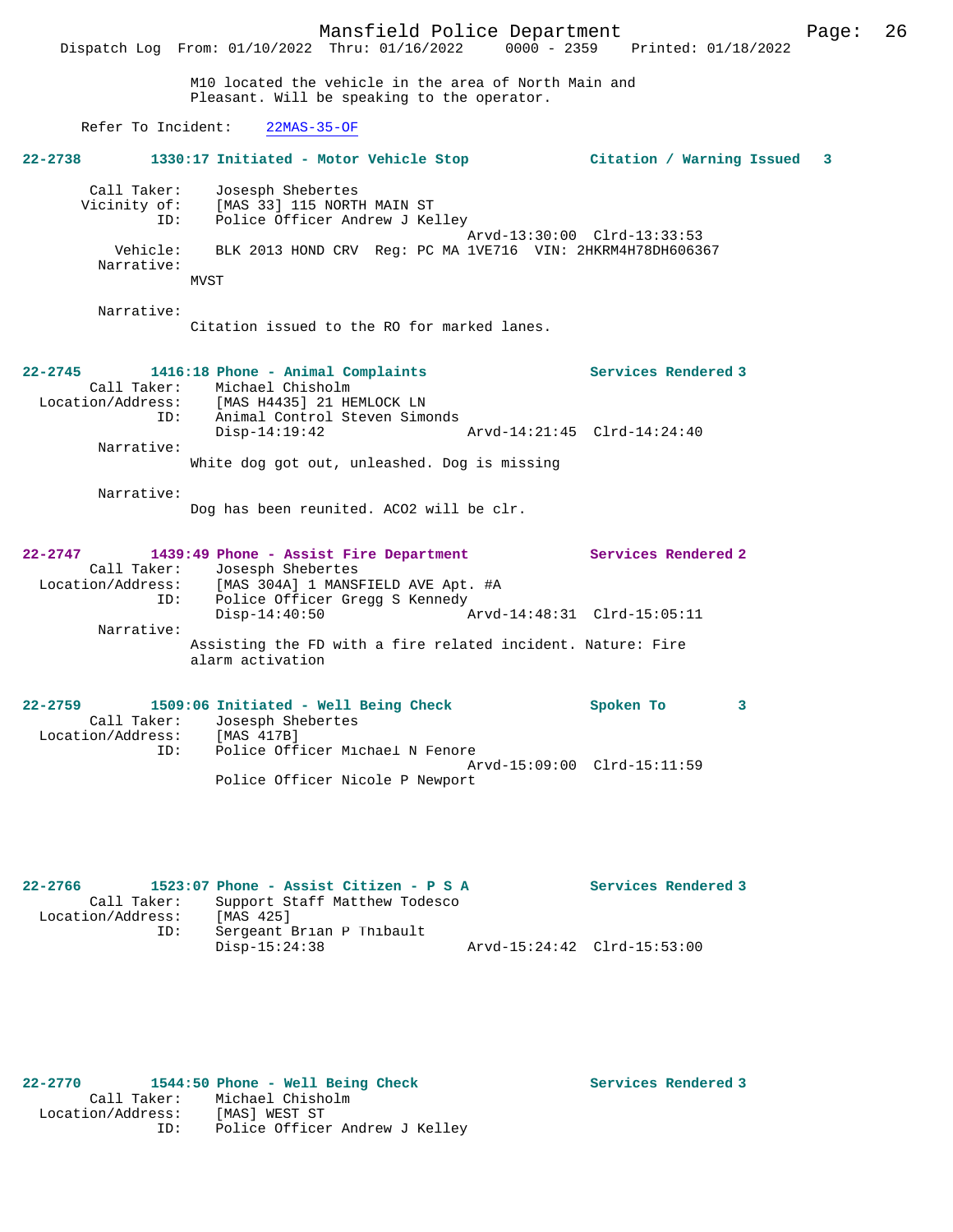Mansfield Police Department Page: 27 Dispatch Log From: 01/10/2022 Thru: 01/16/2022 0000 - 2359 Printed: 01/18/2022 Disp-15:49:57 Clrd-15:52:07 Narrative: Kids on the ice of Greenwood Lake, possibly 2 caller is concerned ice is too thin Narrative: Portable reporting the kids on the ice, everything checks out OK. **22-2778 1619:12 Initiated - Motor Vehicle Stop Citation / Warning Issued 3** Call Taker: Josesph Shebertes<br>Vicinity of: [MAS] 792 WEST ST Victory of: [MAS] 792 WEST ST<br>ID: Police Officer Der Police Officer Derek M Stark Arvd-16:19:00 Clrd-16:30:35 Vehicle: GRY 2003 VOLK JETTA Reg: PC MA 1FDV18 VIN: 3VWRK69M23M155982 Narrative: **MVST**  Narrative: Citation issued to the RO for speed. **22-2781 1630:47 Initiated - Motor Vehicle Stop Citation / Warning Issued 3** Call Taker: Josesph Shebertes Vicinity of: [MAS] 792 WEST ST<br>TD: Police Officer Dev ID: Police Officer Derek M Stark Arvd-16:30:00 Clrd-16:34:30 Vehicle: BLK 1999 HOND ACCORD Reg: PC MA 7KJ528 VIN: 1HGCG5657XA043538 Narrative: MVST Narrative: Citation issued to the operator for speeding. **22-2786 1645:58 Phone - 911 Hang-ups & Verifications Confirmed misdial/Accdntl Call 2**  Call Taker: Michael Chisholm<br>Location/Address: [MAS 156] 27 ANGE ess: [MAS 156] 27 ANGELL ST<br>ID: Police Officer Derek M Police Officer Derek M Stark Disp-16:47:25 Clrd-16:51:09 ID: Police Officer Joshua S Ellender Disp-16:51:06 Arvd-16:52:47 Clrd-16:52:50 Narrative: Checking on a 911 hang up. Contact made?: nO Cellphone? (y/n): No Uncertainty radius: Land Line **22-2799 1722:08 Initiated - Follow up Investigation Assisted Party 3**  Call Taker: Emily Archer Location/Address: [MAS] 12 PRATT ST Apt. #202 ID: Police Officer Derek M Stark Arvd-17:22:00 Clrd-18:24:26 Narrative: Conducting a follow up for a previous reported stolen MV **22-2815 1842:19 Initiated - Lost / Found Property Services Rendered 3**  Call Taker: Josesph Shebertes Location/Address: [MAS H2378] 11 HOLSTEIN RD Police Officer Jay J Sparrow Arvd-18:42:00 Clrd-18:58:00 Narrative: M5 will be en route dropping off property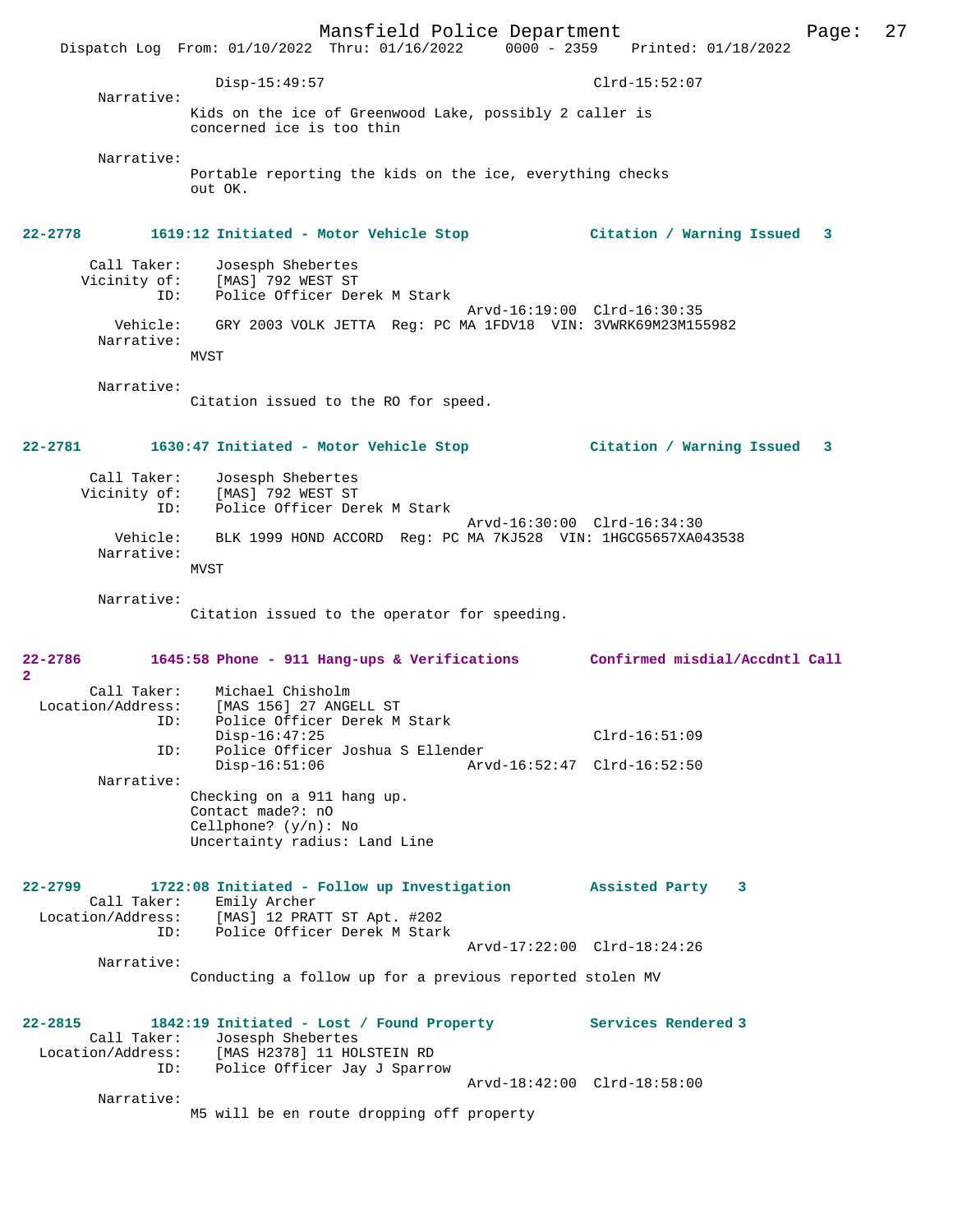New resident to make contact with realator. Realator is still in contact with previous homeowner who lives in austin texas. Will advise her that her wallet was found in MA **22-2822 1925:16 Phone - Suspicious Actv / Persn / Veh Unfounded/Unverifed 2** Call Taker: Nicole Boyer Location/Address: [MAS 968B] 1 VILLA ST ID: Police Officer Derek M Stark Disp-19:31:01 Arvd-19:40:17 Clrd-19:41:12<br>ID: Police Officer Derek M Stark Police Officer Derek M Stark<br>Disp-19:41:49 Disp-19:41:49 Arvd-19:41:51 Clrd-19:51:07<br>Vehicle: BRO 2004 FORD 4D Req: PC FL EMZZ85 VIN: 2FAFP74W04X15027 BRO 2004 FORD 4D Reg: PC FL EMZZ85 VIN: 2FAFP74W04X150278 Narrative: CP reporting a vehicle with FL plate that's parked in the area of the apartments with a toddler that rides in the vehicle, CP is reporting that there's no inspection sticker. They've been back for three months from FL. CP states she's spoke with the RO and is concerned that she would retaliate. The party also has a handicap placard. Narrative: Ofc Stark reports he is unable to locate the vehicle, will be returning to the station to give the RP a call back. **22-2830 2045:58 Initiated - Building - Property Check Building Checked / Secured 3** Call Taker: William Casey Location/Address: [MAS 433] 11 BONNEY LN<br>TD: Police Officer Jay J St Police Officer Jay J Sparrow Arvd-20:45:00 Clrd-20:54:44 Narrative:

Checking the area.

Narrative:

| $22 - 2831$       | 2049:36 Initiated - Follow up Investigation |                             | Services Rendered 3 |
|-------------------|---------------------------------------------|-----------------------------|---------------------|
|                   | Call Taker: William Casey                   |                             |                     |
| Location/Address: | [MAS]                                       |                             |                     |
|                   | Police Officer Derek M Stark<br>TD:         |                             |                     |
|                   |                                             | Arvd-20:49:00 Clrd-23:45:31 |                     |

```
22-2832 2111:34 Initiated - Building - Property Check Building Checked / Secured 3
  Call Taker: William Casey<br>Location/Address: [MAS 944C100]
                ess: [MAS 944C100] 905 SOUTH MAIN ST Apt. #100<br>ID: Police Officer Andrew J Kelley
                       Police Officer Andrew J Kelley
                                                          Arvd-21:11:00 Clrd-21:15:53
          Narrative: 
                     Checking the area.
22-2834 2123 Initiated - Building - Property Check Building Checked / Secured 3
```

| Call Taker:<br>Location/Address: | Police Officer Andrew J Kelley<br>[MAS 2] 60 FORBES BLVD |  |
|----------------------------------|----------------------------------------------------------|--|
| ID:                              | Police Officer Andrew J Kelley                           |  |
|                                  |                                                          |  |
|                                  | Arvd-21:24:57 Clrd-21:39:03                              |  |
| Narrative:                       |                                                          |  |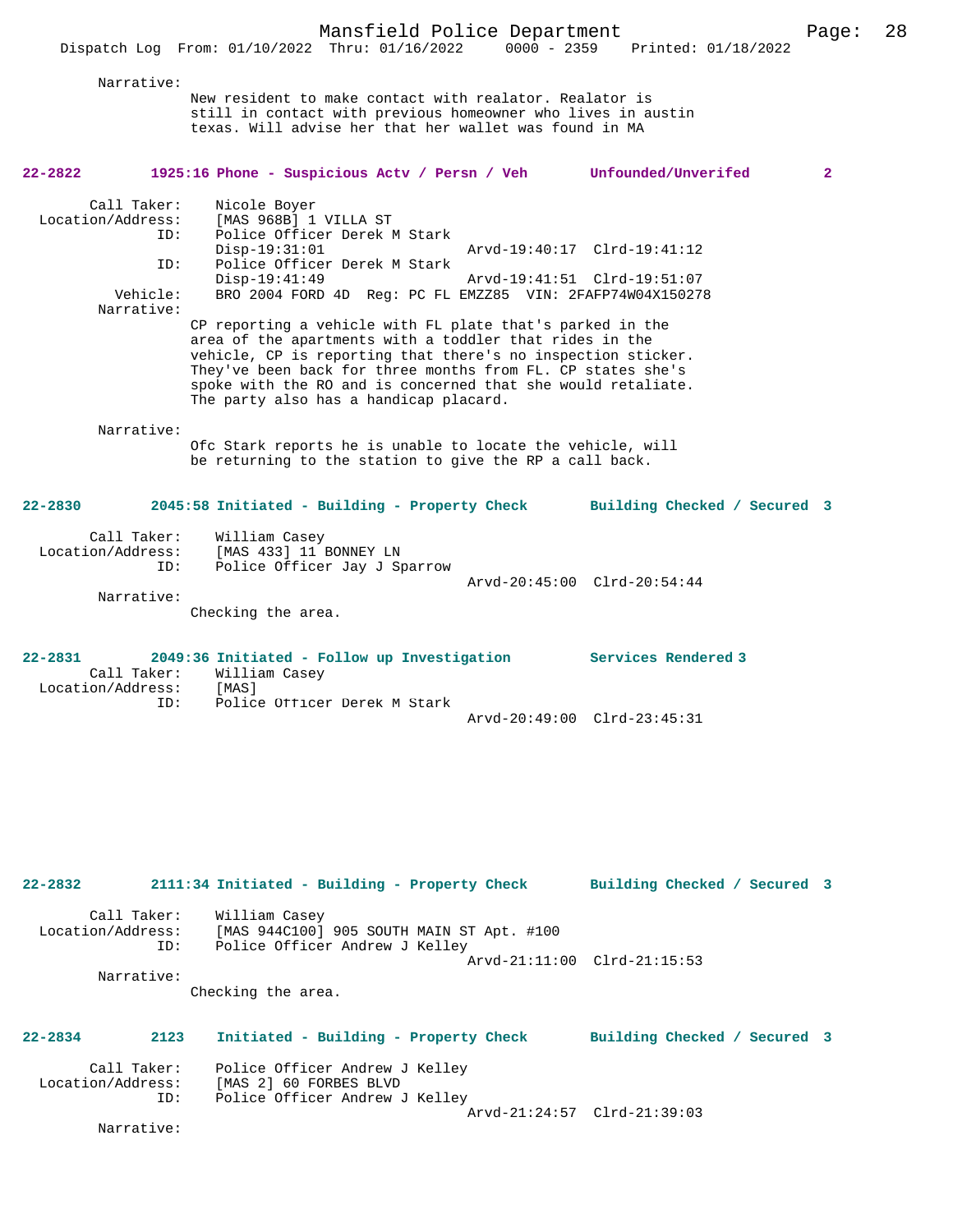Checking the area.

| 22-2836<br>Call Taker:<br>ID:<br>Narrative:<br>Narrative:<br>Narrative: | $2137:19$ Phone - Vandalism<br>Michael Mezhberg<br>Location/Address: [MAS H2300] 9 RUSTIC DR<br>Police Officer Jay J Sparrow<br>$Disp-21:41:42$<br>States his house was egged. Occurred at 2100. SUV, three<br>males, unk further description.<br>They have since washed off the damage. | Services Rendered 3<br>Arvd-21:45:09 Clrd-21:51:59 |
|-------------------------------------------------------------------------|------------------------------------------------------------------------------------------------------------------------------------------------------------------------------------------------------------------------------------------------------------------------------------------|----------------------------------------------------|
|                                                                         | M5 reports the parties have egged a few more houses. Cp<br>wanted advise officer incase they came across the vehicle or<br>other reports of this issue                                                                                                                                   |                                                    |
| 22-2837                                                                 | 2149:25 Initiated - Building - Property Check                                                                                                                                                                                                                                            | Building Checked / Secured 3                       |
| Call Taker:<br>Location/Address:<br>ID:                                 | TARA LAKO<br>[MAS 907E] 390 WEST ST<br>Police Officer Andrew J Kelley                                                                                                                                                                                                                    | Arvd-21:49:00 Clrd-21:58:18                        |
| Narrative:                                                              |                                                                                                                                                                                                                                                                                          |                                                    |
|                                                                         | Checking the area.                                                                                                                                                                                                                                                                       |                                                    |
| 22-2843                                                                 | 2215:19 Initiated - Building - Property Check                                                                                                                                                                                                                                            | Building Checked / Secured 3                       |
| Call Taker:<br>Location/Address:<br>ID:                                 | William Casey<br>[MAS 895] 175 FRUIT ST<br>Police Officer Jay J Sparrow                                                                                                                                                                                                                  | Arvd-22:15:00 Clrd-22:15:35                        |
| Narrative:                                                              |                                                                                                                                                                                                                                                                                          |                                                    |
|                                                                         | Checking the area.                                                                                                                                                                                                                                                                       |                                                    |
| 22-2844                                                                 | 2215:42 Initiated - Building - Property Check                                                                                                                                                                                                                                            | Building Checked / Secured 3                       |
| Call Taker:<br>Location/Address:<br>ID:                                 | William Casey<br>[MAS 870] 175 FRUIT ST<br>Police Officer Jay J Sparrow                                                                                                                                                                                                                  |                                                    |
| Narrative:                                                              |                                                                                                                                                                                                                                                                                          | Arvd-22:15:00 Clrd-22:21:14                        |
|                                                                         | Checking the area.                                                                                                                                                                                                                                                                       |                                                    |
| 22-2848                                                                 | 2255:11 Initiated - Building - Property Check                                                                                                                                                                                                                                            | Building Checked / Secured 3                       |
| Call Taker:<br>Location/Address:<br>ID:<br>Narrative:                   | William Casey<br>[MAS 12] 250 EAST ST<br>Police Officer Jay J Sparrow                                                                                                                                                                                                                    | Arvd-22:55:00 Clrd-23:07:53                        |
|                                                                         | Checking the area.                                                                                                                                                                                                                                                                       |                                                    |
|                                                                         |                                                                                                                                                                                                                                                                                          |                                                    |
| For Date: $01/14/2022 -$ Friday                                         |                                                                                                                                                                                                                                                                                          |                                                    |
| 22-2875                                                                 | 0150:54 Initiated - Building - Property Check                                                                                                                                                                                                                                            | Building Checked / Secured 3                       |

| Call Taker:       | William Casey               |                             |
|-------------------|-----------------------------|-----------------------------|
| Location/Address: | [MAS] RUSTIC DR             |                             |
| ID:               | Police Officer Bryan Hurley |                             |
|                   |                             | Arvd-01:50:00 Clrd-01:54:10 |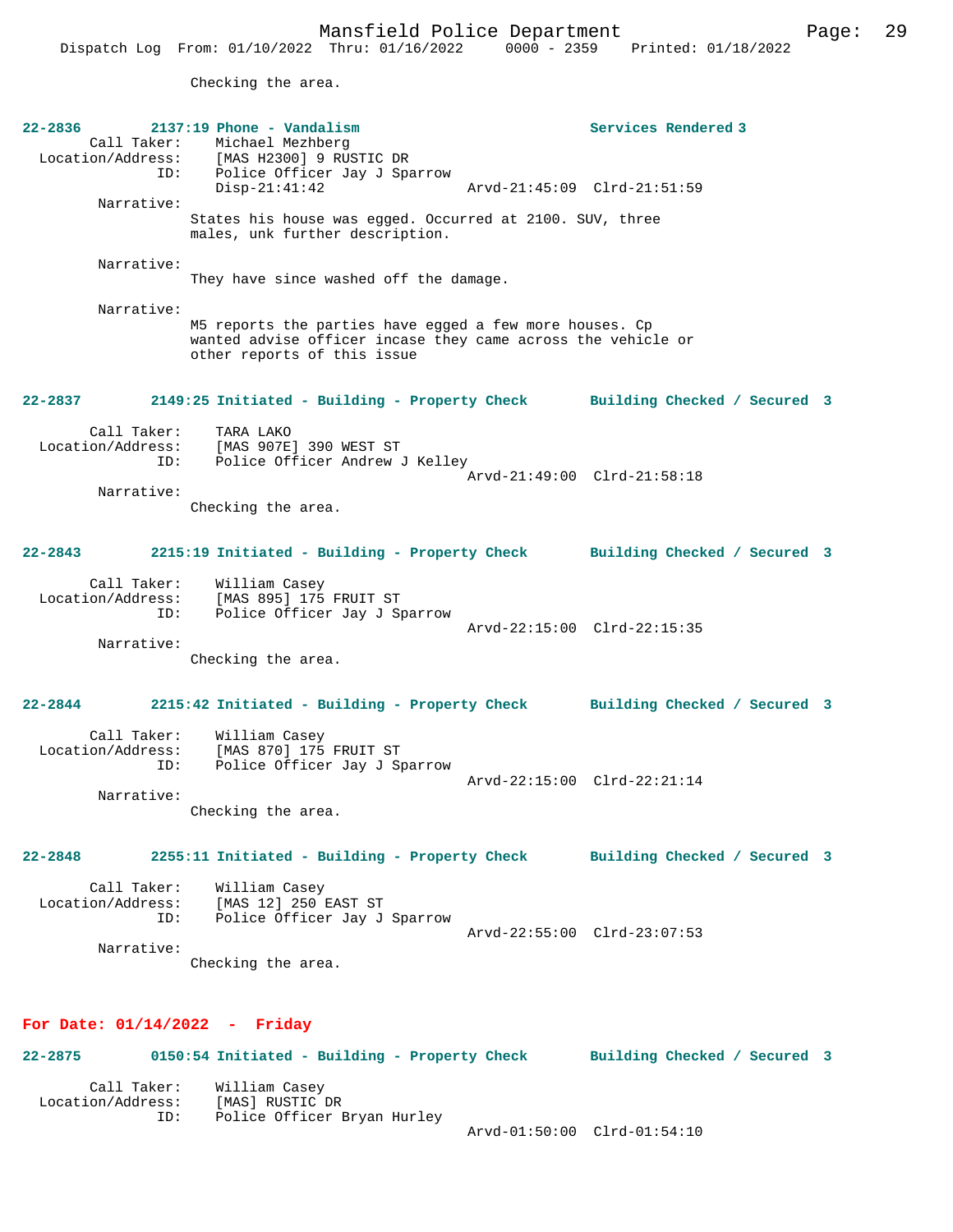Mansfield Police Department Page: 30 Dispatch Log From: 01/10/2022 Thru: 01/16/2022 0000 - 2359 Printed: 01/18/2022 Narrative: Checking the area. **22-2876 0155 Initiated - Building - Property Check Property Seized / Secured 3** Call Taker: Police Officer Mark O'Connor Location/Address:<br>ID: [MAS] OAK ST<br>Police Officer Mark O'Connor Arvd-01:58:44 Clrd-02:01:11 **22-2880 0223 Initiated - Building - Property Check Building Checked / Secured 3** Call Taker: Police Officer Mark O'Connor<br>Location/Address: [MAS 219] 12 GILES PL ess: [MAS 219] 12 GILES PL<br>ID: Police Officer Mark O' Police Officer Mark O'Connor Arvd-02:24:49 Clrd-02:25:11 **22-2883 0226 Initiated - Building - Property Check Building Checked / Secured 3** Call Taker: Police Officer Mark O'Connor Location/Address: [MAS 834] 261 CHAUNCY ST ID: Police Officer Mark O'Connor Arvd-02:29:31 Clrd-02:29:49 **22-2885 0240:39 Initiated - Building - Property Check Building Checked / Secured 3** Call Taker: William Casey Location/Address: [MAS 417] 9 FRANCIS AVE ID: Police Officer Bryan Hurley Arvd-02:40:00 Clrd-02:40:58 Narrative: Checking the area. **22-2887 0249:56 Initiated - Building - Property Check Building Checked / Secured 3** Call Taker: William Casey Location/Address: [MAS 281A] 1 CROCKER ST Police Officer Derek M Stark Arvd-02:49:00 Clrd-02:50:24 Narrative: Checking the area. **22-2891 0256:52 Initiated - Parking Violations Citation / Warning Issued 3** Call Taker: William Casey Location/Address: [MAS 1039] 242 NORTH MAIN ST ID: Police Officer Derek M Stark Arvd-02:56:00 Clrd-03:10:29<br>Vehicle: GRN 2005 FORD RANGER Req: PC MA 3JDR84 VIN: 1FTZR15E85PA GRN 2005 FORD RANGER Reg: PC MA 3JDR84 VIN: 1FTZR15E85PA82114 Narrative: parking violations Narrative: The following vehicles issued citations for overnight winter parking violations Old Colony MA-1KDH14 MA-3JDR84 **22-2892 0313:45 Initiated - Building - Property Check Services Rendered 3**  Call Taker: William Casey<br>Location/Address: [MAS 1015] 30 [MAS 1015] 30 CHAUNCY ST ID: Police Officer Derek M Stark Arvd-03:13:00 Clrd-03:19:30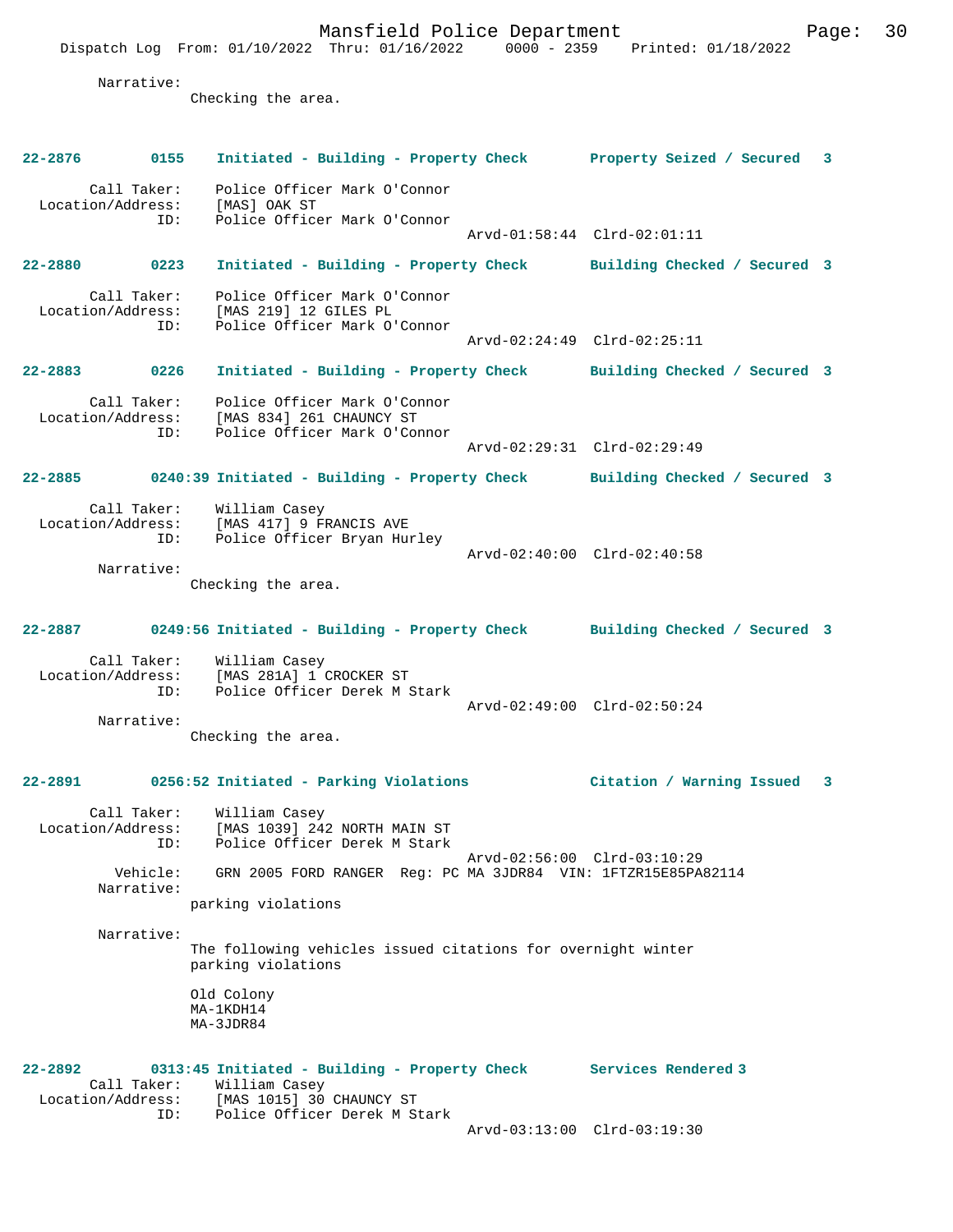Mansfield Police Department Page: 31 Dispatch Log From: 01/10/2022 Thru: 01/16/2022 ID: Police Officer Mark O'Connor Disp-03:16:36 Clrd-03:19:44 Vehicle: BLK 2017 JAGU Xe Premium Reg: CT AZ03567 VIN: SAJAD4BG3HA956803 Narrative: Checking the area. Narrative: M12 to advise party of registration status Narrative: Party advised **22-2899 0404:27 Initiated - Building - Property Check Building Checked / Secured 3** Call Taker: William Casey Location: [MAS] HOTELS ID: Police Officer Mark O'Connor Arvd-04:04:00 Clrd-04:29:56 Narrative: Checking the mansfield hotels with plate reader **22-2900 0413:14 Phone - Assist Fire Department Services Rendered 2**  Call Taker: William Casey Location/Address: [MAS] 1 MANSFIELD AVE ID: Police Officer Bryan Hurley Arvd-04:15:12 Clrd-04:22:32 Narrative: Assisting the FD with a fire related incident. Nature:tamper switch **22-2901 0437:05 Phone - Follow up Investigation Services Rendered 3**  Call Taker: William Casey Location/Address: [MAS H3618] 39 RIDGEVIEW LN ID: Police Officer Bryan Hurley Disp-04:37:40 Arvd-04:41:52 Clrd-04:41:57 Narrative: Conducting a follow up in the area to a previously reported incident. Narrative: Vehicle is in the driveway **22-2907 0615:42 Phone - Well Being Check Services Rendered 3**  Call Taker: Nicole Boyer<br>.on/Address: [MAS] Location/Address: ID: Police Officer Derek M Stark Disp-06:18:26 Arvd-06:22:51 Clrd-06:41:12<br>TD: Police Officer Mark O'Connor Police Officer Mark O'Connor<br>Disp-06:18:40 Disp-06:18:40 Arvd-06:22:49 Clrd-06:41:14<br>ID: Police Officer Bryan Hurley Disp-00:10:10<br>Police Officer Bryan Hurley Disp-06:19:53 Arvd-06:27:25 Clrd-06:41:16<br>ID: Sergeant John R Armstrong Sergeant John R Armstrong<br>Disp-06:26:27 Disp-06:26:27 Arvd-06:26:29 Clrd-06:41:17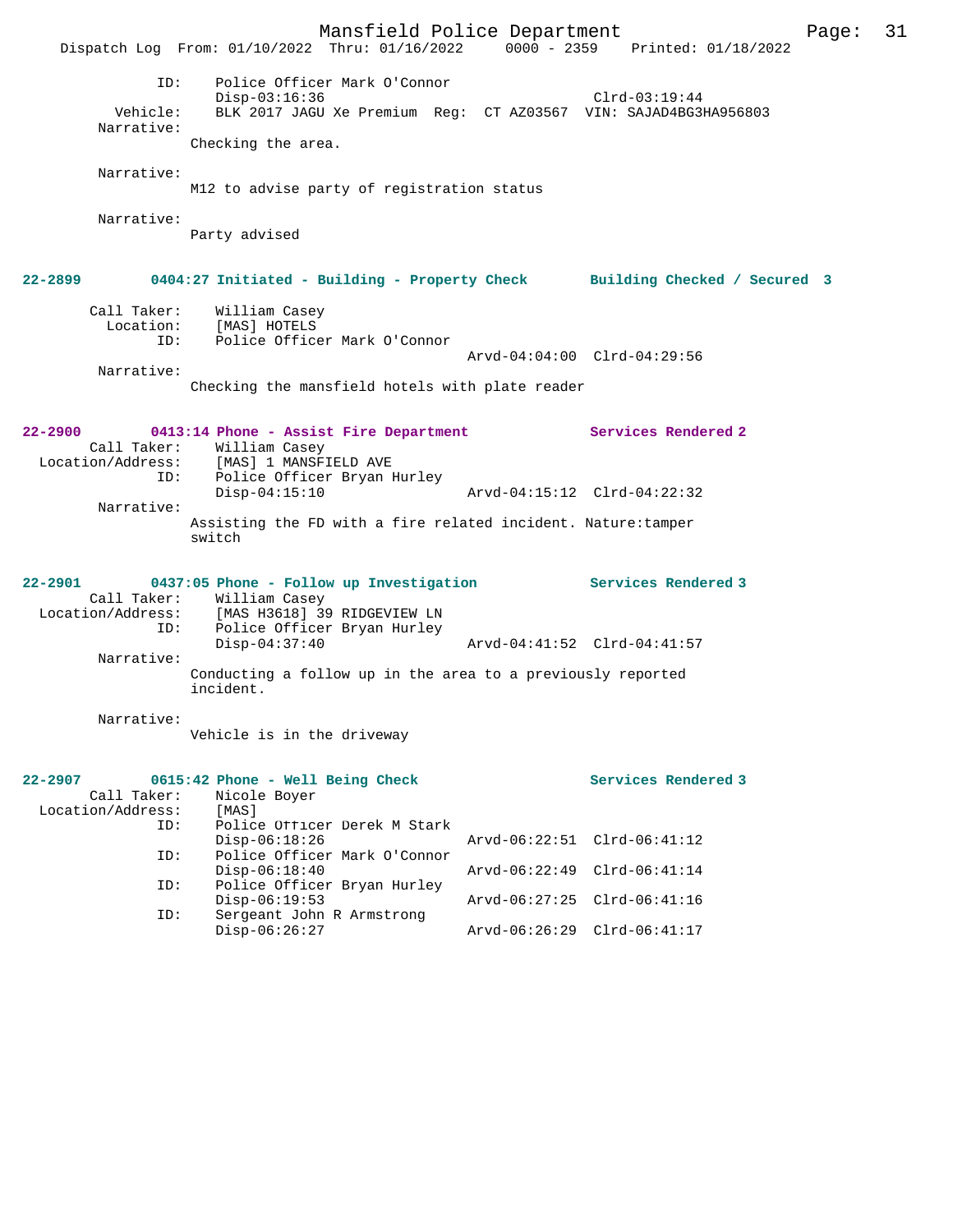Dispatch Log From: 01/10/2022 Thru: 01/16/2022 0000 - 2359 Printed: 01/18/2022

| 22-2919<br>$\overline{2}$     |                                         | 0710:05 Phone - 911 Hang-ups & Verifications                                                                                                                                                                                                                                                                                                                                     | Confirmed misdial/Accdntl Call |
|-------------------------------|-----------------------------------------|----------------------------------------------------------------------------------------------------------------------------------------------------------------------------------------------------------------------------------------------------------------------------------------------------------------------------------------------------------------------------------|--------------------------------|
|                               | Call Taker:<br>TD:<br>Narrative:        | Jennifer Napolitano<br>Location/Address: [MAS H1413] 15 FAIRFIELD PARK<br>Police Officer Derek M Stark<br>$Disp-07:11:57$<br>Checking on a 911 hang up.<br>Contact made?: yes. States accidental<br>Cellphone? $(y/n)$ : yes<br>Uncertainty radius: 11 meters                                                                                                                    | Arvd-07:17:50 Clrd-07:24:55    |
| $22 - 2922$<br>$\overline{2}$ |                                         | 0806:58 911 - 911 Hang-ups & Verifications                                                                                                                                                                                                                                                                                                                                       | Confirmed misdial/Accdntl Call |
|                               | Call Taker:<br>ID:<br>Narrative:        | Ryan O'Rourke<br>Location/Address: [MAS H4810] 10 SADDLE RIDGE RD<br>Police Officer David J Pepicelli<br>$Disp-08:09:20$<br>Checking on a 911 hang up.<br>Contact made?: Yes<br>Cellphone? $(y/n)$ : Yes<br>Uncertainty radius:<br>caller rpts accidental, caller rpts she is leaving to take<br>her child to the bus soon, insturcted to flag down officer<br>if she sees them. | Arvd-08:24:35 Clrd-08:24:37    |
| $22 - 2936$                   |                                         | 0915:17 Initiated - Building - Property Check Building Checked / Secured 3                                                                                                                                                                                                                                                                                                       |                                |
|                               | Call Taker:<br>Location/Address:<br>ID: | William Casey<br>[MAS 840] 280 SCHOOL ST<br>Police Officer David J Pepicelli                                                                                                                                                                                                                                                                                                     | Arvd-09:15:00 Clrd-09:29:45    |
|                               | Narrative:                              |                                                                                                                                                                                                                                                                                                                                                                                  |                                |

Checking the area.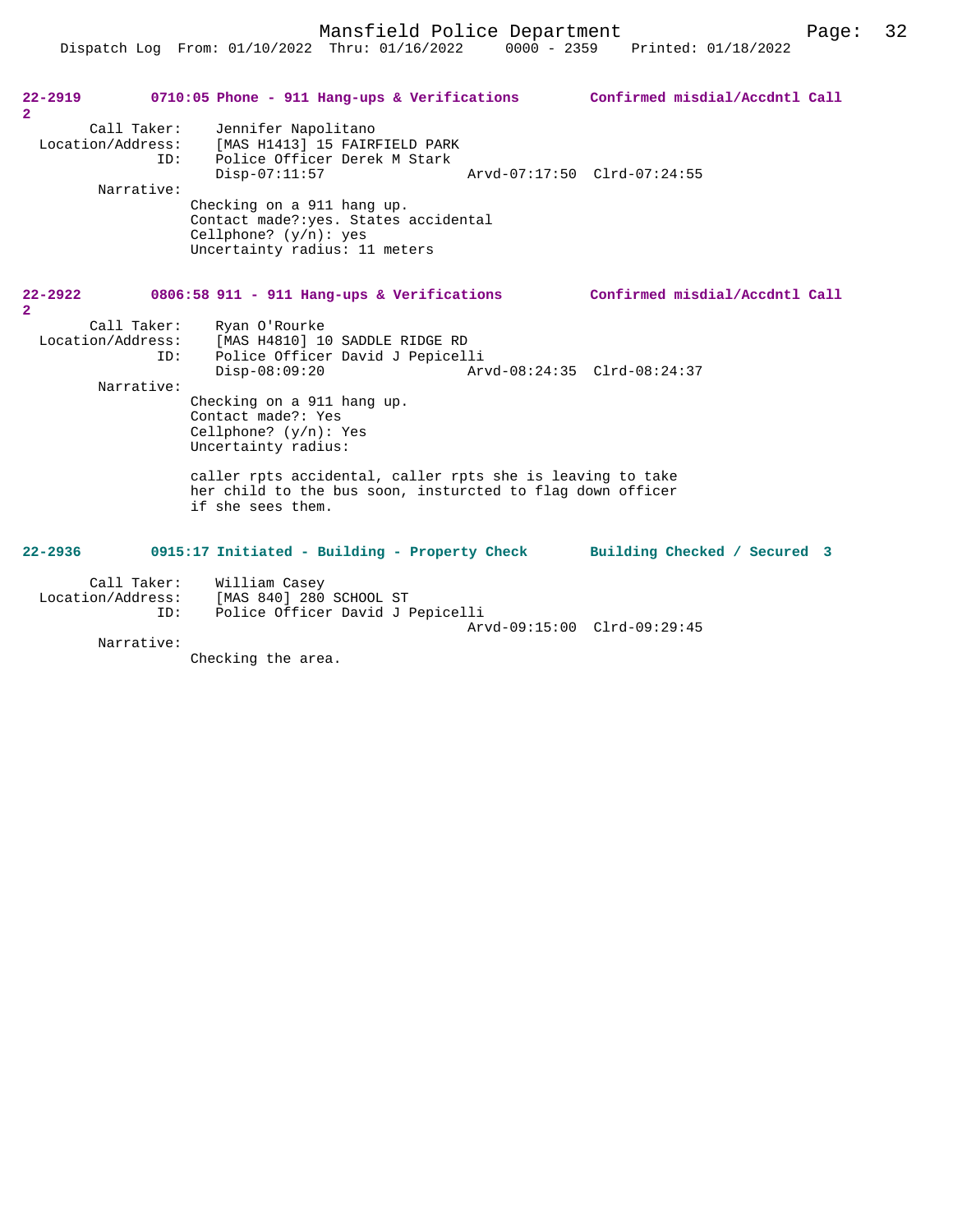**22-2939 0947:42 Radio - LE Team Activation Services Rendered 1**  Call Taker: Support Staff Matthew Todesco<br>Location/Address: [MAS 451B] 500 EAST ST ess: [MAS 451B] 500 EAST ST<br>TD: Sergeant David Schepis Sergeant David Schepis<br>Disp-09:49:07 Disp-09:49:07 Arvd-09:50:56 Clrd-15:11:38<br>TD: Support Staff Philip D Seaward Support Staff Philip D Seaward Disp-09:51:08 Arvd-09:51:15 Clrd-15:11:41 Narrative: Sgt Schepis and Seward are responding to Foxboro for a METRO call out. **22-2951 1048:22 Initiated - Suspicious Actv / Persn / Veh Services Rendered 2**  Call Taker: William Casey Location/Address: [MAS 170] 255 HOPE ST ID: Police Officer Andrew J Kelley Arvd-10:48:00 Clrd-10:49:07 Narrative: Female party took a fall and got up on her own power **22-2952 1049:48 Initiated - School Officer Activity Services Rendered 3**  Call Taker: William Casey Location/Address: [MAS 333] 245 EAST ST ID: Police Officer Andrew J Kelley Arvd-10:49:00 Clrd-11:17:56 **22-2956 1123 Initiated - Parking Violations Services Rendered 3**  Call Taker: Animal Control Steven Simonds Location/Address: [MAS] 43 NORTH MAIN ST @ 13 PARK ST ID: Animal Control Steven Simonds Arvd-11:23:45 Clrd-11:44:54 Narrative: checking area for parking violations **22-2959 1127:08 Phone - Motor Veh Acc - No Injury Investigated - Report Taken 1** Call Taker: Jennifer Napolitano<br>Location/Address: [MAS] 272 CHAUNCY ST ess: [MAS] 272 CHAUNCY ST<br>ID: Police Officer David ID: Police Officer David J Pepicelli Disp-11:28:47 Arvd-11:31:28 Clrd-11:33:30<br>ID: Police Officer David W Kinahan ID: Police Officer David W Kinahan Disp-11:29:44 Arvd-11:35:17 Clrd-11:50:34 Vehicle: GRY 2013 KIA RIO Reg: PC MA 1KTV47 VIN: KNADN5A38D6195838 GRY 2014 FORD F150 Reg: PC MA 866WKS VIN: 1FTMF1EM8EFA65670 Narrative: 2 car mva no injuries Refer To Accident: 22MAS-18-AC **22-2968 1236:56 Initiated - Motor Vehicle Stop Citation / Warning Issued 3**

Call Taker: Stephen Martell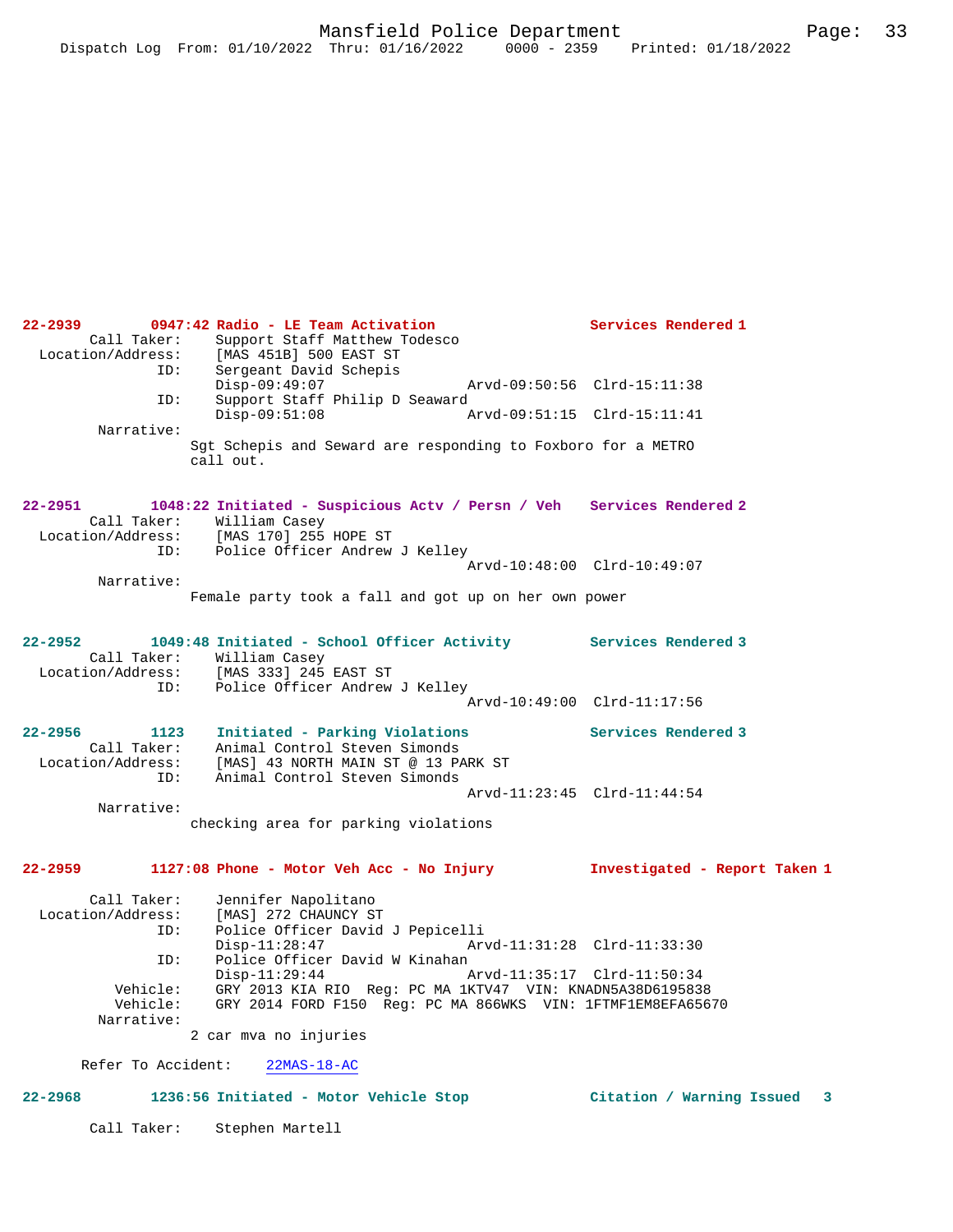Mansfield Police Department Page: 34 Dispatch Log From: 01/10/2022 Thru: 01/16/2022 0000 - 2359 Printed: 01/18/2022 Location/Address: [MAS] 50 WEST ST ID: Police Officer David W Kinahan Arvd-12:36:00 Clrd-12:47:10<br>Vehicle: WHI 2019 NISS ROGUE Reg: PC MA 2YGN27 VIN: 5N1AT2MV7KC738 WHI 2019 NISS ROGUE Reg: PC MA 2YGN27 VIN: 5N1AT2MV7KC738095 **22-2971 1301:34 Initiated - Building - Property Check Building Checked / Secured 3** Call Taker: Stephen Martell Location/Address: [MAS 281A] 1 CROCKER ST ID: Police Officer Andrew J Kelley Arvd-13:01:00 Clrd-13:23:35 Narrative: Checking the area. **22-2972 1302:26 Phone - Assist Fire Department Services Rendered 2**  Call Taker: Stephen Martell Location/Address: [MAS H5571] 98 HIGH ST ID: Police Officer Matthew A Souza<br>Disp-13:04:29 A Disp-13:04:29 Arvd-13:15:39 Clrd-13:15:43 Narrative: Assisting the FD with a fire related incident. Nature: residential lockout **22-2981 1357:40 Initiated - Disabled Motor Vehicle Assisted Party 3**  Call Taker: Stephen Martell Vicinity of: [MAS 1002] 250 EAST ST ID: Police Officer Andrew J Kelley Arvd-13:57:00 Clrd-14:18:33 Vehicle: GRY 2011 KIA SORENT Reg: PAV MA FRAU VIN: 5XYKT4A26BG118008 Narrative: Reported DMV in the area. Narrative: heading to the station to pick up a jump box. Narrative: AAA en route to the vehicle. courtesy transport to the kids to 295 south main SM - 4941 Narrative: 4943 ending. **22-2984 1412:37 Phone - Well Being Check Not Home / No Answer 3** Call Taker: Jennifer Napolitano<br>.on/Address: [MAS 432] Location/Address: ID: Police Officer Matthew A Souza Disp-14:16:48 Arvd-14:29:27 Clrd-14:42:21<br>ID: Sergeant Robert S Pierce Sergeant Robert S Pierce Disp-14:16:53 Clrd-14:20:34 ID: Police Officer Andrew J Kelley Disp-14:19:03 Arvd-14:21:57 Clrd-14:42:21 ID: Sergeant Robert S Pierce Disp-14:36:47 Arvd-14:36:50 Clrd-14:42:21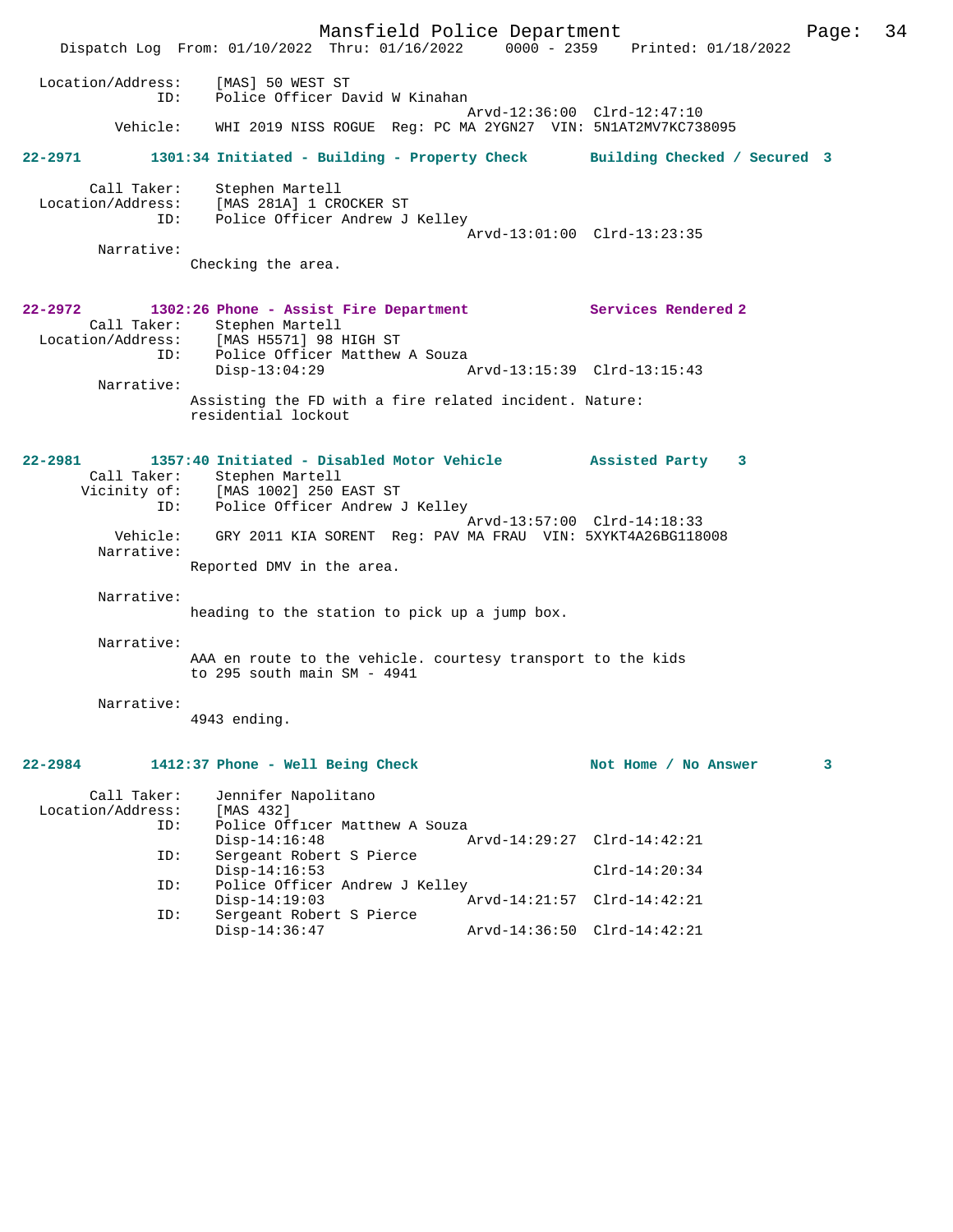| $22 - 2986$ |                   | 1412:41 Phone - Well Being Check | Spoken To                   |  |
|-------------|-------------------|----------------------------------|-----------------------------|--|
|             | Call Taker:       | Ryan O'Rourke                    |                             |  |
|             | Location/Address: | [MAS H2841]                      |                             |  |
|             | ID:               | Sergeant Robert S Pierce         |                             |  |
|             |                   | $Disp-14:20:41$                  | Arvd-14:23:19 Clrd-14:29:18 |  |
|             | ID:               | Police Officer David J Pepicelli |                             |  |
|             |                   | $Disp-14:20:47$                  | $Clrd-14:28:20$             |  |
|             |                   |                                  |                             |  |

| 22–2997           | 1517:03 Initiated - Assist Citizen - P S A | Services Rendered 3 |
|-------------------|--------------------------------------------|---------------------|
| Call Taker:       | Stephen Martell                            |                     |
| Location/Address: | [MAS H3242]                                |                     |
| ID:               | Police Officer David J Pepicelli           |                     |
|                   | Arvd-15:17:00 Clrd-15:18:11                |                     |

**22-3016 1718:54 Initiated - Follow up Investigation Services Rendered 3**  Call Taker: Aaron Figueroa Vicinity of: [MAS] 400 MILL ST ID: Police Officer Michael N Fenore Arvd-17:18:00 Clrd-17:26:14 Narrative: Conducting a follow up in the area to a previously reported incident. **22-3017 1723:18 Other - Follow up Investigation Services Rendered 3**  Call Taker: Civilian William Galarneau Location/Address: [MAS 932] 12 PRATT ST Apt. #202 Location/Address: [MAS 932] 12 PRATT ST Apt. #20<br>ID: Police Officer Derek M Stark Disp-17:29:51 Arvd-17:37:02 Clrd-18:17:53 **22-3019 1737:37 Initiated - Building - Property Check Building Checked / Secured 3** Call Taker: Aaron Figueroa Location/Address: [MAS 1002] 250 EAST ST ID: Detective Patrick J Pennie Arvd-17:37:00 Clrd-17:47:43 Narrative: Checking the area. Refer To Accident: 22MAS-20-AC **22-3020 1749:27 911 - Animal Complaints Services Rendered 3**  Call Taker: Ryan O'Rourke<br>Location/Address: [MAS H5771] 5! [MAS H5771] 558 MAPLE ST ID: Detective Patrick J Pennie Disp-17:50:29 Arvd-17:56:32 Clrd-17:59:46 ID: Police Officer Andrew J Kelley<br>Disp-17:50:57 A Disp-17:50:57 Arvd-17:56:33 Clrd-17:59:31 Narrative: caller rpts deer struck by vehicle. vehicle no longer on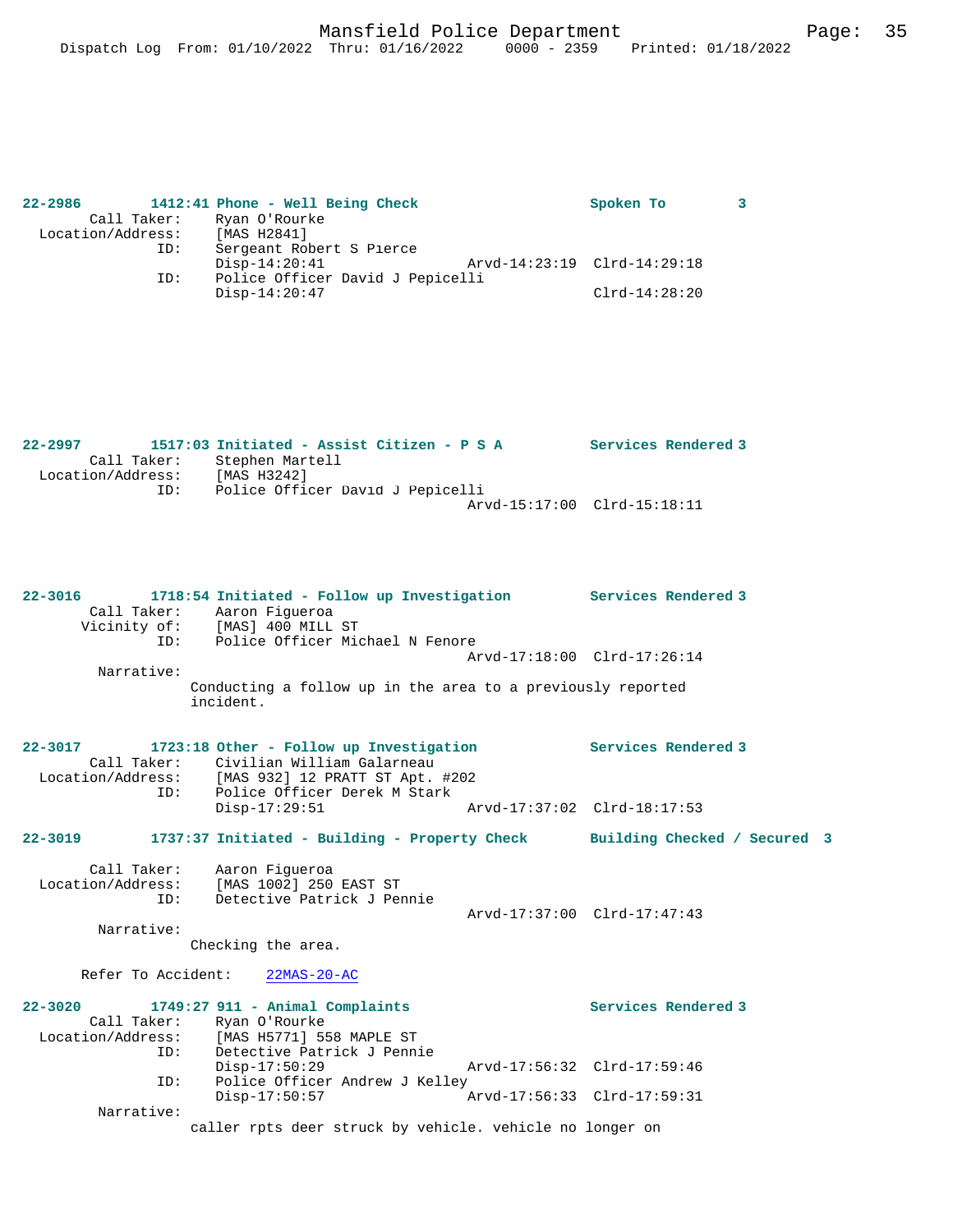Mansfield Police Department Page: 36 Dispatch Log From: 01/10/2022 Thru: 01/16/2022 0000 - 2359 Printed: 01/18/2022 scene. Narrative: M8 advised once they arrived the deer ran off into the woods **22-3022 1805:53 Initiated - Building - Property Check Building Checked / Secured 3** Call Taker: Aaron Figueroa Vicinity of: [MAS] COPELAND DR ID: Police Officer Andrew J Kelley Arvd-18:05:00 Clrd-18:09:21 Narrative: Checking the area. **22-3025 1815:24 Initiated - Building - Property Check Building Checked / Secured 3** Call Taker: Aaron Figueroa Location/Address: [MAS 820C] 31 PLYMOUTH ST ID: Police Officer Bryan Hurley Arvd-18:15:00 Clrd-18:15:44 Narrative: Checking the area. **22-3028 1847 Initiated - Building - Property Check Building Checked / Secured 3** Call Taker: Police Officer Derek M Stark Location/Address: [MAS 840] 280 SCHOOL ST ID: Police Officer Derek M Stark Arvd-18:47:18 Clrd-19:02:20 Narrative: Checking the area. **22-3043 2020:44 Initiated - Building - Property Check Building Checked / Secured 3** Call Taker: Nicole Boyer Vicinity of: [MAS 1015] 30 CHAUNCY ST<br>ID: Police Officer Andrew J B Police Officer Andrew J Kelley Arvd-20:20:00 Clrd-20:31:29 Narrative: Checking the area. **22-3049 2049:06 Initiated - Building - Property Check Building Checked / Secured 3** Call Taker: Nicole Boyer Vicinity of: [MAS 281A] 1 CROCKER ST ID: Police Officer Andrew J Kelley Arvd-20:49:00 Clrd-20:53:21 Narrative: Checking the area. **22-3053 2113:17 Initiated - Building - Property Check Building Checked / Secured 3** Call Taker: Nicole Boyer Location/Address: [MAS 195A] 254 CHAUNCY ST Police Officer Andrew J Kelley Arvd-21:13:00 Clrd-21:14:37 Narrative: Checking the area. **22-3054 2113:58 Initiated - Motor Vehicle Stop Citation / Warning Issued 3** Call Taker: Nicole Boyer<br>Vicinity of: [MAS] [MAS] 1150 WEST ST @ 4 DOUGLAS DR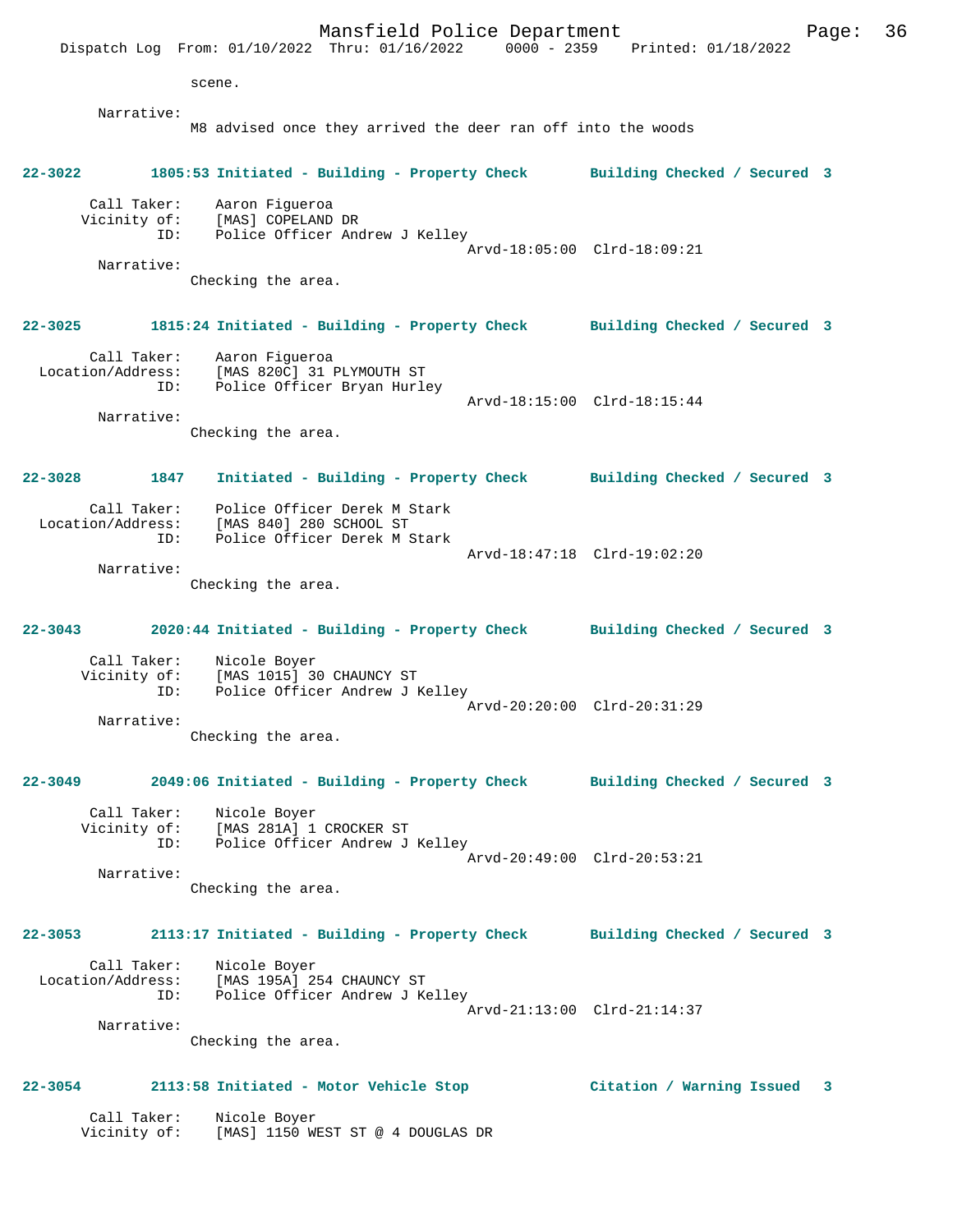Mansfield Police Department Fage: 37 Dispatch Log From: 01/10/2022 Thru: 01/16/2022 0000 - 2359 Printed: 01/18/2022 ID: Police Officer Derek M Stark Arvd-21:13:00 Clrd-21:18:25 Vehicle: BLK 2016 TOYT CAMRY Reg: PC MA 1CBB39 VIN: 4T1BF1FK0GU202650 Narrative: Out with an MVST Narrative: Citation given to RO for speed. **22-3057 2128:04 Initiated - Motor Vehicle Stop Citation / Warning Issued 3** Call Taker: Nicole Boyer<br>Vicinity of: [MAS 960A] 79 Vicinity of: [MAS 960A] 792 WEST ST Apt. #A ID: Police Officer Derek M Stark Arvd-21:28:00 Clrd-21:34:42<br>Vehicle: GRY 2014 HYUN ELANTR Reg: PC MA 789ND1 VIN: KMHD35LHXEU2 GRY 2014 HYUN ELANTR Reg: PC MA 789ND1 VIN: KMHD35LHXEU215601 Narrative: out with an mvst Narrative: Citation given to operator for speed. **22-3059 2136:32 Initiated - Suspicious Actv / Persn / Veh Investigated - No Report 2** Call Taker: Nicole Boyer<br>ion/Address: [MAS] Location/Address: ID: Police Officer Derek M Stark Arvd-21:36:00 Clrd-21:43:02<br>TD: Police Officer David J Pepicelli Police Officer David J Pepicelli

> Disp-21:37:18 Enrt-21:37:18 Arvd-21:39:11 Clrd-21:43:02<br>Vehicle: GRY 2020 ACUR UT MDX Reg: PC MA 3ZLJ40 VIN: 5J8YD4H51LL0 GRY 2020 ACUR UT MDX Reg: PC MA 3ZLJ40 VIN: 5J8YD4H51LL040977

| $22 - 3062$                      | 2143:42 Phone - Suspicious Actv / Persn / Veh                                                                                                                                                                                                                                                                                                                                                           |                             | Protective Custody          | 2 <sup>1</sup> |
|----------------------------------|---------------------------------------------------------------------------------------------------------------------------------------------------------------------------------------------------------------------------------------------------------------------------------------------------------------------------------------------------------------------------------------------------------|-----------------------------|-----------------------------|----------------|
| Call Taker:<br>Location/Address: | William Casey<br>[MAS H3157] 198 PLAIN ST<br>Police Officer Derek M Stark                                                                                                                                                                                                                                                                                                                               |                             |                             |                |
| ID:<br>ID:                       | $Disp-21:44:22$<br>Police Officer Andrew J Kelley                                                                                                                                                                                                                                                                                                                                                       | Arvd-21:48:45 Clrd-23:25:19 |                             |                |
|                                  | $Disp-21:44:27$                                                                                                                                                                                                                                                                                                                                                                                         |                             | Arvd-21:50:09 Clrd-22:58:36 |                |
| ID:                              | Police Officer David J Pepicelli<br>Disp-21:44:52 Enrt-21:44:52 Arvd-21:50:02 Clrd-23:25:19                                                                                                                                                                                                                                                                                                             |                             |                             |                |
| ID:<br>Narrative:                | Sergeant Jeffrey G Bombard                                                                                                                                                                                                                                                                                                                                                                              |                             | Arvd-22:04:47 Clrd-23:25:19 |                |
|                                  | CP reports a female party showed up in her driveway and was<br>in distress. Female stated she was with her boyfriend and<br>three other men. Her boyfriend told her to take the keys to<br>the vehicle because something bad was going to happen.<br>Female stated she didnt have the license to operate the<br>vehicle. Female party then stated she took off running from<br>side street in the area. |                             |                             |                |
| Narrative:                       | M12 has one female as a PC SM: 6259617                                                                                                                                                                                                                                                                                                                                                                  |                             |                             |                |
| Narrative:                       | M10 and M1 spoke with a<br>Confirmed no domestic disturbance. Cleared from the area and<br>went to the station.                                                                                                                                                                                                                                                                                         | at                          |                             |                |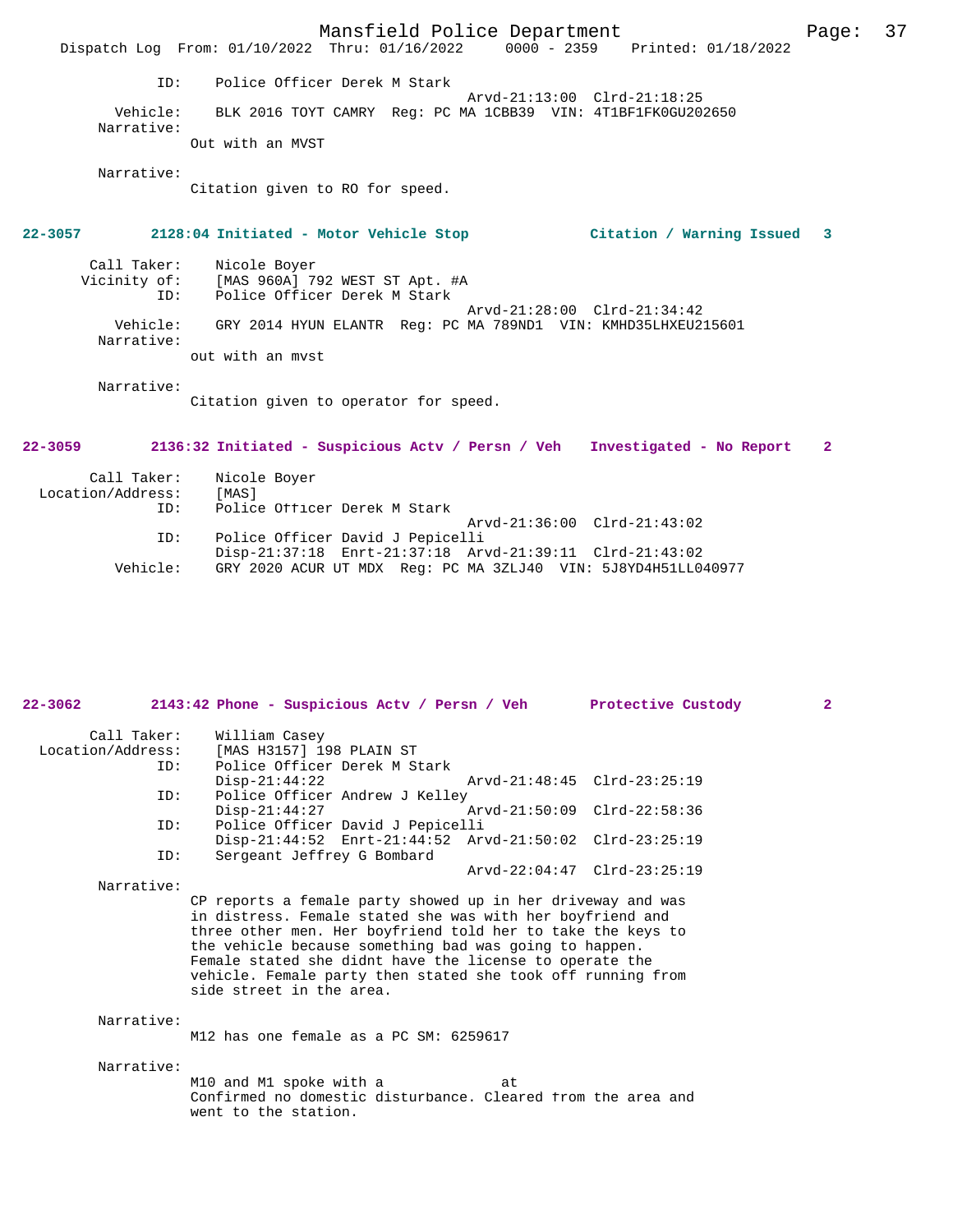Mansfield Police Department Form Page: 38 Dispatch Log From: 01/10/2022 Thru: 01/16/2022 0000 - 2359 Printed: 01/18/2022 Narrative: M12 EM: 625602.5 Narrative: See AR for further. Narrative: PC has been released. Refer To P/C: 22MAS-19-AR P/C: LEAL, RITA M<br>Address: 110 BRIARCLIF 110 BRIARCLIFF RD Apt. #2 RAYNHAM, MA<br>50 Age:<br>:Charges PROTECTIVE CUSTODY **22-3072 2306:24 Initiated - Building - Property Check Building Checked / Secured 3** Call Taker: Nicole Boyer Vicinity of: [MAS 820C] 31 PLYMOUTH ST ID: Police Officer Bryan Hurley Arvd-23:06:00 Clrd-23:06:51 Narrative: Checking the area.

# **For Date: 01/15/2022 - Saturday**

**22-3082 0033:45 Initiated - Motor Vehicle Stop Citation / Warning Issued 3** Call Taker: Nicole Boyer Vicinity of: [MAS 253] 330 PRATT ST Apt. #A ID: Police Officer Christopher D Sorge Arvd-00:33:00 Clrd-00:39:07 ID: Police Officer Mark O'Connor Arvd-00:34:14 Clrd-00:39:07<br>Vehicle: RED 2014 AUDI A4 Req: PC MA 2SFS85 VIN: WAUDFAFL3EN04238 RED 2014 AUDI A4 Reg: PC MA 2SFS85 VIN: WAUDFAFL3EN042385 Narrative: Out with an MVST

Narrative:

Citation to RO for speeding in the area of 70 Pratt St.

# **22-3085 0047:09 Initiated - Building - Property Check Building Checked / Secured 3**

| Call Taker: | Nicole Boyer                       |  |
|-------------|------------------------------------|--|
| Location:   | [MAS] HOTELS IN THE AREA           |  |
| ID:         | Police Officer Christopher D Sorge |  |
|             | Arvd-00:47:00 Clrd-00:53:15        |  |
| Narrative:  |                                    |  |

Checking the area. Starting with Foxboro hotels. Going to Comfort Inn first.

 Narrative: Clear of Comfort Inn and going to Sonesta Hotel.

 Narrative: Checked the Hampton Inn.

# **22-3087 0104:40 Initiated - Building - Property Check Building Checked / Secured 3**

| Call Taker:  | Nicole Boyer                 |
|--------------|------------------------------|
| Vicinity of: | [MAS] OAK ST                 |
|              | Police Officer Mark O'Connor |

Arvd-01:04:00 Clrd-01:05:11

Narrative:

Checking the area.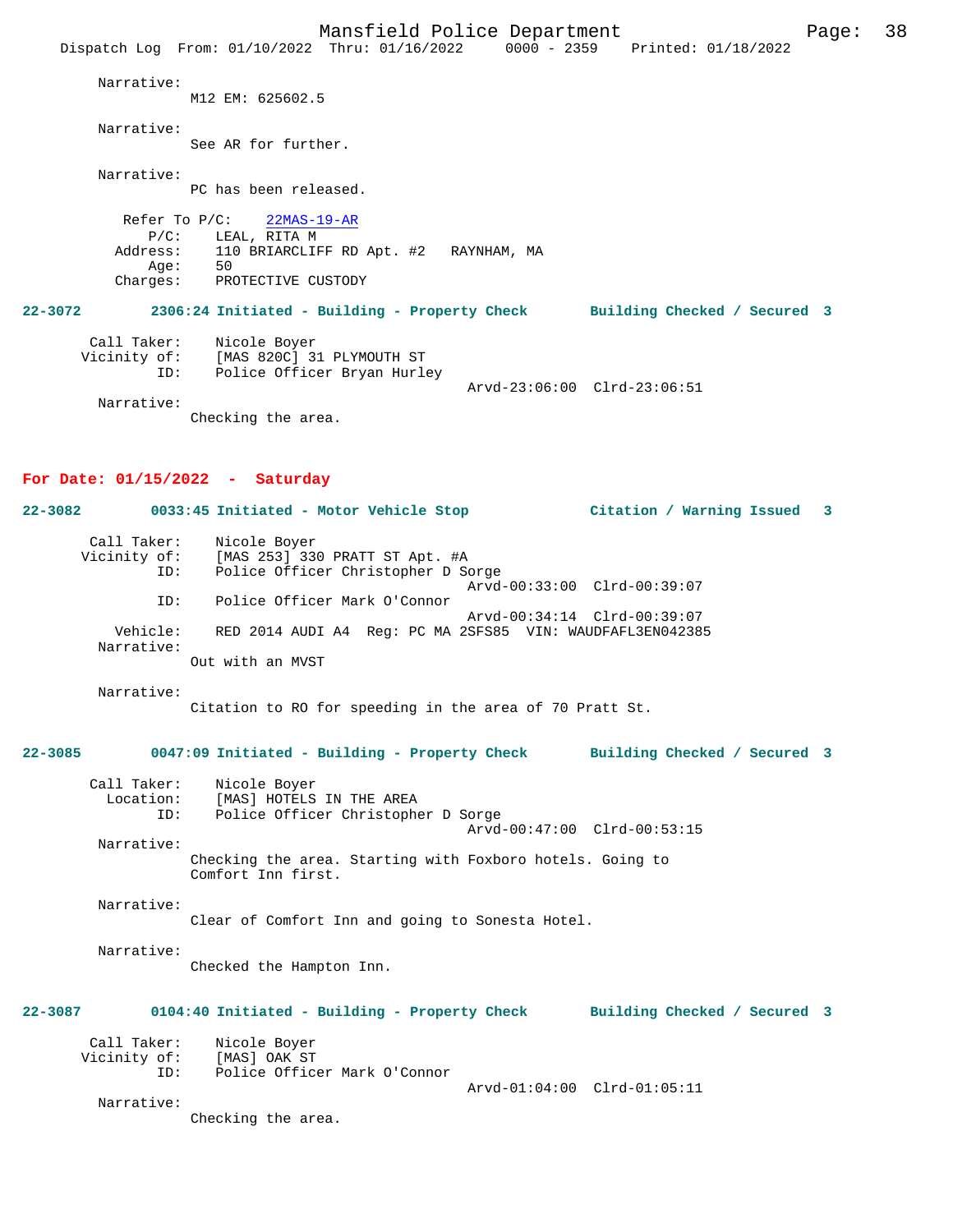Mansfield Police Department Page: 39

Dispatch Log From: 01/10/2022 Thru: 01/16/2022 0000 - 2359 Printed: 01/18/2022

**22-3091 0114:40 Initiated - Building - Property Check Building Checked / Secured 3** Call Taker: Michael Mezhberg Location/Address: [MAS 2] 60 FORBES BLVD ID: Executive Lieutenant Francis W Archer JR Arvd-01:14:00 Clrd-01:18:37 Narrative: Conducting a walk through. **22-3093 0116:08 Initiated - Motor Vehicle Stop Citation / Warning Issued 3** Call Taker: Nicole Boyer Vicinity of: [MAS H9864] 201 COPELAND DR @ FORBES BLVD<br>ID: Police Officer Mark O'Connor Police Officer Mark O'Connor Arvd-01:16:00 Clrd-01:21:37 Vehicle: ONG 2019 VOLK JETTA Reg: PAS MA SN23CW VIN: 3VWC57BU0KM053897 Narrative: Out with an MVST Narrative: Citation given to operator for speeding. **22-3096 0134:14 Initiated - Building - Property Check Building Checked / Secured 3** Call Taker: Nicole Boyer<br>Location/Address: [MAS 820C] 3 [MAS 820C] 31 PLYMOUTH ST ID: Officer Richard C Brown Arvd-01:34:00 Clrd-01:35:29 Narrative: Checking the area. Narrative: Outside of Radford checks. **22-3098 0138:56 Phone - Assist Fire Department Services Rendered 2**  Call Taker: Nicole Boyer<br>Location/Address: [MAS 195A] 2  $[MAS 195A] 254 CHAUNCY ST$  ID: Police Officer Derek M Stark Disp-01:39:52 Clrd-01:46:53<br>ID: Executive Lieutenant Francis W Archer JR Executive Lieutenant Francis W Archer JR Arvd-01:46:43 Clrd-01:50:59 Narrative: Assisting the FD with a fire related incident. Nature: Fire alarm activation Narrative: FD all set **22-3099 0141:22 Initiated - Motor Vehicle Stop Citation / Warning Issued 3** Call Taker: Nicole Boyer<br>Vicinity of: [MAS] 99 SOU of: [MAS] 99 SOUTH MAIN ST @ 35 SPRING ST<br>TD: Police Officer Christopher D Sorge Police Officer Christopher D Sorge Arvd-01:41:00 Clrd-01:49:02 ID: Police Officer Mark O'Connor Arvd-01:41:49 Clrd-01:49:02 Vehicle: ONG 2007 CHEV COLORA Reg: PC MA 5279JV VIN: 1GCDT13E178154637 Narrative: Out with an MVST Narrative: Citation given to operator. **22-3102 0159 Initiated - Building - Property Check Building Checked / Secured 3**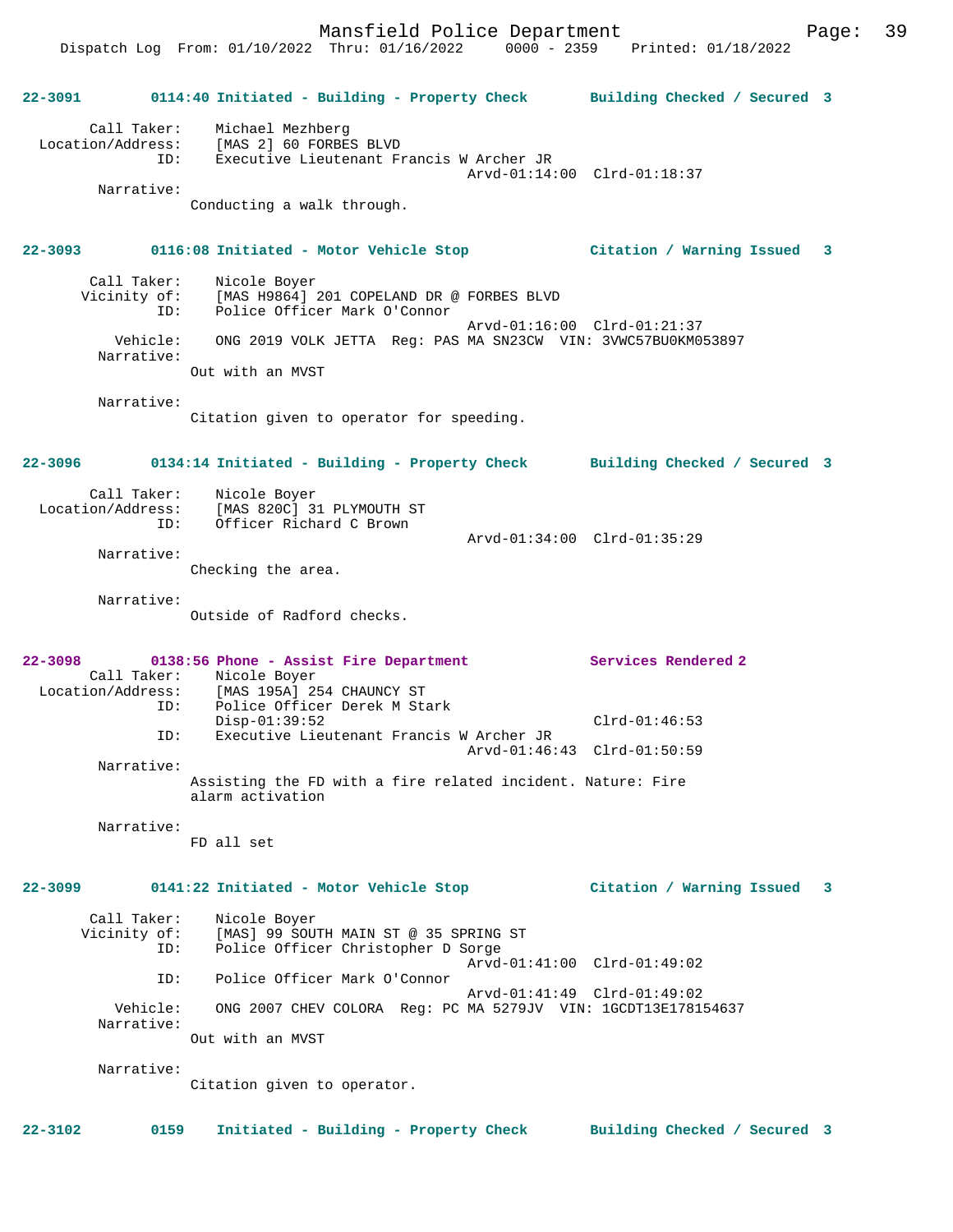Mansfield Police Department Form Page: 40 Dispatch Log From: 01/10/2022 Thru: 01/16/2022 0000 - 2359 Printed: 01/18/2022 Call Taker: Police Officer Derek M Stark Location/Address: [MAS] MYSTIC LN ID: Police Officer Derek M Stark Arvd-02:00:01 Clrd-02:02:22 Narrative: Checking the area. **22-3107 0201:57 Initiated - Building - Property Check Building Checked / Secured 3** Call Taker: Nicole Boyer Vicinity of: [MAS] 4 ERICK RD @ 15 BONNEY LN<br>ID: Police Officer Derek M Stark Police Officer Derek M Stark Arvd-02:12:00 Clrd-02:19:06 Narrative: Checking the area. **22-3120 0238 Initiated - Building - Property Check Building Checked / Secured 3** Call Taker: Police Officer Derek M Stark Location/Address: [MAS] ESSEX ST ID: Police Officer Derek M Stark Arvd-02:39:17 Clrd-02:53:29 Narrative: Requests for extra patrols **22-3122 0252:24 Initiated - Building - Property Check Building Checked / Secured 3** Call Taker: Nicole Boyer Vicinity of: [MAS 2] 60 FORBES BLVD<br>ID: Police Officer Mark O'O Police Officer Mark O'Connor Arvd-02:52:00 Clrd-02:55:37 Narrative: Checking the area. **22-3123 0255:13 Initiated - Building - Property Check Building Checked / Secured 3** Call Taker: Nicole Boyer Vicinity of: [MAS 281A] 1 CROCKER ST Police Officer Christopher D Sorge Arvd-02:55:00 Clrd-02:59:31 Narrative: Checking the area. **22-3124 0255:44 Initiated - Building - Property Check Building Checked / Secured 3** Call Taker: Nicole Boyer<br>Vicinity of: [MAS 2] 60 F of: [MAS 2] 60 FORBES BLVD<br>TD: Police Officer Mark O'O Police Officer Mark O'Connor Arvd-02:55:00 Clrd-02:58:53 Narrative: Checking the area. **22-3127 0258 Initiated - Building - Property Check Building Checked / Secured 3** Call Taker: Police Officer Derek M Stark Location/Address: [MAS 992] 660 EAST ST ID: Police Officer Derek M Stark Arvd-02:59:06 Clrd-02:59:28 Narrative: Checking the area. **22-3128 0259:01 Initiated - Building - Property Check Building Checked / Secured 3**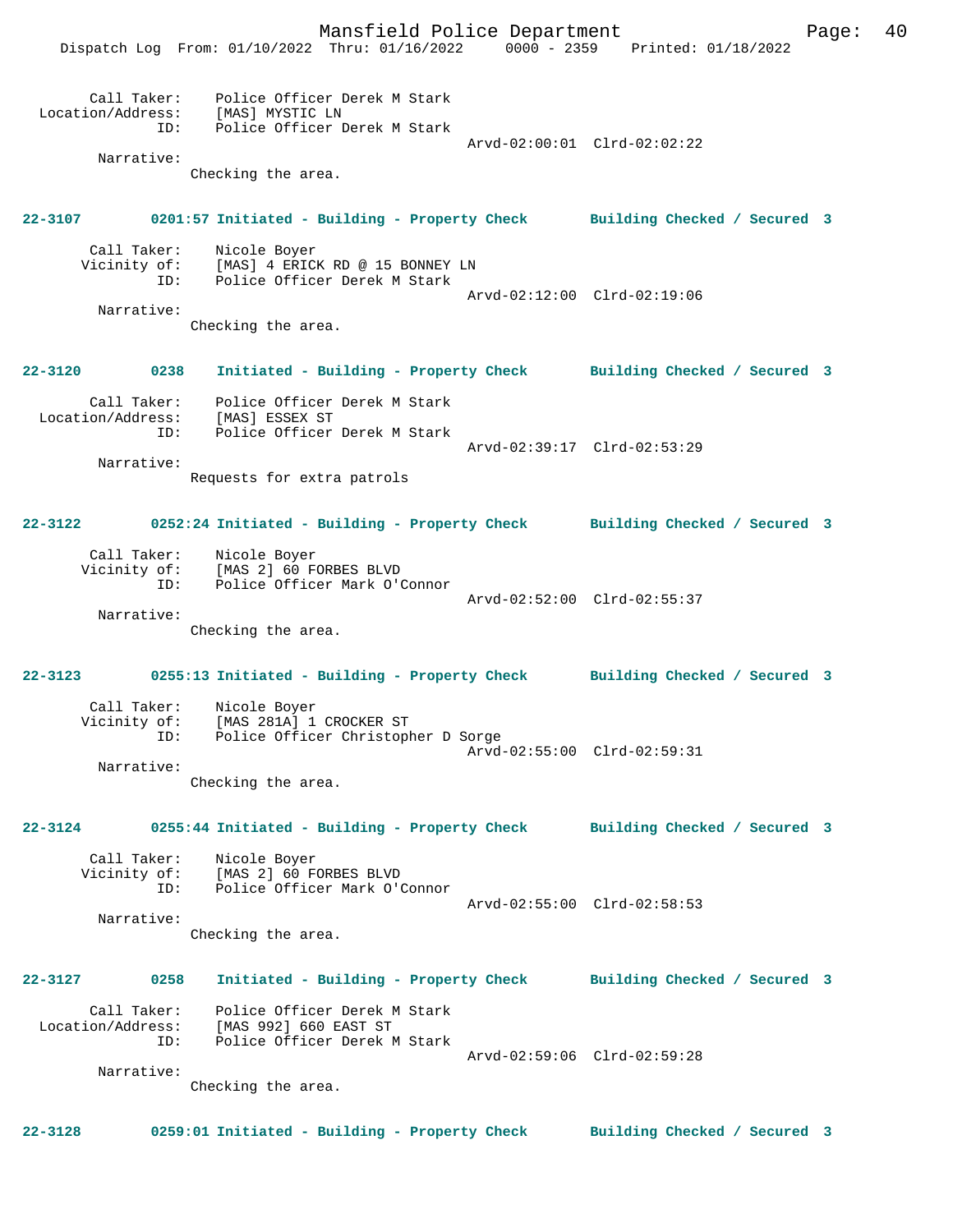|                                                | Mansfield Police Department<br>Dispatch Log From: 01/10/2022 Thru: 01/16/2022 0000 - 2359 Printed: 01/18/2022                                               |                             |                             | Page: | 41 |
|------------------------------------------------|-------------------------------------------------------------------------------------------------------------------------------------------------------------|-----------------------------|-----------------------------|-------|----|
| Narrative:                                     | Call Taker: Nicole Boyer<br>Vicinity of: [MAS 1040] 50 RESERVOIR ST Apt. #ST<br>ID: Police Officer Mark O'Connor                                            |                             | Arvd-02:59:00 Clrd-03:08:05 |       |    |
|                                                | Checking the area.                                                                                                                                          |                             |                             |       |    |
|                                                | 22-3130 0320:18 Initiated - Building - Property Check Building Checked / Secured 3                                                                          |                             |                             |       |    |
|                                                | Call Taker: Nicole Boyer<br>Vicinity of: [MAS 240A] 189 CHAUNCY ST<br>ID: Police Officer Christopher D Sorge                                                |                             | Arvd-03:20:00 Clrd-03:20:58 |       |    |
| Narrative:                                     | Checking the area.                                                                                                                                          |                             |                             |       |    |
| 22-3136                                        | 0353 Initiated - Building - Property Check Building Checked / Secured 3                                                                                     |                             |                             |       |    |
|                                                | Call Taker: Police Officer Derek M Stark<br>Location/Address: [MAS 1002] 250 EAST ST<br>ID: Police Officer Derek M Stark                                    |                             |                             |       |    |
| Narrative:                                     | Checking the area.                                                                                                                                          |                             | Arvd-03:53:55 Clrd-04:00:45 |       |    |
|                                                | 22-3138 0411:37 Initiated - Building - Property Check Building Checked / Secured 3                                                                          |                             |                             |       |    |
| ID:                                            | Call Taker: Nicole Boyer<br>Vicinity of: [MAS 820C] 31 PLYMOUTH ST<br>Officer Richard C Brown                                                               |                             |                             |       |    |
| Narrative:                                     | Checking the area.                                                                                                                                          | Arvd-04:11:00 Clrd-04:11:59 |                             |       |    |
| Narrative:                                     | Outside of Radford checks.                                                                                                                                  |                             |                             |       |    |
| $22 - 3140$<br>Call Taker:<br>Location:<br>ID: | 0428:29 Initiated - Assist Other Agency<br>Nicole Boyer<br>[MAS U2] 495 SOUTHBOUND<br>Police Officer Mark O'Connor                                          |                             | Services Rendered 3         |       |    |
| ID:                                            | Police Officer Christopher D Sorge                                                                                                                          |                             | Arvd-04:28:00 Clrd-04:46:28 |       |    |
| ID:                                            | Police Officer Derek M Stark                                                                                                                                |                             | Arvd-04:30:26 Clrd-04:35:44 |       |    |
| Narrative:                                     | Out with an MVA. M12 saw someone attempting to flag them<br>down. MSP has already been advised, both parties involved<br>called 911 and stated no injuries. |                             | Arvd-04:30:34 Clrd-04:46:28 |       |    |
| Narrative:                                     | FD en route.                                                                                                                                                |                             |                             |       |    |
| Narrative:                                     | Party involved had air bag deployment and was shaken up,<br>requested medical evaluation.                                                                   |                             |                             |       |    |
| Narrative:                                     | MSP to handle.                                                                                                                                              |                             |                             |       |    |
| 22-3141                                        | 0550:46 Initiated - Motor Vehicle Stop                                                                                                                      |                             | Citation / Warning Issued 3 |       |    |
| Call Taker:                                    | Nicole Boyer                                                                                                                                                |                             |                             |       |    |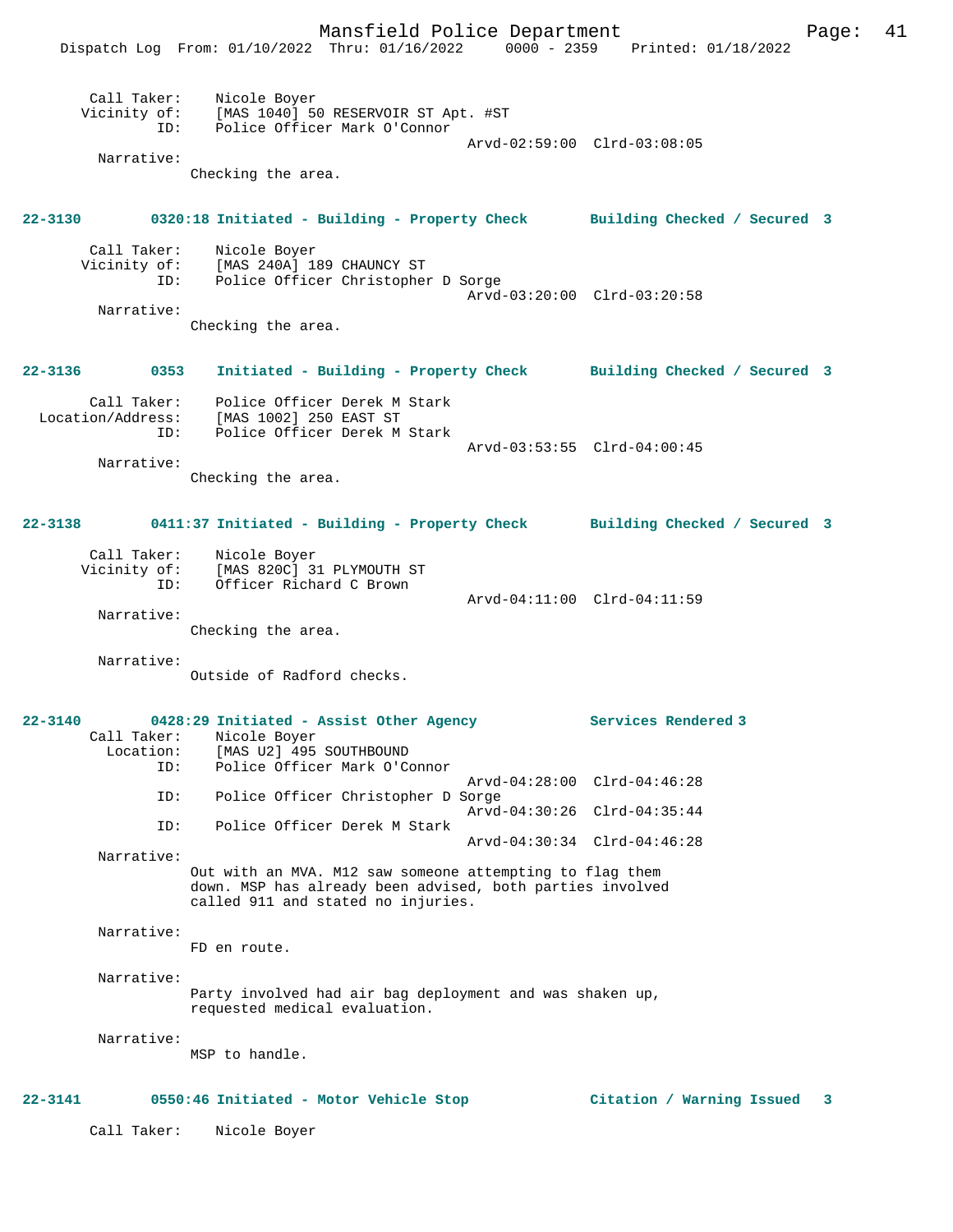Mansfield Police Department Page: 42 Dispatch Log From:  $01/10/2022$  Thru:  $01/16/2022$  Location/Address: [MAS] 34 SOUTH MAIN ST @ 4 WEBB PL ID: Police Officer Christopher D Sorge Arvd-05:50:00 Clrd-05:55:17<br>TD: Police Officer Mark O'Connor Police Officer Mark O'Connor Arvd-05:52:01 Clrd-05:53:13 Vehicle: GRY 2016 TOYT CAMRY Reg: PC MA 1BPG23 VIN: 4T1BF1FK8GU228462 Narrative: Out with an MVST Narrative: Citation given for speeding. **22-3142 0601:59 Initiated - Motor Vehicle Stop Citation / Warning Issued 3** Call Taker: Nicole Boyer Vicinity of: [MAS] 373 CENTRAL ST @ 4 JOHN ST ID: Police Officer Christopher D Sorge Arvd-06:01:00 Clrd-06:06:06 Vehicle: BLK 2018 MAZD 4D MAZDA 3 Reg: NY EEV6838 VIN: 3MZBN1U77JM211196 Narrative: Out with an MVST Narrative: Citation given to operator for speeding in the area of Central St. **22-3143 0615:05 Initiated - Building - Property Check Building Checked / Secured 3** Call Taker: Nicole Boyer<br>Vicinity of: [MAS 820C] 3 of: [MAS 820C] 31 PLYMOUTH ST<br>ID: Officer Richard C Brown Officer Richard C Brown Arvd-06:15:00 Clrd-07:15:28<br>TD: Police Officer Mark O'Connor Police Officer Mark O'Connor Disp-06:15:28 Enrt-06:15:28 Arvd-06:16:54 Clrd-06:24:59 ID: Police Officer Christopher D Sorge Arvd-06:19:06 Clrd-07:15:25 Narrative: Checking the area. Narrative: Alarm is sounding. Narrative: Protection bureau called in to report zone 589 roof hatch warehouse c. No keyholder at this time Narrative: Keyholder ETA of 35-45 minutes. Narrative: Outer perimeter of the building checks clear. Narrative: Detail officer reports that a keyholder is on location; officers are checking the interior of the building. Narrative: M10 reports all checks ok inside the bldg; keyholder satisfied. **22-3145 0638 Initiated - Assist Citizen - P S A Services Rendered 3**  Call Taker: Police Officer Derek M Stark Location/Address: [MAS 451B] 500 EAST ST ID: Police Officer Derek M Stark Arvd-06:39:11 Clrd-07:26:59 Narrative: Assisting parties in front lot of MPD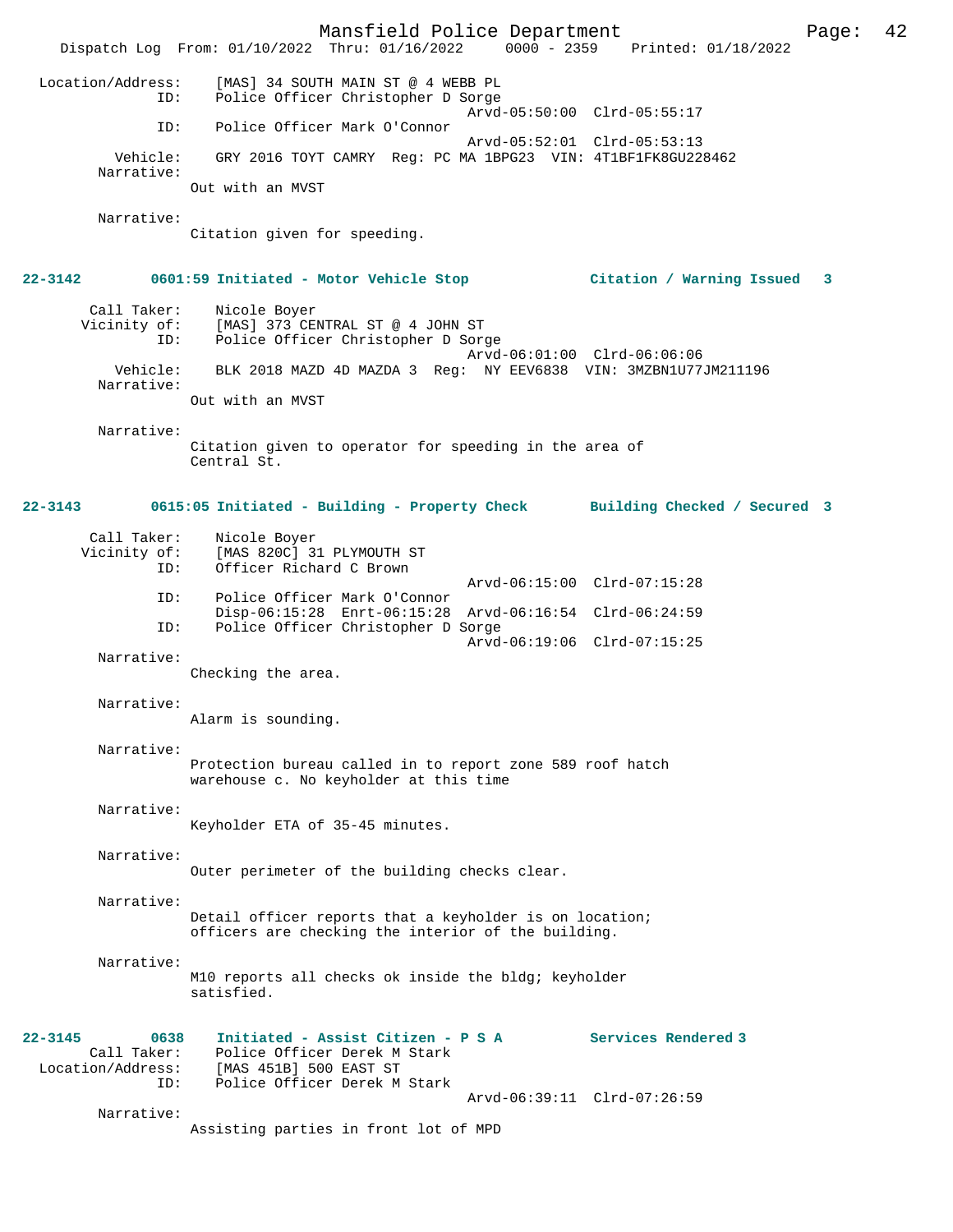|                                  | Mansfield Police Department                                                                                                                                                  |                                | Page: | 43 |
|----------------------------------|------------------------------------------------------------------------------------------------------------------------------------------------------------------------------|--------------------------------|-------|----|
|                                  | Dispatch Log From: 01/10/2022 Thru: 01/16/2022 0000 - 2359 Printed: 01/18/2022                                                                                               |                                |       |    |
|                                  |                                                                                                                                                                              |                                |       |    |
| Narrative:                       |                                                                                                                                                                              |                                |       |    |
|                                  | Speaking with a party at the high school, there's a language<br>barrier.                                                                                                     |                                |       |    |
| Narrative:                       |                                                                                                                                                                              |                                |       |    |
|                                  | Ofc. Stark assiting party with TDA driving test, issue with<br>permit.                                                                                                       |                                |       |    |
| Narrative:                       |                                                                                                                                                                              |                                |       |    |
|                                  | M12 reports unable to assist the party with the permit<br>issue; clear.                                                                                                      |                                |       |    |
| 22-3157                          | 0758:30 Phone - Building - Property Check                                                                                                                                    | <b>Services Rendered 3</b>     |       |    |
| Call Taker:                      | PATRICK FEENEY<br>Location/Address: [MAS H1008] 11 DANE ST                                                                                                                   |                                |       |    |
| ID:                              | Police Officer David J Pepicelli                                                                                                                                             |                                |       |    |
| ID:                              | $Disp-08:02:54$<br>Arvd-08:08:03 Clrd-08:12:01<br>Police Officer Matthew A Souza                                                                                             |                                |       |    |
|                                  | $Disp-08:02:57$<br>Arvd-08:08:20 Clrd-08:12:02                                                                                                                               |                                |       |    |
| Narrative:                       |                                                                                                                                                                              |                                |       |    |
|                                  | Caller reports that her neighbors door is open, nothing<br>appears to be out of place. She attempted to shut the door                                                        |                                |       |    |
|                                  | but was unable to do so due to a possible broken latch. She                                                                                                                  |                                |       |    |
|                                  | did not enter the home, but thinks that people are home,<br>she's seen cars in and out of the driveway.                                                                      |                                |       |    |
| Narrative:                       |                                                                                                                                                                              |                                |       |    |
|                                  | M11 reports that the interior was checked, all checks ok and<br>there is no one home. Door was secured upon exit.                                                            |                                |       |    |
| 22-3166                          | 0940:07 Walk-In - Lost / Found Property                                                                                                                                      | Property Seized / Secured      | 3     |    |
| Call Taker:<br>Location/Address: | Civilian William Galarneau<br>[MAS 2000] 215 NORTH MAIN ST                                                                                                                   |                                |       |    |
| Narrative:                       |                                                                                                                                                                              |                                |       |    |
|                                  | Rp found phone in parking lot near old colony rd and barrows<br>insurance on 215 north main st mansfield ma. The phone is in<br>a pink foldable case. no identificaion found |                                |       |    |
| Narrative:                       |                                                                                                                                                                              |                                |       |    |
|                                  | Property has been secured by the front desk                                                                                                                                  |                                |       |    |
| Narrative:                       | Spoke with owner of phone M-11 will be returning property.                                                                                                                   |                                |       |    |
|                                  |                                                                                                                                                                              |                                |       |    |
| 22-3168<br>2                     | 0953:06 Phone - 911 Hang-ups & Verifications                                                                                                                                 | Confirmed misdial/Accdntl Call |       |    |
| Call Taker:                      | Amanda Cummings                                                                                                                                                              |                                |       |    |
| Location/Address:<br>ID:         | [MAS 250]<br>Police Officer David J Pepicelli                                                                                                                                |                                |       |    |
|                                  | $Disp-09:54:37$<br>Arvd-09:58:25 Clrd-10:01:28                                                                                                                               |                                |       |    |
| ID:                              | Police Officer Matthew A Souza<br>$Disp-09:54:40$<br>Arvd-09:58:26 Clrd-10:01:26                                                                                             |                                |       |    |
| Narrative:                       |                                                                                                                                                                              |                                |       |    |

Checking on a 911 hang up. Contact made?:no, male and female arguing in background. Cellphone? (y/n):yes Uncertainty radius:19 meters

**2**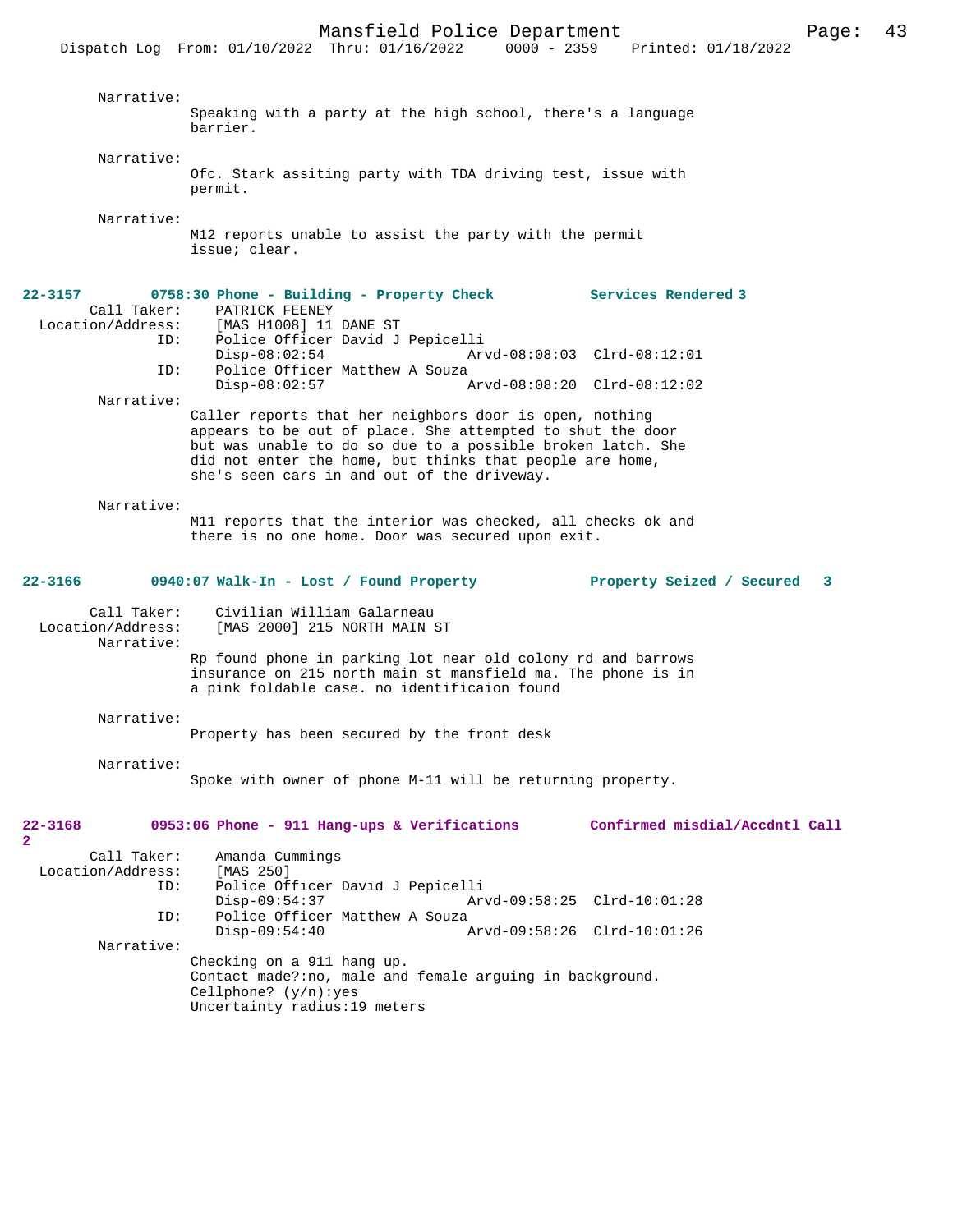**22-3172 1018:34 Phone - Lost / Found Property Not Home / No Answer 3** Call Taker: CARLY MORIARTY Location/Address: [MAS] NORTH MAIN ST<br>ID: Police Officer David<br>Disp-10:19:35 Police Officer David J Pepicelli Disp-10:19:35 Arvd-10:19:38 Clrd-10:38:22 Narrative: M11 reporting he found a cell phone in the center of town, calling 911 to attempt to find the owner Narrative: M11 off at 20 Webb Pl attempting to locate the owner of the phone. Narrative: M11 reports that the owner was not home at this time; left messages with neighbors for her to contact the PD **22-3182 1212:58 Initiated - Building - Property Check Building Checked / Secured 3** Call Taker: APRIL LEHANE Location/Address: [MAS 820C] 31 PLYMOUTH ST ID: Sergeant Robert S Pierce Arvd-12:12:00 Clrd-12:18:30 Narrative: Checking the area. **22-3186 1258:48 Phone - Erratic Oper MV / Road Rage Gone on Arrival 3**  Call Taker: Amanda Cummings<br>Location/Address: [MAS 802A] 428 B [MAS 802A] 428 ELM ST ID: Police Officer Matthew A Souza<br>Disp-13:01:25 Disp-13:01:25 Arvd-13:06:01 Clrd-13:08:10<br>TD: Police Officer Michael N Fenore Police Officer Michael N Fenore<br>Disp-13:05:42 Ar Disp-13:05:42 Arvd-13:05:44 Clrd-13:08:10<br>Vehicle: WHI 2003 FORD LGT Req: PC MA 8GX279 VIN: 1FTRW08L43KD2988 WHI 2003 FORD LGT Reg: PC MA 8GX279 VIN: 1FTRW08L43KD29880 Narrative: Caller states there was a white pickup on Elm st driving partly on the sidewalk. Narrative: M4 and M8 checking the area up to town line. Nothing found **22-3196 1418:20 Initiated - Building - Property Check Building Checked / Secured 3** Call Taker: APRIL LEHANE<br>Location/Address: [MAS 820C] 3 ess: [MAS 820C] 31 PLYMOUTH ST<br>TD: Sergeant Robert S Pierce Sergeant Robert S Pierce Arvd-14:18:00 Clrd-14:24:42 Narrative: Checking the area. **22-3201 1608:52 Phone - Assist Fire Department Referred to Other Agency 2** Call Taker: NICHOLAS GOYETTE Location/Address: [MAS H6164] 180 RUMFORD AVE Apt. #6

ID: Police Officer Mark O'Connor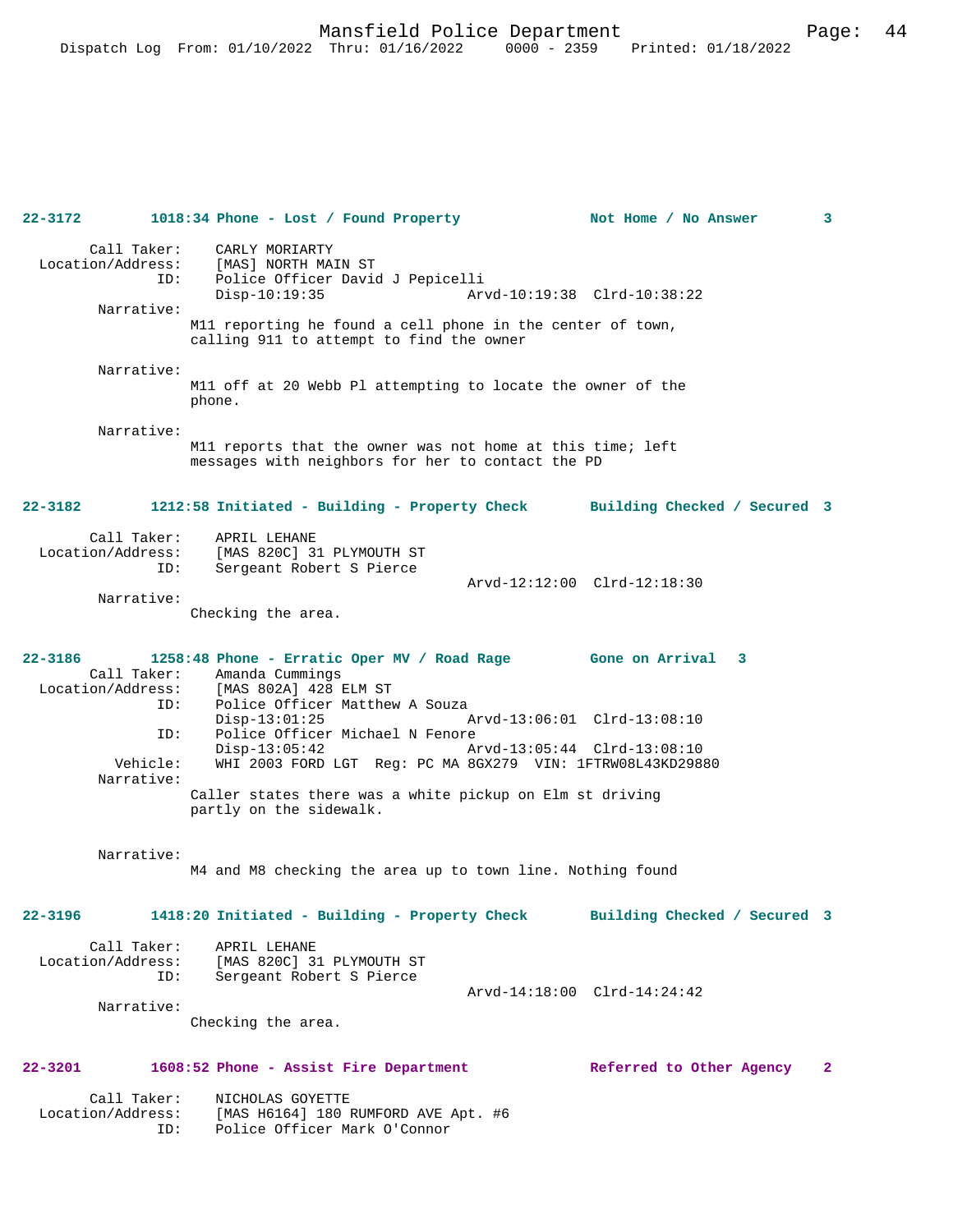Mansfield Police Department Page: 45 Dispatch Log From: 01/10/2022 Thru: 01/16/2022 0000 - 2359 Printed: 01/18/2022 Disp-16:10:53 Clrd-16:11:45 Narrative: Assisting the FD with a fire related incident. Nature: child w/ autism has accidentally activated stove and left it on. No ill effects reported. Narrative: M1 advising no response, will respond if needed. **22-3202 1610:26 Radio - Building - Property Check Building Checked / Secured 3** Call Taker: CARLY MORIARTY<br>Location/Address: [MAS 820C] 31 B Location/Address: [MAS 820C] 31 PLYMOUTH ST Police Officer Michael N Fenore<br>Disp-16:11:05 Ar Disp-16:11:05 Arvd-16:11:09 Clrd-16:11:11 Narrative: While making a check of the property, Ofc Fenore reported a Radford truck leaking fluie truck 424-FD enroute to mitigate and maintenance notified to respond 22-3205 **1652:28 Walk-In - Lost / Found Property** Services Rendered 3 Call Taker: Support Staff Heather A Sullivan Location/Address: [MAS 451B] 500 EAST ST Narrative: wallet was found in Norwood whose owner is a Mansfield resident. owner was contacted and will be in to pick up their property. Narrative: property picked up **22-3208 1700:03 Initiated - Building - Property Check Building Checked / Secured 3** Call Taker: NICHOLAS GOYETTE Location/Address: [MAS 417] 9 FRANCIS AVE ID: Police Officer Bryan Hurley Arvd-17:00:00 Clrd-17:07:45 Narrative: Checking the area. **22-3211 1712:57 Phone - Animal Complaints Services Rendered 3**  Call Taker: Amanda Cummings<br>Location/Address: [MAS] 27 EAST ST Location/Address: [MAS] 27 EAST ST ID: Police Officer Bryan Hurley Disp-17:17:52 Arvd-17:19:02 Clrd-17:39:20 ID: animal control Jeffrey S Collins Disp-17:31:37 Arvd-17:38:58 Clrd-17:39:19 Narrative: Injured goose in back parking lot near red toyota. Narrative: MACO1 and M2 taking goose down to shelter, appears to be internal damage. **22-3222 1827:46 Initiated - Building - Property Check Building Checked / Secured 3** Call Taker: NICHOLAS GOYETTE Location/Address: [MAS 820C] 31 PLYMOUTH ST ID: Police Officer Michael N Fenore Arvd-18:27:00 Clrd-18:34:55 Narrative: Checking the area. **22-3223 1830:33 Initiated - Building - Property Check Building Checked / Secured 3**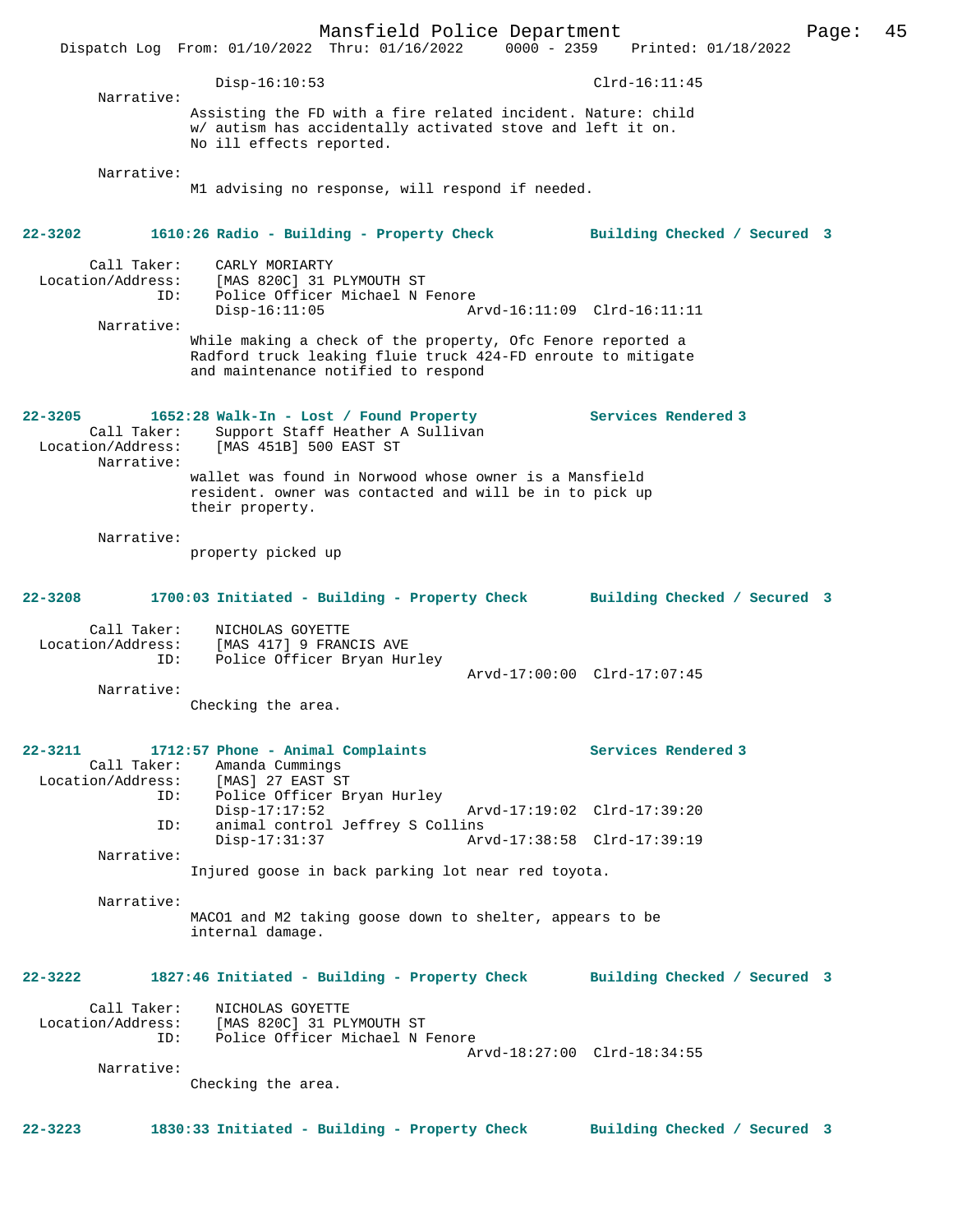Mansfield Police Department Page: 46

 Dispatch Log From: 01/10/2022 Thru: 01/16/2022 0000 - 2359 Printed: 01/18/2022 Call Taker: NICHOLAS GOYETTE Location/Address: [MAS 1015] 30 CHAUNCY ST ID: Police Officer Danielle C Titus Arvd-18:30:00 Clrd-18:34:37 Narrative: Checking the area. **22-3224 1836:19 Initiated - Building - Property Check Building Checked / Secured 3** Call Taker: NICHOLAS GOYETTE Location/Address: [MAS] 4 ERICK RD @ 15 BONNEY LN Police Officer Bryan Hurley Arvd-18:36:00 Clrd-18:43:07 Narrative: Checking the area. **22-3226 1842:37 Initiated - Building - Property Check Building Checked / Secured 3** Call Taker: Fournier Elin<br>Location/Address: [MAS 812B] 243 [MAS 812B] 243 CHAUNCY ST ID: Police Officer Danielle C Titus Arvd-18:42:00 Clrd-18:43:01 Narrative: Checking the area. **22-3227 1843:07 Initiated - Building - Property Check Building Checked / Secured 3** Call Taker: Fournier Elin Location/Address: [MAS 834] 261 CHAUNCY ST Police Officer Danielle C Titus Arvd-18:43:00 Clrd-18:52:43 Narrative: Checking the area. **22-3229 1855:42 Radio - Well Being Check Unfounded/Unverifed 3** Call Taker: Fournier Elin<br>Location/Address: [MAS] 235 CHAL ess: [MAS] 235 CHAUNCY ST @ 99 COPELAND DR<br>ID: Police Officer Danielle C Titus Police Officer Danielle C Titus<br>Disp-19:00:27 Ar Disp-19:00:27 Arvd-19:07:23 Clrd-19:08:10 Narrative: M12 reports during bldg check at walgreens, an employee expressed concerned regarding a female in her early 20s who was charging her phone inside the store earlier today. Checking the area to conduct a WBC due to low temperatures tonight Narrative: Checked the area, no sign of the female party. Walgreens was advised to call back if she comes back into the store and they are still concerned **22-3232 1916:30 Initiated - Motor Vehicle Stop Citation / Warning Issued 3** Call Taker: Fournier Elin Location/Address: [MAS] 28 SCHOOL ST @ 67 CORAL ST ID: Police Officer Danielle C Titus Arvd-19:16:00 Clrd-19:29:43 Vehicle: GRY 2007 TOYT UT HIGHLA Reg: PC MA 8SP767 VIN: JTEEW21A870045216 Narrative: Out with MVST Narrative: Citation issued to operator for failure to stop at redlight.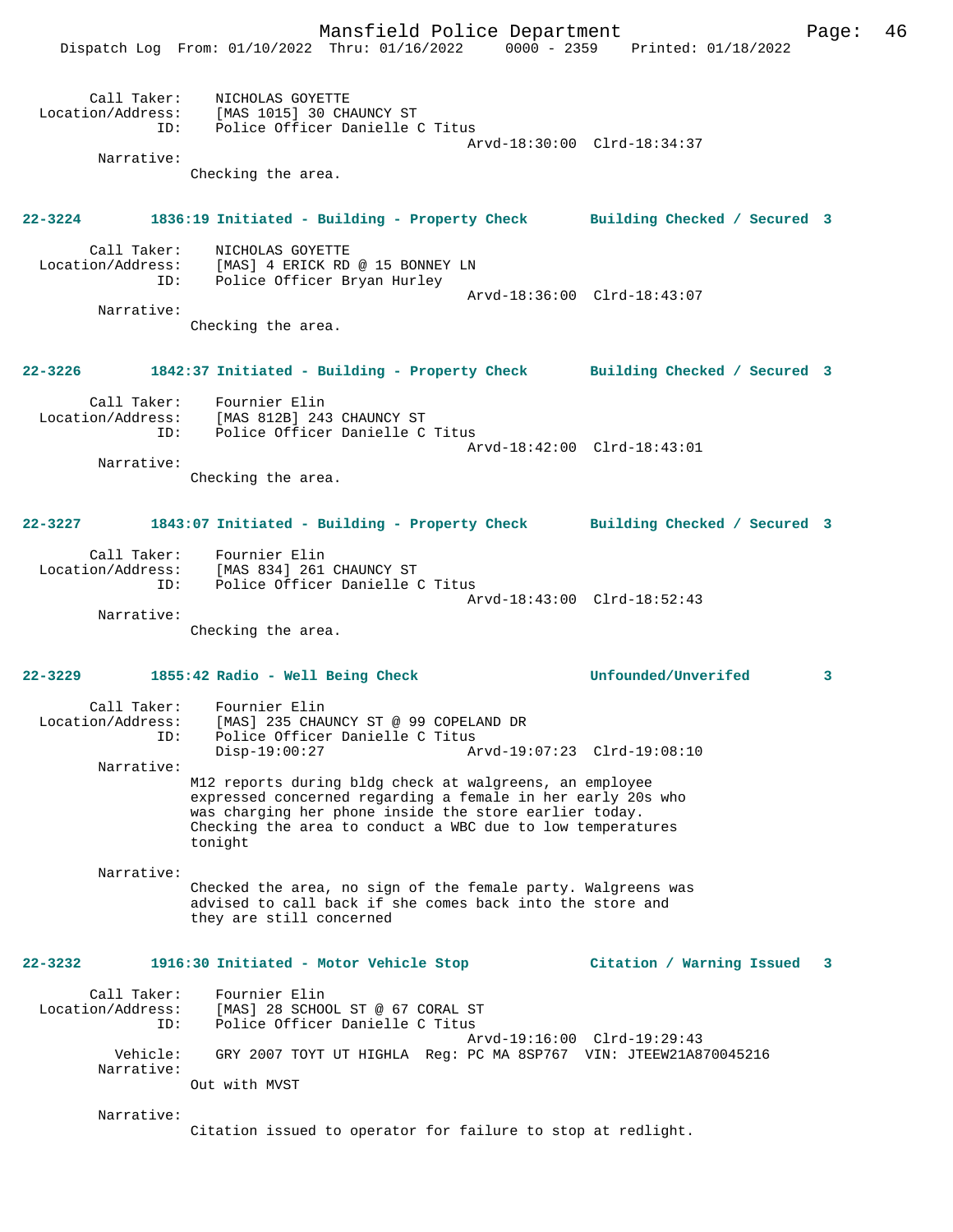Mansfield Police Department Fage: 47 Dispatch Log From: 01/10/2022 Thru: 01/16/2022 0000 - 2359 Printed: 01/18/2022 Occured at school and west. Clear **22-3237 1932:04 Initiated - Building - Property Check Building Checked / Secured 3** Call Taker: Fournier Elin Location/Address: [MAS 840] 280 SCHOOL ST ID: Police Officer David J Pepicelli Arvd-19:32:00 Clrd-19:53:36 Narrative: Checking the area. **22-3240 2002:41 Initiated - Building - Property Check Building Checked / Secured 3** Call Taker: Fournier Elin Location/Address: [MAS 1002] 250 EAST ST ID: Police Officer Bryan Hurley Arvd-20:02:00 Clrd-20:09:29 Narrative: Checking the area. **22-3241 2005:43 Initiated - Building - Property Check Building Checked / Secured 3** Call Taker: Fournier Elin Location/Address: [MAS 281A] 1 CROCKER ST<br>TD: Police Officer Mark O'Co Police Officer Mark O'Connor Arvd-20:05:00 Clrd-20:16:37 Narrative: Checking the area. **22-3242 2009:35 Initiated - Building - Property Check Building Checked / Secured 3** Call Taker: Fournier Elin Location/Address: [MAS 982] 111 HOPE ST ID: Police Officer Bryan Hurley Arvd-20:09:00 Clrd-20:11:59 Narrative: Checking the area. **22-3245 2017:06 Initiated - Building - Property Check Building Checked / Secured 3** Call Taker: Fournier Elin Location/Address: [MAS 820C] 31 PLYMOUTH ST ID: Police Officer Michael N Fenore Arvd-20:17:00 Clrd-20:25:45 Narrative: Checking the area. **22-3248 2025:14 Initiated - Building - Property Check Building Checked / Secured 3** Call Taker: Fournier Elin<br>ion/Address: [MAS 4] 31 HAMPSHIRE ST Location/Address: ID: Police Officer Danielle C Titus Arvd-20:25:00 Clrd-20:32:46 Narrative: Checking the area. **22-3252 2100:49 Initiated - Building - Property Check Building Checked / Secured 3** Call Taker: Fournier Elin Location/Address: [MAS 814] 50 WEST CHURCH ST Police Officer Mark O'Connor Arvd-21:00:00 Clrd-21:09:44 Narrative: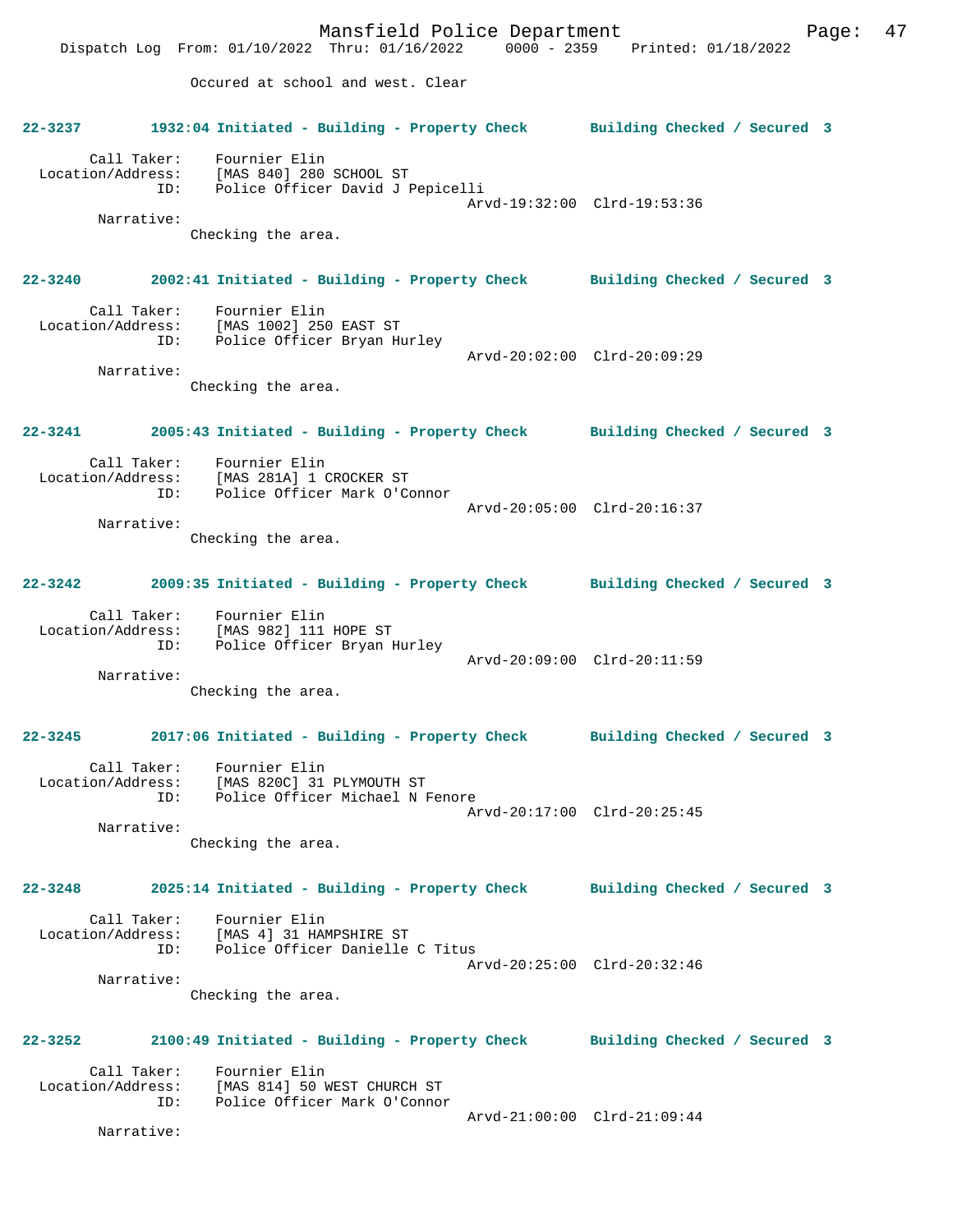Checking the area.

| $22 - 3271$                                     | 2223:21 Initiated - Building - Property Check                                                                                                                                                                                                         | Building Checked / Secured 3 |
|-------------------------------------------------|-------------------------------------------------------------------------------------------------------------------------------------------------------------------------------------------------------------------------------------------------------|------------------------------|
| Call Taker:<br>Location/Address:                | Fournier Elin<br>[MAS 820C] 31 PLYMOUTH ST<br>Police Officer Michael N Fenore<br>ID:<br>Arvd-22:23:00 Clrd-22:29:59                                                                                                                                   |                              |
| Narrative:                                      |                                                                                                                                                                                                                                                       |                              |
|                                                 | Checking the area.                                                                                                                                                                                                                                    |                              |
| $22 - 3278$<br>Call Taker:<br>Location/Address: | 2335:21 911 - Suspicious Actv / Persn / Veh Services Rendered 2<br>Nicole Boyer<br>[MAS 195A] 254 CHAUNCY ST                                                                                                                                          |                              |
|                                                 | Police Officer Mark O'Connor<br>ID:<br>$Disp-23:37:13$<br>Arvd-23:40:59 Clrd-23:49:13                                                                                                                                                                 |                              |
|                                                 | Police Officer Danielle C Titus<br>ID:<br>$Disp-23:37:17$<br>Arvd-23:41:01 Clrd-23:49:13                                                                                                                                                              |                              |
| Narrative:                                      |                                                                                                                                                                                                                                                       |                              |
|                                                 | Male wearing a grey and blue beanie, and flannel jacket,<br>with a Dominos box was acting aggressive. Now talking to the<br>CP's coworker and he's seems fine, now walking away toward<br>106                                                         |                              |
| Narrative:                                      | Walking down toward DeAngelos                                                                                                                                                                                                                         |                              |
| Narrative:                                      |                                                                                                                                                                                                                                                       |                              |
|                                                 | 12 reports she spoke with employees and male in question<br>inquired about employment. He left without incident but<br>employees were concerned to close the store with him the<br>area. Will be standing by until they lock up and leave the<br>area |                              |
| Narrative:                                      |                                                                                                                                                                                                                                                       |                              |
|                                                 | All employees made it to their cars safely.                                                                                                                                                                                                           |                              |
|                                                 | For Date: $01/16/2022 -$ Sunday                                                                                                                                                                                                                       |                              |
| $22 - 3284$<br>Location/Address:                | 0013:37 Phone - Trespassing / Unwanted Person Services Rendered 1<br>Call Taker:<br>William Casey<br>[MAS 240A] 189 CHAUNCY ST                                                                                                                        |                              |
|                                                 | Police Officer Christopher D Sorge<br>ID:<br>Arvd-00:20:14 Clrd-00:28:00<br>$Disp-00:15:11$                                                                                                                                                           |                              |
|                                                 | Police Officer Bryan Hurley<br>ID:<br>$Disp-00:15:16$<br>Arvd-00:20:16 Clrd-00:32:38                                                                                                                                                                  |                              |
| Narrative:                                      | Cp reports he ask a female party to leave the business and                                                                                                                                                                                            |                              |
|                                                 | she will not leave                                                                                                                                                                                                                                    |                              |
| Narrative:                                      |                                                                                                                                                                                                                                                       |                              |
|                                                 | I received another call from an involved female who states<br>she was the female that was at the business. She was upset<br>and wanted to know the clerks name. The female was<br>instructed to remain outside of the store and await police.         |                              |
| Narrative:                                      | M2 reports female heading out and will be getting a ride<br>shortly                                                                                                                                                                                   |                              |
| $22 - 3286$                                     | 0023:22 Initiated - Building - Property Check                                                                                                                                                                                                         | Building Checked / Secured 3 |
| Call Taker:<br>Location/Address:                | Fournier Elin<br>[MAS 820C] 31 PLYMOUTH ST                                                                                                                                                                                                            |                              |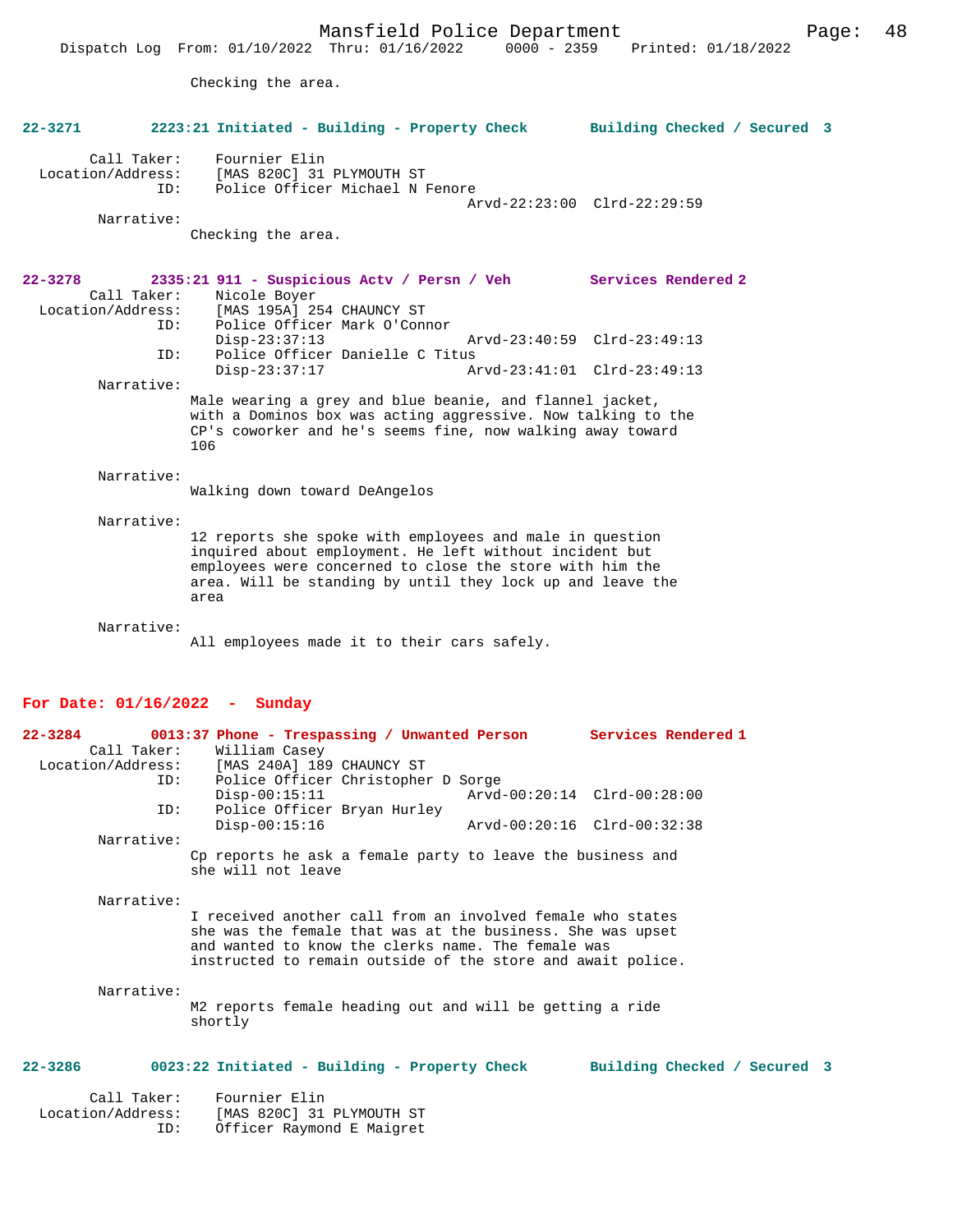Dispatch Log From: 01/10/2022 Thru: 01/16/2022

 Arvd-00:23:00 Clrd-00:35:50 Narrative: Checking the area. **22-3289 0032:45 Initiated - Suspicious Actv / Persn / Veh Spoken To 2**  Call Taker: Fournier Elin<br>Vicinity of: [MAS] 287 CHAL Vicinity of: [MAS] 287 CHAUNCY ST ID: Police Officer Bryan Hurley Arvd-00:32:00 Clrd-00:35:06 Vehicle: WHI 2013 TOYT CAMRY Reg: PC MA 1RMJ47 VIN: 4T1BD1FKXDU095527 Narrative: Checking on a vehicle Narrative: Clear, operator was pulled over using his phone **22-3295 0049:03 Initiated - Building - Property Check Building Checked / Secured 3** Call Taker: Fournier Elin<br>Location/Address: [MAS 1040] 50 ess: [MAS 1040] 50 RESERVOIR ST Apt. #ST<br>ID: Police Officer Christopher D Sorge Police Officer Christopher D Sorge Arvd-00:49:00 Clrd-00:52:50 Narrative: Checking the area. **22-3305 0113:01 Initiated - Building - Property Check Building Checked / Secured 3** Call Taker: Fournier Elin Location/Address: [MAS 1011] 50 WOOD AVE ID: Police Officer Bryan Hurley Arvd-01:13:00 Clrd-01:16:42 Narrative: Checking the area. **22-3322 0149:43 911 - Motor Veh Acc - Hit & Run Vehicle Towed 1**  Call Taker: Nicole Boyer<br>Vicinity of: [MAS 309A] 23  $[MAS 309A] 235 CHAUNCY ST$  ID: Police Officer Christopher D Sorge Disp-01:51:16 Arvd-01:53:54 Clrd-02:22:52<br>TD: Police Officer Bryan Hurley Police Officer Bryan Hurley<br>Disp-01:51:21 Arvd-01:52:28 Clrd-02:23:14 Vehicle: WHI 2009 BMW 2D 328IS Reg: NY KPE7653 VIN: WBAWV53579P079989 Narrative: Truck hit and ran vehicle. CP is closer to Walgreens. Narrative: CP said the truck stopped for a second, looked at his truck and then drove straight away. Narrative: M10 requesting FOX be notified of a box truck with rear passenger side damage Narrative: FOX PD notified Narrative: M2 reports UHAUL style box truck but not UHAUL. Stripes on the side, updating foxboro Narrative: Requesting tow for one Narrative: Central St en route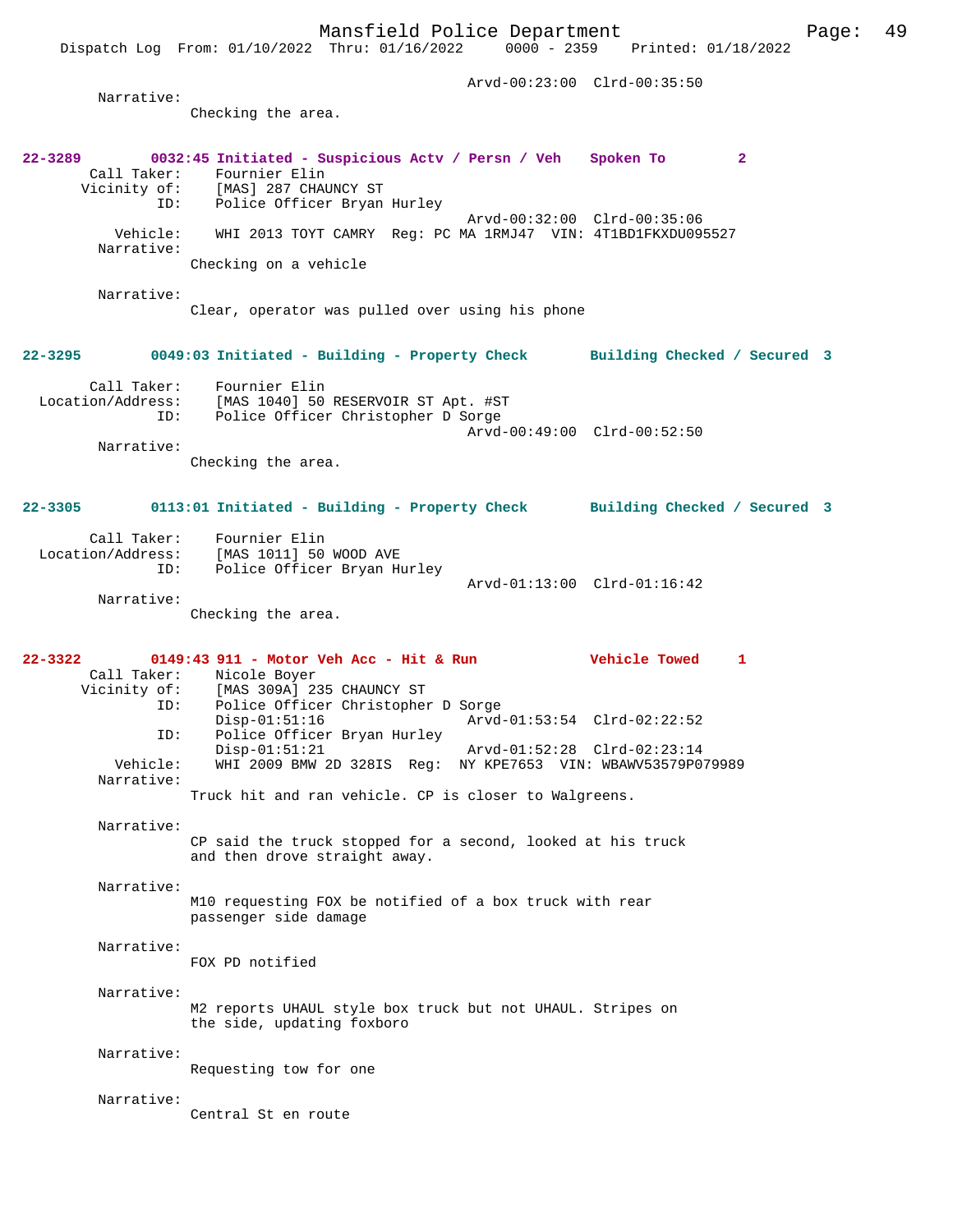Mansfield Police Department Page: 50 Dispatch Log From: 01/10/2022 Thru: 01/16/2022 0000 - 2359 Printed: 01/18/2022 Narrative: 10 reports male passenger in custody Narrative: Central St on scene Narrative: 10 en route to station with male party. Central St doing a private tow to 133 union st attleboro Narrative: Central St has the vehicle Narrative: - Refer To Arrest: 22MAS-20-AR Arrest: BELONY, JEFF<br>Address: 184 CLARKSON 184 CLARKSON AVE Apt. #6C BROOKLYN, NY Age: 31 Charges: STRAIGHT WARRANT Refer To Incident: 22MAS-44-OF **22-3324 0204:08 Initiated - Motor Vehicle Stop Citation / Warning Issued 3** Call Taker: Michael Mezhberg Location/Address: [MAS] 303 PRATT ST ID: Police Officer Mark O'Connor Arvd-02:04:00 Clrd-02:11:09<br>Vehicle: WHI 2016 MERZ GL450 Reg: PC MA 3MJT44 VIN: 4JGDF6EE7GA630 WHI 2016 MERZ GL450 Reg: PC MA 3MJT44 VIN: 4JGDF6EE7GA630962 Narrative: Out with MVST Narrative: Citation issued to operator for speed on Pratt St, clear **22-3328 0230:37 Initiated - Building - Property Check Building Checked / Secured 3** Call Taker: Fournier Elin Location/Address: [MAS 820C] 31 PLYMOUTH ST ID: Officer Raymond E Maigret Arvd-02:30:00 Clrd-02:42:09 Narrative: Checking the area. **22-3335 0308:15 911 - Assist Fire Department Referred to Other Agency 2** Call Taker: Fournier Elin<br>Location/Address: [MAS H4438] 6 [MAS H4438] 6 LEWIS RD ID: Police Officer Mark O'Connor<br>Disp-03:09:43 Arvd-03:18:18 Clrd-03:25:16 Narrative: Assisting the FD with a fire related incident. Nature: fire alarm activation, no ill effects **22-3337 0332:23 Initiated - Building - Property Check Building Checked / Secured 3** Call Taker: Fournier Elin Location/Address: [MAS] 4 ERICK RD @ 15 BONNEY LN<br>TD: Police Officer Mark O'Connor Police Officer Mark O'Connor Arvd-03:32:00 Clrd-03:39:56 Narrative: Checking the area. **22-3338 0433:18 Initiated - Building - Property Check Building Checked / Secured 3**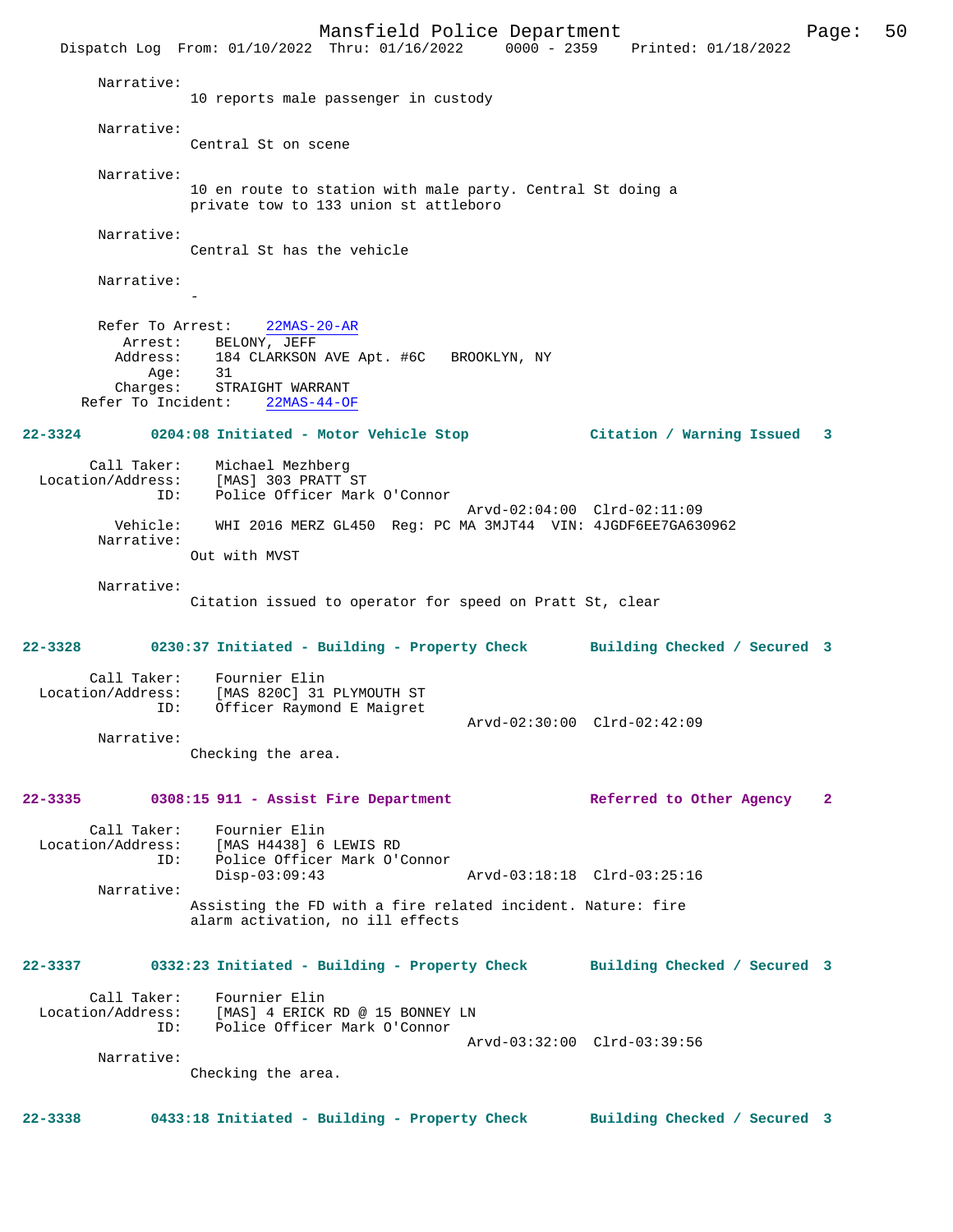Mansfield Police Department Page: 51 Dispatch Log From: 01/10/2022 Thru: 01/16/2022 0000 - 2359 Printed: 01/18/2022 Call Taker: Fournier Elin Location/Address: [MAS 820C] 31 PLYMOUTH ST ID: Officer Raymond E Maigret Arvd-04:33:00 Clrd-04:44:59 Narrative: Checking the area. **22-3340 0557:26 Initiated - Motor Vehicle Stop Citation / Warning Issued 3** Call Taker: Fournier Elin Vicinity of: [MAS] CENTRAL ST ID: Police Officer Christopher D Sorge Arvd-05:57:00 Clrd-06:00:47 Vehicle: GRY 2015 LEXS ES350 Reg: PC MA 2JEH71 VIN: JTHBK1GG8F2153684 Narrative: Out with MVST Narrative: Out with the RO, issuing Narrative: Citation issued to the RO for speeding on Central St. Clear **22-3341 0618:16 Phone - Assist Fire Department Referred to Other Agency 2** Call Taker: Fournier Elin Location/Address: [MAS 428A] 19 ERICK RD Apt. #1B ID: Police Officer Mark O'Connor<br>Disp-06:19:58 Disp-06:19:58 Arvd-06:22:20 Clrd-06:37:53 Narrative: Assisting the FD with a fire related incident. Nature: water emergency **22-3349 0718:39 Initiated - Building - Property Check Building Checked / Secured 3** Call Taker: Jarred Kohler Location/Address: [MAS 820C] 31 PLYMOUTH ST<br>ID: Officer Raymond E Maigret Officer Raymond E Maigret Arvd-07:18:00 Clrd-08:05:34 Narrative: Checking the area. **22-3350 0804:27 Phone - 911 Hang-ups & Verifications Spoken To 2**  Call Taker: John Brunelli Location/Address: [MAS]<br>ID: Police Police Officer Michael N Fenore<br>Disp-08:06:58 Disp-08:06:58 Arvd-08:17:56 Clrd-08:25:15

**22-3365 0911:24 Phone - 911 Hang-ups & Verifications Confirmed misdial/Accdntl Call 2**  Call Taker: Jarred Kohler<br>Location/Address: [MAS] 270 NOR Location/Address: [MAS] 270 NORTH MAIN ST Apt. #301 ID: Police Officer Michael N Fenore Disp-09:12:56 Arvd-09:18:10 Clrd-09:22:18 Narrative: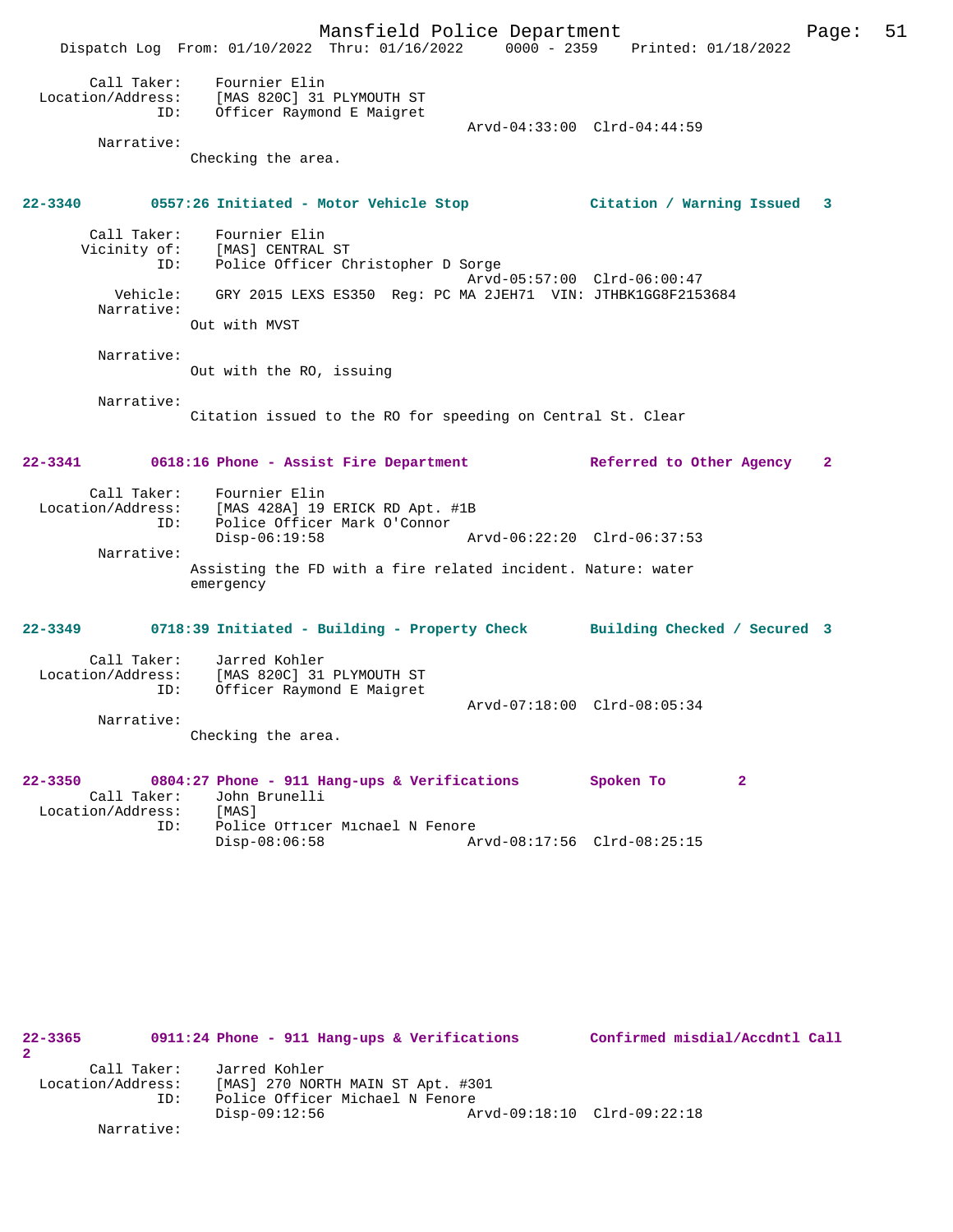|                              |                    | Dispatch Log From: 01/10/2022 Thru: 01/16/2022 0000 - 2359 Printed: 01/18/2022                                                                                                    | Mansfield Police Department | Page:                                                                       | 52 |
|------------------------------|--------------------|-----------------------------------------------------------------------------------------------------------------------------------------------------------------------------------|-----------------------------|-----------------------------------------------------------------------------|----|
|                              |                    | Checking on a 911 accidental, spoke with party no<br>emergencies and will meet officer at the front door.<br>Contact made?: yes<br>Cellphone? $(y/n):$ yes<br>Uncertainty radius: |                             |                                                                             |    |
|                              | Narrative:         | M4 confirmed accidental                                                                                                                                                           |                             |                                                                             |    |
| $22 - 3373$                  |                    | 1001:55 Initiated - Road Hazards<br>Call Taker: Jarred Kohler<br>Location/Address: [MAS] 99 COPELAND DR @ 235 CHAUNCY ST                                                          |                             | Services Rendered 3                                                         |    |
|                              | ID:                | Sergeant John R Armstrong                                                                                                                                                         |                             | Arvd-10:01:00 Clrd-10:27:45                                                 |    |
|                              | Narrative:         | M1 reporting lights not functioning.                                                                                                                                              |                             |                                                                             |    |
|                              | Narrative:         | Mass DOT notified and enroute.                                                                                                                                                    |                             |                                                                             |    |
| 22-3374                      |                    |                                                                                                                                                                                   |                             | 1004:37 Initiated - Building - Property Check Building Checked / Secured 3  |    |
|                              | Call Taker:<br>ID: | Jarred Kohler<br>Location/Address: [MAS 820C] 31 PLYMOUTH ST<br>Police Officer David J Pepicelli                                                                                  |                             |                                                                             |    |
|                              | Narrative:         |                                                                                                                                                                                   |                             | Arvd-10:04:00 Clrd-10:19:13                                                 |    |
|                              |                    | Checking the area.                                                                                                                                                                |                             |                                                                             |    |
| 22-3376<br>2                 |                    |                                                                                                                                                                                   |                             | 1015:56 Phone - 911 Hang-ups & Verifications Confirmed misdial/Accdntl Call |    |
| Location/Address:            | Call Taker:<br>ID: | APRIL LEHANE<br>[MAS H2659] 11 WEXFORD DR<br>Detective Patrick J Pennie<br>$Disp-10:18:21$                                                                                        |                             | $Clrd-10:18:46$                                                             |    |
|                              | ID:                | Police Officer Michael N Fenore<br>$Disp-10:18:54$                                                                                                                                |                             | Arvd-10:25:01 Clrd-10:27:25                                                 |    |
|                              | Narrative:         | Checking on a 911 hang up.<br>Contact made?:y<br>Cellphone? $(y/n):y$<br>Uncertainty radius:                                                                                      |                             |                                                                             |    |
|                              | Narrative:         | Caller is having phone issues.                                                                                                                                                    |                             |                                                                             |    |
|                              | Narrative:         | confirmed accidental.                                                                                                                                                             |                             |                                                                             |    |
| 22-3377<br>Location/Address: | Call Taker:<br>ID: | 1022:32 Phone - Follow up Investigation<br>Jarred Kohler<br>[MAS] 4 FULLER PL<br>Detective Sgt Donald MacLean                                                                     |                             | Services Rendered 3                                                         |    |
|                              | ID:                | $Disp-10:24:59$<br>Detective Anthony R Lattanzio<br>Detective Patrick J Pennie                                                                                                    |                             | Arvd-10:25:11 Clrd-12:20:44                                                 |    |
|                              | ID:                | $Disp-10:33:48$<br>Detective Patrick J Pennie                                                                                                                                     |                             | Arvd-10:33:51 Clrd-10:37:10                                                 |    |
|                              | Narrative:         | $Disp-11:43:42$                                                                                                                                                                   |                             | Arvd-11:43:44 Clrd-11:48:01                                                 |    |
|                              |                    | Conducting a follow up in the area to a previously reported<br>incident.                                                                                                          |                             |                                                                             |    |
|                              | Narrative:         | M10 giving curtosy transport to male party to the station.                                                                                                                        |                             |                                                                             |    |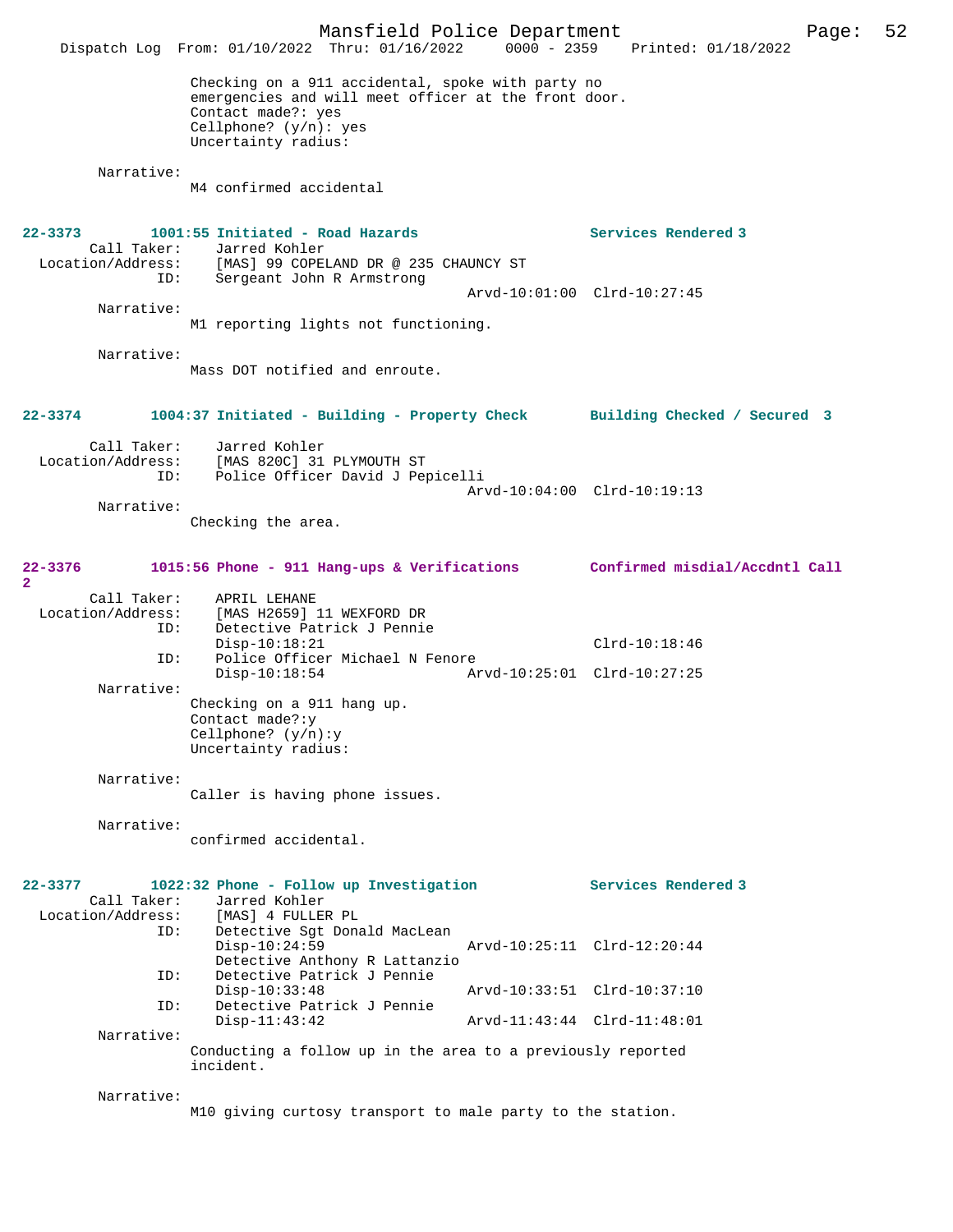M10 finished with transport.

| 22-3381           |     | 1106:27 Phone - Well Being Check |                             | Spoken To |  |
|-------------------|-----|----------------------------------|-----------------------------|-----------|--|
|                   |     | Call Taker: John Brunelli        |                             |           |  |
| Location/Address: |     | [MAS 445]                        |                             |           |  |
|                   | ID: | Police Officer Michael N Fenore  |                             |           |  |
|                   |     | Disp-11:09:29                    | Arvd-11:12:05 Clrd-11:20:35 |           |  |
|                   | ID: | Detective Patrick J Pennie       |                             |           |  |
|                   |     | Disp-11:10:56                    | Arvd-11:15:11 Clrd-11:20:37 |           |  |

| $22 - 3383$       | 1113:57 Phone - Disturbance / Gathering                          | Investigated - Report Taken 1 |  |
|-------------------|------------------------------------------------------------------|-------------------------------|--|
| Call Taker:       | John Brunelli                                                    |                               |  |
| Location/Address: | [MAS H5878]                                                      |                               |  |
| ID:               | Sergeant John R Armstrong                                        |                               |  |
|                   | $Disp-11:15:00$                                                  | Arvd-11:20:32 Clrd-11:34:35   |  |
| ID:               | Police Officer Matthew A Souza                                   |                               |  |
|                   | $Disp-11:15:09$                                                  | Arvd-11:18:09 Clrd-11:39:39   |  |
| ID:               | Police Officer Michael N Fenore                                  |                               |  |
|                   | $Disp-11:30:56$                                                  | Arvd-11:30:57 Clrd-11:39:38   |  |
| Vehicle:          | WHI 2013 FORD UT EXPLOR Req: PC MA 4HB841 VIN: 1FM5K8B81DGC03635 |                               |  |

,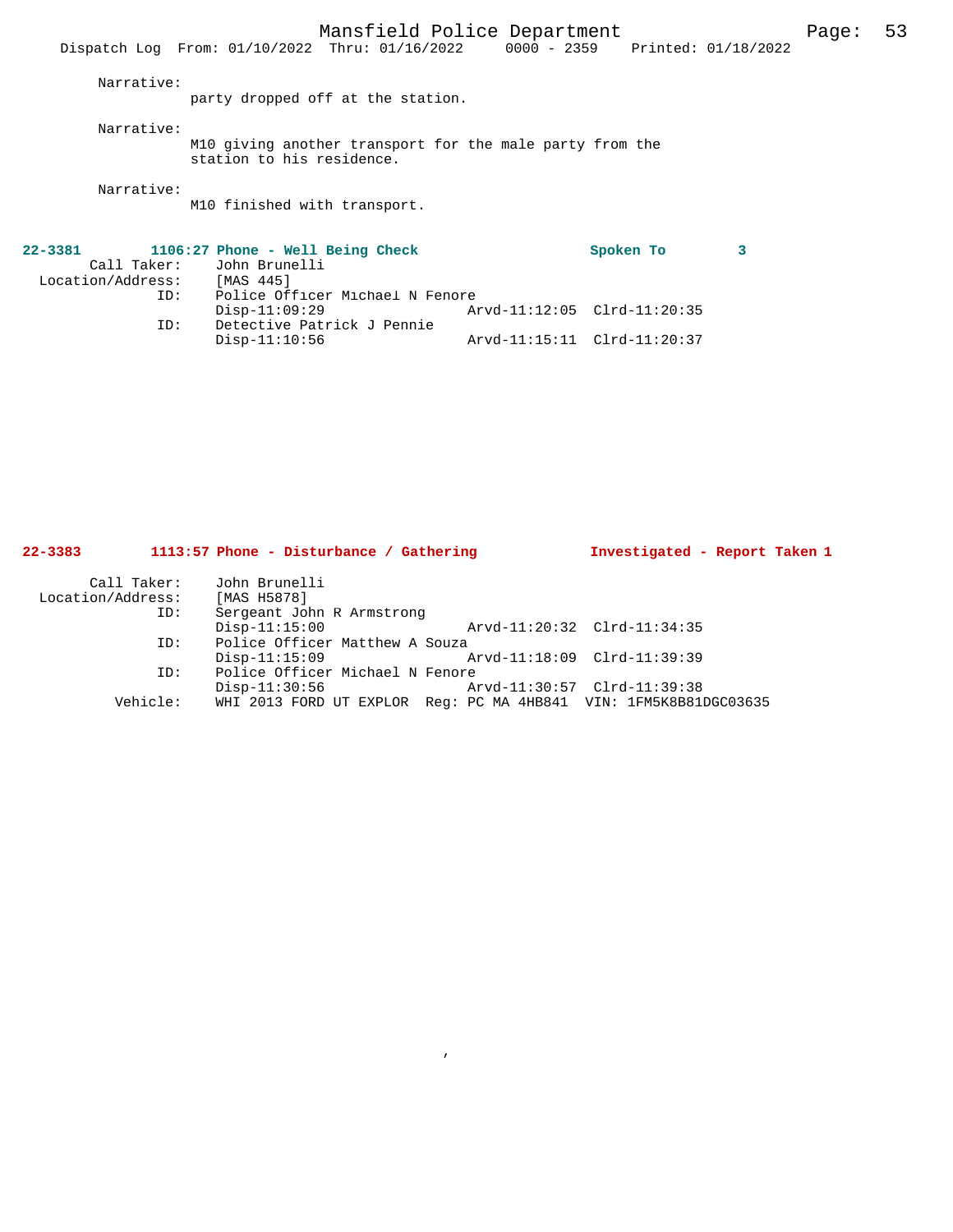|                                    |                                         | Dispatch Log From: 01/10/2022 Thru: 01/16/2022 0000 - 2359                                                                                          | Printed: 01/18/2022                      |  |
|------------------------------------|-----------------------------------------|-----------------------------------------------------------------------------------------------------------------------------------------------------|------------------------------------------|--|
|                                    | Refer To Summons:<br>Summons:<br>Aqe:   | $22MAS-21-AR$<br>CLINTON, SHAWN M<br>Address: 24 CHURCH GREEN ST Apt. #2 TAUNTON, MA<br>- 26                                                        |                                          |  |
|                                    | Charges: A&B                            |                                                                                                                                                     |                                          |  |
| 22-3391                            |                                         | 1140:35 Phone - Assist Fire Department                                                                                                              | $\mathbf{2}$<br>Referred to Other Agency |  |
|                                    | Call Taker:<br>ID:                      | Jarred Kohler<br>Location/Address: [MAS 447H] 26 BICENTENNIAL CT Apt. #F<br>Detective Patrick J Pennie                                              | $Clrd-11:42:11$                          |  |
|                                    | Narrative:                              | $Disp-11:41:58$                                                                                                                                     |                                          |  |
|                                    |                                         | Assisting the FD with a fire related incident. Nature: home<br>lock out.                                                                            |                                          |  |
|                                    | Narrative:                              | FD to handle per M1                                                                                                                                 |                                          |  |
| 22-3394                            |                                         | 1217:14 Walk-In - Follow up Investigation Services Rendered 3<br>Call Taker: Civilian William Galarneau<br>Location/Address: [MAS 451B] 500 EAST ST |                                          |  |
|                                    | ID:                                     | Police Officer Michael N Fenore<br>$Disp-12:21:26$                                                                                                  | $Clrd-12:22:20$                          |  |
|                                    | ID:                                     | Police Officer Matthew A Souza<br>Disp-12:22:39                                                                                                     | Arvd-12:37:58 Clrd-13:07:26              |  |
|                                    | Narrative:                              | Rp reports he's been assaulted by another individual. In<br>reference to the call on 11 newell lane mansfield ma                                    |                                          |  |
|                                    |                                         | 22-3395 1233:24 Initiated - Building - Property Check Building Checked / Secured 3                                                                  |                                          |  |
|                                    | ID:                                     | Call Taker: Jarred Kohler<br>Location/Address: [MAS 820C] 31 PLYMOUTH ST<br>Police Officer David J Pepicelli                                        | Arvd-12:33:00 Clrd-12:47:20              |  |
|                                    | Narrative:                              |                                                                                                                                                     |                                          |  |
|                                    |                                         | Checking the area.                                                                                                                                  |                                          |  |
| 22-3396<br>$\overline{\mathbf{2}}$ |                                         | 1250:02 Phone - 911 Hang-ups & Verifications                                                                                                        | Confirmed misdial/Accdntl Call           |  |
|                                    | Location/Address:<br>ID:                | Call Taker: John Brunelli<br>[MAS H3469] 444 WEST ST<br>Detective Patrick J Pennie<br>$Disp-12:52:23$                                               | Arvd-12:59:00 Clrd-13:06:22              |  |
|                                    | Narrative:                              | Checking on a 911 hang up.<br>Contact made?: y Spoke with caller states no emergency<br>Cellphone? $(y/n)$ :<br>Uncertainty radius:                 |                                          |  |
|                                    | Narrative:                              | M10 confirmed accidental.                                                                                                                           |                                          |  |
| 22-3397                            |                                         | 1306:00 Initiated - Motor Vehicle Stop                                                                                                              | Citation / Warning Issued<br>3           |  |
|                                    | Call Taker:<br>Location/Address:<br>ID: | Jarred Kohler<br>[MAS] 100 SCHOOL ST<br>Police Officer Michael N Fenore                                                                             |                                          |  |
|                                    | Vehicle:<br>Narrative:                  | GRY 2016 ACUR UT RDX Req: PC MA 2DF731 VIN: 5J8TB4H32GL011136                                                                                       | Arvd-13:06:00 Clrd-13:12:00              |  |
|                                    |                                         | out with myst                                                                                                                                       |                                          |  |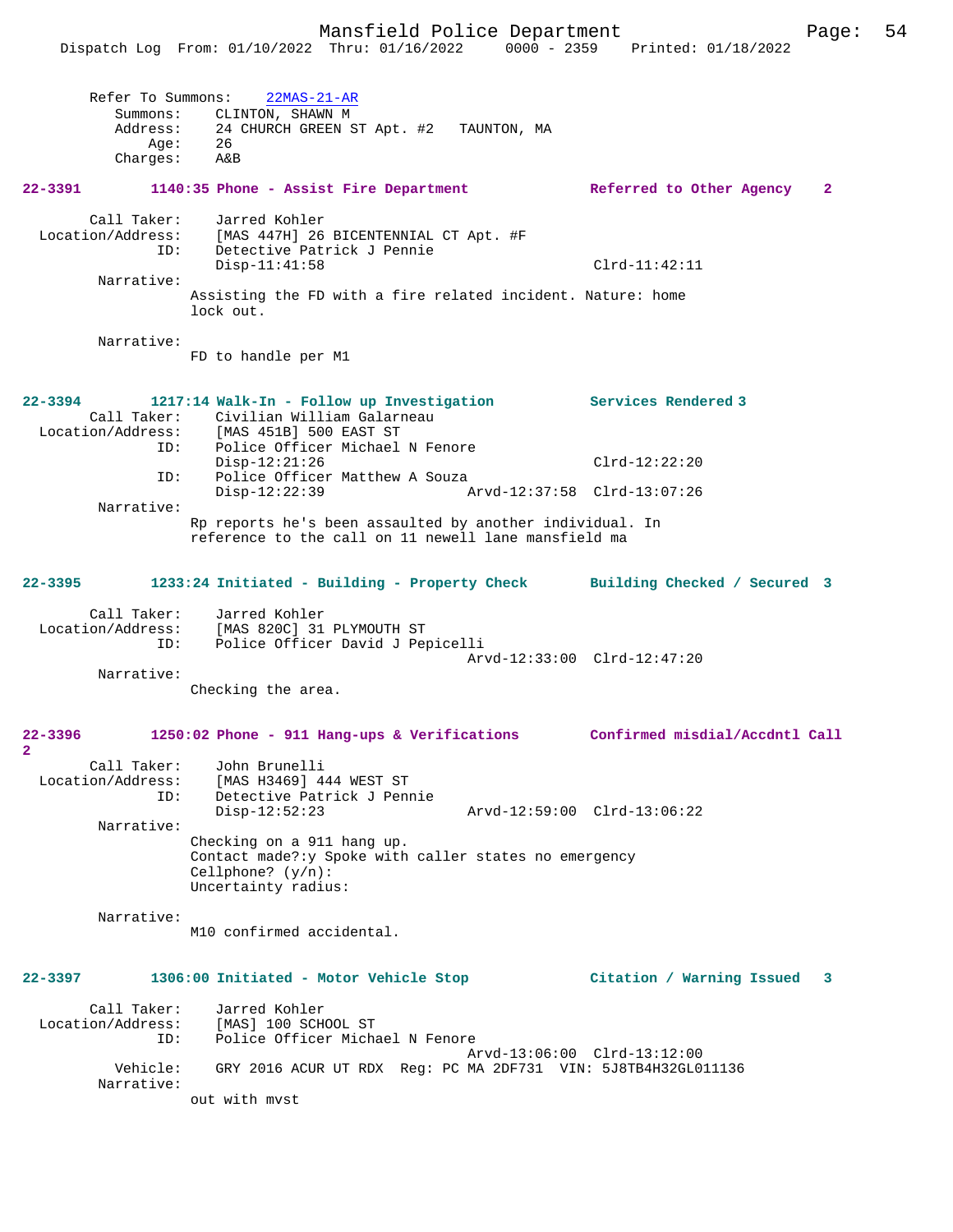Mansfield Police Department Page: 55 Dispatch Log From: 01/10/2022 Thru: 01/16/2022 0000 - 2359 Printed: 01/18/2022 **22-3402 1352:57 Phone - Well Being Check Spoken To 3**  Call Taker: John Brunelli Location/Address: [MAS] 792 WEST ST Apt. #F203 ID: Police Officer Michael N Fenore<br>Disp-13:57:27 Ar Disp-13:57:27 Arvd-14:07:15 Clrd-14:14:30 Narrative: Caller requesting a WBC for her coworker who she hasnt heard from since tuesday. Last notification she got was via text about being involved in a motor vehicle accident on that morning. Narrative: Party checks okay **22-3405 1405:19 Phone - Assist Fire Department Services Rendered 2**  Call Taker: Jarred Kohler<br>Location/Address: [MAS 29] 101 1 Location/Address: [MAS 29] 101 NORFOLK ST ID: Detective Patrick J Pennie Disp-14:06:20 Clrd-14:08:53 ID: Sergeant John R Armstrong<br>Disp-14:09:05 Disp-14:09:05 Arvd-14:10:16 Clrd-14:31:16 Narrative: Assisting the FD with a fire related incident. Nature: Fire alarm activation **22-3406 1408:02 Phone - Assist Fire Department Services Rendered 2**  Call Taker: Jarred Kohler<br>Location/Address: [MAS 331] 255 Location/Address: [MAS 331] 255 EAST ST ID: Detective Patrick J Pennie Disp-14:09:02 Arvd-14:20:29 Clrd-14:47:43 Narrative: Assisting the FD with a fire related incident. Nature: fire alarm activation. **22-3413 1459:19 Initiated - Building - Property Check Building Checked / Secured 3** Call Taker: Jarred Kohler Location/Address: [MAS 820C] 31 PLYMOUTH ST ID: Police Officer David J Pepicelli Arvd-14:59:00 Clrd-15:12:47 Narrative: Checking the area. **22-3418 1533:56 Phone - Assist Other Agency Investigated - No Report 3** Call Taker: Jarred Kohler<br>Location/Address: [MAS 418B] ualled Koh.<br>Ess: [MAS 418B]<br>ID: Detective I Detective Patrick J Pennie<br>Disp-15:39:12 Disp-15:39:12 Arvd-15:41:38 Clrd-15:48:07<br>ID: Police Officer Michael N Fenore Police Officer Michael N Fenore<br>Disp-15:39:15 Ar Disp-15:39:15 Arvd-15:42:59 Clrd-15:46:10 ID: Police Officer Nicole P Newport Disp-15:40:54 Arvd-15:41:37 Clrd-15:48:05 Vehicle: GRY 2011 HOND ACCORD Reg: PC MA 527PZ6 VIN: 1HGCP2F41BA024126

Vehicle: GRY 2007 TOYT CAMNEW Reg: PC MA 2KLS83 VIN: 4T1BK46K27U008103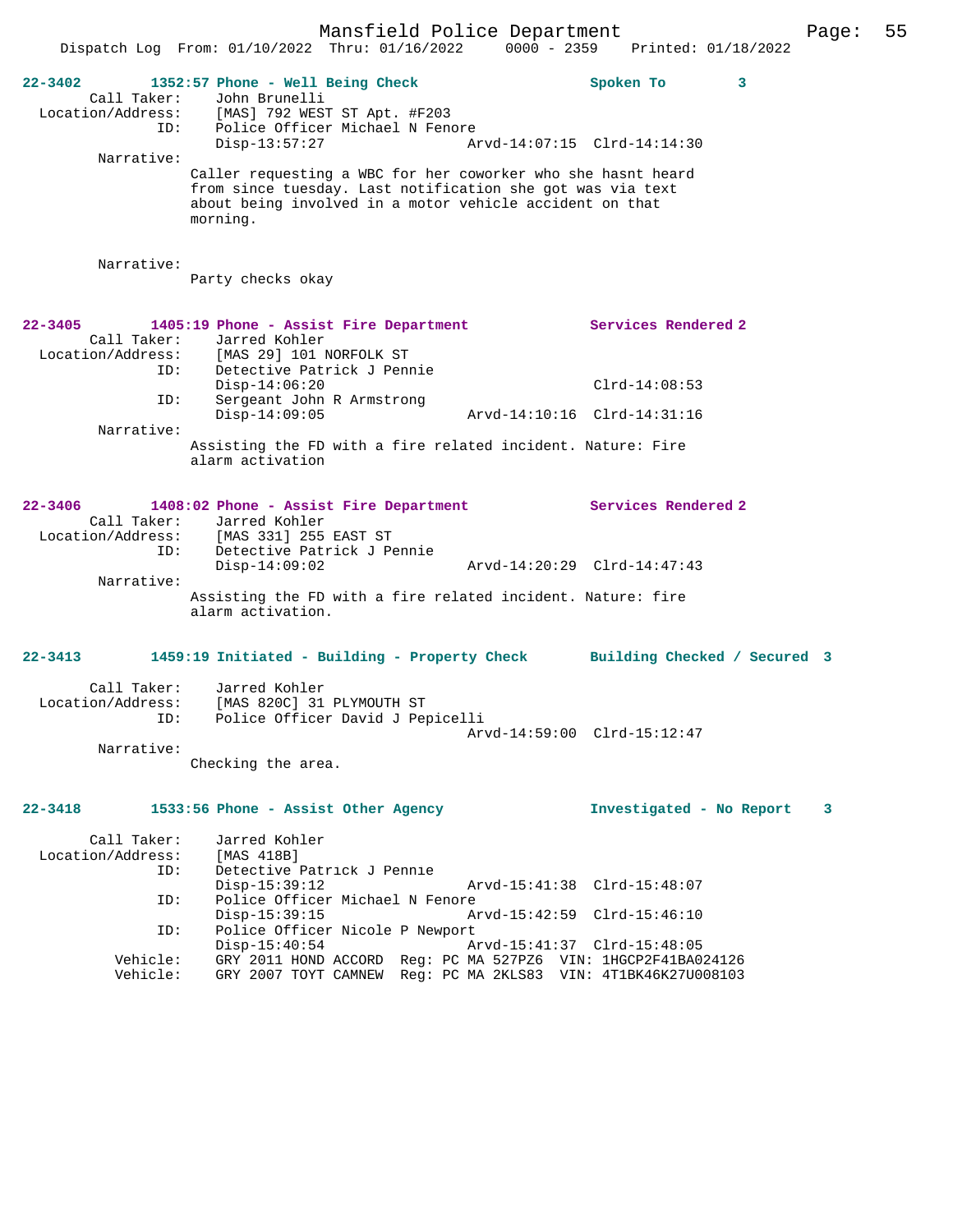Mansfield Police Department Page: 56 Dispatch Log From:  $01/10/2022$  Thru:  $01/16/2022$ **22-3428 1628:23 Initiated - Building - Property Check Building Checked / Secured 3** Call Taker: Jarred Kohler<br>Location/Address: [MAS 820C] 31 [MAS 820C] 31 PLYMOUTH ST ID: Police Officer Michael N Fenore Arvd-16:28:00 Clrd-16:45:15 Narrative: Checking the area. **22-3433 1704:15 Other - Assist Citizen - P S A Spoken To 3**  Call Taker: Support Staff Heather A Sullivan Location/Address: [MAS 173] 72 PRATT ST Narrative: caller stating former employee came into the store recently and made staff uncomfortable. former employee also sent messages through social media to a current employee which made them feel uneasy. owner requesting a no trespass order. advised of options to file a report and will come in during business hours for assistance. does not feel the matter warrants immediate assistance at this time. **22-3444 1825:54 Initiated - Building - Property Check Building Checked / Secured 3** Call Taker: Jarred Kohler<br>Location/Address: [MAS 820C] 31 ess: [MAS 820C] 31 PLYMOUTH ST<br>ID: Police Officer Michael N I Police Officer Michael N Fenore Arvd-18:25:00 Clrd-19:45:56 Narrative: Checking the area. **22-3450 1929:24 Phone - 911 Hang-ups & Verifications Unfounded/Unverifed 2** Call Taker: Thomas Scanlan Location/Address: [MAS 417D] 7 FRANCIS AVE Apt. #11 ID: Police Officer Jay J Sparrow Disp-19:32:59 Arvd-19:40:13 Clrd-19:45:00 Narrative: Checking on a 911 hang up. Contact made?: Yes, caller stated accidental. Cellphone? (y/n): Yes. Uncertainty radius: 90 Narrative: M5 advised that no one is answering the door, one light on at front door, apartment is dark **22-3453 2004:03 Phone - Disturbance / Gathering Services Rendered 1**  Call Taker: Aaron Figueroa<br>Location/Address: [MAS 1040] 50 I [MAS 1040] 50 RESERVOIR ST Apt. #ST ID: Police Officer Jay J Sparrow Disp-20:08:47 Arvd-20:11:17 Clrd-20:01:00<br>TD: Police Officer Danielle C Titus Police Officer Danielle C Titus<br>Disp-20:09:31 A Disp-20:09:31 Arvd-20:29:33 Clrd-20:43:27<br>ID: Police Officer David J Pepicelli Police Officer David J Pepicelli Disp-20:10:31 Arvd-20:10:32 Clrd-20:55:58<br>TD: Police Officer Jav J Sparrow Police Officer Jay J Sparrow<br>Disp-20:16:24 Arvd-20:16:34 Clrd-20:54:59 ID: Sergeant John D Eisnor Disp-20:40:59 Clrd-20:41:05 Narrative: Caller is the General Manager of the fairfield in who stated they have multiple youth hockey groups at the hotel and have kids running around the hotel and have asked the parents to take control of them. The caller stated that none of the parents are listening to them and would like an officer to speak to the front desk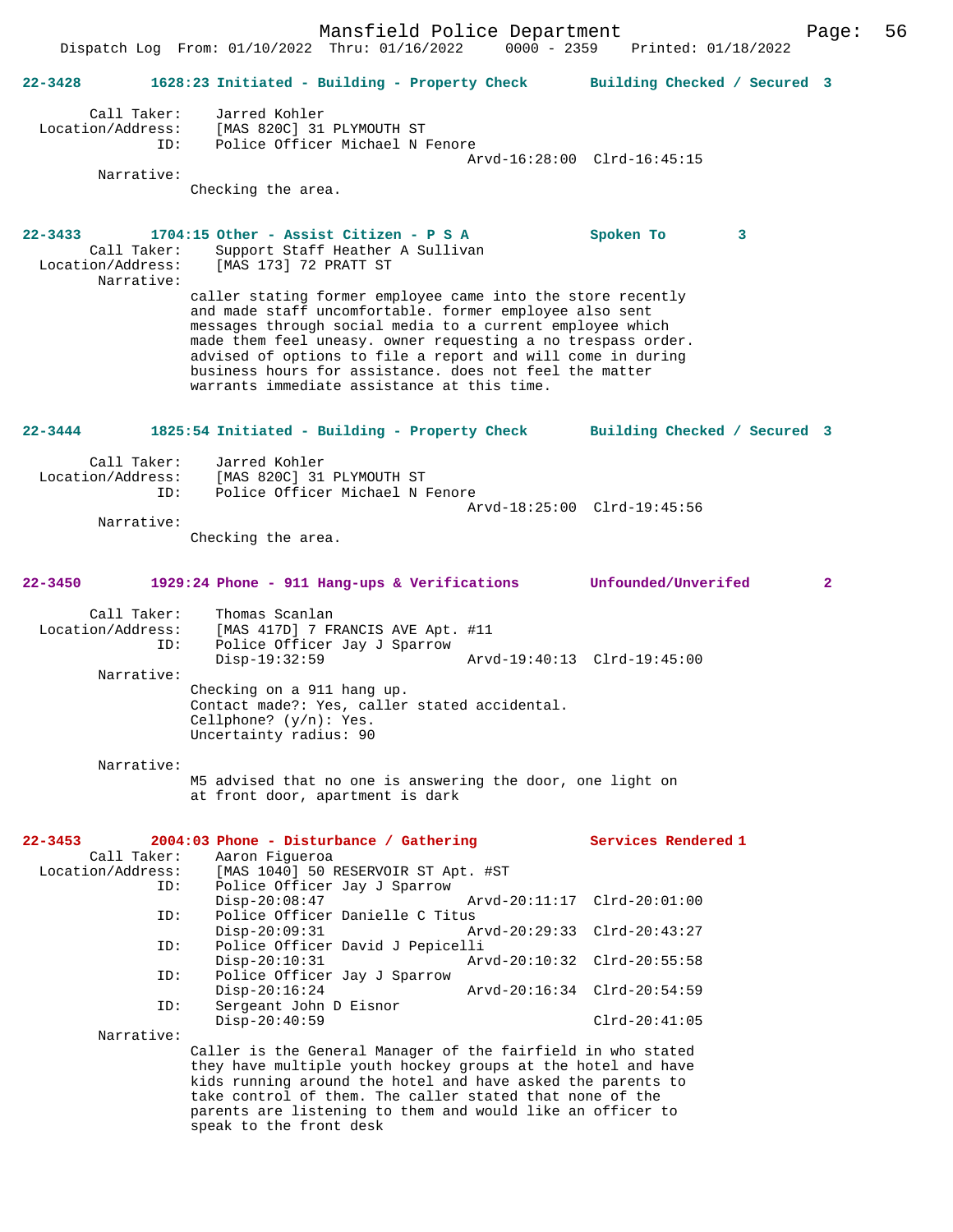Narrative: M12 advised that the parents are cleaning up the alchol that was not permited in that area and will be packing everything up. Narrative: M11 advised they were able to get most of the kids back in their room with their parents. M11 advised they gave the options to the front desk based on what has happened **22-3462 2043:41 Initiated - Building - Property Check Building Checked / Secured 3** Call Taker: Aaron Figueroa Location/Address: [MAS 840] 280 SCHOOL ST ID: Police Officer Danielle C Titus Arvd-20:43:00 Clrd-20:58:30 Narrative: Checking the area. **22-3466 2057:18 Alarm - Assist Fire Department Services Rendered 2**  Call Taker: Aaron Figueroa<br>Location/Address: [MAS 976] 1625 [MAS 976] 1625 WEST ST ID: Police Officer Danielle C Titus Disp-20:59:28 Arvd-21:05:44 Clrd-21:25:49 Narrative: Assisting the FD with a fire related incident. Nature: masterbox alarm **22-3471 2130:44 Initiated - Building - Property Check Services Rendered 3**  Call Taker: CARLY MORIARTY Location/Address: [MAS 322] 31 HAMPSHIRE ST ID: Police Officer Danielle C Titus Arvd-21:30:00 Clrd-21:53:44 Narrative: Checking the area. **22-3474 2217:36 Initiated - Building - Property Check Building Checked / Secured 3** Call Taker: Aaron Figueroa Location/Address: [MAS 2] 60 FORBES BLVD ID: Police Officer Danielle C Titus Arvd-22:17:00 Clrd-22:22:08 Narrative: Checking the area. **22-3475 2220:45 Phone - Suspicious Actv / Persn / Veh Services Rendered 2**  Call Taker: Thomas Scanlan<br>Location/Address: [MAS H4854] 66 [MAS H4854] 66 KERRY DR ESS: THE HIST, STREET JAY J Sparrow<br>ID: Police Officer Jay J Sparrow<br>Disp-22:23:39 Disp-22:23:39 Arvd-22:27:50 Clrd-22:37:37 ID: Police Officer David J Pepicelli Disp-22:23:45 Arvd-22:27:44 Clrd-22:37:36 Vehicle: BLK 2015 HOND PILOT Reg: PC MA 2013RJ VIN: 5FNYF4H99FB019779 Narrative: Caller reports black honda pilot parked in the center of the cul-de-sac and two occupants ran out of the vehicle and got into another vehicle. The involved vehicle is not familiar to nieghborhood. Narrative: M5 advised off with the vehicle at the end of Kerry Drive, M5 advised that the exterior lights are off but the interior

lights are on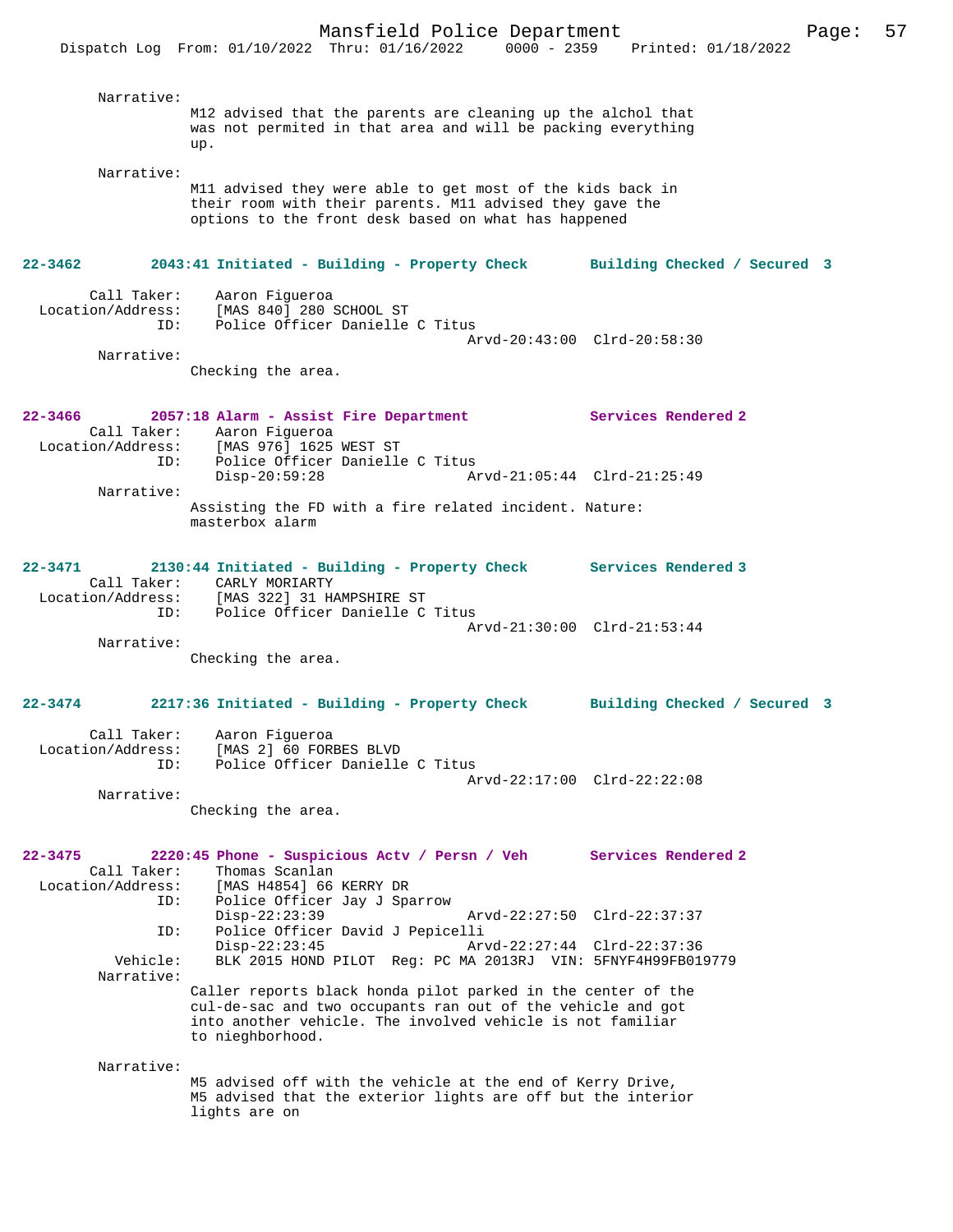M5 advised just the interior lights are on, M5 is headed to 46 Colonial Drive to speak with the owner

Narrative:

M5 advised that he checked the property and everything seems all set.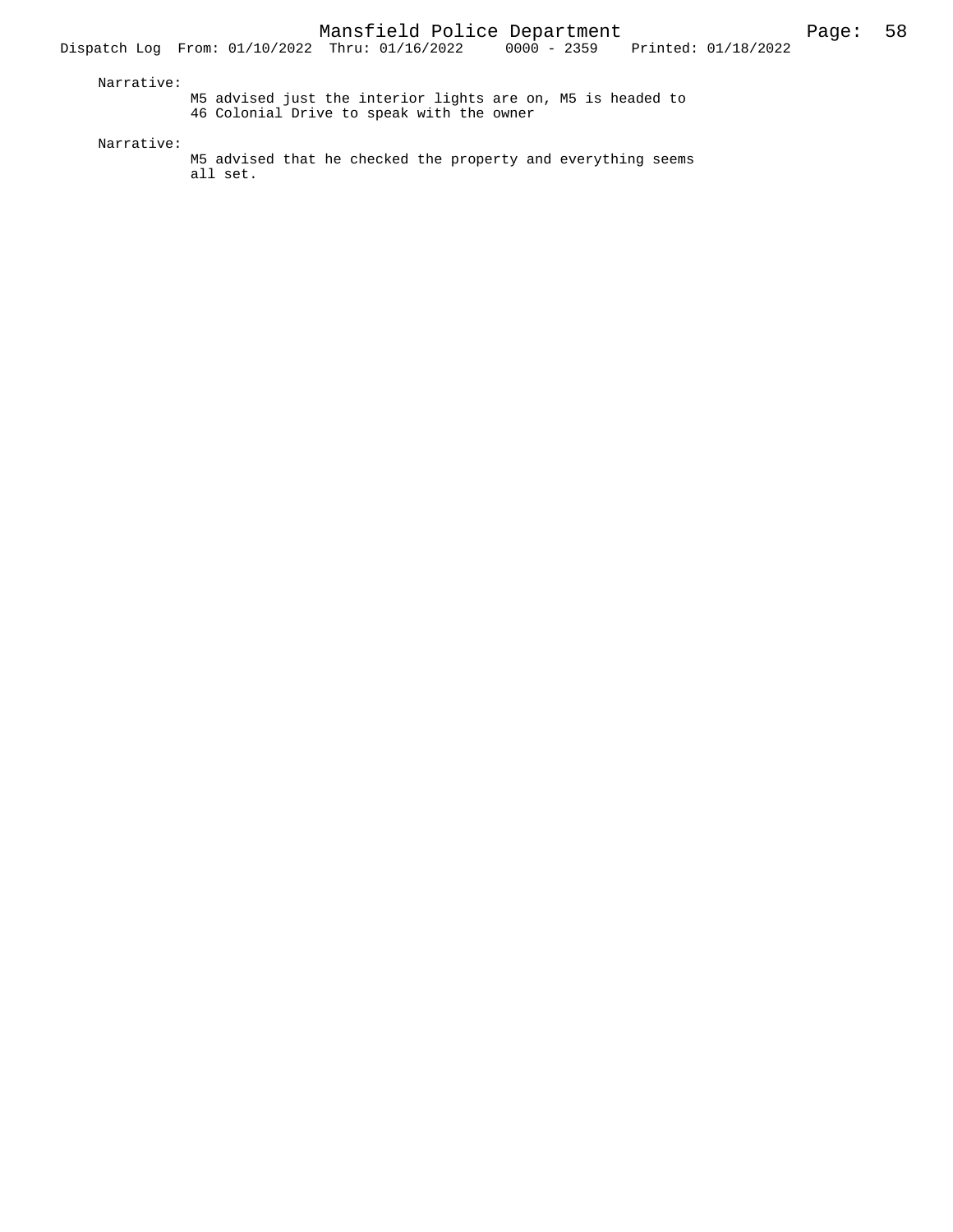**For Date: 01/17/2022 - Monday**

**Call Number Time Call Reason Action Priority 22-3501 0119:42 Initiated - Building - Property Check Building Checked / Secured 3** Call Taker: Aaron Figueroa Location/Address: [MAS 240A] 189 CHAUNCY ST ID: Police Officer Beau J Palanza Arvd-01:19:00 Clrd-01:23:55 Narrative: Checking the area. **22-3504 0127:21 Initiated - Motor Vehicle Stop Citation / Warning Issued 3** Call Taker: Aaron Figueroa<br>ion/Address: [MAS] RTE 495 SB Location/Address: ID: Police Officer Christopher D Sorge Arvd-01:27:00 Clrd-01:35:15 ID: Police Officer Bryan Hurley Disp-01:30:00 Arvd-01:30:02 Clrd-01:35:13 Vehicle: BLU 2002 JEEP UT GRAND CHEROKEE Reg: PC MA 2XNR61 VIN: 1J4GW48S92C321072 Narrative: M10 out with an MVST Narrative: M19 advised citation issued to operator for speeding on 106 **22-3514 0219:14 Initiated - Building - Property Check Building Checked / Secured 3** Call Taker: Aaron Figueroa Location/Address: [MAS 417] 9 FRANCIS AVE ID: Police Officer Bryan Hurley Arvd-02:19:00 Clrd-02:29:43 Narrative: Checking the area.\ **22-3515 0224:10 Initiated - Building - Property Check Building Checked / Secured 3** Call Taker: Aaron Figueroa Location/Address: [MAS 281A] 1 CROCKER ST ID: Police Officer Beau J Palanza Arvd-02:24:00 Clrd-02:31:29 Narrative: Checking the area. **22-3524 0249:46 Initiated - Building - Property Check Building Checked / Secured 3** Call Taker: Aaron Figueroa Location/Address: [MAS 4] 31 HAMPSHIRE ST ID: Police Officer Christopher D Sorge Arvd-02:49:00 Clrd-02:50:30 Narrative: Checking the area. **22-3525 0250:34 Initiated - Building - Property Check Building Checked / Secured 3** Call Taker: Aaron Figueroa<br>Location/Address: [MAS 840] 280 ; [MAS 840] 280 SCHOOL ST ID: Police Officer Christopher D Sorge Arvd-02:50:00 Clrd-03:00:05 Narrative: Checking the area.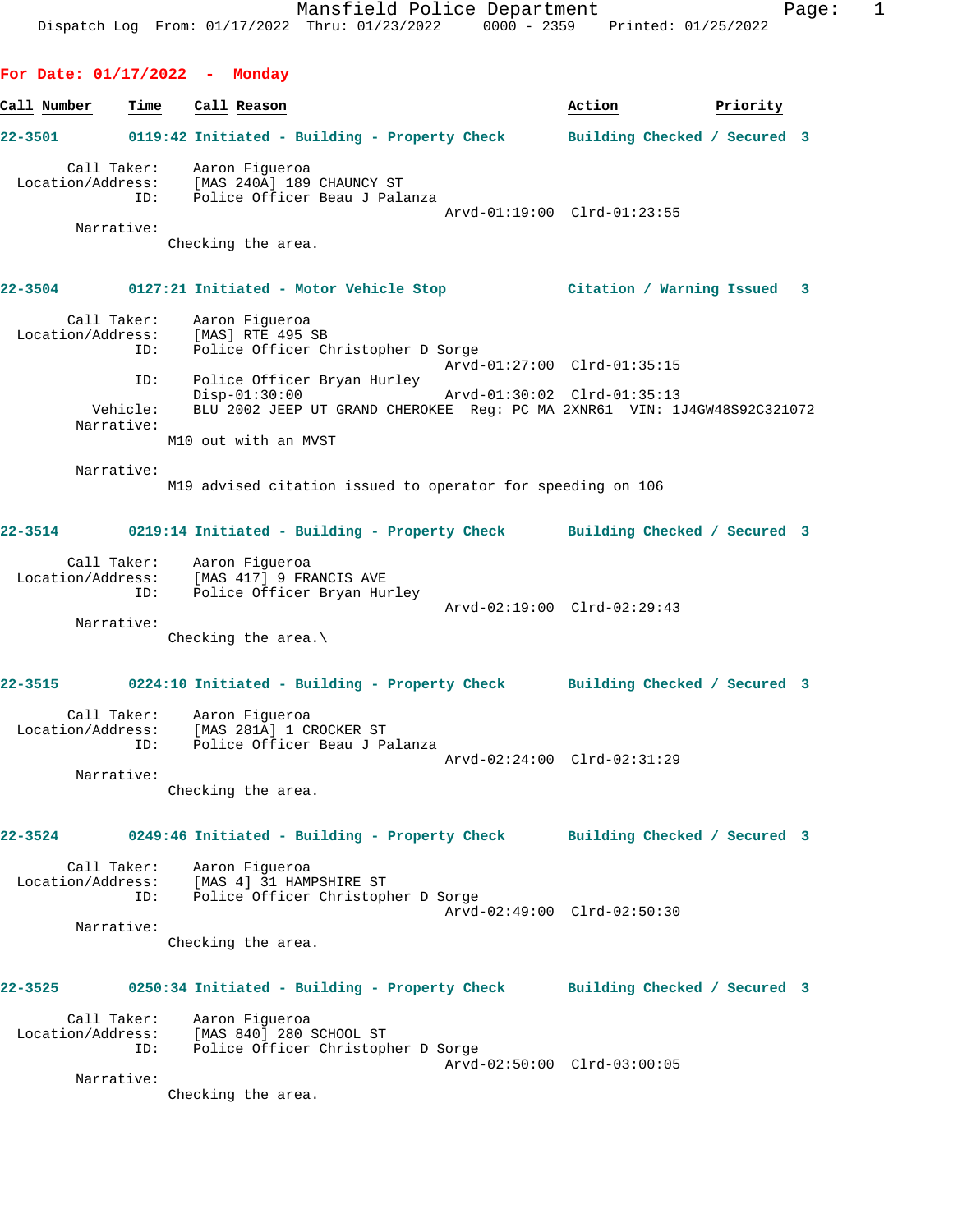Mansfield Police Department Fage: 2 Dispatch Log From: 01/17/2022 Thru: 01/23/2022 0000 - 2359 Printed: 01/25/2022 **22-3528 0300:13 Initiated - Building - Property Check Building Checked / Secured 3** Call Taker: Aaron Figueroa Location/Address: [MAS 907E] 390 WEST ST ID: Police Officer Christopher D Sorge Arvd-03:00:00 Clrd-03:04:10 Narrative: Checking the area. **22-3529 0300:33 Initiated - Building - Property Check Building Checked / Secured 3** Call Taker: Aaron Figueroa Location/Address: [MAS] 4 ERICK RD @ 15 BONNEY LN ID: Police Officer Bryan Hurley Arvd-03:00:00 Clrd-03:07:55 Narrative: Checking the area. **22-3530 0302:32 Initiated - Building - Property Check Building Checked / Secured 3** Call Taker: Aaron Figueroa Location/Address: [MAS 834] 261 CHAUNCY ST ID: Police Officer Beau J Palanza Arvd-03:02:00 Clrd-03:10:51 **22-3532 0312:38 Initiated - Building - Property Check Building Checked / Secured 3** Call Taker: Aaron Figueroa Location/Address: [MAS 1040] 50 RESERVOIR ST Apt. #ST ID: Police Officer Christopher D Sorge Arvd-03:12:00 Clrd-03:20:01 Narrative: Checking the area. **22-3533 0313:40 Initiated - Parking Violations Services Rendered 3**  Call Taker: Aaron Figueroa Location/Address: [MAS 1038] NORTH MAIN ST ID: Police Officer Beau J Palanza Arvd-03:13:00 Clrd-03:40:21 Vehicle: GRY 2021 SUBA CROSSTREK Reg: PC MA 2XWJ44 VIN: JF2GTAPC3MH358066 Vehicle: RED 2009 CHEV SILVERADO Reg: PC MA 6XEZ10 VIN: 1GCEK14C19Z184965 Vehicle: BRO 2015 GMC TERRAI Reg: PC MA 9JA564 VIN: 2GKFLWEKXF6224900 Vehicle: Reg: MA 121A Vehicle: WHI 2009 NISS TITAN Reg: PC MA 1ETL86 VIN: 1N6AA07D19N314215 Narrative: M5 off for parking violations Narrative: Parking Violations: Old Colony - Ma reg 2XWJ44 , Ma reg 1ETL86 , Ma reg 9JA564 / Cottage St - Ma Dealer 121 A , Ma reg 7531 / Chilson Ave - Ma reg 6XEZ10 **22-3540 0547:10 Alarm - Assist Fire Department Services Rendered 2**  Call Taker: Aaron Figueroa Location/Address: [MAS 946G202] 631 EAST ST Apt. #G202 ID: Police Officer Bryan Hurley<br>Disp-05:49:09<br>ID: Police Officer Bryan Hurley<br>Disp-05:57:45 Disp-05:49:09 Arvd-05:52:02 Clrd-05:55:27 ID: Police Officer Bryan Hurley Disp-05:57:45 Arvd-05:57:56 Clrd-06:01:07 Narrative: Assisting the FD with a fire related incident. Nature: audible fire alarm sounding **22-3545 0652:17 911 - Motor Veh Acc - No Injury Services Rendered 1**  Call Taker: MATTHEW BOMES Location/Address: [MAS] 461 FRANKLIN ST ID: Police Officer Bryan Hurley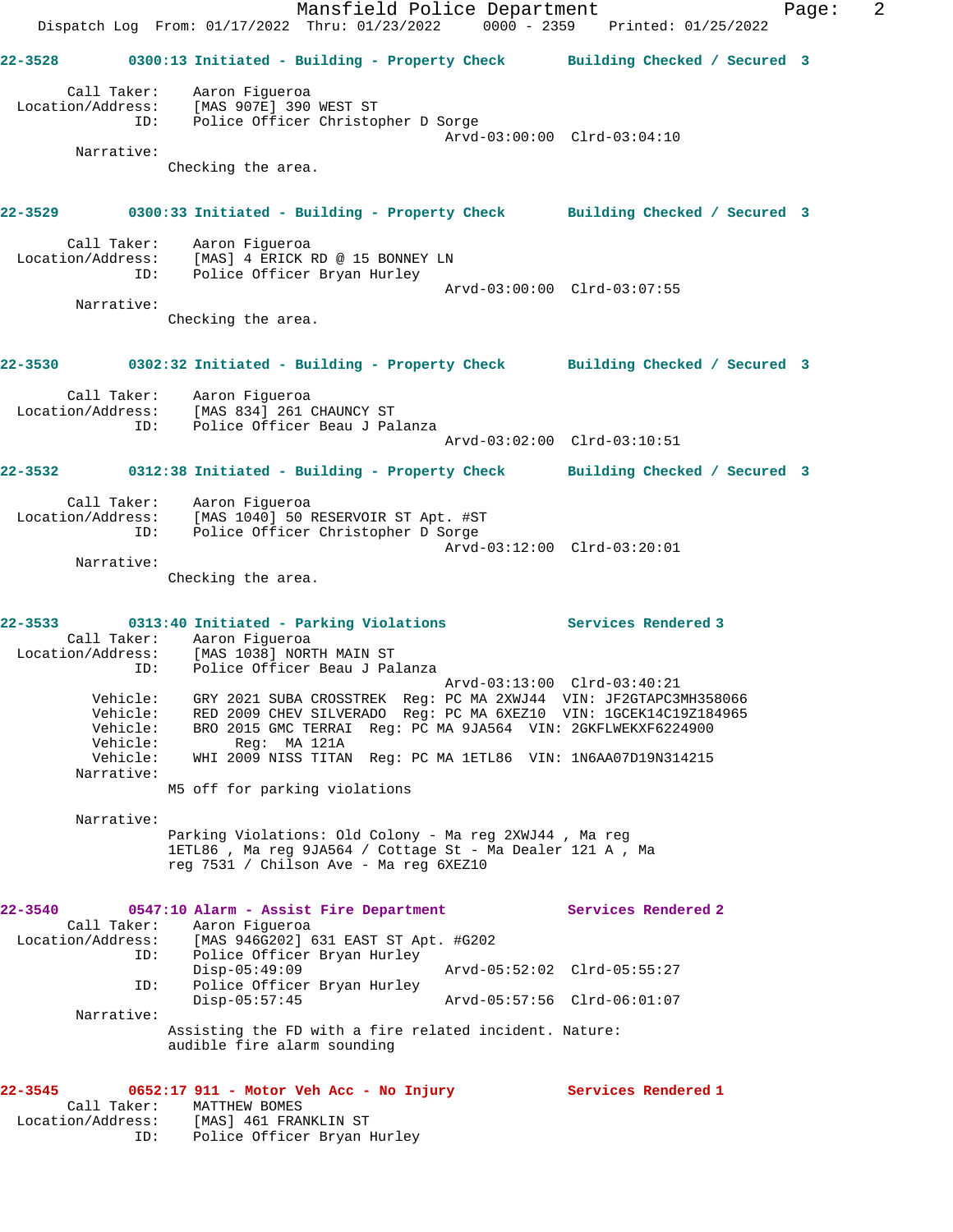Mansfield Police Department Fage: 3 Dispatch Log From: 01/17/2022 Thru: 01/23/2022 0000 - 2359 Printed: 01/25/2022 Disp-06:53:58 Arvd-06:56:40 Clrd-07:22:54<br>ID: Police Officer Beau J Palanza Police Officer Beau J Palanza<br>Disp-06:54:02 Disp-06:54:02 Arvd-06:57:42 Clrd-06:59:21 ID: Police Officer Beau J Palanza Disp-06:59:38 Arvd-06:59:41 Clrd-07:05:37 Vehicle: BLU 2011 TOYT CAMRY Reg: PC MA 5446HV VIN: 4T1BK3EK8BU627194 Narrative: Single car MVC no injuries vehicle struck a pole Narrative: MELD notified. Narrative: M2 advises minor damage to the pole, no injuries. Vehicle moved down robin lane no longer impeding traffic Narrative: Pole 61 Narrative: M2 standing by awaiting AAA Refer To Accident: 22MAS-21-AC **22-3552 0747:34 Initiated - Assist Other Agency Services Rendered 3**  Call Taker: Savannah Karch<br>Location/Address: [MAS] 15 FRANKI [MAS] 15 FRANKLIN ST ID: Police Officer Beau J Palanza Arvd-07:47:00 Clrd-07:57:27 Narrative: M5 assisting the DPW **22-3572 1009:09 Initiated - Building - Property Check Building Checked / Secured 3** Call Taker: Savannah Karch<br>Location/Address: [MAS 840] 280 9 [MAS 840] 280 SCHOOL ST ID: Detective Christopher P Walsh Arvd-10:09:00 Clrd-10:14:46 Narrative: Checking the area. **22-3586 1123:00 Phone - Assist Fire Department Referred to Other Agency 2** Call Taker: Savannah Karch Location/Address: [MAS 262] 60 OAKLAND ST ID: Sergeant John R Armstrong Disp-11:23:59 Arvd-11:27:42 Clrd-11:33:59 Narrative: Assisting the FD with a fire related incident. Nature: broken water pipe **22-3587 1132:13 Phone - Disabled Motor Vehicle Vehicle Towed 3**  Call Taker: Liam Omalley<br>Location/Address: [MAS] 287 CH [MAS] 287 CHAUNCY ST @ 400 RTE 140 NB ID: Detective Christopher P Walsh Disp-11:34:27 Arvd-11:36:34 Clrd-11:55:30<br>TD: Sergeant John R Armstrong Sergeant John R Armstrong<br>Disp-11:34:32 Disp-11:34:32 Arvd-11:36:32 Clrd-11:55:25<br>Vehicle: GRY 2018 JEEP GRANDCHEROKEE Req: PC MA 7DE947 VIN: 1C4RJI GRY 2018 JEEP GRANDCHEROKEE Reg: PC MA 7DE947 VIN: 1C4RJFBGXJC167516 Narrative: Disabled motor vehicle in intersection gray jeep cherokee Narrative: Central Street en route Narrative: Central Street on scene Narrative: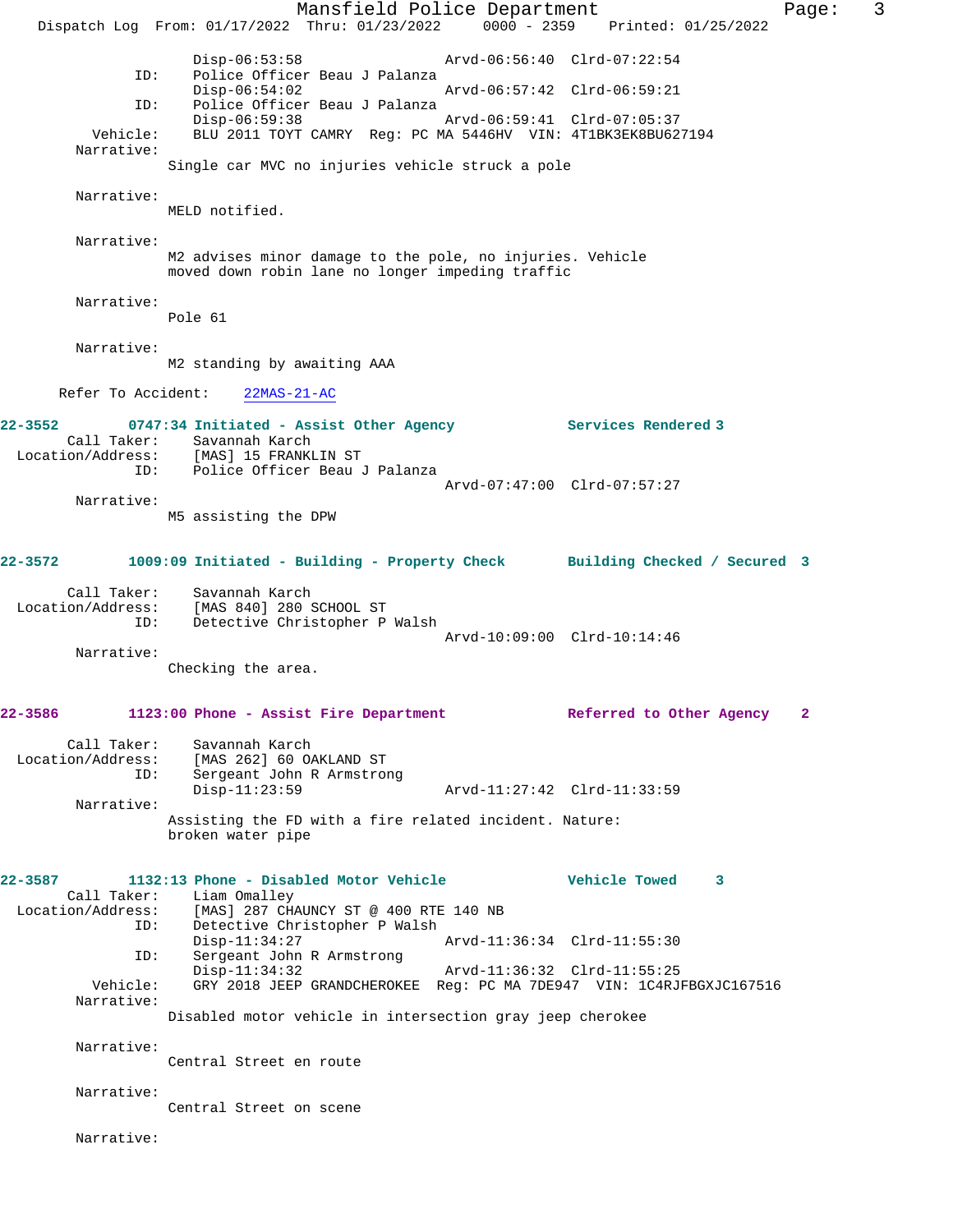|                                                                 |                                                                                                           | Mansfield Police Department                            |                             |                     |                                 | Page: | 4 |
|-----------------------------------------------------------------|-----------------------------------------------------------------------------------------------------------|--------------------------------------------------------|-----------------------------|---------------------|---------------------------------|-------|---|
|                                                                 | Dispatch Log From: 01/17/2022 Thru: 01/23/2022                                                            |                                                        |                             |                     | 0000 - 2359 Printed: 01/25/2022 |       |   |
|                                                                 |                                                                                                           | M11 advised private tow back to residence.             |                             |                     |                                 |       |   |
| $22 - 3588$<br>Location/Address: [MAS] 457 STEARNS AVE          | 1136:13 Initiated - Animal Complaints<br>Call Taker: Savannah Karch<br>ID: Police Officer Matthew A Souza |                                                        |                             | Services Rendered 3 |                                 |       |   |
|                                                                 |                                                                                                           |                                                        | Arvd-11:36:00 Clrd-11:44:51 |                     |                                 |       |   |
| Narrative:                                                      |                                                                                                           |                                                        |                             |                     |                                 |       |   |
|                                                                 |                                                                                                           | M8 in the area for report of deceased deer             |                             |                     |                                 |       |   |
| Narrative:                                                      | notified.                                                                                                 | M8 advises deer located and moved off the roadway. DPW |                             |                     |                                 |       |   |
| 22-3590                                                         | 1146:10 Phone - Animal Complaints                                                                         |                                                        |                             | Unfounded/Unverifed |                                 | 3     |   |
| Location/Address: [MAS H2928] 52 PATTYS RD<br>ID:<br>Narrative: | Call Taker: Liam Omalley<br>$Disp-11:49:23$                                                               | Police Officer Matthew A Souza                         |                             |                     |                                 |       |   |
|                                                                 |                                                                                                           | caller reports fox limping around in back yard         |                             |                     |                                 |       |   |
| Narrative:                                                      |                                                                                                           | M8 checked the area, unable to locate                  |                             |                     |                                 |       |   |

| 22-3613           |     | 1522:37 Initiated - Well Being Check | Spoken To                   |  |
|-------------------|-----|--------------------------------------|-----------------------------|--|
|                   |     | Call Taker: Chelsey Ferstler         |                             |  |
| Location/Address: |     | [MAS]                                |                             |  |
|                   | ID: | Sergeant John R Armstrong            |                             |  |
|                   |     |                                      | Arvd-15:22:00 Clrd-15:27:27 |  |
|                   | ID: | Police Officer Matthew A Souza       |                             |  |
|                   |     | Disp-15:23:26                        | Arvd-15:27:23 Clrd-15:27:30 |  |

| $22 - 3623$       | 1623:14 Phone - Assist Fire Department                              | Services Rendered 2 |
|-------------------|---------------------------------------------------------------------|---------------------|
| Call Taker:       | Jarred Kohler                                                       |                     |
| Location/Address: | [MAS H4246] 7 JASON LN                                              |                     |
|                   | Police Officer William C Trudell<br>ID:                             |                     |
|                   | $Disp-16:24:18$                                                     | $Clrd-16:34:27$     |
| Narrative:        |                                                                     |                     |
|                   | Assisting the FD with a fire related incident. Nature: oven<br>fire |                     |
|                   |                                                                     |                     |

## **22-3629 1804:25 911 - Suspicious Actv / Persn / Veh Field Interrogation 2**

| Call Taker:       | MATTHEW BOMES                                                |  |
|-------------------|--------------------------------------------------------------|--|
| Location/Address: | [MAS] 10 WALDOR DR                                           |  |
| ID:               | Police Officer William C Trudell                             |  |
|                   | $Disp-18:05:14$                                              |  |
| ID:               | Police Officer Danielle C Titus                              |  |
|                   | Arvd-18:09:31 Clrd-18:16:40<br>$Disp-18:05:20$               |  |
| ID:               | Sergeant Jeffrey G Bombard                                   |  |
|                   | Disp-18:10:54 Enrt-18:10:55 Arvd-18:11:00 Clrd-18:16:37      |  |
| ID:               | Police Officer Danielle C Titus                              |  |
|                   | $Disp-18:18:33$<br>Arvd-18:18:36 Clrd-18:55:37               |  |
| Vehicle:          | BLK 2018 TOYT CAMRY Req: PC MA 8KG265 VIN: 4T1B11HK5JU645430 |  |
| Narrative:        |                                                              |  |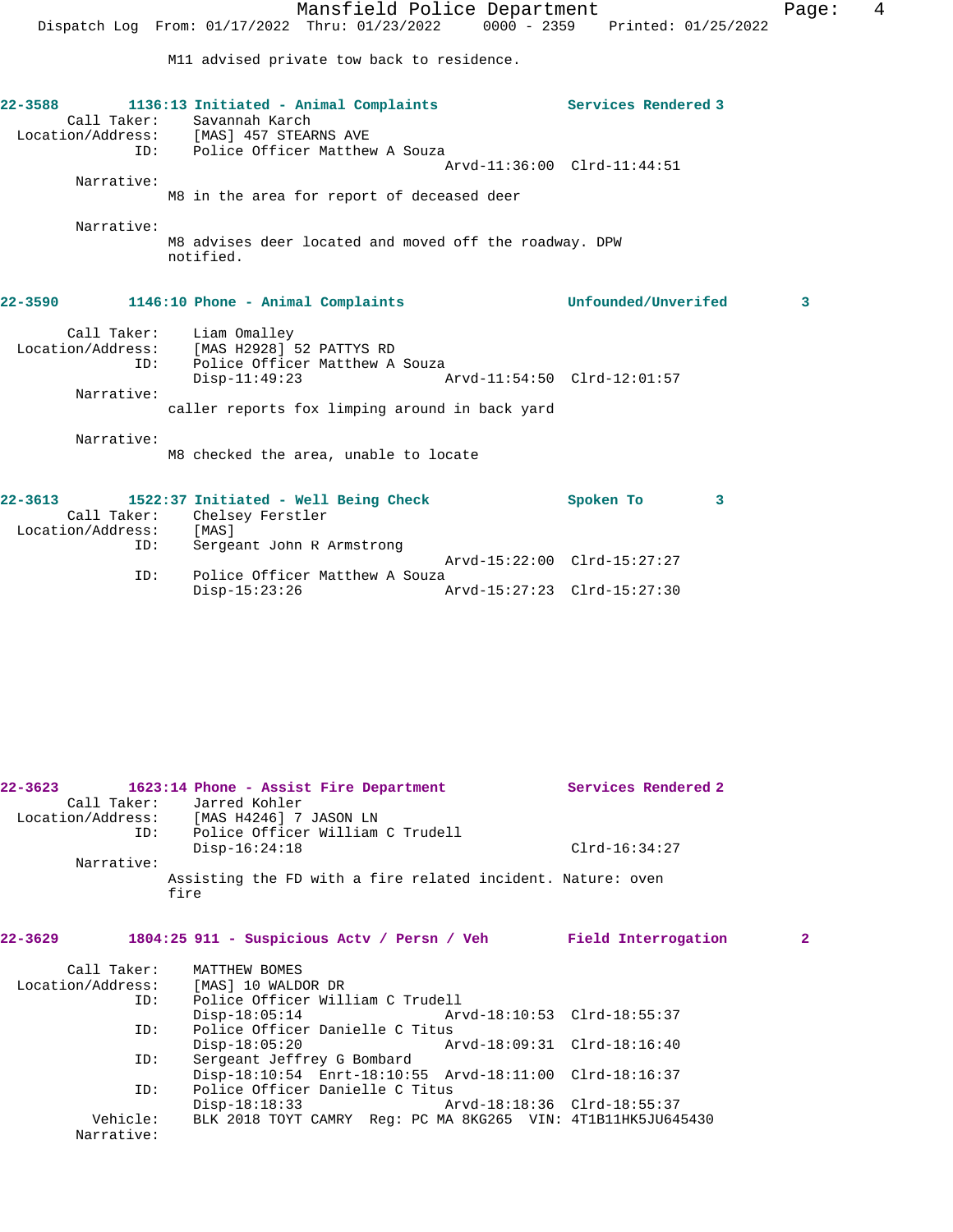Mansfield Police Department Fage: 5 Dispatch Log From: 01/17/2022 Thru: 01/23/2022 0000 - 2359 Printed: 01/25/2022 female party walking around trying to open doors Narrative: middle age dark skin female, driving a small 4 door sedan Narrative: party is at 4-6 she is at now Narrative: female was trying to open door on vehicles and the house Narrative: possible looking for a rental house Narrative: M12 & M8 out at 33 Waldor Narrative: M12 reports female party believed there was a property for rent, wrong town, will be heading to Foxboro. M12 also reports female was staying at 27 Waldor Narrative: M8 to speak with caller Narrative: M8 spoke with female again, she did admit to pulling on car doors, was confused and thought it was hers which was parked on street, has been going up too houses speaking with people looking for address to rental property, , she was advised of complaint & license status, taking care of it now. Narrative: See report for further Refer To Field Int: 22MAS-3-FI **22-3633 1822:55 Initiated - Building - Property Check Building Checked / Secured 3** Call Taker: MATTHEW BOMES Location/Address: [MAS 820C] 31 PLYMOUTH ST Police Officer Jay J Sparrow Arvd-18:22:00 Clrd-18:25:54 Narrative: Checking the area. **22-3639 1855:56 Walk-In - Suspicious Actv / Persn / Veh Gone on Arrival 2**  Call Taker: Support Staff Matthew Gately<br>Location: [MAS] NORTH MAIN ST [MAS] NORTH MAIN ST ID: Police Officer Danielle C Titus Disp-18:57:11 Arvd-19:01:30 Clrd-19:38:31 Narrative: Walk-in would like to speak with an officer about an intoxicated person who was recording the RP. Narrative: checked the area after speaking with the walk-in. Nothing showing. Narrative: - **22-3649 1946:20 Initiated - Building - Property Check Building Checked / Secured 3** Call Taker: Stephen Martell<br>Location/Address: [MAS 840] 280 S [MAS 840] 280 SCHOOL ST ID: Police Officer Jay J Sparrow Arvd-19:46:00 Clrd-19:58:13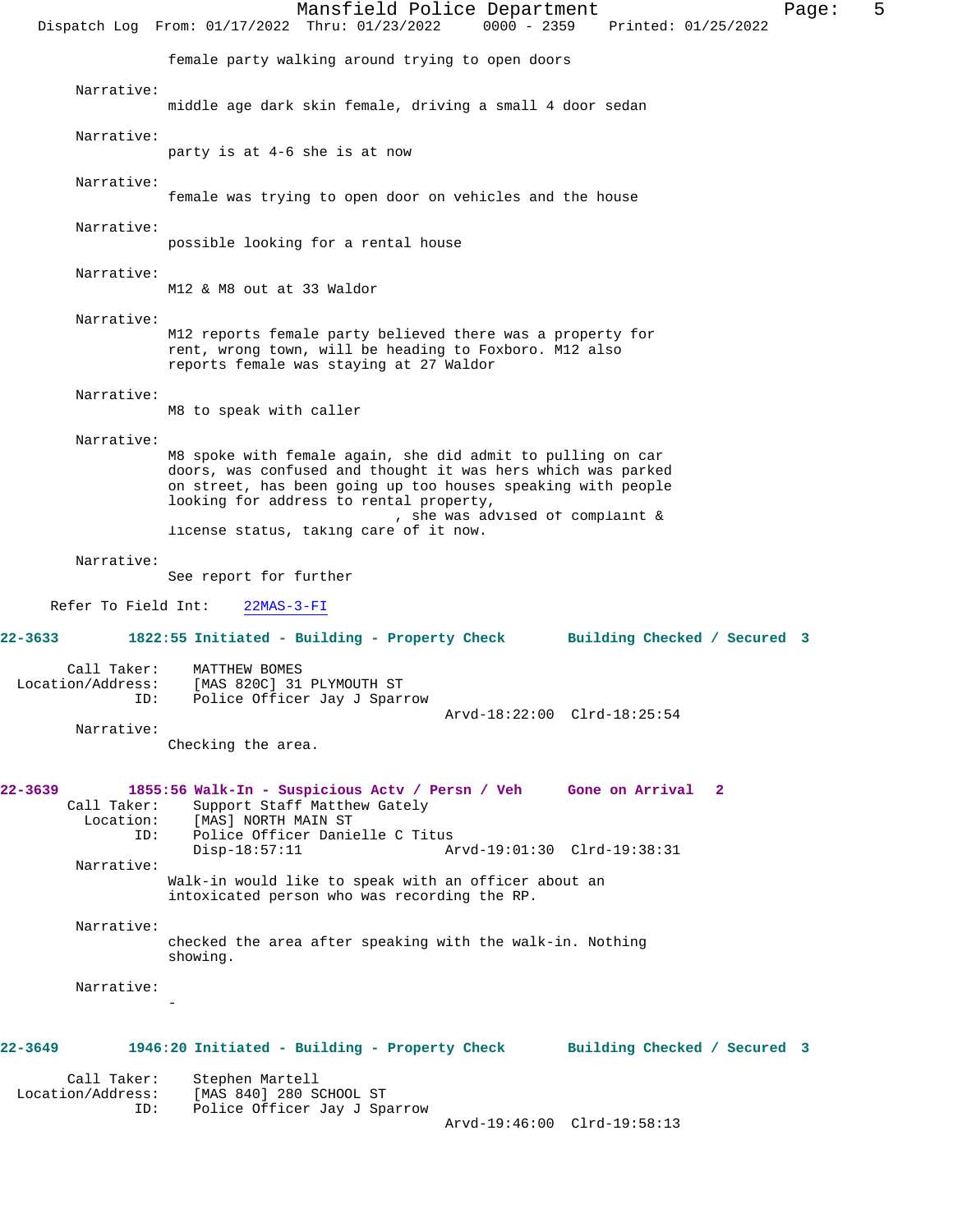Mansfield Police Department Fage: 6 Dispatch Log From: 01/17/2022 Thru: 01/23/2022 0000 - 2359 Printed: 01/25/2022 Narrative: Checking the area. **22-3654 2043:58 Initiated - Building - Property Check Building Checked / Secured 3** Call Taker: Stephen Martell Location/Address: [MAS 281A] 1 CROCKER ST ID: Police Officer Danielle C Titus Arvd-20:43:00 Clrd-20:56:04 Narrative: Checking the area. **22-3656 2053:01 Initiated - Building - Property Check Building Checked / Secured 3** Call Taker: Stephen Martell Location/Address: [MAS 4] 31 HAMPSHIRE ST ID: Police Officer Jay J Sparrow Arvd-20:53:00 Clrd-20:56:49 Narrative: Checking the area. **22-3659 2056:16 Initiated - Building - Property Check Building Checked / Secured 3** Call Taker: Stephen Martell Location/Address: [MAS 1002] 250 EAST ST ID: Police Officer William C Trudell Arvd-20:56:00 Clrd-21:11:16 Narrative: Checking the area. **22-3660 2058:16 Initiated - Building - Property Check Building Checked / Secured 3** Call Taker: Stephen Martell Location/Address: [MAS 2] 60 FORBES BLVD ID: Police Officer Jay J Sparrow Police Officer Jay J Sparrow<br>Police Officer Jay J Sparrow Arvd-20:58:00 Clrd-21:01:02 Narrative: Checking the area. **22-3663 2111:57 Initiated - Building - Property Check Building Checked / Secured 3** Call Taker: Stephen Martell Location/Address: [MAS 820C] 31 PLYMOUTH ST ID: Police Officer Jay J Sparrow Arvd-21:11:00 Clrd-21:15:23 Narrative: Checking the area. **22-3670 2127:49 Initiated - Building - Property Check Building Checked / Secured 3** Call Taker: Stephen Martell Location/Address: [MAS 814] 50 WEST CHURCH ST ID: Police Officer Danielle C Titus Arvd-21:27:00 Clrd-21:34:04 Narrative: Checking the area. **22-3672 2153:20 911 - 911 Hang-ups & Verifications Confirmed misdial/Accdntl Call 2**  Call Taker: Aaron Figueroa Location/Address: [MAS H4039] 14 VICTORIA LN ID: Police Officer Jay J Sparrow Disp-21:57:07 Arvd-22:04:45 Clrd-22:21:13 Narrative: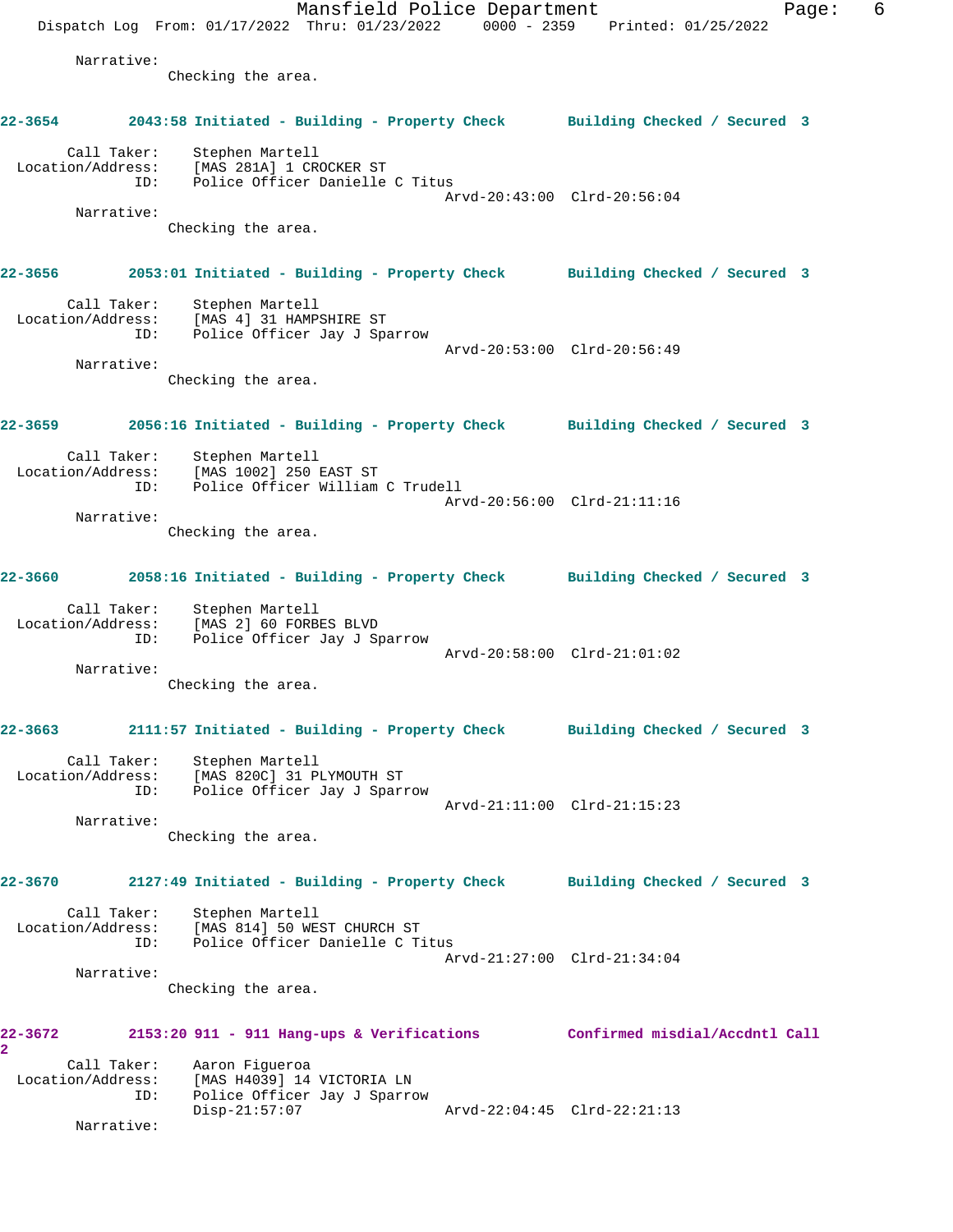Mansfield Police Department Fage: 7 Dispatch Log From: 01/17/2022 Thru: 01/23/2022 0000 - 2359 Printed: 01/25/2022 Checking on a 911 accidental, caller stated his massage gun set off his phone. Contact made?: y Cellphone? (y/n): y Uncertainty radius: **22-3675 2211:37 Phone - Well Being Check Services Rendered 3**  Call Taker: JEFFREY KEEFE Location/Address: [MAS 2] 60 FORBES BLVD ID: Police Officer Danielle C Titus Disp-22:14:13 Arvd-22:19:30 Clrd-23:23:36 ID: Police Officer Jay J Sparrow Disp-22:29:53 Arvd-22:29:56 Clrd-23:23:36 Vehicle: BLU 2019 RENEGADE Reg: RI BH314 VIN: ZACNJBAB8KPK82574 Narrative: CP reports several dogs in a black jeep with a RI reg. Narrative: Located in the front lot. **For Date: 01/18/2022 - Tuesday 22-3687 0006:53 911 - Suspicious Actv / Persn / Veh Confirmed misdial/Accdntl Call 2**  Call Taker: Aaron Figueroa<br>Location/Address: [MAS H6644] 50 [MAS H6644] 505 WEST ST ID: Police Officer Bryan Hurley Disp-00:11:34 Arvd-00:17:42 Clrd-00:23:26<br>TD: Police Officer Beau J Palanza Police Officer Beau J Palanza<br>Disp-00:12:24 Disp-00:12:24 Arvd-00:17:58 Clrd-00:23:26 ID: Sergeant David Schepis Disp-00:18:08 Arvd-00:18:15 Clrd-00:23:17 Narrative: 911 hang up: Caller stated that there is no emergency and gave an address that was different than the one on the 911 screen. A female could be heard in the background asking "why did you snatch the phone from me" Narrative: Caller originally gave an address of 493 west st and would not give his last name Narrative: confirmed accidental, no distress. **22-3693 0045:44 Initiated - Building - Property Check Building Checked / Secured 3** Call Taker: Stephen Martell Location/Address: [MAS 1016] 4 ERICK RD ID: Police Officer Beau J Palanza Arvd-00:45:00 Clrd-00:57:26 Narrative: Checking the area. **22-3703 0119:57 Initiated - Building - Property Check Building Checked / Secured 3** Call Taker: Stephen Martell Location/Address: [MAS 417] 9 FRANCIS AVE ID: Police Officer Beau J Palanza Arvd-01:19:00 Clrd-01:30:03 Narrative: Checking the area. **22-3706 0121 Initiated - Building - Property Check Building Checked / Secured 3**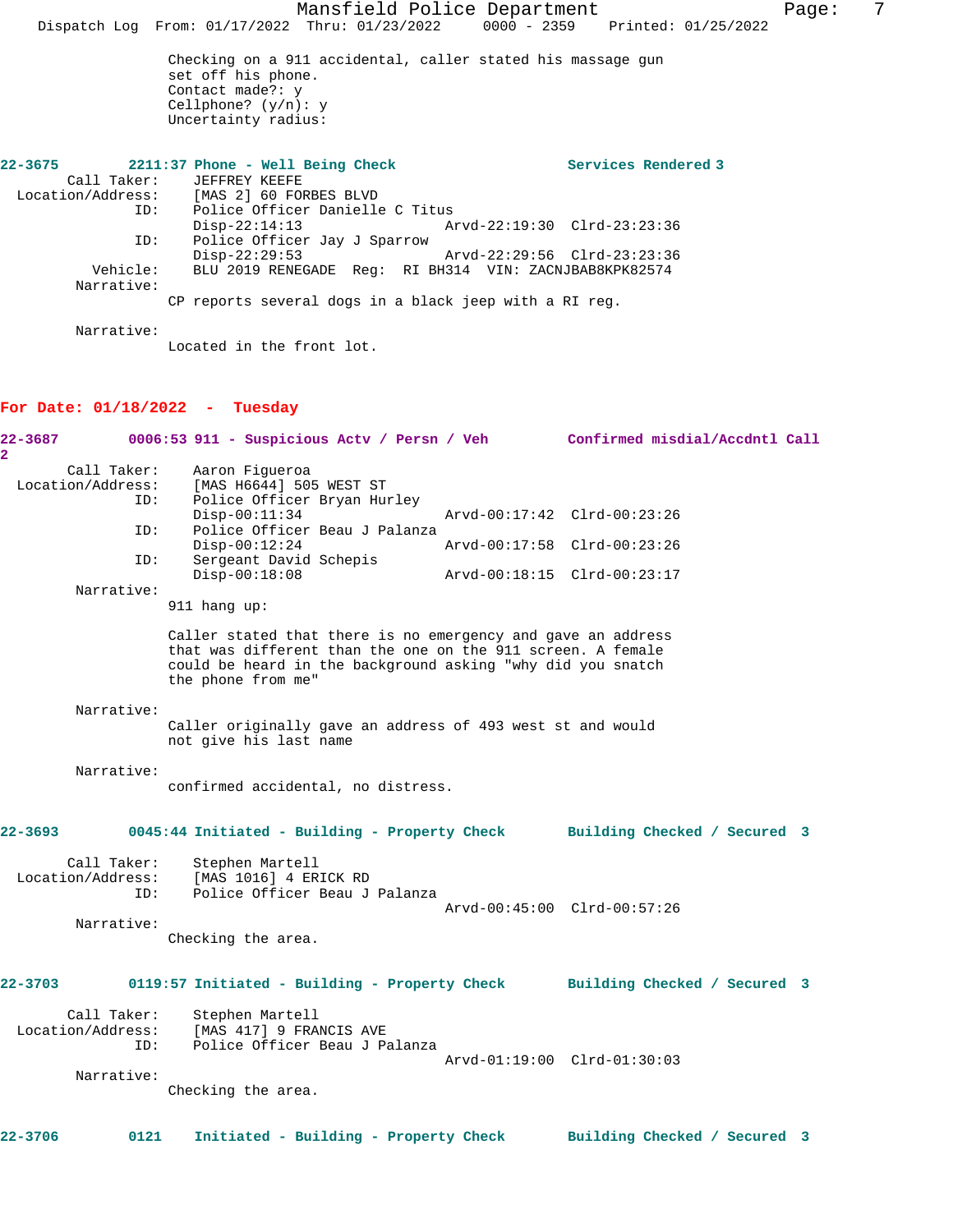Mansfield Police Department Fage: 8 Dispatch Log From: 01/17/2022 Thru: 01/23/2022 0000 - 2359 Printed: 01/25/2022 Call Taker: Police Officer Bryan Hurley Location/Address: [MAS] 50 RESERVOIR ST ID: Police Officer Bryan Hurley Arvd-01:22:20 Clrd-01:52:01 **22-3707 0146:29 Initiated - Building - Property Check Building Checked / Secured 3** Call Taker: Stephen Martell Location/Address: [MAS 982] 111 HOPE ST ID: Police Officer Beau J Palanza Arvd-01:46:00 Clrd-01:51:36 Narrative: Checking the area. **22-3714 0216:14 Initiated - Building - Property Check Building Checked / Secured 3** Call Taker: Stephen Martell Location/Address: [MAS 2] 60 FORBES BLVD ID: Police Officer Bryan Hurley Arvd-02:16:00 Clrd-02:22:42 Narrative: Checking the area. **22-3719 0230:54 Initiated - Building - Property Check Building Checked / Secured 3** Call Taker: Stephen Martell Location/Address: [MAS 281A] 1 CROCKER ST ID: Police Officer Beau J Palanza Arvd-02:30:00 Clrd-02:39:58 Narrative: Checking the area. **22-3725 0313:53 Initiated - Building - Property Check Building Checked / Secured 3** Call Taker: Stephen Martell Location/Address: [MAS] FORBES BLVD ID: Police Officer Bryan Hurley Arvd-03:13:00 Clrd-03:20:32 Narrative: Checking the area. **22-3726 0320:30 Initiated - Parking Violations Services Rendered 3**  Call Taker: Stephen Martell Location/Address: [MAS 1038] NORTH MAIN ST ID: Police Officer Beau J Palanza Arvd-03:20:00 Clrd-03:36:06 Narrative: CHECKING DOWNTOWN PARKING. **22-3727 0322 Initiated - Building - Property Check Building Checked / Secured 3** Call Taker: Police Officer Bryan Hurley Location/Address: [MAS 840] 280 SCHOOL ST ID: Police Officer Bryan Hurley Arvd-03:23:02 Clrd-03:26:27 **22-3728 0340:49 Initiated - Building - Property Check Building Checked / Secured 3** Call Taker: Stephen Martell Location/Address: [MAS 2] 60 FORBES BLVD ID: Police Officer Bryan Hurley Arvd-03:40:00 Clrd-04:39:43 Narrative: Checking the area.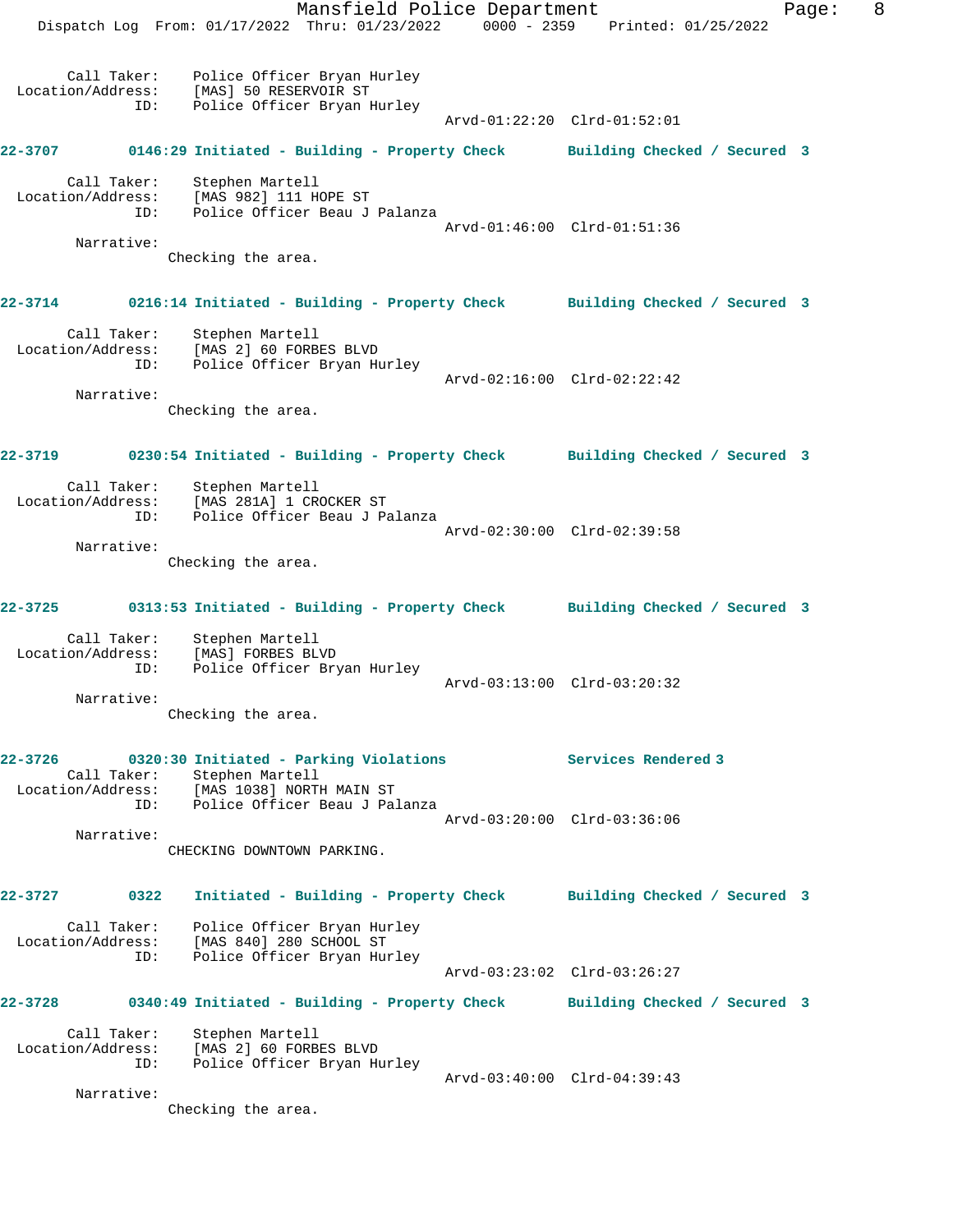Mansfield Police Department Fage: 9 Dispatch Log From: 01/17/2022 Thru: 01/23/2022 0000 - 2359 Printed: 01/25/2022 **22-3748 0724 Initiated - Building - Property Check Building Checked / Secured 3** Call Taker: Police Officer Bryan Hurley Location/Address: [MAS] CROCKER ST ID: Police Officer Bryan Hurley Arvd-07:25:06 Clrd-07:31:36 **22-3753 0800 Initiated - Parking Violations Services Rendered 3**  Call Taker: Animal Control Steven Simonds Location/Address: [MAS] 43 NORTH MAIN ST @ 13 PARK ST ID: Animal Control Steven Simonds Arvd-08:01:07 Clrd-08:19:59 Narrative: checking area for parking violations **22-3757 0816:38 Phone - Suspicious Actv / Persn / Veh Secured Building 2**  Call Taker: Jarred Kohler Location/Address: [MAS] 7 BASIN ST ID: Police Officer Joshua S Ellender Disp-08:21:33 Arvd-08:28:47 Clrd-08:36:58 Vehicle: BLU 2004 GRAND CHEROKEE Reg: RI 1CV295 VIN: 1J4GW48S14C284280 Narrative: Caller reports a blue jeep suv parked outside of their residence, caller spoke with the OP who stated they were a PI. Desk states no sign ins for the day. Narrative: Caller is no longer home. Narrative: M34 reports everthing checks out **22-3767 0922:32 911 - 911 Hang-ups & Verifications Confirmed misdial/Accdntl Call 2**  Call Taker: Ryan O'Rourke Location/Address: [MAS 127A] 31 SUFFOLK RD ID: Police Officer Beau J Palanza Disp-09:24:54 Arvd-09:28:23 Clrd-09:33:46 Narrative: Checking on a 911 hang up. Contact made?: Yes Cellphone? (y/n): Yes Uncertainty radius: Narrative: M5 confirmed accidental **22-3768 0929:17 Phone - 911 Hang-ups & Verifications Confirmed misdial/Accdntl Call 2**  Call Taker: Jarred Kohler Location/Address: [MAS 820C] 31 PLYMOUTH ST ID: Police Officer Beau J Palanza Disp-09:34:19 Arvd-09:37:14 Clrd-09:37:20 Narrative: Checking on a 911 hang up. Caller is a warehouse worker and will meet the officer outside. Contact made?: yes Cellphone? (y/n): yes Uncertainty radius: Narrative: M5 confirmed accidental. 22-3770 0941 Initiated - Parking Violations **Services Rendered 3**  Call Taker: Animal Control Steven Simonds Location/Address: [MAS] 126 NORTH MAIN ST @ 10 VILLA ST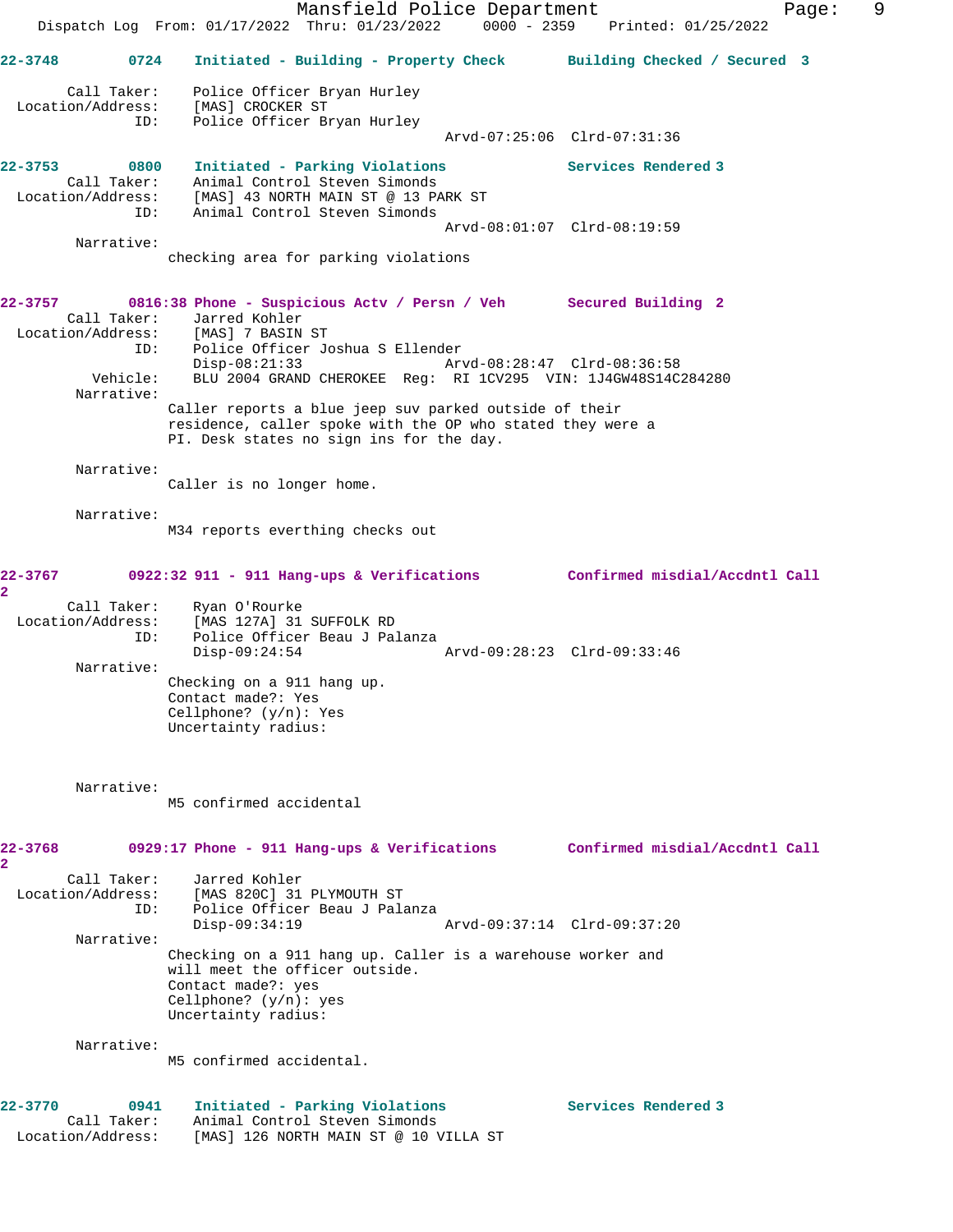Mansfield Police Department Fage: 10 Dispatch Log From: 01/17/2022 Thru: 01/23/2022 0000 - 2359 Printed: 01/25/2022 ID: Animal Control Steven Simonds Arvd-09:41:48 Clrd-10:11:14 Narrative: checking area for parking violations Narrative: tagged MA 9JF153 on main for restrictive parking **22-3771 1008:03 Phone - 911 Hang-ups & Verifications Confirmed misdial/Accdntl Call 2**  Call Taker: Jarred Kohler Location/Address: [MAS 156] 27 ANGELL ST ID: Detective Kenneth E Wright Disp-10:10:41 Arvd-10:15:40 Clrd-10:17:46 Narrative: Checking on a 911 hang up. Confirmed accidental. Spoke with employee and will meet officer outside. Contact made?: yes Cellphone? (y/n): no Uncertainty radius: Narrative: MSR1 confirmed accidental **22-3777 1053:02 Initiated - Motor Vehicle Stop Citation / Warning Issued 3** Call Taker: Ryan O'Rourke Vicinity of: [MAS] 195 SOUTH MAIN ST ID: Police Officer David W Kinahan Arvd-10:53:00 Clrd-10:58:56 Vehicle: WHI 2011 HOND ACCO Reg: PC MA 59ST91 VIN: 1HGCP2F67BA125351 Narrative: mv stop Narrative: M7 citation issued to the RO for speed. **22-3778 1124:11 Initiated - Building - Property Check Building Checked / Secured 3** Call Taker: Liam Omalley Location/Address: [MAS 907E] 390 WEST ST ID: Police Officer Beau J Palanza Arvd-11:24:00 Clrd-11:34:02 Narrative: Checking the area. **22-3781 1129:34 Initiated - Follow up Investigation Services Rendered 3**  Call Taker: Liam Omalley Location/Address: [MAS] 4 FULLER PL ID: Detective Sgt Donald MacLean Arvd-11:29:00 Clrd-11:47:46<br>ID: Detective Anthony R Lattanzio Detective Anthony R Lattanzio Disp-11:29:57 Arvd-11:30:41 Clrd-11:47:38 Narrative: Conducting a follow up in the area to a previously reported incident. **22-3782 1140:18 Initiated - Building - Property Check Building Checked / Secured 3** Call Taker: Liam Omalley Location/Address: [MAS 2] 60 FORBES BLVD ID: Police Officer Beau J Palanza Arvd-11:40:00 Clrd-11:45:51 Narrative: Checking the area.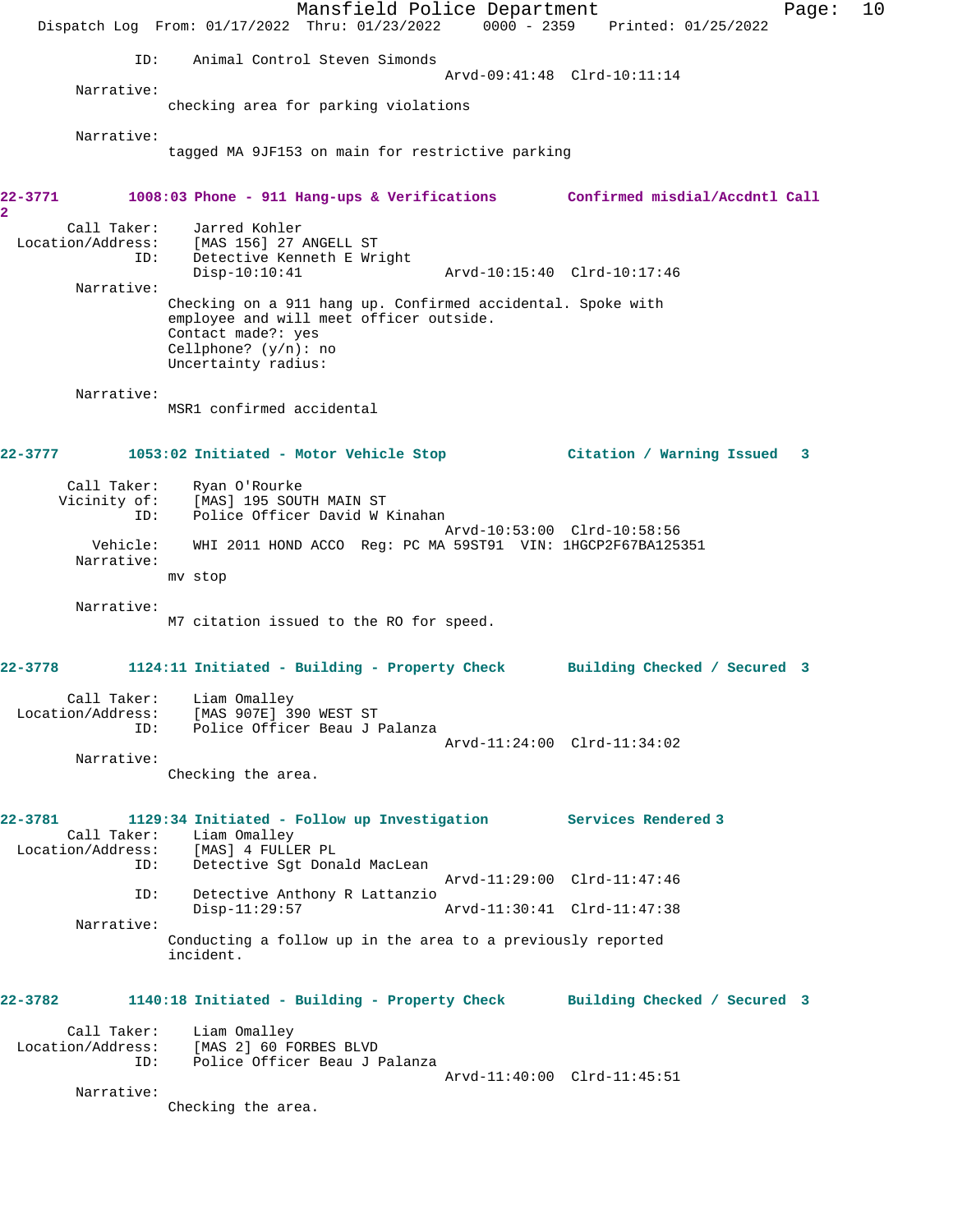Mansfield Police Department Fage: 11 Dispatch Log From: 01/17/2022 Thru: 01/23/2022 0000 - 2359 Printed: 01/25/2022 **22-3784 1143:54 Phone - Well Being Check Services Rendered 3**  Call Taker: Liam Omalley Location/Address: [MAS 445] ID: Police Officer Joshua S Ellender Disp-11:44:49 Arvd-11:48:39 Clrd-11:57:31 **22-3786 1200:13 Initiated - Motor Vehicle Stop Citation / Warning Issued 3** Call Taker: Liam Omalley Location/Address: [MAS] 400 RTE 140 SB @ 272 CHAUNCY ST ID: Police Officer David W Kinahan Arvd-12:00:00 Clrd-12:10:10 Vehicle: GRY 2019 FORD F250 Reg: PC MA 1CKH38 VIN: 1FT7X2B60KEF31034 Narrative: Motor vehicle stop in the area. Narrative: Ci issued to the RO for improper operation of motorvehicle. **22-3788 1205 Initiated - Parking Violations Services Rendered 3**  Call Taker: Animal Control Steven Simonds Location/Address: [MAS] 126 NORTH MAIN ST @ 10 VILLA ST ID: Animal Control Steven Simonds Arvd-12:06:03 Clrd-12:07:48 Narrative: checking area for parking violations Narrative: . **22-3789 1211:33 Initiated - Parking Violations Services Rendered 3**  Call Taker: Liam Omalley Location/Address: [MAS] 126 NORTH MAIN ST @ 10 VILLA ST ID: Animal Control Steven Simonds Arvd-12:11:00 Clrd-12:43:36 Narrative: Checking area for parking violations. Narrative: tagged MA 4PEY99 on old colony way for overtime parking Narrative: tagged IL FP72688 on Pratt for overtime parking **22-3793 1233:58 Initiated - Assist Other Agency Services Rendered 3**  Call Taker: Liam Omalley Vicinity of: [MAS] 458 EAST ST @ 444 PRATT ST ID: Detective Kenneth E Wright Arvd-12:33:00 Clrd-12:36:36 Narrative: DPW has equipment in the roadway **22-3795 1238:51 Phone - 911 Hang-ups & Verifications Confirmed misdial/Accdntl Call 2**  Call Taker: Jarred Kohler Location/Address: [MAS 1022] 9 WEAVER LN ID: Detective Kenneth E Wright Disp-12:40:54 Arvd-12:47:35 Clrd-12:48:56 Narrative: Checking on a 911 hang up. Caller confirmed no emergency and will meet officer outside. Contact made?: yes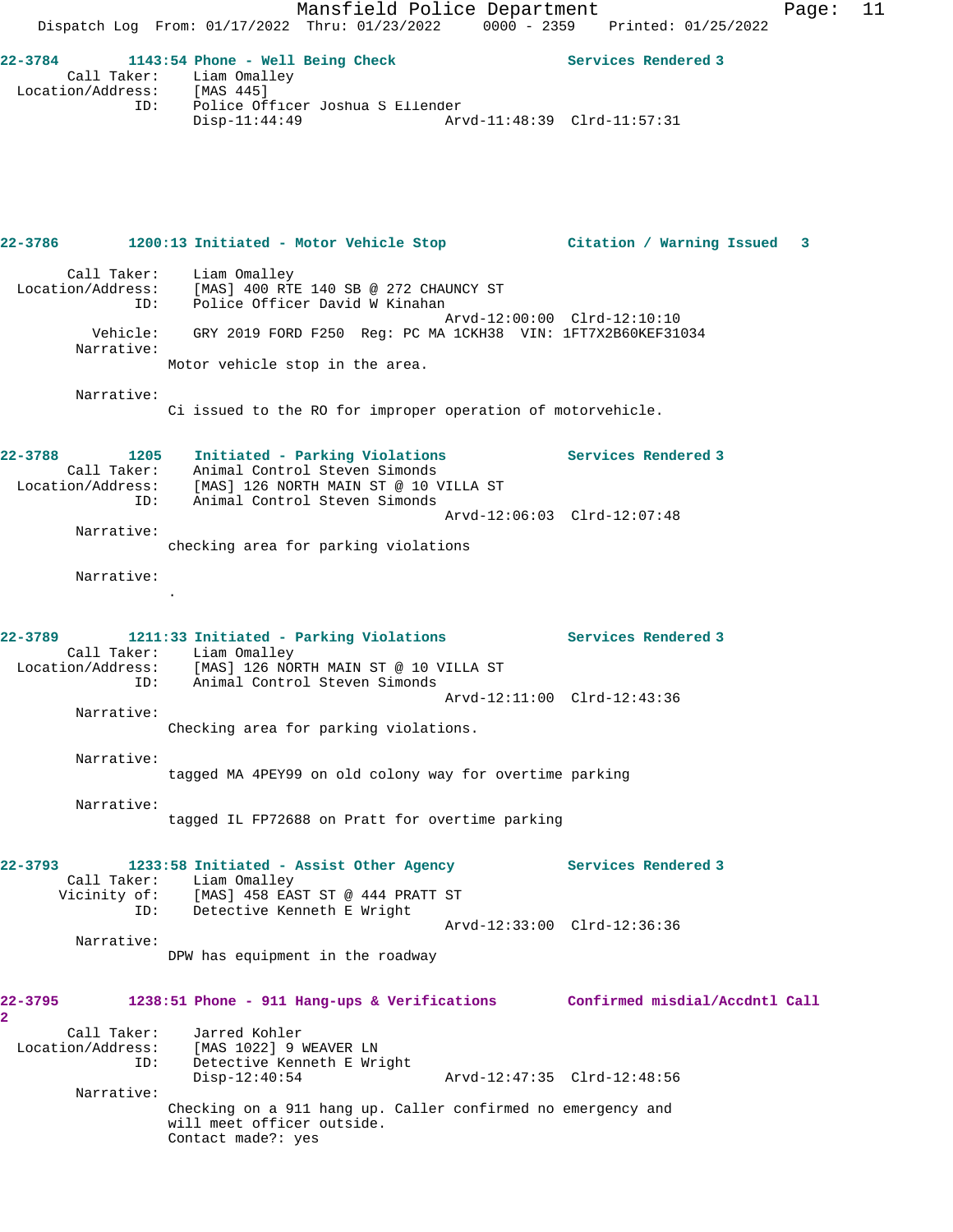Cellphone? (y/n): yes Uncertainty radius:

Narrative:

spoke with the home owner no problems

| $22 - 3798$       | 1311:42 Initiated - Animal Complaints                       |                             | Spoken To                   | 3 |
|-------------------|-------------------------------------------------------------|-----------------------------|-----------------------------|---|
|                   | Call Taker: Liam Omalley                                    |                             |                             |   |
| Location/Address: | [MAS 2] 60 FORBES BLVD                                      |                             |                             |   |
| ID:               | Sergeant Robert S Pierce                                    |                             |                             |   |
|                   |                                                             |                             | Arvd-13:11:00 Clrd-13:43:07 |   |
| ID:               | animal control Jeffrey S Collins                            |                             |                             |   |
|                   | $Disp-13:13:53$                                             | Arvd-13:26:34 Clrd-13:43:03 |                             |   |
| ID:               | Police Officer Beau J Palanza                               |                             |                             |   |
|                   | $Disp-13:28:20$                                             | Arvd-13:28:25 Clrd-13:43:13 |                             |   |
| Vehicle:          | BLU 2019 RENEGADE Reg: RI BH314 VIN: ZACNJBAB8KPK82574      |                             |                             |   |
| Narrative:        |                                                             |                             |                             |   |
|                   | M1 was flagged down by staff and reports 3 dogs left in car |                             |                             |   |
| Narrative:        |                                                             |                             |                             |   |
|                   | M1 reports party is leaving with dogs. red roof policy      |                             |                             |   |

states 2 dogs in a room at a time. Party was periodically coming down and letting the dogs in and out.

| $22 - 3811$       |             | 1414:56 Phone - Assist Other Agency |                             | Spoken To       |  |
|-------------------|-------------|-------------------------------------|-----------------------------|-----------------|--|
|                   | Call Taker: | Ryan O'Rourke                       |                             |                 |  |
| Location/Address: |             | [MAS H931A]                         |                             |                 |  |
|                   | ID:         | Detective Kenneth E Wright          |                             |                 |  |
|                   |             | $Disp-14:23:21$                     | Arvd-14:42:45 Clrd-14:50:55 |                 |  |
|                   | ID:         | Detective Derek M McCune            |                             |                 |  |
|                   |             | $Disp-14:23:33$                     |                             | $Clrd-14:33:31$ |  |
|                   | ID:         | Sergeant Robert S Pierce            |                             |                 |  |
|                   |             | $Disp-14:33:37$                     | Arvd-14:42:50 Clrd-14:51:03 |                 |  |
|                   |             |                                     |                             |                 |  |

|         |            | 22-3814 1435:28 Initiated - Motor Vehicle Stop                                                                       | Citation / Warning Issued 3 |  |
|---------|------------|----------------------------------------------------------------------------------------------------------------------|-----------------------------|--|
|         |            | Call Taker: Liam Omalley<br>Vicinity of: [MAS] 389 NORTH MAIN ST @ 10 PRATT ST<br>ID: Police Officer David W Kinahan | Arvd-14:35:00 Clrd-14:40:13 |  |
|         | Narrative: | Vehicle: RED 2016 KIA SORENT Req: PC MA 9ZL367 VIN: 5XYPG4A35GG170904<br>MVST in area.                               |                             |  |
|         |            |                                                                                                                      |                             |  |
|         | Narrative: | Citation issued to the RO for hand free violation.                                                                   |                             |  |
| 22-3822 |            | 1455:58 Initiated - Building - Property Check Building Checked / Secured 3                                           |                             |  |
|         | ID:        | Call Taker: Liam Omalley<br>Location/Address: [MAS 840] 280 SCHOOL ST<br>Police Officer Beau J Palanza               | Arvd-14:55:00 Clrd-15:09:44 |  |
|         | Narrative: | Checking the area.                                                                                                   |                             |  |
|         |            |                                                                                                                      |                             |  |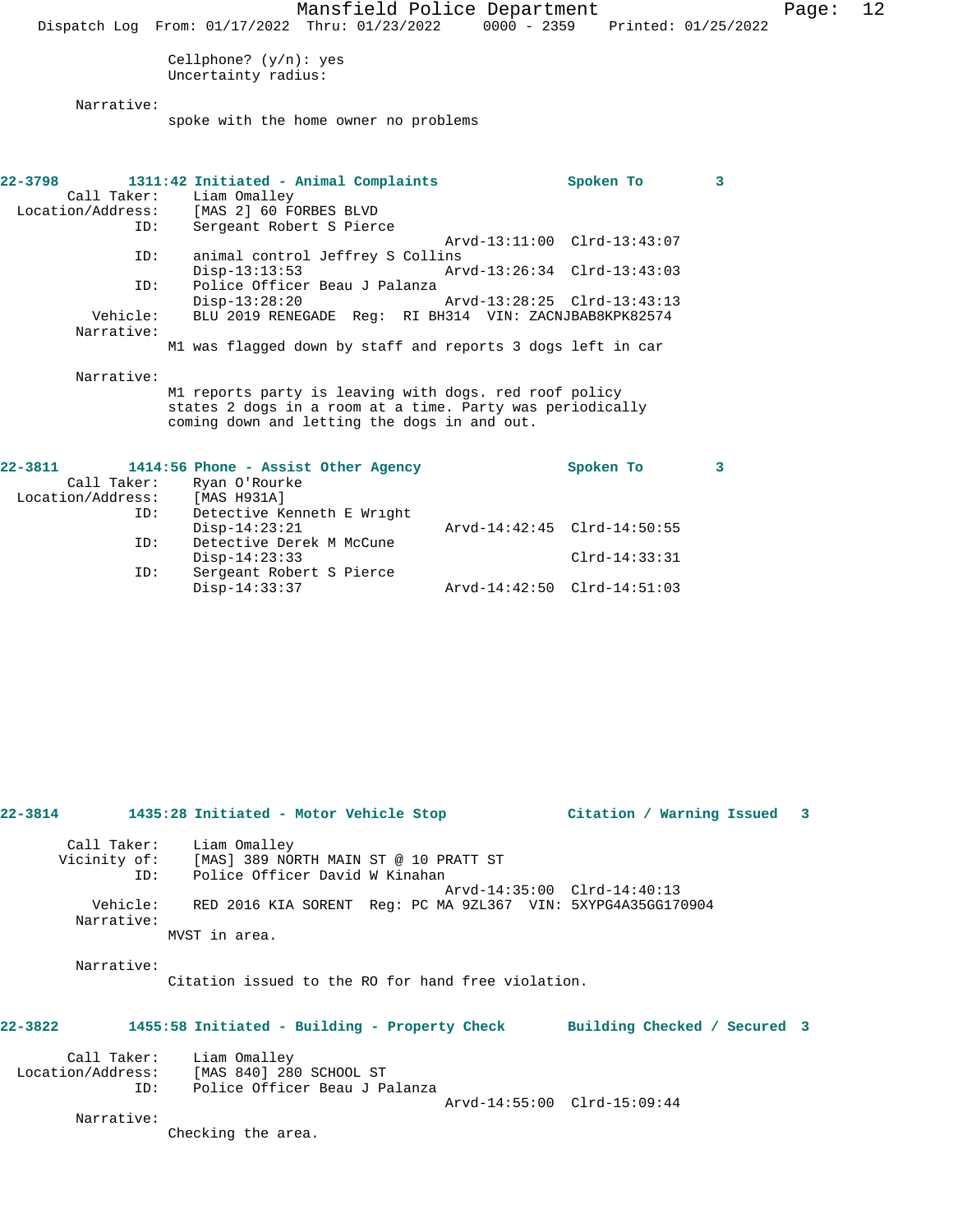**22-3823 1457:14 Initiated - Motor Vehicle Stop Citation / Warning Issued 3** Call Taker: Liam Omalley Location/Address: [MAS] NORTH MAIN ST ID: Police Officer David W Kinahan Arvd-14:57:00 Clrd-15:10:41 Vehicle: WHI 2021 NISS SENTRA Reg: PC MA 193VG7 VIN: 3N1AB8DVXMY232784 Narrative: MVST in area Narrative: Citation issued to the RO for expired registration. **22-3826 1501:41 Initiated - Motor Vehicle Stop Citation / Warning Issued 3** Call Taker: Liam Omalley Location/Address: [MAS] COPELAND DR @ WINDERMERE DR ID: Police Officer Joshua S Ellender Arvd-15:01:00 Clrd-15:06:36 Vehicle: GRY 2014 BMW 335XI Reg: PC MA 7JM547 VIN: WBA3B9G56ENR91421 Narrative: MVST in area. Narrative: Citation issued to operator for red light violation. **22-3828 1516:43 Phone - Disturbance / Gathering Gone on Arrival 1**  Call Taker: Jarred Kohler<br>Location/Address: [MAS 417H] 19 [MAS 417H] 19 FRANCIS AVE ID: Sergeant Robert S Pierce Disp-15:20:19 Arvd-15:21:37 Clrd-15:36:15<br>ID: Police Officer Joshua S Ellender Police Officer Joshua S Ellender Disp-15:20:37 Arvd-15:21:41 Clrd-15:29:50 Narrative: caller reports two highschoolers were starting a fight on the dirt road towards the old gas stations. Black Beanie, Black Jacket. other had a tan sweatshirt. Narrative: one black male, 3 white males Narrative: M3 reports there was no fights parties dispersed prior to arrival. Narrative: M3 drove in area and was not flagged down. **22-3830 1553:49 Other - Road Hazards Services Rendered 3**  Call Taker: Support Staff Heather A Sullivan Location/Address: [MAS] 575 WEST ST @ 260 FORBES BLVD ----<br>ID: Police Officer David W Kinahan<br>Disp-15:55:43 A Disp-15:55:43 Arvd-16:04:03 Clrd-16:18:02 Narrative: caller reporting water pouring out from the sewers. Narrative: Water department and DPW notified. Narrative: Water department on scene. **22-3841 1650:43 Phone - 911 Hang-ups & Verifications Confirmed misdial/Accdntl Call 2**  Call Taker: Jarred Kohler Location/Address: [MAS H2737] 77 DRAPER AVE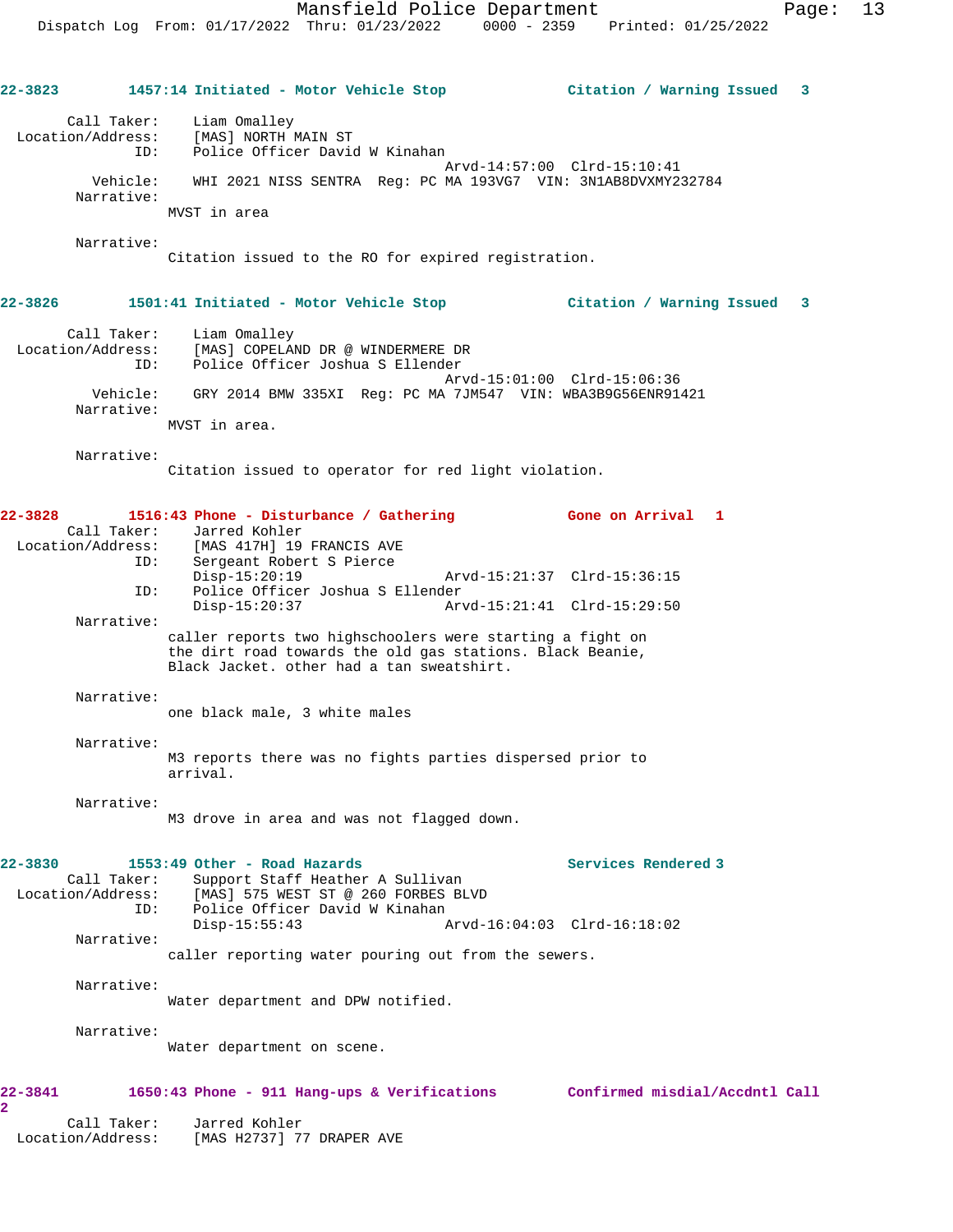Mansfield Police Department Form Page: 14 Dispatch Log From: 01/17/2022 Thru: 01/23/2022 0000 - 2359 Printed: 01/25/2022 ID: Detective Anthony R Lattanzio<br>Disp-16:52:23 Disp-16:52:23 Arvd-17:01:35 Clrd-17:03:23 Narrative: Checking on a 911 accidental from an Iwatch, caller will meet officer outside. Contact made?: yes Cellphone? (y/n): yes Uncertainty radius: Narrative: Officer confirmed accidental. **22-3842 1658:14 Phone - 911 Hang-ups & Verifications Confirmed misdial/Accdntl Call 2**  Call Taker: Dispatcher Jacques Ryan Location/Address: [MAS H1051] 34 OAK LEAF DR ID: Police Officer Andrew J Kelley<br>Disp-17:01:20 Arvd-17:08:42 Clrd-17:10:18 ID: Sergeant John R Armstrong Disp-17:01:31 Arvd-17:08:32 Clrd-17:10:12 Narrative: Checking on a 911 hang up. Caller states accidental and then hung up the phone. Contact made?:yes Cellphone? (y/n):yes Uncertainty radius:23 meters Narrative: M1 reports adult having issue with phone and called by accident. **22-3850 1721:44 Initiated - Motor Vehicle Stop Citation / Warning Issued 3** Call Taker: Liam Omalley<br>Vicinity of: [MAS 840] 28 [MAS 840] 280 SCHOOL ST ID: Police Officer Andrew J Kelley Arvd-17:21:00 Clrd-17:26:11<br>Vehicle: WHI 2021 CHRY VA PACIFICA Reg: PC MA 2WFN25 VIN: 2C4RC1L Vehicle: WHI 2021 CHRY VA PACIFICA Reg: PC MA 2WFN25 VIN: 2C4RC1L77MR581022 Narrative: MVST in area. Narrative: citation issued to operator for tail light violation. **22-3852 1727:06 Initiated - Building - Property Check Building Checked / Secured 3** Call Taker: Liam Omalley Location/Address: [MAS 820C] 31 PLYMOUTH ST ID: Police Officer Andrew J Kelley Arvd-17:27:00 Clrd-17:30:03 Narrative: Checking the area. **22-3858 1817 Initiated - Building - Property Check Building Checked / Secured 3** Call Taker: Police Officer Andrew J Kelley<br>Location/Address: [MAS 894] 905 SOUTH MAIN ST Ap ess: [MAS 894] 905 SOUTH MAIN ST Apt. #C<br>ID: Police Officer Andrew J Kelley Police Officer Andrew J Kelley Arvd-18:18:06 Clrd-18:18:53 Narrative: Checking the area. **22-3863 1847:02 Phone - 911 Hang-ups & Verifications Services Rendered 2**  Call Taker: Thomas Scanlan Location/Address: [MAS 12] 250 EAST ST Narrative: Checking on a 911 hang up.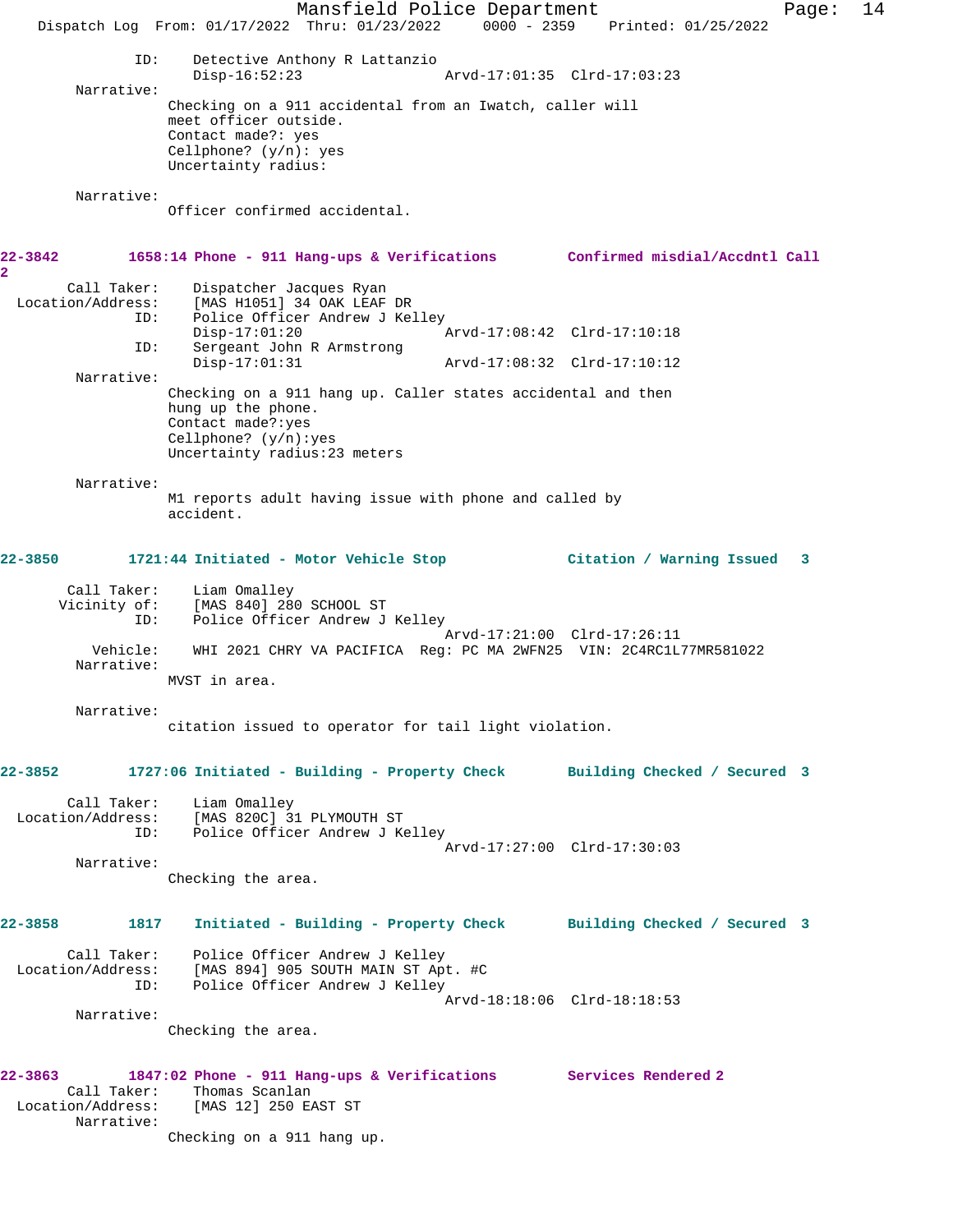Mansfield Police Department Fage: 15 Dispatch Log From: 01/17/2022 Thru: 01/23/2022 0000 - 2359 Printed: 01/25/2022 Contact made?: No, called back twice. Pinging at Mansfield High. Sounded like a pocket dial in a crowded gym or auditorium. Cellphone? (y/n): Yes. Uncertainty radius: Narrative: No issues inside of the gym. **22-3870 1920:59 Initiated - Building - Property Check Services Rendered 3**  Call Taker: JEFFREY KEEFE Vicinity of: [MAS 840] 280 SCHOOL ST ID: Police Officer Andrew J Kelley Arvd-19:20:00 Clrd-19:53:02 Narrative: Checking the area. **22-3874 1935:16 Initiated - Building - Property Check Services Rendered 3**  Call Taker: JEFFREY KEEFE Location/Address: [MAS 840] 280 SCHOOL ST ID: Police Officer Danielle C Titus Arvd-19:35:00 Clrd-19:45:06 Narrative: Checking the area. **22-3881 2040:00 Initiated - Motor Vehicle Stop Spoken To 3**  Call Taker: JEFFREY KEEFE Vicinity of: [MAS] RTE 140 NB ID: Police Officer Andrew J Kelley Arvd-20:40:00 Clrd-20:42:03 Vehicle: WHI 2006 MERZ UT ML500 Reg: PC MA 3AHF49 VIN: 4JGBB75E06A037712 Narrative: Out with MVST in the area of 140NB and Chauncy. Narrative: Verbal for no lights. **22-3884 2048:02 Initiated - Building - Property Check Services Rendered 3**  Call Taker: JEFFREY KEEFE Location/Address: [MAS 417] 9 FRANCIS AVE ID: Police Officer Danielle C Titus Arvd-20:48:00 Clrd-20:57:19 Narrative: Checking the area. **22-3887 2105 Initiated - Building - Property Check Building Checked / Secured 3** Call Taker: Police Officer Andrew J Kelley Location/Address: [MAS 255] 377 CHAUNCY ST ID: Police Officer Andrew J Kelley Arvd-21:06:02 Clrd-21:12:13 Narrative: Checking the area. **22-3889 2114:40 Initiated - Building - Property Check Services Rendered 3**  Call Taker: JEFFREY KEEFE Location/Address: [MAS 2] 60 FORBES BLVD ID: Police Officer Andrew J Kelley Arvd-21:14:00 Clrd-21:17:03 Narrative: Checking the area. **22-3890 2117:28 Initiated - Building - Property Check Services Rendered 3**  Call Taker: JEFFREY KEEFE Location/Address: [MAS 139] 265 FRUIT ST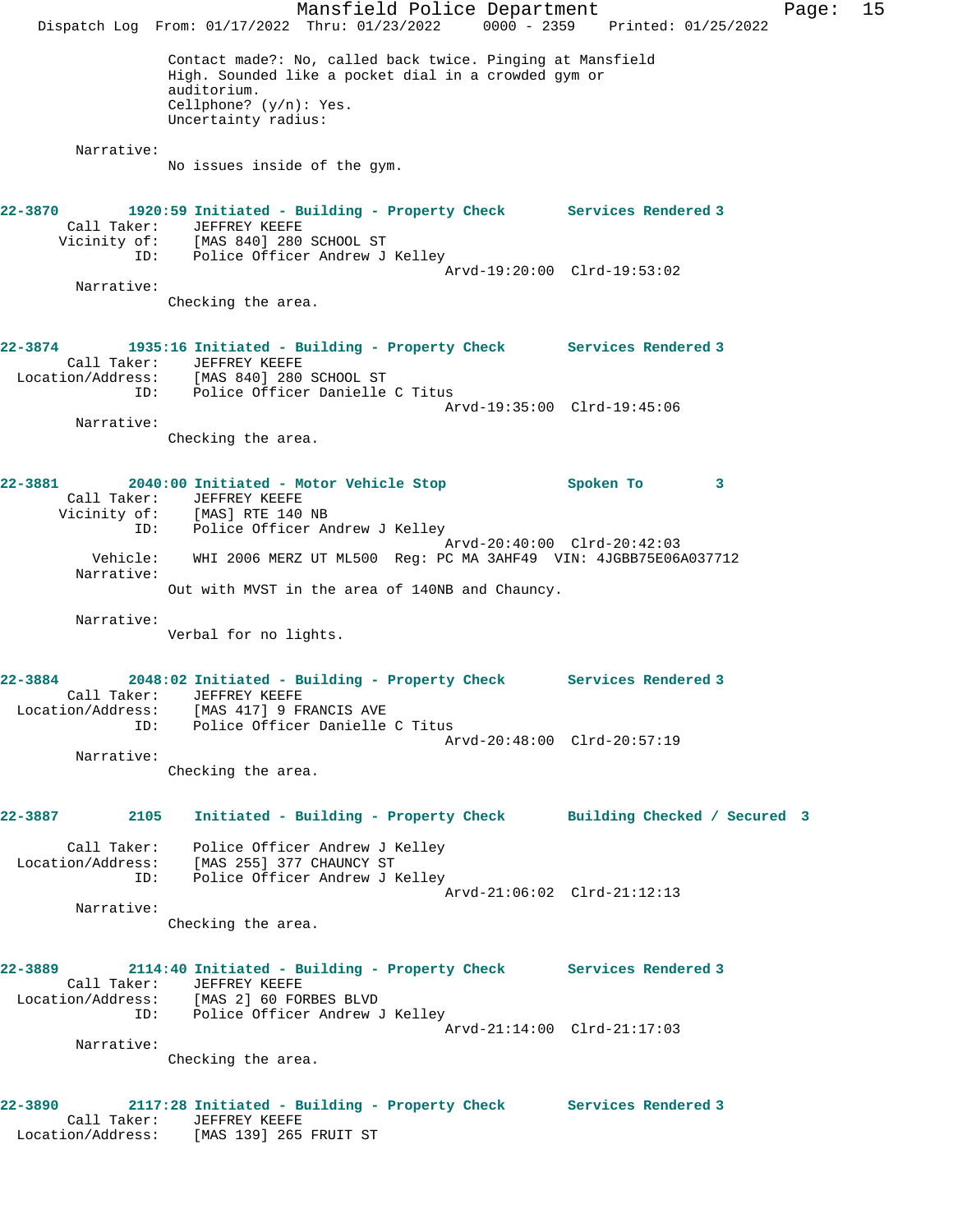Mansfield Police Department Fage: 16 Dispatch Log From: 01/17/2022 Thru: 01/23/2022 0000 - 2359 Printed: 01/25/2022 ID: Police Officer Danielle C Titus Arvd-21:17:00 Clrd-21:21:15 Narrative: Checking the area. **22-3897 2224:30 Initiated - Building - Property Check Services Rendered 3**  Call Taker: JEFFREY KEEFE Location/Address: [MAS 992] 660 EAST ST ID: Police Officer Danielle C Titus Arvd-22:24:00 Clrd-22:27:26 Narrative: Checking the area. **For Date: 01/19/2022 - Wednesday 22-3924 0207:16 Initiated - Building - Property Check Services Rendered 3**  Call Taker: JEFFREY KEEFE Vicinity of: [MAS 417] 9 FRANCIS AVE ID: Police Officer Mark O'Connor Arvd-02:07:00 Clrd-02:15:11 Narrative: Checking the area. **22-3925 0212:17 Initiated - Building - Property Check Services Rendered 3**  Call Taker: JEFFREY KEEFE Vicinity of: [MAS 927] 50 PLYMOUTH ST ID: Police Officer William C Trudell Arvd-02:12:00 Clrd-02:16:24 Narrative: Checking the area. **22-3926 0221:59 Initiated - Building - Property Check Services Rendered 3**  Call Taker: JEFFREY KEEFE Vicinity of: [MAS 1040] 50 RESERVOIR ST Apt. #ST ID: Police Officer William C Trudell Arvd-02:21:00 Clrd-02:26:05 Narrative: Checking the area. **22-3927 0226:42 Initiated - Building - Property Check Building Checked / Secured 3** Call Taker: JEFFREY KEEFE Vicinity of: [MAS] NORTH MAIN ST ID: Police Officer Bryan Hurley EXTREM MAIN STREET ARRY ARRY 1991 CLTD-02:26:00 ClTD-02:33:00<br>Arvd-02:26:00 ClTD-02:33:00 Narrative: Checking the area. **22-3928 0229:06 Initiated - Building - Property Check Services Rendered 3**  Call Taker: JEFFREY KEEFE Vicinity of: [MAS 840] 280 SCHOOL ST ID: Police Officer William C Trudell Arvd-02:29:00 Clrd-02:39:07 Narrative: Checking the area. **22-3930 0239:34 Initiated - Motor Vehicle Stop Services Rendered 3**  Call Taker: JEFFREY KEEFE Vicinity of: [MAS H4281] 25 FRANKLIN ST ID: Police Officer Mark O'Connor Arvd-02:39:00 Clrd-02:51:17 ID: Police Officer Bryan Hurley Disp-02:41:28 Arvd-02:41:30 Clrd-02:51:17 Vehicle: GRY 2014 FORD FUSION Reg: PC MA 1KYK94 VIN: 1FA6P0H78E5377361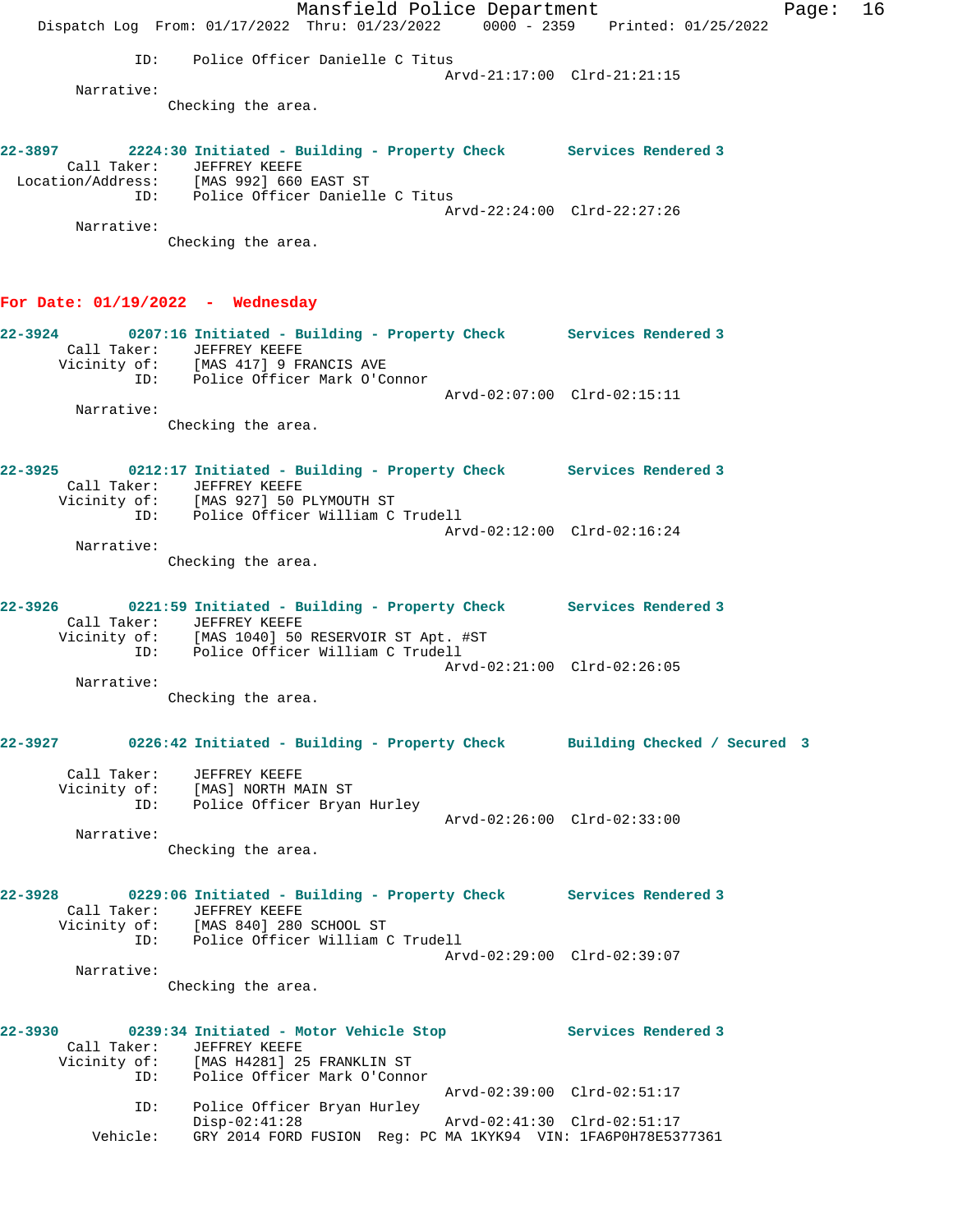Mansfield Police Department Fage: 17 Dispatch Log From: 01/17/2022 Thru: 01/23/2022 0000 - 2359 Printed: 01/25/2022 Narrative: Party cited for no license in possesion and no inspection on the vehicle. **22-3937 0306:35 Initiated - Building - Property Check Services Rendered 3**  Call Taker: JEFFREY KEEFE Location/Address: [MAS 1002] 250 EAST ST ID: Police Officer Mark O'Connor Arvd-03:06:00 Clrd-03:18:27 Narrative: Checking the area. **22-3938 0310:42 Initiated - Parking Violations Services Rendered 3**  Call Taker: JEFFREY KEEFE Vicinity of: [MAS 1038] NORTH MAIN ST ID: Police Officer Bryan Hurley Arvd-03:10:00 Clrd-03:27:50 Narrative: Parking ban enforcement. **22-3939 0319:22 Initiated - Building - Property Check Services Rendered 3**  Call Taker: JEFFREY KEEFE Vicinity of: [MAS 281A] 1 CROCKER ST ID: Police Officer Beau J Palanza Arvd-03:19:00 Clrd-03:27:04 Narrative: Checking the area. **22-3940 0324:51 Initiated - Building - Property Check Services Rendered 3**  Call Taker: JEFFREY KEEFE Vicinity of: [MAS] 4 ERICK RD @ 15 BONNEY LN ID: Police Officer Mark O'Connor Arvd-03:24:00 Clrd-03:30:26 Narrative: Checking the area. **22-3942 0340:50 Initiated - Building - Property Check Services Rendered 3**  Call Taker: NICHOLAS GOYETTE Location/Address: [MAS 411] 60 FORBES BLVD ID: Police Officer Bryan Hurley Arvd-03:40:00 Clrd-04:01:17 Narrative: Checking the area. **22-3943 0401:24 Initiated - Building - Property Check Services Rendered 3**  Call Taker: JEFFREY KEEFE Location: [MAS] FOXBOROUGH HOTELS ID: Police Officer Bryan Hurley Arvd-04:01:00 Clrd-04:15:21 Narrative: Checking the area. **22-3946 0556:28 Initiated - Motor Vehicle Stop Services Rendered 3**  Call Taker: JEFFREY KEEFE Vicinity of: [MAS H6607] 100 CHAUNCY ST ID: Police Officer Bryan Hurley Arvd-05:56:00 Clrd-06:05:47 Vehicle: RED 2016 HYUN ACCENT Reg: PC MA 4ZV179 VIN: KMHCT4AE6GU138193 Narrative: Verbal warning issued no headlights. **22-3947 0606:23 Initiated - Motor Vehicle Stop Citation / Warning Issued 3**

Call Taker: JEFFREY KEEFE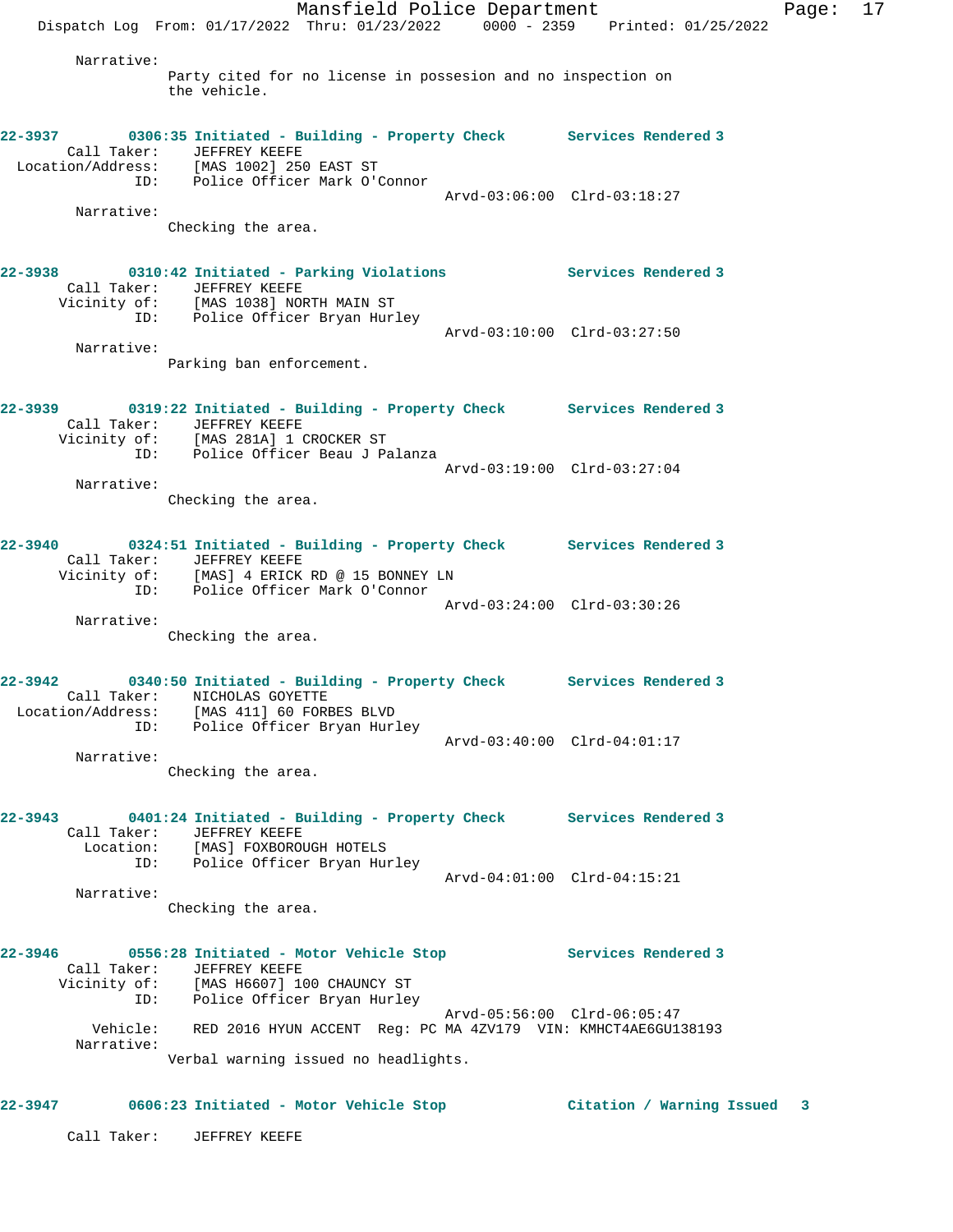Mansfield Police Department Form Page: 18 Dispatch Log From: 01/17/2022 Thru: 01/23/2022 0000 - 2359 Printed: 01/25/2022 Vicinity of: [MAS] 314 COPELAND DR @ 298 CENTRAL ST ID: Police Officer Mark O'Connor Arvd-06:06:00 Clrd-06:16:11 Vehicle: RED 2010 NISS ALTIMA Reg: PC MA 528HM6 VIN: 1N4AL2AP3AN514874 Narrative: Citation issued for speed and verbal warning for inspection. **22-3950 0625:18 Initiated - Motor Vehicle Stop Citation / Warning Issued 3** Call Taker: JEFFREY KEEFE Vicinity of: [MAS] HIGHLAND AVE ID: Police Officer Bryan Hurley Arvd-06:25:00 Clrd-06:31:52 Vehicle: WHI 2017 SUBA LEGACY Reg: PAR MA 28038 VIN: 4S3BNEN6XH3036826 Narrative: Citation issued for speed. **22-3952 0626:24 Initiated - Motor Vehicle Stop Citation / Warning Issued 3** Call Taker: JEFFREY KEEFE Vicinity of: [MAS 805A] 457 NORTH MAIN ST ID: Police Officer Beau J Palanza Arvd-06:26:00 Clrd-06:28:56 Vehicle: GRY 2010 SUBA LEGACY Reg: PC MA 2KMK35 VIN: 4S3BMBG63A3235298 Narrative: Verbal wanring issued. **22-3981 0859:28 Alarm - Assist Fire Department Services Rendered 2**  Call Taker: Michael Mezhberg Location/Address: [MAS 23B] 290 FORBES BLVD ID: Police Officer Joshua S Ellender Disp-09:01:09 Arvd-09:07:15 Clrd-09:21:23 Narrative: Assisting the FD with a fire related incident. Nature: masterbox **22-3993 1030:47 Initiated - Motor Vehicle Stop Citation / Warning Issued 3** Call Taker: Michael Mezhberg Location/Address: [MAS 1002] 250 EAST ST ID: Police Officer Beau J Palanza Arvd-10:30:00 Clrd-10:36:53 Vehicle: WHI 2016 NISS ROGUE Reg: PC MA 2GFT26 VIN: 5N1AT2MV5GC852510 Narrative: Citaiton issued for speed. **22-3997 1052:37 Initiated - Motor Vehicle Stop Citation / Warning Issued 3** Call Taker: Michael Mezhberg Location/Address: [MAS] COPELAND DR ID: Sergeant Robert S Pierce Arvd-10:52:00 Clrd-10:55:22 Vehicle: BLK 2013 TOYT COROLL Reg: PC MA 2YZF88 VIN: 2T1BU4EE9DC976878 Narrative: Citation issued for red light violation. **22-3999 1109:19 Initiated - Building - Property Check Services Rendered 3**  Call Taker: Michael Mezhberg Location/Address: [MAS 1002] 250 EAST ST ID: Police Officer Beau J Palanza Arvd-11:09:00 Clrd-11:40:59 Narrative: Checking the area. Narrative: Conducting a walk-through of the Robinson school.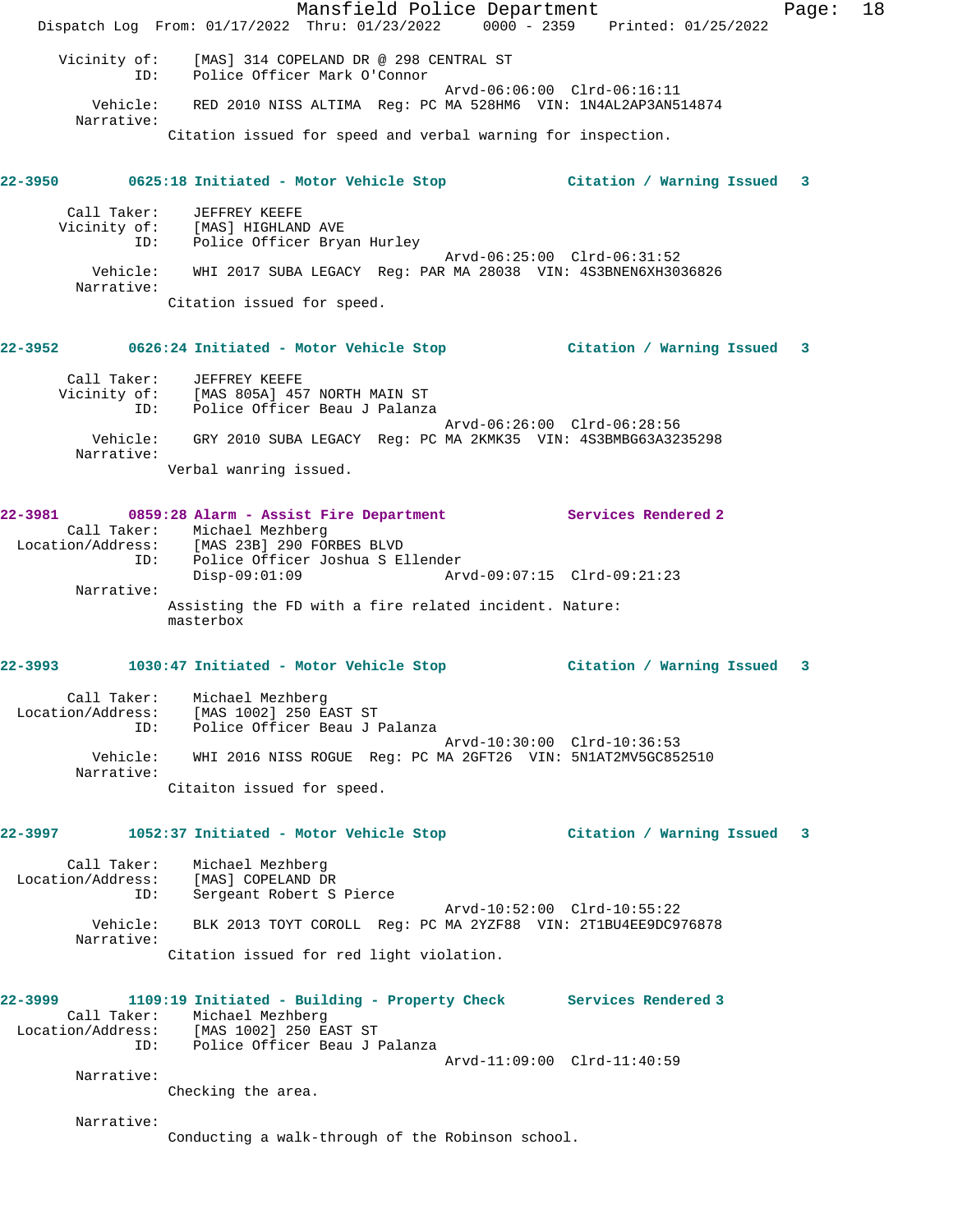Narrative:

M5 also did a walk through of the middle school

| $22 - 4003$<br>Call Taker:       |          | 1152:05 Initiated - Building - Property Check Services Rendered 3<br>Michael Mezhberg<br>Location/Address: [MAS 840] 280 SCHOOL ST<br>ID: Police Officer Joshua S Ellender |                                                            |                            |
|----------------------------------|----------|----------------------------------------------------------------------------------------------------------------------------------------------------------------------------|------------------------------------------------------------|----------------------------|
| Narrative:                       |          | Checking the area.                                                                                                                                                         | Arvd-11:52:00 Clrd-12:06:52                                |                            |
|                                  |          | 22-4004 1155:36 Initiated - Motor Vehicle Stop                                                                                                                             | Citation / Warning Issued 3                                |                            |
| Call Taker:                      | ID:      | Michael Mezhberg<br>Vicinity of: [MAS] 706 EAST ST<br>Police Officer Beau J Palanza                                                                                        | Arvd-11:55:00 Clrd-12:01:03                                |                            |
| Narrative:                       | Vehicle: | BLK 2008 FORD RANGER Req: PC MA 7JG576 VIN: 1FTZR45E78PB01208<br>C/I for failure to stop @ East St./Stearns Ave                                                            |                                                            |                            |
| $22 - 4006$                      |          | 1211:54 Initiated - Building - Property Check Building Checked / Secured 3                                                                                                 |                                                            |                            |
| Call Taker:                      | TD:      | Michael Mezhberg<br>Location/Address: [MAS 253A] 330 PRATT ST Apt. #B<br>Police Officer Beau J Palanza                                                                     | Arvd-12:11:00 Clrd-12:16:32                                |                            |
| Narrative:                       |          | Checking the area.                                                                                                                                                         |                                                            |                            |
| $22 - 4008$                      |          | 1215:01 Phone - Well Being Check                                                                                                                                           | Transported to Hospital                                    | $\overline{\phantom{a}}$ 3 |
| Call Taker:<br>Location/Address: | ID:      | Chelsey Ferstler<br>[MAS 417B]<br>Police Officer Beau J Palanza                                                                                                            |                                                            |                            |
|                                  | ID:      | $Disp-12:18:05$<br>Sergeant Robert S Pierce<br>$Disp-12:18:29$                                                                                                             | Arvd-12:21:53 Clrd-12:50:52<br>Arvd-12:29:32 Clrd-12:50:56 |                            |

| $22 - 4022$ |                   | 1327:30 911 - Assist Fire Department                                                  |  |                             |  | Services Rendered 2 |
|-------------|-------------------|---------------------------------------------------------------------------------------|--|-----------------------------|--|---------------------|
|             |                   | Call Taker: Michael Mezhberg                                                          |  |                             |  |                     |
|             | Location/Address: | [MAS H362] 26 WILDFLOWER LN                                                           |  |                             |  |                     |
|             | ID:               | Police Officer Beau J Palanza                                                         |  |                             |  |                     |
|             |                   | $Disp-13:28:24$                                                                       |  | Arvd-13:31:47 Clrd-13:40:29 |  |                     |
|             | Narrative:        |                                                                                       |  |                             |  |                     |
|             |                   | Assisting the FD with a fire related incident. Nature: smoke<br>due to reflecting sun |  |                             |  |                     |

| $22 - 4026$       | 1343:11 Initiated - Community Policing | Services Rendered 3         |
|-------------------|----------------------------------------|-----------------------------|
| Call Taker:       | Michael Mezhberg                       |                             |
| Location/Address: | [MAS 1002] 250 EAST ST                 |                             |
| ID:               | Police Officer Beau J Palanza          |                             |
|                   |                                        | Arvd-13:43:00 Clrd-13:58:19 |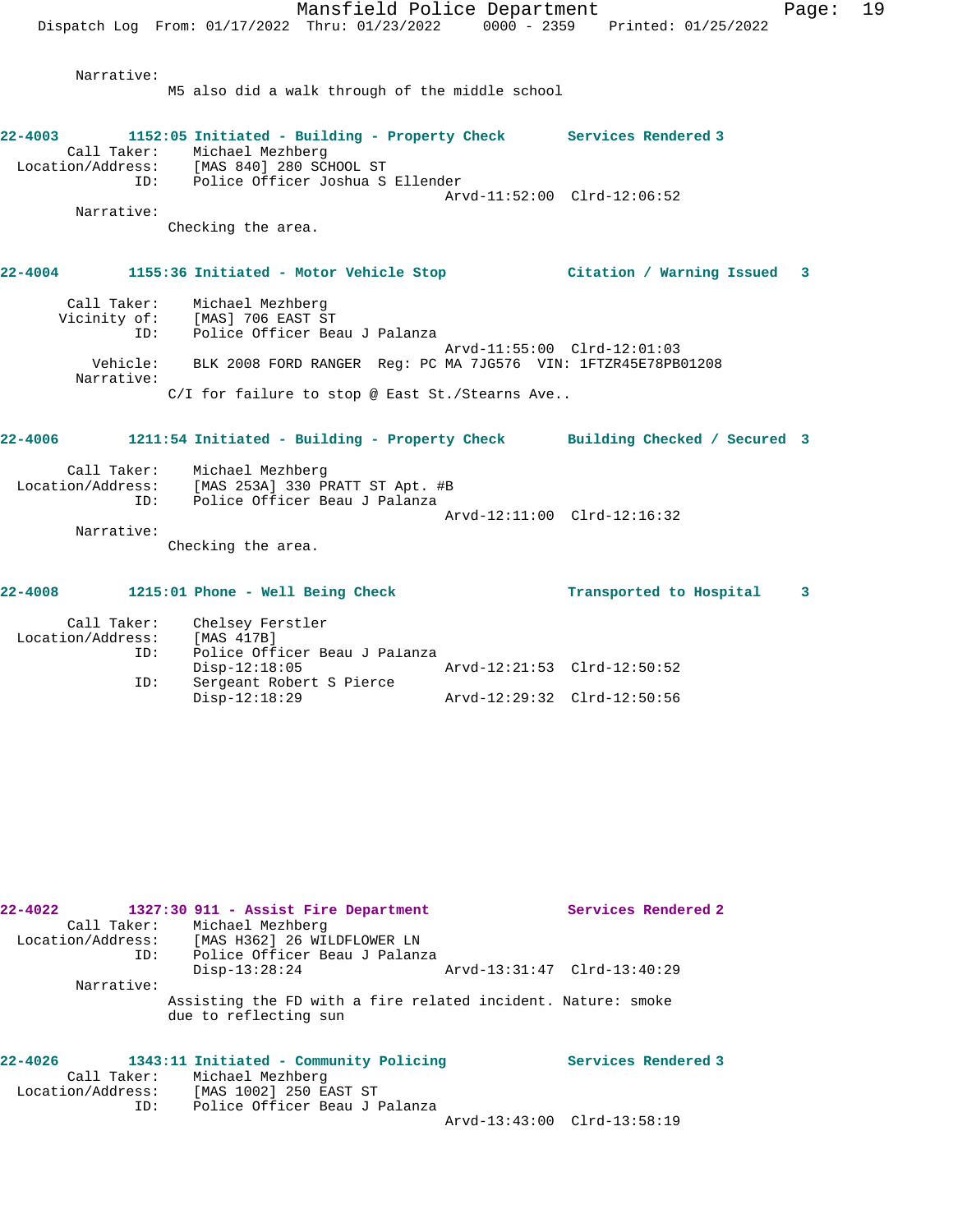Mansfield Police Department Fage: 20 Dispatch Log From: 01/17/2022 Thru: 01/23/2022 0000 - 2359 Printed: 01/25/2022 **22-4070 1809:43 Walk-In - Fraud or Identity Theft Services Rendered 1**  Call Taker: Support Staff Thomas Plunkett Location/Address: [MAS H297] 6 WILDFLOWER LN ID: Police Officer Jay J Sparrow Disp-18:12:24 Arvd-18:16:56 Clrd-18:43:22 Narrative: Walk in reporting check fraud looking to file report Narrative: Speaking with Ofc. Sparrow Refer To Incident: 22MAS-47-OF **22-4083 2005 Initiated - Building - Property Check Building Checked / Secured 3** Call Taker: Police Officer Andrew J Kelley Location/Address: [MAS 281A] 1 CROCKER ST ID: Police Officer Andrew J Kelley Arvd-20:06:24 Clrd-20:06:39 Narrative: Checking the area. **For Date: 01/20/2022 - Thursday 22-4111 0000:36 Phone - Well Being Check Spoken To 3**  Call Taker: JEFFREY KEEFE Vicinity of: [MAS] 792 WEST ST Apt. #E106 ID: Police Officer Mark O'Connor Disp-00:04:47 Arvd-00:20:40 Clrd-00:40:35 ID: Police Officer Derek M Stark Disp-00:04:52 Arvd-00:20:42 Clrd-00:40:33 Narrative: WBC on a male party at this address. CP states that her son was supposed to come home after an after school program and did not. CP wants to do a well being check at grandmothers residence for the son. Narrative: CP stated she does have the ability to come pick him up. Narrative: M6 reports units clear. Grandmother adivsed that the male party is most likely in Boston with relatives. He is not at this residence. **22-4124 0104:20 Initiated - Building - Property Check Building Checked / Secured 3** Call Taker: Thomas Scanlan Location/Address: [MAS] 30 CHAUNCY ST ID: Police Officer Derek M Stark Arvd-01:04:00 Clrd-01:12:23 Narrative: Checking the area. **22-4125 0107:28 Initiated - Building - Property Check Building Checked / Secured 3** Call Taker: Thomas Scanlan Location/Address: [MAS] 4 ERICK RD @ 15 BONNEY LN ID: Police Officer Beau J Palanza Arvd-01:07:00 Clrd-01:17:17 Narrative: Checking the area. **22-4135 0137:18 Initiated - Building - Property Check Building Checked / Secured 3** Call Taker: Thomas Scanlan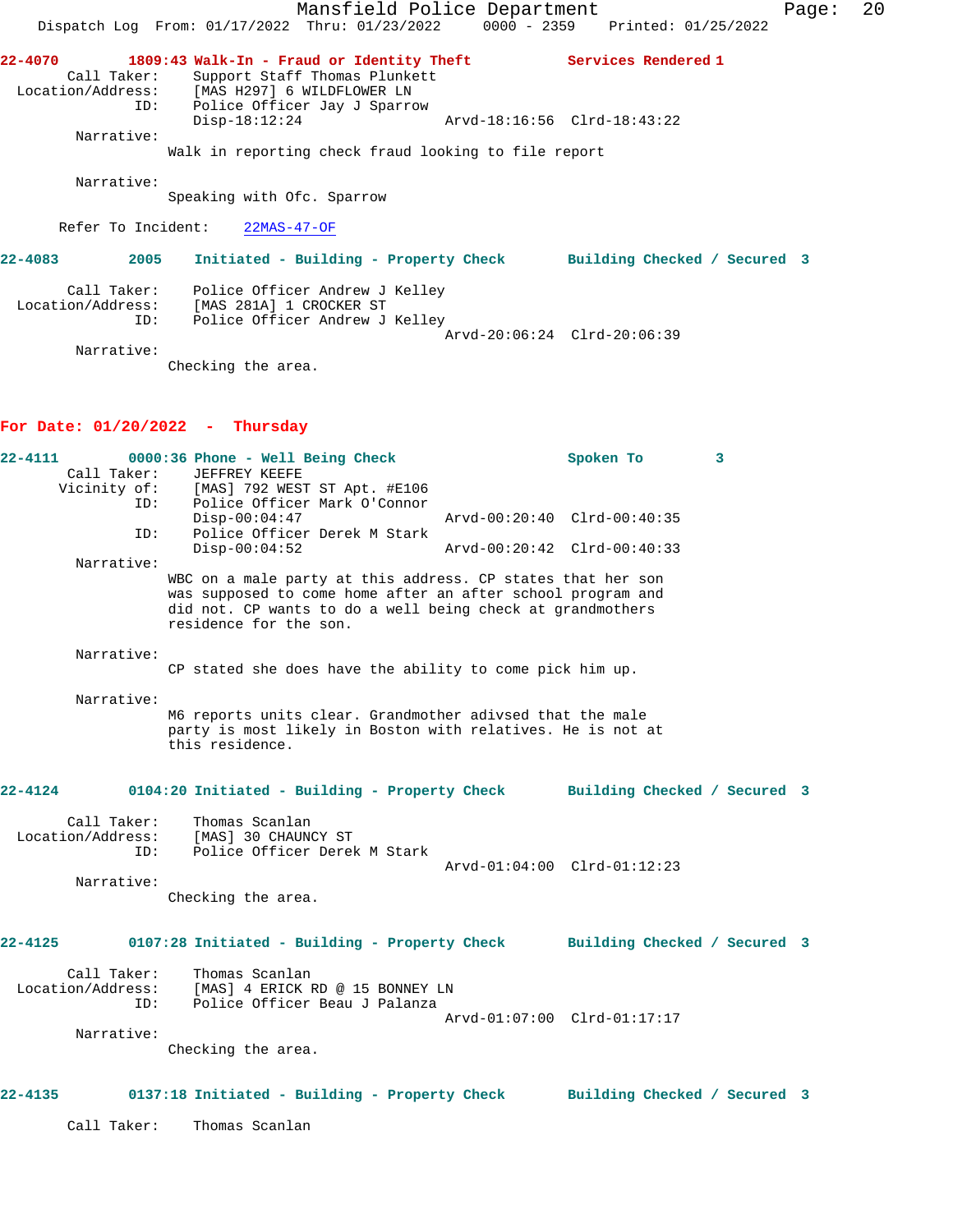Mansfield Police Department Fage: 21 Dispatch Log From: 01/17/2022 Thru: 01/23/2022 0000 - 2359 Printed: 01/25/2022 Location/Address: [MAS 417] 9 FRANCIS AVE ID: Police Officer Beau J Palanza Arvd-01:37:00 Clrd-01:49:43 Narrative: Checking the area. **22-4137 0143 Initiated - Building - Property Check Building Checked / Secured 3** Call Taker: Police Officer Derek M Stark Location/Address: [MAS 927] 50 PLYMOUTH ST ID: Police Officer Derek M Stark Arvd-01:43:49 Clrd-01:50:18 Narrative: Checking the area. **22-4148 0224:56 Initiated - Building - Property Check Building Checked / Secured 3** Call Taker: Thomas Scanlan Location/Address: [MAS 13] 175 FRUIT ST<br>ID: Police Officer Beau J Police Officer Beau J Palanza Arvd-02:24:00 Clrd-02:31:10 Narrative: Checking the area. **22-4149 0227:07 Initiated - Building - Property Check Building Checked / Secured 3** Call Taker: Thomas Scanlan Location/Address: [MAS 1019] 792 WEST ST ID: Police Officer Mark O'Connor Arvd-02:27:00 Clrd-02:35:17 Narrative: Checking the area. **22-4150 0229:28 Initiated - Parking Violations Citation / Warning Issued 3** Call Taker: Thomas Scanlan Vicinity of: [MAS] NORTH MAIN ST ID: Police Officer Derek M Stark Arvd-02:29:00 Clrd-02:43:52 Vehicle: WHI 2022 CHEV SILVERADO LTD Reg: PC MA 2YDN58 VIN: 3GCUYDED8NG126767 Narrative: Traffic enforcement in the area. Narrative: The following vehicles issued overnight parking citations Cottage Street MA-2YDN58 **22-4155 0246:53 Initiated - Building - Property Check Building Checked / Secured 3** Call Taker: Thomas Scanlan Location/Address: [MAS 930] OAK ST ID: Police Officer Mark O'Connor Arvd-02:46:00 Clrd-02:47:12 Narrative: Checking the area. **22-4163 0336:26 Initiated - Building - Property Check Building Checked / Secured 3** Call Taker: Thomas Scanlan Vicinity of: [MAS] COPELAND DR ID: Police Officer Derek M Stark Arvd-03:36:00 Clrd-03:40:59 Narrative: Checking the area.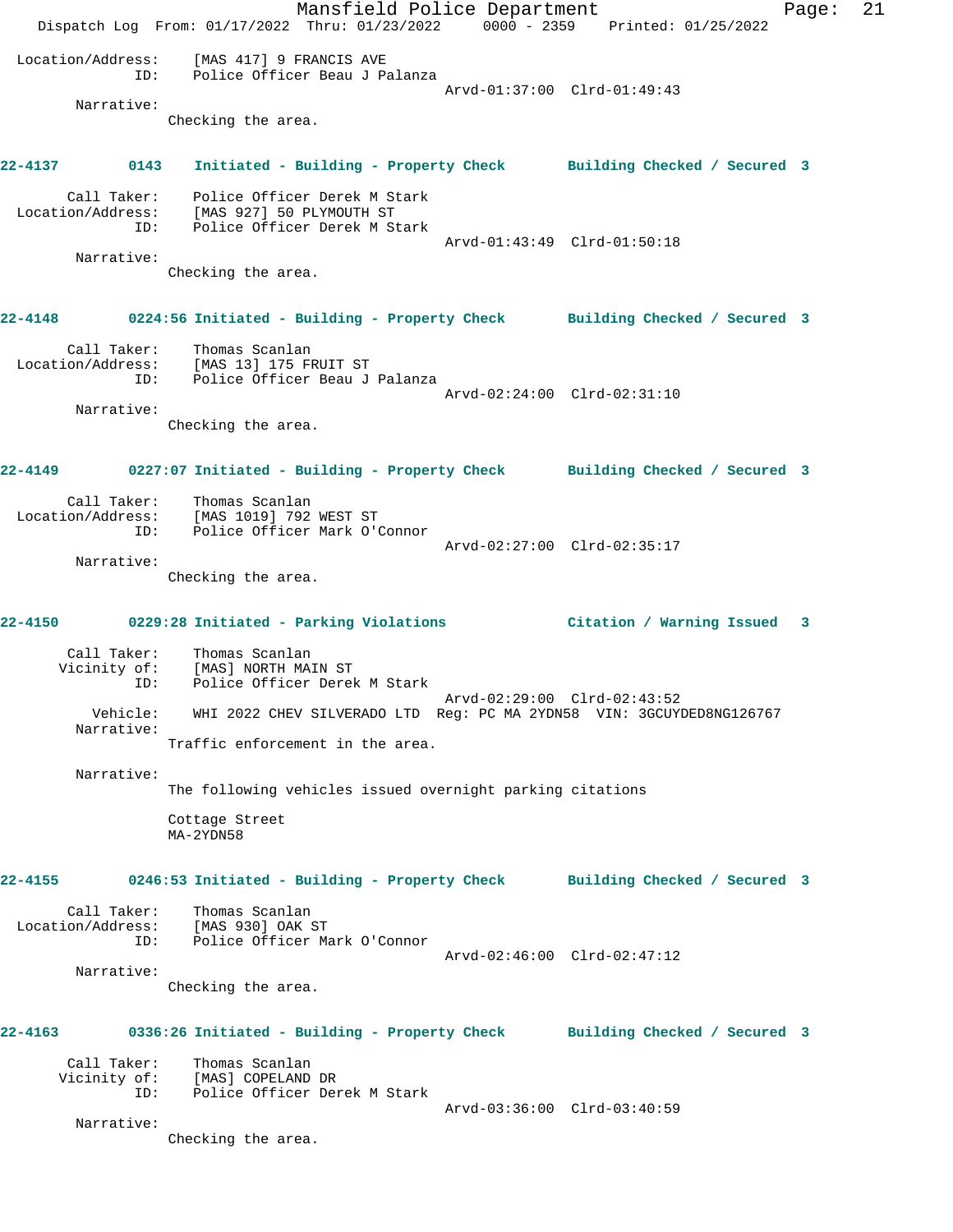Mansfield Police Department Page: 22 Dispatch Log From: 01/17/2022 Thru: 01/23/2022 0000 - 2359 Printed: 01/25/2022 **22-4164 0344:31 Initiated - Building - Property Check Building Checked / Secured 3** Call Taker: Thomas Scanlan Location/Address: [MAS 281A] 1 CROCKER ST ID: Police Officer Derek M Stark Arvd-03:44:00 Clrd-03:48:45 Narrative: Checking the area. **22-4165 0352:58 Initiated - Suspicious Actv / Persn / Veh Building Checked / Secured 2** Call Taker: Thomas Scanlan Vicinity of: [MAS 982] 111 HOPE ST ID: Police Officer Derek M Stark Arvd-03:52:00 Clrd-03:55:28 ID: Police Officer Mark O'Connor Disp-03:53:46 Clrd-03:59:25 Vehicle: BLU 2020 TOYT UT HIGHLA Reg: PC MA 1RFH36 VIN: 5TDGBRCH9LS505034 Narrative: Checking on a motor vehicle. Narrative: Owner was sleeping in car, checks okay. **22-4166 0400 Initiated - Building - Property Check Building Checked / Secured 3** Call Taker: Police Officer Derek M Stark Location/Address: [MAS 834] 261 CHAUNCY ST ID: Police Officer Derek M Stark Arvd-04:00:26 Clrd-04:01:18 Narrative: Checking the area. **22-4167 0417:46 Initiated - Building - Property Check Building Checked / Secured 3** Call Taker: Thomas Scanlan Location: [MAS] HOTELS ID: Police Officer Mark O'Connor Arvd-04:17:00 Clrd-04:43:18 Narrative: Checking the area. **22-4170 0505 Initiated - Building - Property Check Secured Building 3**  Call Taker: Police Officer Mark O'Connor Location/Address: [MAS] 280 SCHOOL ST ID: Police Officer Mark O'Connor Arvd-05:06:13 Clrd-05:18:24 **22-4172 0602:56 Phone - Disabled Motor Vehicle Services Rendered 3**  Call Taker: Thomas Scanlan Location/Address: [MAS] 99 COPELAND DR @ 235 CHAUNCY ST ID: Police Officer Beau J Palanza<br>Disp-06:03:54 Disp-06:03:54 Arvd-06:07:47 Clrd-06:35:53 Vehicle: GRN 1995 FORD F250 Reg: CO MA T97750 VIN: 1FTHX26F9SKB58057 Narrative: Reported DMV in the area. Plow truck in front of Domino's. Narrative: Operator stated that he is waiting for his boss to arrive to the parking lot and give him a tow. Narrative: Vehicle moved off the roadway.

**22-4181 0650:02 Phone - Assist Fire Department Services Rendered 2**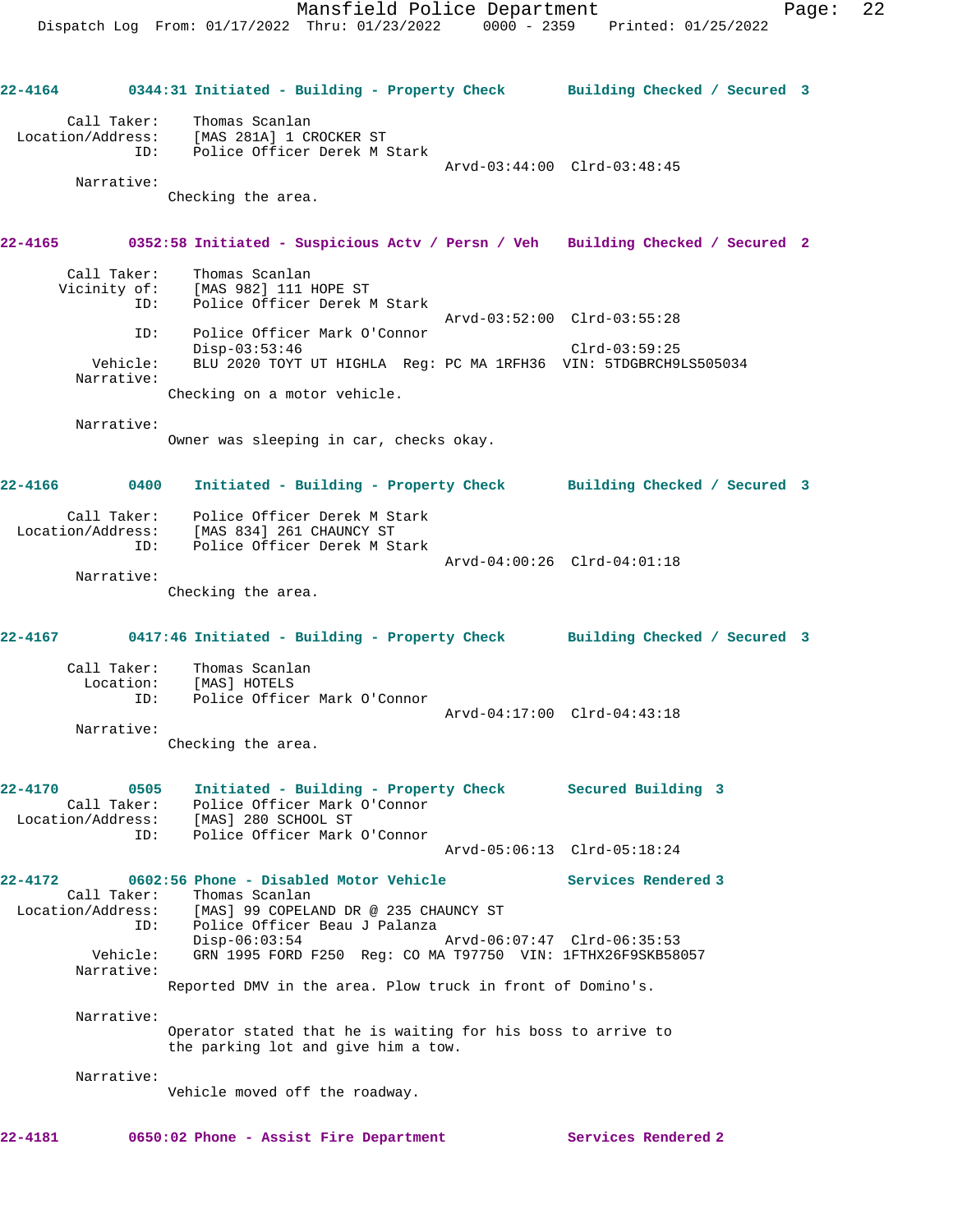Mansfield Police Department Page: 23 Dispatch Log From: 01/17/2022 Thru: 01/23/2022 0000 - 2359 Printed: 01/25/2022 Call Taker: Emily Archer Location/Address: [MAS] 53 TANYA DR ID: Police Officer Beau J Palanza Disp-06:51:23 Arvd-06:55:49 Clrd-07:00:24 Narrative: Assisting the FD with a fire related incident. Nature:co detector Narrative: M5 is clear, FD is all set. **22-4184 0708:33 Initiated - Building - Property Check Building Checked / Secured 3** Call Taker: Emily Archer Location/Address: [MAS 982] 111 HOPE ST ID: Police Officer Beau J Palanza Arvd-07:08:00 Clrd-07:15:19 Narrative: Checking the park and library. **22-4185 0718:10 Initiated - Building - Property Check Services Rendered 3**  Call Taker: Emily Archer Location/Address: [MAS 1002] 250 EAST ST ID: Police Officer Beau J Palanza Arvd-07:18:00 Clrd-07:28:32 Narrative: Checking the area. **22-4193 0813 Initiated - Parking Violations Services Rendered 3**  Call Taker: Animal Control Steven Simonds Location/Address: [MAS] 43 NORTH MAIN ST @ 13 PARK ST ID: Animal Control Steven Simonds Arvd-08:13:52 Clrd-08:26:31 Narrative: checking area for parking violations **22-4207 0928 Initiated - Community Policing Services Rendered 3**  Call Taker: Police Officer Andrew J Kelley Location/Address: [MAS 332] 240 EAST ST ID: Police Officer Andrew J Kelley Arvd-09:28:43 Clrd-10:18:03 Narrative: Off for community policing. Narrative: M1O is clear. **22-4208 0942 Initiated - Parking Violations Services Rendered 3**  Call Taker: Animal Control Steven Simonds Location/Address: [MAS] 242 NORTH MAIN ST @ 16 OLD COLONY WAY ID: Animal Control Steven Simonds Arvd-09:43:04 Clrd-10:36:57 Narrative: checking area for parking violations **22-4214 1046 Initiated - Building - Property Check Building Checked / Secured 3** Call Taker: Police Officer Michael T Fitzgerald Location/Address: [MAS 982] 111 HOPE ST ID: Police Officer Michael T Fitzgerald Arvd-10:48:17 Clrd-10:50:54 Narrative: Checking the area. **22-4217 1058:52 Initiated - Building - Property Check Building Checked / Secured 3**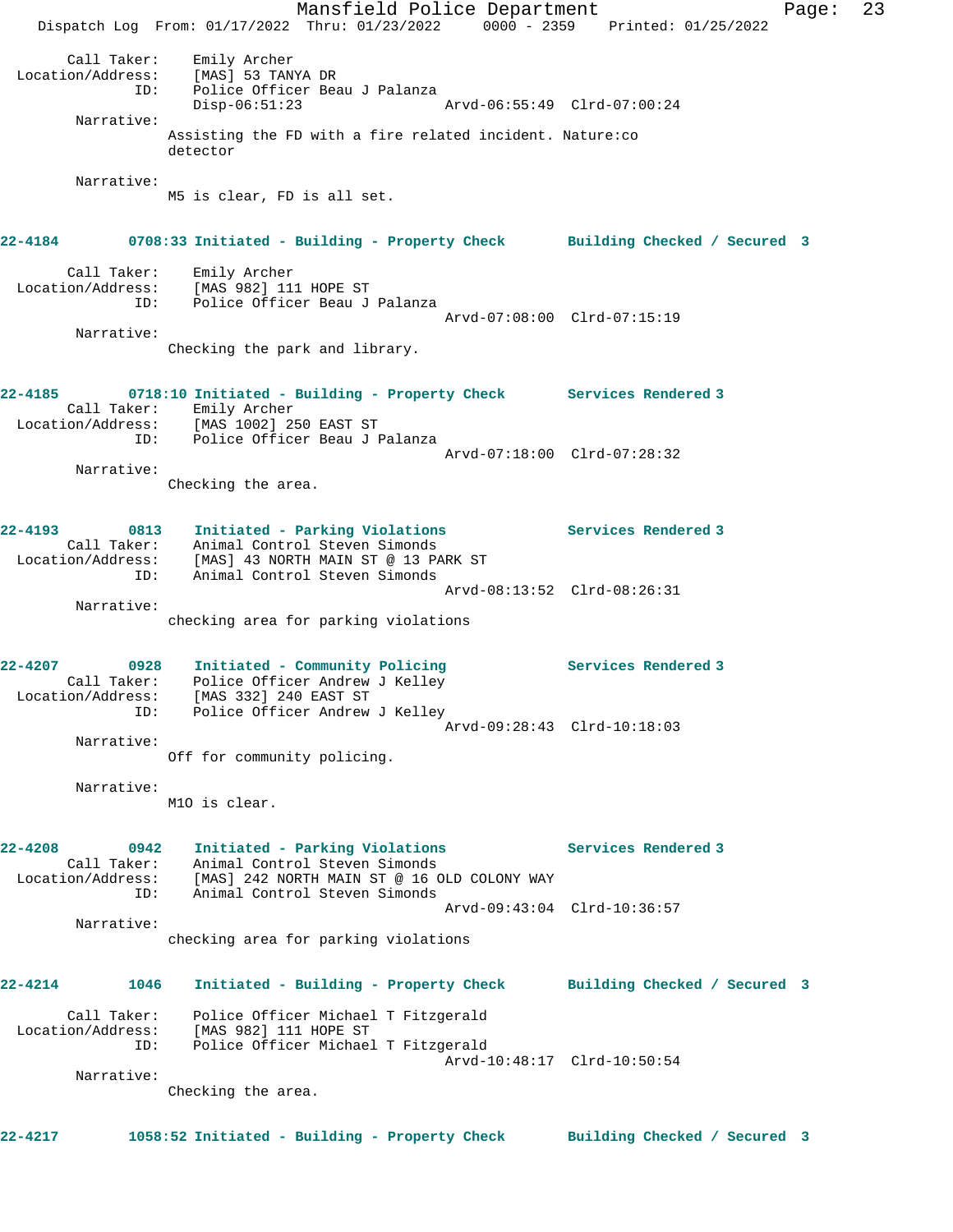Mansfield Police Department Fage: 24 Dispatch Log From: 01/17/2022 Thru: 01/23/2022 0000 - 2359 Printed: 01/25/2022 Call Taker: Emily Archer Location/Address: [MAS 2] 60 FORBES BLVD ID: Police Officer Andrew J Kelley Arvd-10:58:00 Clrd-11:00:41 Narrative: Checking the area. **22-4218 1103:25 Initiated - Building - Property Check Building Checked / Secured 3** Call Taker: Emily Archer Location/Address: [MAS 907E] 390 WEST ST ID: Police Officer Andrew J Kelley Arvd-11:03:00 Clrd-11:05:45 Narrative: Checking the area. **22-4220 1107:39 Initiated - Building - Property Check Services Rendered 3**  Call Taker: Emily Archer Location/Address: [MAS 1002] 250 EAST ST ID: Police Officer Michael T Fitzgerald Arvd-11:07:00 Clrd-11:15:08 Narrative: Checking the area. **22-4221 1114:08 Phone - Assist Fire Department Services Rendered 2**  Call Taker: Emily Archer Location/Address: [MAS] 7 CHERRY ST @ 986 EAST ST ID: Police Officer Michael T Fitzgerald Disp-11:15:17 Arvd-11:17:02 Clrd-12:08:29 Narrative: Assisting the FD with a fire related incident. Nature: Hydraulic leak Narrative: M15 states clean up copmany is on scene, there is no longer a fluid leak, the road is closed. Narrative: M15 clear, requesting DPW to be notified. They need sanders in the area. **22-4222 1115 Initiated - Building - Property Check Building Checked / Secured 3** Call Taker: Police Officer Andrew J Kelley Location/Address: [MAS 840] 280 SCHOOL ST ID: Police Officer Andrew J Kelley Arvd-11:15:53 Clrd-11:17:54 Narrative: Checking the area. **22-4229 1151:19 Initiated - Motor Vehicle Stop Citation / Warning Issued 3** Call Taker: Emily Archer Location/Address: [MAS] 464 SCHOOL ST @ 10 PLYMOUTH ST ID: Sergeant Robert S Pierce Arvd-11:51:00 Clrd-11:58:52 Vehicle: GRY 2020 SUBA UT OUTBACK Reg: PC MA 452V70 VIN: 4S4BTAACXL3190323 Narrative: MVST Narrative: citation issued to the operator for unregistered motor vehicle. **22-4235 1224:34 Initiated - Motor Vehicle Stop Citation / Warning Issued 3**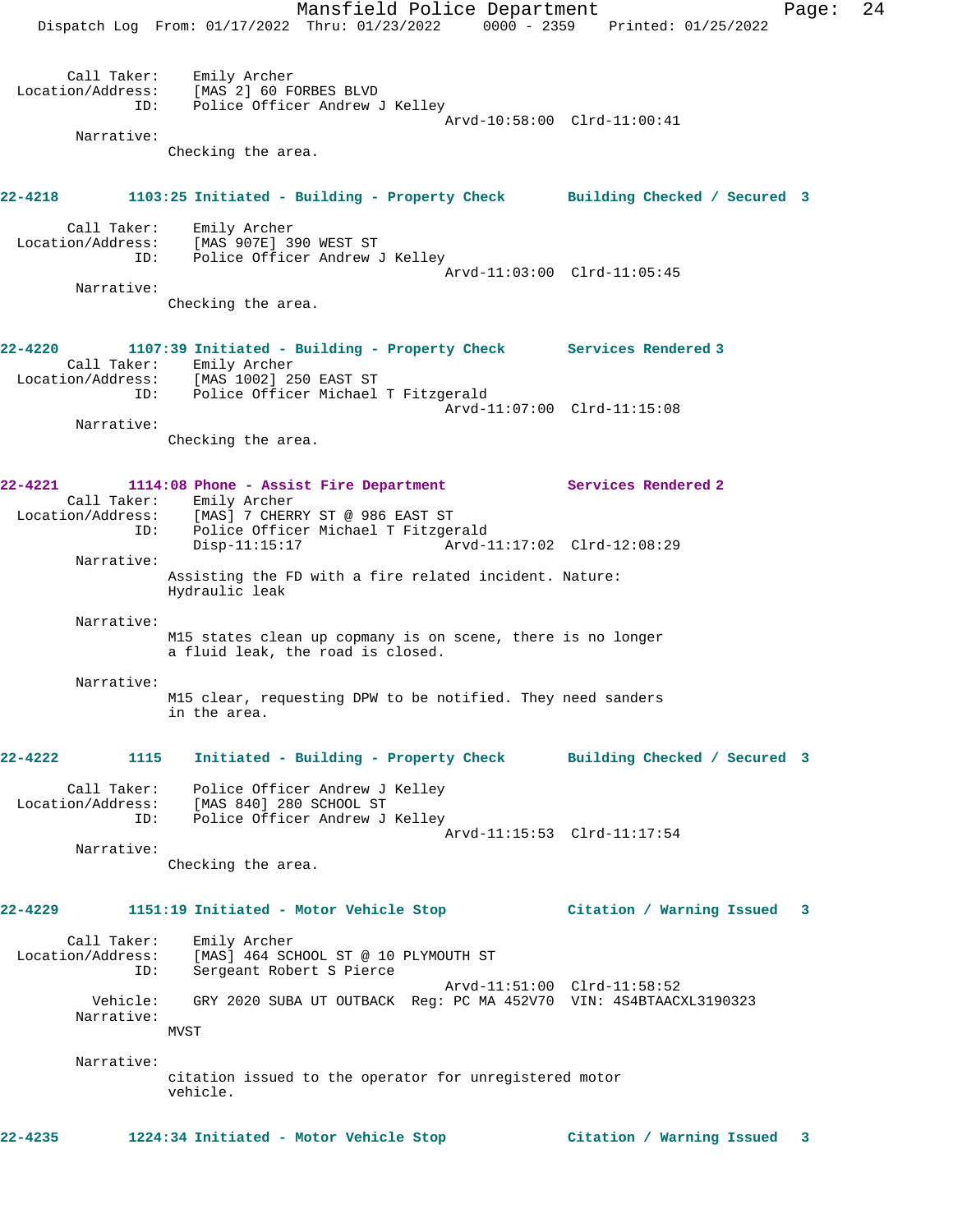Mansfield Police Department Page: 25 Dispatch Log From: 01/17/2022 Thru: 01/23/2022 0000 - 2359 Printed: 01/25/2022 Call Taker: Emily Archer Location/Address: [MAS] 1551 WEST ST @ 526 WILLIAMS ST ID: Police Officer Andrew J Kelley Arvd-12:24:00 Clrd-12:27:32 Vehicle: GRY 2016 HOND CIVIC Reg: PC MA 5DJ547 VIN: 19XFC2F59GE232629 Narrative: MVST Narrative: M10 states citation iseed to the RO for speed. **22-4241 1302:10 Initiated - Motor Vehicle Stop Citation / Warning Issued 3** Call Taker: Emily Archer Location/Address: [MAS] 1720 WEST ST @ 2 CHAMBERS CT ID: Police Officer Andrew J Kelley Arvd-13:02:00 Clrd-13:05:53 Vehicle: RED 2007 TOYT CAMRY Reg: PC MA 177GDW VIN: 4T1BE46K77U100105 Narrative: MVST Narrative: Citation issued to the RO for speeding, defective equipment and no registration in hand. **22-4251 1407:48 Phone - 911 Hang-ups & Verifications Confirmed misdial/Accdntl Call 2**  Call Taker: Jarred Kohler Location/Address: [MAS 55] 51 FRANCIS AVE ID: Sergeant Robert S Pierce Disp-14:11:30 Arvd-14:14:17 Clrd-14:15:39 Narrative: Checking on a 911 hang up. Employee confirmed accidental and will meet the officer outside Contact made?: yes Cellphone? (y/n): yes Uncertainty radius: Narrative: M1 clear accidental. **22-4252 1409:32 Initiated - Motor Vehicle Stop Citation / Warning Issued 3** Call Taker: Emily Archer Location/Address: [MAS] 10 RESERVOIR ST @ 800 SOUTH MAIN ST ID: Police Officer Andrew J Kelley Arvd-14:09:00 Clrd-14:14:48 Vehicle: BLK 2014 KIA UT SORENT Reg: PAS MA SN73PA VIN: 5XYKTDA63EG518633 Narrative: MVST Narrative: Citation issued to the RO for speeding. **22-4258 1446:40 Phone - Assist Fire Department Services Rendered 2**  Call Taker: Emily Archer<br>ion/Address: [MAS] 25 COBB ST Location/Address:<br>ID: Police Officer Matthew A Souza<br>Disp-14:47:24 Arvd-14:53:35 Clrd-14:54:59 Narrative: Assisting the FD with a fire related incident. Nature:smokes pull station Narrative: M8 states FD is clearing, he is clear.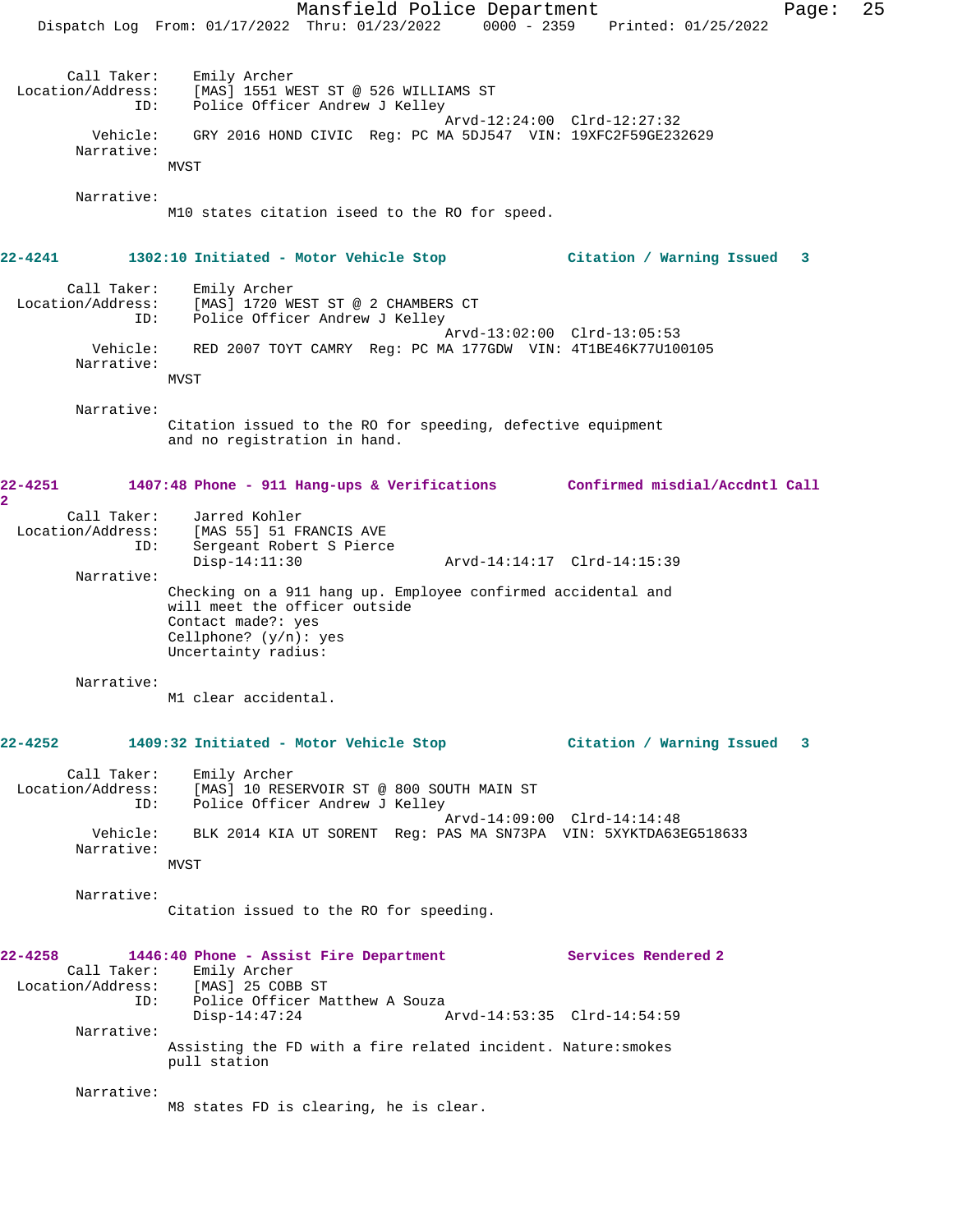Mansfield Police Department Fage: 26 Dispatch Log From: 01/17/2022 Thru: 01/23/2022 0000 - 2359 Printed: 01/25/2022 **22-4259 1447:38 Phone - Animal Complaints Services Rendered 3**  Call Taker: Emily Archer<br>Location/Address: [MAS] 571 WAR ess: [MAS] 571 WARE ST<br>ID: animal control Jef animal control Jeffrey S Collins Disp-14:48:07 Arvd-14:48:09 Clrd-14:48:10 Narrative: ACO conducting follow up. **22-4270 1553:11 Phone - 911 Hang-ups & Verifications Confirmed misdial/Accdntl Call 2**  Call Taker: Jarred Kohler Location/Address: [MAS H3737] 140 CHAUNCY ST ID: Police Officer Michael T Fitzgerald Disp-15:54:41 Arvd-16:01:03 Clrd-16:04:06 Narrative: Checking on a 911 accidental, caller stated her phone was frozen and accidentally called Contact made?: yes Cellphone? (y/n): yes Uncertainty radius: **22-4276 1606:40 Walk-In - Assist Citizen - P S A Services Rendered 3**  Call Taker: Support Staff Thomas Plunkett<br>ion/Address: [MAS] 792 WEST ST Location/Address: ID: Police Officer Joshua S Ellender Disp-17:09:43 Arvd-17:09:46 Clrd-17:09:48 Narrative: Walk-in into lobby looking for advice on how to proceed with a prior incident in regards to a well being check at 792 West St. Narrative: M3 states the reporting party was referred to Officer O'Connor in regards to incident last night. **22-4290 1723:19 Initiated - Well Being Check Arrest(s) Made 3**  Call Taker: Emily Archer<br>.on/Address: [MAS] Location/Address: ID: Police Officer Joshua S Ellender Arvd-17:23:00 Clrd-17:27:10<br>ID: Sergeant Jeffrey G Bombard Sergeant Jeffrey G Bombard Disp-17:24:42 Clrd-17:27:14<br>TD: Sergeant Jeffrey G Bombard Sergeant Jeffrey G Bombard Disp-17:38:37 Arvd-17:45:07 Clrd-17:54:14<br>TD: Police Officer Joshua S Ellender Police Officer Joshua S Ellender<br>Disp-17:40:02 Ar Disp-17:40:02 Arvd-17:40:05 Clrd-20:47:17 ID: Police Officer David J Pepicelli Disp-17:49:10 Arvd-17:54:30 Clrd-19:09:57 Vehicle: WHI 2016 F250 Reg: RI 94058 VIN: 1FTBF2A67GEC09464 Narrative: Caller reporting unresponsive person in a truck. Narrative: Calling party states he knocked on the window of the truck and the operator woke up. Narrative: M3 states male party was tired, and pulled over to rest. Narrative: M3 requests a second unit. Narrative: M3 states he is transporting one to the station, starting mileage 46894. Narrative: M11 states he is en route to assit with booking.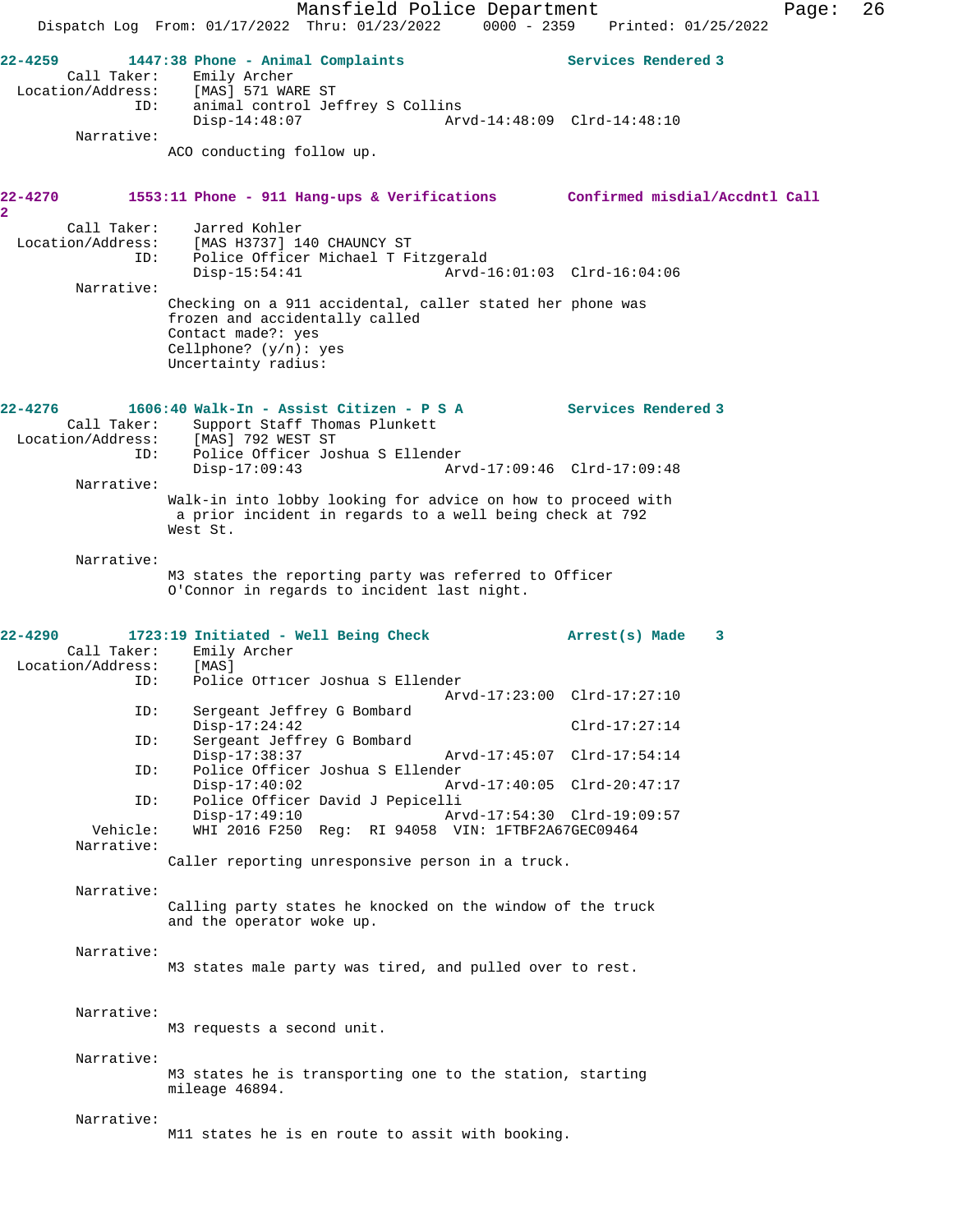Refer To Arrest: 22MAS-24-AR Arrest: PARKER, JAMES Address: 793 MAIN ST Apt. #12 WALPOLE, MA Age: 58 Charges: DRUG, POSSESS CLASS B Warrant arrest **22-4298 1829:54 Phone - Suspicious Actv / Persn / Veh Services Rendered 2**  Call Taker: Savannah Karch<br>Location/Address: [MAS 894] 905 9 ess: [MAS 894] 905 SOUTH MAIN ST Apt. #C<br>ID: Police Officer Andrew J Kelley Police Officer Andrew J Kelley<br>Disp-18:33:15 Disp-18:33:15 Arvd-18:39:18 Clrd-19:05:18 Narrative: caller found a letter behind the mens bathroom mirror with profanities written on it, was advised to call the police by management to dispose of it Narrative: M10 has possesion of the note found. Note has some alarming and cryptic verbage on it. See OF for further Refer To Incident: 22MAS-51-OF **22-4308 2043:09 Phone - Suspicious Actv / Persn / Veh Services Rendered 2**  Call Taker: TARA LAKO<br>Location/Address: [MAS 834] [MAS 834] 261 CHAUNCY ST ID: Police Officer Andrew J Kelley<br>Disp-20:45:32 Disp-20:45:32 Arvd-20:49:37 Clrd-20:50:46 Narrative: Black pick up truck with headlights on, 2 occupants, smoking marijuana about 5 minutes ago. One person in the driver's seat and the other is standing outside the passenger side area. Narrative: Nothing matching that description **22-4314 2153:07 Phone - Assist Fire Department Services Rendered 2**  Call Taker: William Casey Vicinity of: [MAS H1166] 1148 EAST ST ID: Police Officer David J Pepicelli Disp-21:54:09 Arvd-21:58:51 Clrd-22:20:32 Narrative: Assisting the FD with a fire related incident. Nature:chimney fire

## **For Date: 01/21/2022 - Friday**

| $22 - 4340$       |             | 0126:12 Other - Follow up Investigation |                             | Services Rendered 3 |
|-------------------|-------------|-----------------------------------------|-----------------------------|---------------------|
|                   | Call Taker: | Support Staff Heather A Sullivan        |                             |                     |
| Location/Address: |             | [MAS 451B] 500 EAST ST                  |                             |                     |
|                   | ID:         | Police Officer Derek M Stark            |                             |                     |
|                   |             | Disp-01:26:52                           | Arvd-01:26:57 Clrd-01:54:54 |                     |
|                   | Narrative:  |                                         |                             |                     |
|                   |             | following up with Avon PD               |                             |                     |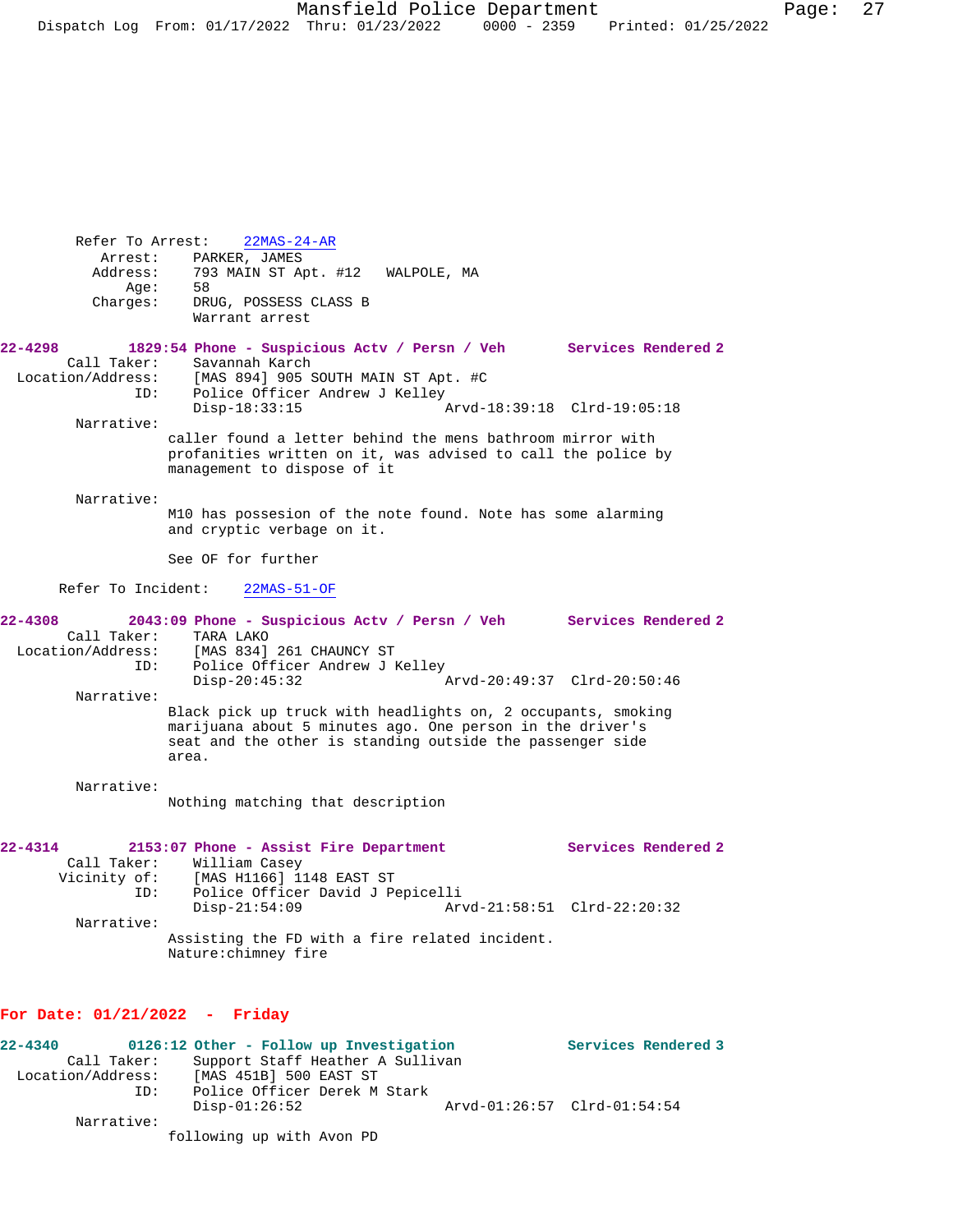**22-4342 0131:57 Initiated - Building - Property Check Building Checked / Secured 3** Call Taker: William Casey Location/Address: [MAS 834] 261 CHAUNCY ST ID: Police Officer Mark O'Connor Arvd-01:31:00 Clrd-01:32:13 Narrative: Checking the area. **22-4343 0132:29 Initiated - Building - Property Check Building Checked / Secured 3** Call Taker: William Casey Location/Address: [MAS 219] 12 GILES PL ID: Police Officer Mark O'Connor Arvd-01:32:00 Clrd-01:33:00 Narrative: Checking the area. **22-4346 0138:57 Initiated - Motor Vehicle Stop Arrest(s) Made 3**  Call Taker: William Casey Location/Address: [MAS 25A] 355 NORTH MAIN ST ID: Police Officer Mark O'Connor Arvd-01:38:00 Clrd-01:55:28 ID: Police Officer Christopher D Sorge Disp-01:39:22 Arvd-01:39:24 Clrd-01:55:26 Vehicle: WHI 2021 VOLK 4D JETTA Reg: PC NB WPP593 VIN: 3VWC57BUXMM003785 Narrative: Out with mvst Narrative: Original reason for the stop was speeding and was verbally warned. Refer To Summons: 22MAS-26-AR Summons: FERNANDES, REJAY T<br>Address: 12 TERMINAL PL Apt. 12 TERMINAL PL Apt. #2 BROCKTON, MA<br>24 Age: Charges: LICENSE SUSPENDED, OP MV WITH **22-4352 0200 Initiated - Building - Property Check Building Checked / Secured 3** Call Taker: Police Officer Derek M Stark Location/Address: [MAS] MYSTIC LN ID: Police Officer Derek M Stark Arvd-02:00:53 Clrd-02:02:05 Narrative: Checking the area. **22-4355 0207:50 Initiated - Building - Property Check Building Checked / Secured 3** Call Taker: William Casey Location/Address: [MAS 417] 9 FRANCIS AVE ID: Police Officer Derek M Stark Arvd-02:07:00 Clrd-02:28:34 Narrative: Checking the area. **22-4365 0239 Initiated - Building - Property Check Building Checked / Secured 3** Call Taker: Police Officer Derek M Stark Location/Address: [MAS 992] 660 EAST ST ID: Police Officer Derek M Stark Arvd-02:40:15 Clrd-02:44:21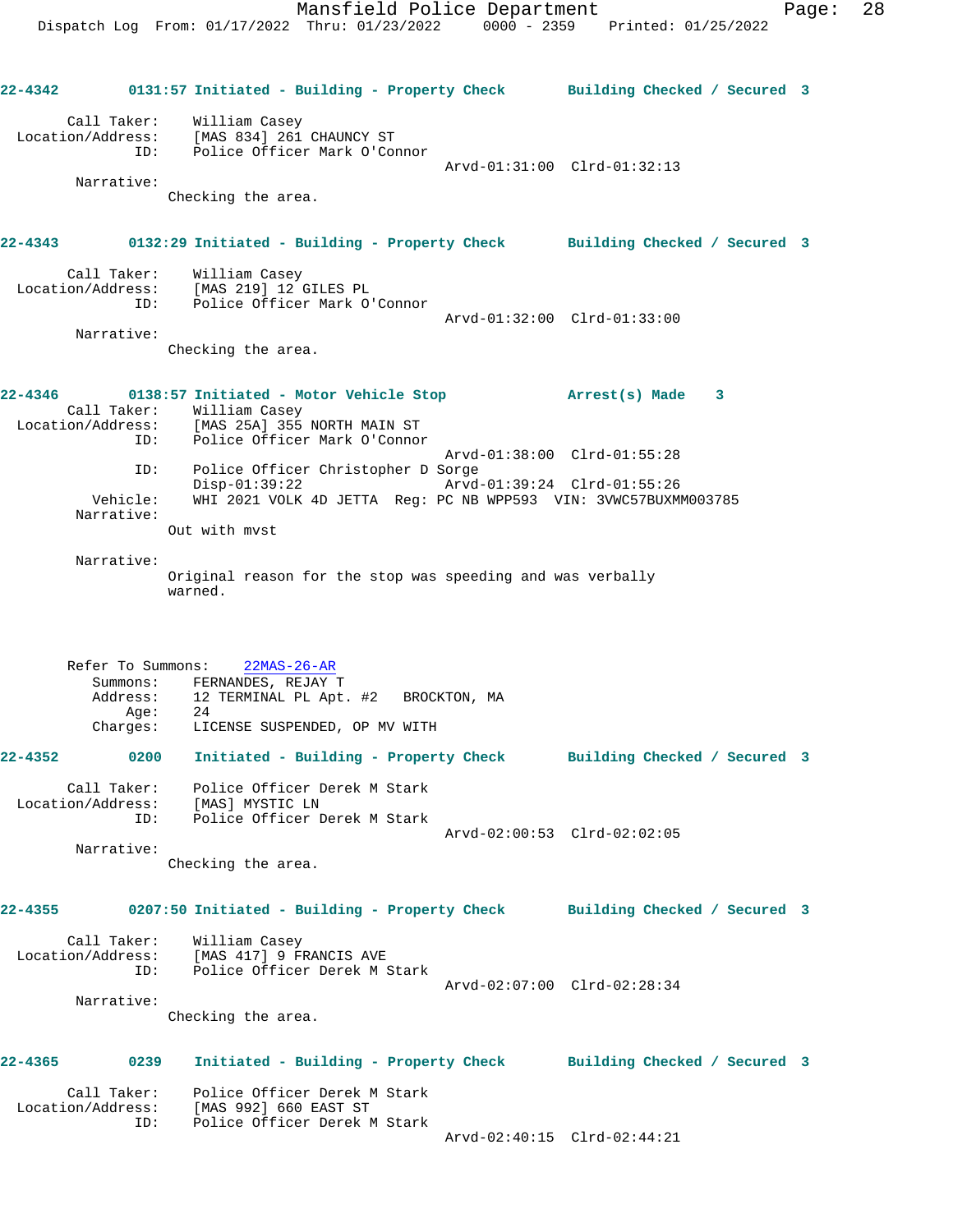Mansfield Police Department Fage: 29 Dispatch Log From: 01/17/2022 Thru: 01/23/2022 0000 - 2359 Printed: 01/25/2022 Narrative: Checking the area. **22-4366 0241:04 Initiated - Building - Property Check Building Checked / Secured 3** Call Taker: William Casey Location/Address: [MAS 2] 60 FORBES BLVD ID: Police Officer Mark O'Connor Arvd-02:41:00 Clrd-02:43:56 Narrative: Checking the area. **22-4368 0244:03 Initiated - Building - Property Check Building Checked / Secured 3** Call Taker: William Casey Location/Address: [MAS 4] 31 HAMPSHIRE ST ID: Police Officer Mark O'Connor Arvd-02:44:00 Clrd-02:44:17 Narrative: Checking the area. **22-4369 0244:29 Initiated - Building - Property Check Building Checked / Secured 3** Call Taker: William Casey Location/Address: [MAS 1040] 50 RESERVOIR ST Apt. #ST ID: Police Officer Mark O'Connor Arvd-02:44:00 Clrd-02:51:32 Narrative: Checking the area. **22-4371 0250:05 Initiated - Building - Property Check Building Checked / Secured 3** Call Taker: William Casey Location/Address: [MAS 1015] 30 CHAUNCY ST ID: Police Officer Christopher D Sorge Arvd-02:50:00 Clrd-02:50:34 Narrative: Checking the area. **22-4372 0250:40 Initiated - Building - Property Check Building Checked / Secured 3** Call Taker: William Casey Location/Address: [MAS 281A] 1 CROCKER ST ID: Police Officer Christopher D Sorge Arvd-02:50:00 Clrd-02:58:55 Narrative: Checking the area. **22-4376 0308 Initiated - Building - Property Check Building Checked / Secured 3** Call Taker: Police Officer Derek M Stark Location/Address: [MAS] 4 ERICK RD @ 15 BONNEY LN ID: Police Officer Derek M Stark Arvd-03:09:04 Clrd-03:17:10 Narrative: Checking the area. **22-4377 0325:22 Phone - Assist Fire Department Services Rendered 2**  Call Taker: William Casey Location/Address: [MAS 941] 287 CHAUNCY ST ID: Police Officer Christopher D Sorge<br>Disp-03:27:02 Arvd- Disp-03:27:02 Arvd-03:28:10 Clrd-03:39:14 Narrative: Assisting the FD with a fire related incident. Nature:Fire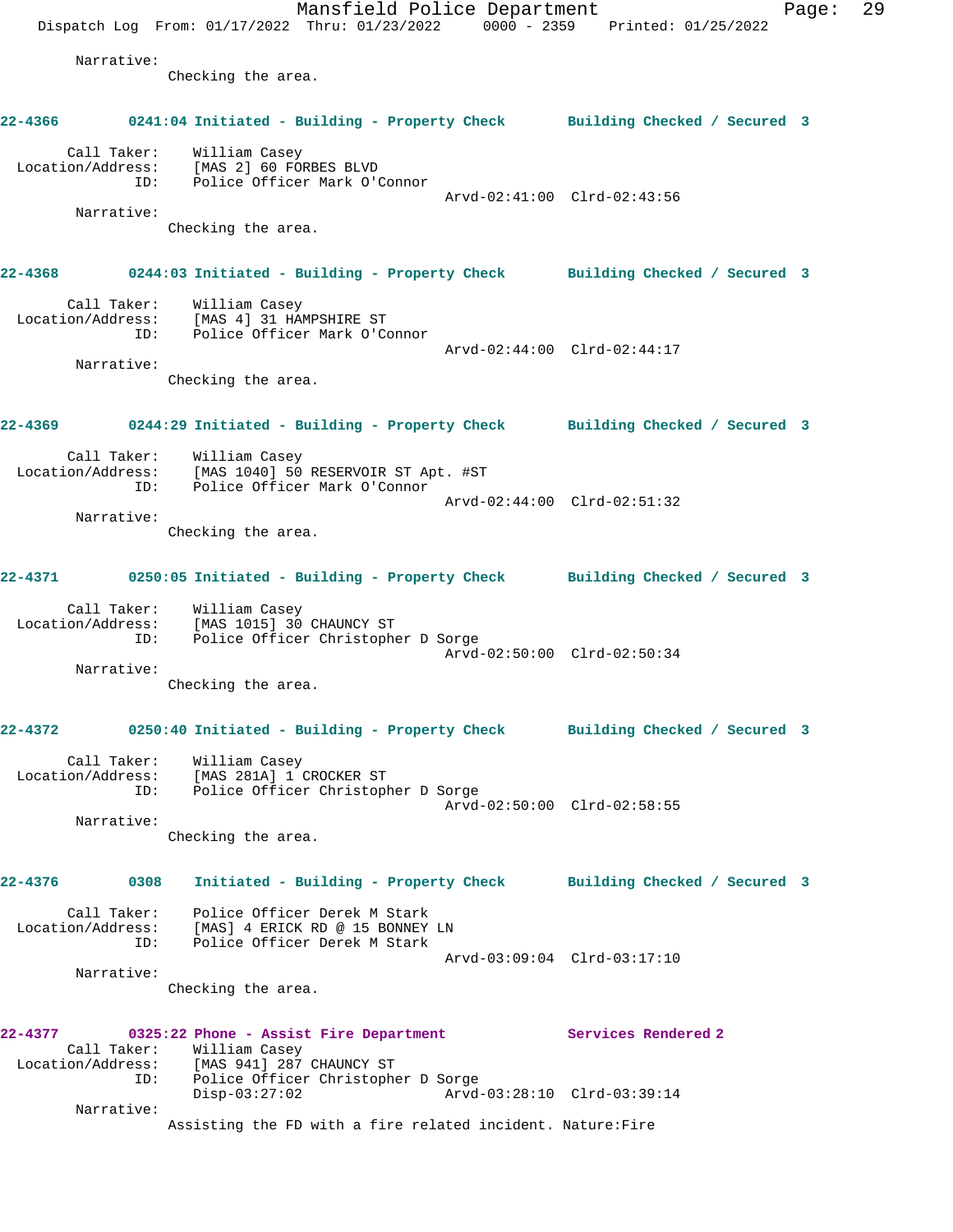Mansfield Police Department Fage: 30 Dispatch Log From: 01/17/2022 Thru: 01/23/2022 0000 - 2359 Printed: 01/25/2022 Alarm **22-4378 0331:12 Initiated - Building - Property Check Building Checked / Secured 3** Call Taker: William Casey Location/Address: [MAS 840] 280 SCHOOL ST ID: Police Officer Mark O'Connor Arvd-03:31:00 Clrd-03:43:54 Narrative: Checking the area. **22-4381 0407 Initiated - Building - Property Check Building Checked / Secured 3** Call Taker: Police Officer Derek M Stark Location/Address: [MAS 1002] 250 EAST ST ID: Police Officer Derek M Stark Arvd-04:07:42 Clrd-04:18:13 Narrative: Checking the area. **22-4382 0420:02 Phone - 911 Hang-ups & Verifications Confirmed misdial/Accdntl Call 2**  Call Taker: William Casey Location/Address: [MAS] 1115 SCHOOL ST ID: Police Officer Mark O'Connor Disp-04:20:53 Arvd-04:29:40 Clrd-04:30:57 Narrative: Checking on a 911 hang up. Contact made?:yes Cellphone? (y/n):yes Uncertainty radius: **22-4383 0431 Initiated - Building - Property Check Building Checked / Secured 3** Call Taker: Police Officer Derek M Stark Location/Address: [MAS 139] 265 FRUIT ST ID: Police Officer Derek M Stark Arvd-04:31:29 Clrd-04:31:53 Narrative: Checking the area. **22-4388 0549:44 Phone - Erratic Oper MV / Road Rage Unfounded/Unverifed 3** Call Taker: William Casey<br>Vicinity of: [MAS] GILBERT Of: [MAS] GILBERT ST<br>ID: Police Officer Ma Police Officer Mark O'Connor Disp-05:50:48 Arvd-05:59:32 Clrd-06:12:15 ID: Police Officer Christopher D Sorge Disp-06:12:08 Arvd-06:12:10 Clrd-06:12:12 Narrative: White Jeep Grand Cherokee, driving on the side walk and wrong side of road. CP no longer has eyes on the driver and did not get plate. Coming into Norton from Attleboro. Headed towards N Worcester St unsure if headed towards Mansfield. Narrative: Checked surrounding areas and nothing found **22-4396 0652:43 Initiated - Follow up Investigation Services Rendered 3**  Call Taker: Savannah Karch Location/Address: [MAS H5561] 23 HIGH ST Apt. #1 ID: Police Officer Derek M Stark Arvd-06:52:00 Clrd-07:18:02 Narrative: Conducting a follow up in the area to a previously reported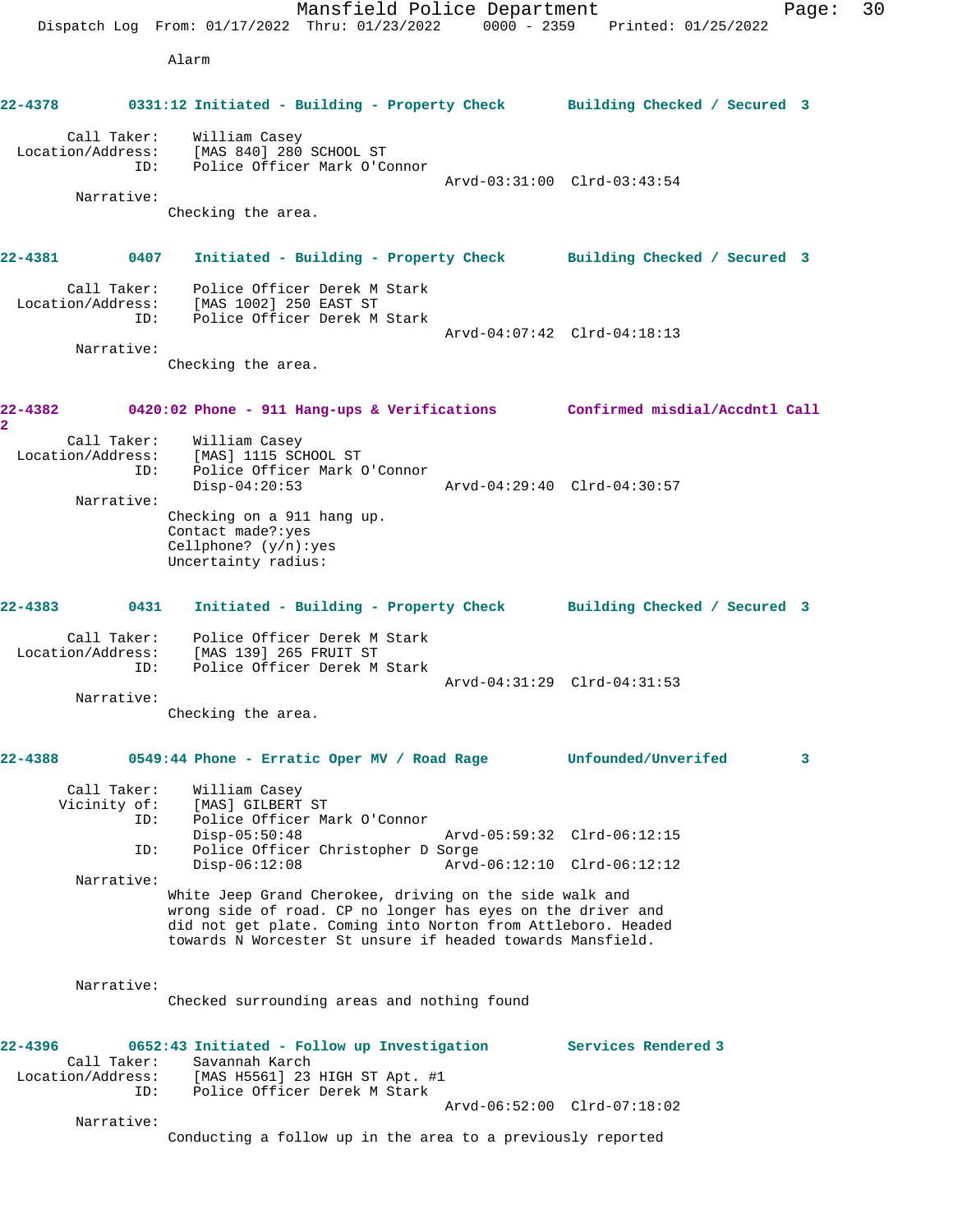Mansfield Police Department Page: 31 Dispatch Log From: 01/17/2022 Thru: 01/23/2022 0000 - 2359 Printed: 01/25/2022 incident. **22-4401 0721 Initiated - Parking Violations Services Rendered 3**  Call Taker: Animal Control Steven Simonds Location/Address: [MAS] 43 NORTH MAIN ST @ 13 PARK ST ID: Animal Control Steven Simonds Arvd-07:21:54 Clrd-07:55:30 Narrative: checking area for parking violations **22-4434 1004 Initiated - Parking Violations Services Rendered 3**  Call Taker: Animal Control Steven Simonds Location/Address: [MAS] OLD COLONY WAY ID: Animal Control Steven Simonds Arvd-10:05:06 Clrd-10:31:00 Narrative: checking area for parking violations Narrative: tagged MA 36KP03 on north main for restrictive parking **22-4445 1033:39 Initiated - Building - Property Check Building Checked / Secured 3** Call Taker: Savannah Karch Location/Address: [MAS 840] 280 SCHOOL ST ID: Police Officer Matthew A Souza Arvd-10:33:00 Clrd-10:55:09 Narrative: Checking the area. **22-4458 1118:08 Phone - 911 Hang-ups & Verifications Confirmed misdial/Accdntl Call 2**  Call Taker: Amanda Cummings Location/Address: [MAS] 50 SUFFOLK RD ID: Police Officer Matthew A Souza<br>Disp-11:20:02 A Disp-11:20:02 Arvd-11:24:51 Clrd-11:28:21 Narrative: Checking on a 911 hang up. Contact made?:no, open line no response. Cellphone? (y/n):yes Uncertainty radius:65 meters Narrative: M8 checked the area and spoke with one employee, doesnt appear to be any issue **22-4462 1133 Initiated - Parking Violations Services Rendered 3** 

| 22–4462           | 1133        | Initiated - Parking Violations        | Services Rendered 3 |  |
|-------------------|-------------|---------------------------------------|---------------------|--|
|                   | Call Taker: | Animal Control Steven Simonds         |                     |  |
| Location/Address: |             | [MAS] 126 NORTH MAIN ST @ 10 VILLA ST |                     |  |
|                   | TD:         | Animal Control Steven Simonds         |                     |  |
|                   |             | Arvd-11:33:35 Clrd-11:55:32           |                     |  |
|                   | Narrative:  |                                       |                     |  |

checking area for parking violations

Narrative:

tagged MA 84SP25 and MA 1EJA54 on main street for restrictive parking

**22-4463 1139 Initiated - Building - Property Check Building Checked / Secured 3** Call Taker: Sergeant Brian P Thibault Location/Address: [MAS 335] 35 COUNTY ST ID: Sergeant Brian P Thibault Arvd-11:41:05 Clrd-11:43:26 Narrative:

Check of Building/Property.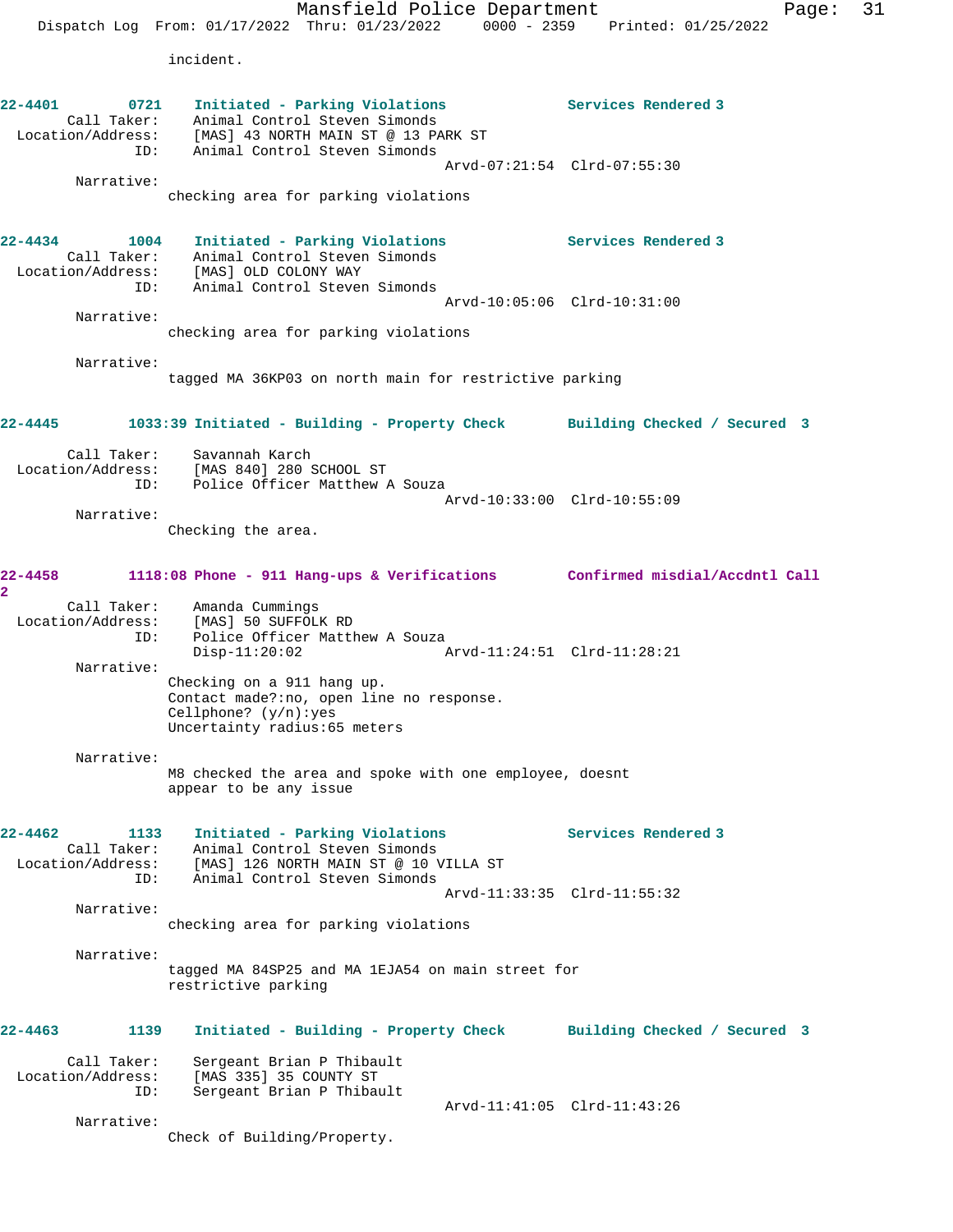Checks OK

**22-4470 1225:53 Phone - Assist Fire Department Services Rendered 2**  Call Taker: Savannah Karch Location/Address: [MAS] 241 FRANCIS AVE Apt. #A ID: Police Officer Nicole P Newport<br>Disp-12:26:41 Ar Disp-12:26:41 Arvd-12:30:25 Clrd-12:39:21 Narrative: Assisting the FD with a fire related incident. Nature: masterbox activation **22-4471 1240:41 Initiated - Building - Property Check Building Checked / Secured 3** Call Taker: Savannah Karch Location/Address: [MAS 417] 9 FRANCIS AVE ID: Police Officer Nicole P Newport Arvd-12:40:00 Clrd-12:51:47 Narrative: Checking the area. **22-4474 1304:13 Initiated - ACO Activity Services Rendered 3**  Call Taker: Savannah Karch Location/Address: [MAS] 1 OLD COLONY WAY Apt. #309 ID: animal control Jeffrey S Collins Arvd-13:04:00 Clrd-13:09:10 Narrative: MACO1 off on location to place a canine on 45 day quarantine Refer To Field Int: 22MAS-4-FI **22-4482 1349:37 Initiated - Community Policing Services Rendered 3**  Call Taker: Savannah Karch<br>Location/Address: [MAS 1002] 250 [MAS 1002] 250 EAST ST ID: Police Officer Nicole P Newport Arvd-13:49:00 Clrd-14:00:21 Narrative: M14 assisting with school bus traffic **22-4487 1420:17 Phone - 911 Hang-ups & Verifications Confirmed misdial/Accdntl Call 2**  Call Taker: Amanda Cummings Location/Address: [MAS] 152 COURT ST ID: Police Officer Andrew J Kelley<br>Disp-14:22:23 Arvd-14:27:49 Clrd-14:29:05  $Disp-14:22:23$  Narrative: Checking on a 911 hang up. Contact made?:yes, states no emergency. Cellphone? (y/n):yes Uncertainty radius:10 meters Narrative: M10 spoke with the caller confirmed accidental activation via watch **22-4491 1435:54 Phone - Motor Veh Acc - Hit & Run Spoken To 1**  Call Taker: Emily Archer Location/Address: [MAS] 340 ESSEX ST ID: Police Officer Nicole P Newport<br>Disp-14:39:05 Ar Disp-14:39:05 Arvd-14:48:28 Clrd-14:55:27 Narrative: Caller reporting mailbox knocked down, trash barrels were also ran over, sometime overnight. Narrative: M14 spoke with the calling party who is a tenant of the residence and was unaware of the incident last night.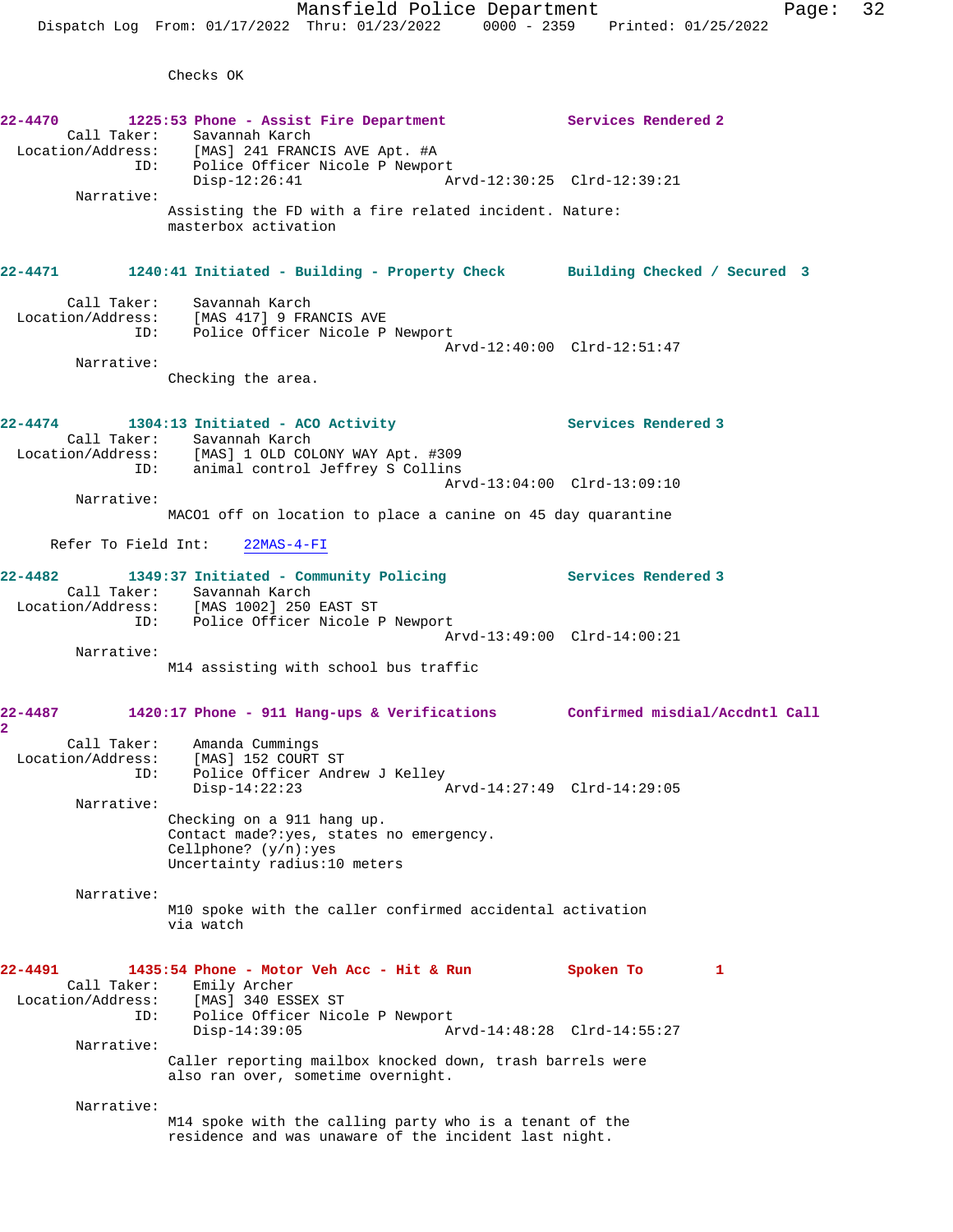Mansfield Police Department Page: 33

Dispatch Log From: 01/17/2022 Thru: 01/23/2022 0000 - 2359 Printed: 01/25/2022

| $22 - 4493$       | 1447:12 Phone - Well Being Check | Spoken To                   |  |
|-------------------|----------------------------------|-----------------------------|--|
| Call Taker:       | Jennifer Napolitano              |                             |  |
| Location/Address: | [MAS]                            |                             |  |
| ID:               | Police Officer Andrew J Kelley   |                             |  |
|                   | $Disp-14:49:22$                  | Arvd-14:56:38 Clrd-14:56:44 |  |
| ID:               | Sergeant Brian P Thibault        |                             |  |
|                   | $Disp-14:52:19$                  | Arvd-14:52:56 Clrd-15:01:37 |  |
| ID:               | Police Officer Andrew J Kelley   |                             |  |
|                   | $Disp-14:57:48$                  | $Clrd-14:57:56$             |  |
|                   |                                  |                             |  |

| 22-4496                   |                      | 1457:58 Radio - Motor Veh Acc - No Injury                                                                                        | Services Rendered 1         |  |
|---------------------------|----------------------|----------------------------------------------------------------------------------------------------------------------------------|-----------------------------|--|
|                           | Call Taker:          | Savannah Karch                                                                                                                   |                             |  |
|                           |                      | Location/Address: [MAS] 309 NORTH MAIN ST<br>ID:                                                                                 |                             |  |
|                           |                      | Police Officer Andrew J Kelley                                                                                                   |                             |  |
|                           |                      | $Disp-14:58:53$                                                                                                                  | Arvd-14:59:02 Clrd-15:00:41 |  |
|                           | Vehicle:<br>Vehicle: | GRY 2016 TOYT UT RAV4 Req: PC MA 4MR553 VIN: JTMRJREV5GD021071<br>BLU 2007 VOLK RABB25 Reg: PAS MA BC3662 VIN: WVWDS71K17W072207 |                             |  |
|                           | Narrative:           |                                                                                                                                  |                             |  |
|                           |                      | minor motor vehicle accident no injuries                                                                                         |                             |  |
|                           |                      |                                                                                                                                  |                             |  |
|                           | Narrative:           |                                                                                                                                  |                             |  |
|                           |                      | M10 reports very minor accident services rendered                                                                                |                             |  |
| 22-4509                   |                      | 1625:40 Phone - Suspicious Actv / Persn / Veh                                                                                    | Spoken To<br>$\overline{a}$ |  |
|                           | Call Taker:          | Amanda Cummings                                                                                                                  |                             |  |
|                           |                      | Location/Address: [MAS H3347] 1 NOREEN RD                                                                                        |                             |  |
|                           | ID:                  | Police Officer Andrew J Kelley                                                                                                   |                             |  |
|                           |                      | Disp-16:27:37                                                                                                                    | Arvd-16:33:53 Clrd-16:43:06 |  |
|                           | ID:                  | Police Officer Andrew J Kelley                                                                                                   |                             |  |
|                           |                      | $Disp-16:43:16$                                                                                                                  | Arvd-16:43:18 Clrd-16:49:00 |  |
|                           | Narrative:           |                                                                                                                                  |                             |  |
|                           |                      | Caller states someone is using her trash can.                                                                                    |                             |  |
|                           | Narrative:           |                                                                                                                                  |                             |  |
|                           |                      | M10 spoke with the female RP, unknown who is using her trash<br>can she was advised what steps to take if necessary              |                             |  |
|                           |                      |                                                                                                                                  |                             |  |
| 22-4523<br>$\overline{2}$ |                      | 1755:31 Phone - 911 Hang-ups & Verifications Confirmed misdial/Accdntl Call                                                      |                             |  |
|                           | Call Taker:          | Emily Archer                                                                                                                     |                             |  |
|                           | Location/Address:    | [MAS H5260] 7 DONOVAN LN                                                                                                         |                             |  |
|                           | ID:                  | Police Officer David J Pepicelli                                                                                                 |                             |  |
|                           |                      | $Disp-17:57:23$                                                                                                                  | Arvd-18:03:08 Clrd-18:07:56 |  |
|                           | Narrative:           |                                                                                                                                  |                             |  |
|                           |                      |                                                                                                                                  |                             |  |
|                           |                      | When i attempted to call backs it said(restrictions on this                                                                      |                             |  |
|                           |                      | line announcement #24)                                                                                                           |                             |  |
|                           |                      | Checking on a 911 hang up.                                                                                                       |                             |  |
|                           |                      | Contact made?:N                                                                                                                  |                             |  |
|                           |                      | Cellphone? $(y/n):Y$                                                                                                             |                             |  |
|                           |                      | Uncertainty radius: 7 meters                                                                                                     |                             |  |
|                           | Narrative:           |                                                                                                                                  |                             |  |
|                           |                      | M11 spoke with homeowner, confirmed accidental                                                                                   |                             |  |
|                           |                      |                                                                                                                                  |                             |  |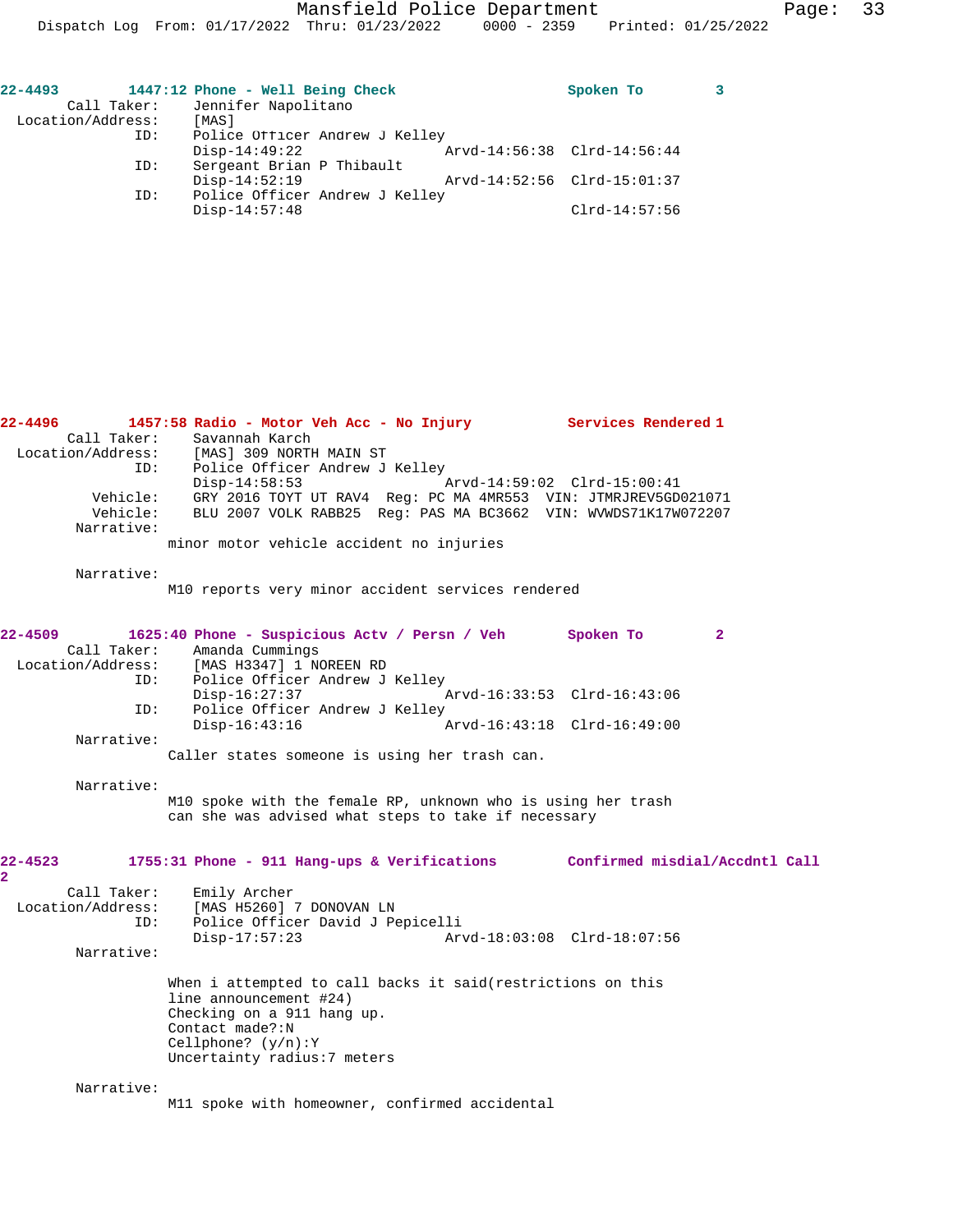Mansfield Police Department Page: 34 Dispatch Log From: 01/17/2022 Thru: 01/23/2022 0000 - 2359 Printed: 01/25/2022 **22-4528 1819:30 Initiated - Building - Property Check Building Checked / Secured 3** Call Taker: Savannah Karch Location/Address: [MAS 840] 280 SCHOOL ST ID: Police Officer David J Pepicelli Arvd-18:19:00 Clrd-18:59:46 Narrative: Checking the area. **22-4529 1828:10 Initiated - Building - Property Check Building Checked / Secured 3** Call Taker: Emily Archer Location/Address: [MAS 907E] 390 WEST ST ID: Police Officer Danielle C Titus Arvd-18:28:00 Clrd-18:33:43 Narrative: Checking the area. **22-4534 1859:00 Initiated - Community Policing Services Rendered 3**  Call Taker: TARA LAKO Location/Address: [MAS 1002] 250 EAST ST ID: Police Officer Andrew J Kelley Arvd-18:59:00 Clrd-19:51:30 **22-4535 1902:30 911 - 911 Hang-ups & Verifications Confirmed misdial/Accdntl Call 2**  Call Taker: JEFFREY KEEFE Location/Address: [MAS 255] 377 CHAUNCY ST ID: Police Officer David J Pepicelli Disp-19:05:08 Arvd-19:07:38 Clrd-19:11:45 Narrative: Checking on a 911 hang up. Contact made?: Yes spoke to male party at the online order area. Cellphone?  $(y/n)$ : no in house phone Uncertainty radius: **22-4549 2005:54 Initiated - Building - Property Check Building Checked / Secured 3** Call Taker: TARA LAKO Location/Address: [MAS 820C] 31 PLYMOUTH ST ID: Police Officer Derek M Stark Arvd-20:05:00 Clrd-20:06:09 Narrative: Checking the area. **22-4550 2018:42 Initiated - Building - Property Check Building Checked / Secured 3** Call Taker: William Casey Location/Address: [MAS 281A] 1 CROCKER ST ID: Police Officer Danielle C Titus Arvd-20:18:00 Clrd-20:28:53 Narrative: Checking the area. **22-4553 2026:37 Phone - 911 Hang-ups & Verifications Confirmed misdial/Accdntl Call 2**  Call Taker: William Casey Location/Address: [MAS H2347] 51 BRANCH ST ID: Police Officer Andrew J Kelley<br>Disp-20:28:07 Disp-20:28:07 Arvd-20:35:05 Clrd-20:36:18 Narrative: Checking on a 911 hang up. Contact made?:yes Cellphone? (y/n):yes Uncertainty radius: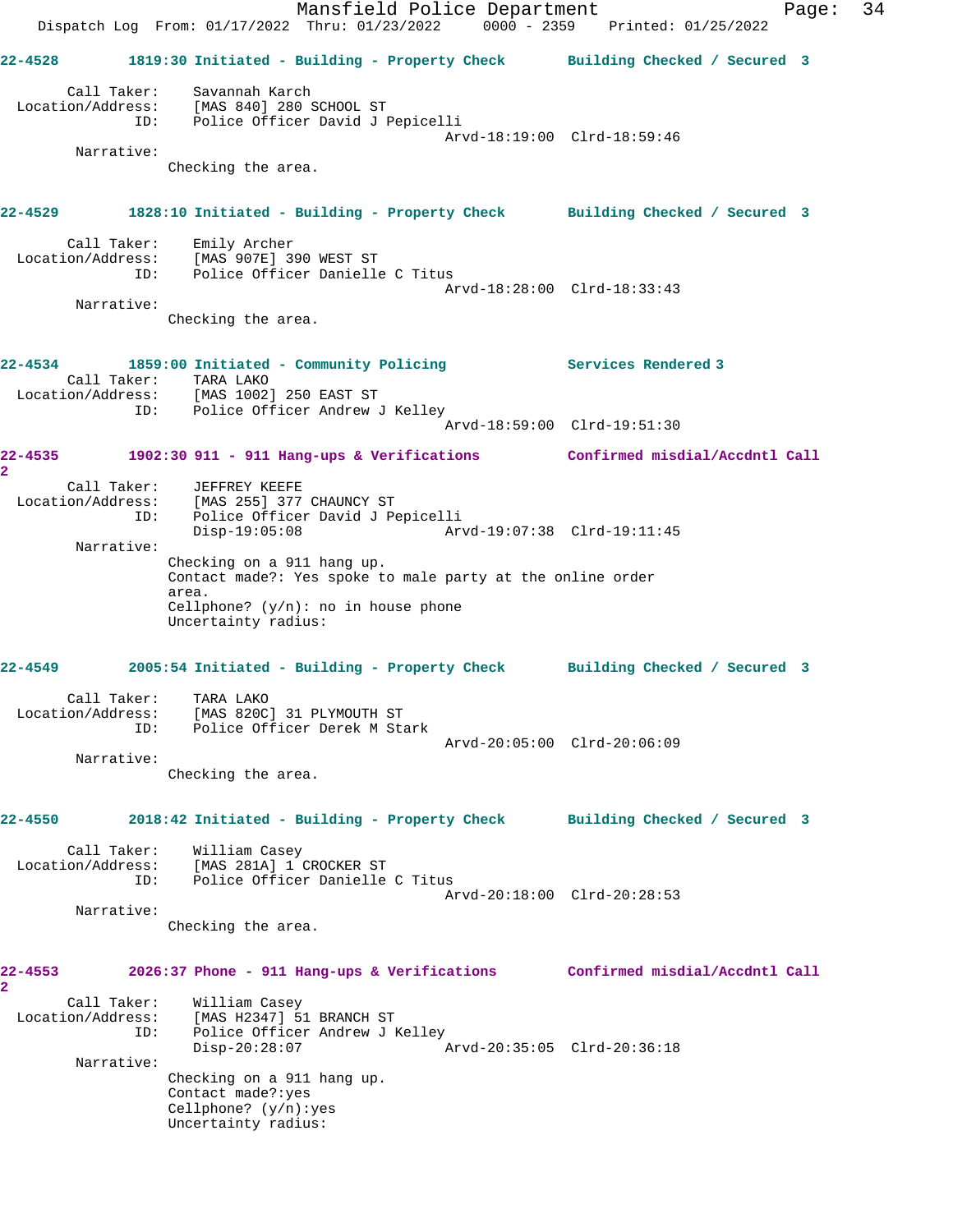**22-4555 2036:50 Phone - 911 Hang-ups & Verifications Unfounded/Unverifed 2**

 Call Taker: William Casey Location/Address: [MAS 2] 60 FORBES BLVD ID: Police Officer Joshua S Ellender<br>Disp-20:39:45 Arv Disp-20:39:45 Arvd-20:43:40 Clrd-20:58:38 ID: Police Officer Danielle C Titus Disp-20:39:49 Arvd-20:43:51 Clrd-20:58:36 Narrative: Checking on a 911 hang up. Contact made?:no Cellphone? (y/n):yes Uncertainty radius:61m @ 95% 2 call backs no answer Narrative: Ofc Titus reports officers checked the parking lot, did a walk through of the hotel and spoke with the front desk. No signs of anyone in distress or flagging them down. **22-4557 2106:32 Initiated - Motor Vehicle Stop Citation / Warning Issued 3** Call Taker: TARA LAKO Location/Address: [MAS] 228 PRATT ST @ 6 BICENTENNIAL CT<br>ID: Police Officer Andrew J Kelley Police Officer Andrew J Kelley Arvd-21:06:00 Clrd-21:11:41 ID: Sergeant Jeffrey G Bombard Disp-21:06:50 Arvd-21:06:52 Clrd-21:11:39 Vehicle: GRY 2014 TOYT UT RAV4 Reg: PC MA 461XDG VIN: JTMBFREV3ED054070 Narrative: Citation issued for failure to stop at red light **22-4562 2135:41 Initiated - Building - Property Check Building Checked / Secured 3** Call Taker: NICHOLAS GOYETTE Location/Address: [MAS 322] 31 HAMPSHIRE ST ID: Police Officer David J Pepicelli Arvd-21:35:00 Clrd-21:45:14 Narrative: Checking the area. **22-4567 2203:12 Initiated - Building - Property Check Building Checked / Secured 3** Call Taker: TARA LAKO Location/Address: [MAS 417] 9 FRANCIS AVE ID: Police Officer Danielle C Titus Arvd-22:03:00 Clrd-22:11:55 Narrative: Checking the area. **22-4568 2203:33 Initiated - Building - Property Check Building Checked / Secured 3** Call Taker: TARA LAKO Location/Address: [MAS 253] 330 PRATT ST Apt. #A ID: Police Officer Andrew J Kelley Arvd-22:03:00 Clrd-22:04:46 Narrative: Checking the area. **22-4569 2208:04 Initiated - Building - Property Check Building Checked / Secured 3** Call Taker: TARA LAKO Location/Address: [MAS 820C] 31 PLYMOUTH ST ID: Police Officer Derek M Stark Arvd-22:08:00 Clrd-22:08:20 Narrative: Checking the area.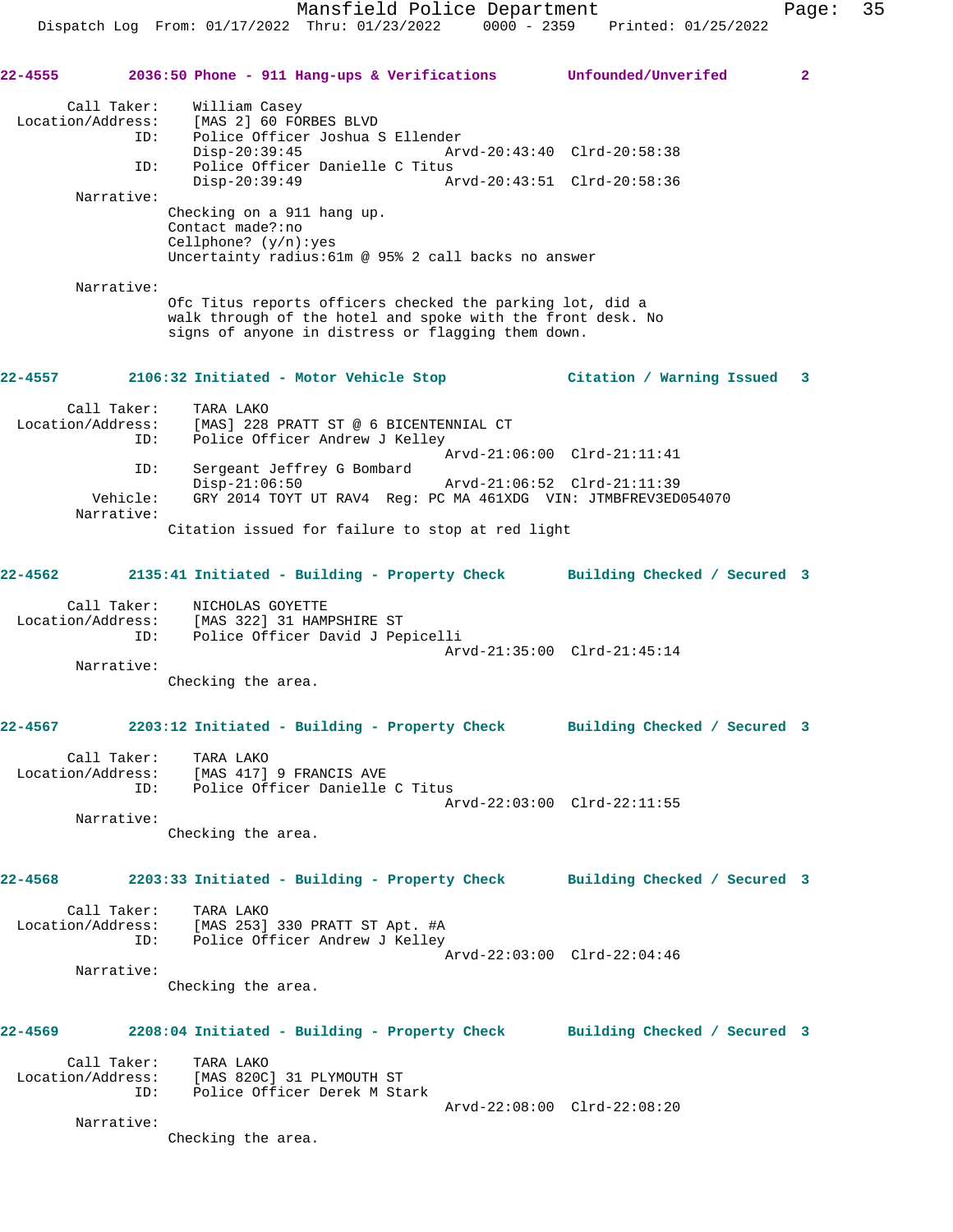## **For Date: 01/22/2022 - Saturday**

| 22-4587                                               | 0019:40 911 - Assist Fire Department                                                                                                  | Referred to Other Agency    | $\mathbf{2}$ |
|-------------------------------------------------------|---------------------------------------------------------------------------------------------------------------------------------------|-----------------------------|--------------|
| Call Taker:<br>ID:<br>ID:                             | TARA LAKO<br>Location/Address: [MAS H5436] 49 FREDRIC LN<br>Police Officer Mark O'Connor<br>$Disp-00:21:21$<br>Sergeant David Schepis | Arvd-00:27:46 Clrd-00:34:21 |              |
| Narrative:                                            | $Disp-00:27:54$<br>Assisting the FD with a fire related incident. Nature:<br>Furnace back up, smoke showing, no flames                | Arvd-00:27:56 Clrd-00:34:19 |              |
| 22-4592                                               | 0032:19 Initiated - Building - Property Check Building Checked / Secured 3                                                            |                             |              |
| Call Taker:<br>Location/Address:<br>ID:<br>Narrative: | TARA LAKO<br>[MAS] NORTH MAIN ST<br>Police Officer Bryan Hurley                                                                       | Arvd-00:32:00 Clrd-00:38:03 |              |
|                                                       | Checking the area.                                                                                                                    |                             |              |
| 22-4596<br>0045                                       | Initiated - Building - Property Check Building Checked / Secured 3                                                                    |                             |              |
| ID:                                                   | Call Taker: Police Officer Derek M Stark<br>Location/Address: [MAS 820C] 31 PLYMOUTH ST<br>Police Officer Derek M Stark               | Arvd-00:45:53 Clrd-00:54:09 |              |
| Narrative:                                            | Checking the area.                                                                                                                    |                             |              |
|                                                       | 22-4600 0100:56 Initiated - Building - Property Check Building Checked / Secured 3                                                    |                             |              |
| Call Taker:<br>ID:                                    | TARA LAKO<br>Location/Address: [MAS 418] 21 FRANCIS AVE<br>Police Officer Mark O'Connor                                               | Arvd-01:00:00 Clrd-01:10:13 |              |
| Narrative:                                            | Checking the area.                                                                                                                    |                             |              |
| 22-4601                                               | 0103:01 Initiated - Building - Property Check Building Checked / Secured 3                                                            |                             |              |
| Location/Address:<br>ID:                              | Call Taker: TARA LAKO<br>[MAS 219] 12 GILES PL<br>Police Officer Derek M Stark                                                        | Arvd-01:03:00 Clrd-01:03:24 |              |
| Vehicle:<br>Narrative:                                | WHI 2016 FRHT M2 Reg: CO MA W62204 VIN: 3ALACWDT0GDHM2541<br>Checking the area.                                                       |                             |              |
| Narrative:                                            | parked in front of front door and mailboxes. Truck<br>is unoccupied.                                                                  |                             |              |
| 22-4602                                               | 0103:34 Initiated - Building - Property Check Building Checked / Secured 3                                                            |                             |              |
| Call Taker:<br>Location/Address:<br>ID:               | TARA LAKO<br>[MAS 834] 261 CHAUNCY ST<br>Police Officer Derek M Stark                                                                 |                             |              |
| Narrative:                                            | Checking the area.                                                                                                                    | Arvd-01:03:00 Clrd-01:08:08 |              |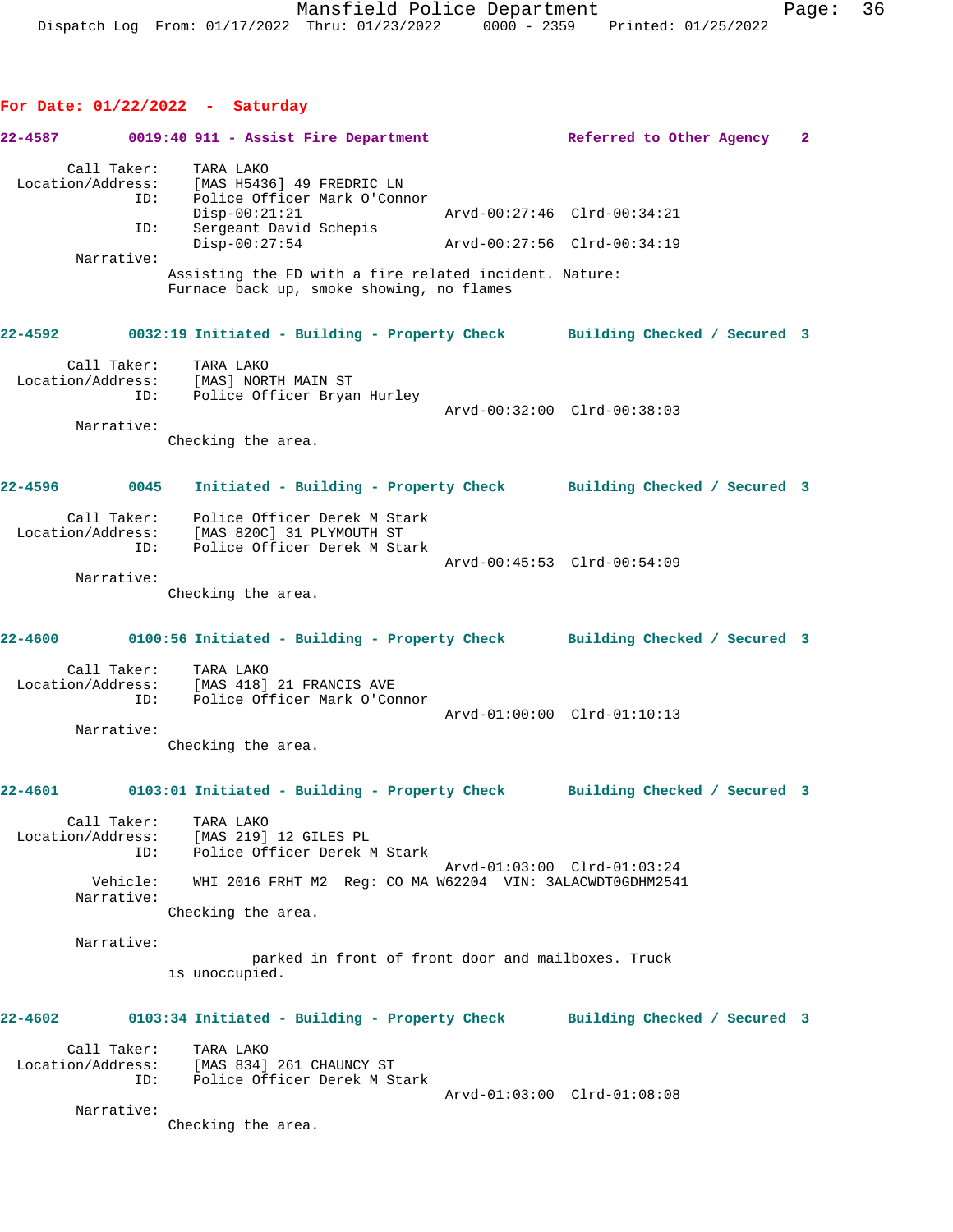**22-4606 0113:46 Initiated - Building - Property Check Building Checked / Secured 3** Call Taker: TARA LAKO Location/Address: [MAS 1015] 30 CHAUNCY ST ID: Police Officer Bryan Hurley Arvd-01:13:00 Clrd-01:19:22 Narrative: Checking the area. **22-4609 0125:41 Initiated - Suspicious Actv / Persn / Veh Services Rendered 2**  Call Taker: TARA LAKO Location/Address: [MAS] 905 SOUTH MAIN ST ID: Police Officer Derek M Stark Arvd-01:25:00 Clrd-01:29:21 Vehicle: WHI 2004 525 Reg: RI 94058 VIN: WBANA53544B167072 Narrative: Ofc Stark checking on a vehicle in the lot, unoccupied. Status is coming back Narrative: Ofc Stark reports he is clear **22-4612 0125:11 Initiated - Suspicious Actv / Persn / Veh Spoken To 2**  Call Taker: NICHOLAS GOYETTE Location/Address: [MAS 911A] 20 CHURCH ST ID: Police Officer Bryan Hurley Arvd-01:25:00 Clrd-01:29:31 ID: Police Officer Mark O'Connor Disp-01:25:28 Arvd-01:25:30 Clrd-01:29:30 Vehicle: GRY 2003 HOND CIVIC Reg: PC MA 2BRX18 VIN: 2HGES25773H606625 Vehicle: GRY 2014 TOYT CAMRY Reg: PC MA 5RG199 VIN: 4T1BF1FKXEU791428 Narrative: Checking on 2 parties. Clear, all set. **22-4616 0139:38 Initiated - Building - Property Check Building Checked / Secured 3** Call Taker: TARA LAKO Location/Address: [MAS] MYSTIC LN ID: Police Officer Mark O'Connor Arvd-01:39:00 Clrd-01:42:10 Narrative: Checking the area. **22-4622 0159:27 Initiated - Building - Property Check Building Checked / Secured 3** Call Taker: William Casey Location/Address: [MAS 930] OAK ST ID: Police Officer Derek M Stark Arvd-01:59:00 Clrd-01:59:44 Narrative: Checking the area. **22-4624 0203:29 Initiated - Building - Property Check Building Checked / Secured 3** Call Taker: TARA LAKO Location/Address: [MAS 1002] 250 EAST ST ID: Police Officer Mark O'Connor Arvd-02:03:00 Clrd-02:11:31 Narrative: Checking the area.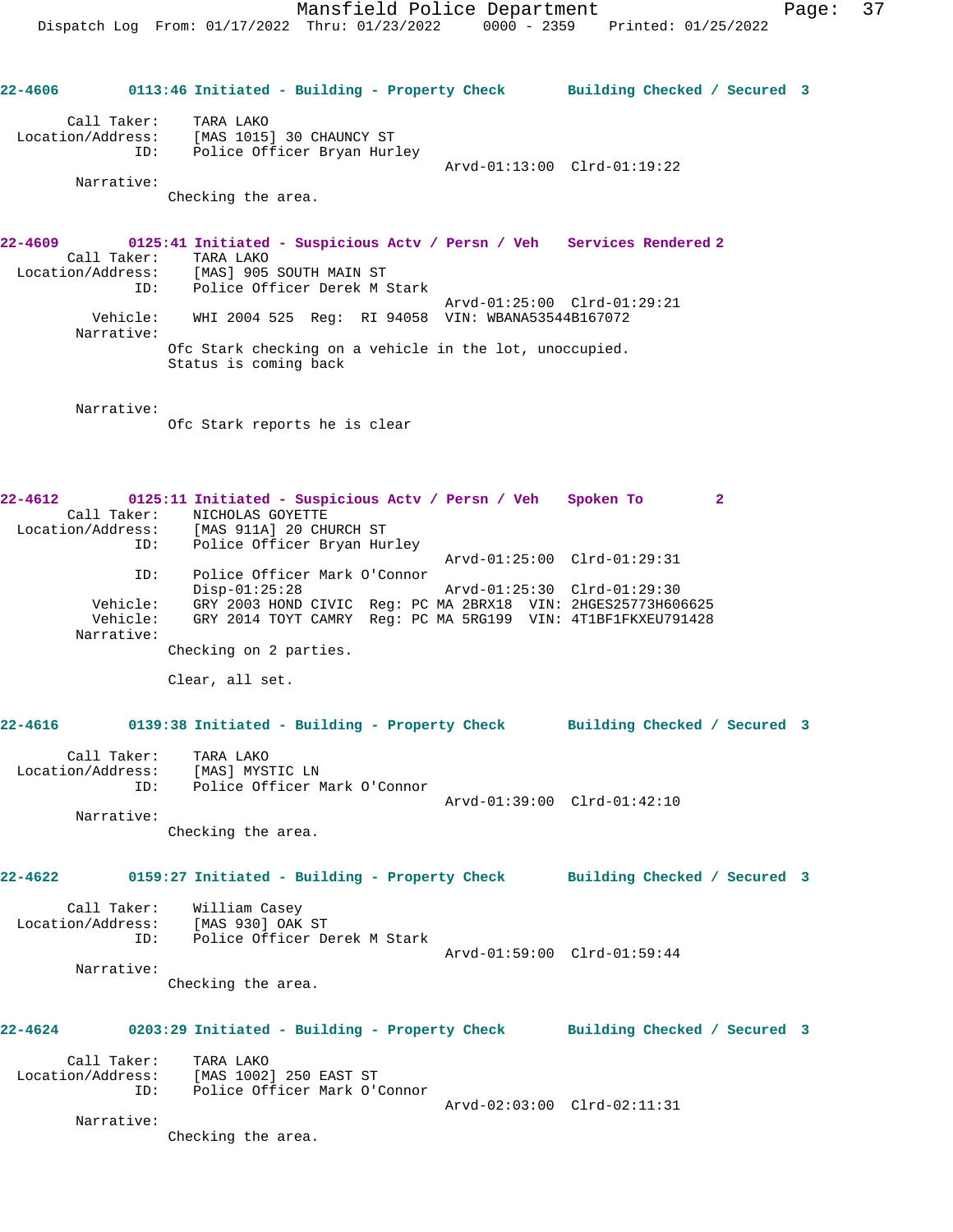**22-4626 0211:40 Initiated - Building - Property Check Building Checked / Secured 3** Call Taker: TARA LAKO Location/Address: [MAS 982] 111 HOPE ST ID: Police Officer Mark O'Connor Arvd-02:11:00 Clrd-02:11:55 Narrative: Checking the area. **22-4629 0217:45 Initiated - Building - Property Check Building Checked / Secured 3** Call Taker: TARA LAKO Location/Address: [MAS 840] 280 SCHOOL ST ID: Police Officer Derek M Stark Arvd-02:17:00 Clrd-02:36:12 Narrative: Checking the area. Narrative: Storage container behind PetCo was open, container has multiple construction tools. Appears to be an oversight. **22-4638 0248:54 Initiated - Building - Property Check Building Checked / Secured 3** Call Taker: TARA LAKO Location/Address: [MAS 820C] 31 PLYMOUTH ST ID: Sergeant John R Armstrong Arvd-02:48:00 Clrd-02:55:17 Narrative: Checking the area. **22-4641 0311:36 Initiated - Motor Vehicle Stop Citation / Warning Issued 3** Call Taker: TARA LAKO Location/Address: [MAS] PRATT ST ID: Police Officer Bryan Hurley Arvd-03:11:00 Clrd-03:22:39 ID: Police Officer Mark O'Connor Disp-03:12:58 Arvd-03:13:07 Clrd-03:22:42 Vehicle: WHI 2017 HOND ACCORD Reg: PC MA 3XME11 VIN: 1HGCR2F11HA294529 Narrative: Citation issued for speed at 30 Chauncy St **22-4642 0318:23 Initiated - Building - Property Check Building Checked / Secured 3** Call Taker: TARA LAKO Location: [MAS] HOTELS ID: Police Officer Derek M Stark Arvd-03:18:00 Clrd-03:39:01 Narrative: Checking the area hotels as well as Foxboro **22-4643 0326:52 Initiated - Building - Property Check Building Checked / Secured 3** Call Taker: TARA LAKO Location/Address: [MAS] 4 ERICK RD @ 15 BONNEY LN ID: Police Officer Mark O'Connor Arvd-03:26:00 Clrd-03:33:16 Narrative: Checking the area. **22-4644 0345:57 Initiated - Building - Property Check Building Checked / Secured 3**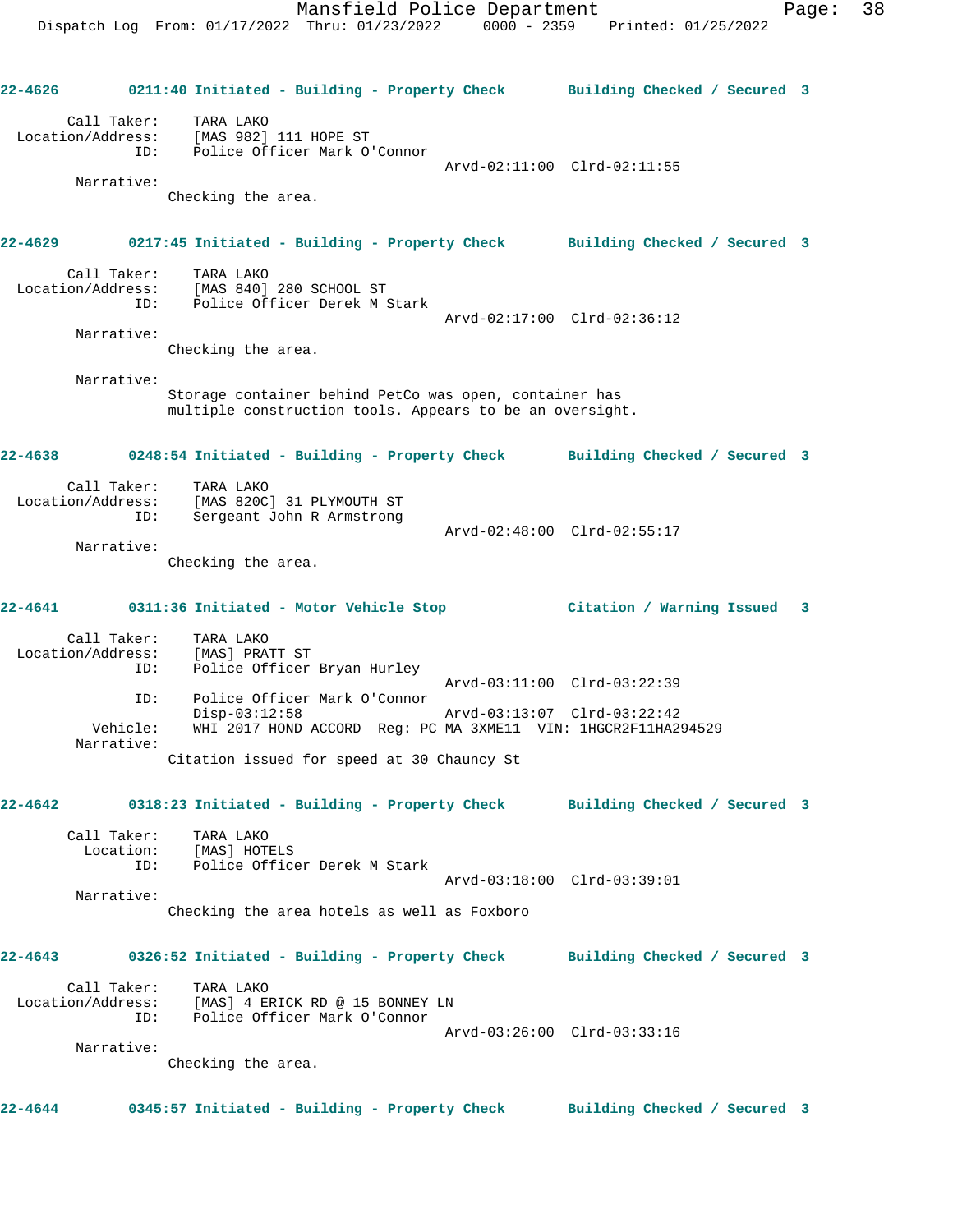Mansfield Police Department Page: 39 Dispatch Log From: 01/17/2022 Thru: 01/23/2022 0000 - 2359 Printed: 01/25/2022 Call Taker: TARA LAKO Location/Address: [MAS 1040] 50 RESERVOIR ST Apt. #ST ID: Police Officer Derek M Stark Arvd-03:45:00 Clrd-03:52:20 Narrative: Checking the area. **22-4647 0430:43 Initiated - Parking Violations Services Rendered 3**  Call Taker: TARA LAKO Location/Address: [MAS] NORTH MAIN ST ID: Police Officer Bryan Hurley Arvd-04:30:00 Clrd-04:34:08 Narrative: Downtown parking enforcement Narrative: No violations to report **22-4648 0448:52 Alarm - Assist Fire Department Referred to Other Agency 2** Call Taker: TARA LAKO<br>Location/Address: [MAS 304A] 1 MANSFIELD AVE Location/Address: [MAS 304A] 1 MANSFIELD AVE ID: Police Officer Bryan Hurley Disp-04:52:14 Arvd-04:56:17 Clrd-05:02:03 Narrative: Assisting the FD with a fire related incident. Nature: Masterbox activation **22-4650 0621:03 Initiated - Building - Property Check Building Checked / Secured 3** Call Taker: TARA LAKO Location/Address: [MAS 820C] 31 PLYMOUTH ST ID: Sergeant John R Armstrong Arvd-06:21:00 Clrd-06:28:51 Narrative: Checking the area. **22-4671 0931:47 Initiated - Building - Property Check Building Checked / Secured 3** Call Taker: Amanda Cummings Location/Address: [MAS 820C] 31 PLYMOUTH ST ID: Police Officer Joshua S Ellender Arvd-09:31:00 Clrd-09:47:02 Narrative: Checking the area. **22-4672 0933:56 Initiated - Parking Violations Services Rendered 3**  Call Taker: Amanda Cummings Vicinity of: [MAS] NORTH MAIN ST ID: Police Officer Nicole P Newport Arvd-09:33:00 Clrd-09:46:18 Vehicle: WHI 2014 TOYT COROLL Reg: PC MA 5KAC50 VIN: 2T1BURHE1EC053014 Narrative: Removed illegally parked vehicle. **22-4684 1116 Initiated - Building - Property Check Building Checked / Secured 3** Call Taker: Police Officer Joshua S Ellender Location/Address: [MAS 820C] 31 PLYMOUTH ST ID: Police Officer Joshua S Ellender Arvd-11:28:27 Clrd-11:33:01 Narrative: checking building **22-4690 1148:04 Phone - Well Being Check Spoken To 3**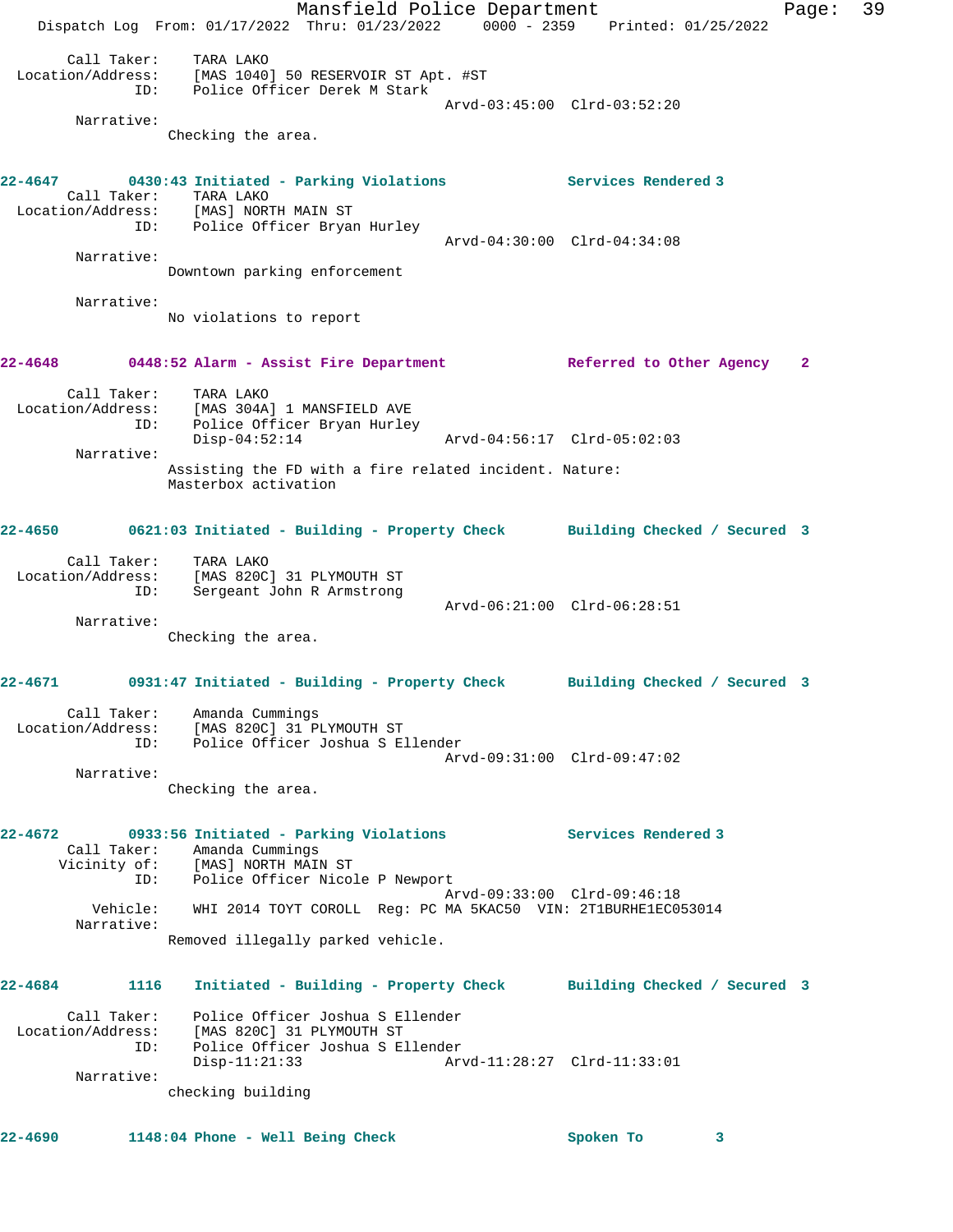|                               | 22-4694 1214:41 Phone - Assist Fire Department Services Rendered 2<br>Call Taker: Amanda Cummings<br>Location/Address: [MAS H5398] 70 FOWLER ST<br>ID: Sergeant John R Armstrong |                             |
|-------------------------------|----------------------------------------------------------------------------------------------------------------------------------------------------------------------------------|-----------------------------|
|                               | $Disp-12:17:03$                                                                                                                                                                  |                             |
| Narrative:                    | Assisting the FD with a fire related incident. Nature:<br>Electrical odor coming from basement.                                                                                  |                             |
| $22 - 4705$                   | 1357:53 Initiated - Building - Property Check Building Checked / Secured 3                                                                                                       |                             |
|                               | Call Taker: Amanda Cummings<br>Location/Address: [MAS 820C] 31 PLYMOUTH ST<br>ID: Police Officer Joshua S Ellender                                                               | Arvd-13:57:00 Clrd-15:28:39 |
| Narrative:                    | Checking the area.                                                                                                                                                               |                             |
|                               | 22-4707 1408:52 Alarm - Assist Fire Department Services Rendered 2<br>Call Taker: Amanda Cummings<br>Location/Address: [MAS 421] 21 EAST ST                                      |                             |
|                               | ID: Police Officer Nicole P Newport<br>$Disp-14:09:49$                                                                                                                           |                             |
| ID:                           | Sergeant Brian P Thibault<br>$Disp-14:15:36$                                                                                                                                     | $Clrd-14:17:49$             |
| Narrative:                    | Assisting the FD with a fire related incident. Nature:<br>Masterbox activation.                                                                                                  |                             |
| 22-4713                       | 1454:45 Phone - Disabled Motor Vehicle The Services Rendered 3                                                                                                                   |                             |
|                               | Call Taker: Jennifer Napolitano<br>Location/Address: [MAS 309A] 235 CHAUNCY ST<br>ID: Police Officer Nicole P Ne<br>Police Officer Nicole P Newport<br>$Disp-14:57:13$           |                             |
| ID:                           | Police Officer Matthew A Souza<br>$Disp-14:58:03$                                                                                                                                | $Clrd-15:16:12$             |
| ID:<br>Vehicle:<br>Narrative: | Sergeant Brian P Thibault<br>$Disp-14:58:11$<br>BRO 2007 TOYT COROLL Req: PC MA 459LYD VIN: 2T1BR32E87C836793                                                                    |                             |
|                               | Reported DMV in the area. Car broken down at the light. Gold<br>Toyota Corolla                                                                                                   |                             |
| 22-4720                       | 1552:43 Phone - Assist Fire Department Services Rendered 2                                                                                                                       |                             |

 Call Taker: Amanda Cummings Location/Address: [MAS] 10 ERICK RD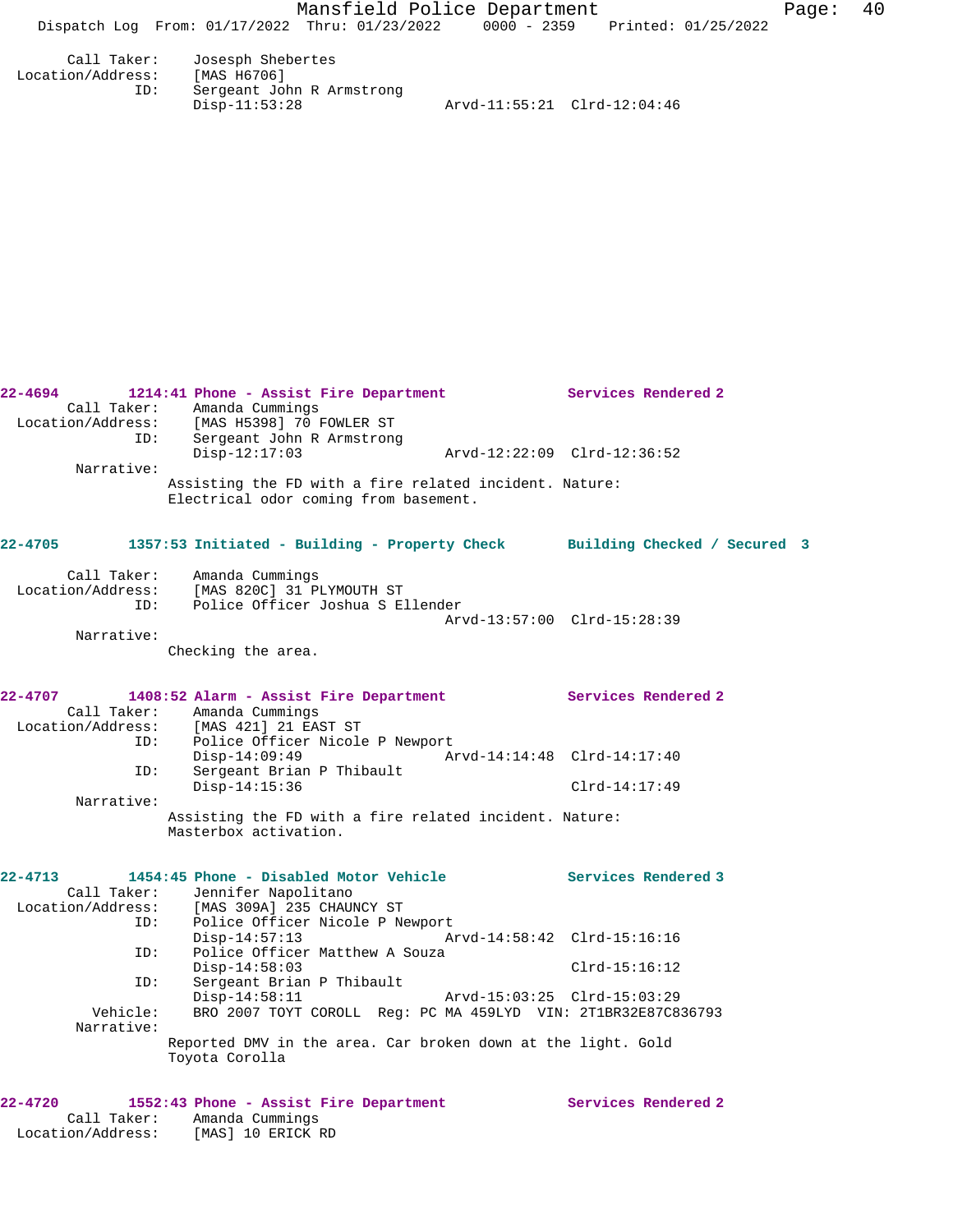Mansfield Police Department Fage: 41 Dispatch Log From: 01/17/2022 Thru: 01/23/2022 0000 - 2359 Printed: 01/25/2022 ID: Police Officer Bryan Hurley Disp-15:54:02 Arvd-15:58:14 Clrd-16:07:12 Narrative: Assisting the FD with a fire related incident. Nature:Master box activation. **22-4723 1631:39 Walk-In - Assist Citizen - P S A Services Rendered 3**  Call Taker: Support Staff Heather A Sullivan<br>Location/Address: [MAS 985A] 1 NORTH MAIN ST [MAS 985A] 1 NORTH MAIN ST ID: Police Officer David J Pepicelli<br>Disp-16:34:29 Art Disp-16:34:29 Arvd-16:34:33 Clrd-17:01:03 ID: Police Officer Bryan Hurley Disp-16:51:53 Arvd-16:58:52 Clrd-17:01:07 Narrative: walk in reporting their wallet was stolen last Thursday. wallet is now pinging in mansfield. Narrative: wallet pinging in the eye doctor business. cp will follow up on monday. **22-4724 1636:56 Phone - Assist Fire Department Services Rendered 2**  Call Taker: Amanda Cummings Location/Address: [MAS] 287 CHAUNCY ST ID: Police Officer Danielle C Titus Arvd-16:50:29 Clrd-16:52:58 Narrative: Assisting the FD with a fire related incident. Nature: Automatic Fire Alarm. **22-4733 1802:46 Initiated - Building - Property Check Building Checked / Secured 3** Call Taker: Ryan O'Rourke Location/Address: [MAS 418] 21 FRANCIS AVE ID: Police Officer Bryan Hurley Arvd-18:02:00 Clrd-18:16:27 Narrative: Checking the area. **22-4734 1803:18 Initiated - Building - Property Check Building Checked / Secured 3** Call Taker: Ryan O'Rourke Location/Address: [MAS 411] 60 FORBES BLVD<br>TD: Police Officer Danielle ( Police Officer Danielle C Titus Arvd-18:03:00 Clrd-18:07:25 Narrative: Checking the area. **22-4735 1816:35 Initiated - Building - Property Check Building Checked / Secured 3** Call Taker: Ryan O'Rourke Vicinity of: [MAS 424] 149 OAKLAND ST ID: Police Officer Bryan Hurley Arvd-18:16:00 Clrd-18:20:54 Narrative: Checking the area. **22-4740 1846:12 Initiated - Building - Property Check Building Checked / Secured 3** Call Taker: Aaron Figueroa Vicinity of: [MAS] NORTH MAIN ST ID: Police Officer Bryan Hurley Arvd-18:46:00 Clrd-18:53:27 Narrative: Checking the area.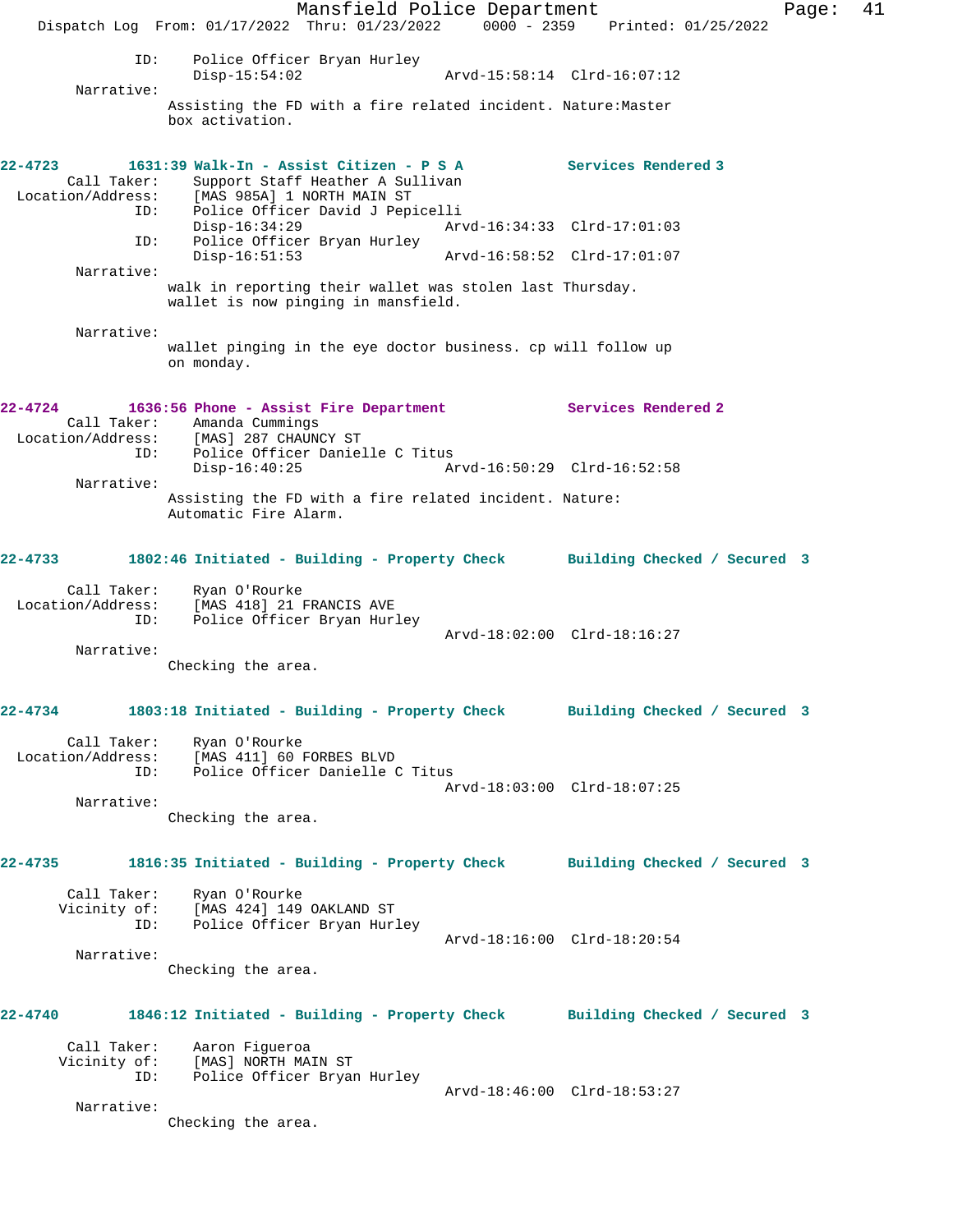Mansfield Police Department Fage: 42 Dispatch Log From: 01/17/2022 Thru: 01/23/2022 0000 - 2359 Printed: 01/25/2022 **22-4742 1854:53 Initiated - Building - Property Check Building Checked / Secured 3** Call Taker: Aaron Figueroa Location/Address: [MAS 820C] 31 PLYMOUTH ST ID: Lieutenant Thomas R Connor Arvd-18:54:00 Clrd-18:57:57 Narrative: Checking the area. **22-4744 1910:44 911 - 911 Hang-ups & Verifications Confirmed misdial/Accdntl Call 2**  Call Taker: TARA LAKO Location/Address: [MAS H6414] 280 WARE ST ID: Police Officer Joshua S Ellender Disp-19:12:46 Clrd-19:13:21<br>ID: Police Officer David J Pepicelli ID: Police Officer David J Pepicelli Disp-19:13:06 Arvd-19:14:17 Clrd-19:17:11 Narrative: Checking on a 911 hang up. Contact made?: yes, stated her children had the phone Cellphone? (y/n): yes Uncertainty radius: Narrative: M11 confirmed accidental **22-4746 1914:48 911 - Assist Fire Department Services Rendered 2**  Call Taker: Aaron Figueroa<br>Location/Address: [MAS 941] 287 [MAS 941] 287 CHAUNCY ST Apt. #A ID: Police Officer Bryan Hurley Disp-19:17:06 Clrd-19:18:28<br>ID: Police Officer David J Pepicelli Police Officer David J Pepicelli Disp-19:18:20 Clrd-19:23:21 Narrative: Assisting the FD with a fire related incident. Nature: fire alarm **22-4747 1915:58 Phone - Suspicious Actv / Persn / Veh Unfounded/Unverifed 2** Call Taker: TARA LAKO Location/Address: [MAS H6251] 14 SQUIRE AVE ID: Police Officer Joshua S Ellender Disp-19:19:08 Arvd-19:25:24 Clrd-19:25:41<br>ID: Police Officer Bryan Hurley Police Officer Bryan Hurley Disp-19:19:35 Clrd-19:25:39 Narrative: RP reporting about 5 cars are parked across the street, kids got out of one vehicle and got into another still parked in the area. Narrative: RP states they have been parked there at least a half hour Narrative: M3 advised no one in the vehicle **22-4748 1921:23 911 - Motor Veh Acc - w/Injury Citation / Warning Issued 1** Call Taker: Aaron Figueroa Location/Address: [MAS H4116] 10 FRUIT ST ID: Police Officer Danielle C Titus Disp-19:23:04 Arvd-19:27:08 Clrd-20:07:56<br>TD: Police Officer David J Pepicelli Police Officer David J Pepicelli Disp-19:23:39 Arvd-19:27:09 Clrd-20:07:53 ID: Sergeant Jeffrey G Bombard Disp-19:24:03 Arvd-19:29:02 Clrd-20:07:49<br>Vehicle: GRY 2019 JEEP COMPAS Reg: PC MA 4NNR99 VIN: 3C4NJDBB3KT8 GRY 2019 JEEP COMPAS Reg: PC MA 4NNR99 VIN: 3C4NJDBB3KT840319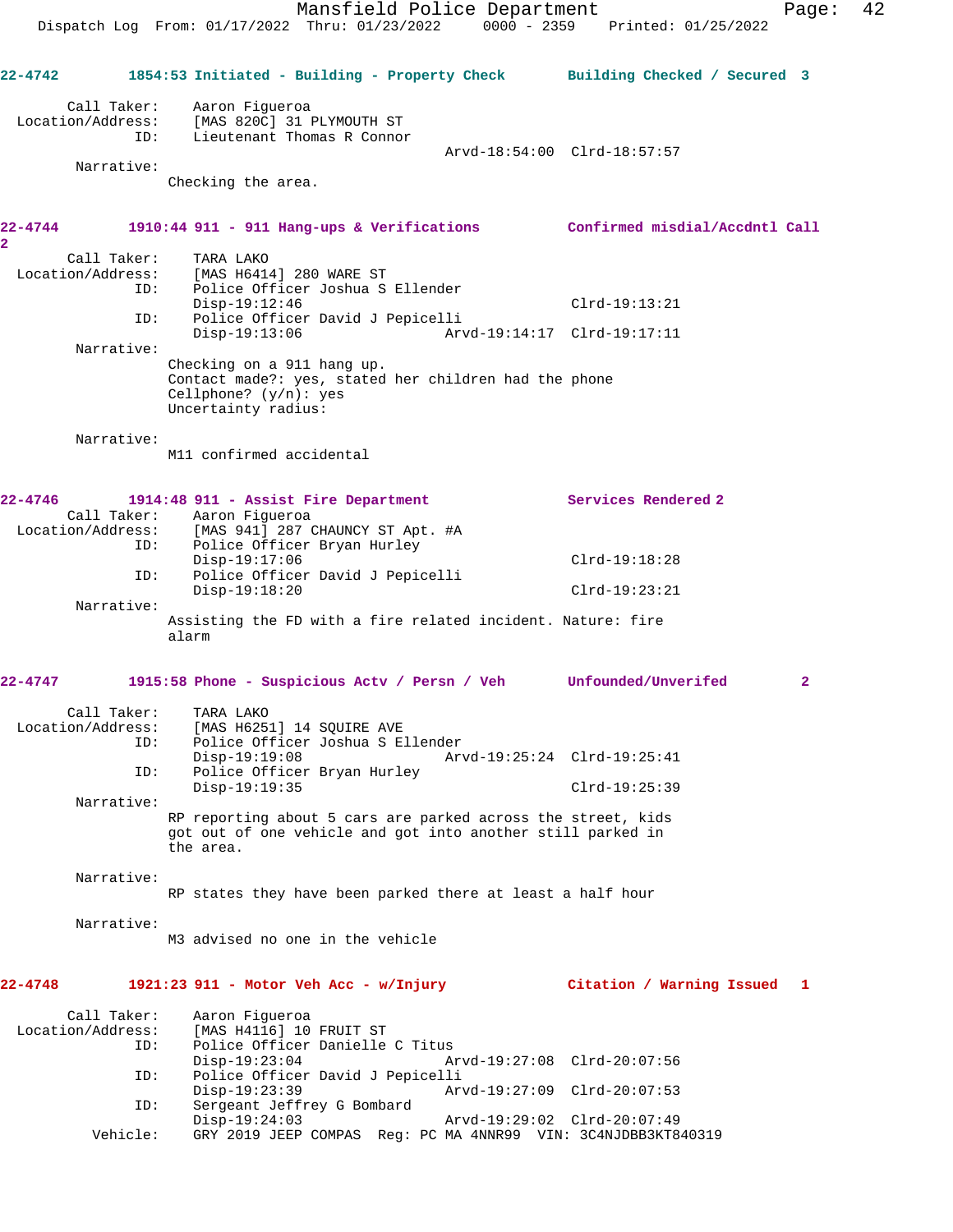Mansfield Police Department Fage: 43 Dispatch Log From: 01/17/2022 Thru: 01/23/2022 0000 - 2359 Printed: 01/25/2022 Towed: For: Accident By: Central Street Garage To: Central Street Garage Released To: OCONNOR On: 01/23/2022 @ 1142 Narrative: M13 request a wrecker and MELD 1 vehicle into a pole, pole 4 Narrative: MELD notified. Narrative: Gave tow to Central St Narrative: Road blocked at Fruit and South Main and at Fruit and Mashall Narrative: M13 advised two mail boxes hit, 10 and 17 Fruit St Narrative: M13 advised tow on scene Narrative: M1 advised MELD is on scene Narrative: M13 advised central street has the vehicle Refer To Accident: 22MAS-24-AC **22-4755 2028:13 Initiated - Building - Property Check Building Checked / Secured 3** Call Taker: Aaron Figueroa Location/Address: [MAS 834] 261 CHAUNCY ST ID: Police Officer Bryan Hurley Arvd-20:28:00 Clrd-20:34:51 Narrative: Checking the area. **22-4764 2056:41 Initiated - Building - Property Check Building Checked / Secured 3** Call Taker: Aaron Figueroa Location/Address: [MAS 4] 31 HAMPSHIRE ST ID: Police Officer Danielle C Titus Arvd-20:56:00 Clrd-21:02:56 Narrative: Checking the area. **22-4765 2100:51 Initiated - Building - Property Check Building Checked / Secured 3** Call Taker: Aaron Figueroa Location/Address: [MAS 417] 9 FRANCIS AVE ID: Police Officer Joshua S Ellender Arvd-21:00:00 Clrd-21:12:57 Narrative: Checking the area. **22-4768 2112:33 Initiated - Building - Property Check Building Checked / Secured 3** Call Taker: Aaron Figueroa Location/Address: [MAS 840] 280 SCHOOL ST ID: Police Officer Danielle C Titus Arvd-21:12:00 Clrd-21:26:02 Narrative: Checking the area. **22-4772 2140:45 Initiated - Building - Property Check Building Checked / Secured 3**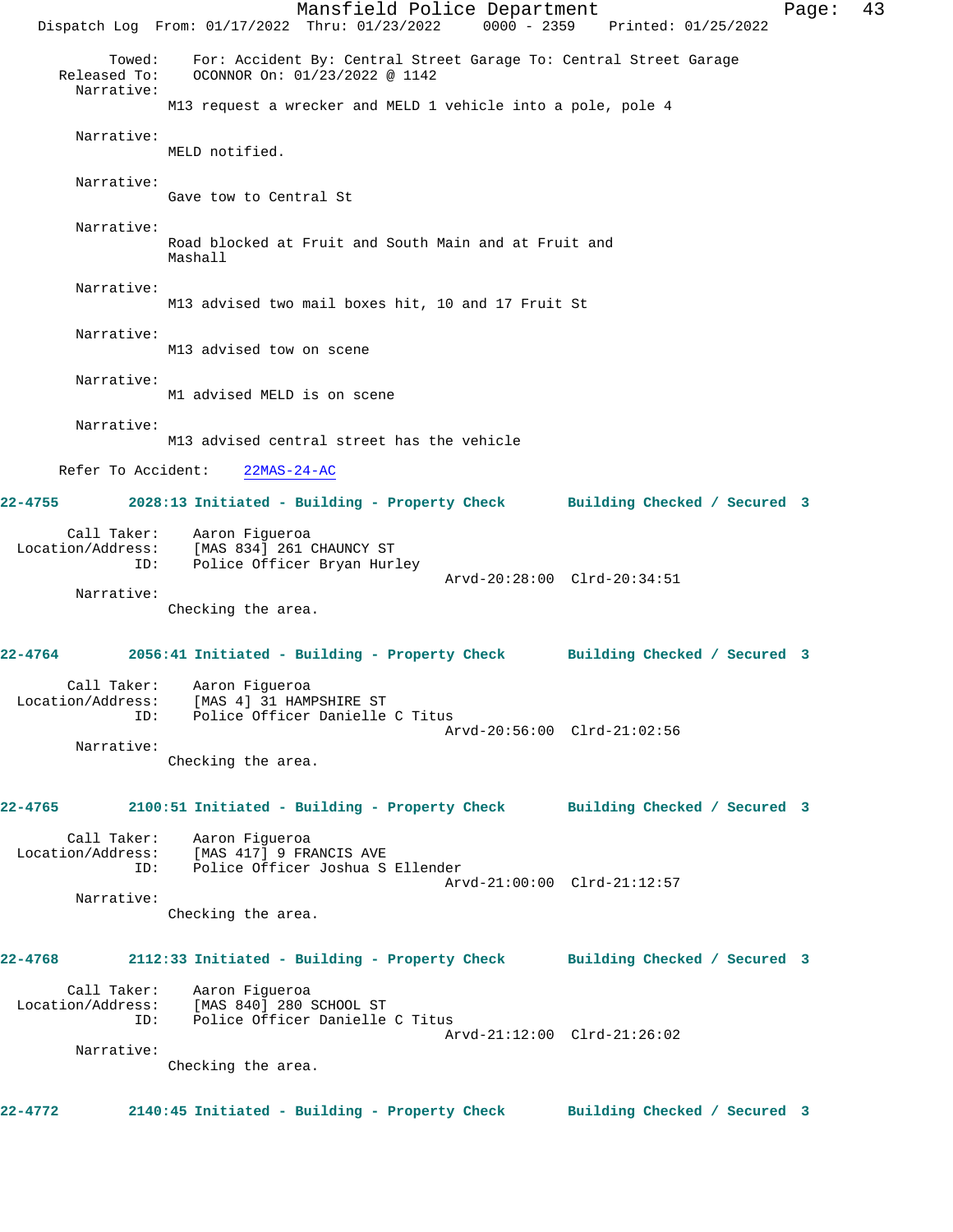Mansfield Police Department Fage: 44 Dispatch Log From: 01/17/2022 Thru: 01/23/2022 0000 - 2359 Printed: 01/25/2022 Call Taker: Aaron Figueroa Location/Address: [MAS] 4 ERICK RD @ 15 BONNEY LN ID: Police Officer Joshua S Ellender Arvd-21:40:00 Clrd-21:48:52 Narrative: Checking the area. **22-4775 2153:42 Initiated - Building - Property Check Building Checked / Secured 3** Call Taker: Aaron Figueroa Location/Address: [MAS 944C100] 905 SOUTH MAIN ST Apt. #100 ID: Police Officer Danielle C Titus Arvd-21:53:00 Clrd-21:58:14 Narrative: Checking the area. **22-4783 2247:43 Initiated - Building - Property Check Building Checked / Secured 3** Call Taker: Aaron Figueroa Location/Address: [MAS 820C] 31 PLYMOUTH ST ID: Lieutenant Thomas R Connor Arvd-22:47:00 Clrd-22:51:42 Narrative: Checking the area. **For Date: 01/23/2022 - Sunday 22-4797 0032:06 Initiated - Building - Property Check Building Checked / Secured 3** Call Taker: Aaron Figueroa Location/Address: [MAS 1015] 30 CHAUNCY ST ID: Sergeant John R Armstrong Arvd-00:32:00 Clrd-00:34:12 Narrative: Checking the area. **22-4799 0043:00 Initiated - Building - Property Check Services Rendered 3**  Call Taker: Aaron Figueroa Location/Address: [MAS 834] 261 CHAUNCY ST ID: Sergeant John R Armstrong Arvd-00:43:00 Clrd-00:47:06 Narrative: Checking the area. **22-4808 0127:24 Initiated - Building - Property Check Building Checked / Secured 3** Call Taker: Michael Mezhberg Location/Address: [MAS 840] 280 SCHOOL ST ID: Police Officer Christopher D Sorge Arvd-01:27:00 Clrd-01:30:34 Narrative: Checking the area. **22-4810 0132:15 Initiated - Motor Vehicle Stop Services Rendered 3**  Call Taker: Aaron Figueroa Location/Address: [MAS] 25 FRANKLIN ST @ 660 EAST ST ID: Police Officer Christopher D Sorge Arvd-01:32:00 Clrd-01:45:04 Vehicle: GRY 2022 LNDR RANGE ROVER Reg: PC MA 9LS478 VIN: SALGS2SE1NA459982 Narrative: MVST **22-4841 0404:15 Initiated - Building - Property Check Building Checked / Secured 3**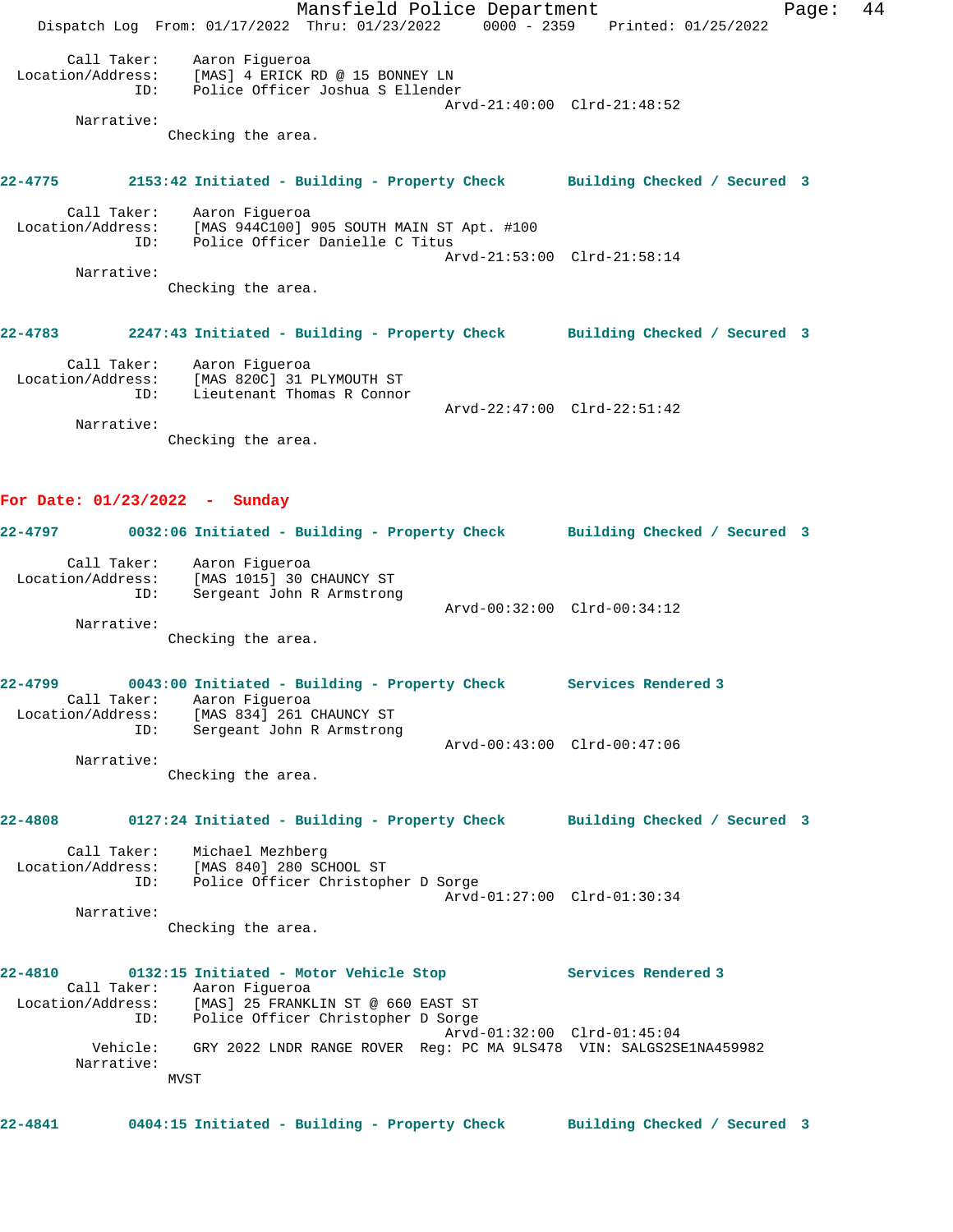Mansfield Police Department Fage: 45 Dispatch Log From: 01/17/2022 Thru: 01/23/2022 0000 - 2359 Printed: 01/25/2022 Call Taker: Aaron Figueroa Location/Address: [MAS 820C] 31 PLYMOUTH ST ID: Lieutenant Thomas R Connor Arvd-04:04:00 Clrd-04:11:00 Narrative: Checking the area. **22-4857 0832:04 Phone - Assist Other Agency Incident Report 3**  Call Taker: Jennifer Napolitano Location: [NEE] NEEDHAM ID: Police Officer Michael T Fitzgerald Disp-08:33:02 Arvd-08:58:08 Clrd-10:37:07 Narrative: Assist with K9 search Refer To Incident: 22MAS-55-OF **22-4874 1006:59 Phone - 911 Hang-ups & Verifications Confirmed misdial/Accdntl Call 2**  Call Taker: George Burton Location/Address: [MAS H312] 20 OLD MAPLE ST ID: Police Officer Matthew A Souza Disp-10:09:08 Arvd-10:14:36 Clrd-10:16:32 Narrative: Checking on a 911 accidental call. Broken IPhone. No emergency. Contact made?: Yes Cellphone? (y/n): Yes Uncertainty radius: **22-4890 1125:21 Walk-In - Fraud or Identity Theft Incident Report 1**  Call Taker: Civilian William Galarneau Location/Address: [MAS 451B] 500 EAST ST ID: Police Officer Michael T Fitzgerald Disp-11:27:53 Arvd-11:30:33 Clrd-11:38:30 Narrative: Rp reports of fraud/ identity theft from their accounts Refer To Incident: 22MAS-56-OF **22-4896 1151:27 Phone - 911 Hang-ups & Verifications Unfounded/Unverifed 2** Call Taker: Dispatcher Jacques Ryan Location/Address: [MAS 417F] 15 FRANCIS AVE ID: Police Officer Michael T Fitzgerald  $\bar{P}_{Arvd-12:00:34}$  Clrd-12:06:49 Narrative: Checking on a 911 hang up. no answer on callback Contact made?:no Cellphone? (y/n):yes Uncertainty radius:61 meters Narrative: Checked the area nothing showing **22-4911 1259:17 Initiated - Building - Property Check Citation / Warning Issued 3** Call Taker: Jennifer Napolitano Location/Address: [MAS 820C] 31 PLYMOUTH ST ID: Police Officer Joshua S Ellender Arvd-12:59:00 Clrd-13:14:47 Narrative: Checking the area. **22-4913 1307:14 Initiated - Motor Vehicle Stop Citation / Warning Issued 3**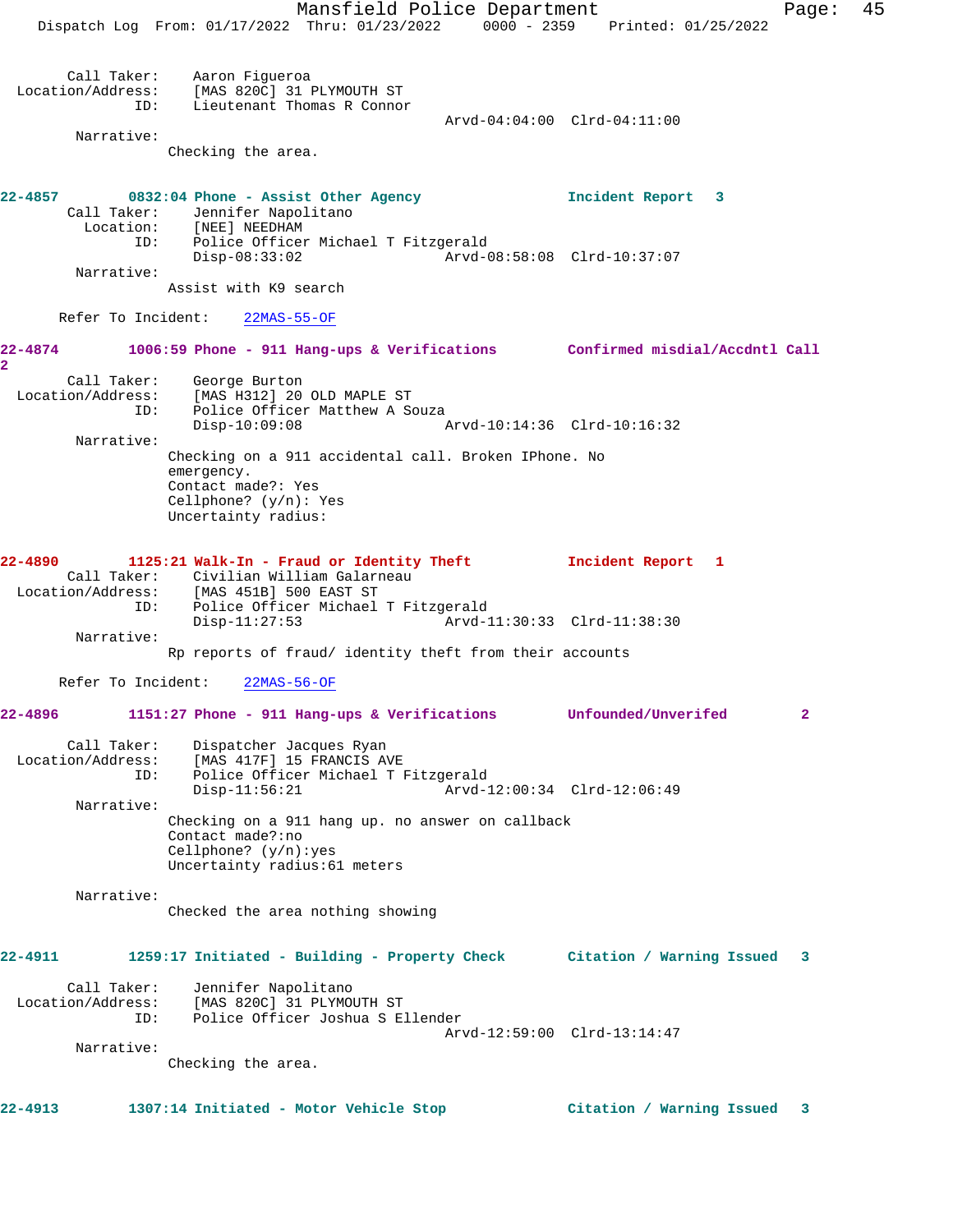Mansfield Police Department Fage: 46 Dispatch Log From: 01/17/2022 Thru: 01/23/2022 0000 - 2359 Printed: 01/25/2022 Call Taker: Jennifer Napolitano Location/Address: [MAS] HOPE ST ID: Police Officer Matthew A Souza Arvd-13:07:00 Clrd-13:14:58 Vehicle: GRN 2006 BMW UT X5 Reg: PC MA 461EZ5 VIN: 5UXFA13516LY37401 Narrative: Out for mvst **22-4915 1317:35 Phone - Assist Fire Department Services Rendered 2**  Call Taker: Jennifer Napolitano Location/Address: [MAS 941] 287 CHAUNCY ST Apt. #A ID: Police Officer Matthew A Souza<br>Disp-13:18:23 Disp-13:18:23 Arvd-13:26:01 Clrd-13:31:18 Narrative: Assisting the FD with a fire related incident. Nature: fire alarm sounding **22-4917 1329:45 Radio - Assist Fire Department Services Rendered 2**  Call Taker: Jennifer Napolitano Location/Address: [MAS H6291] 12 TANYA DR ID: Sergeant Robert S Pierce Disp-13:30:48 Arvd-13:35:32 Clrd-13:45:46 Narrative: Assisting the FD with a fire related incident. Nature: smoke detector sounding **22-4923 1412:25 Initiated - Building - Property Check Spoken To 3**  Call Taker: Jennifer Napolitano Location/Address: [MAS 820C] 31 PLYMOUTH ST ID: Police Officer Joshua S Ellender Arvd-14:12:00 Clrd-14:17:38 Vehicle: GRY 2007 TOYT TK TACOMA Reg: MA CS3963 VIN: 5TETX22N17Z389531 Narrative: Party taking scrap from the dumpster. Was told to put it back. **22-4924 1419:44 Phone - Motor Veh Acc - w/Injury Investigated - Report Taken 1** Call Taker: Jennifer Napolitano Location/Address: [MAS 992G] 660 EAST ST Apt. #8 ID: Detective Christopher P Walsh Disp-14:20:44 Arvd-14:26:08 Clrd-14:46:24<br>ID: Police Officer Matthew A Souza Police Officer Matthew A Souza Disp-14:20:51 Arvd-14:22:02 Clrd-14:46:27 ID: Sergeant Robert S Pierce Disp-14:21:22 Arvd-14:22:00 Clrd-14:46:26 Vehicle: BLU 2007 HOND UAX Reg: PC MA 7ZM164 VIN: 1HGFA16897L019957 Vehicle: BLK 2016 HOND UT PILOT Reg: PC MA 1GZH65 VIN: 5FNYF6H33GB081753 Narrative: MVA possible injury. Narrative: Req a tow for 1 and rescue to check a female with arm injury. Narrative: Central Street enroute Narrative: Roadway is open. Units clear. M8 has the females purse and keys headed back to the station to contact her family. Refer To Accident: 22MAS-25-AC **22-4926 1424:51 Walk-In - Suspicious Actv / Persn / Veh Spoken To 2**  Call Taker: Civilian William Galarneau Location/Address: [MAS 451B] 500 EAST ST ID: Police Officer Michael T Fitzgerald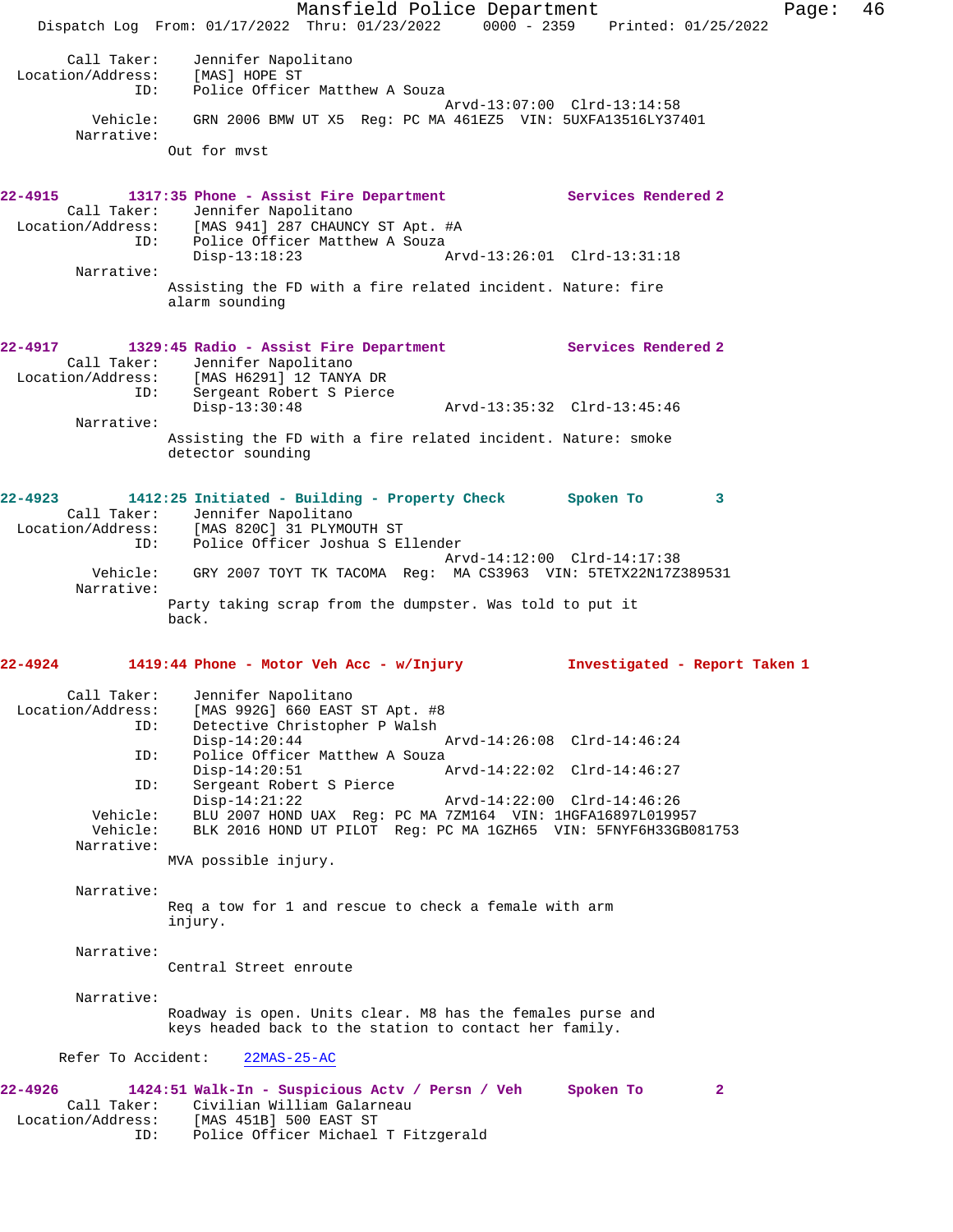Mansfield Police Department Page: 47 Dispatch Log From: 01/17/2022 Thru: 01/23/2022 0000 - 2359 Printed: 01/25/2022 Disp-14:32:47 Arvd-14:32:52 Clrd-15:09:12 ID: Sergeant Robert S Pierce Disp-14:53:11 Arvd-14:53:13 Clrd-15:07:18 Narrative: Rp reports they tried to evict an individual renting from them on 17 erick rd unit 23 in mansfield ma. Rp states that there is another individual living in that appartment without their approval Narrative: M15 and M1 responding to the apartment to check and see who is in the apartment. Narrative: M15 remaining on location talking to the landlord. Narrative: Spoke with the landlord and advised of the formal evication process. The female was on the previous lease and the landlord was still accepting payment. **22-4939 1637:41 Phone - Assist Fire Department Services Rendered 2**  Call Taker: Jennifer Napolitano Location/Address: [MAS 427A] 23 ERICK RD ID: Police Officer David J Pepicelli Disp-16:38:31 Arvd-16:42:10 Clrd-16:51:22 Narrative: Assisting the FD with a fire related incident. Nature: Masterbox activation **22-4956 1904:06 Initiated - Follow up Investigation Services Rendered 3**  Call Taker: Nicole Boyer<br>Location/Address: [MAS 451B] 5 [MAS 451B] 500 EAST ST ID: Detective Anthony R Lattanzio Arvd-19:04:00 Clrd-21:11:03 Narrative: Conducting a follow up in the area to a previously reported incident. Refer To Incident: 22MAS-53-OF **22-4958 1912:41 Initiated - Building - Property Check Building Checked / Secured 3** Call Taker: Nicole Boyer Vicinity of: [MAS 1015] 30 CHAUNCY ST ID: Police Officer Danielle C Titus Arvd-19:12:00 Clrd-19:16:33 Narrative: Checking the area. **22-4962 1932:37 Initiated - Building - Property Check Building Checked / Secured 3** Call Taker: Nicole Boyer Vicinity of: [MAS 1002] 250 EAST ST ID: Police Officer David J Pepicelli Arvd-19:32:00 Clrd-20:11:22 Narrative: Checking the area. **22-4982 2107:03 911 - Assist Fire Department Services Rendered 2**  Call Taker: Nicole Boyer Location/Address: [MAS 960C] 792 WEST ST Apt. #C ESS. ITHS 20001 724 NEWS 1 APO. TO Disp-21:08:41 Arvd-21:17:26 Clrd-21:23:27 Narrative: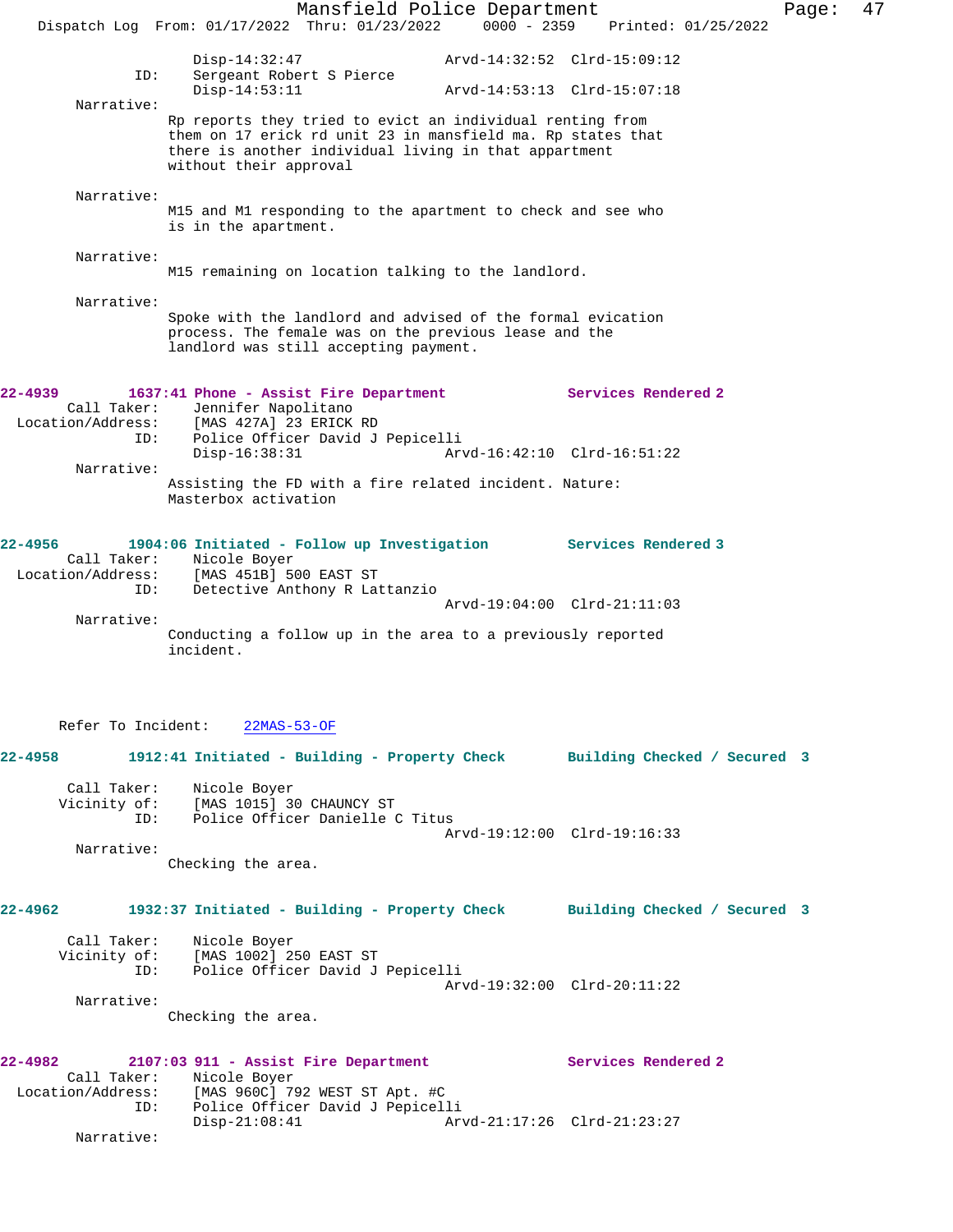Assisting FD with a fire related incident. Nature: Smell of gas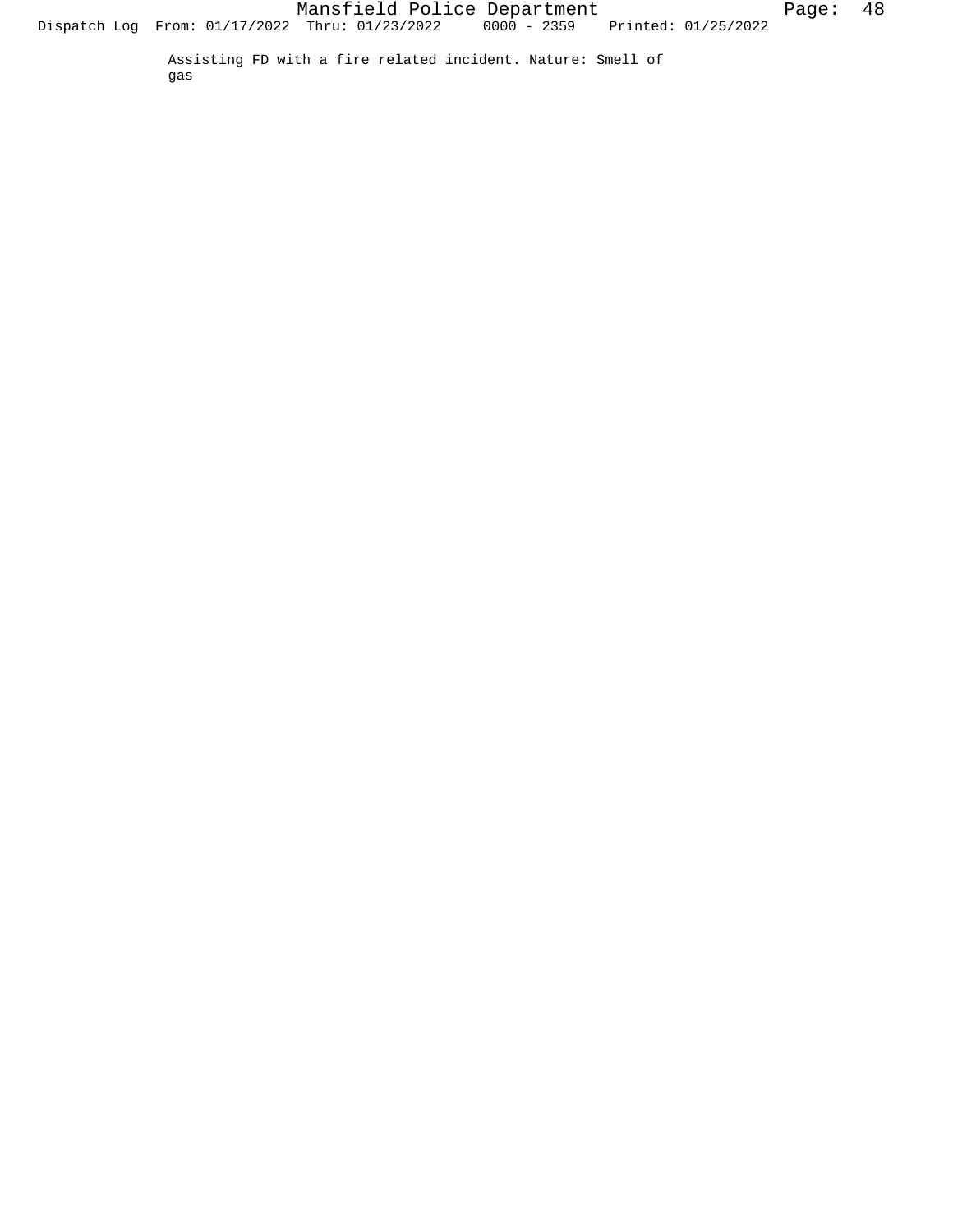**For Date: 01/24/2022 - Monday Call Number Time Call Reason Action Priority 22-5015 0102:56 Initiated - Building - Property Check Building Checked / Secured 3** Call Taker: Nicole Boyer Vicinity of: [MAS 240A] 189 CHAUNCY ST ID: Police Officer Beau J Palanza Arvd-01:02:00 Clrd-01:08:12 Narrative: Checking the area. **22-5017 0107:29 Initiated - Motor Vehicle Stop Citation / Warning Issued 3** Call Taker: Nicole Boyer Location/Address: [MAS 108B] 885 SOUTH MAIN ST ID: Police Officer Christopher D Sorge Arvd-01:07:00 Clrd-01:12:10 Vehicle: BLK 2012 JEEP UT GRACHE Reg: PC MA 5ZE886 VIN: 1C4RJFAG1CC347553 Narrative: Out with an MVST Narrative: Citation given to operator. **22-5019 0123:31 Initiated - Building - Property Check Building Checked / Secured 3** Call Taker: Nicole Boyer Vicinity of: [MAS 1040] 50 RESERVOIR ST Apt. #ST ID: Police Officer Christopher D Sorge Arvd-01:23:00 Clrd-01:27:16 Narrative: Checking the area. **22-5024 0149:13 Initiated - Building - Property Check Building Checked / Secured 3** Call Taker: Nicole Boyer Vicinity of: [MAS] 4 ERICK RD @ 15 BONNEY LN ID: Police Officer Bryan Hurley Arvd-01:49:00 Clrd-01:49:28 Narrative: Checking the area. **22-5034 0222:38 Initiated - Building - Property Check Services Rendered 3**  Call Taker: Nicole Boyer<br>Vicinity of: [MAS 417] 9 FRANCIS AVE Vicinity of: [MAS 417] 9 FRANCIS AVE ID: Police Officer Bryan Hurley Arvd-02:22:00 Clrd-02:37:00 Narrative: Checking the area. **22-5036 0224:43 Initiated - Building - Property Check Building Checked / Secured 3** Call Taker: Nicole Boyer Vicinity of: [MAS] COPELAND DR ID: Police Officer Beau J Palanza Arvd-02:24:00 Clrd-02:33:38 Narrative: Checking the area. **22-5040 0240:12 Initiated - Suspicious Actv / Persn / Veh Investigated - No Report 2** Call Taker: Nicole Boyer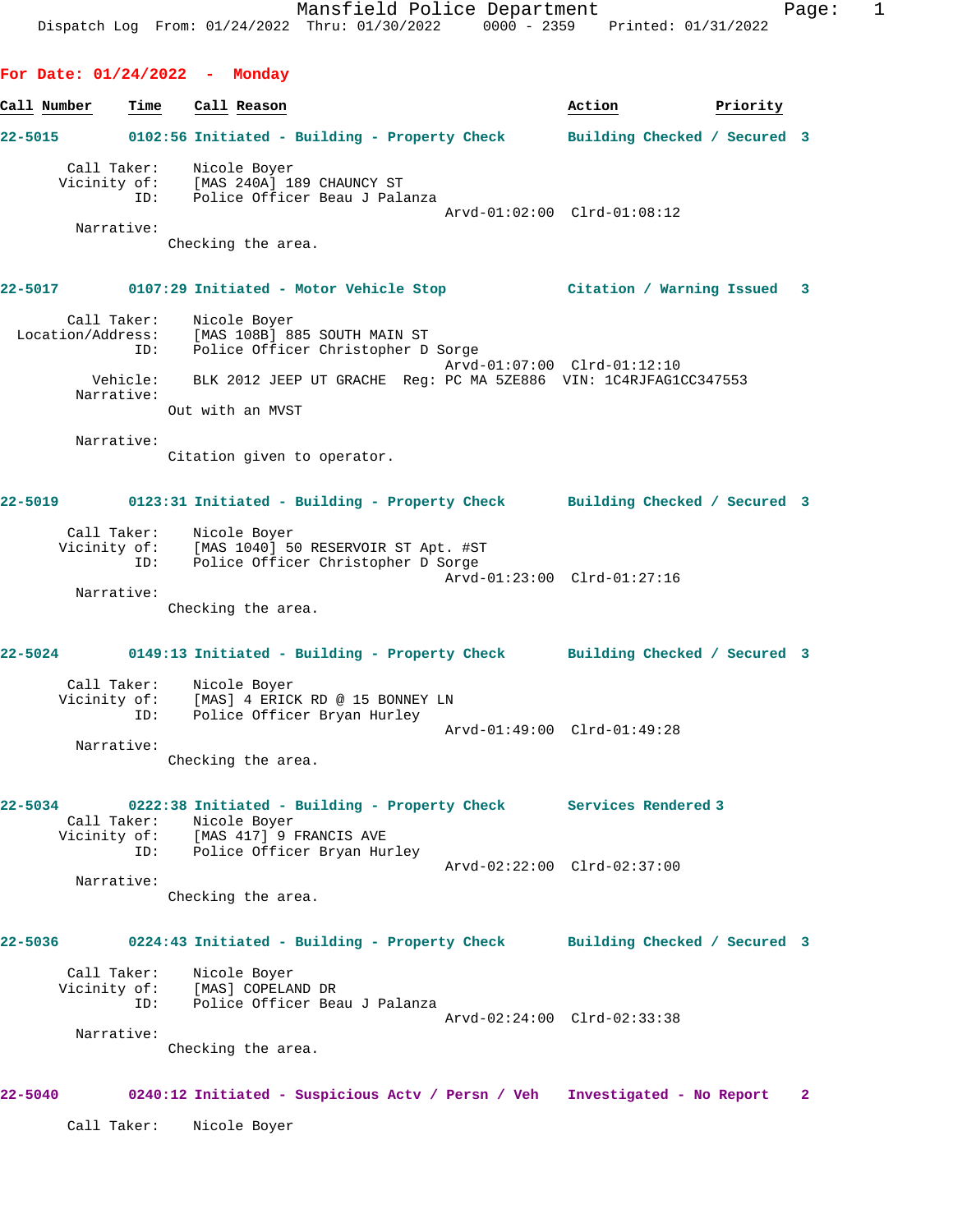Mansfield Police Department Form Page: 2 Dispatch Log From: 01/24/2022 Thru: 01/30/2022 0000 - 2359 Printed: 01/31/2022 Vicinity of: [MAS 4] 31 HAMPSHIRE ST ID: Police Officer Christopher D Sorge Arvd-02:40:00 Clrd-02:44:40 Vehicle: GRY 2011 DODG VA CARAVA Reg: PC MA 7SX231 VIN: 2D4RN5DGXBR688985 Narrative: Checking on a vehicle in the area Narrative: Spoke with the RO and a female party. Believed to be homeless, and sleeping in the car. **22-5043 0255:31 Initiated - Suspicious Actv / Persn / Veh Investigated - No Report 2** Call Taker: Nicole Boyer Vicinity of: [MAS 1015] 30 CHAUNCY ST ID: Police Officer Beau J Palanza Arvd-02:55:00 Clrd-03:02:18 Vehicle: WHI 2016 TOYT UT RAV4 Reg: PC MA 6XW935 VIN: JTMBFREV0GJ071428 Narrative: Checking on a vehicle. Narrative: Spoke with operator. **22-5044 0302:34 Initiated - Parking Violations Services Rendered 3**  Call Taker: Nicole Boyer Vicinity of: [MAS 1038] NORTH MAIN ST ID: Police Officer Beau J Palanza Arvd-03:02:00 Clrd-03:21:21 Vehicle: GRY 2020 TOYT PRIUS Reg: PC MA 927ZRK VIN: JTDKARFU6L3108873 Vehicle: BRO 2012 HOND VA ODYSSE Reg: PAR MA 43838 VIN: 5FNRL5H67CB127550 Narrative: Parking Violations: Samoset - MA reg 927ZRK , MA reg 43838 **22-5051 0557:40 Initiated - Motor Vehicle Stop Citation / Warning Issued 3** Call Taker: Nicole Boyer Vicinity of: [MAS] 155 CHAUNCY ST ID: Police Officer Beau J Palanza Arvd-05:57:00 Clrd-06:02:47 Vehicle: GRY 2012 HOND VA ODYSSE Reg: PC MA 465KP7 VIN: 5FNRL5H66CB039086 Narrative: Out with an MVST Narrative: Citation issued to RO for speed in the area of Chauncy and Highland. **22-5057 0637:55 Initiated - Building - Property Check Building Checked / Secured 3** Call Taker: Nicole Boyer Vicinity of: [MAS 281A] 1 CROCKER ST ID: Police Officer Beau J Palanza Arvd-06:37:00 Clrd-06:46:11 Narrative: Checking the area. **22-5070 0753:20 Phone - 911 Hang-ups & Verifications Confirmed misdial/Accdntl Call 2**  Call Taker: Dispatcher Jacques Ryan Location/Address: [MAS 127F] 31 SUFFOLK RD ID: Police Officer David W Kinahan Disp-07:56:56 Arvd-08:04:08 Clrd-08:06:13 Narrative: Checking on a 911 hang up. Caller will be in the parking lot.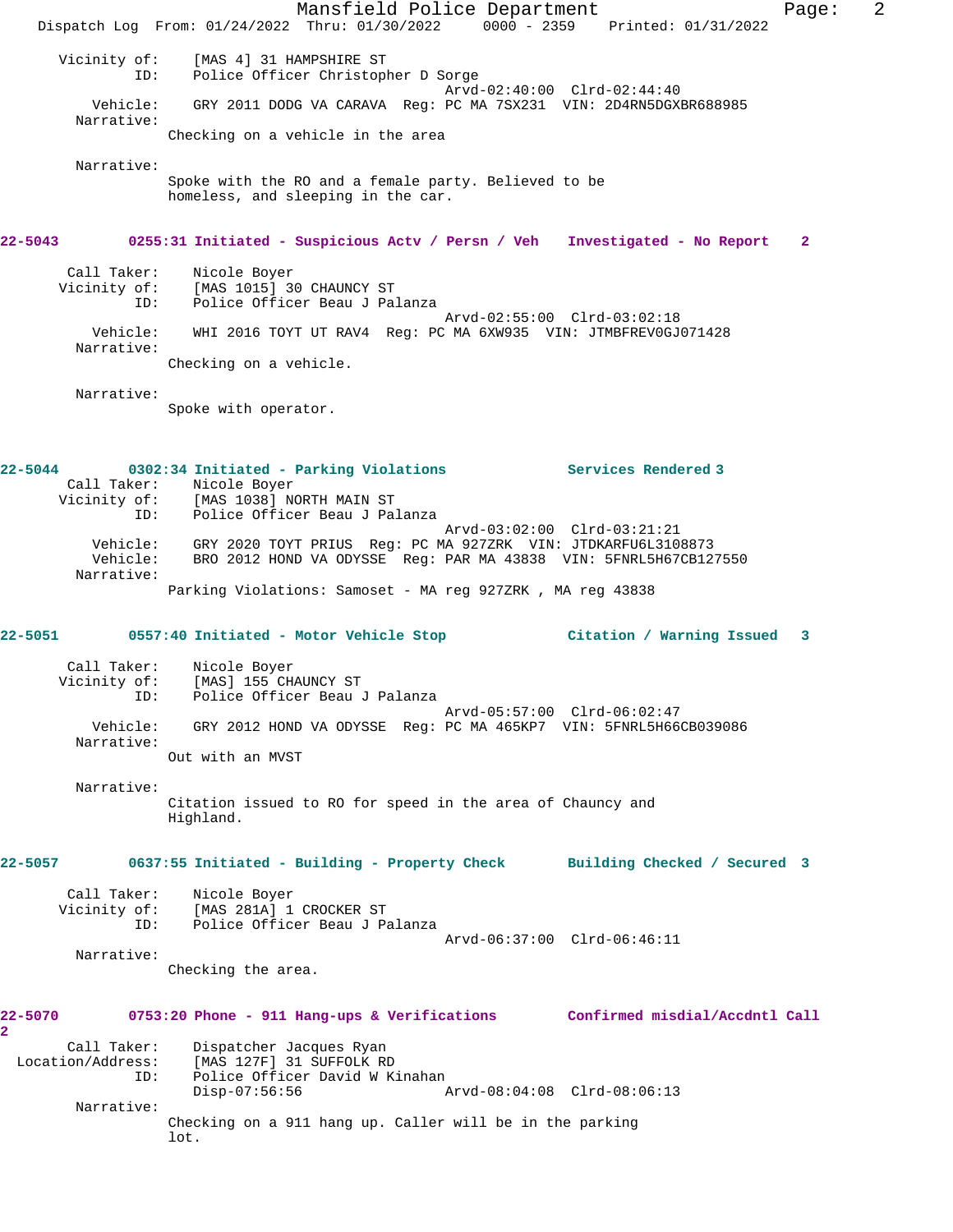|                                                                          | Mansfield Police Department<br>Dispatch Log From: 01/24/2022 Thru: 01/30/2022                                                                                                                                                                     | 3<br>Page:<br>0000 - 2359 Printed: 01/31/2022 |
|--------------------------------------------------------------------------|---------------------------------------------------------------------------------------------------------------------------------------------------------------------------------------------------------------------------------------------------|-----------------------------------------------|
|                                                                          | Contact made?: yes<br>Cellphone? $(y/n):yes$<br>Uncertainty radius:                                                                                                                                                                               |                                               |
| Narrative:                                                               | confirmed accidental                                                                                                                                                                                                                              |                                               |
| 22-5087                                                                  | 0935:05 Radio - Building - Property Check                                                                                                                                                                                                         | Building Checked / Secured 3                  |
| Call Taker:<br>Location/Address:<br>ID:<br>Narrative:                    | CARLY MORIARTY<br>[MAS 840] 280 SCHOOL ST<br>Police Officer Michael T Fitzgerald<br>$Disp-09:35:05$                                                                                                                                               | $Clrd-09:45:05$                               |
|                                                                          | Checking the area.                                                                                                                                                                                                                                |                                               |
| 22–5096                                                                  | $1003:55$ Phone - Road Hazards                                                                                                                                                                                                                    | Unfounded/Unverifed<br>3                      |
| Call Taker:<br>ID:                                                       | CARLY MORIARTY<br>Location/Address: [MAS] 363 NORTH MAIN ST @ 54 CHAUNCY ST<br>Police Officer Gregg S Kennedy<br>$Disp-10:03:55$                                                                                                                  | $Clrd-10:05:25$                               |
| Narrative:                                                               | Report of the traffic lights not cycling properly-unfounded                                                                                                                                                                                       |                                               |
|                                                                          |                                                                                                                                                                                                                                                   |                                               |
| 22-5080<br>ID:                                                           | 1049:10 Phone - Disturbance / Gathering<br>Call Taker: Jarred Kohler<br>Location/Address: [MAS 425] 6 PARK ROW<br>Police Officer Gregg S Kennedy                                                                                                  | Services Rendered 1                           |
| ID:                                                                      | $Disp-10:50:21$<br>Police Officer Michael T Fitzgerald                                                                                                                                                                                            | Arvd-10:50:35 Clrd-12:41:33                   |
| ID:                                                                      | $Disp-10:50:24$<br>Police Officer Jay J Sparrow<br>$Disp-10:50:32$                                                                                                                                                                                | Arvd-10:50:33 Clrd-10:51:12                   |
| Narrative:                                                               | disturbance in the basement.                                                                                                                                                                                                                      |                                               |
| Narrative:                                                               |                                                                                                                                                                                                                                                   |                                               |
|                                                                          | Party refusing to give name and video tapping the town hall.<br>Officer standing by.                                                                                                                                                              |                                               |
|                                                                          | Refer To Incident: 22MAS-59-OF                                                                                                                                                                                                                    |                                               |
| 22-5083<br>$\mathbf{2}$                                                  | 1102:17 Phone - 911 Hang-ups & Verifications Confirmed misdial/Accdntl Call                                                                                                                                                                       |                                               |
| Call Taker:<br>Location/Address:<br>ID:                                  | Liam Omalley<br>[MAS] 1357 EAST ST<br>Police Officer Jay J Sparrow<br>$Disp-11:07:51$                                                                                                                                                             | Arvd-11:14:34 Clrd-11:17:16                   |
| Narrative:                                                               | Checking on a 911 hang up.<br>Contact made?: y caller reports no emergency.<br>Cellphone? $(y/n):y$<br>Uncertainty radius:                                                                                                                        |                                               |
| Narrative:                                                               | M5 confirmed accidental.                                                                                                                                                                                                                          |                                               |
| 22-5102                                                                  |                                                                                                                                                                                                                                                   |                                               |
| Call Taker:<br>Vicinity of:<br>ID:<br>Vehicle:<br>Vehicle:<br>Narrative: | Liam Omalley<br>[MAS] 272 CHAUNCY ST @ 400 RTE 140 SB<br>Police Officer Michael T Fitzgerald<br>$Disp-11:52:06$<br>BLK 2017 LINC UT MKC Req: PC MA 2FTG15 VIN: 5LMCJ3D9XHUL45215<br>WHI 2011 MAZD MAZDA3 Req: PC MA 2VF435 VIN: JM1BL1VG1B1482583 | Arvd-11:56:22 Clrd-12:08:22                   |
|                                                                          | 2 car MVC no injuries, parties pulled off the road side                                                                                                                                                                                           |                                               |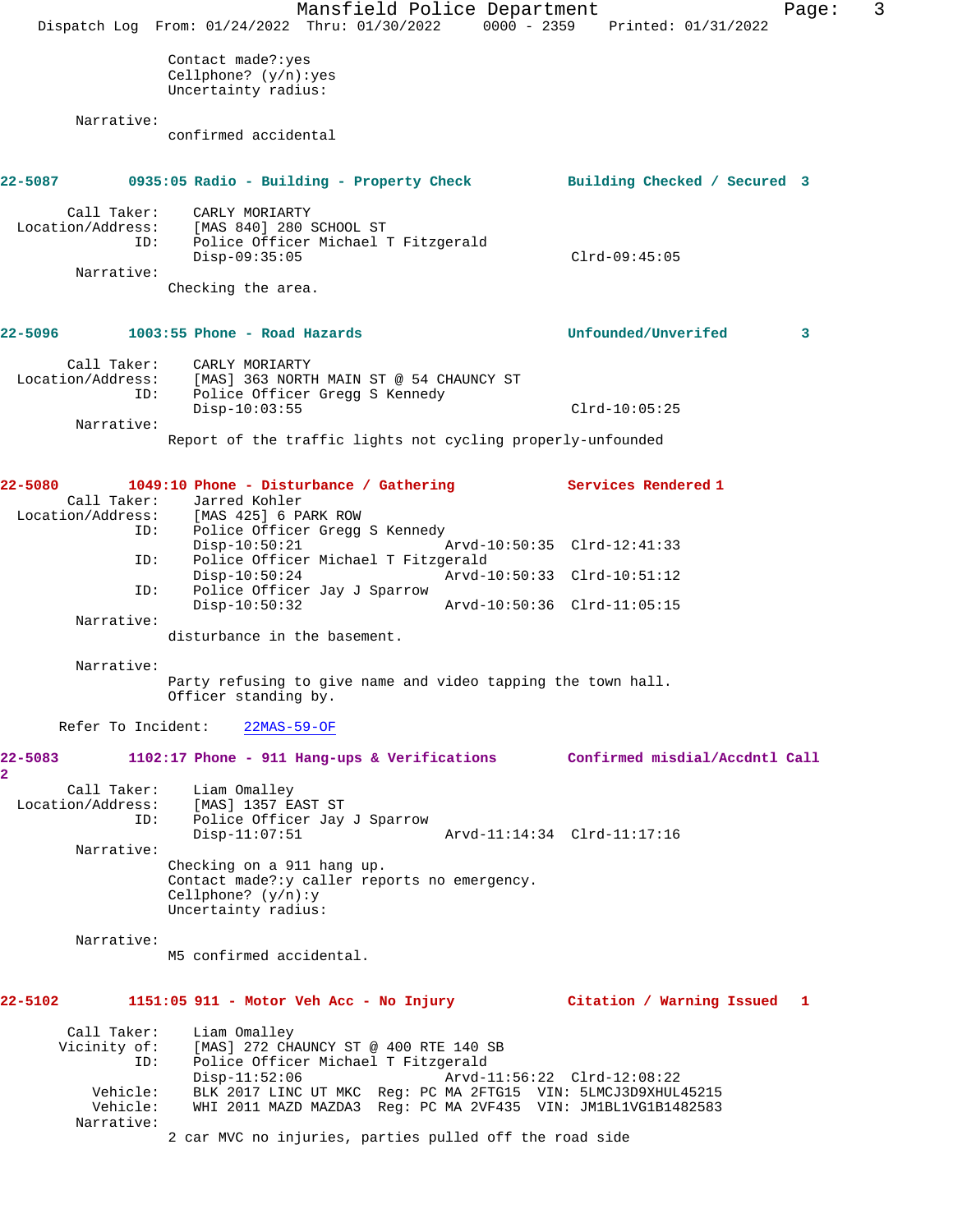Narrative:

paper exchange only, 1 party cited for failure to use caution. **22-5103 1156:30 Phone - Disabled Motor Vehicle Services Rendered 3**  Call Taker: Jarred Kohler Location/Address: [MAS] 235 CHAUNCY ST @ 99 COPELAND DR ID: Police Officer David W Kinahan Disp-11:56:56 Arvd-12:03:52 Clrd-12:48:39 ID: Police Officer Michael T Fitzgerald Disp-12:09:00 Arvd-12:11:08 Clrd-12:48:41 Vehicle: GRY 2016 FRHT X12564 Reg: AP MA 94024 VIN: 1FUJGEDV2GLGZ5878 Narrative: Reported DMV in the area. Narrative: service truck on scene Narrative: vehicle out of the roadway **22-5112 1310:19 911 - 911 Hang-ups & Verifications Confirmed misdial/Accdntl Call 2**  Call Taker: MATTHEW BOMES Location/Address: [MAS 422] 15 PARK ST Apt. #301 ID: Police Officer Gregg S Kennedy Disp-13:12:49 Arvd-13:14:09 Clrd-13:16:14 Narrative: Checking on a 911 hang up. Contact made?:yes Cellphone? (y/n):y Uncertainty radius:11 party was attempting to call his doctor Narrative: M14 confirmed accidental **22-5120 1333:20 911 - 911 Hang-ups & Verifications Confirmed misdial/Accdntl Call 2**  Call Taker: MATTHEW BOMES Location/Address: [MAS 946] 631 EAST ST Apt. #G103 ID: Police Officer David W Kinahan<br>Disp-13:35:37 Disp-13:35:37 Arvd-13:39:30 Clrd-13:42:12 Narrative: Checking on a 911 hang up. Contact made?:y Cellphone? (y/n):y Uncertainty radius:29 meters Narrative: elderly female having a problem with her cell phone Narrative: M7 confirmed accidental. **22-5124 1346:10 Initiated - Community Policing Services Rendered 3**  Call Taker: Jarred Kohler Location/Address: [MAS 12] 250 EAST ST ID: Police Officer David W Kinahan Arvd-13:46:00 Clrd-14:00:33 Narrative: out for buses

**22-5133 1413:43 Phone - Motor Veh Acc - No Injury Services Rendered 1**  Call Taker: Jarred Kohler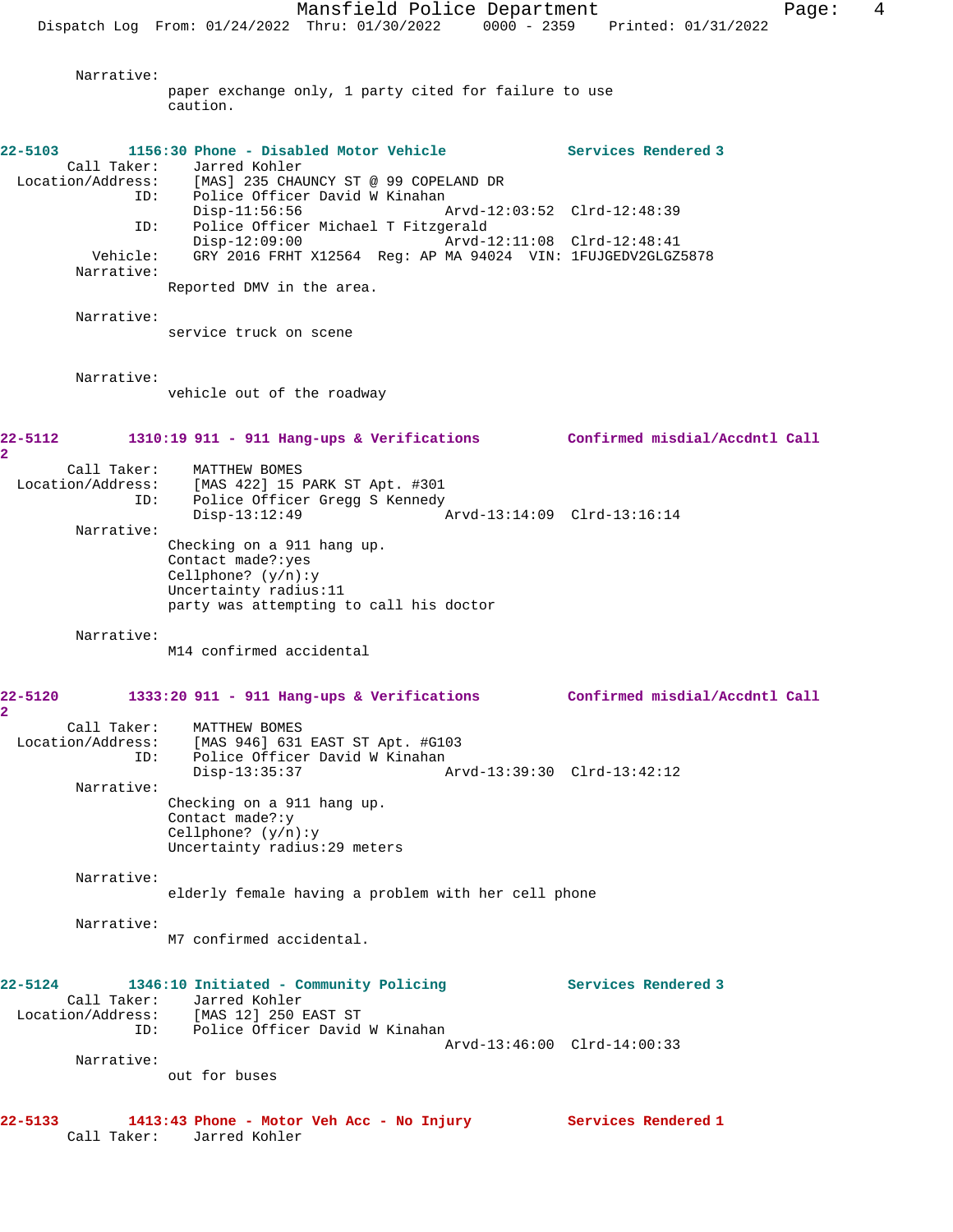Mansfield Police Department Fage: 5 Dispatch Log From: 01/24/2022 Thru: 01/30/2022 0000 - 2359 Printed: 01/31/2022 Location/Address: [MAS 108B] 885 SOUTH MAIN ST Patrolman Scott D Sweeting<br>Disp-14:15:33 Disp-14:15:33 Arvd-14:20:33 Clrd-14:34:45 ID: Police Officer Michael T Fitzgerald  $Disp-14:25:12$  Vehicle: WHI 2016 FORD F150 Reg: PC MA 959KS6 VIN: 1FTMF1E86GFB59603 Vehicle: BLU 2013 CADI CTS Reg: PC MA 2DYH14 VIN: 1G6DG5E53D0104554 Narrative: 2 car mva no injuries. Narrative: accident occured in mansfield, West Car enroute for the report. Narrative: paper exchange only **22-5159 1650:30 Phone - 911 Hang-ups & Verifications Confirmed misdial/Accdntl Call 2**  Call Taker: Jennifer Napolitano<br>Location/Address: [MAS 48] 550 FORBES ess: [MAS 48] 550 FORBES BLVD<br>ID: Police Officer Nicole P N ID: Police Officer Nicole P Newport Disp-16:55:22 Arvd-17:09:41 Clrd-17:15:45 Narrative: Checking on a 911 hang up. Contact made?: Front employee entrance. Language barrier Cellphone? (y/n): yes Uncertainty radius: 51 meters Narrative: M14 confirmed accidental. **22-5169 1737:14 Initiated - Building - Property Check Building Checked / Secured 3** Call Taker: Jarred Kohler Location/Address: [MAS 840] 280 SCHOOL ST ID: Police Officer Nicole P Newport Arvd-17:37:00 Clrd-17:49:45 Narrative: Checking the area. **22-5172 1747:01 Phone - Erratic Oper MV / Road Rage Gone on Arrival 3**  Call Taker: Dispatcher Jacques Ryan<br>Location/Address: [MAS 871] 789 EAST ST ess: [MAS 871] 789 EAST ST<br>ID: Sergeant John R Armst: Sergeant John R Armstrong Disp-17:48:17 Clrd-17:49:09<br>ID: Police Officer Andrew J Kelley Police Officer Andrew J Kelley<br>Disp-17:49:07 A Disp-17:49:07 Arvd-17:52:29 Clrd-17:52:35 Narrative: On 106 towards the center of mansfield from flint farm Narrative: Tailgating and speeding Narrative: Maroon sedan vehicle with RI plates starts with 10 Narrative: vehicle GOA **22-5180 1848:24 Phone - Assist Fire Department Services Rendered 2**  Call Taker: Stephen Martell<br>Location/Address: [MAS 941] 287 CI ess: [MAS 941] 287 CHAUNCY ST Apt. #A<br>ID: Police Officer Jay J Sparrow Police Officer Jay J Sparrow Disp-18:49:26 Arvd-18:50:56 Clrd-19:02:04 Narrative: Assisting the FD with a fire related incident. Nature:FACP issue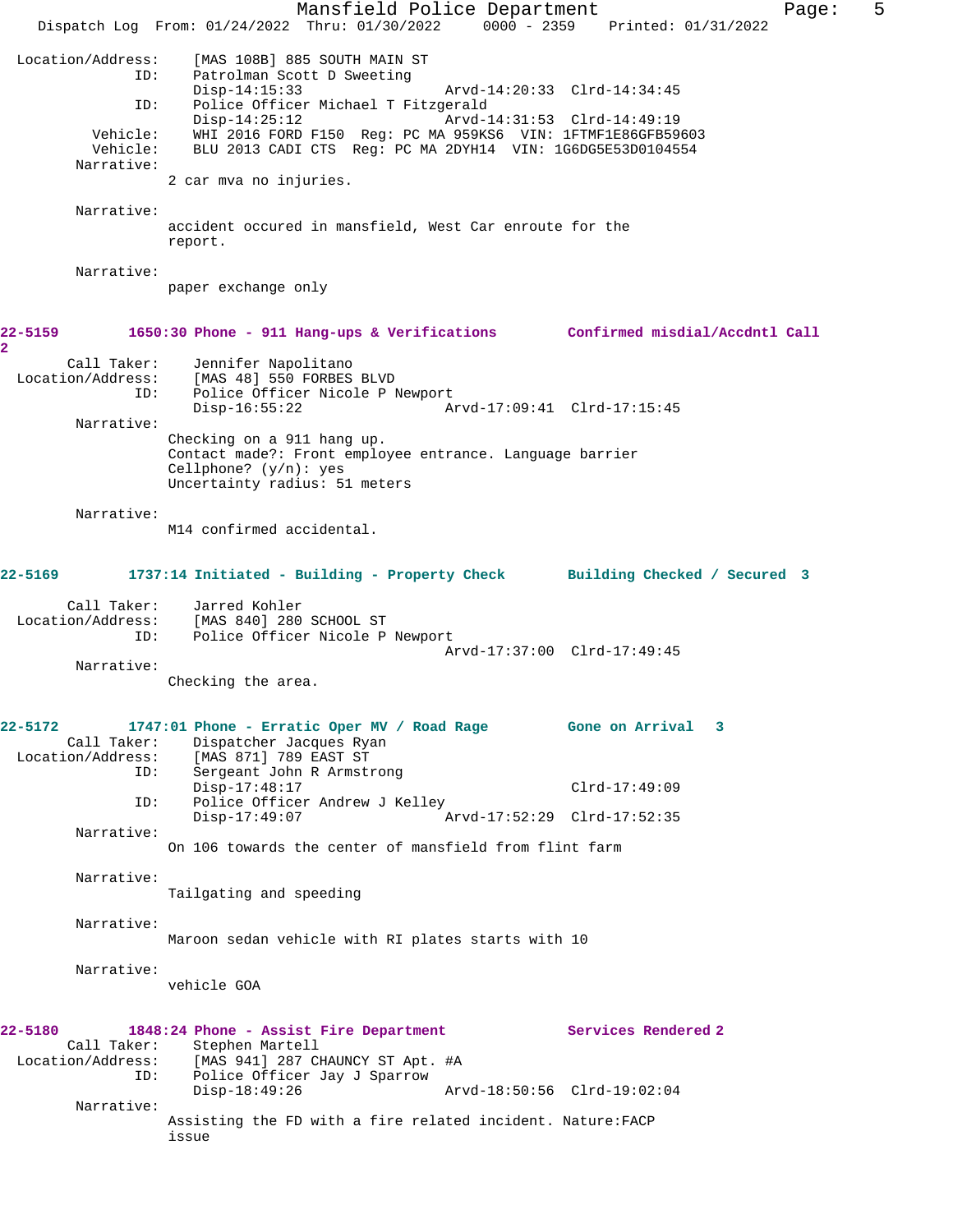Mansfield Police Department Form Page: 6 Dispatch Log From: 01/24/2022 Thru: 01/30/2022 0000 - 2359 Printed: 01/31/2022 Narrative: ongoing issue with FACP. alarm silenced, building management will be notified. **22-5195 2018:27 Initiated - Building - Property Check Building Checked / Secured 3** Call Taker: Stephen Martell<br>ion/Address: [MAS 2] 60 FORBES BLVD Location/Address:<br>ID: Police Officer Nicole P Newport Arvd-20:18:00 Clrd-20:23:20 Narrative: Checking the area. **22-5198 2032:12 Initiated - Building - Property Check Building Checked / Secured 3** Call Taker: Stephen Martell Location/Address: [MAS 170] 255 HOPE ST ID: Police Officer Andrew J Kelley Arvd-20:32:00 Clrd-20:37:13 Narrative: Checking the area. **22-5202 2047:47 Initiated - Building - Property Check Building Checked / Secured 3** Call Taker: Stephen Martell Location/Address: [MAS 814] 50 WEST CHURCH ST ID: Police Officer Jay J Sparrow Arvd-20:47:00 Clrd-20:51:56 Narrative: Checking the area. **22-5204 2048:26 911 - 911 Hang-ups & Verifications Confirmed misdial/Accdntl Call 2**  Call Taker: JEFFREY KEEFE Location/Address: [MAS 840K] 280 SCHOOL ST Apt. #K ID: Sergeant John R Armstrong Disp-20:53:48 Arvd-20:58:07 Clrd-21:00:41 Narrative: Checking on a 911 hang up. Contact made?: no Cellphone? (y/n): yes Uncertainty radius: 65 meters mapping in front of building. able to reach the party he is inside shopping. Narrative: Caller will wait by the front desk. **22-5209 2125:25 Initiated - Follow up Investigation Services Rendered 3**  Call Taker: Stephen Martell Location/Address: [MAS 960A] 792 WEST ST Apt. #A ID: Police Officer Nicole P Newport Arvd-21:25:00 Clrd-22:29:57 Narrative: Conducting a follow up in the area to a previously reported incident. retrieving items from a previous incident. Refer To Incident: 22MAS-61-OF **22-5219 2332:11 Phone - Assist Other Agency Spoken To 3**  Call Taker: Stephen Martell<br>Location/Address: [MAS 433] 11 BON  $[MAS 433] 11 BONNEY LN Apt. #9$ ID: Police Officer Andrew J Kelley<br>Disp-23:35:43 Disp-23:35:43 Arvd-23:38:51 Clrd-01/25/2022 @ 00:01:30 Vehicle: WHI 2008 MERZ C300 Reg: PC MA 1VNL95 VIN: WDDGF81X38F132854 Narrative: make contact with a resident regarding an MVA into a house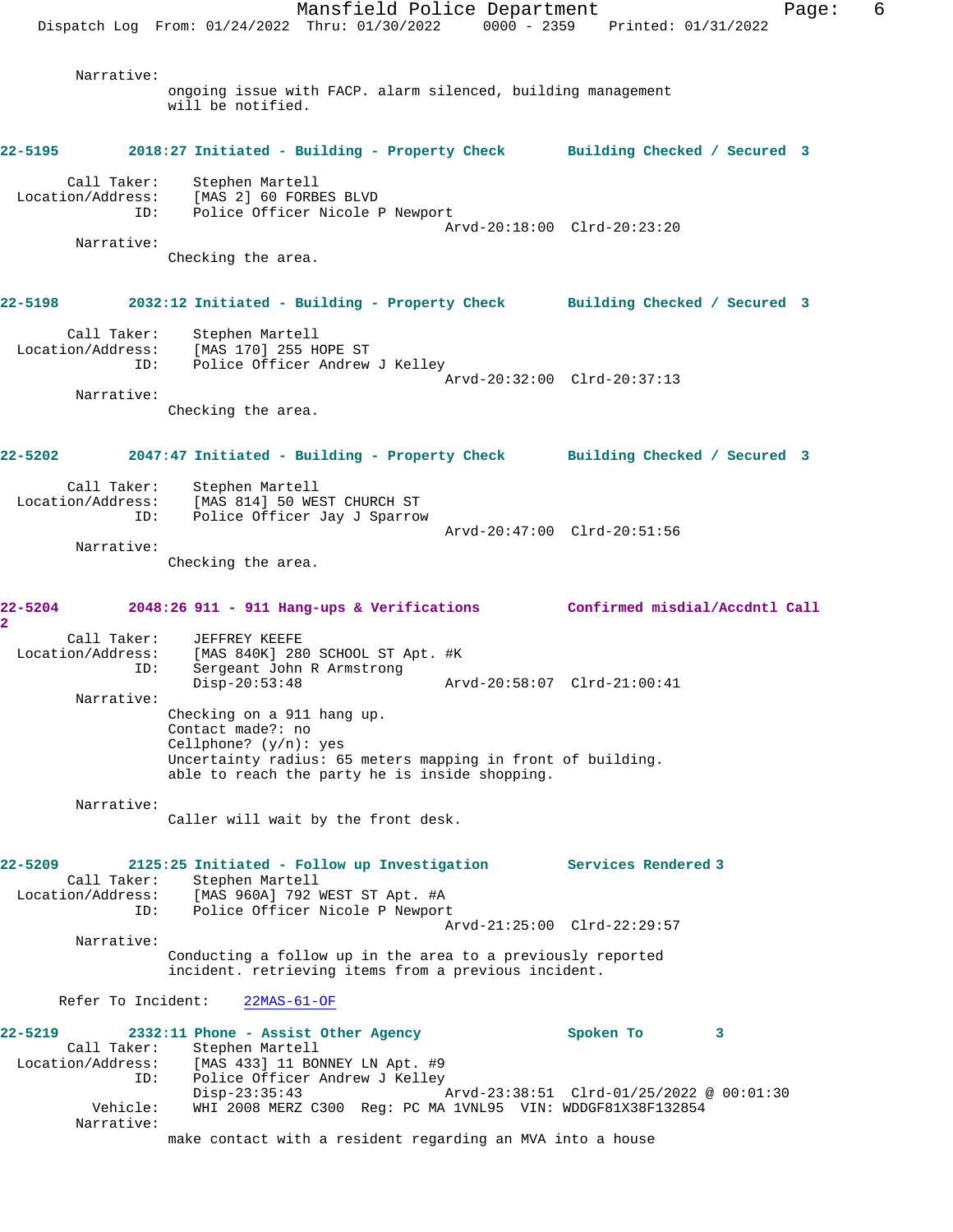Mansfield Police Department Fage: 7 Dispatch Log From: 01/24/2022 Thru: 01/30/2022 0000 - 2359 Printed: 01/31/2022 in Easton. Narrative: party and children check ok. **For Date: 01/25/2022 - Tuesday 22-5235 0110:17 Initiated - Building - Property Check Building Checked / Secured 3** Call Taker: Stephen Martell Location/Address: [MAS 1015] 30 CHAUNCY ST ID: Police Officer Derek M Stark Arvd-01:10:00 Clrd-01:14:57 Narrative: Checking the area. **22-5247 0137:58 Initiated - Disabled Motor Vehicle Spoken To 3**  Call Taker: Stephen Martell Location/Address: [MAS 262] 60 OAKLAND ST ID: Police Officer Bryan Hurley Arvd-01:37:00 Clrd-01:40:19 ID: Police Officer Mark O'Connor Disp-01:38:31 Arvd-01:38:33 Clrd-01:40:19 Vehicle: WHI 2013 ACUR TL Reg: PC MA 2SBV84 VIN: 19UUA9F53DA002865 Narrative: Reported DMV in the area. **22-5248 0140:48 Initiated - Building - Property Check Building Checked / Secured 3** Call Taker: Stephen Martell Location/Address: [MAS 417] 9 FRANCIS AVE ID: Police Officer Mark O'Connor Arvd-01:40:00 Clrd-01:51:53 Narrative: Checking the area. **22-5249 0153:10 Initiated - Building - Property Check Building Checked / Secured 3** Call Taker: Stephen Martell Location/Address: [MAS 281A] 1 CROCKER ST ID: Police Officer Beau J Palanza Arvd-01:53:00 Clrd-01:59:52 Narrative: Checking the area. **22-5251 0200:33 Initiated - Building - Property Check Building Checked / Secured 3** Call Taker: Stephen Martell Location/Address: [MAS] MYSTIC LN ID: Police Officer Mark O'Connor Arvd-02:00:00 Clrd-02:04:14 Narrative: Checking the area. **22-5254 0216:19 Initiated - Building - Property Check Building Checked / Secured 3** Call Taker: Stephen Martell Location/Address: [MAS] NORTH MAIN ST ID: Police Officer Bryan Hurley Arvd-02:16:00 Clrd-02:24:24 Narrative: Checking the area.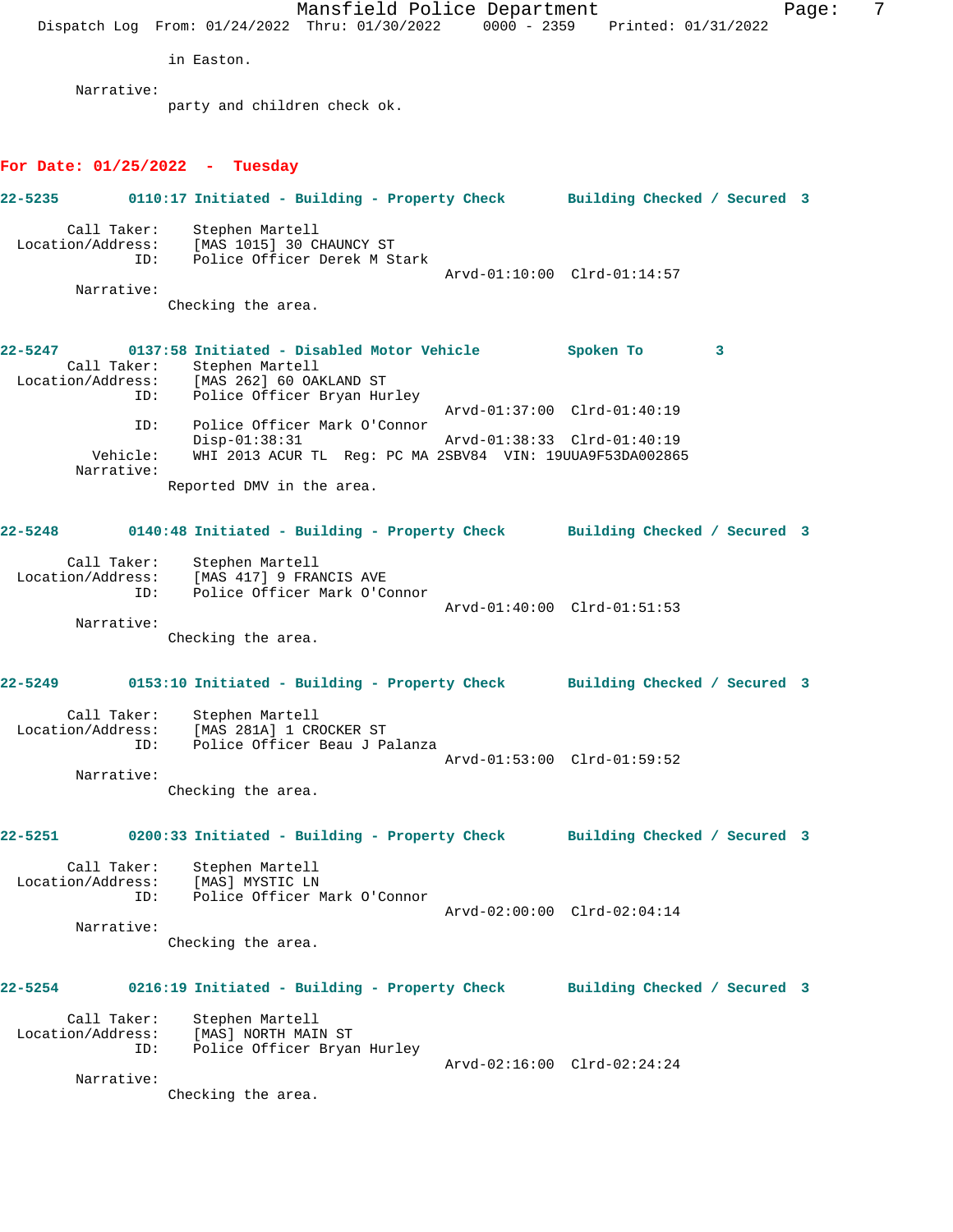Mansfield Police Department Fage: 8 Dispatch Log From: 01/24/2022 Thru: 01/30/2022 0000 - 2359 Printed: 01/31/2022 **22-5255 0220:50 Initiated - Building - Property Check Building Checked / Secured 3** Call Taker: Stephen Martell Location/Address: [MAS] PLYMOUTH ST ID: Police Officer Derek M Stark Arvd-02:20:00 Clrd-02:26:04 Narrative: Checking the area. **22-5257 0227:15 Initiated - Building - Property Check Building Checked / Secured 3** Call Taker: JEFFREY KEEFE Vicinity of: [MAS 1002] 250 EAST ST ID: Police Officer Mark O'Connor Arvd-02:27:00 Clrd-02:34:13 Narrative: Checking the area. **22-5259 0248:30 Initiated - Building - Property Check Building Checked / Secured 3** Call Taker: Stephen Martell Location/Address: [MAS 907E] 390 WEST ST ID: Police Officer Derek M Stark Arvd-02:48:00 Clrd-02:53:20 Narrative: Checking the area.\ **22-5260 0300:10 Phone - Well Being Check Services Rendered 3**  Call Taker: JEFFREY KEEFE Vicinity of: [MAS 9] 25 COBB ST Apt. #B104 ID: Police Officer Bryan Hurley Disp-03:03:48 Arvd-03:08:19 Clrd-03:11:57 ID: Police Officer Beau J Palanza Disp-03:04:24 Arvd-03:07:52 Clrd-03:11:57 Narrative: Cp reports she thinks her neighbor is sitting in her garage and she is concerned for her well being Narrative: female party checks ok, was not in the garage. **22-5262 0316:41 Initiated - Building - Property Check Building Checked / Secured 3** Call Taker: Stephen Martell Location/Address: [MAS 834] 261 CHAUNCY ST ID: Police Officer Bryan Hurley MAS 834 261 CHAUNGL CONTROLLER<br>Police Officer Bryan Hurley<br>Arvd-03:16:00 Clrd-03:21:50 Narrative: Checking the area. **22-5263 0317:24 Initiated - Building - Property Check Building Checked / Secured 3** Call Taker: Stephen Martell Location/Address: [MAS 1040] 50 RESERVOIR ST Apt. #ST ID: Police Officer Derek M Stark Arvd-03:17:00 Clrd-03:22:56 Narrative: Checking the area. **22-5264 0327:54 Initiated - Building - Property Check Building Checked / Secured 3** Call Taker: Stephen Martell Location/Address: [MAS 4] 31 HAMPSHIRE ST ID: Police Officer Derek M Stark Arvd-03:27:00 Clrd-03:31:47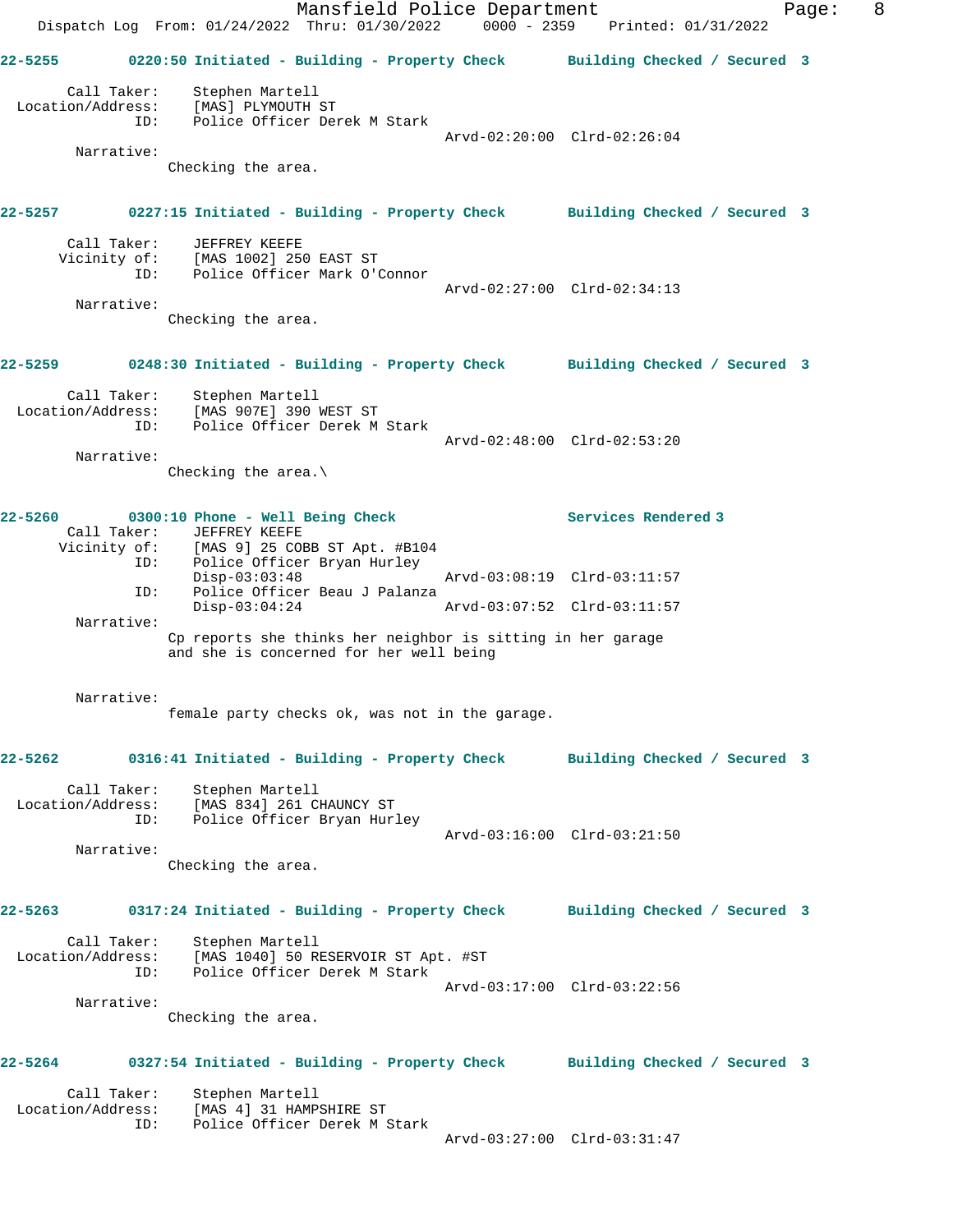Mansfield Police Department Fage: 9 Dispatch Log From: 01/24/2022 Thru: 01/30/2022 0000 - 2359 Printed: 01/31/2022 Narrative: Checking the area.\ **22-5265 0331:58 Initiated - Building - Property Check Building Checked / Secured 3** Call Taker: Stephen Martell Location/Address: [MAS 2] 60 FORBES BLVD ID: Police Officer Derek M Stark Arvd-03:31:00 Clrd-03:46:13 Narrative: Checking the area. **22-5266 0353:38 Initiated - Motor Vehicle Stop Citation / Warning Issued 3** Call Taker: Stephen Martell Location/Address: [MAS 1015] 30 CHAUNCY ST ID: Police Officer Derek M Stark Arvd-03:53:00 Clrd-04:09:34 ID: Police Officer Beau J Palanza  $Disp-03:59:49$  Vehicle: GRY 2016 TOYT VA SIENNA Reg: PC MA 1MRJ85 VIN: 5TDYK3DC8GS761353 Narrative: Clear, citation issued. **22-5269 0444:30 Initiated - Building - Property Check Building Checked / Secured 3** Call Taker: Stephen Martell Location/Address: [MAS 840] 280 SCHOOL ST ID: Police Officer Derek M Stark Arvd-04:44:00 Clrd-04:55:01 Narrative: Checking the area.\ **22-5297 0743 Initiated - Parking Violations Services Rendered 3**  Call Taker: Animal Control Steven Simonds Location/Address: [MAS] 43 NORTH MAIN ST @ 13 PARK ST ID: Animal Control Steven Simonds Arvd-07:43:55 Clrd-08:18:52 Narrative: checking area for parking violations **22-5301 0829:04 911 - Suspicious Actv / Persn / Veh Unfounded/Unverifed 2** Call Taker: Michael Mezhberg<br>Vicinity of: [MAS] 58 COLONIA Vicinity of: [MAS] 58 COLONIAL DR ID: Police Officer Derek M Stark Disp-08:30:27 Arvd-08:37:52 Clrd-09:04:02 ID: Police Officer Gregg S Kennedy Disp-08:30:45 Arvd-08:42:48 Clrd-08:57:26 Narrative: Reports hearing 5-6 gunshots in the area. Hard to tell which direction. Narrative: Caller reports 3 more rounds discharged per M12, 12 and 14 to continue canvas of the area Narrative: Checked area nothing found **22-5310 0903:42 Phone - Animal Complaints Unfounded/Unverifed 3** Call Taker: Michael Mezhberg Vicinity of: [MAS 992G] 660 EAST ST Apt. #8 ID: animal control Jeffrey S Collins Disp-09:08:38 Arvd-09:24:55 Clrd-09:31:00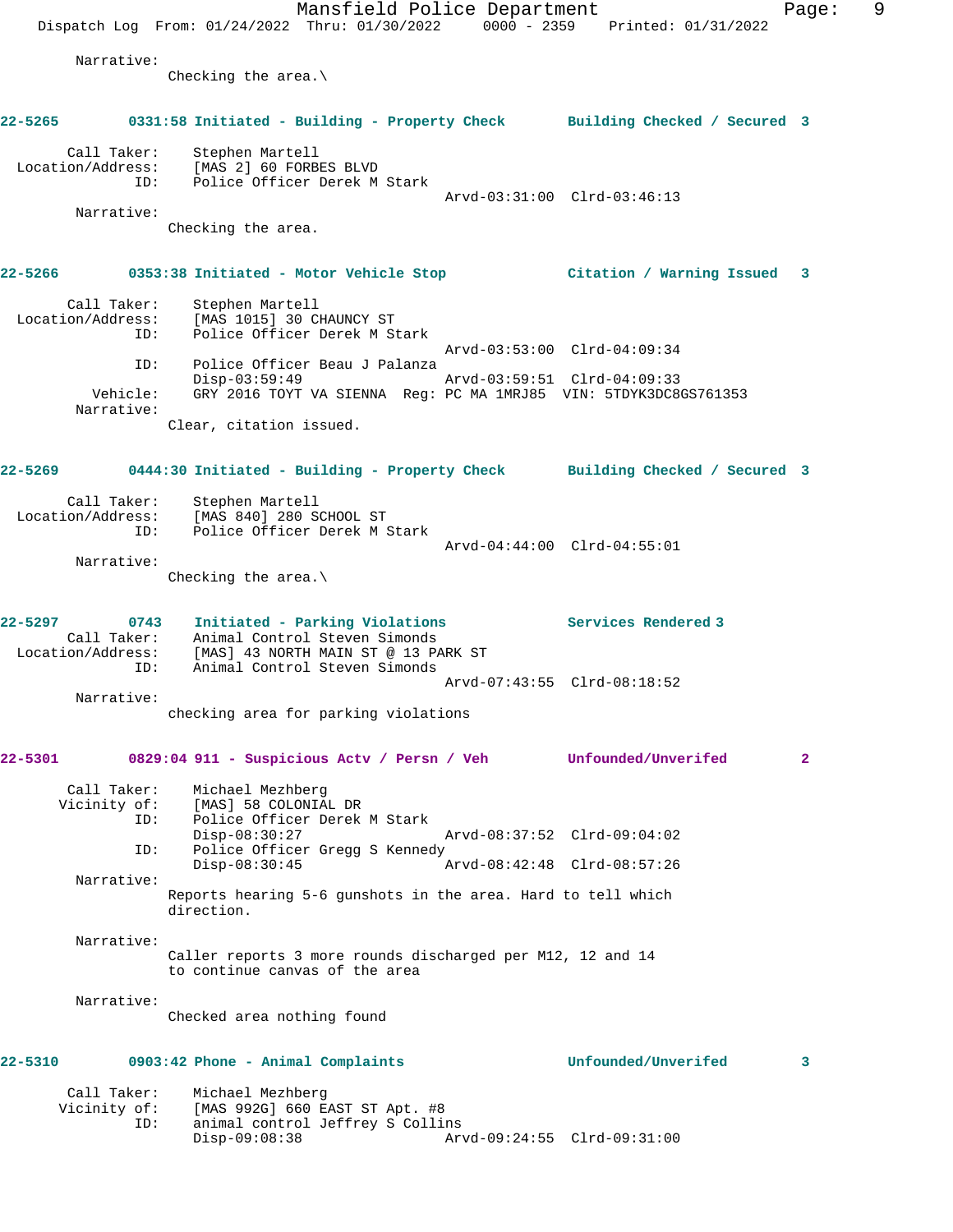Mansfield Police Department Fage: 10 Dispatch Log From: 01/24/2022 Thru: 01/30/2022 0000 - 2359 Printed: 01/31/2022 Narrative: Canadian goose possibly injured in the middle of the road. Narrative: Nothing Found checked area 22-5312 **0906:41 Phone - Assist Other Agency Services Rendered 3**  Call Taker: Michael Chisholm Location/Address: [MAS 2] 60 FORBES BLVD ID: Police Officer Gregg S Kennedy Disp-09:09:47 Arvd-09:14:54 Clrd-09:37:35 Narrative: State Police looking for a party there to serve a warrant, M1 advises M14 to stand by **22-5318 0918:09 Walk-In - Lost / Found Property Services Rendered 3**  Call Taker: Support Staff Matthew Todesco Location/Address: [MAS 451B] 500 EAST ST ID: Detective Christopher P Walsh Disp-09:20:14 Arvd-09:20:17 Clrd-09:42:56 Narrative: RP into pick up her lost wallet. Det Walsh will assist. **22-5321 0931:30 Initiated - ACO Activity Services Rendered 3**  Call Taker: Michael Chisholm Location/Address: [MAS H4675] 52 HENRY ST ID: animal control Jeffrey S Collins Arvd-09:31:00 Clrd-09:50:25 Narrative: Cat stuck in a tree Narrative: Cat stuck 30 feet up, unable to get to Animal Rescue League of Boston notified ACO clear **22-5323 0938:40 Initiated - Follow up Investigation Services Rendered 3**  Call Taker: Michael Chisholm Location/Address: [MAS] CABOT BLVD ID: Police Officer Derek M Stark Arvd-09:38:00 Clrd-11:36:17 Narrative: Conducting a follow up in the area to a previously reported incident. **22-5324 0942:30 Initiated - Follow up Investigation Arrest(s) Made 3**  Call Taker: Michael Chisholm Location/Address: [MAS] 4 FULLER PL ID: Detective Sgt Donald MacLean Arvd-09:42:00 Clrd-10:25:28 ID: Detective Anthony R Lattanzio Disp-09:43:07 Arvd-09:43:23 Clrd-10:25:26<br>ID: Detective Christopher P Walsh Detective Christopher P Walsh<br>Disp-09:43:11 Disp-09:43:11 Arvd-09:43:21 Clrd-10:25:23 ID: Detective Patrick J Pennie Disp-09:43:15 Arvd-09:43:25 Clrd-10:25:20 ID: Police Officer Gregg S Kennedy<br>Disp-10:18:44 Disp-10:18:44 Arvd-10:18:46 Clrd-10:44:19 Narrative: Conducting a follow up in the area to a previously reported incident. Narrative: 1 under arrest, M14 transporting party back to station Narrative: Starting mileage 70195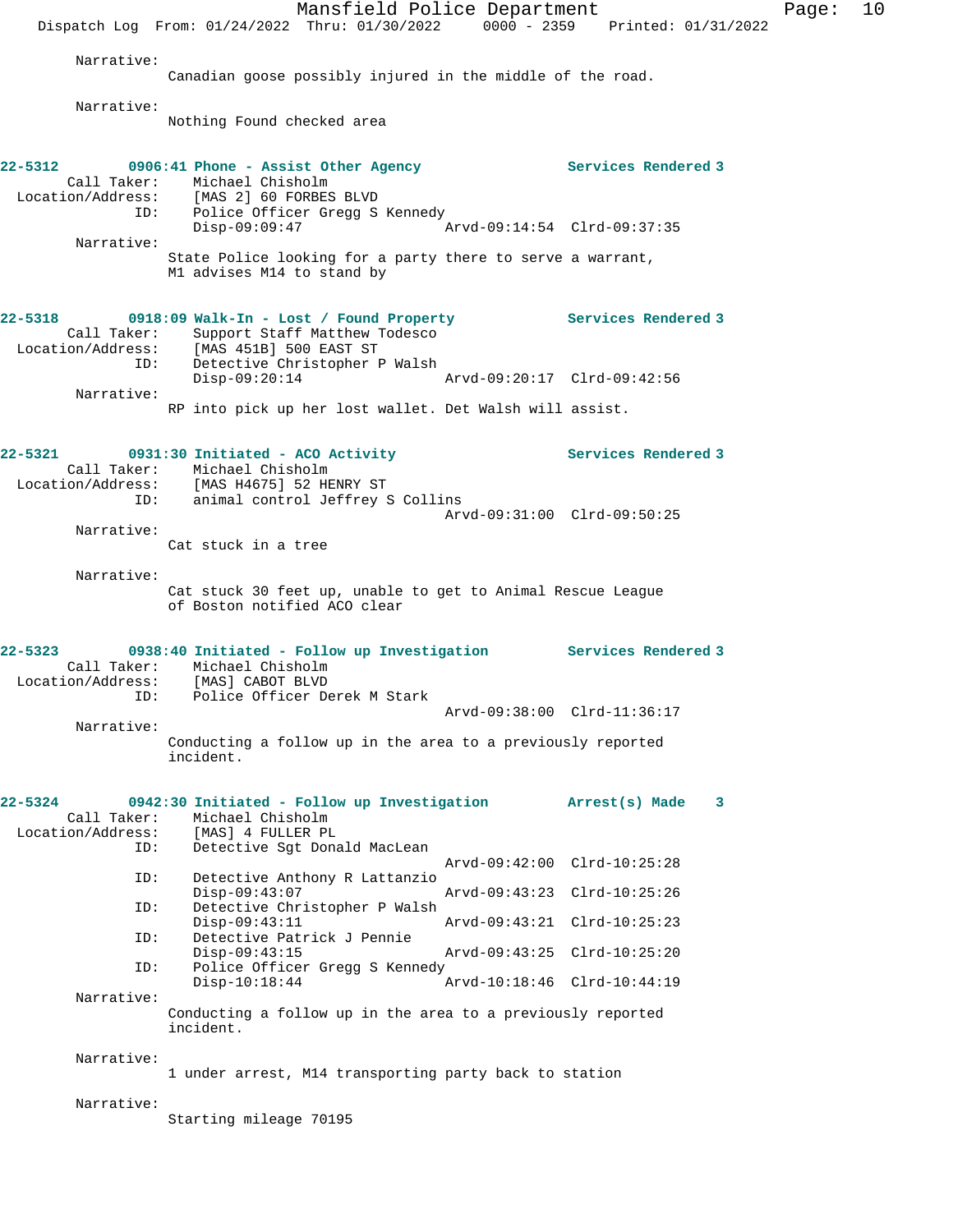Mansfield Police Department Fage: 11 Dispatch Log From: 01/24/2022 Thru: 01/30/2022 0000 - 2359 Printed: 01/31/2022 Narrative: Ending Mileage 70196 Refer To Arrest: 22MAS-29-AR Arrest: JONES, JAMES E Address: 4 FULLER PL MANSFIELD, MA<br>Ade: 44  $A$ ge: Charges: B&E BUILDING NIGHTTIME FOR FELONY LARCENY FROM BUILDING B&E BUILDING DAYTIME FOR FELONY LARCENY FROM BUILDING VANDALIZE PROPERTY c266 §126A B&E BUILDING NIGHTTIME FOR FELONY LARCENY FROM BUILDING B&E BUILDING NIGHTTIME FOR FELONY LARCENY FROM BUILDING Warrant arrest B&E BUILDING NIGHTTIME FOR FELONY LARCENY FROM BUILDING B&E BUILDING NIGHTTIME FOR FELONY LARCENY FROM BUILDING B&E BUILDING DAYTIME FOR FELONY LARCENY FROM BUILDING B&E BUILDING NIGHTTIME FOR FELONY LARCENY FROM BUILDING **22-5326 1005:19 Initiated - Follow up Investigation Services Rendered 3**  Call Taker: Michael Chisholm Location/Address: [MAS H1790] 4 PLANTATION RD ID: Detective Derek M McCune Arvd-10:05:00 Clrd-10:50:16 Narrative: Conducting a follow up in the area to a previously reported incident. **22-5327 1018:13 Initiated - Building - Property Check Building Checked / Secured 3** Call Taker: Michael Chisholm Location/Address: [MAS 1002] 250 EAST ST ID: Police Officer Michael T Fitzgerald Arvd-10:18:00 Clrd-10:25:44 Narrative: Checking the area. **22-5331 1056:32 Initiated - Building - Property Check Services Rendered 3**  Call Taker: Michael Chisholm Location/Address: [MAS 840] 280 SCHOOL ST ID: Police Officer Gregg S Kennedy Arvd-10:56:00 Clrd-11:08:45 Narrative: Checking the area. **22-5333 1103:33 Walk-In - Assist Citizen - P S A Services Rendered 3**  Call Taker: Support Staff Matthew Todesco<br>Location/Address: [MAS 428] 17 ERICK RD Apt. #23 [MAS 428] 17 ERICK RD Apt. #23 ID: Police Officer Michael T Fitzgerald Arvd-11:10:47 Clrd-11:47:47 Narrative: RP into the station to speak with an officer in regaurds to a tenent landlord dispute, Ofc Fitzgerald into speak with the RP. **22-5334 1106:28 Phone - Road Hazards Services Rendered 3**  Call Taker: Chelsey Ferstler Location/Address: [MAS 25A] 363 NORTH MAIN ST @ 54 CHAUNCY ST ID: Police Officer Gregg S Kennedy Disp-11:08:55 Arvd-11:13:08 Clrd-11:17:06 Narrative: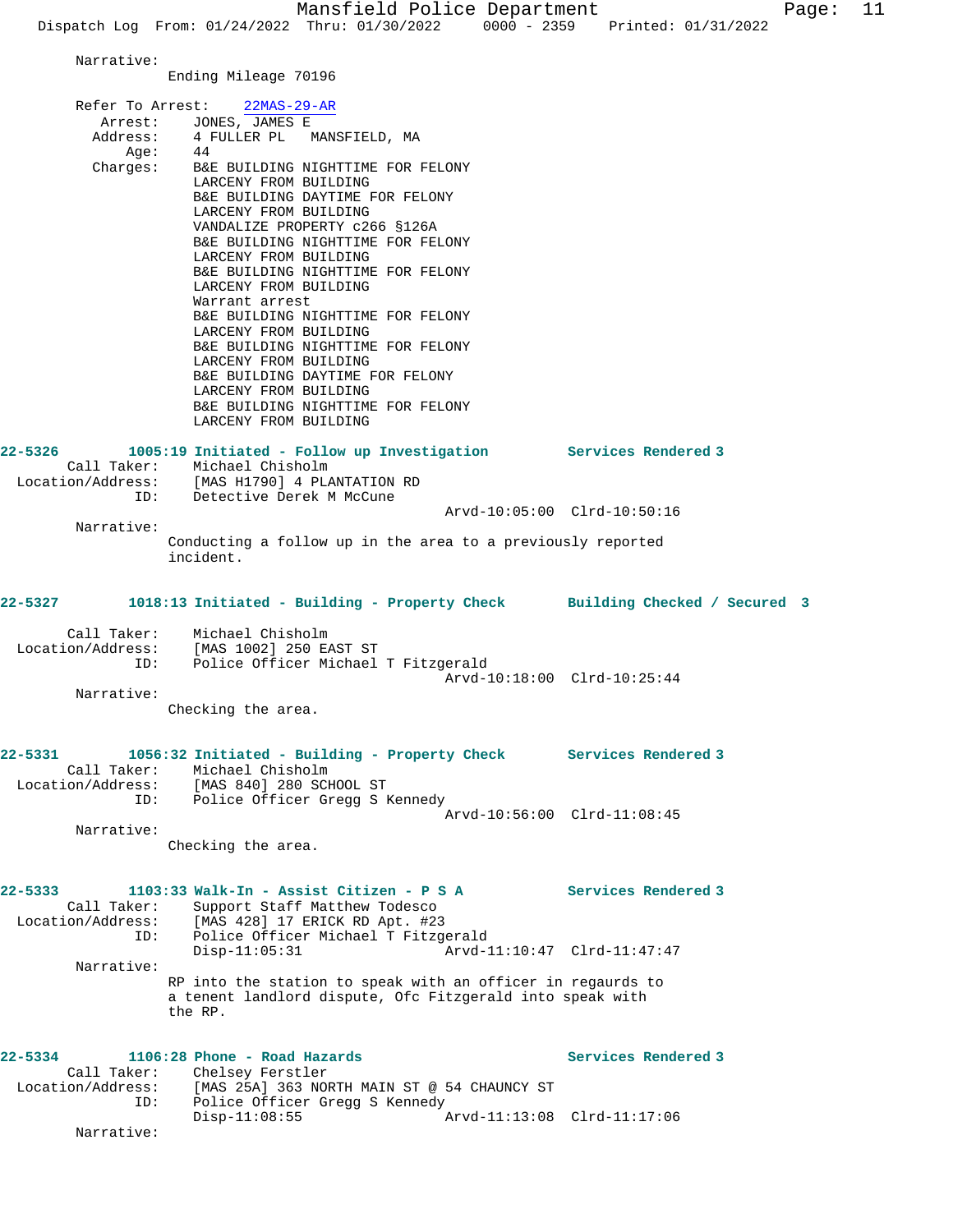Mansfield Police Department Fage: 12 Dispatch Log From: 01/24/2022 Thru: 01/30/2022 0000 - 2359 Printed: 01/31/2022 caller reports lights coming from center of town are not cycling properly - red light at train station and bank is staying red Narrative: Second call received. Narrative: M14 to remain on scene until DPW arrives Narrative: lights have been reset **22-5339 1148 Initiated - Parking Violations Services Rendered 3**  Call Taker: Animal Control Steven Simonds Location/Address: [MAS] 126 NORTH MAIN ST @ 10 VILLA ST ID: Animal Control Steven Simonds Arvd-11:48:46 Clrd-12:13:46 Narrative: checking area for parking violations Narrative: tagged MA 2NTw77 on Fuller for overtime parking Narrative: tagged MA 9HYG50 on crocker for overtime parking Narrative: tagged MA 1VNE51 on main for overtime parking **22-5346 1240:58 Initiated - ACO Activity Services Rendered 3**  Call Taker: Michael Chisholm Location/Address: [MAS H4675] 52 HENRY ST ID: animal control Jeffrey S Collins Arvd-12:40:00 Clrd-13:25:03 Narrative: Cat Stuck in tree Narrative: Cat rescued by ACO1 and Animal Rescue League units to clear **22-5353 1321:49 Initiated - School Officer Activity Incident Report 3**  Call Taker: Michael Chisholm Location/Address: [MAS 12] 250 EAST ST ID: Detective Derek M McCune Arvd-13:21:00 Clrd-14:58:07 **22-5358 1345:39 911 - Motor Veh Acc - No Injury Services Rendered 1**  Call Taker: Michael Mezhberg Vicinity of: [MAS] 280 SCHOOL ST @ 100 RTE 140 SB<br>ID: Police Officer David W Kinahan ID: Police Officer David W Kinahan Disp-13:48:28 Arvd-13:54:43 Clrd-14:14:01 ID: Police Officer Derek M Stark Disp-13:48:32 Arvd-13:54:48 Clrd-13:58:00 Vehicle: GRY 2007 JEEP WRANGLER Reg: PC MA 6FK273 VIN: 1J4GA39117L122667 Vehicle: BLU 2015 HYUN SANTAF Reg: PC MA 435KM8 VIN: 5XYZTDLB8FG241102 Narrative: Accident w/ no reported injuries. Refer To Accident: 22MAS-27-AC **22-5359 1348:53 911 - Motor Veh Acc - No Injury Citation / Warning Issued 1** Call Taker: Michael Mezhberg<br>Vicinity of: [MAS H3753] 399 of: [MAS H3753] 399 PRATT ST<br>ID: Sergeant Robert S Pierce Sergeant Robert S Pierce Disp-13:50:52 Arvd-13:52:39 Clrd-14:08:29 ID: Police Officer Michael T Fitzgerald Disp-13:51:07 Arvd-13:52:05 Clrd-14:09:43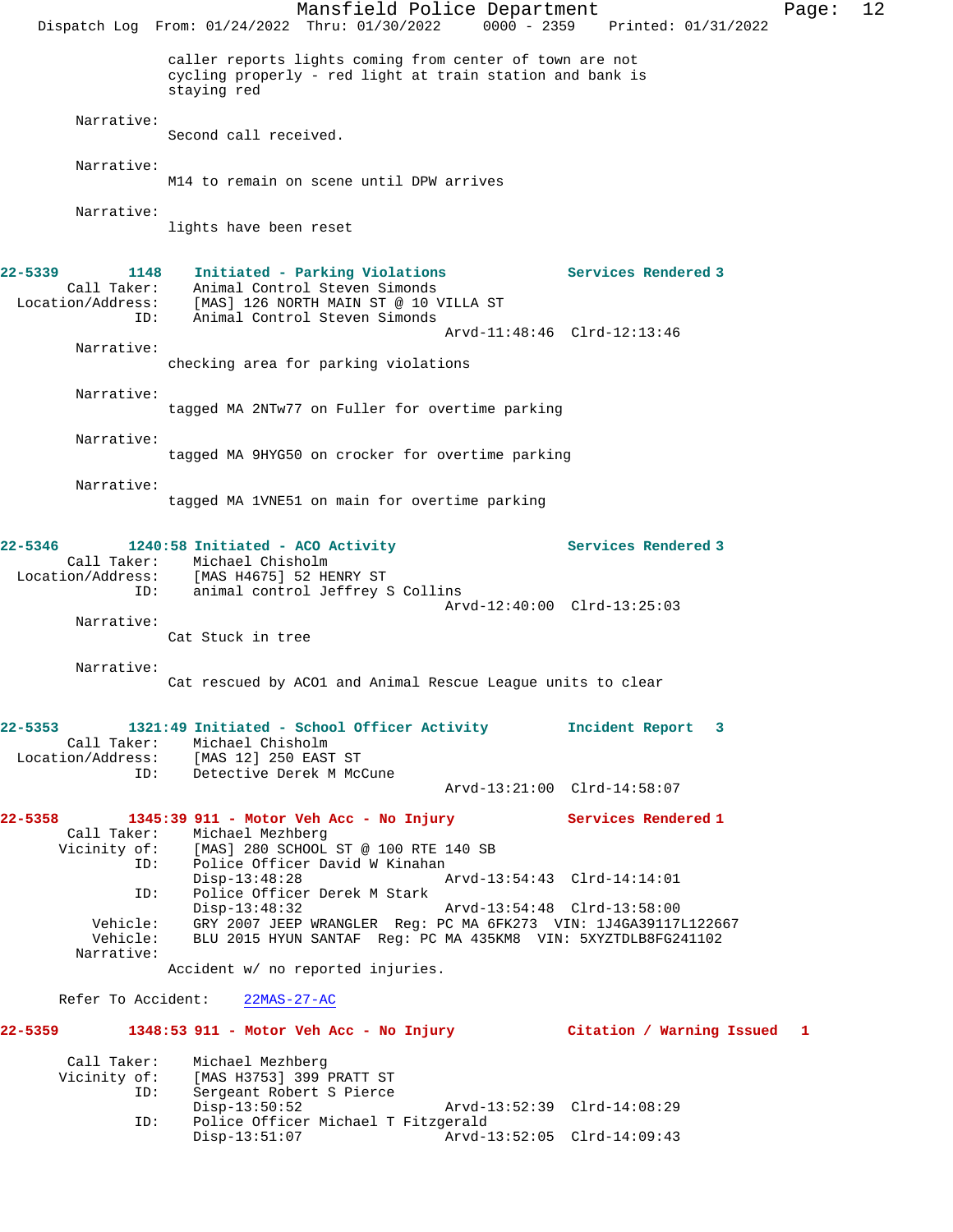Mansfield Police Department Fage: 13 Dispatch Log From: 01/24/2022 Thru: 01/30/2022 0000 - 2359 Printed: 01/31/2022 Vehicle: GRY 2007 FORD FUSION Reg: PAR MA 2929H VIN: 3FAHP07177R111304 Vehicle: RED 2018 SUBA OUTBAC Reg: PC MA 7ZF738 VIN: 4S4BSAKC7J3261573 Narrative: Two car MVA, vehicles in roadway. No reported injuries. Refer To Accident: 22MAS-26-AC **22-5371 1448:08 Initiated - Motor Vehicle Stop Citation / Warning Issued 3** Call Taker: Michael Chisholm Location/Address: [MAS] 12 PERKINS AVE @ 173 CHAUNCY ST ID: Police Officer Michael T Fitzgerald Arvd-14:48:00 Clrd-14:53:10 Vehicle: GRY 2014 TOYT AVALON Reg: PC MA 4XMY39 VIN: 4T1BK1EB8EU131191 Narrative: **MVST**  Narrative: Citation for speeding **22-5390 1650:02 Phone - Assist Other Agency Unfounded/Unverifed 3**

 Call Taker: Chelsey Ferstler Location/Address: [MAS H4662] ID: Police Officer Jay J Sparrow Disp-16:54:17 Arvd-17:03:13 Clrd-17:08:28

**22-5391 1655:01 Initiated - Motor Vehicle Stop Citation / Warning Issued 3** Call Taker: Michael Chisholm Location/Address: [MAS 231] 76 COPELAND DR ID: Police Officer Andrew J Kelley Arvd-16:55:00 Clrd-16:58:27 Vehicle: BLK 1986 CHEV SILVER Reg: PC MA 8PW835 VIN: 1GCGC24M8GJ181836 Narrative: mvst **22-5399 1733:39 Initiated - Motor Vehicle Stop Citation / Warning Issued 3**

 Call Taker: Michael Chisholm Location/Address: [MAS 783] 800 SOUTH MAIN ST ress: العام العام العام العام العام العام العام العام العام العام العام العام العام العام العام العا<br>Th: Police Officer Andrew J Kelley Arvd-17:33:00 Clrd-17:38:31 Vehicle: GRY 2010 TOYT YARIS Reg: PC MA 1MLV49 VIN: JTDKT4K3XA5293988 Narrative: MVST

**22-5401 1740 Initiated - Building - Property Check Building Checked / Secured 3** Call Taker: Police Officer Andrew J Kelley Location/Address: [MAS 894] 905 SOUTH MAIN ST Apt. #C ID: Police Officer Andrew J Kelley

 Arvd-17:41:12 Clrd-17:41:54 Narrative:

Checking the area.

**22-5408 1827:16 Initiated - Assist Other Agency Services Rendered 3**  Call Taker: Michael Chisholm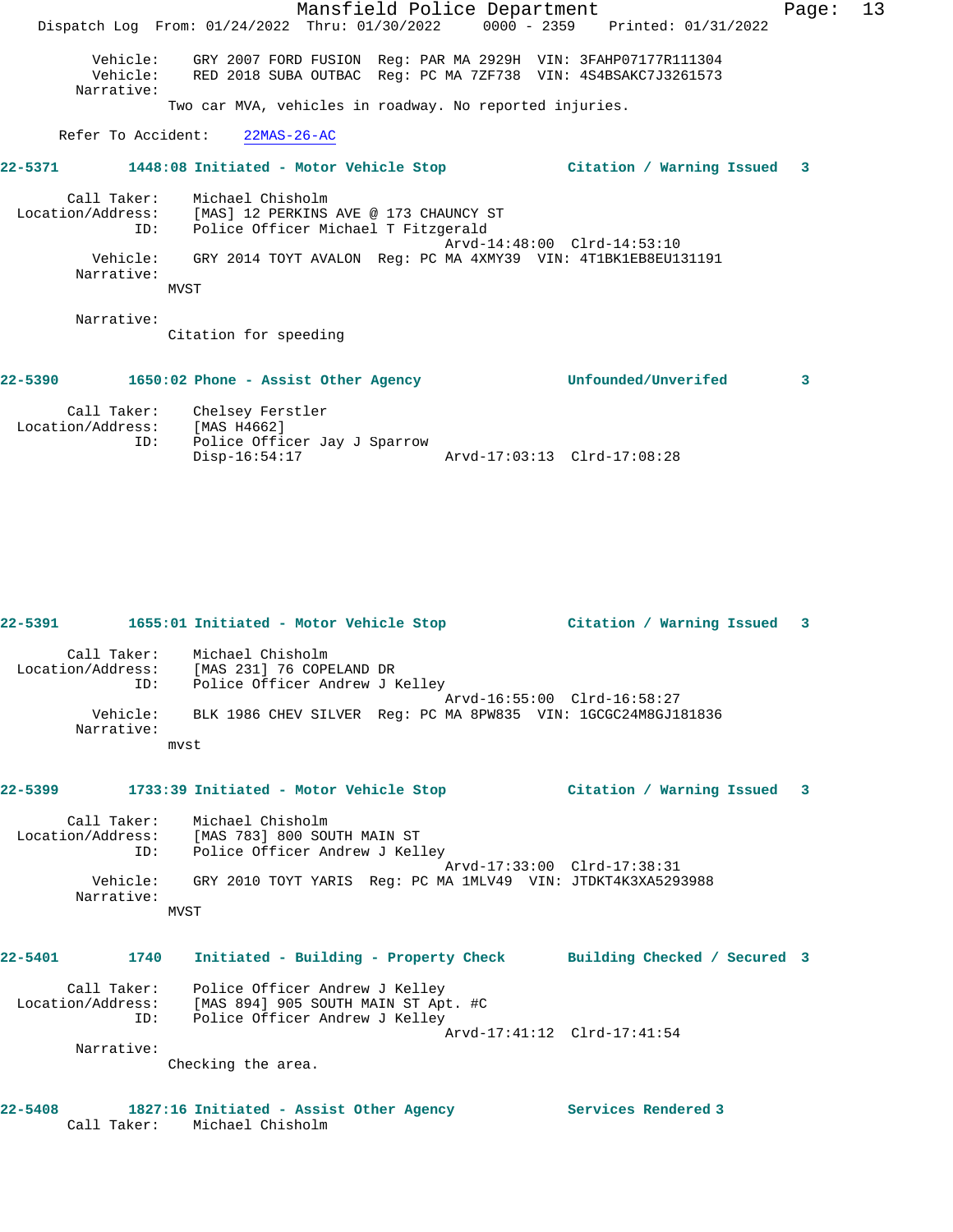Mansfield Police Department Page: 14 Dispatch Log From: 01/24/2022 Thru: 01/30/2022 0000 - 2359 Printed: 01/31/2022 Location/Address: [MAS 451B] 500 EAST ST Sergeant John R Armstrong Arvd-18:27:00 Clrd-20:32:10 ID: Police Officer Joshua S Ellender Arvd-18:28:04 Clrd-18:55:03 ID: Police Officer Andrew J Kelley Disp-18:27:55 Arvd-18:28:03 Clrd-19:02:05 Narrative: Central St en route to the involved location for a tow. Narrative: Tow on scene. Narrative: Tow has left the scene. **22-5412 1901:04 Phone - Disturbance / Gathering Services Rendered 1**  Call Taker: Thomas Scanlan<br>Location/Address: [MAS 1040] 50 1 [MAS 1040] 50 RESERVOIR ST Apt. #ST ID: Police Officer Joshua S Ellender Disp-19:02:31 Arvd-19:05:01 Clrd-19:27:33 ID: Police Officer Andrew J Kelley Disp-19:02:39 Arvd-19:07:52 Clrd-19:27:33 Narrative: Caller party is the bartender reporting a drunk man at the front desk. Narrative: Involved party is in the lobby yelling at the front desk. Narrative: Male party is waiting on a ride home. Narrative: Party was picked up by a friend. **22-5413 1910:26 Phone - Assist Fire Department Services Rendered 2**  Call Taker: JEFFREY KEEFE<br>Location/Address: [MAS] 26 OLD 1 [MAS] 26 OLD NORTH TRL ID: Lieutenant Thomas R Connor Disp-19:12:29 Arvd-19:19:10 Clrd-19:22:27 Narrative: Assisting the FD with a fire related incident. Nature: Alarm soudning. **22-5416 1932:29 Initiated - Motor Vehicle Stop Citation / Warning Issued 3** Call Taker: JEFFREY KEEFE Vicinity of: [MAS] 53 EAST ST @ 5 BRANCH ST ID: Police Officer Joshua S Ellender Arvd-19:32:00 Clrd-19:36:35 Vehicle: GRY 2002 LEXS LL RX300 Reg: PC MA 1MLW32 VIN: JTJHF10U920270631 Narrative: MVST Narrative: Citation issued for speed. **22-5426 2038:56 Phone - Disturbance / Gathering Spoken To 1**  Call Taker: Thomas Scanlan<br>Location/Address: [MAS] 214 RUMF [MAS] 214 RUMFORD AVE ID: Police Officer Joshua S Ellender Disp-20:40:58 Arvd-20:42:08 Clrd-20:51:54<br>ID: Police Officer Andrew J Kelley Police Officer Andrew J Kelley Disp-20:41:02 Arvd-20:42:11 Clrd-20:51:54 Narrative: Caller reports that man wearing a green hoodie and light blue denim is standing in front of his car and is blocking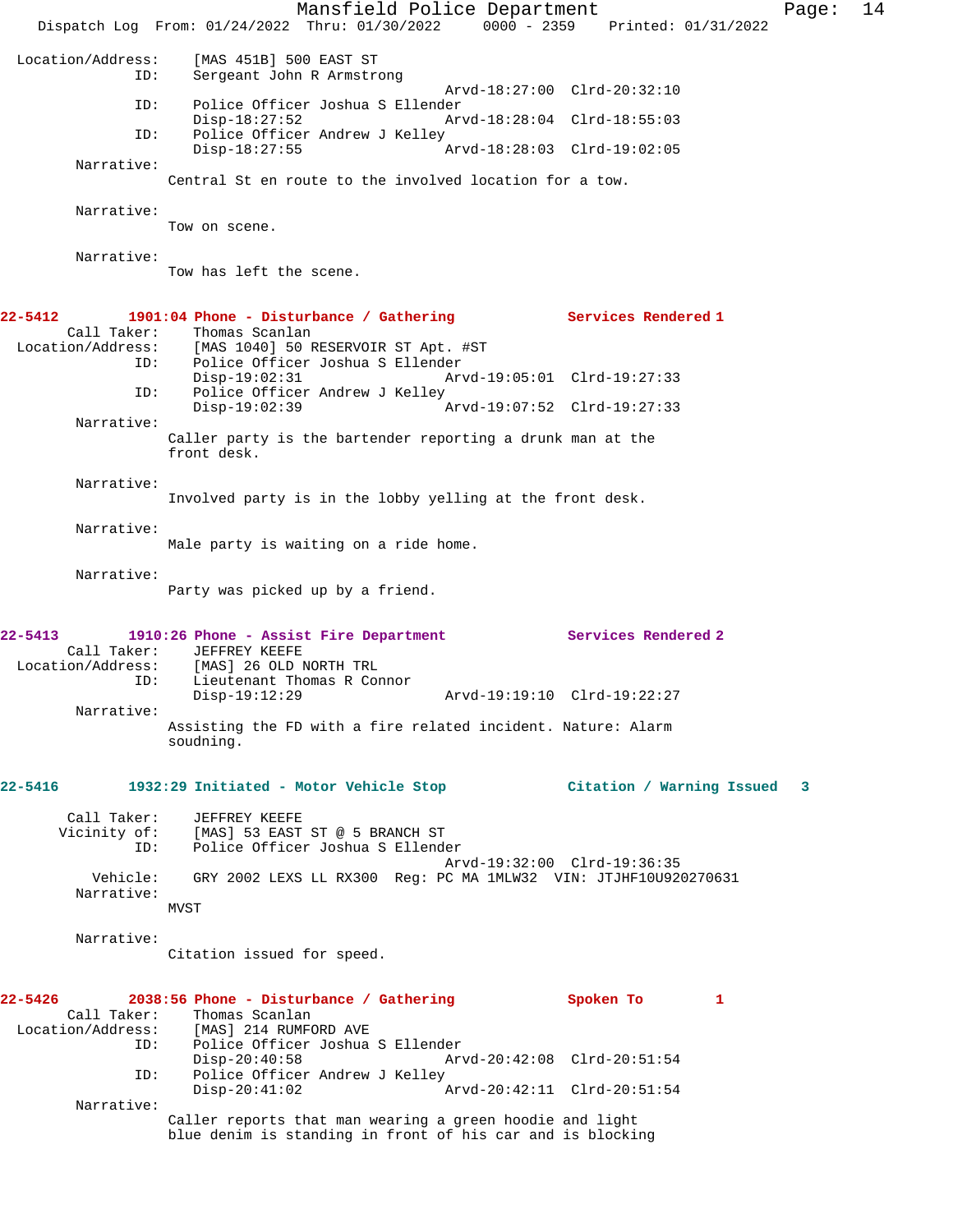Mansfield Police Department Fage: 15 Dispatch Log From: 01/24/2022 Thru: 01/30/2022 0000 - 2359 Printed: 01/31/2022 his path. Concerned party is "acting like he hit him" Narrative: Involved party is walking in front of Providence Bagel toward the apartments there. Narrative: Spoke to the calling party and searched for the SUSP male that walked into 300 North Main. Narrative: Nothing found. **22-5428 2102:55 Initiated - Building - Property Check Services Rendered 3**  Call Taker: JEFFREY KEEFE Vicinity of: [MAS 895] 175 FRUIT ST ID: Police Officer Jay J Sparrow Arvd-21:02:00 Clrd-21:09:04 Narrative: Checking the area. **22-5429 2106:00 Initiated - Building - Property Check Services Rendered 3**  Call Taker: JEFFREY KEEFE Vicinity of: [MAS 834] 261 CHAUNCY ST ID: Police Officer Joshua S Ellender Arvd-21:06:00 Clrd-21:09:52 Narrative: Checking the area. **22-5437 2218:11 Initiated - Building - Property Check Services Rendered 3**  Call Taker: JEFFREY KEEFE Location/Address: [MAS 1002] 250 EAST ST ID: Police Officer Jay J Sparrow Arvd-22:18:00 Clrd-22:30:09 Narrative: Checking the area. **For Date: 01/26/2022 - Wednesday 22-5467 0147:15 Phone - Motor Veh Acc - No Injury Arrest(s) Made 1**  Call Taker: JEFFREY KEEFE<br>Location/Address: [MAS H4275] 17 Location/Address: [MAS H4275] 1702 WEST ST ID: Police Officer Mark O'Connor Disp-01:48:50 Arvd-01:52:25 Clrd-03:42:46 ID: Police Officer Beau J Palanza Disp-01:49:01 Arvd-01:52:33 Clrd-03:42:46 ID: Sergeant John R Armstrong Disp-01:49:30 Arvd-01:52:38 Clrd-02:50:59 ID: Police Officer Derek M Stark<br>Disp-02:06:51 Disp-02:06:51 Arvd-02:06:54 Clrd-03:42:46 Vehicle: GRY 2012 CADI CTS Reg: PC MA 6351KK VIN: 1G6DS5E31C0109229 Towed: For: OUI Related By: Central Street Garage To: Central Street Garage Released To: BARBARO On: 01/27/2022 @ 1240 Vehicle: BLU 2005 CHEV 1500 Reg: PC MA 683KG0 VIN: 2GCEK19T851223871 Narrative: Single vehicle vs tree. Narrative: One occupant out fled on foot. Narrative:

> Gave to North Attleboro who advised they have an officer heaed to the area already

Narrative: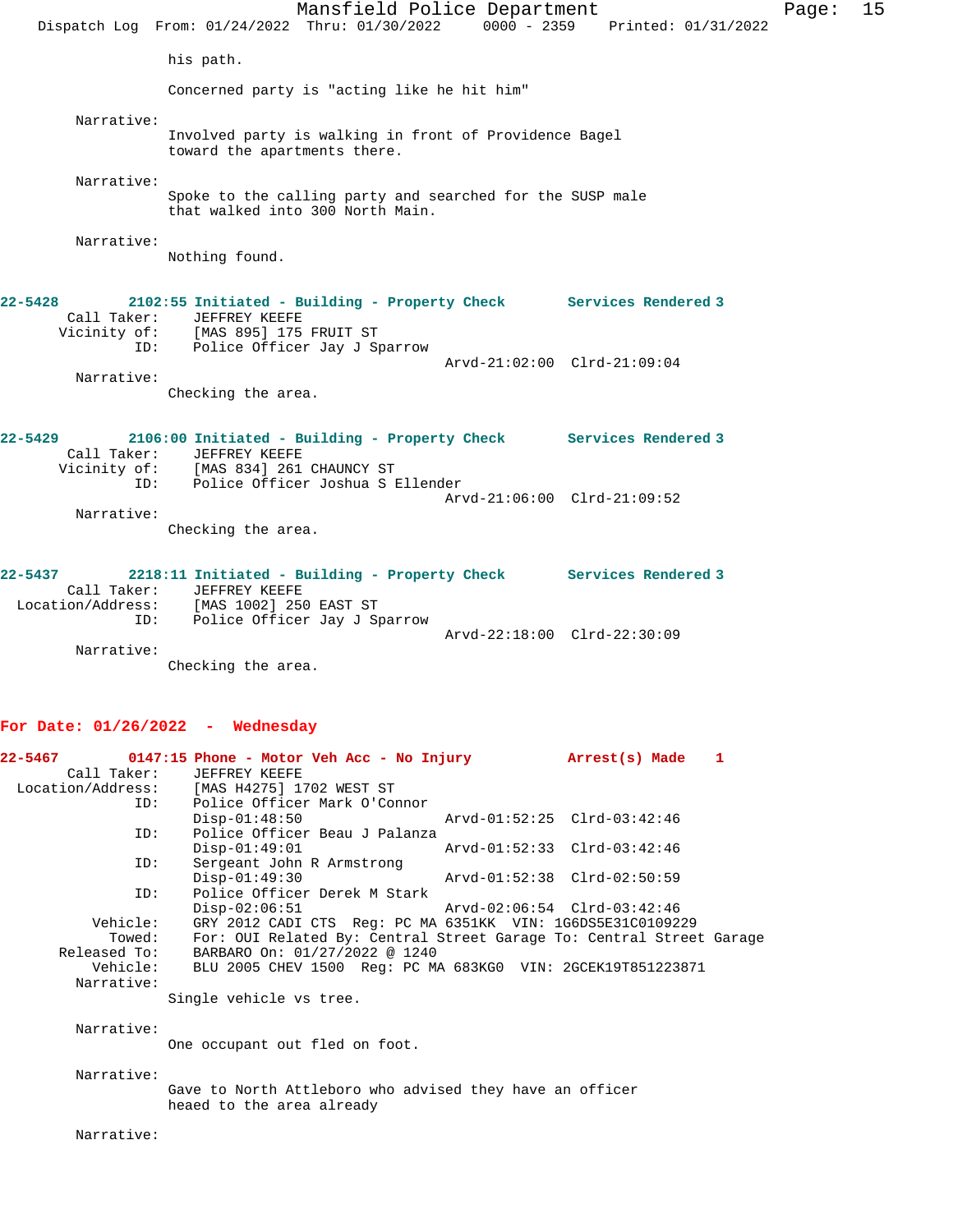Mansfield Police Department Fage: 16 Dispatch Log From: 01/24/2022 Thru: 01/30/2022 0000 - 2359 Printed: 01/31/2022 Off with a party that may match the description. Narrative: Central st en route for the tow. Narrative: Male party involved declined medical. Narrative: One in custody OUI. Narrative: Starting back to the station SM: 3689.8 Narrative: EM: 3695.5 Narrative: Central has the vehicle M12 will follow to the yard to inventory the vehicle. Refer To Accident: 22MAS-28-AC Refer To Arrest: 22MAS-32-AR Arrest: BARBERO, DEVEN JAMES<br>Address: 900 WEST ST MANSFII 900 WEST ST MANSFIELD, MA<br>23 Age: Charges: OUI-LIQUOR OR .08% NEGLIGENT OPERATION OF MOTOR VEHICLE STOP/YIELD, FAIL TO ELECTRONIC DEVICE, USE WHILE OPERATING MV, 1st OFFENSE\* c90 s13B SPEEDING RATE OF SPEED GREATER THAN WAS REASONABLE AND PROPER c90 §17 LEAVE SCENE OF PROPERTY DAMAGE **22-5485 0348 Initiated - Building - Property Check Building Checked / Secured 3** Call Taker: Police Officer Derek M Stark<br>Location/Address: [MAS 281A] 1 CROCKER ST<br>ID: Police Officer Derek M Stark Location Derek M S<br>[MAS 281A] 1 CROCKER ST<br>Police 2001 Police Officer Derek M Stark Arvd-03:49:08 Clrd-03:49:52 Narrative: Checking the area. **22-5486 0354:07 Initiated - Building - Property Check Building Checked / Secured 3** Call Taker: JEFFREY KEEFE Vicinity of: [MAS 2] 60 FORBES BLVD ID: Police Officer Derek M Stark Arvd-03:54:00 Clrd-03:55:56 Narrative: Checking the area. **22-5487 0356:53 Initiated - Parking Violations Citation / Warning Issued 3** Call Taker: JEFFREY KEEFE Vicinity of: [MAS 1038] NORTH MAIN ST ID: Police Officer Derek M Stark Arvd-03:56:00 Clrd-03:59:55 Vehicle: BLK 2018 1500 Reg: PC MA 7YDR40 VIN: 1C6RR7FG1JS270703 Narrative: Parking enforcement. Narrative: Following vehicles issued overnight parking citations. Old Colony Way Ma-7YDR40 **22-5488 0450:46 Initiated - Building - Property Check Services Rendered 3**  Call Taker: JEFFREY KEEFE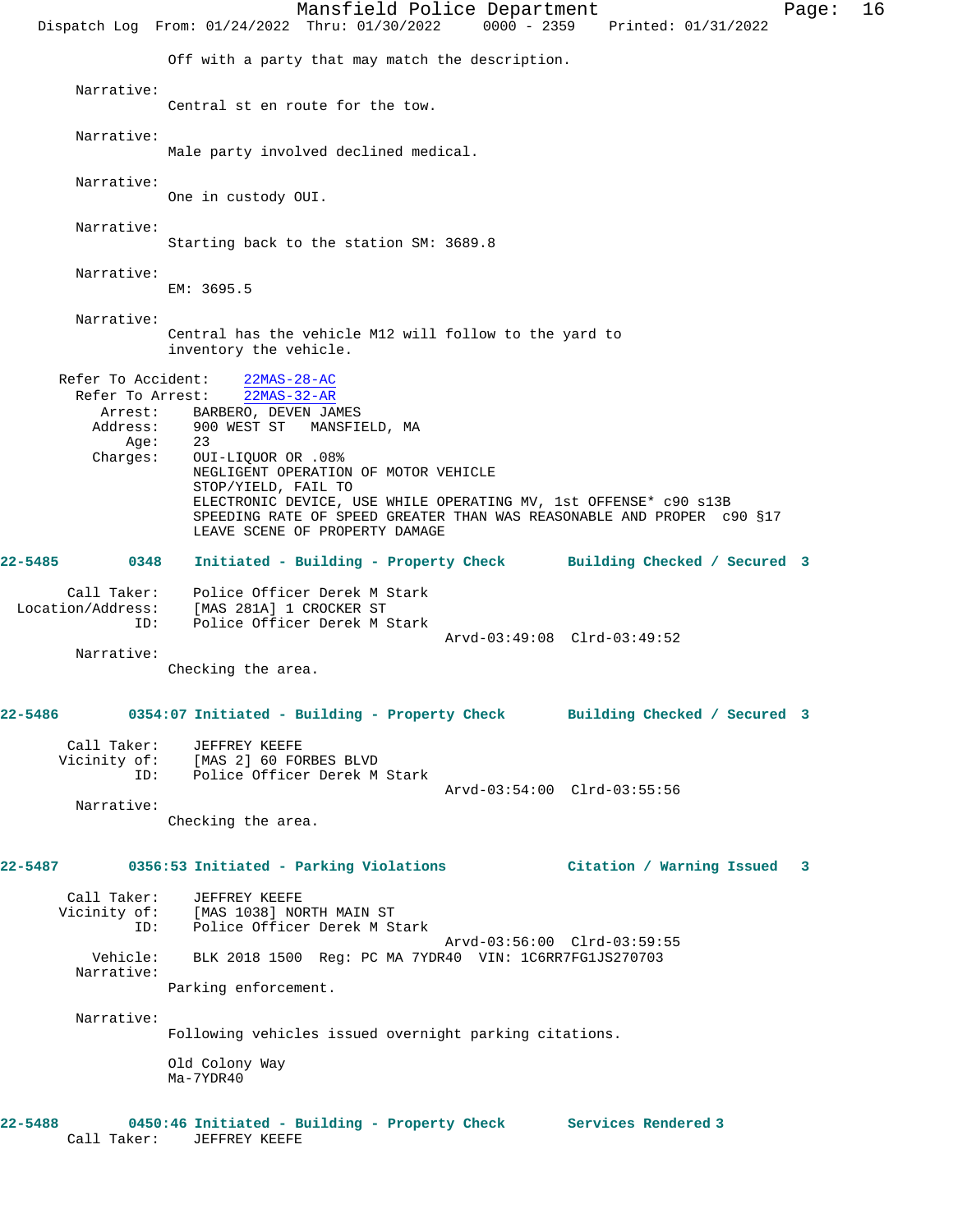Mansfield Police Department Fage: 17 Dispatch Log From: 01/24/2022 Thru: 01/30/2022 0000 - 2359 Printed: 01/31/2022 Location/Address: [MAS 417] 9 FRANCIS AVE ID: Police Officer Beau J Palanza Arvd-04:50:00 Clrd-05:05:43 Narrative: Checking the area. **22-5491 0611:28 Initiated - Building - Property Check Services Rendered 3**  Call Taker: JEFFREY KEEFE Location/Address: [MAS 1040] 50 RESERVOIR ST Apt. #ST ID: Police Officer Derek M Stark Arvd-06:11:00 Clrd-06:11:57 Narrative: Checking the area. **22-5494 0619:19 Initiated - Building - Property Check Building Checked / Secured 3** Call Taker: JEFFREY KEEFE Vicinity of: [MAS] CABOT BLVD ID: Police Officer Derek M Stark Arvd-06:19:00 Clrd-06:28:38 Narrative: Checking the area. **22-5496 0628 Initiated - Building - Property Check Building Checked / Secured 3** Call Taker: Police Officer Derek M Stark Location/Address: [MAS 322] 31 HAMPSHIRE ST ID: Police Officer Derek M Stark Arvd-06:29:12 Clrd-06:34:35 Narrative: Checking the area. **22-5502 0650:39 Phone - 911 Hang-ups & Verifications Confirmed misdial/Accdntl Call 2**  Call Taker: Jennifer Napolitano Location/Address: [MAS H4228] 2 ERICK RD ID: Police Officer Derek M Stark Disp-06:52:07 Clrd-06:52:48 ID: Police Officer Beau J Palanza Disp-06:52:46 Arvd-06:58:13 Clrd-06:59:43 Narrative: Checking on a 911 hang up. Contact made?: yes states its accidental Cellphone? (y/n): yes Uncertainty radius: 14 meters **22-5506 0704:43 Initiated - Building - Property Check Building Checked / Secured 3** Call Taker: Chelsey Ferstler Location/Address: [MAS 982] 111 HOPE ST ID: Police Officer Beau J Palanza Arvd-07:04:00 Clrd-07:11:23 Narrative: Checking the area. **22-5507 0711:30 Initiated - Building - Property Check Building Checked / Secured 3** Call Taker: Chelsey Ferstler Location/Address: [MAS 1002] 250 EAST ST ID: Police Officer Beau J Palanza Arvd-07:11:00 Clrd-07:23:14 Narrative: Checking the area. **22-5510 0716:56 Initiated - Motor Vehicle Stop Citation / Warning Issued 3**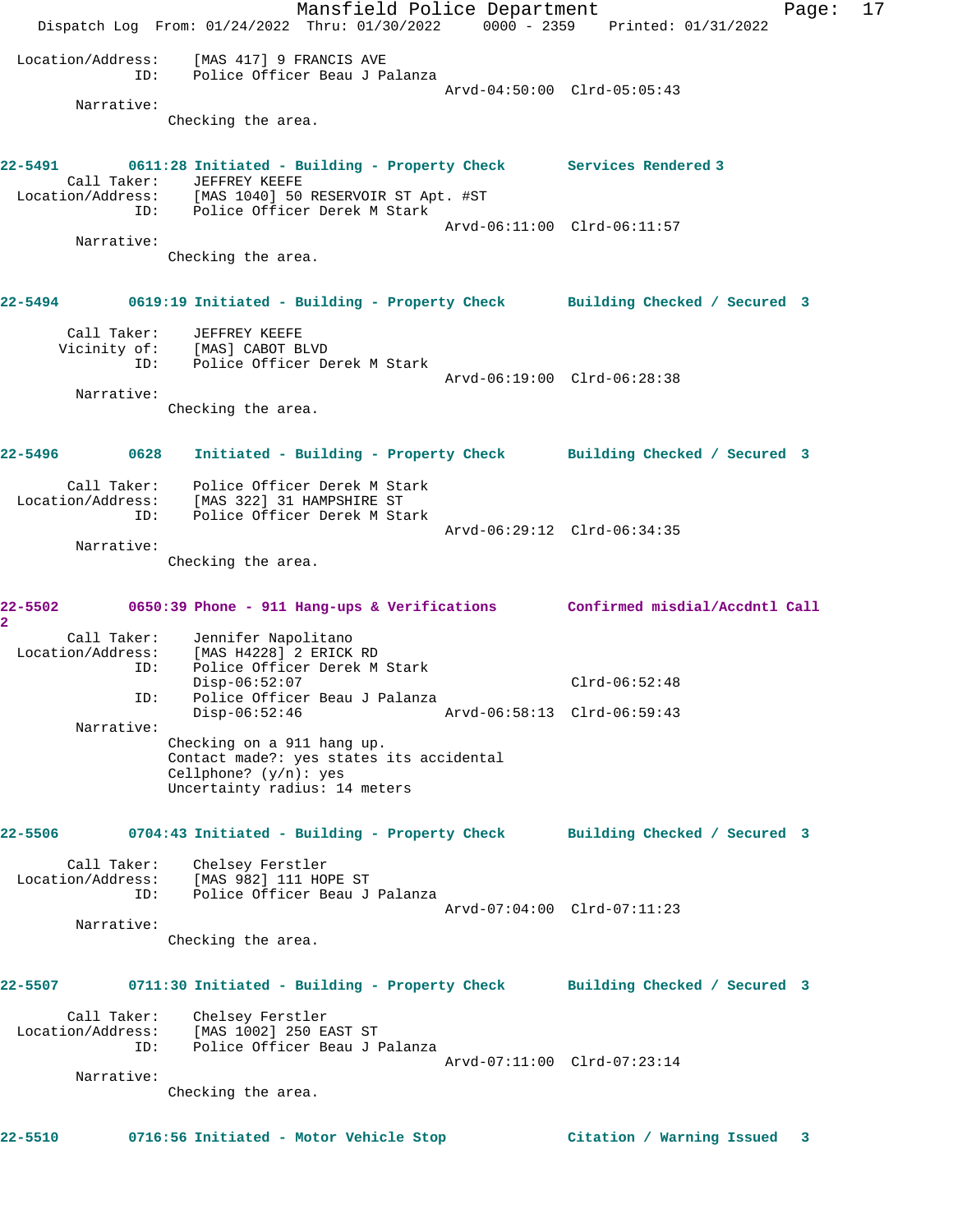Mansfield Police Department Fage: 18 Dispatch Log From: 01/24/2022 Thru: 01/30/2022 0000 - 2359 Printed: 01/31/2022 Call Taker: Chelsey Ferstler Location/Address: [MAS] 145 SCHOOL ST @ 231 SPRING ST ID: Police Officer Derek M Stark Arvd-07:16:00 Clrd-07:22:45 Vehicle: BLK 2009 VOLK RABBIT Reg: PC MA 1ZSM73 VIN: WVWBB71K19W006251 Narrative: mv stop for speed, operator cited **22-5511 0721 Initiated - Parking Violations Services Rendered 3**  Call Taker: Animal Control Steven Simonds Location/Address: [MAS] 242 NORTH MAIN ST @ 16 OLD COLONY WAY ID: Animal Control Steven Simonds Arvd-07:21:50 Clrd-08:08:56 Narrative: checking area for parking violations **22-5523 0830:41 Phone - Assist Fire Department Cancelled Enroute 2**  Call Taker: Chelsey Ferstler Location/Address: [MAS] 71 PINE NEEDLE LN ID: Police Officer David J Pepicelli Disp-08:31:58 Clrd-08:37:44 Narrative: Assisting the FD with a fire related incident. Nature: smoke detector activation **22-5543 1005 Initiated - Parking Violations Services Rendered 3**  Call Taker: Animal Control Steven Simonds Location/Address: [MAS] 43 NORTH MAIN ST @ 13 PARK ST ID: Animal Control Steven Simonds Arvd-10:06:01 Clrd-10:43:30 Narrative: checking area for parking violations **22-5546 1014:02 Walk-In - Assist Citizen - P S A Civil Matter 3**  Call Taker: Support Staff Matthew Todesco Location/Address: [MAS H4889] 251 FRANKLIN ST ID: Sergeant Robert S Pierce Disp-10:15:33 Arvd-10:16:49 Clrd-10:27:53 Narrative: RP into speak with an officer in regards to an issue he had with a contractor. Sgt Pierce into speak with the RP. Narrative: Sgt Pierce reports this is a civil matter, the RP was advised. **22-5547 1016:57 Initiated - Building - Property Check Building Checked / Secured 3** Call Taker: Chelsey Ferstler Location/Address: [MAS 840] 280 SCHOOL ST ID: Police Officer David J Pepicelli Arvd-10:16:00 Clrd-10:32:58 Narrative: Checking the area. **22-5549 1035:55 Phone - 911 Hang-ups & Verifications Confirmed misdial/Accdntl Call 2**  Call Taker: Emily Archer Location/Address: [MAS] 393 NORTH MAIN ST Apt. #301 ID: Police Officer Matthew A Souza<br>Disp-10:38:20 A Disp-10:38:20 Arvd-10:40:33 Clrd-10:43:55 Narrative:

Checking on a 911 accidental

Contact made?:yes, male was inside the elevator and accidentally pushed the elevator button while moving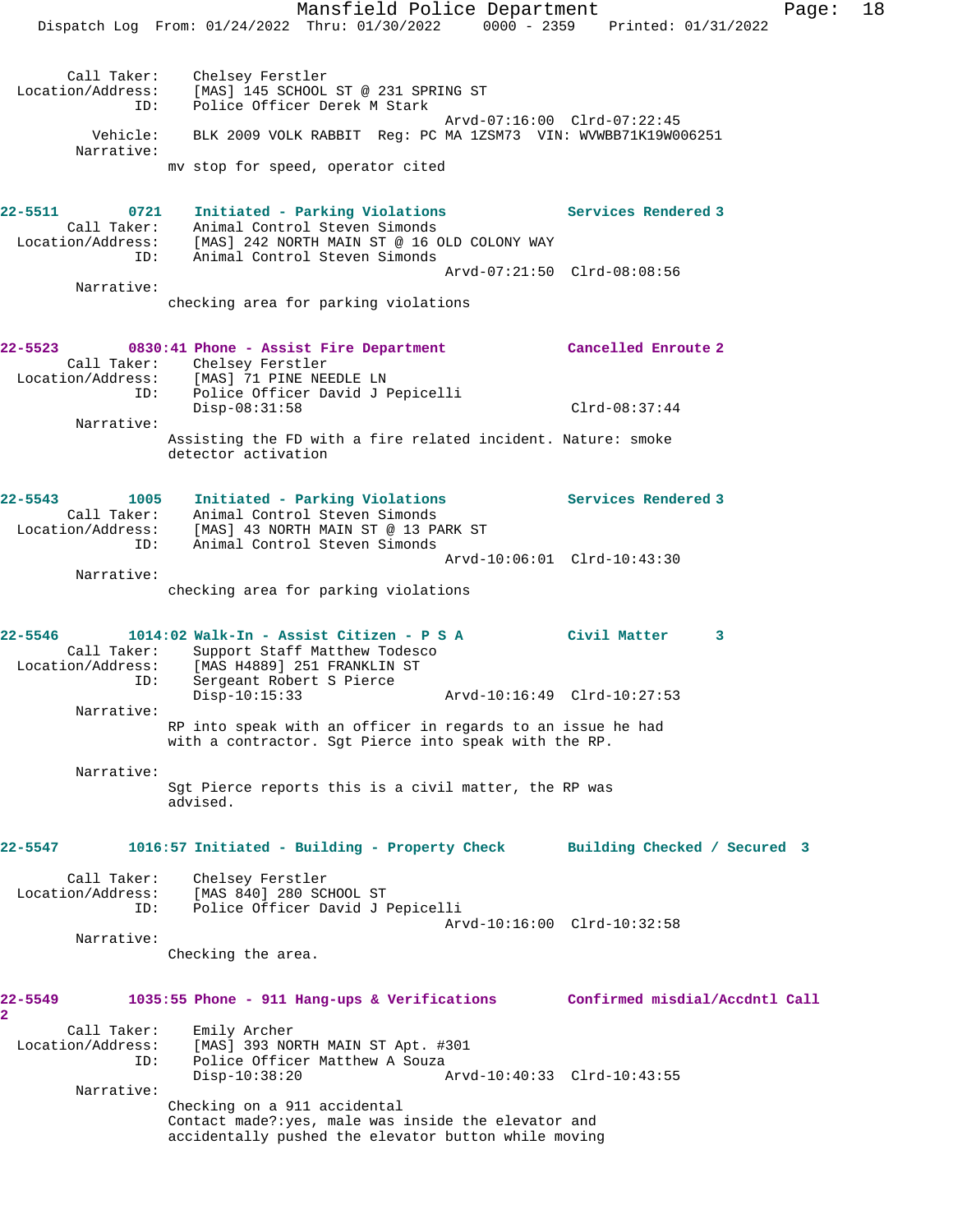Mansfield Police Department Fage: 19 Dispatch Log From: 01/24/2022 Thru: 01/30/2022 0000 - 2359 Printed: 01/31/2022 Cellphone? No Uncertainty radius: **22-5551 1051:19 Initiated - Building - Property Check Building Checked / Secured 3** Call Taker: Emily Archer Location/Address: [MAS 417] 9 FRANCIS AVE<br>: ID: Police Officer Michael Police Officer Michael T Fitzgerald Arvd-10:51:00 Clrd-11:12:31 Narrative: Checking the area. **22-5553 1052:26 Initiated - Animal Complaints Unfounded/Unverifed 3** Call Taker: Emily Archer Location/Address: [MAS] SMITH RD ID: animal control Jeffrey S Collins Arvd-10:52:00 Clrd-11:11:06 Narrative: ACO reporting loose dog report in the area. Narrative: MACO1 reports received a call from shelter that a passer by reported a brown pit mix with gray collar running around, checked area nothing found at this time **22-5556 1114:37 Phone - Animal Complaints Services Rendered 3**  Call Taker: Emily Archer Location/Address: [MAS H2756] 129 TREMONT ST ID: animal control Jeffrey S Collins Disp-11:15:46 Arvd-11:22:23 Clrd-11:33:07 Narrative: caller reports a dog on her front steps Narrative: MACO1 has the dog, male brown brindle mix, no caller or id tag, will be taking dog to the shelter **22-5557 1125:17 Initiated - Motor Vehicle Stop Citation / Warning Issued 3** Call Taker: Chelsey Ferstler Location/Address: [MAS] 402 PRATT ST ID: Police Officer Michael T Fitzgerald Arvd-11:25:00 Clrd-11:29:28 Vehicle: BLU 2009 HOND CO ACCORD Reg: PC MA 425FZ3 VIN: 1HGCS12879A013787 Narrative: mv stop, failure to inspect and improper registration sticker, RO cited. **22-5559 1129:19 Initiated - Motor Vehicle Stop Investigated - Report Taken 3** Call Taker: Emily Archer Location/Address: [MAS] 800 SOUTH MAIN ST ID: Police Officer David W Kinahan Arvd-11:29:00 Clrd-12:46:16 Vehicle: WHI 2018 TOYT TUNDRA Reg: CO MA T53397 VIN: 5TFAY5F11JX761025 Narrative: MVST Narrative: M7 out with an unlicensed driver Narrative: M7 standing by waiting for a licensed driver Narrative: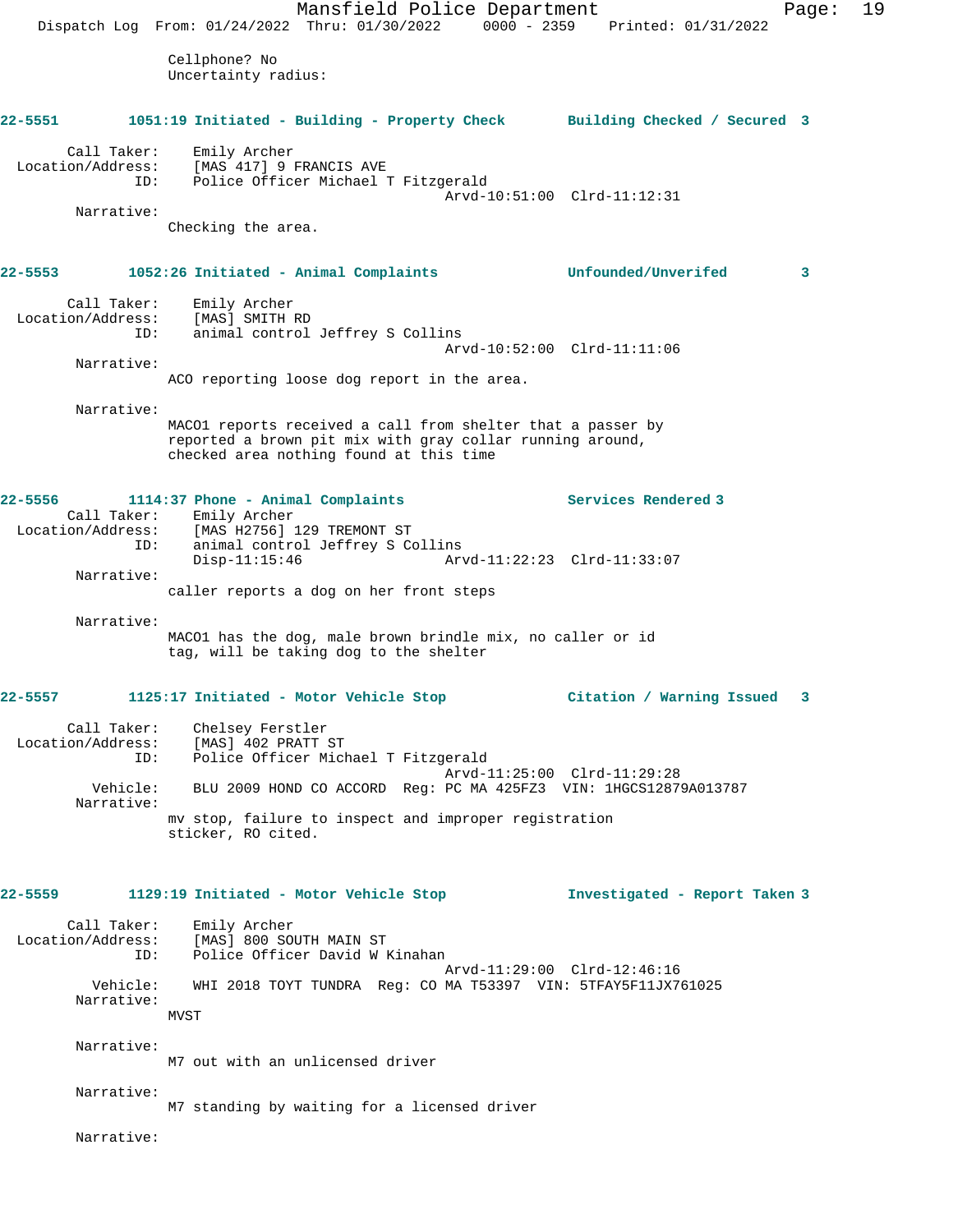Mansfield Police Department Page: 20 Dispatch Log From: 01/24/2022 Thru: 01/30/2022 0000 - 2359 Printed: 01/31/2022 See AR for further Narrative: Company cited for defective equipment Operator cited for unlicensed operation and failure to stop at a red light Narrative: Licensed operator on location Refer To Arrest: 22MAS-33-AR **22-5562 1137:33 Walk-In - Suspicious Actv / Persn / Veh Spoken To 2**  Call Taker: Support Staff Matthew Todesco Location/Address: [MAS 1026] 300 NORTH MAIN ST Apt. #217 ID: Police Officer Matthew A Souza<br>Disp-11:40:28 Disp-11:40:28 Arvd-11:45:12 Clrd-12:00:10 Narrative: RP reports a male party who lives in her building and is always "drunk". She would like to speak with an officer at this time. **22-5565 1142:34 Phone - 911 Hang-ups & Verifications Confirmed misdial/Accdntl Call 2**  Call Taker: Emily Archer Location/Address: [MAS] 31 SUFFOLK RD ID: Police Officer David J Pepicelli Disp-11:45:02 Arvd-11:48:47 Clrd-11:52:11 Narrative: Checking on a 911 accidental Contact made?:back near the loading dock, in an enterprise truck Cellphone? (y/n):Y Uncertainty radius: **22-5567 1150:39 Initiated - Building - Property Check Building Checked / Secured 3** Call Taker: Chelsey Ferstler Location/Address: [MAS 1002] 250 EAST ST ID: Police Officer Michael T Fitzgerald Arvd-11:50:00 Clrd-12:53:36 Narrative: Checking the area. **22-5568 1159:58 Initiated - Follow up Investigation Services Rendered 3**  Call Taker: Chelsey Ferstler<br>Location/Address: [MAS H1790] 4 PL [MAS H1790] 4 PLANTATION RD ID: Detective Derek M McCune Arvd-11:59:00 Clrd-12:30:47 Narrative: Conducting a follow up in the area to a previously reported incident. 22-5575 1251:08 Phone - Assist Other Agency **1251:08** Phone - Assist Other Agency Call Taker: Chelsey Ferstler Location/Address: [MAS]<br>ID: Sergea Sergeant Robert S Pierce<br>Disp-12:52:05 Disp-12:52:05 Arvd-12:52:35 Clrd-13:25:12<br>ID: Police Officer Matthew A Souza Police Officer Matthew A Souza<br>Disp-12:52:10 A Disp-12:52:10 Arvd-12:52:37 Clrd-13:24:49

**22-5578 1314:39 Phone - Assist Citizen - P S A Spoken To 3**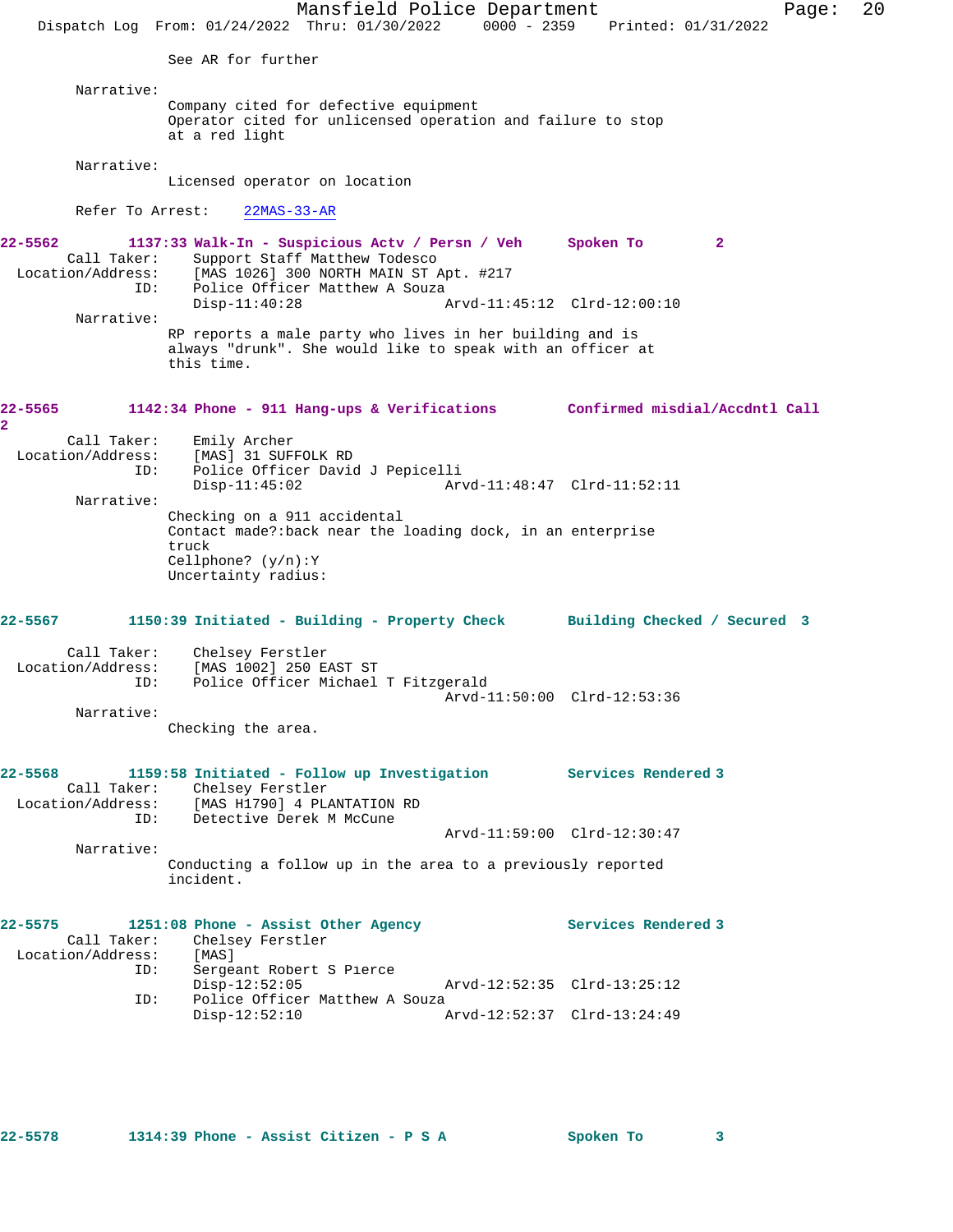Mansfield Police Department Page: 21 Dispatch Log From: 01/24/2022 Thru: 01/30/2022 0000 - 2359 Printed: 01/31/2022 Call Taker: Emily Archer<br>Location/Address: [MAS 199] 54 [MAS 199] 54 CHAUNCY ST ID: Police Officer David J Pepicelli Disp-13:18:02 Arvd-13:20:05 Clrd-13:29:45<br>Vehicle: BLU 2008 TOYT PRIUS Req: PC MA 1PG223 VIN: JTDKB20U68775 BLU 2008 TOYT PRIUS Reg: PC MA 1PG223 VIN: JTDKB20U687759188 Narrative: Caller reporting a black 2008 toyota prius was on the lot yesterday and now it is not. Caller has the key to the vehicle. Narrative: M11 clear for time being, has to make a few calls associated with this issue. **22-5585 1408:49 Initiated - Motor Vehicle Stop Citation / Warning Issued 3** Call Taker: Chelsey Ferstler Location/Address: [MAS 253] 330 PRATT ST Apt. #A ID: Sergeant Robert S Pierce Arvd-14:08:00 Clrd-14:15:22 Vehicle: BLK 2011 NISS PATHFI Reg: PC MA 2CM625 VIN: 5N1AR1NB0BC625649 Narrative: mv stop, operator cited for failure to stop for a school bus **22-5590 1432:14 Initiated - Follow up Investigation Services Rendered 3**  Call Taker: Chelsey Ferstler Location/Address: [MAS 255] 377 CHAUNCY ST ID: Police Officer David J Pepicelli Arvd-14:32:00 Clrd-14:45:34 Narrative: M11 picking up written statements from previous call **22-5593 1449:28 Phone - School Officer Activity Investigated - No Report 3** Call Taker: Chelsey Ferstler Location/Address: [MAS 1002] 250 EAST ST ID: Police Officer David J Pepicelli Disp-14:50:19 Arvd-14:50:33 Clrd-14:51:34 ID: Detective Derek M McCune Disp-14:50:26 Arvd-14:50:32 Clrd-14:51:54<br>TD: Sergeant Robert S Pierce Sergeant Robert S Pierce<br>Disp-14:50:29 Disp-14:50:29 Arvd-14:50:30 Clrd-14:51:52<br>TD: Police Officer Matthew A Souza Police Officer Matthew A Souza Disp-14:51:19 Arvd-14:51:21 Clrd-14:51:36 Narrative: Father into the station to report his child wasnt at school when he went to pick him up, possibly walked home, male party in 3rd grade wearing shorts with black shorts leggings and dark sweatshirt Narrative: MS2 reports father has child **22-5595 1451:48 Phone - Suspicious Actv / Persn / Veh Investigated - Report Taken 2** Call Taker: Emily Archer<br>Location/Address: [MAS 255] 37 [MAS 255] 377 CHAUNCY ST ID: Sergeant Robert S Pierce Disp-14:53:56 Arvd-15:00:43 Clrd-16:02:00<br>TD: Police Officer Matthew A Souza Police Officer Matthew A Souza<br>Disp-14:54:02 A Disp-14:54:02 Arvd-14:56:08 Clrd-15:34:57<br>ID: Police Officer David J Pepicelli Police Officer David J Pepicelli Disp-14:54:20 Arvd-14:58:17 Clrd-16:01:59 ID: Police Officer Matthew A Souza<br>Disp-15:37:43 Disp-15:37:43 Arvd-15:37:45 Clrd-15:37:52<br>Vehicle: BLK 2012 JEEP UT LIBERT Reg: PC MA 8KA822 VIN: 1C4PJMAKX BLK 2012 JEEP UT LIBERT Reg: PC MA 8KA822 VIN: 1C4PJMAKXCW105164 Narrative: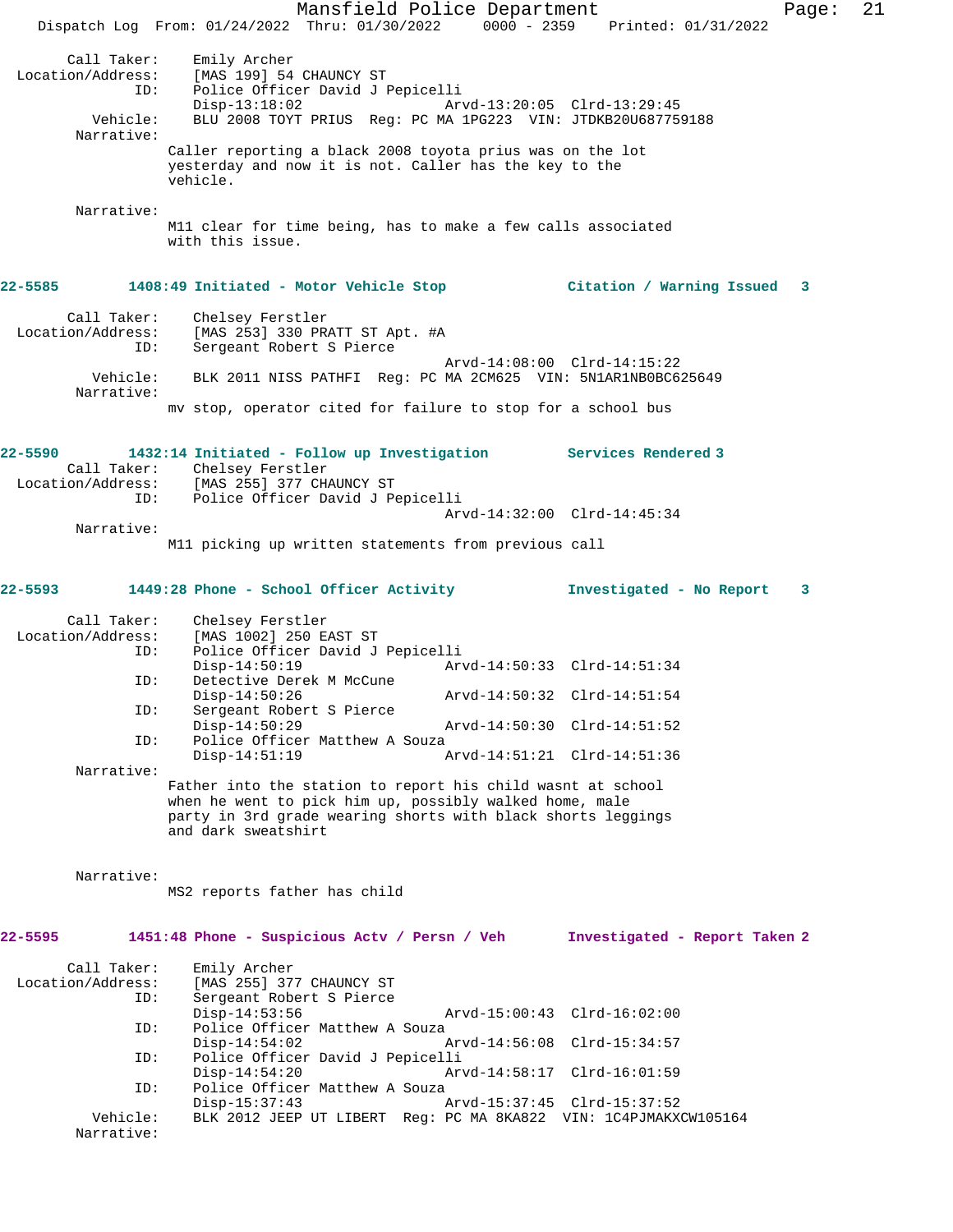Mansfield Police Department Page: 22 Dispatch Log From: 01/24/2022 Thru: 01/30/2022 0000 - 2359 Printed: 01/31/2022 Caller reporting a white male in a brown bulky jacket is stealing items from the store. Loss prevention has seen this man walk out twice with products. Narrative: Loss prevention believes the suspicious male drives a dark Jeep. Narrative: Caller reporting vehicle is parked near Forbes Blvd side. Male is still in the store. Narrative: M1 reports speaking with male party and loss prevention, male party is being cooperative. Narrative: M8 reports male has been trespassed by loss prevention with PD on scene, see AR for further Narrative: M8 is clear. Narrative: M8 located a purse that belongs to a Foxboro resident. It will be at the Mansfield police station. Refer To P/C: 22MAS-34-AR P/C: CELLUCCI, MICHAEL ANTHONY II Address: 118 CHAUNCY ST Apt. #1 MANSFIELD, MA Age: 29  $\text{Charges:}\qquad \text{LARCHY UNDER } $1200 \text{ c}266 \text{ } $30(1)$}$ **22-5602 1535:00 Phone - Lost / Found Property Services Rendered 3**  Call Taker: Emily Archer Location/Address: [MAS 255] 377 CHAUNCY ST ESS. THE 2001 CHERRY MATTHEW A SOUZA<br>Disp-15:37:29 Disp-15:37:29 Arvd-15:37:30 Clrd-15:37:32 Narrative: M8 located a lost purse. Voicemail was left for the owner to retrieve it at the Mansfield Police Station. Refer To Incident: 22MAS-68-OF **22-5606 1640:52 Initiated - Motor Vehicle Stop Citation / Warning Issued 3** Call Taker: Chelsey Ferstler Location/Address: [MAS 907] 390 WEST ST Apt. #A Police Officer Joshua S Ellender Arvd-16:40:00 Clrd-16:44:50 Vehicle: GRY 2020 ACUR ILX Reg: PC MA 2JRR85 VIN: 19UDE2F76LA007814 Narrative: mv stop, red light violation 140 nb @ franklin, RO cited **22-5607 1653:05 Initiated - Building - Property Check Building Checked / Secured 3** Call Taker: Chelsey Ferstler Location/Address: [MAS 840] 280 SCHOOL ST ID: Police Officer Joshua S Ellender Arvd-16:53:00 Clrd-17:08:28 Narrative: Checking the area. **22-5611 1704:27 Initiated - Child Safety Seat Program Services Rendered 3**  Call Taker: Chelsey Ferstler Location/Address: [MAS 451B] 500 EAST ST ID: Police Officer Andrew J Kelley Arvd-17:04:00 Clrd-17:26:02 Narrative: Officer installing child passenger seat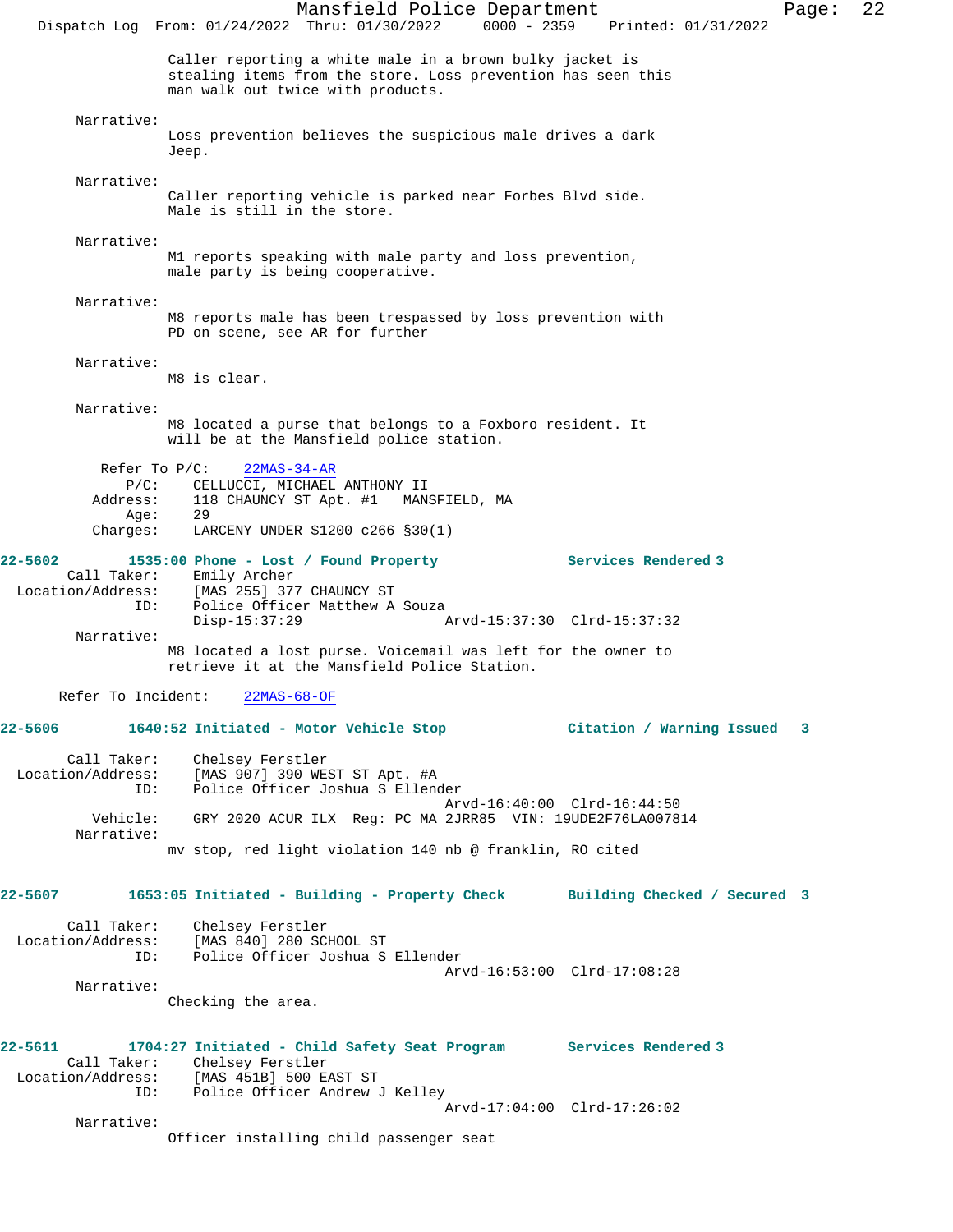Mansfield Police Department Page: 23 Dispatch Log From: 01/24/2022 Thru: 01/30/2022 0000 - 2359 Printed: 01/31/2022 **22-5627 1850:03 911 - 911 Hang-ups & Verifications Confirmed misdial/Accdntl Call** Call Taker: JEFFREY KEEFE Vicinity of: [MAS 195A] 254 CHAUNCY ST ID: Police Officer David J Pepicelli Disp-18:53:50 Arvd-19:01:24 Clrd-19:04:08 ID: Police Officer Joshua S Ellender Disp-19:01:19 Arvd-19:01:22 Clrd-19:04:10 Narrative: Checking on a 911 hang up. Contact made?: no Cellphone? (y/n): yes Uncertainty radius: 12 meters Narrative: 12 meters over the top of Cibo. Narrative: Spoke with manager, no issues on property. **22-5629 1928:10 Initiated - Building - Property Check Building Checked / Secured 3** Call Taker: NICHOLAS GOYETTE Location/Address: [MAS] NORTH MAIN ST ID: Police Officer Andrew J Kelley Arvd-19:28:00 Clrd-19:40:09 Narrative: Checking the area. **22-5630 1934:13 Initiated - Building - Property Check Building Checked / Secured 3** Call Taker: Thomas Scanlan<br>Location/Address: [MAS 1040] 50 F ess: [MAS 1040] 50 RESERVOIR ST Apt. #ST<br>ID: Police Officer Joshua S Ellender Police Officer Joshua S Ellender Arvd-19:34:00 Clrd-19:37:14 Narrative: Checking the area. **22-5631 1939:21 Initiated - Disabled Motor Vehicle Vehicle Towed 3**  Call Taker: Thomas Scanlan Location/Address: [MAS] 100 RTE 140 NB @ 170 SCHOOL ST ID: Police Officer Joshua S Ellender Arvd-19:39:00 Clrd-20:27:58<br>ID: Police Officer Andrew J Kelley Police Officer Andrew J Kelley<br>Disp-19:46:01 1 Disp-19:46:01 Arvd-19:46:04 Clrd-20:18:25 Vehicle: GRN 2009 FORD F550 Reg: CO MA V43943 VIN: 1FDAF57R99EA61539 Towed: For: M / V VIOLATIONS - No Arrest By: Central Street Garage To: Central Street Garage Narrative: Reported DMV in the area. Narrative: Vehicle ran out of gas. M3 reports a heavier dump truck vehicle, 18,000 pounds gross. Central Towing is being notified for SUS REG. Narrative: Gave to Central Street who advised that they can take it Narrative: M3 reports that Central Towing took the vehicle. A supervisor picked up the operator. A citation was issued to the company for an unregistered motor vehicle.

## **22-5642 2049:33 Initiated - Building - Property Check Building Checked / Secured 3**

**2** 

Call Taker: Thomas Scanlan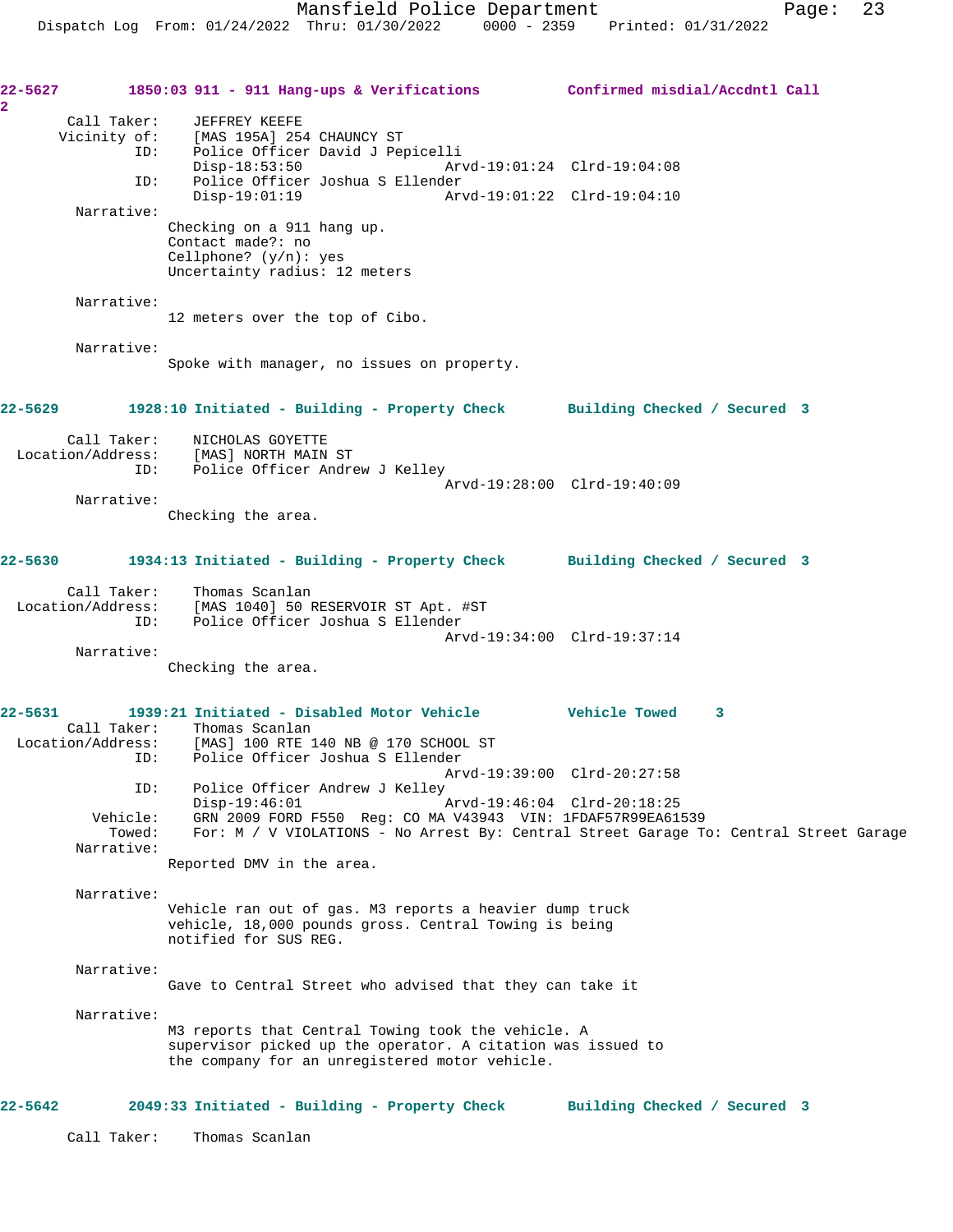Mansfield Police Department Fage: 24 Dispatch Log From: 01/24/2022 Thru: 01/30/2022 0000 - 2359 Printed: 01/31/2022 Location/Address: [MAS 4] 31 HAMPSHIRE ST ID: Police Officer Joshua S Ellender Arvd-20:49:00 Clrd-20:56:52 Narrative: Checking the area. **22-5643 2057:00 Initiated - Building - Property Check Building Checked / Secured 3** Call Taker: Thomas Scanlan Location/Address: [MAS] CABOT BLVD ID: Police Officer Joshua S Ellender Arvd-20:57:00 Clrd-20:58:14 Narrative: Checking the area of 44 Cabot BLVD. **22-5644 2107:22 Initiated - Motor Vehicle Stop Spoken To 3**  Call Taker: Thomas Scanlan Vicinity of: [MAS] 255 NORTH MAIN ST @ 8 COTTAGE ST ID: Police Officer Andrew J Kelley Arvd-21:07:00 Clrd-21:17:53 ID: Police Officer David J Pepicelli Disp-21:09:05 Arvd-21:09:08 Clrd-21:19:09 Vehicle: BRO 2001 MERZ UT ML320 Reg: PC MA 2DSS14 VIN: 4JGAB54E11A257760 Narrative: Off with an mvst. Narrative: Operator has appointment with registry tomorrow, title in hand, working on paperwork. **22-5646 2117:09 Initiated - Building - Property Check Building Checked / Secured 3** Call Taker: Thomas Scanlan Location/Address: [MAS 2] 60 FORBES BLVD ID: Police Officer Joshua S Ellender Arvd-21:17:00 Clrd-21:47:36 Narrative: Checking the area. **22-5647 2117:58 Initiated - Motor Vehicle Stop Citation / Warning Issued 3** Call Taker: Thomas Scanlan Vicinity of: [MAS U7] CHAUNCY ST ID: Police Officer Andrew J Kelley Arvd-21:17:00 Clrd-21:27:15 ID: Police Officer David J Pepicelli Arvd-21:19:36 Clrd-21:27:13 Vehicle: BLK 2016 BMW 535 Reg: PC MA 291CJ5 VIN: WBA5B3C58GG256670 Narrative: Off with an mvst for wrong way violation. Narrative: Vehicle took a wrong left turn and inadvertently went in the wrong lane. Citation issued for improper lane violation. **22-5648 2125:37 Phone - 911 Hang-ups & Verifications Confirmed misdial/Accdntl Call 2**  Call Taker: JEFFREY KEEFE<br>Location/Address: [MAS H75] 23 J [MAS H75] 23 ERICK RD Apt. #8 ID: Police Officer David J Pepicelli Disp-21:28:38 Arvd-21:31:55 Clrd-21:34:02 Narrative: Checking on a 911 hang up. Contact made?: yes spoke with him Cellphone?  $(y/n)$ : yes Uncertainty radius: spoke with male party .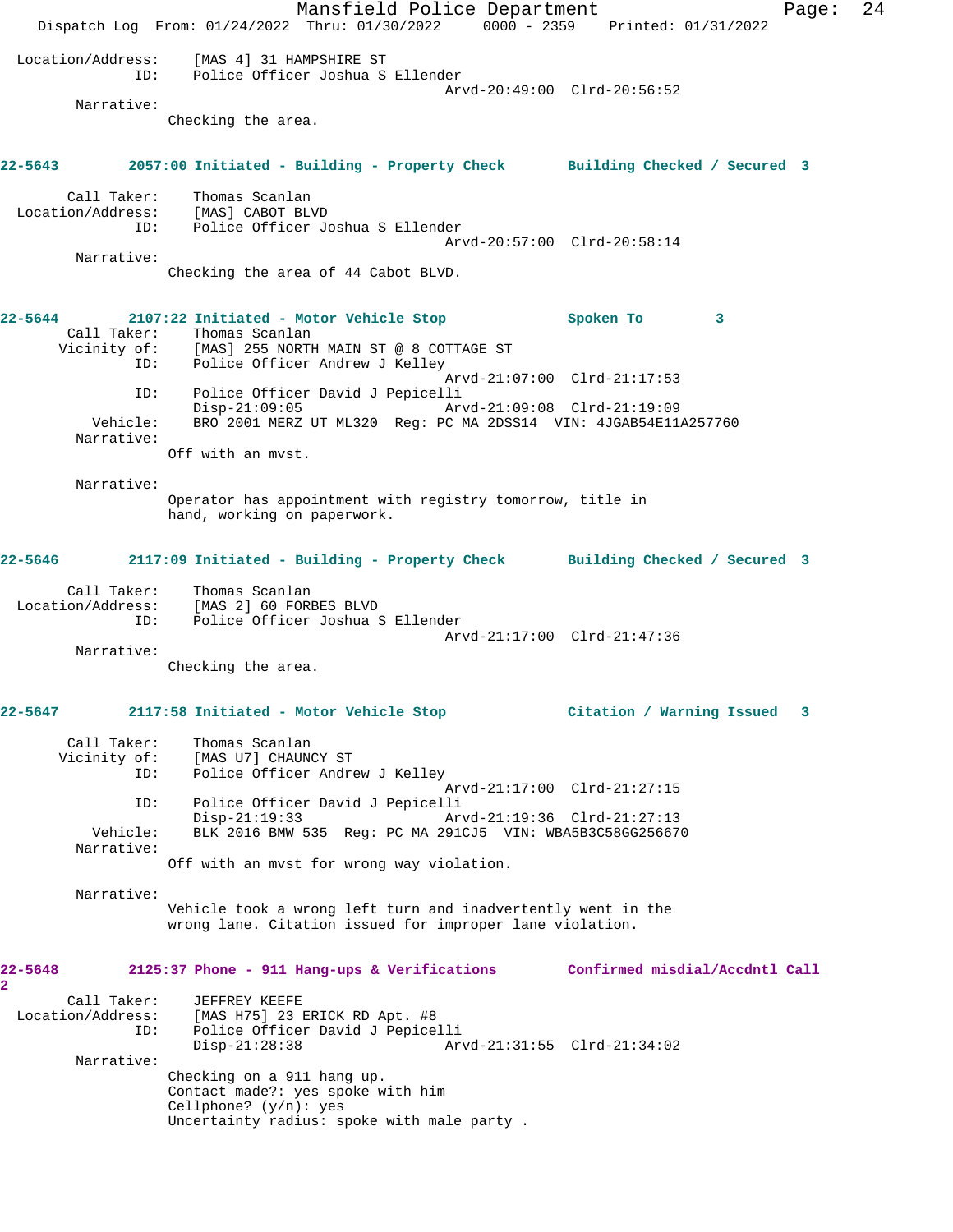|             |                                  | Mansfield Police Department                                                                       |                              | Page: | 25 |
|-------------|----------------------------------|---------------------------------------------------------------------------------------------------|------------------------------|-------|----|
|             |                                  | Dispatch Log From: 01/24/2022 Thru: 01/30/2022 0000 - 2359 Printed: 01/31/2022                    |                              |       |    |
|             | Narrative:                       |                                                                                                   |                              |       |    |
|             |                                  | Spoke with calling party, confirmed accidental.                                                   |                              |       |    |
|             |                                  |                                                                                                   |                              |       |    |
| $22 - 5649$ | 2129                             | Initiated - Building - Property Check Building Checked / Secured 3                                |                              |       |    |
|             |                                  |                                                                                                   |                              |       |    |
|             |                                  | Call Taker: Police Officer Andrew J Kelley<br>Location/Address: [MAS 65] 30 CHAUNCY ST            |                              |       |    |
|             | ID:                              | Police Officer Andrew J Kelley                                                                    |                              |       |    |
|             | Narrative:                       |                                                                                                   | Arvd-21:29:36 Clrd-21:32:29  |       |    |
|             |                                  | Checking the area.                                                                                |                              |       |    |
|             |                                  |                                                                                                   |                              |       |    |
|             | 22-5653 2147                     | Initiated - Building - Property Check Building Checked / Secured 3                                |                              |       |    |
|             |                                  | Call Taker: Police Officer Andrew J Kelley                                                        |                              |       |    |
|             |                                  | Location/Address: [MAS] COPELAND DR<br>TD: Police Officer And                                     |                              |       |    |
|             | ID:                              | Police Officer Andrew J Kelley                                                                    | Arvd-21:47:55 Clrd-21:56:12  |       |    |
|             | Narrative:                       |                                                                                                   |                              |       |    |
|             |                                  | Checking the area.                                                                                |                              |       |    |
|             |                                  |                                                                                                   |                              |       |    |
|             |                                  | 22-5655 2203:39 Initiated - Building - Property Check Building Checked / Secured 3                |                              |       |    |
|             |                                  | Call Taker: Thomas Scanlan                                                                        |                              |       |    |
|             |                                  | Location/Address: [MAS 834] 261 CHAUNCY ST                                                        |                              |       |    |
|             | ID:                              | Police Officer Andrew J Kelley                                                                    | Arvd-22:03:00 Clrd-22:05:35  |       |    |
|             | Narrative:                       |                                                                                                   |                              |       |    |
|             |                                  | Checking the area.                                                                                |                              |       |    |
|             |                                  |                                                                                                   |                              |       |    |
|             |                                  | For Date: $01/27/2022 - Thursday$                                                                 |                              |       |    |
|             |                                  |                                                                                                   |                              |       |    |
| 22–5662     |                                  | 0004:10 Initiated - Building - Property Check Building Checked / Secured 3                        |                              |       |    |
|             |                                  | Call Taker: Thomas Scanlan<br>Location/Address: [MAS 820C] 31 PLYMOUTH ST                         |                              |       |    |
|             | ID:                              | Detective Patrick J Pennie                                                                        |                              |       |    |
|             |                                  |                                                                                                   | Arvd-00:04:00 Clrd-00:05:45  |       |    |
|             | Narrative:                       |                                                                                                   |                              |       |    |
|             |                                  | Checking the area.                                                                                |                              |       |    |
|             | Narrative:                       |                                                                                                   |                              |       |    |
|             |                                  | Reports Radford Group having issues with alarms all day.<br>Spoke with manager about clearing it. |                              |       |    |
|             |                                  |                                                                                                   |                              |       |    |
| $22 - 5671$ |                                  | 0047:58 Initiated - Building - Property Check                                                     | Building Checked / Secured 3 |       |    |
|             |                                  |                                                                                                   |                              |       |    |
|             | Call Taker:<br>Location/Address: | Thomas Scanlan<br>[MAS 1040] 50 RESERVOIR ST Apt. #ST                                             |                              |       |    |
|             | ID:                              | Police Officer Christopher D Sorge                                                                |                              |       |    |
|             | Narrative:                       |                                                                                                   | Arvd-00:47:00 Clrd-00:48:18  |       |    |
|             |                                  | Checking the area.                                                                                |                              |       |    |
|             |                                  |                                                                                                   |                              |       |    |
| 22-5672     |                                  | 0050:28 Initiated - Motor Vehicle Stop                                                            | Citation / Warning Issued    | 3     |    |
|             |                                  |                                                                                                   |                              |       |    |
|             | Call Taker:<br>Location/Address: | Thomas Scanlan<br>[MAS] 789 EAST ST @ 86 EASTMAN ST                                               |                              |       |    |
|             | ID:                              | Police Officer Derek M Stark                                                                      |                              |       |    |
|             | ID:                              | Police Officer Mark O'Connor                                                                      | Arvd-00:50:00 Clrd-00:57:14  |       |    |
|             |                                  | $Disp-00:52:10$                                                                                   | Arvd-00:52:15 Clrd-00:57:16  |       |    |
|             | Vehicle:<br>Narrative:           | WHI 2014 JEEP UT CHEROK Reg: PC MA 2NPB75 VIN: 1C4PJMCSXEW317661                                  |                              |       |    |
|             |                                  |                                                                                                   |                              |       |    |
|             |                                  |                                                                                                   |                              |       |    |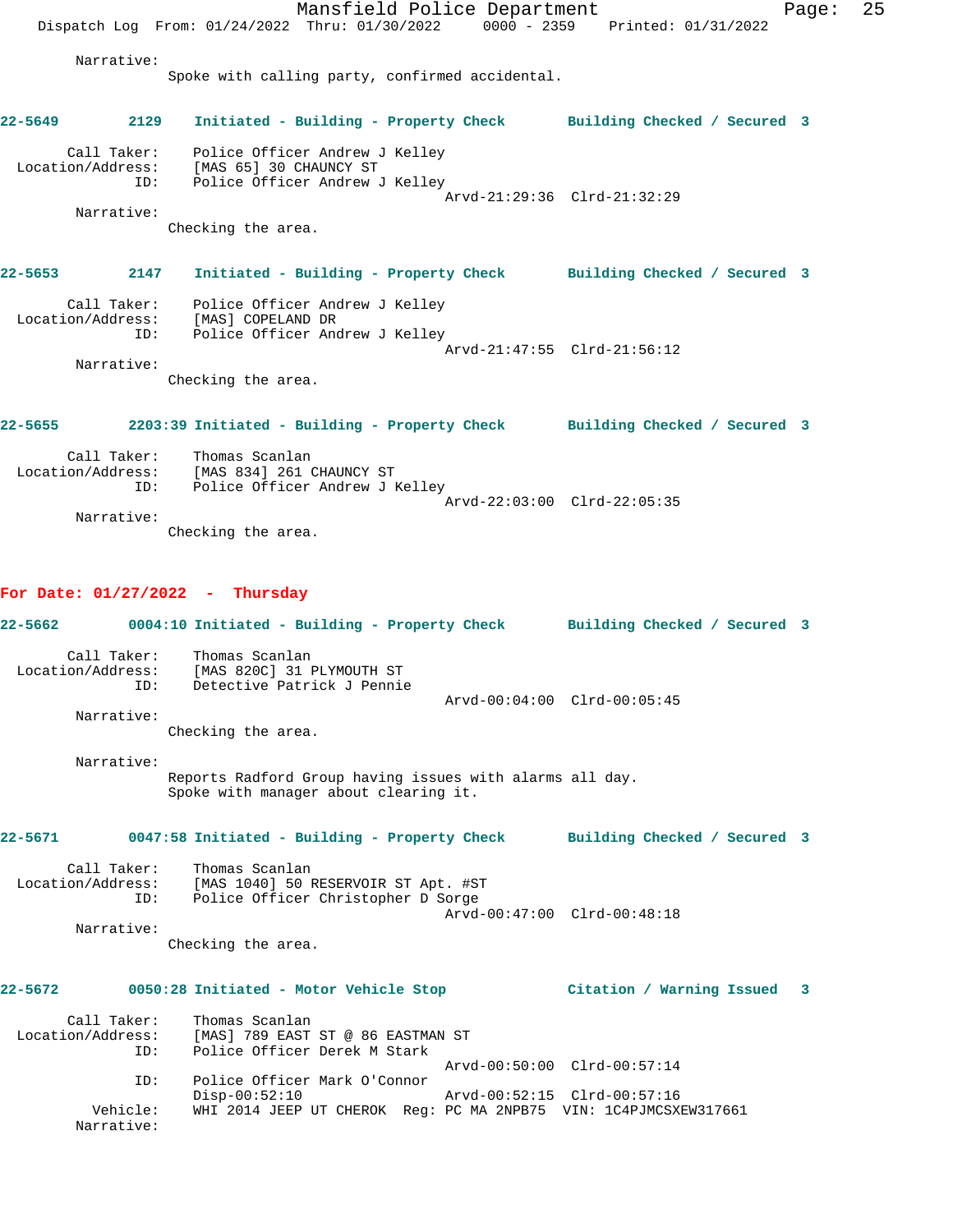|                        |                                                                                                                                              | Mansfield Police Department | Dispatch Log From: 01/24/2022 Thru: 01/30/2022 0000 - 2359 Printed: 01/31/2022               | Page: | 26 |
|------------------------|----------------------------------------------------------------------------------------------------------------------------------------------|-----------------------------|----------------------------------------------------------------------------------------------|-------|----|
|                        | Out with an myst.                                                                                                                            |                             |                                                                                              |       |    |
| Narrative:             |                                                                                                                                              |                             |                                                                                              |       |    |
|                        | Citation issued to owner/operator.                                                                                                           |                             |                                                                                              |       |    |
| 22-5676                |                                                                                                                                              |                             | 0101:33 Initiated - Suspicious Actv / Persn / Veh Building Checked / Secured 2               |       |    |
| Call Taker:<br>ID:     | Thomas Scanlan<br>Location/Address: [MAS 37] 660 EAST ST<br>Police Officer Derek M Stark                                                     |                             |                                                                                              |       |    |
| Vehicle:<br>Narrative: |                                                                                                                                              |                             | Arvd-01:01:00 Clrd-01:05:04<br>GRY 2012 HYUN ACCENT Reg: PC MA 6SY332 VIN: KMHCT4AE2CU067570 |       |    |
|                        | Out checking an unoccupied vehicle.                                                                                                          |                             |                                                                                              |       |    |
| 22–5677                | 0102:35 Initiated - Building - Property Check Secured Building 3<br>Call Taker: Thomas Scanlan<br>Location/Address: [MAS 1015] 30 CHAUNCY ST |                             |                                                                                              |       |    |
| ID:                    | Police Officer Mark O'Connor                                                                                                                 |                             | Arvd-01:02:00 Clrd-01:08:27                                                                  |       |    |
| Narrative:             | Checking the area.                                                                                                                           |                             |                                                                                              |       |    |
| 22-5680                | 0117:30 Initiated - Motor Vehicle Stop                                                                                                       |                             | Citation / Warning Issued                                                                    | 3     |    |
| Call Taker:<br>ID:     | Thomas Scanlan<br>Vicinity of: [MAS H3847] 6 BICENTENNIAL CT @ 228 PRATT ST<br>Police Officer Mark O'Connor                                  |                             |                                                                                              |       |    |
| ID:                    | Police Officer Derek M Stark                                                                                                                 |                             | Arvd-01:17:00 Clrd-01:23:37                                                                  |       |    |
| Vehicle:               | $Disp-01:18:29$                                                                                                                              |                             | Arvd-01:18:32 Clrd-01:23:39<br>GRY 2009 HYUN GENESI Reg: PC MA 1FLZ26 VIN: KMHGC46E89U044040 |       |    |
| Narrative:             | Out with an myst.                                                                                                                            |                             |                                                                                              |       |    |
| Narrative:             | Citation issued to operator for speeding.                                                                                                    |                             |                                                                                              |       |    |
| 22-5685                |                                                                                                                                              |                             | 0127:43 Initiated - Building - Property Check Building Checked / Secured 3                   |       |    |
|                        | Call Taker: Thomas Scanlan<br>Vicinity of: [MAS] MYSTIC LN<br>ID: Police Officer Derek M Stark                                               |                             |                                                                                              |       |    |
|                        |                                                                                                                                              |                             | Arvd-01:27:00 Clrd-01:30:49                                                                  |       |    |
| Narrative:             | Checking the area.                                                                                                                           |                             |                                                                                              |       |    |
|                        |                                                                                                                                              |                             | 22-5690     0140:54 Initiated - Building - Property Check     Building Checked / Secured 3   |       |    |
| Call Taker:            | Thomas Scanlan<br>Location/Address: [MAS 1016] 4 ERICK RD<br>ID: Police Officer Derek M Stark                                                |                             | Arvd-01:40:00 Clrd-01:57:17                                                                  |       |    |
| Narrative:             | Checking the area.                                                                                                                           |                             |                                                                                              |       |    |
| <b>22-5701</b>         |                                                                                                                                              |                             | 0159:10 Initiated - Building - Property Check Building Checked / Secured 3                   |       |    |
| Call Taker:            | Thomas Scanlan<br>Vicinity of: [MAS] PLYMOUTH ST<br>ID: Police Officer Christopher D Sorge                                                   |                             | Arvd-01:59:00 Clrd-02:11:07                                                                  |       |    |
| Narrative:             | Checking the area.                                                                                                                           |                             |                                                                                              |       |    |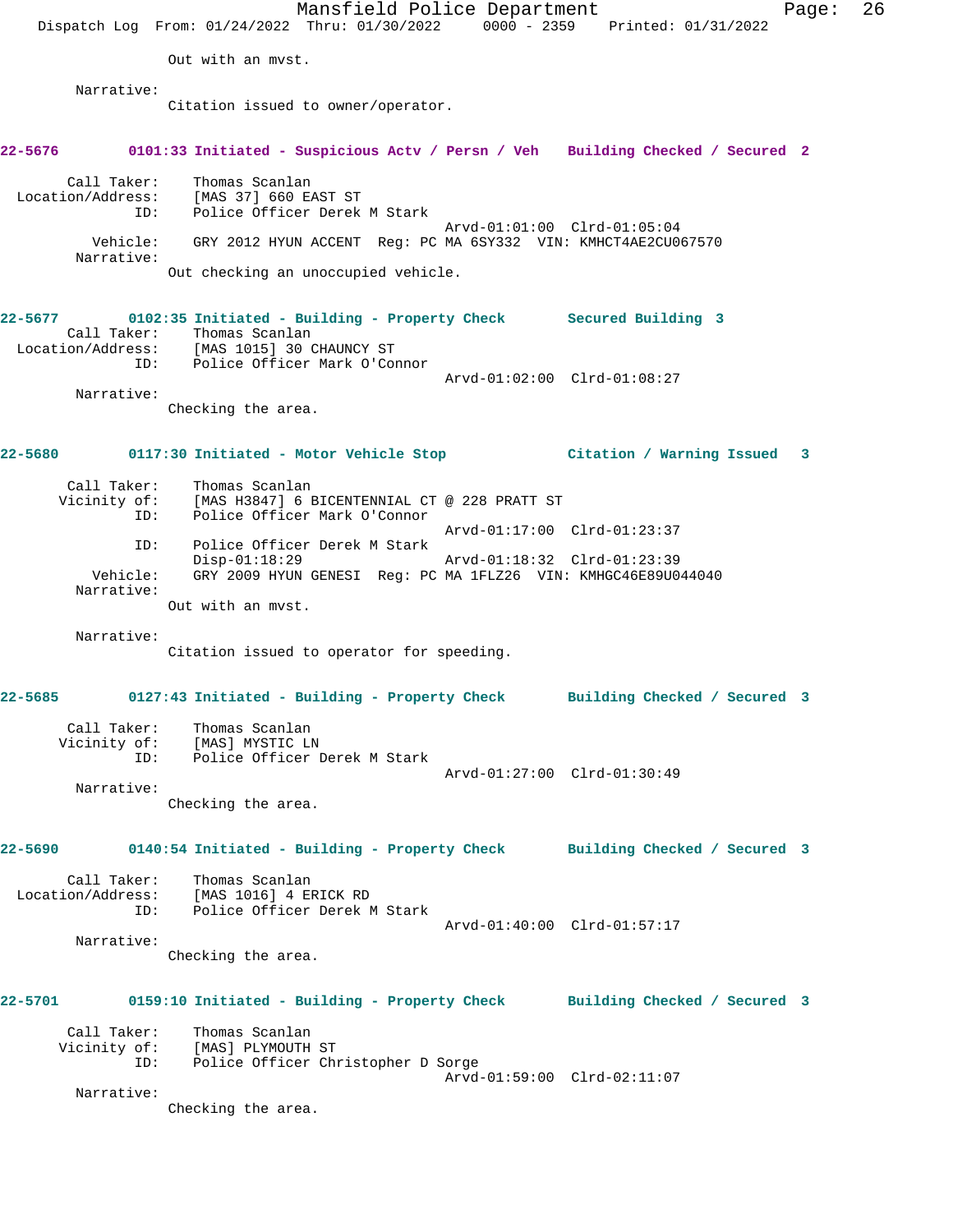Mansfield Police Department Page: 27 Dispatch Log From: 01/24/2022 Thru: 01/30/2022 0000 - 2359 Printed: 01/31/2022 **22-5703 0207:24 Initiated - Building - Property Check Building Checked / Secured 3** Call Taker: Thomas Scanlan Location/Address: [MAS 417] 9 FRANCIS AVE ID: Police Officer Derek M Stark Arvd-02:07:00 Clrd-02:28:11 Narrative: Checking the area. **22-5706 0217:26 Initiated - Building - Property Check Building Checked / Secured 3** Call Taker: Thomas Scanlan Location/Address: [MAS 281A] 1 CROCKER ST ID: Police Officer Mark O'Connor Arvd-02:17:00 Clrd-02:25:09 Narrative: Checking the area. **22-5724 0313:07 Initiated - Building - Property Check Building Checked / Secured 3** Call Taker: Thomas Scanlan Location/Address: [MAS 1002] 250 EAST ST ID: Police Officer Derek M Stark Arvd-03:13:00 Clrd-03:28:31 Narrative: Checking the area. **22-5727 0341:54 Initiated - Building - Property Check Building Checked / Secured 3** Call Taker: Thomas Scanlan Location/Address: [MAS 139] 265 FRUIT ST ID: Police Officer Derek M Stark Arvd-03:41:00 Clrd-03:49:39 Narrative: Checking the area. **22-5729 0446:52 911 - 911 Hang-ups & Verifications Not Home / No Answer 2** Call Taker: JEFFREY KEEFE<br>Vicinity of: [MAS H2316] 12 [MAS H2316] 122 SAMOSET AVE ID: Police Officer Mark O'Connor Disp-04:48:24 Arvd-04:52:12 Clrd-04:59:14 ID: Police Officer Derek M Stark Disp-04:48:39 Arvd-04:53:08 Clrd-04:59:11 Vehicle: BLK 2019 MAZD UT CX-5 Reg: PC MA 9TF957 VIN: JM3KFBCM8K0671380<br>Vehicle: GRY 2019 FORD F250 Reg: CO MA T62964 VIN: 1FTBF2B67KEC56498 GRY 2019 FORD F250 Reg: CO MA T62964 VIN: 1FTBF2B67KEC56498 Narrative: Checking on a 911 hang up. Contact made?: No Cellphone? (y/n): Yes Uncertainty radius: 14 Meters Narrative: M6 reports nothing showing, no lights on at house, asks dispatch to attempt another callback. Narrative: M6 takes note of two vehicles in driveway. **22-5734 0557:28 Phone - Assist Fire Department Services Rendered 2**  Call Taker: Thomas Scanlan Location/Address: [MAS H1073] 26 OLD NORTH TRL ID: Police Officer Derek M Stark Disp-05:59:32 Arvd-06:06:00 Clrd-06:20:04 Narrative: Assisting the FD with a fire related incident. Nature: smoke detectors going off, possibly a malfunction, fire going to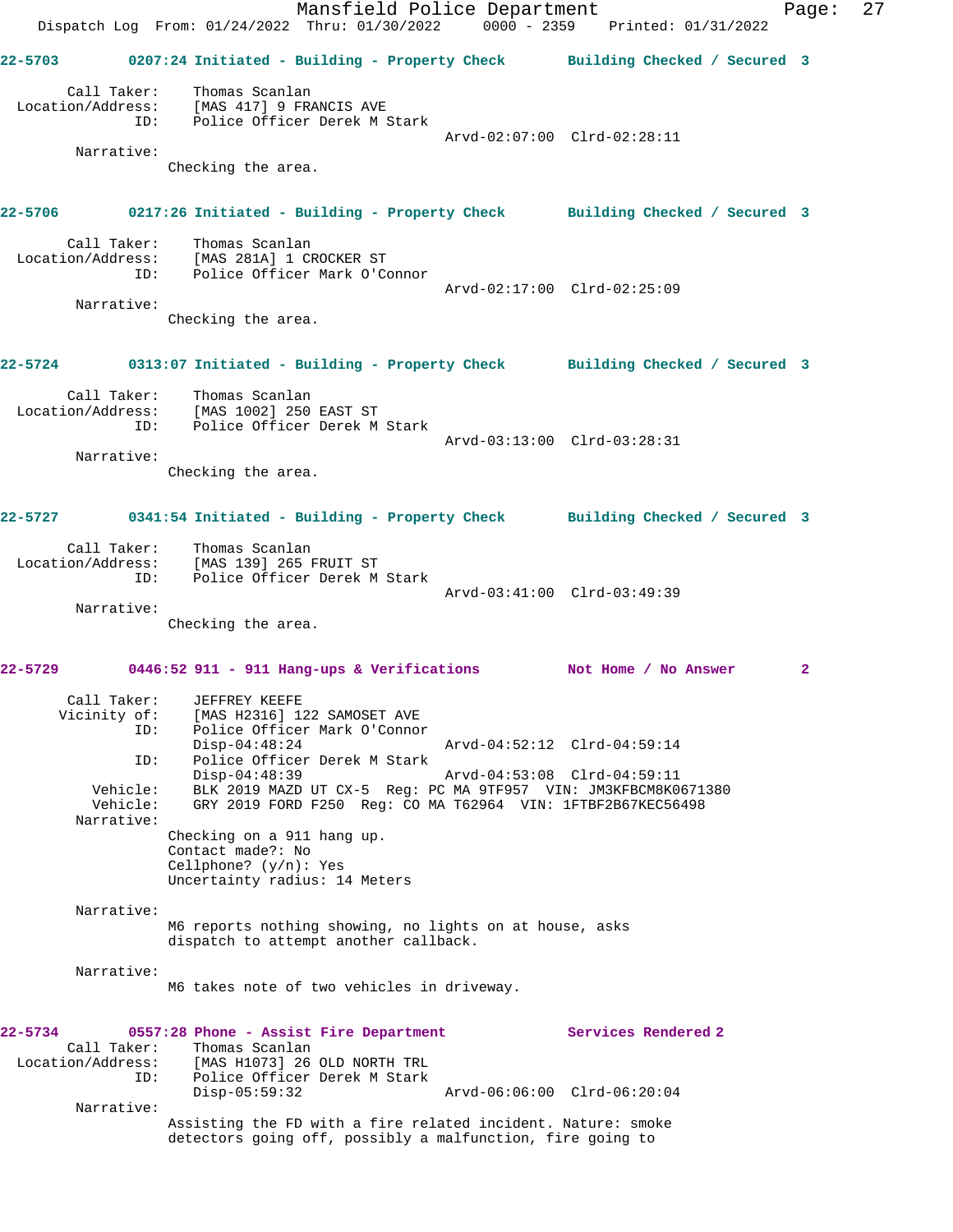Mansfield Police Department Fage: 28 Dispatch Log From: 01/24/2022 Thru: 01/30/2022 0000 - 2359 Printed: 01/31/2022 assist. Narrative: M12 reports faulty detector, clear. **22-5740 0635:18 Initiated - Motor Vehicle Stop Citation / Warning Issued 3** Call Taker: Thomas Scanlan Vicinity of: [MAS] 631 EAST ST ID: Police Officer Derek M Stark Arvd-06:35:00 Clrd-06:43:21 Vehicle: WHI 2016 CHEV SILVER Reg: COR MA AB80 VIN: 1GCVKREC6GZ379535 Narrative: Out with an mvst. Narrative: citation issued for speed **22-5757 0744 Initiated - Parking Violations Services Rendered 3**  Call Taker: Animal Control Steven Simonds Location/Address: [MAS] 43 NORTH MAIN ST @ 13 PARK ST ID: Animal Control Steven Simonds Arvd-07:45:05 Clrd-08:09:17 Narrative: checking area for parking violations **22-5771 0922:00 Initiated - Building - Property Check Building Checked / Secured 3** Call Taker: Savannah Karch Location/Address: [MAS 417] 9 FRANCIS AVE ID: Police Officer Gregg S Kennedy Arvd-09:22:00 Clrd-09:34:14 Narrative: Checking the area. **22-5774 0950:51 Initiated - Motor Vehicle Stop Citation / Warning Issued 3** Call Taker: Savannah Karch Location/Address: [MAS] 143 CHURCH ST ID: Police Officer Gregg S Kennedy Arvd-09:50:00 Clrd-09:57:58 Vehicle: GRY 2014 GMC ACADIA Reg: PC MA 8DFJ30 VIN: 1GKKVPKDXEJ133941 Narrative: motor vehicle stop in the area. Narrative: Citation issued to registered owner for speed **22-5776 0955 Initiated - Parking Violations Services Rendered 3**  Call Taker: Animal Control Steven Simonds Location/Address: [MAS] 255 NORTH MAIN ST @ 8 COTTAGE ST ID: Animal Control Steven Simonds Arvd-09:56:14 Clrd-11:02:41 Narrative: checking area for parking violations Narrative: tagged MA 7FK761 on cottage at main for restrictive parking **22-5778 1005:21 Initiated - Motor Vehicle Stop Citation / Warning Issued 3** Call Taker: Savannah Karch Location/Address: [MAS] 228 PRATT ST @ 6 BICENTENNIAL CT ID: Police Officer Gregg S Kennedy Arvd-10:05:00 Clrd-10:11:35 Vehicle: BLK 2020 CHEV EQUINO Reg: PC MA 4AF978 VIN: 2GNAXUEV9L6143639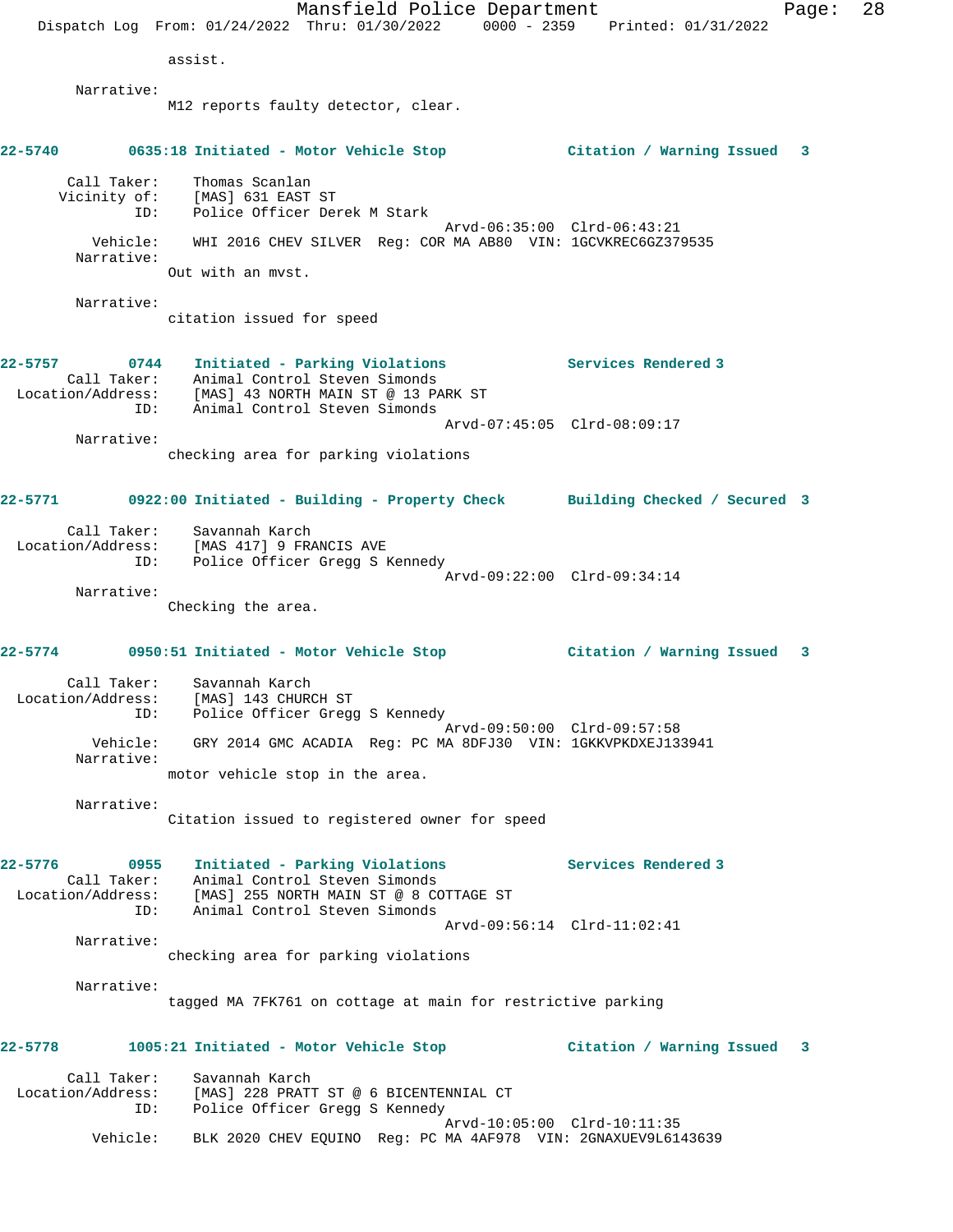Mansfield Police Department Page: 29 Dispatch Log From: 01/24/2022 Thru: 01/30/2022 0000 - 2359 Printed: 01/31/2022 Narrative: motor vehicle stop in the area. Narrative: Citation issued to the registered owner for speed **22-5784 1028:40 Radio - Animal Complaints Unfounded/Unverifed 3** Call Taker: Savannah Karch<br>Location/Address: [MAS] 44 DAVIS ess: [MAS] 44 DAVIS ST @ 25 SPRING ST<br>ID: animal control Jeffrey S Collins ID: animal control Jeffrey S Collins Disp-10:31:53 Arvd-10:43:11 Clrd-10:56:51 Narrative: ML2 reporting a loose golden retriever in the area Narrative: Checked the area and a couple of the houses that have similar type dogs. They are home. Area is clear for now. **22-5786 1033:21 Walk-In - Fraud or Identity Theft Incident Report 1**  Call Taker: Support Staff Matthew Todesco Location/Address: [MAS 903] 41 NORTH MAIN ST Apt. #5 ID: Sergeant Brian P Thibault Disp-10:35:04 Arvd-10:41:32 Clrd-11:05:41 Narrative: RP reports she gave information to a scam caller, Sgt Thibault into speak with the RP. Narrative: Clicked on a text regarding an amazon package. Will followup with their bank. Refer To Incident: 22MAS-70-OF **22-5792 1121:23 Phone - Motor Veh Acc - No Injury Investigated - Report Taken 1** Call Taker: Jarred Kohler Location/Address: [MAS] 280 SCHOOL ST @ 100 RTE 140 SB ID: Police Officer David W Kinahan<br>Disp-11:22:53 A Disp-11:22:53 Arvd-11:28:01 Clrd-11:44:25 ID: Sergeant Brian P Thibault Disp-11:22:57 Arvd-11:28:25 Clrd-11:32:25 ID: Police Officer Matthew A Souza<br>Disp-11:23:02 P Disp-11:23:02 Arvd-11:23:44 Clrd-11:44:23 Vehicle: BLU 2019 FORD FUSION Reg: PC MA 443F30 VIN: 3FA6P0MU9KR153603 Towed: For: Accident By: Central Street Garage To: Central Street Garage Released To: COMTOIS On: 01/27/2022 @ 1302 Vehicle: BRO 2005 STLG TA ACTERR Reg: CO MA W54144 VIN: 2FZHCHCS05AU00337 Narrative: 2 car mva no injuries. Narrative: Requesting a tow for 1. Narrative: central st. notified. Refer To Accident: 22MAS-29-AC **22-5796 1148:32 Phone - Trespassing / Unwanted Person Spoken To 1**  Call Taker: Chelsey Ferstler<br>Location/Address: [MAS 43] 137 MILL [MAS 43] 137 MILL ST ID: Police Officer David W Kinahan Arvd-11:55:01 Clrd-12:20:13 ID: Police Officer Matthew A Souza Disp-11:51:44 Clrd-11:53:46<br>TD: Sergeant Brian P Thibault Sergeant Brian P Thibault Disp-11:52:11 Arvd-12:03:01 Clrd-12:08:13 Narrative: CP states he just saw a couple kids run out of wooded area.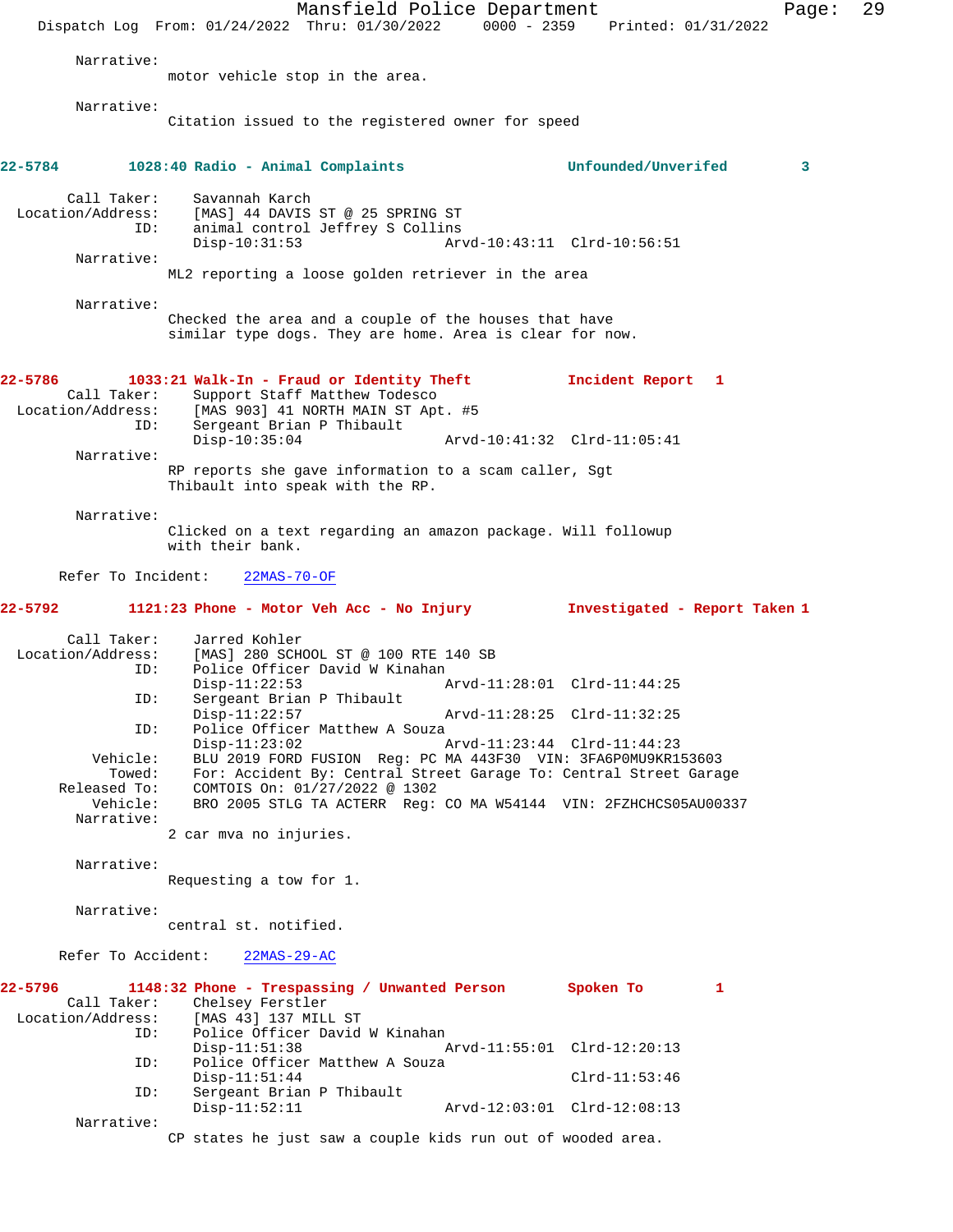Mansfield Police Department Page: 30 Dispatch Log From: 01/24/2022 Thru: 01/30/2022 0000 - 2359 Printed: 01/31/2022 caller reporting he heard a few loud bangs, reporting they were trying to open door at bath house Narrative: caller will meet at gate Narrative: 3 teenagers and 1 adult , wearing checkered jacket, plaid jacket - black white and red, one wearing all black Narrative: They ran into the woods towards Canoe River Dr Narrative: caller will start walking towards gate to meet officers, will leave gate open Narrative: M1 will check Sandy Hill area. **22-5798 1200 Initiated - Parking Violations Services Rendered 3**  Call Taker: Animal Control Steven Simonds<br>Location/Address: [MAS] 43 NORTH MAIN ST @ 13 PA [MAS] 43 NORTH MAIN ST @ 13 PARK ST ID: Animal Control Steven Simonds Arvd-12:00:50 Clrd-12:38:14 Narrative: checking area for parking violations Narrative: tagged MA 359C60 at one mansfield for overtime parking Narrative: tagged IN TT 2730889 on main for restrictive parking **22-5804 1230:51 Phone - 911 Hang-ups & Verifications Confirmed misdial/Accdntl Call 2**  Call Taker: Jarred Kohler Location/Address: [MAS H1855] 284 ELM ST ID: Police Officer Matthew A Souza<br>Disp-12:32:16 Disp-12:32:16 Arvd-12:39:08 Clrd-12:39:11 Narrative: Checking on a 911 accidental, made contact with party and confirmed accidental. Contact made?: yes Cellphone? (y/n): yes Uncertainty radius: **22-5806 1301:34 Initiated - Motor Vehicle Stop Citation / Warning Issued 3** Call Taker: Jennifer Napolitano Vicinity of: [MAS H4098] 318 MAPLE ST ID: Police Officer Gregg S Kennedy Arvd-13:01:00 Clrd-13:11:11 Vehicle: BRO 2015 TOYT RAV4 Reg: PC MA 6ETF60 VIN: JTMBFREV4FD174316 Narrative: Out for mvst Narrative: Citation for speed **22-5816 1357 Initiated - Parking Violations Services Rendered 3**  Call Taker: Animal Control Steven Simonds Location/Address: [MAS] 242 NORTH MAIN ST @ 16 OLD COLONY WAY ID: Animal Control Steven Simonds Arvd-13:57:53 Clrd-14:40:32 Narrative: checking area for parking violations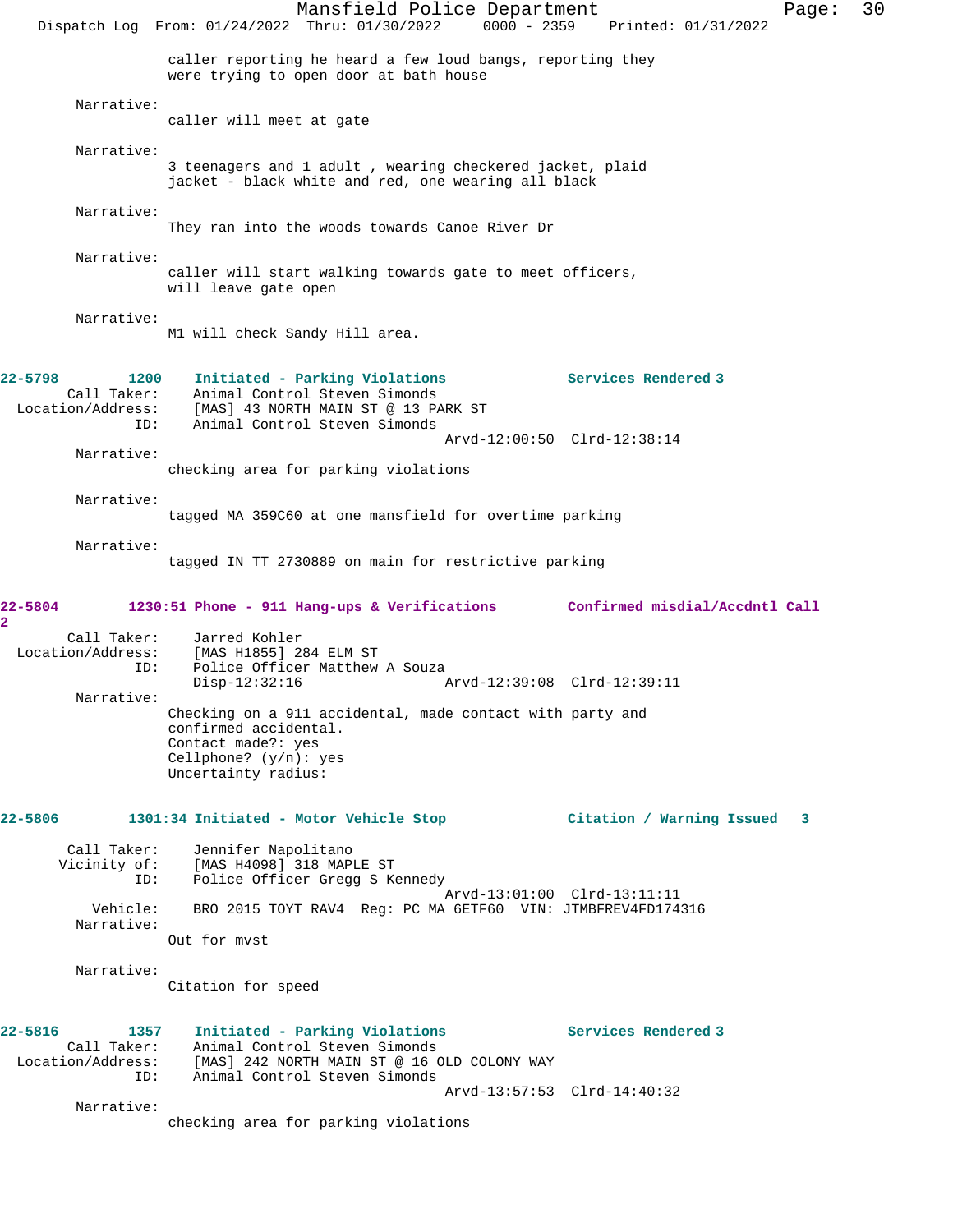Mansfield Police Department Fage: 31 Dispatch Log From: 01/24/2022 Thru: 01/30/2022 0000 - 2359 Printed: 01/31/2022 Narrative: tagged MA 6FV253 on main for overtime parking **22-5820 1405:38 Phone - Motor Veh Acc - No Injury Investigated - Report Taken 1** Call Taker: Jarred Kohler Location/Address: [MAS] 31 WEST ST @ 31 RUMFORD AVE ID: Police Officer David W Kinahan<br>Disp-14:07:07 Disp-14:07:07 Arvd-14:10:06 Clrd-14:41:57<br>ID: Police Officer Matthew A Souza Police Officer Matthew A Souza<br>Disp-14:07:11  $P$  Disp-14:07:11 Arvd-14:13:42 Clrd-14:15:23 ID: Sergeant Brian P Thibault Disp-14:09:36 Arvd-14:09:38 Clrd-14:11:54 Vehicle: WHI 2016 TOYT VA SIENNA Reg: PC MA 873VV3 VIN: 5TDKK3DC6GS698243 Vehicle: WHI 2010 DODG AVENGER Reg: PC MA 1EPX62 VIN: 1B3CC5FV9AN116632 Narrative: 2 car mva no injuries. Refer To Accident: 22MAS-30-AC **22-5821 1406:59 Phone - Well Being Check Spoken To 3**  Call Taker: Jarred Kohler<br>Location/Address: [MAS 170] 255 [MAS 170] 255 HOPE ST ID: Police Officer Gregg S Kennedy Disp-14:10:00 Arvd-14:13:01 Clrd-14:26:58 Vehicle: 2005 FORD VN FREESTAR Reg: MI CNE8304 VIN: 2FMZA50655BA12667 Narrative: Employee reporting a party sleeping in their van for the past 2 hours with it running. Narrative: Party checks fine. Was sleeping. **22-5830 1436:17 Walk-In - Lost / Found Property Services Rendered 3**  Call Taker: Support Staff Matthew Todesco Location/Address: [MAS 255] 377 CHAUNCY ST ID: Police Officer Matthew A Souza Disp-14:37:41 Arvd-14:48:36 Clrd-14:49:03 Narrative: RP into the station to pick up a lost wallet Ofc Souza responding to assist. **22-5835 1502:02 Phone - Assist Fire Department Services Rendered 2**  Call Taker: Jennifer Napolitano Location/Address: [MAS 305] 64 COPELAND DR ID: Police Officer David W Kinahan Disp-15:03:01 Arvd-15:09:41 Clrd-15:11:07 Narrative: Assisting the FD with a fire related incident. Nature: fire alarm sounding **22-5837 1508:55 Phone - Assist Citizen - P S A Referred to Other Agency 3** Call Taker: Jarred Kohler Location/Address: [MAS 934] 40 RUMFORD AVE Narrative: safety ladders in the pond near the bridge and the waterfall. DPW notified. 22-5838 1512:50 Phone - Disabled Motor Vehicle **Services Rendered 3**  Call Taker: Chelsey Ferstler Location/Address: [MAS 849B110A] 287 SCHOOL ST Apt. #B110 ID: Police Officer Matthew A Souza Disp-15:14:56 Arvd-15:26:05 Clrd-15:50:50 ID: Police Officer Matthew A Souza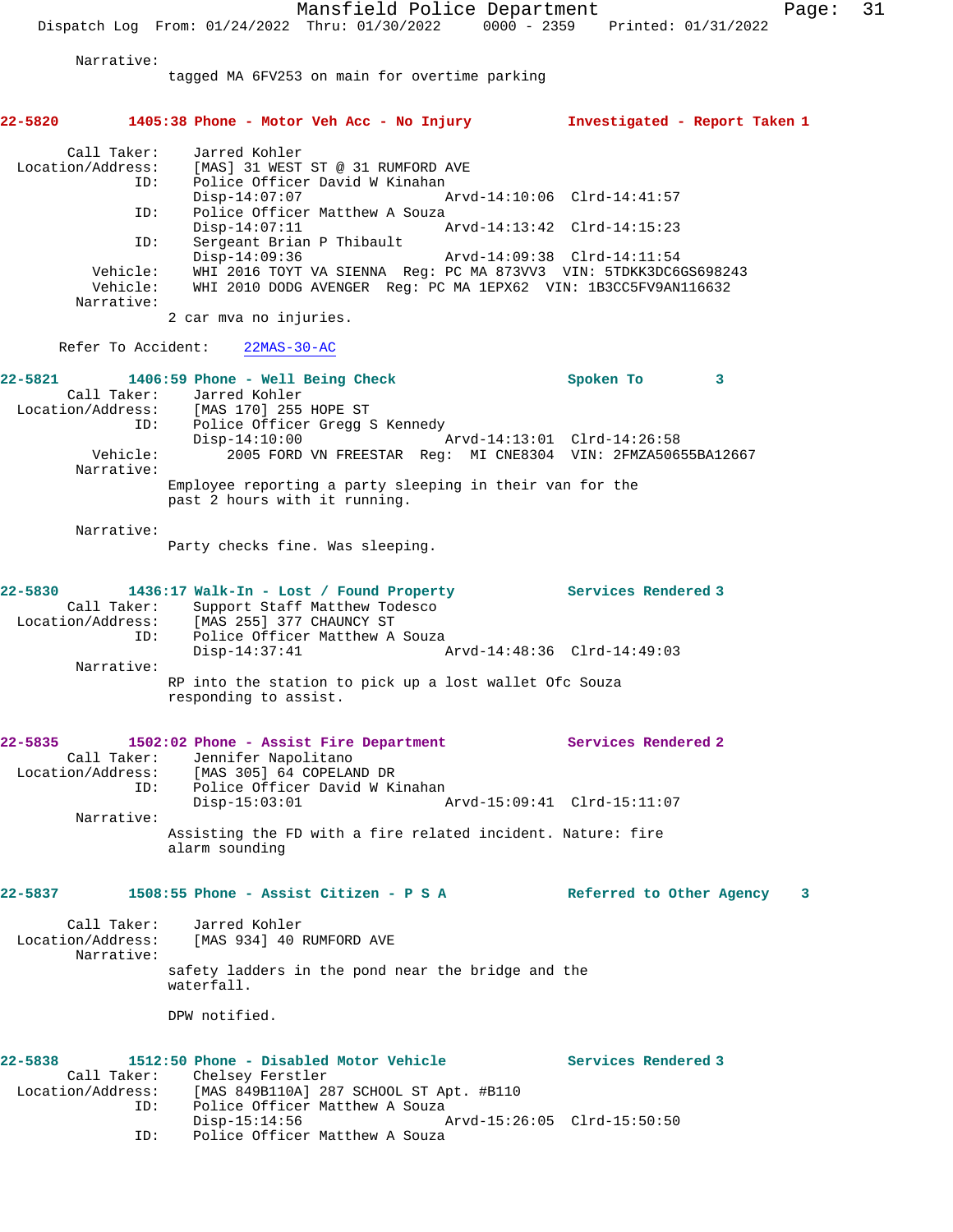|                                                    | Mansfield Police Department<br>Dispatch Log From: 01/24/2022 Thru: 01/30/2022 0000 - 2359 Printed: 01/31/2022                                           |                             | Page: | 32 |
|----------------------------------------------------|---------------------------------------------------------------------------------------------------------------------------------------------------------|-----------------------------|-------|----|
| Vehicle:<br>Narrative:                             | $Disp-15:51:36$<br>Arvd-15:51:39 Clrd-15:53:48<br>WHI 2017 FORD FUSION Req: PC MA 2FXB94 VIN: 3FA6P0H79HR355516                                         |                             |       |    |
|                                                    | caller reports ball joint on vehicle broke, now blocking<br>entrance, in middle of street                                                               |                             |       |    |
| Narrative:                                         | caller is in a white ford fusion                                                                                                                        |                             |       |    |
| Narrative:                                         | AAA on the way to get the vehicle.                                                                                                                      |                             |       |    |
| Narrative:                                         | Tow just pulled up. WIll be assisting.                                                                                                                  |                             |       |    |
| 22-5842<br>Call Taker:<br>Location/Address:        | 1556:18 Phone - Assist Fire Department<br>Jennifer Napolitano<br>[MAS 934] 40 RUMFORD AVE                                                               | <b>Services Rendered 2</b>  |       |    |
| ID:                                                | Police Officer Matthew A Souza<br>$Disp-15:57:35$                                                                                                       | Arvd-16:00:30 Clrd-16:05:14 |       |    |
| ID:                                                | Sergeant Jeffrey G Bombard<br>$Disp-16:02:21$                                                                                                           | $Clrd-16:17:27$             |       |    |
| ID:<br>ID:                                         | Police Officer Michael T Fitzgerald<br>$Disp-16:02:35$<br>Police Officer David J Pepicelli                                                              | Arvd-16:02:38 Clrd-16:21:57 |       |    |
| ID:                                                | $Disp-16:02:40$<br>Police Officer Andrew J Kelley                                                                                                       | Arvd-16:02:43 Clrd-16:21:50 |       |    |
| Narrative:                                         | $Disp-16:05:08$                                                                                                                                         | Arvd-16:05:12 Clrd-16:21:55 |       |    |
|                                                    | Assisting the FD with a fire related incident. Nature: party<br>through the ice                                                                         |                             |       |    |
| Narrative:                                         | Party is out of the water.                                                                                                                              |                             |       |    |
| Narrative:                                         | In the backyard of #86 and out of the water. Calling party<br>and patient are out of the water.                                                         |                             |       |    |
| Narrative:                                         | M11 on scene                                                                                                                                            |                             |       |    |
| Narrative:                                         | M10 Patient is in the ambulance being attended to. Going to<br>check the parkinglot and make sure they're all safe.                                     |                             |       |    |
| 22-5853                                            | 1702:59 Initiated - Follow up Investigation                                                                                                             | Not Home / No Answer        | 3     |    |
| Call Taker:<br>Location/Address:<br>ID:            | Jennifer Napolitano<br>[MAS H2502] 5 SQUIRE AVE<br>Police Officer Christopher D Sorge                                                                   |                             |       |    |
| Narrative:                                         | Police Officer Nicole P Newport                                                                                                                         | Arvd-17:02:00 Clrd-17:03:19 |       |    |
|                                                    | Conducting a follow up in the area to a previously reported<br>incident.                                                                                |                             |       |    |
| 22-5856<br>Call Taker:<br>Location/Address:<br>ID: | 1714:20 Initiated - Follow up Investigation Services Rendered 3<br>Jennifer Napolitano<br>[MAS H5885] 7 NOONAN ST<br>Police Officer Christopher D Sorge |                             |       |    |
|                                                    | Police Officer Nicole P Newport                                                                                                                         | Arvd-17:14:00 Clrd-17:23:33 |       |    |
| Narrative:                                         | Conducting a follow up in the area to a previously reported<br>incident.                                                                                |                             |       |    |
|                                                    |                                                                                                                                                         |                             |       |    |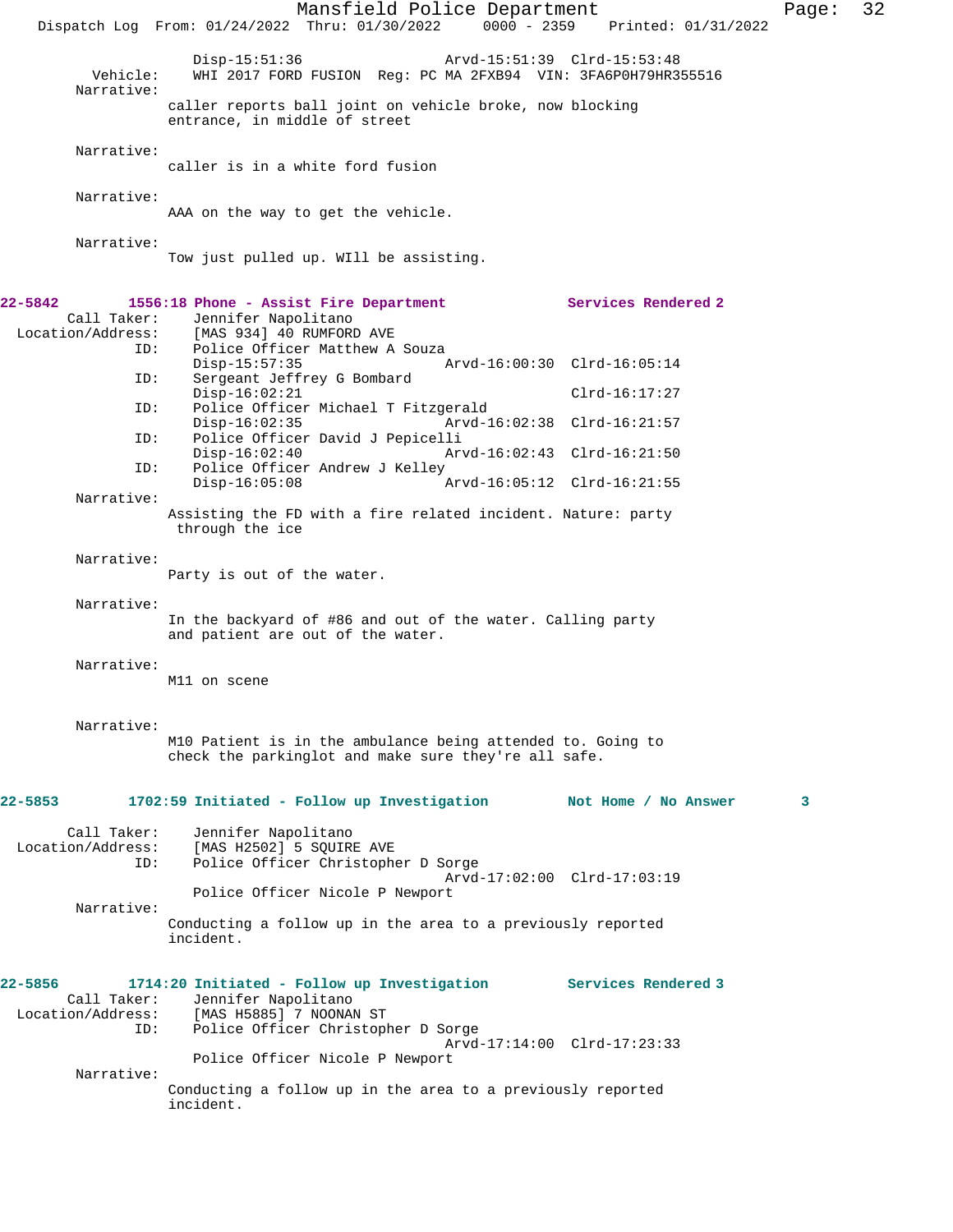Mansfield Police Department Fage: 33 Dispatch Log From: 01/24/2022 Thru: 01/30/2022 0000 - 2359 Printed: 01/31/2022 **22-5859 1722:42 Walk-In - Assist Citizen - P S A Spoken To 3**  Call Taker: Support Staff Heather A Sullivan Location/Address: [MAS] 3 COTTAGE ST ID: Police Officer Andrew J Kelley Disp-17:26:18 Arvd-17:26:54 Clrd-17:34:00 Narrative: Walk into lobby to follow up with Ofc. Kelley regarding motor vehicle stop. Narrative: Ofc. Kelley met with party in parking lot outside of the Station. **22-5860 1726:26 Initiated - Follow up Investigation Not Home / No Answer 3** Call Taker: Jennifer Napolitano Location/Address: [MAS H6250] 199 SPRING ST ID: Police Officer Christopher D Sorge Arvd-17:26:00 Clrd-17:32:52 Police Officer Nicole P Newport Narrative: Conducting a follow up in the area to a previously reported incident. **22-5864 1739:39 Initiated - Follow up Investigation Services Rendered 3**  Call Taker: Jennifer Napolitano Location/Address: [MAS H1101] 18 BELLA VISTA AVE ID: Police Officer Christopher D Sorge Arvd-17:39:00 Clrd-18:11:17 Police Officer Nicole P Newport Narrative: Conducting a follow up in the area to a previously reported incident. **22-5866 1743:37 Phone - Assist Fire Department Services Rendered 2**  Call Taker: Jennifer Napolitano Location/Address: [MAS 427A] 23 ERICK RD ID: Police Officer Andrew J Kelley Disp-17:45:30 Arvd-17:46:58 Clrd-17:50:05 Narrative: Assisting the FD with a fire related incident. Nature: smoke investigation outside possibly a grill. **22-5868 1757:49 Phone - Road Hazards Unfounded/Unverifed 3** Call Taker: Jarred Kohler Location/Address: [MAS] 363 BALCOM ST @ 110 GILBERT ST ID: Police Officer David J Pepicelli Disp-18:00:40 Arvd-18:19:10 Clrd-18:19:15 Narrative: caller reporting a vehicle unloading heavy equipment with no lights on causing a road hazard **22-5874 1811:29 Initiated - Follow up Investigation Services Rendered 3**  Call Taker: Jennifer Napolitano Location/Address: [MAS H9980] 89 DEAN ST ID: Police Officer Christopher D Sorge Arvd-18:11:00 Clrd-18:22:53 Police Officer Nicole P Newport Narrative: Conducting a follow up in the area to a previously reported incident. **22-5880 1842:24 Initiated - Follow up Investigation Services Rendered 3**  Call Taker: Jarred Kohler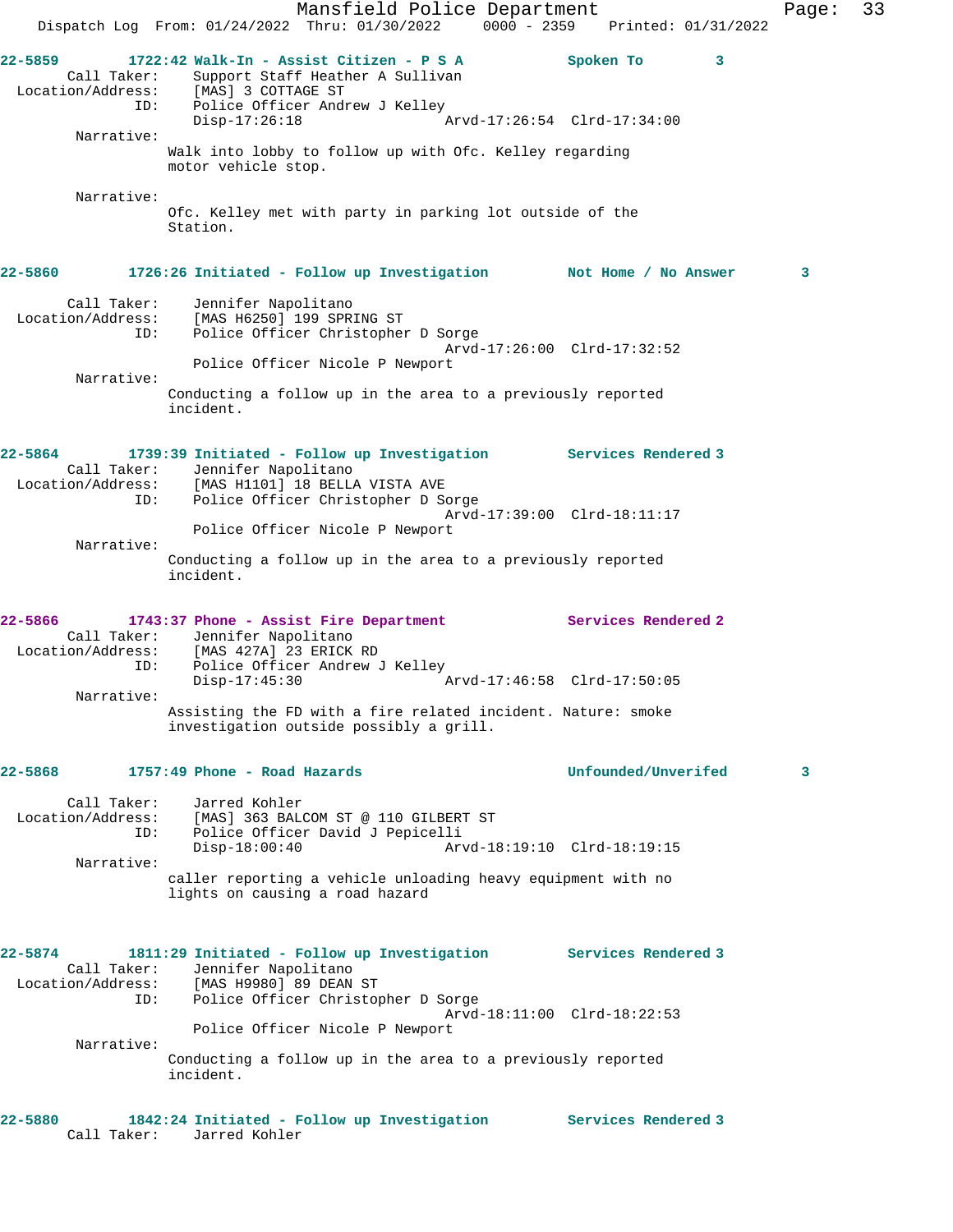Mansfield Police Department Fage: 34 Dispatch Log From: 01/24/2022 Thru: 01/30/2022 0000 - 2359 Printed: 01/31/2022 Location/Address: [MAS H5821] 170 MILL ST ID: Police Officer Christopher D Sorge Arvd-18:42:00 Clrd-18:50:49 Police Officer Nicole P Newport Narrative: Conducting a follow up in the area to a previously reported incident. **22-5882 1858:46 Initiated - Follow up Investigation Services Rendered 3**  Call Taker: Thomas Scanlan Location/Address: [MAS] 17 ERICK RD ID: Police Officer Christopher D Sorge Arvd-18:58:00 Clrd-19:03:56 Police Officer Nicole P Newport Narrative: Conducting a follow up in the area to a previously reported incident. **22-5886 1932 Initiated - Building - Property Check Building Checked / Secured 3** Call Taker: Police Officer Michael T Fitzgerald Location/Address: [MAS 982] 111 HOPE ST ID: Police Officer Michael T Fitzgerald Arvd-19:33:02 Clrd-19:34:08 Narrative: Checking the area. **22-5891 1946 Initiated - Building - Property Check Building Checked / Secured 3** Call Taker: Police Officer Michael T Fitzgerald Location/Address: [MAS 281A] 1 CROCKER ST ID: Police Officer Michael T Fitzgerald Arvd-19:49:07 Clrd-19:50:29 Narrative: Checking the area. **22-5890 1948 Initiated - Building - Property Check Building Checked / Secured 3** Call Taker: Police Officer Andrew J Kelley Location/Address: [MAS 139] 265 FRUIT ST ID: Police Officer Andrew J Kelley Arvd-19:48:47 Clrd-19:49:22 Narrative: Checking the area. **22-5894 1958:52 Initiated - Motor Vehicle Stop Citation / Warning Issued 3** Call Taker: NICHOLAS GOYETTE Location/Address: [MAS] 86 EASTMAN ST @ 789 EAST ST ID: Police Officer Andrew J Kelley Arvd-19:58:00 Clrd-20:02:32 Vehicle: GRY 2013 INFI G37X Reg: PC MA 6VJ294 VIN: JN1CV6AR3DM768524 Narrative: Out with an mvst. Narrative: Marked lanes to the RO **22-5895 2002:35 Initiated - Motor Vehicle Stop Citation / Warning Issued 3** Call Taker: NICHOLAS GOYETTE Location/Address: [MAS] 670 EAST ST @ 2 LAWNDALE RD ID: Police Officer Andrew J Kelley Arvd-20:02:00 Clrd-20:07:44 Vehicle: GRY 2007 HYUN SONATA Reg: PC MA 2SEN26 VIN: 5NPEU46F37H277042 Narrative: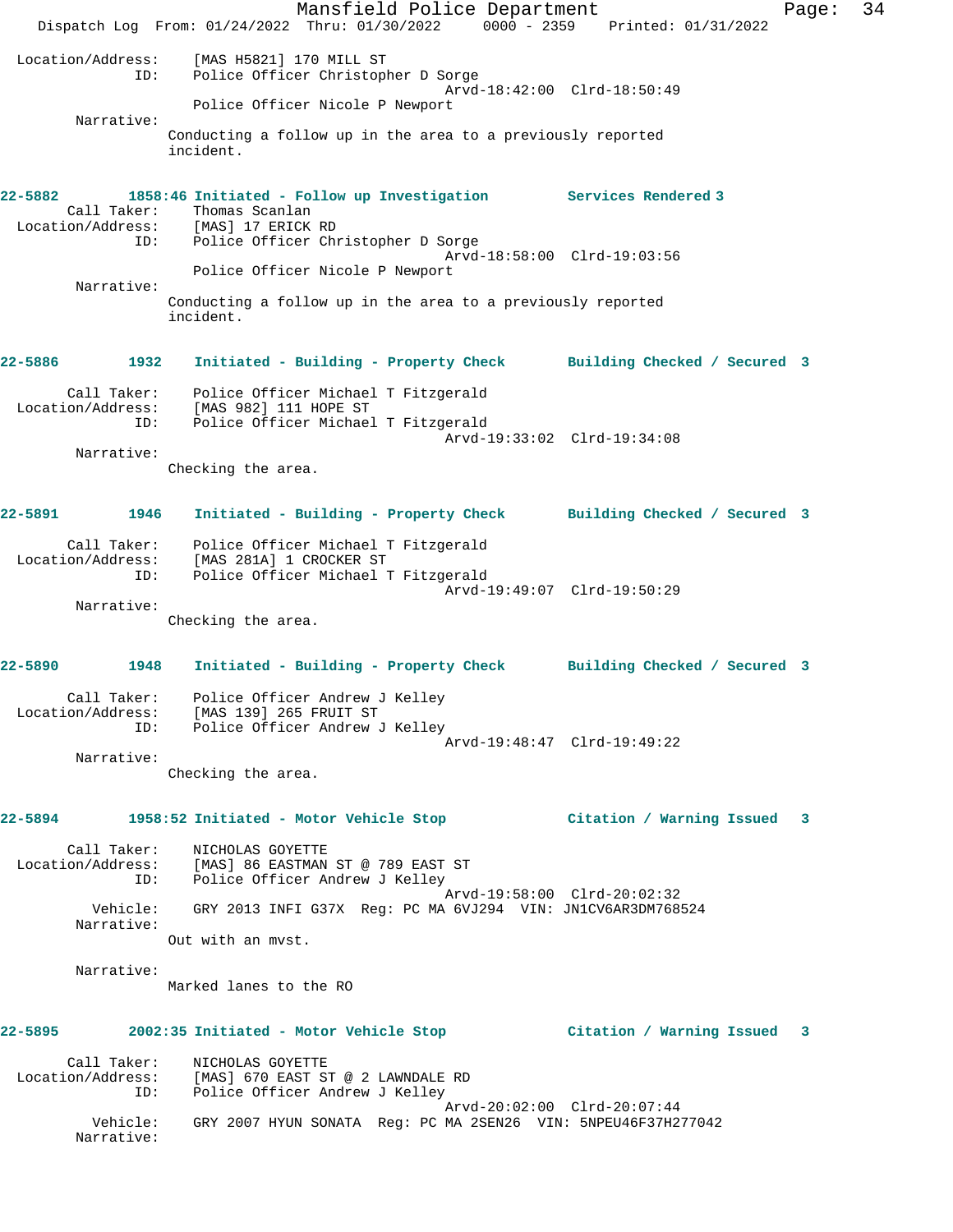Out with an mvst.

| 22–5900 година<br>$\overline{2}$ |                        | 2010:37 Phone - 911 Hang-ups & Verifications Confirmed misdial/Accdntl Call                                                                                                                                    |                             |              |
|----------------------------------|------------------------|----------------------------------------------------------------------------------------------------------------------------------------------------------------------------------------------------------------|-----------------------------|--------------|
|                                  | Call Taker:<br>ID:     | Thomas Scanlan<br>Location/Address: [MAS 255A] 377 CHAUNCY ST<br>Police Officer Michael T Fitzgerald<br>$Disp-20:13:50$                                                                                        |                             |              |
|                                  | Narrative:             | Checking on a 911 hang up.<br>Contact made?: Yes, caller's Apple watch malfunctioned. She<br>states no emergency. Filling up a white Honda CRV.<br>Cellphone? $(y/n)$ : Apple watch.<br>Uncertainty radius: 39 |                             |              |
| 22–5899                          |                        | 2011:56 Initiated - Motor Vehicle Stop                                                                                                                                                                         | Citation / Warning Issued 3 |              |
|                                  | Call Taker:<br>ID:     | Aaron Figueroa<br>Location/Address: [MAS] 660 EAST ST @ 25 FRANKLIN ST<br>Police Officer Andrew J Kelley                                                                                                       |                             |              |
|                                  | Vehicle:<br>Narrative: | WHI 2008 TOYT UT RAV4 Req: PC MA 9HY385 VIN: JTMBD31V185139285<br>MVST to a white rav4, citation issued to Operator for lights<br>violation                                                                    | Arvd-20:11:00 Clrd-20:18:38 |              |
| 22-5907                          |                        | 2031:37 Initiated - Building - Property Check Building Checked / Secured 3                                                                                                                                     |                             |              |
|                                  |                        | Call Taker: Aaron Figueroa<br>Location/Address: [MAS 1002] 250 EAST ST<br>ID: Police Officer Andrew J Kelley                                                                                                   |                             |              |
|                                  | Narrative:             | Checking the area.                                                                                                                                                                                             | Arvd-20:31:00 Clrd-20:46:10 |              |
| 22-5908                          |                        | 2035:12 Initiated - Building - Property Check Building Checked / Secured 3                                                                                                                                     |                             |              |
|                                  | Call Taker:<br>ID:     | Aaron Figueroa<br>Location/Address: [MAS 281A] 1 CROCKER ST<br>Police Officer Danielle C Titus                                                                                                                 | Arvd-20:35:00 Clrd-20:47:04 |              |
|                                  | Narrative:             | Checking the area.                                                                                                                                                                                             |                             |              |
| 22-5911                          |                        | 2102:43 Initiated - Building - Property Check Building Checked / Secured 3                                                                                                                                     |                             |              |
|                                  |                        | Call Taker: Aaron Figueroa<br>Location/Address: [MAS 1040] 50 RESERVOIR ST Apt. #ST<br>ID: Police Officer Danielle C Titus                                                                                     | Arvd-21:02:00 Clrd-21:09:32 |              |
|                                  | Narrative:             | Checking the area.                                                                                                                                                                                             |                             |              |
| 22-5913                          |                        | 2113:16 Initiated - Building - Property Check Building Checked / Secured 3                                                                                                                                     |                             |              |
|                                  |                        | Call Taker: Aaron Figueroa<br>Location/Address: [MAS 417] 9 FRANCIS AVE<br>ID: Police Officer Andrew J Kelley                                                                                                  |                             |              |
|                                  | Narrative:             | Checking the area.                                                                                                                                                                                             | Arvd-21:13:00 Clrd-21:24:48 |              |
| 22-5914                          |                        | 2114:37 Phone - Noise Complaint                                                                                                                                                                                | Unfounded/Unverifed         | $\mathbf{2}$ |

Call Taker: Stephen Martell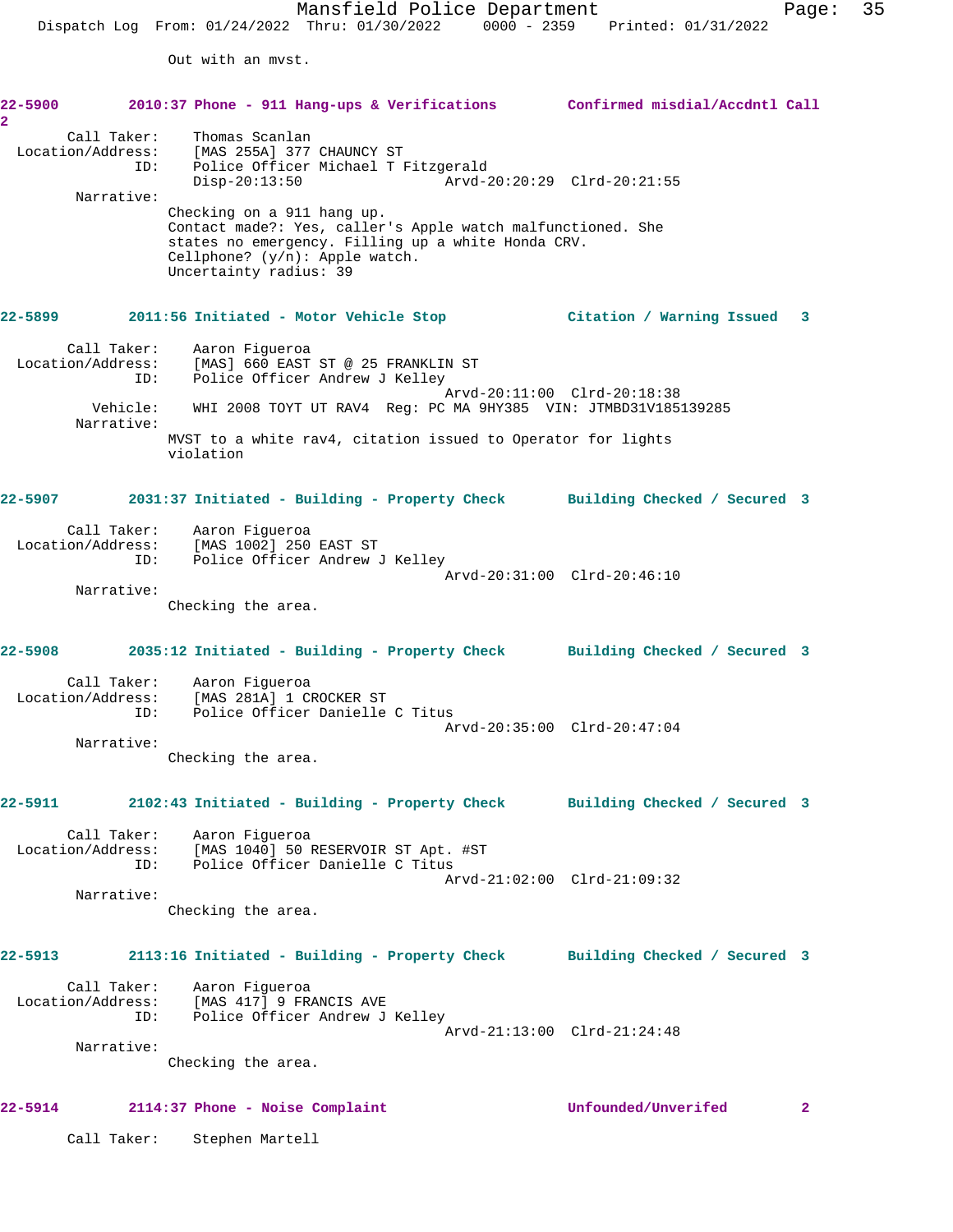Call Taker: Aaron Figueroa Location/Address: [MAS] 4 ERICK RD @ 15 BONNEY LN ID: Police Officer Danielle C Titus Arvd-21:46:00 Clrd-21:56:33 Narrative: Checking the area. **22-5933 2213:43 Phone - 911 Hang-ups & Verifications Confirmed misdial/Accdntl Call 2**  Call Taker: Stephen Martell Location/Address: [MAS H3277] 2 JUSTIN DR ID: Police Officer Danielle C Titus Disp-22:16:55 Arvd-22:24:33 Clrd-22:29:02 Vehicle: GRY 2017 TOYT VA SIENNA Reg: PC MA 538WIA VIN: 5TDJZ3DC7HS154827 Narrative: Checking on a 911 hang up.

**22-5922 2146:52 Initiated - Building - Property Check Building Checked / Secured 3**

Contact made?:YES Cellphone? (y/n): YES Uncertainty radius:

Stated no emergency accidental dial.

## **For Date: 01/28/2022 - Friday**

| 22-5955 2014           | 0117:05 Initiated - Motor Vehicle Stop<br>Citation / Warning Issued 3                                                                                      |  |
|------------------------|------------------------------------------------------------------------------------------------------------------------------------------------------------|--|
| ID:                    | Call Taker: Aaron Fiqueroa<br>Location/Address: [MAS] 153 EASTMAN ST @ 4 MONAHAN LN<br>Police Officer Mark O'Connor                                        |  |
|                        | Arvd-01:17:00 Clrd-01:25:36                                                                                                                                |  |
| ID:<br>Vehicle:        | Police Officer Bryan Hurley<br>$Disp-01:18:09$<br>Arvd-01:20:17 Clrd-01:25:35<br>BRO 2006 INFI M35 Req: PC MA 4EWL61 VIN: JNKAY01F16M260679                |  |
| Narrative:             |                                                                                                                                                            |  |
|                        | MVST                                                                                                                                                       |  |
| Narrative:             | Citation issued to operator for inspection sticker                                                                                                         |  |
|                        | 22-5974 0151:12 Initiated - Suspicious Actv / Persn / Veh Services Rendered 2<br>Call Taker: Aaron Fiqueroa<br>Location/Address: [MAS 10B] 305 FORBES BLVD |  |
| ID:                    | Police Officer Christopher D Sorge<br>Arvd-01:51:00 Clrd-01:53:56                                                                                          |  |
| Vehicle:<br>Narrative: | BLK 2012 NISS UT ROGUE Req: PAR MA X4049 VIN: JN8AS5MVXCW351442                                                                                            |  |

M10 spoke to a vehicle operator who was walking accross the lot, all set

## **22-5978 0200:00 Initiated - Building - Property Check Building Checked / Secured 3**

Call Taker: Aaron Figueroa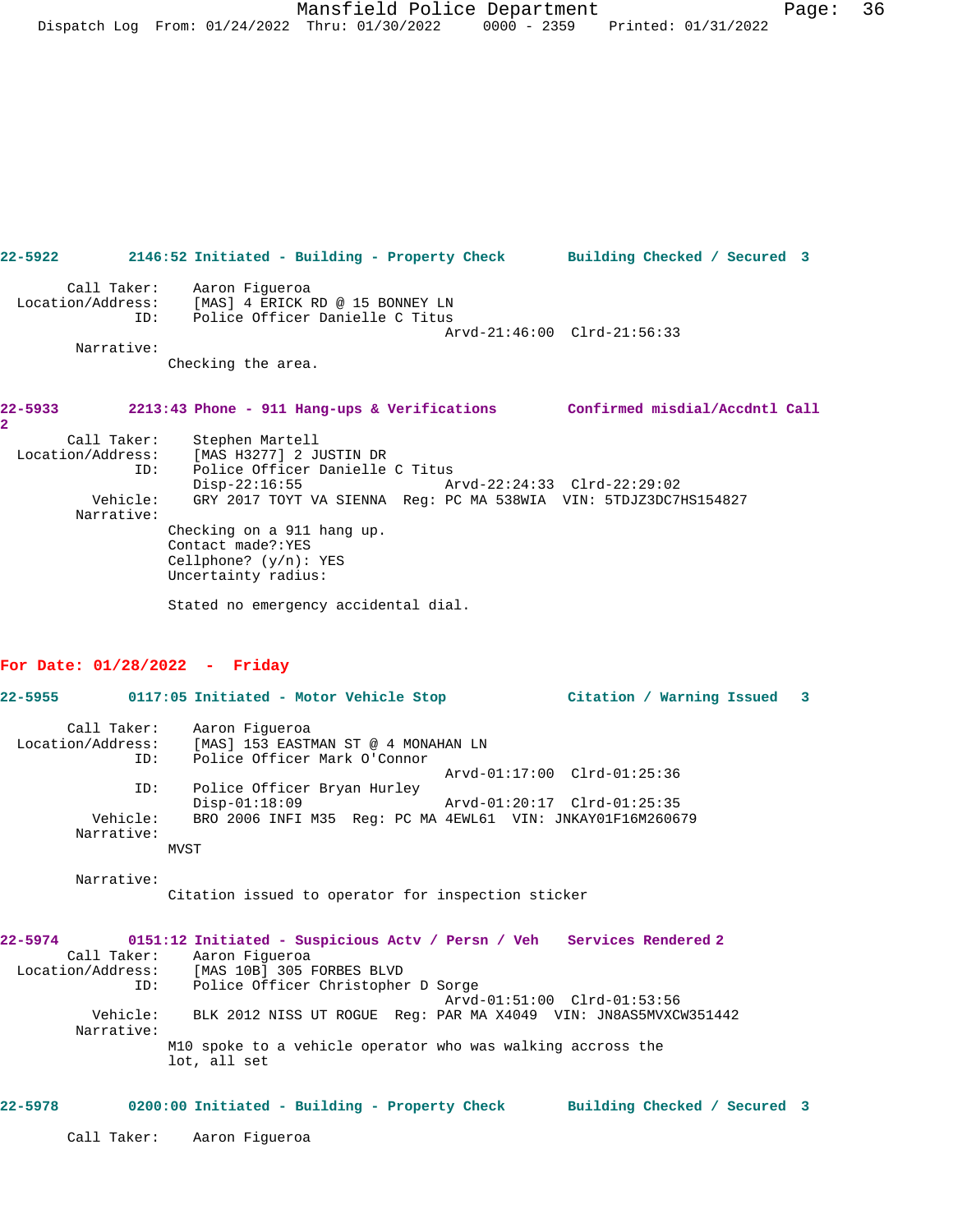Mansfield Police Department Page: 37 Dispatch Log From: 01/24/2022 Thru: 01/30/2022 0000 - 2359 Printed: 01/31/2022 Location/Address: [MAS 1015] 30 CHAUNCY ST ID: Police Officer Mark O'Connor Arvd-02:00:00 Clrd-02:03:45 Narrative: Checking the area. **22-5979 0203:49 Initiated - Building - Property Check Building Checked / Secured 3** Call Taker: Aaron Figueroa Location/Address: [MAS] NORTH MAIN ST ID: Police Officer Bryan Hurley Arvd-02:03:00 Clrd-02:12:27 Narrative: Checking the area. **22-5984 0208:51 Initiated - Building - Property Check Building Checked / Secured 3** Call Taker: Aaron Figueroa Location/Address: [MAS 417] 9 FRANCIS AVE ID: Police Officer Mark O'Connor Arvd-02:08:00 Clrd-02:14:38 Narrative: Checking the area. **22-5985 0210:40 Initiated - Building - Property Check Building Checked / Secured 3** Call Taker: Thomas Scanlan Vicinity of: [MAS] 905 SOUTH MAIN ST ID: Police Officer Christopher D Sorge Arvd-02:10:00 Clrd-02:11:06 Narrative: Checking the area. **22-5994 0238:17 Initiated - Building - Property Check Building Checked / Secured 3** Call Taker: Aaron Figueroa Location/Address: [MAS 987A] 125 HIGH ST Apt. #1-4 ID: Police Officer Bryan Hurley Arvd-02:38:00 Clrd-02:38:38 Narrative: Checking the area. **22-5997 0318:07 Initiated - Motor Vehicle Stop Services Rendered 3**  Call Taker: Aaron Figueroa<br>Location/Address: [MAS 240A] 189 للمحتوية المحتوية المحتوية :<br>ESS: [MAS 240A] 189 CHAUNCY ST<br>ID: Police Officer Mark O'Conr Police Officer Mark O'Connor Arvd-03:18:00 Clrd-07:54:17 ID: Police Officer Bryan Hurley Disp-03:20:05 Arvd-03:20:07 Clrd-03:59:13 Vehicle: GRY 2014 ELA Reg: PC RI JZ283 VIN: 5NPDH4AE2EH503194 For: Unregistered/Uninsured By: Central Street Garage To: Central Street Garage Narrative: MVST with a RI reg Narrative: M6 advised transporting 1 male to station SM 3815.7 Narrative: Central Towing notified. Narrative: EM 3817.5 Narrative: M2 reports Central Towing has vehicle. Headed to station to assist with booking.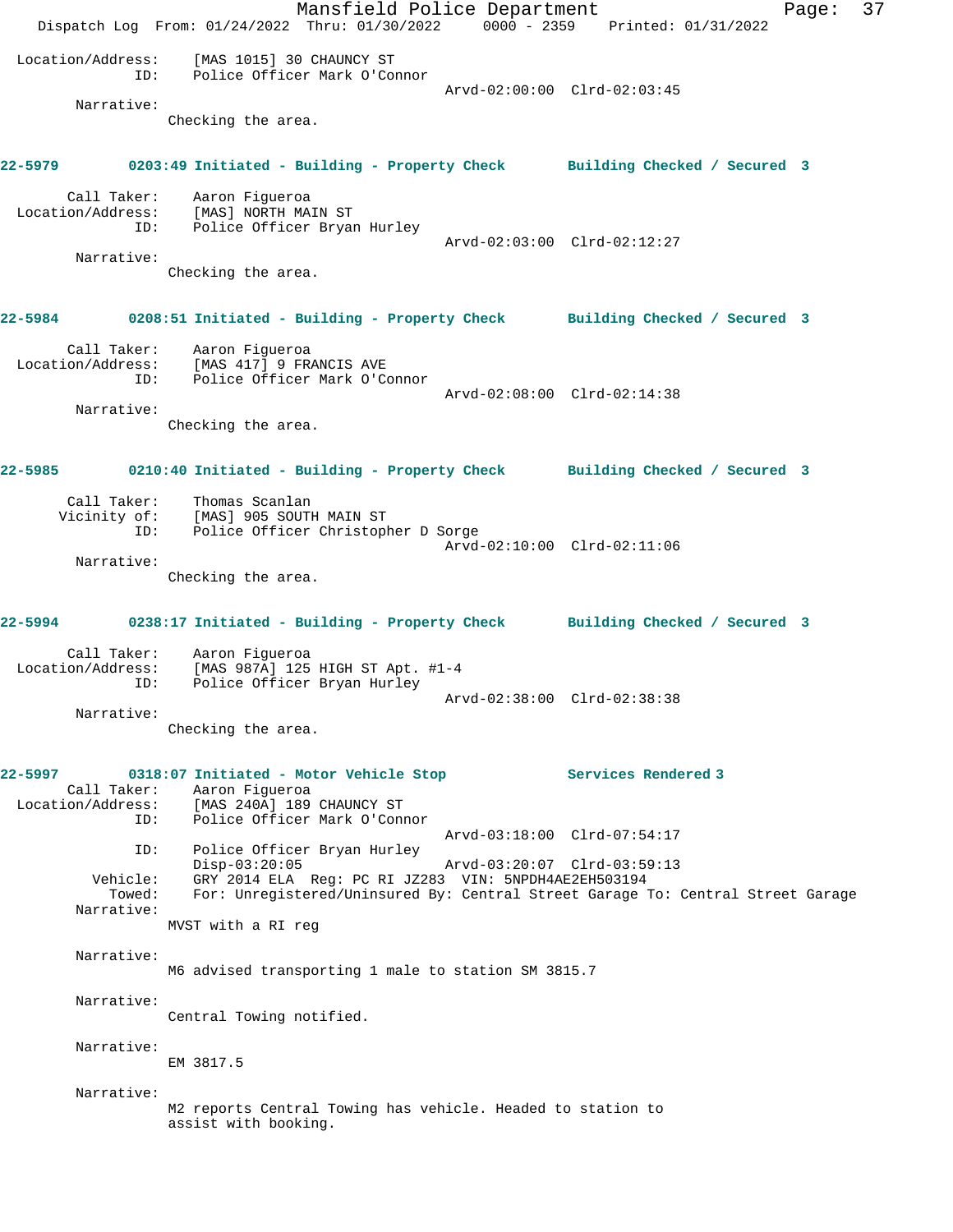|                                                                                             |                                                                                                                                                                                                                 | Mansfield Police Department                                     |                             |                     |  | Pag |
|---------------------------------------------------------------------------------------------|-----------------------------------------------------------------------------------------------------------------------------------------------------------------------------------------------------------------|-----------------------------------------------------------------|-----------------------------|---------------------|--|-----|
|                                                                                             | Dispatch Log From: 01/24/2022 Thru: 01/30/2022 0000 - 2359 Printed: 01/31/2022                                                                                                                                  |                                                                 |                             |                     |  |     |
| Narrative:                                                                                  | M1 advised no bail for the party                                                                                                                                                                                |                                                                 |                             |                     |  |     |
| Arrest:<br>Aqe:<br>Charges:                                                                 | Refer To Arrest: 22MAS-38-AR<br>OCASIO, WILLIAM<br>Address: 139 HIGH ST Apt. #1 WOONSOCKET, RI<br>54<br>LICENSE SUSPENDED, OP MV WITH<br>UNREGISTERED MOTOR VEHICLE<br>DEFAULT WARRANT<br>DRUG, POSSESS CLASS A |                                                                 |                             |                     |  |     |
| $22 - 6013$<br>0727<br>Location/Address:<br>ID:<br>Narrative:                               | Call Taker: Animal Control Steven Simonds<br>[MAS] 43 NORTH MAIN ST @ 13 PARK ST<br>checking area for parking violations                                                                                        | Initiated - Parking Violations<br>Animal Control Steven Simonds | Arvd-07:27:26 Clrd-08:35:58 | Services Rendered 3 |  |     |
| $22 - 6015$<br>Call Taker:<br>Location/Address: [MAS 451B] 500 EAST ST<br>ID:<br>Narrative: | 0801:35 Walk-In - Assist Citizen - P S A<br>Sergeant Brian P Thibault<br>$Disp-08:07:03$                                                                                                                        | Support Staff Matthew Todesco                                   | Arvd-08:07:06 Clrd-08:59:39 | Services Rendered 3 |  |     |
|                                                                                             | RP into speak with an officer in regards to a citation his<br>friend recieved in the mail. He reports he was driving the                                                                                        |                                                                 |                             |                     |  |     |

truck at the time of the hit & run.

| 22-6036 2014 |                        | 1021:14 Initiated - Motor Vehicle Stop                        | Citation / Warning Issued 3 |  |
|--------------|------------------------|---------------------------------------------------------------|-----------------------------|--|
|              |                        | Call Taker: Jennifer Napolitano                               |                             |  |
|              |                        | Vicinity of: [MAS 305] 64 COPELAND DR                         |                             |  |
|              |                        | ID: Police Officer Danielle C Titus                           |                             |  |
|              |                        |                                                               | Arvd-10:21:00 Clrd-10:25:51 |  |
|              | Vehicle:<br>Narrative: | RED 2017 JEEP CHEROK Req: PC MA 8RJ584 VIN: 1C4PJMCB7HW609319 |                             |  |
|              |                        | Out for MVST                                                  |                             |  |
|              | Narrative:             |                                                               |                             |  |
|              |                        | Citation issued for red light violation Copeland at West      |                             |  |
| $22 - 6038$  | 1051                   | Initiated - Parking Violations                                | <b>Services Rendered 3</b>  |  |
|              |                        | Call Taker: Animal Control Steven Simonds                     |                             |  |
|              |                        | Location/Address: [MAS] 242 NORTH MAIN ST @ 16 OLD COLONY WAY |                             |  |
|              | TD:                    | Animal Control Steven Simonds                                 |                             |  |
|              |                        |                                                               | Arvd-10:51:47 Clrd-12:32:04 |  |
|              | Narrative:             |                                                               |                             |  |
|              |                        | checking area for parking violations                          |                             |  |
|              |                        |                                                               |                             |  |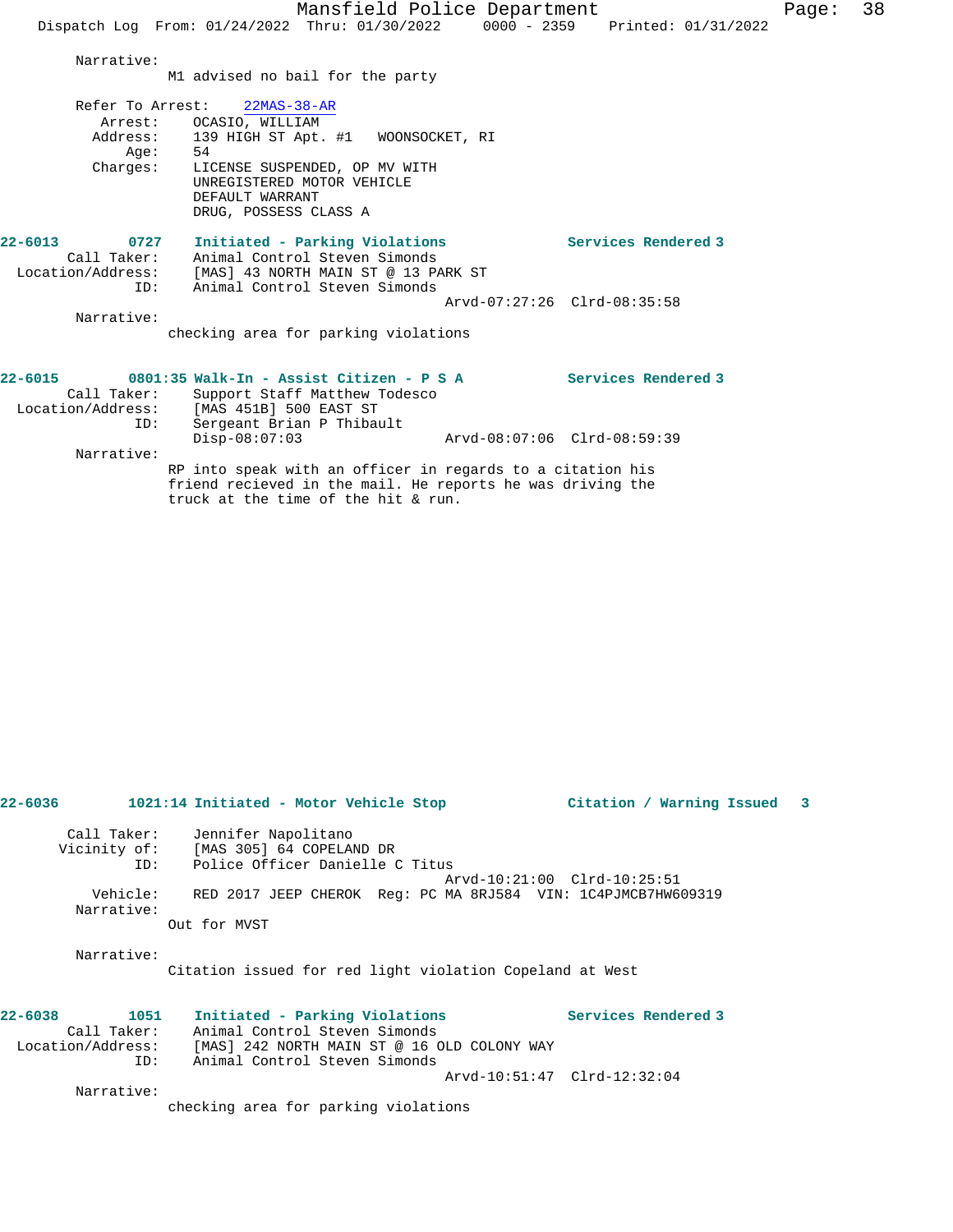Mansfield Police Department Fage: 39 Dispatch Log From: 01/24/2022 Thru: 01/30/2022 0000 - 2359 Printed: 01/31/2022 22-6047 **1135:44 Phone - Road Hazards Services Rendered 3** Call Taker: Savannah Karch<br>Location/Address: [MAS U9] SOUTH ess: [MAS U9] SOUTH MAIN ST<br>ID: Police Officer Matthew Police Officer Matthew A Souza Disp-11:38:19 Arvd-11:44:12 Clrd-11:47:36 Narrative: caller reporting a large plastic tote in the roadway in the area of 495sb ramp Narrative: The large tote was thrown into the woods at the 495north bound ramp **22-6052 1222:08 Phone - Assist Fire Department Services Rendered 2**  Call Taker: Jennifer Napolitano Location/Address: [MAS H2677] 5 BLACK POND RD ID: Police Officer Danielle C Titus Disp-12:23:08 Clrd-12:27:45<br>TD: Sergeant Brian P Thibault Sergeant Brian P Thibault<br>Disp-12:23:33 Disp-12:23:33 Arvd-12:32:27 Clrd-12:39:59 ID: Police Officer Matthew A Souza<br>Disp-12:27:37 Disp-12:27:37 Arvd-12:33:49 Clrd-12:33:55 Narrative: Assisting the FD with a fire related incident. Nature: odor of gas and co detector activation **22-6057 1258:57 Initiated - ACO Activity Unfounded/Unverifed 3** Call Taker: Jennifer Napolitano Location/Address: [MAS H5365] 100 ESSEX ST ID: animal control Jeffrey S Collins Arvd-12:58:00 Clrd-13:33:02 Narrative: Possible ferret in the shed. **22-6067 1444:02 Phone - Disturbance / Gathering Spoken To 1**  Call Taker: Savannah Karch<br>Location/Address: [MAS] 241 NORTH [MAS] 241 NORTH MAIN ST ID: Police Officer Danielle C Titus Disp-14:46:43 Arvd-14:49:26 Clrd-15:06:49 ID: Police Officer David W Kinahan Arvd-14:50:24 Clrd-15:06:47 ID: Sergeant Brian P Thibault Arvd-14:52:29 Clrd-15:06:44 Vehicle: WHI 2022 CHEV SILVERADO LTD Reg: PC MA 2YDN58 VIN: 3GCUYDED8NG126767 Narrative: 3rd party caller reporting a disturbance going on the in the rear of his property between one of his tenants and an unknown male party Narrative: caller is the property owner who is currently in florida, he advised that the tenant stephanie lives on the first floor Narrative: Male party left the area. Narrative: M1 and M7 attempting to make contact with the operator in front of 16 Cottage St Narrative: Male party left hte area prior to arrival. See OF for further Refer To Incident: 22MAS-74-OF **22-6073 1527:56 Phone - 911 Hang-ups & Verifications Confirmed misdial/Accdntl Call 2**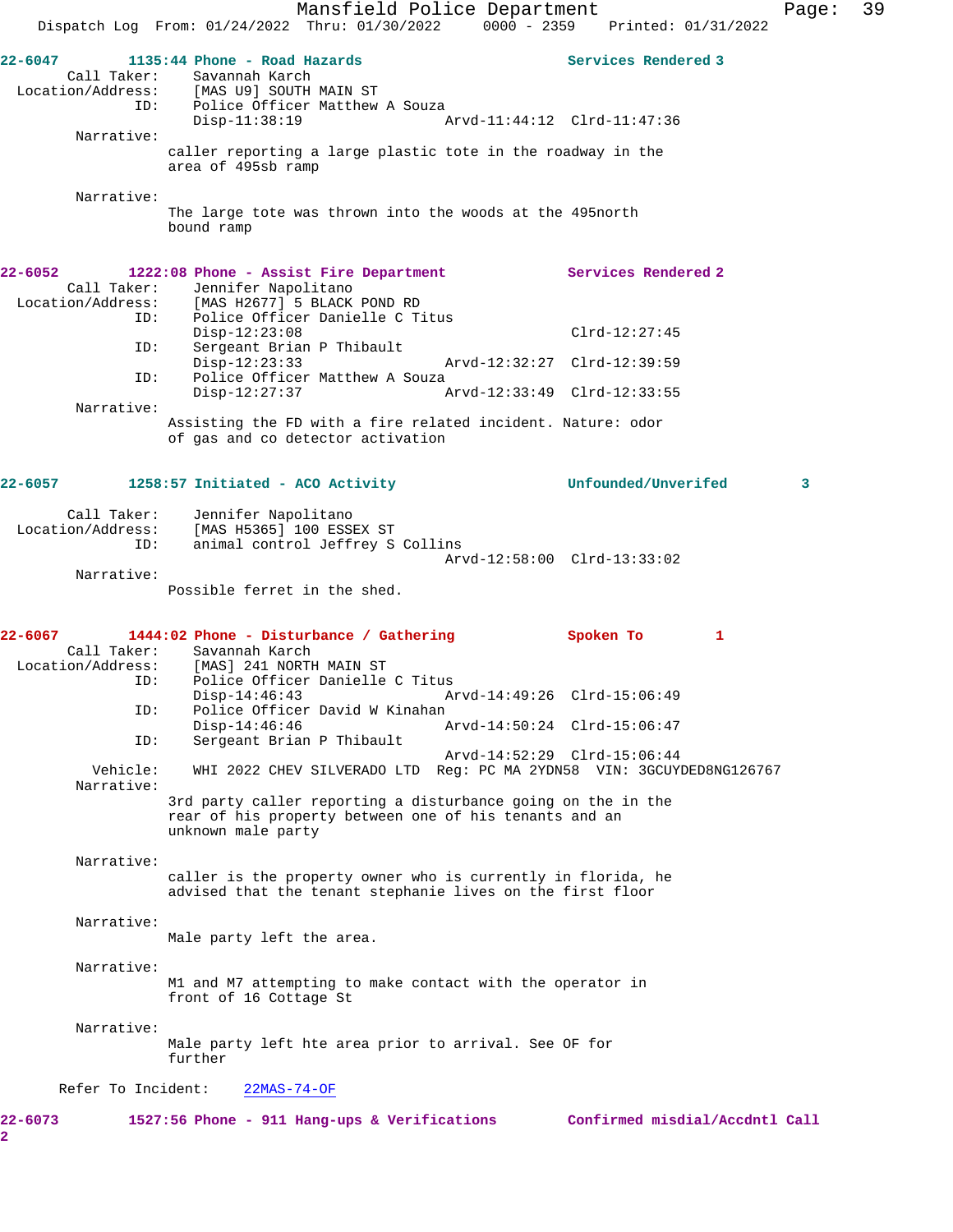Mansfield Police Department Fage: 40 Dispatch Log From: 01/24/2022 Thru: 01/30/2022 0000 - 2359 Printed: 01/31/2022 Call Taker: Matthew Cunningham Location/Address: [MAS 250] 44 NORTH MAIN ST ID: Police Officer Danielle C Titus Disp-15:30:33 Arvd-15:36:38 Clrd-15:39:25 Narrative: Checking on a 911 hang up. Contact made?:y Cellphone? (y/n):y Uncertainty radius:90 Narrative: Caller states accidental, no emergency, she will meet the officer downstairs. **22-6076 1543:14 Phone - Assist Fire Department Cancelled Enroute 2**  Call Taker: Jennifer Napolitano Location/Address: [MAS H264] 55 SOUTHPARK LN ID: Police Officer Matthew A Souza Disp-15:44:43 Clrd-15:44:53 Narrative: Assisting the FD with a fire related incident. Nature: smoke detectors sounding intermittently Narrative: Per M1 Fire to handle **22-6080 1619:22 Radio - Motor Veh Acc - No Injury Investigated - Report Taken 1** Call Taker: Jennifer Napolitano Location/Address: [MAS] 234 CENTRAL ST @ 200 CHAUNCY ST ID: Police Officer David J Pepicelli Disp-16:21:18 Arvd-16:25:55 Clrd-16:42:17<br>ID: Lieutenant Thomas R Connor Lieutenant Thomas R Connor Disp-16:23:53 Arvd-16:23:56 Clrd-16:23:58 Vehicle: BLU 2006 TOYT TACOMA Reg: PC MA 746XFV VIN: 5TELU42N06Z196273 Vehicle: BLK 2018 BUIC ENCORE Reg: PC MA 2WHH18 VIN: KL4CJ2SB0JB607293 Narrative: ML2 flagged down for minor mva Narrative: No injuries in the parking lot of the mobil station Narrative: ML2 cleared the scene Refer To Accident: 22MAS-31-AC **22-6093 1720:33 Initiated - Building - Property Check Building Checked / Secured 3** Call Taker: Jennifer Napolitano Location/Address: [MAS 820C] 31 PLYMOUTH ST ID: Detective Patrick J Pennie Arvd-17:20:00 Clrd-17:35:26 Narrative: Checking the area. **22-6097 1737:56 Initiated - Motor Vehicle Stop Citation / Warning Issued 3** Call Taker: Jennifer Napolitano<br>Vicinity of: [MAS H3521] 1803 WE: [MAS H3521] 1803 WEST ST ID: Police Officer Beau J Palanza Arvd-17:37:00 Clrd-17:49:36 Vehicle: GRY 2015 CHEROKEE Reg: RI 1AN113 VIN: 1C4PJMBSXFW524635 Narrative: Out for mvst **22-6105 1822:43 Initiated - Motor Vehicle Stop Citation / Warning Issued 3**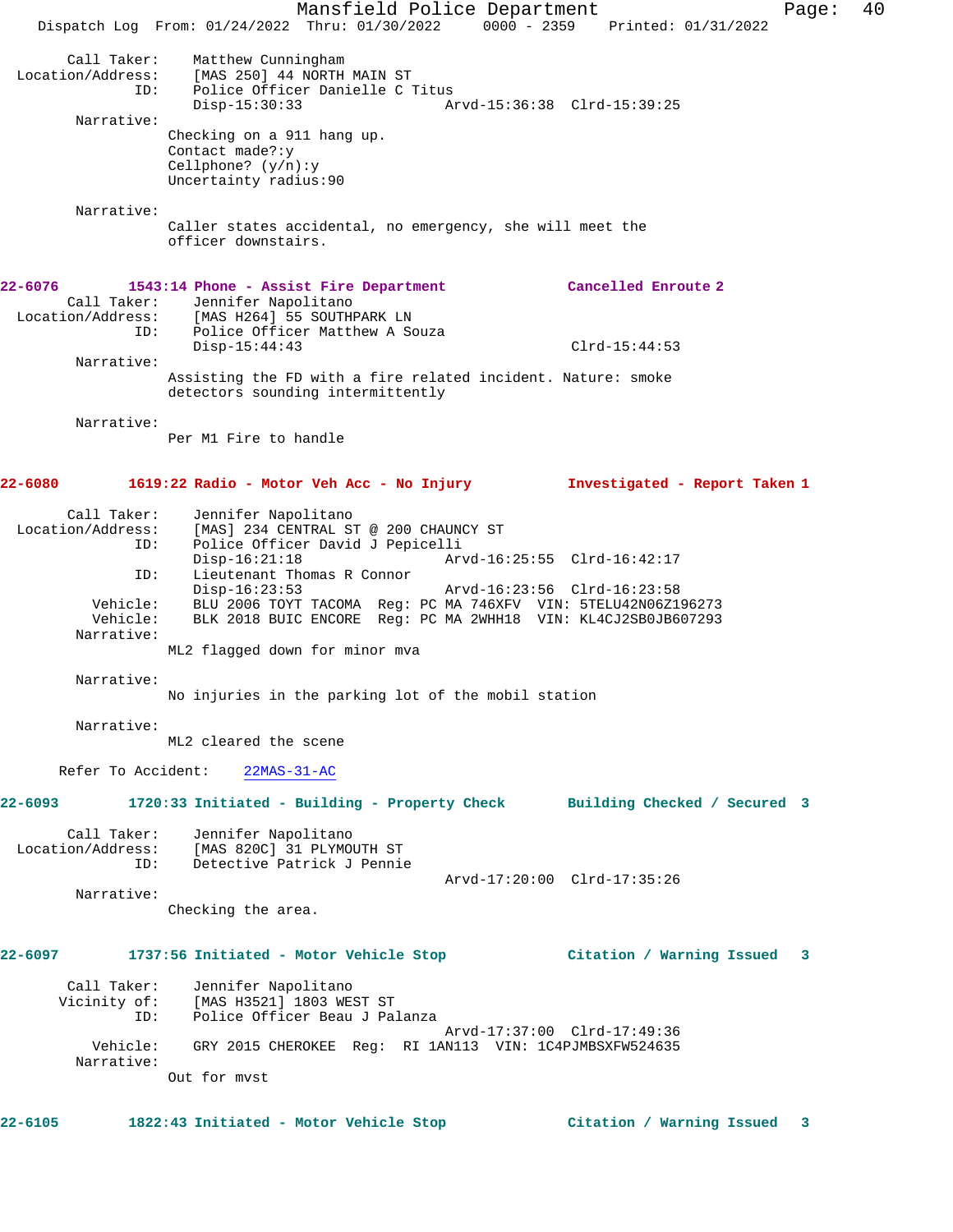Mansfield Police Department Fage: 41 Dispatch Log From: 01/24/2022 Thru: 01/30/2022 0000 - 2359 Printed: 01/31/2022 Call Taker: Jennifer Napolitano<br>Location/Address: [MAS] 242 NORTH MAI ess: [MAS] 242 NORTH MAIN ST @ 16 OLD COLONY WAY<br>ID: Police Officer David J Pepicelli Police Officer David J Pepicelli Arvd-18:22:00 Clrd-18:32:16 Vehicle: WHI 2019 SUBA UT FOREST Reg: PC MA 1DTS68 VIN: JF2SKAWC5KH576960 Narrative: Out for mvst Narrative: Ciation issued for speeding North Main at Court **22-6106 1840:52 911 - Motor Veh Acc - No Injury Services Rendered 1**  Call Taker: Matthew Cunningham<br>Location/Address: [MAS H1763] 601 EAS [MAS H1763] 601 EAST ST ID: Police Officer David J Pepicelli Disp-18:43:01 Arvd-18:46:39 Clrd-18:51:44 ID: Police Officer Joshua S Ellender Disp-18:45:26 Arvd-18:45:58 Clrd-18:51:44 Vehicle: GRY 2016 AUDI Q5 Reg: PAS MA US90RH VIN: WA1L2AFP3GA117149<br>Vehicle: GRY 2012 SUBA IMPREZ Reg: PC MA 363NL2 VIN: JF1GPAC62CH235 GRY 2012 SUBA IMPREZ Reg: PC MA 363NL2 VIN: JF1GPAC62CH235950 Narrative: Caller reporting a 2 vehicle collision with no injuries. Both vehicles on scene are pulled over. Narrative: Minor in nature, no road hazards. Narrative: Minimal damage to vehicles, and information was exchanged. The Audi rear ended the Subaru. **22-6115 1917:10 Phone - 911 Hang-ups & Verifications Confirmed misdial/Accdntl Call 2**  Call Taker: Matthew Cunningham<br>Location/Address: [MAS 4] 31 HAMPSHII [MAS 4] 31 HAMPSHIRE ST ID: Police Officer Beau J Palanza Disp-19:18:57 Arvd-19:28:21 Clrd-19:28:28 Narrative: Checking on a 911 hang up. Contact made?:y Cellphone? (y/n):n Uncertainty radius: Narrative: Accidental 911 from room 315. Spoke to Alan at the front desk confirming it was accidental. **22-6117 1921:33 Phone - 911 Hang-ups & Verifications Confirmed misdial/Accdntl Call 2**  Call Taker: George Burton<br>Location/Address: [MAS 840A] 280 [MAS 840A] 280 SCHOOL ST Apt. #A ID: Police Officer Beau J Palanza Disp-19:28:41 Arvd-19:32:53 Clrd-19:34:49 Narrative: Checking on a 911 accidental call. CP reports phone was in her pocket. No emergency. CP will be waiting up front Contact made?: Yes Cellphone? (y/n): Yes Uncertainty radius: **22-6118 1922:56 Phone - Disturbance / Gathering Unfounded/Unverifed 1** Call Taker: Matthew Cunningham<br>Location/Address: [MAS 162] 50 MAPLE  $[MAS 162] 50 MAPLE ST Apt. #U-A$  ID: Police Officer Joshua S Ellender Disp-19:23:51 Arvd-19:25:19 Clrd-19:49:49 ID: Police Officer David J Pepicelli Disp-19:24:00 Arvd-19:27:33 Clrd-19:49:49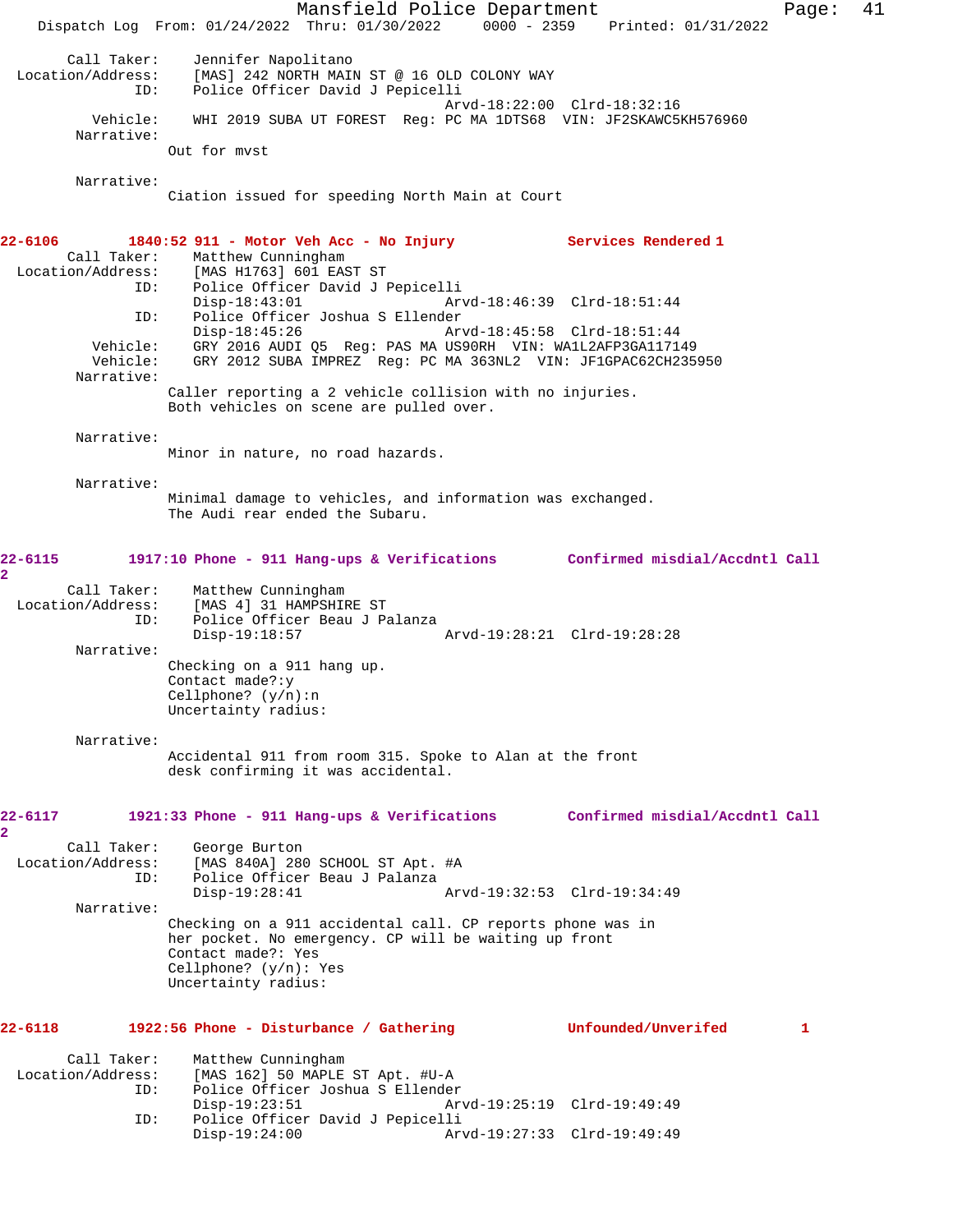Mansfield Police Department Form Page: 42 Dispatch Log From: 01/24/2022 Thru: 01/30/2022 0000 - 2359 Printed: 01/31/2022 ID: Police Officer Jay J Sparrow Disp-19:24:11 Arvd-19:27:26 Clrd-19:45:11 Vehicle: WHI 2017 GMC SIERRA Reg: CO MA S94264 VIN: 1GTV2MEC3HZ322343 Narrative: Caller reports a male was chasing a female after jumping out of a vehicle. Male did grab the female. No longer visible. Narrative: Caller reports a grey SUV directly in front of his home, cannot see the license plate. Narrative: Caller reports the vehicle stopped in front of his home, the female jumped out and the male followed chasing her. Male grabbed the female but the female broke away. No weapons visible. Narrative: Caller reports the parties ran behind the vehicle and took off down the street toward Oakland. Caller unable to give a description on either party. Narrative: Area has been checked and nothing being found at this time. M3 spoke with some people that were in a parking lot in the area and they were unaware of the situation. Narrative: CP called back to state he may have made a mistake. He believes that his Jehovah Witness neighbor was having people over. **22-6123 1953:28 Initiated - Building - Property Check Building Checked / Secured 3** Call Taker: Nicole Boyer Vicinity of: [MAS 840] 280 SCHOOL ST ID: Police Officer Beau J Palanza Arvd-19:53:00 Clrd-19:59:27 Narrative: Checking the area. **22-6127 2006:48 Initiated - Building - Property Check Building Checked / Secured 3** Call Taker: Nicole Boyer Vicinity of: [MAS 820C] 31 PLYMOUTH ST<br>TD: Detective Patrick J Pennie Detective Patrick J Pennie Arvd-20:06:00 Clrd-20:16:45 Narrative: Checking the area. **22-6129 2020:30 Phone - Disturbance / Gathering Unfounded/Unverifed 1** Call Taker: Matthew Cunningham Location/Address: [MAS 969A110] 321 SCHOOL ST Apt. #A110 ID: Police Officer Beau J Palanza Disp-20:23:14 Arvd-20:23:33 Clrd-20:26:54 Narrative: 2 parties cut off from alcohol by the restaurant threatening the manager and attempting to drive off while intoxicated. Narrative: 2 males left in a silver honda civic. RI partial plate given. **22-6130 2026:10 911 - Assist Fire Department Services Rendered 2**  Call Taker: Michael Mezhberg Vicinity of: [MAS] 15 BIRD RD ID: Police Officer Joshua S Ellender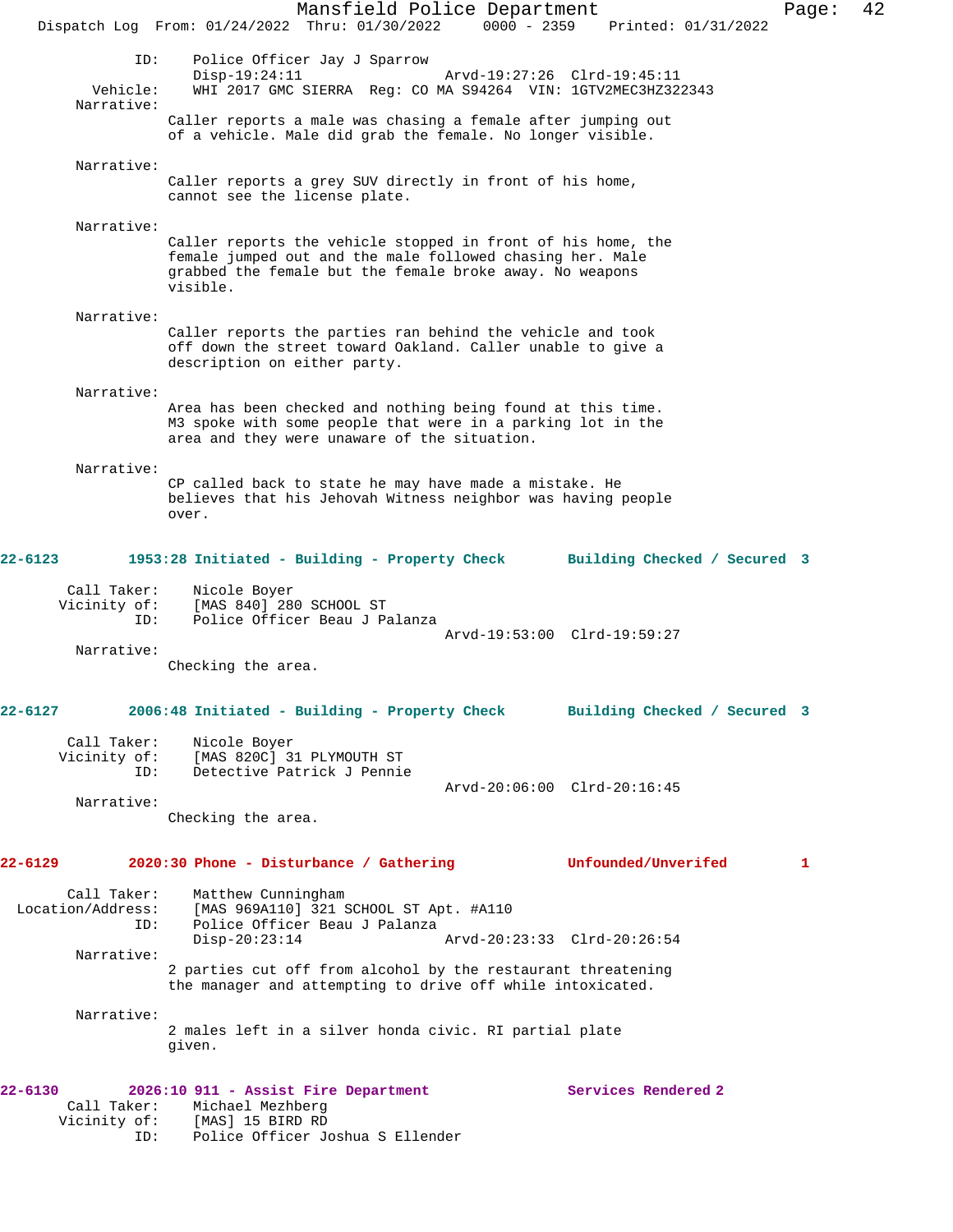Mansfield Police Department Fage: 43 Dispatch Log From: 01/24/2022 Thru: 01/30/2022 0000 - 2359 Printed: 01/31/2022 Disp-20:27:35 Arvd-20:32:20 Clrd-20:42:34 Narrative: Assisting the FD with a fire related incident. Nature: outside odor of gas. **22-6142 2105:30 Phone - Noise Complaint Unfounded/Unverifed 2** Call Taker: George Burton<br>Location/Address: [MAS] 4 COBB 9 ess: [MAS] 4 COBB ST @ 140 SOUTH MAIN ST<br>ID: Police Officer Jay J Sparrow Police Officer Jay J Sparrow<br>Disp-21:07:44 Disp-21:07:44 Arvd-21:08:43 Clrd-21:14:54 ID: Police Officer David J Pepicelli Disp-21:07:58 Clrd-21:14:51 Narrative: CP reports loud screaming in the area Narrative: Parking lot is empty at this time. **22-6149 2141:04 Phone - Erratic Oper MV / Road Rage Unfounded/Unverifed 3** Call Taker: George Burton Location/Address: [MAS] 400 RTE 140 SB @ 272 CHAUNCY ST ID: Sergeant John R Armstrong Disp-21:43:18 Arvd-21:45:29 Clrd-21:46:59 Narrative: CP reports Silver SUV driving on opposite side of road. Narrative: Vehicle took left on Chauncy Narrative: 140 at School going Northbound, M1 is not finding anything. **22-6165 2257:38 911 - 911 Hang-ups & Verifications Confirmed misdial/Accdntl Call 2**  Call Taker: Michael Mezhberg Location/Address: [MAS] 19 ERICK RD Apt. #19 ID: Police Officer Joshua S Ellender Disp-23:00:58 Arvd-23:05:29 Clrd-23:08:14 Narrative: Checking on a 911 hang up. Contact made?: yes Cellphone? (y/n): yes Uncertainty radius: 7m Caller states no emergency **22-6167 2308:39 Initiated - Building - Property Check Building Checked / Secured 3** Call Taker: Nicole Boyer Location/Address: [MAS 820C] 31 PLYMOUTH ST Detective Patrick J Pennie Arvd-23:08:00 Clrd-23:19:03 Narrative: Checking the area. **For Date: 01/29/2022 - Saturday 22-6172 0010:57 Phone - Disabled Motor Vehicle Gone on Arrival 3**  Call Taker: Stephen Martell Location/Address: [MAS] 1034 MAPLE ST @ 7 PATTYS RD ID: Police Officer Bryan Hurley Disp-00:13:25 Arvd-00:22:19 Clrd-00:23:30 Narrative: Reported DMV in the area. dark colored sedan with hazards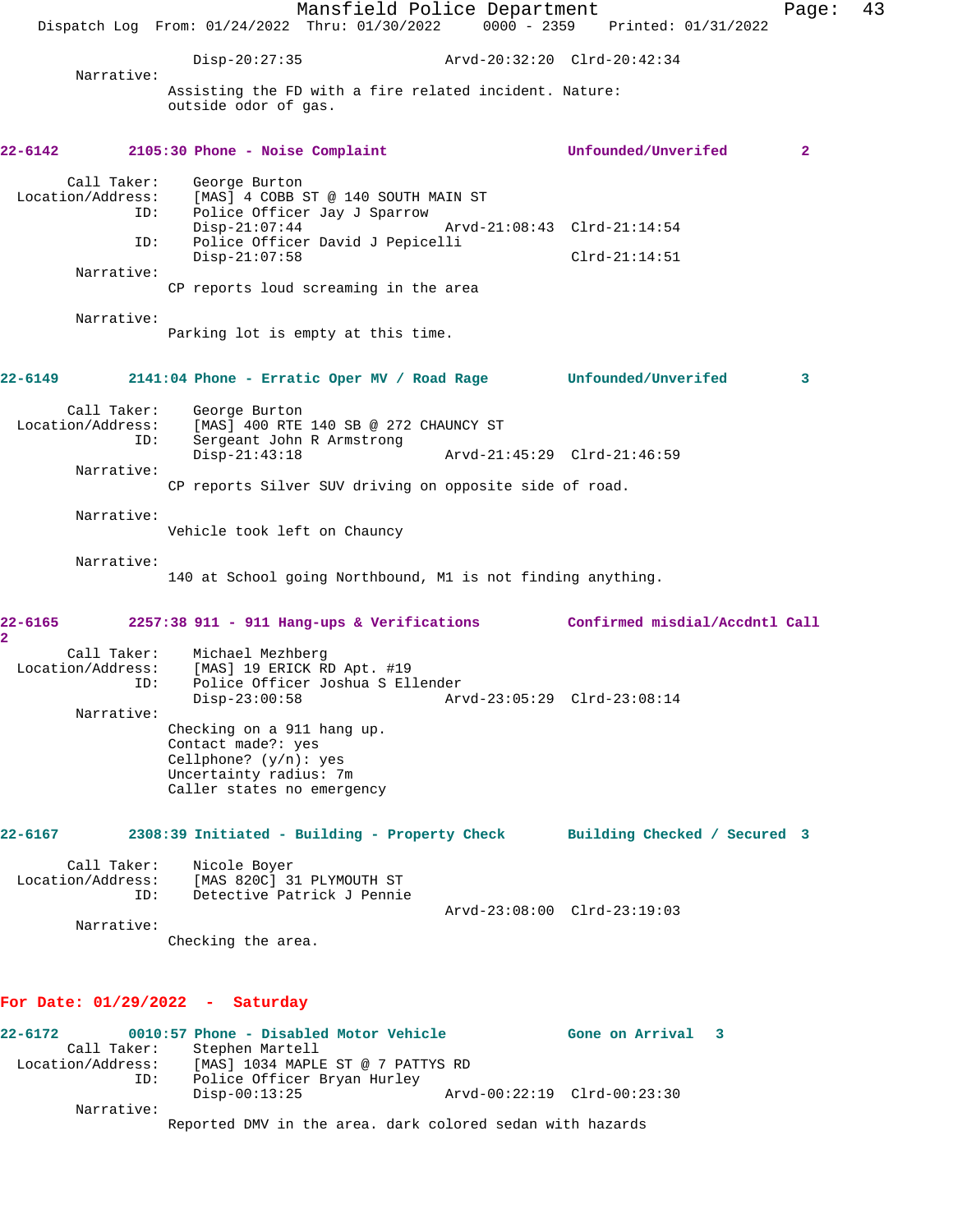**22-6179 0040:43 Initiated - Building - Property Check Building Checked / Secured 3** Call Taker: Nicole Boyer Vicinity of: [MAS 982] 111 HOPE ST ID: Police Officer Bryan Hurley Arvd-00:40:00 Clrd-00:41:06 Narrative: Checking the area. **22-6181 0044:50 Initiated - Building - Property Check Building Checked / Secured 3** Call Taker: Nicole Boyer Vicinity of: [MAS 2] 60 FORBES BLVD ID: Police Officer Mark O'Connor Arvd-00:44:00 Clrd-00:45:14 Narrative: Checking the area. **22-6182 0045:21 Initiated - Building - Property Check Building Checked / Secured 3** Call Taker: Nicole Boyer Vicinity of: [MAS 4] 31 HAMPSHIRE ST ID: Police Officer Mark O'Connor Arvd-00:45:00 Clrd-00:47:22 Narrative: Checking the area. **22-6185 0100:25 Initiated - Building - Property Check Building Checked / Secured 3** Call Taker: Nicole Boyer Vicinity of: [MAS] COPELAND DR<br>ID: Police Officer Mec Police Officer Meghan Birnie Arvd-01:00:00 Clrd-01:03:30 Narrative: Checking the area. **22-6190 0130:23 Initiated - Building - Property Check Building Checked / Secured 3** Call Taker: Nicole Boyer Vicinity of: [MAS 1040] 50 RESERVOIR ST Apt. #ST ID: Police Officer Mark O'Connor Arvd-01:30:00 Clrd-01:49:53 Narrative: Checking the area. **22-6193 0134:52 Initiated - Building - Property Check Building Checked / Secured 3** Call Taker: Nicole Boyer Vicinity of: [MAS 820C] 31 PLYMOUTH ST ID: Lieutenant Thomas R Connor Arvd-01:34:00 Clrd-01:40:12 Narrative: Checking the area. **22-6212 0336:04 Phone - Assist Fire Department Services Rendered 2**  Call Taker: Stephen Martell<br>Location/Address: [MAS 979] 50 SUI [MAS 979] 50 SUFFOLK RD ID: Police Officer Mark O'Connor<br>Disp-03:37:17 Disp-03:37:17 Arvd-03:47:12 Clrd-04:03:15 Narrative: Assisting the FD with a fire related incident. Nature: fire alarm sounding.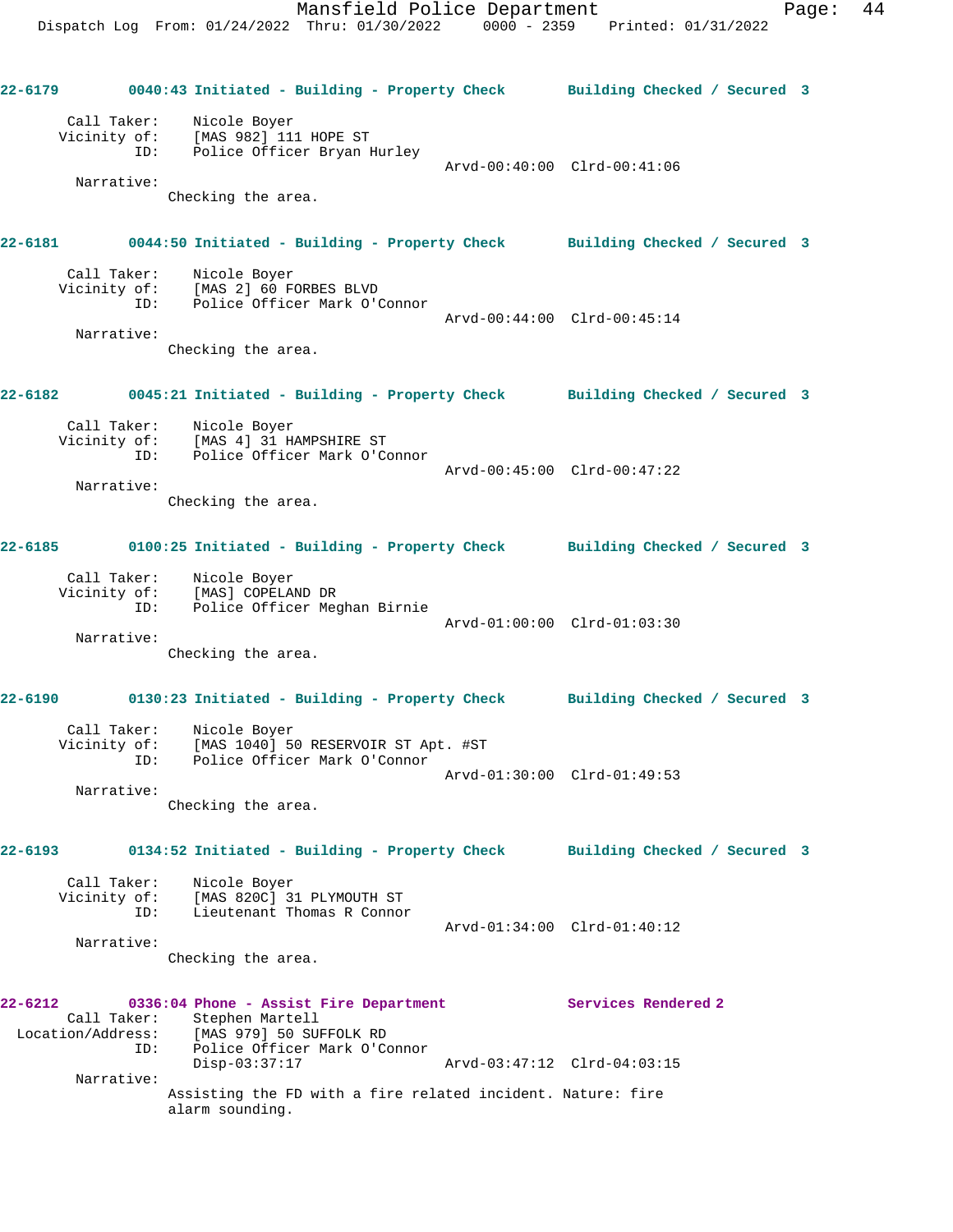|                                                                                    | Dispatch Log From: 01/24/2022 Thru: 01/30/2022 0000 - 2359 Printed: 01/31/2022                                                                                   | Mansfield Police Department |                             |                     | Page: | 45 |
|------------------------------------------------------------------------------------|------------------------------------------------------------------------------------------------------------------------------------------------------------------|-----------------------------|-----------------------------|---------------------|-------|----|
| 22-6215 0507:59 Initiated - Building - Property Check Building Checked / Secured 3 |                                                                                                                                                                  |                             |                             |                     |       |    |
| Call Taker:<br>ID:                                                                 | Nicole Boyer<br>Vicinity of: [MAS 820C] 31 PLYMOUTH ST<br>Lieutenant Thomas R Connor                                                                             |                             |                             |                     |       |    |
| Narrative:                                                                         | Checking the area.                                                                                                                                               |                             | Arvd-05:07:00 Clrd-05:14:02 |                     |       |    |
| 22-6222<br>2                                                                       | 0810:38 Phone - 911 Hang-ups & Verifications Confirmed misdial/Accdntl Call                                                                                      |                             |                             |                     |       |    |
| Call Taker:<br>Location/Address:<br>ID:                                            | George Burton<br>[MAS 417F] 15 FRANCIS AVE Apt. #1514<br>Police Officer Matthew A Souza<br>$Disp-08:13:37$                                                       |                             | Arvd-08:32:18 Clrd-08:34:55 |                     |       |    |
| Narrative:                                                                         | Checking on a 911 accidental call. Child made call by<br>mistake. No emergency<br>Contact made?: Yes<br>Cellphone? $(y/n)$ : Yes<br>Uncertainty radius:          |                             |                             |                     |       |    |
| 22-6228                                                                            | 0937:36 Initiated - Building - Property Check Building Checked / Secured 3                                                                                       |                             |                             |                     |       |    |
| ID:                                                                                | Call Taker: Nicole Boyer<br>Vicinity of: [MAS 820C] 31 PLYMOUTH ST<br>Police Officer Joshua S Ellender                                                           |                             |                             |                     |       |    |
| Narrative:                                                                         | Checking the area.                                                                                                                                               |                             | Arvd-09:37:00 Clrd-09:54:09 |                     |       |    |
| 22-6234<br>Location/Address: [MAS] 363 NORTH MAIN ST @ 54 CHAUNCY ST               | 1112:43 Initiated - Disabled Motor Vehicle Services Rendered 3<br>Call Taker: JEFFREY KEEFE                                                                      |                             |                             |                     |       |    |
| Narrative:                                                                         | ID: Police Officer Matthew A Souza<br>Reported DMV in the area.                                                                                                  |                             | Arvd-11:12:00 Clrd-11:16:33 |                     |       |    |
| Narrative:                                                                         | Vehicle pushed out party advised to go home.                                                                                                                     |                             |                             |                     |       |    |
| 22-6239<br>Call Taker:                                                             | 1204:08 Phone - Disabled Motor Vehicle<br>Emily Archer<br>Vicinity of: [MAS 255] 377 CHAUNCY ST                                                                  |                             |                             | Services Rendered 3 |       |    |
| ID:<br>ID:                                                                         | Police Officer Derek M Stark<br>$Disp-12:06:02$<br>Police Officer David J Pepicelli                                                                              |                             |                             | $Clrd-12:12:28$     |       |    |
| Narrative:                                                                         | $Disp-12:11:57$<br>Reported DMV in the area, light blue sedan in the middle of                                                                                   |                             | Arvd-12:12:19 Clrd-12:12:23 |                     |       |    |
| Narrative:                                                                         | the intersection.                                                                                                                                                |                             |                             |                     |       |    |
|                                                                                    | Nothing found.                                                                                                                                                   |                             |                             |                     |       |    |
| 22-6243<br>Call Taker:<br>Vicinity of:<br>ID:                                      | 1223:56 Initiated - Disabled Motor Vehicle Services Rendered 3<br>JEFFREY KEEFE<br>[MAS 1017] RTE 140 SB<br>Police Officer Derek M Stark                         |                             |                             |                     |       |    |
| Vehicle:<br>Towed:<br>Narrative:                                                   | BLU 2009 MERC GRAND Req: PAS MA VT48771 VIN: 2MEHM75V39X615479<br>For: Accident By: Central Street Garage To: Central Street Garage<br>Reported DMV in the area. |                             | Arvd-12:23:00 Clrd-12:55:58 |                     |       |    |
| Narrative:                                                                         |                                                                                                                                                                  |                             |                             |                     |       |    |
|                                                                                    |                                                                                                                                                                  |                             |                             |                     |       |    |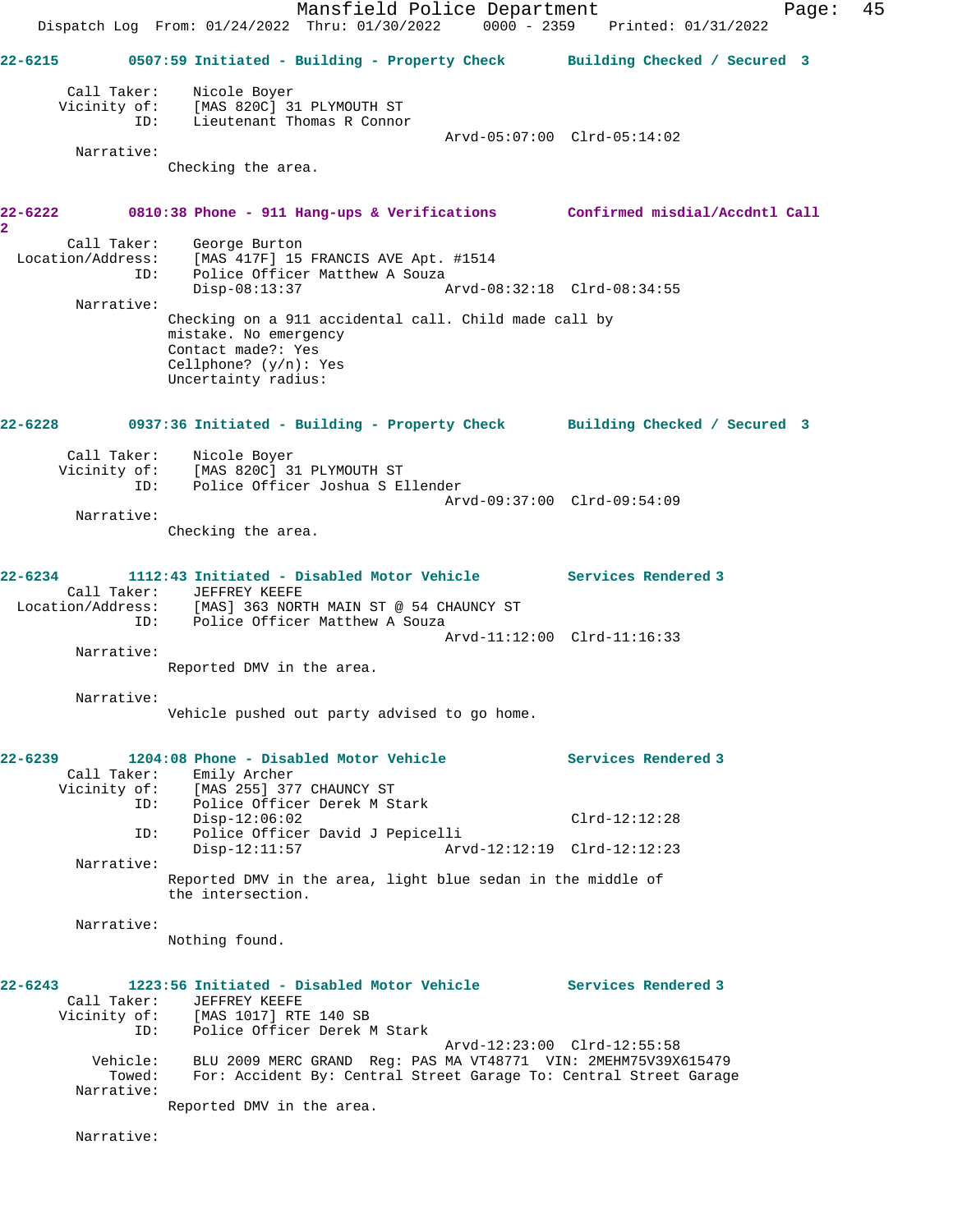Mansfield Police Department Page: 46 Dispatch Log From: 01/24/2022 Thru: 01/30/2022 0000 - 2359 Printed: 01/31/2022 Central Street advised and paging it out. Narrative: Central st on location. **22-6253 1318:08 Initiated - Disabled Motor Vehicle Services Rendered 3**  Call Taker: JEFFREY KEEFE Vicinity of: [MAS] RTE 140 NB ID: Police Officer Derek M Stark Arvd-13:18:00 Clrd-13:23:31 Narrative: Reported DMV in the area. **22-6255 1329:21 Initiated - Disabled Motor Vehicle Services Rendered 3**  Call Taker: JEFFREY KEEFE Vicinity of: [MAS] 99 COPELAND DR @ 235 CHAUNCY ST ID: Police Officer Derek M Stark Arvd-13:29:00 Clrd-13:40:49 ID: Police Officer David J Pepicelli Disp-13:32:18 Arvd-13:32:21 Clrd-13:33:19 Vehicle: GRY 2011 JEEP PATRIOT Reg: PC MA 2ZKM67 VIN: 1J4NF1GB6BD177773 Narrative: Reported DMV in the area. Two vehicle spun out. **22-6257 1340:56 Initiated - Disabled Motor Vehicle Services Rendered 3**  Call Taker: JEFFREY KEEFE Vicinity of: [MAS 840] 280 SCHOOL ST ID: Police Officer Derek M Stark Arvd-13:40:00 Clrd-13:55:36 Narrative: Reported DMV in the area. **22-6258 1341:21 Initiated - Parking Violations Services Rendered 3**  Call Taker: JEFFREY KEEFE Vicinity of: [MAS] BRANCH ST ID: Police Officer David J Pepicelli Arvd-13:41:00 Clrd-13:47:39 Narrative: Report of vehicles parked in the way of tows Narrative: Owner of the vehicle is moving it back into the driveway. **22-6259 1342:44 Phone - Assist Fire Department Services Rendered 2**  Call Taker: JEFFREY KEEFE Location/Address: [MAS] 287 CHAUNCY ST ID: Police Officer Danielle C Titus Disp-13:44:10 Arvd-13:52:28 Clrd-13:57:21 Narrative: Assisting the FD with a fire related incident. Nature: fire alarm. **22-6264 1358:33 Initiated - Disabled Motor Vehicle Vehicle Towed 3**  Call Taker: JEFFREY KEEFE Vicinity of: [MAS] CENTRAL ST ID: Police Officer Danielle C Titus Arvd-13:58:00 Clrd-14:38:23 Vehicle: GRY 2011 JEEP PATRIOT Reg: PC MA 2ZKM67 VIN: 1J4NF1GB6BD177773 Towed: For: Other By: Central Street Garage To: Central Street Garage Narrative: Reported DMV in the area. Narrative: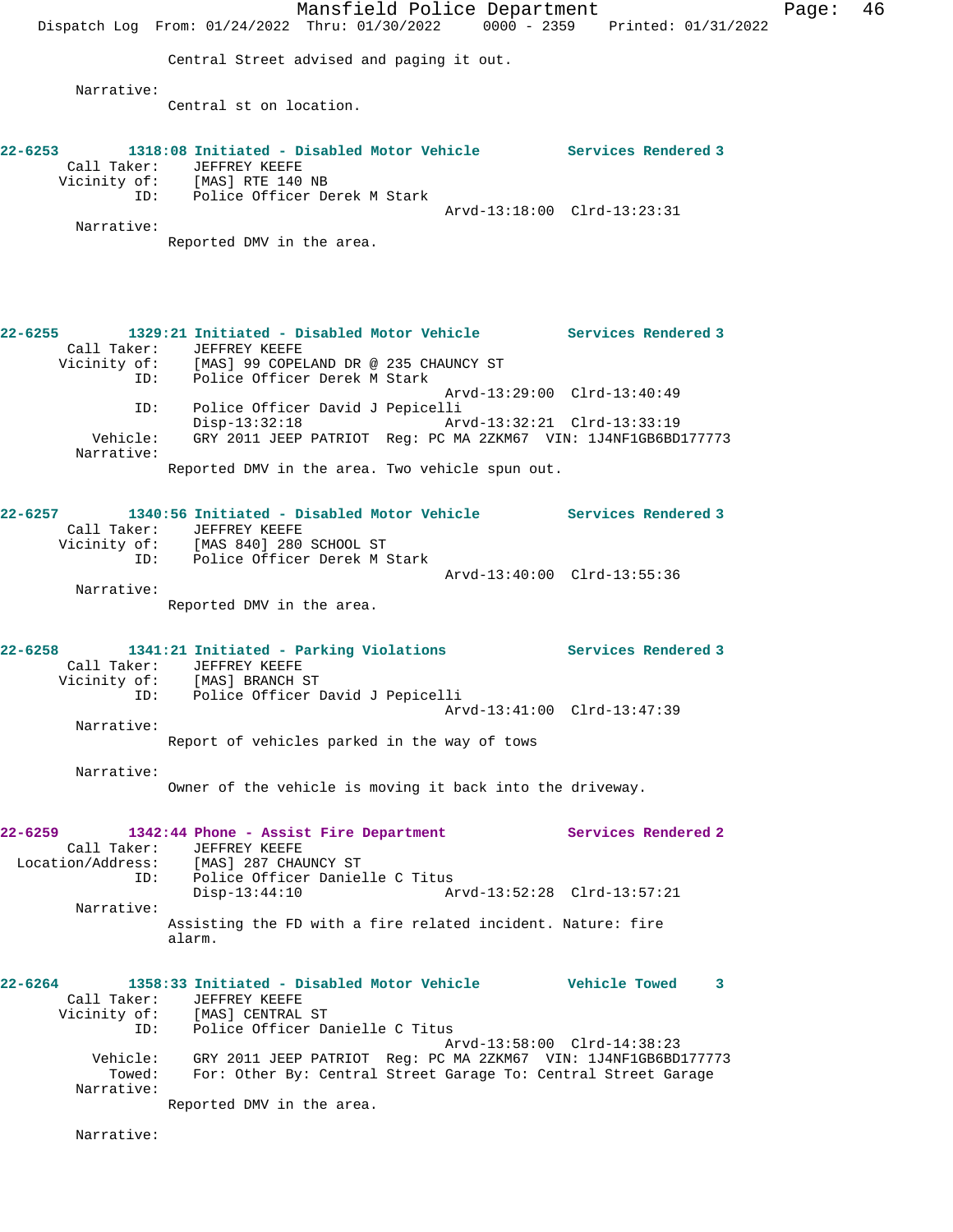Mansfield Police Department Page: 47 Dispatch Log From: 01/24/2022 Thru: 01/30/2022 0000 - 2359 Printed: 01/31/2022 Tow called and en route. Narrative: tow on scene. **22-6269 1423:49 Phone - Disabled Motor Vehicle Services Rendered 3**  Call Taker: Savannah Karch<br>Location/Address: [MAS] 7 DARBY I<br>ID: Police Officer  $\begin{array}{lll}\n & \text{if } \mathsf{I} & \mathsf{I} & \mathsf{I} \\
\hline\n & \mathsf{I} & \mathsf{I} & \mathsf{I} & \mathsf{I}\n\end{array}$ Police Officer Matthew A Souza<br>Disp-14:26:17 Disp-14:26:17 Arvd-14:30:12 Clrd-14:51:01 ID: Detective Patrick J Pennie Disp-14:30:17 Arvd-14:30:19 Clrd-14:51:01 Vehicle: WHI 2013 KIA RIO Reg: PC MA 1SPG40 VIN: KNADM5A3XD6227353 Narrative: caller reporting vehicle stuck in the snow in the area, white kia rio Narrative: Two units checked the area for the driver with no results. Will check back when possible. **22-6272 1453:39 Initiated - Building - Property Check Services Rendered 3**  Call Taker: JEFFREY KEEFE Vicinity of: [MAS 820C] 31 PLYMOUTH ST ID: Police Officer Joshua S Ellender Arvd-14:53:00 Clrd-15:08:34 Narrative: Checking the area. **22-6273 1456:15 Initiated - Disabled Motor Vehicle Services Rendered 3**  Call Taker: JEFFREY KEEFE<br>Location/Address: [MAS] 1 CHAUN [MAS] 1 CHAUNCY ST @ 62 PRATT ST ID: Detective Patrick J Pennie Arvd-14:56:00 Clrd-15:06:25 Narrative: Reported DMV in the area. Narrative: Vehicle on its way. **22-6274 1501:11 Phone - Disabled Motor Vehicle Services Rendered 3**  Call Taker: George Burton<br>Location/Address: [MAS] 280 SCHO Location (Address: English Control<br>(Address: [MAS] 280 SCHOOL ST @ 100 RTE 140 SB<br>ID: Police Officer David J Pepicelli Police Officer David J Pepicelli<br>Disp-15:03:13 Arv Disp-15:03:13 Arvd-15:10:40 Clrd-15:33:11 ID: Police Officer Derek M Stark Disp-15:03:25 Arvd-15:09:17 Clrd-15:33:13 Vehicle: BRO 2012 TOYT UT RAV4 Reg: PC MA 8VP950 VIN: 2T3BF4DV8CW178159 Narrative: Reported DMV in the area. Narrative: vehicle has been freed. **22-6284 1540:19 Phone - Motor Veh Acc - No Injury Services Rendered 1**  Call Taker: Savannah Karch<br>Location/Address: [MAS 451] 500 E [MAS 451] 500 EAST ST ID: Police Officer Matthew A Souza Disp-15:41:44 Arvd-15:46:46 Clrd-15:49:30 ID: Detective Patrick J Pennie Disp-15:47:39 Arvd-15:47:42 Clrd-15:49:30 Vehicle: WHI 2018 SUBA CROSST Reg: PC MA 6BV222 VIN: JF2GTABC5JG323053 Narrative: car into drainage ditch behind the building, no injuries Narrative: Central street enroute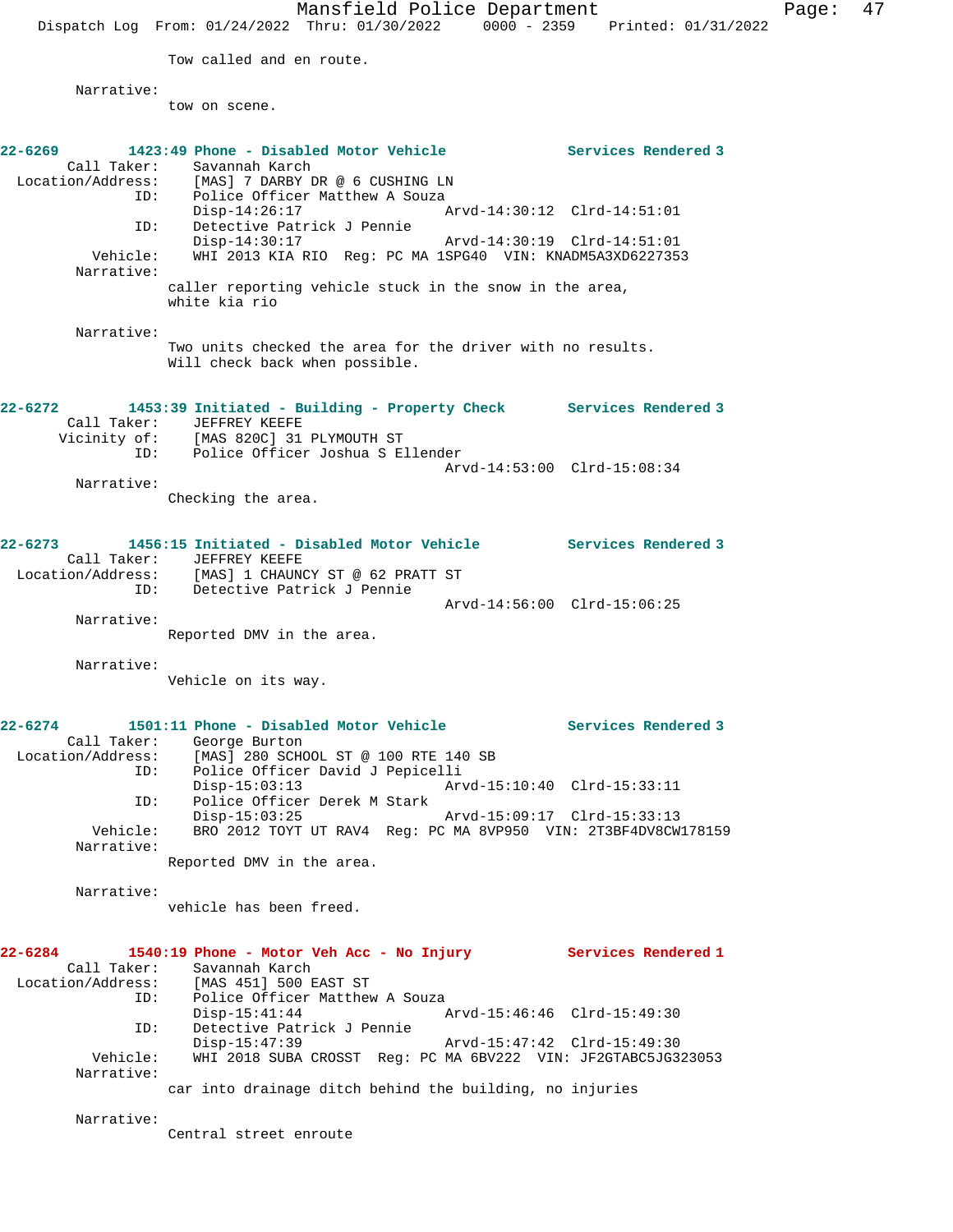Narrative:

Driver was able to get out by a friend.

| $22 - 6285$ |                                         | 1543:03 Initiated - Disabled Motor Vehicle Services Rendered 3<br>Call Taker: Ryan O'Rourke<br>Location/Address: [MAS 1017] RTE 140 SB                                        |                             |                     |   |
|-------------|-----------------------------------------|-------------------------------------------------------------------------------------------------------------------------------------------------------------------------------|-----------------------------|---------------------|---|
|             | ID:<br>Narrative:                       | Police Officer Derek M Stark                                                                                                                                                  | Arvd-15:43:00 Clrd-15:49:14 |                     |   |
|             |                                         | Reported DMV in the area, out assisting state.                                                                                                                                |                             |                     |   |
| $22 - 6289$ | ID:                                     | 1628:31 Initiated - Disabled Motor Vehicle<br>Call Taker: CARLY MORIARTY<br>Location/Address: [MAS 812B] 243 CHAUNCY ST<br>Police Officer Derek M Stark                       |                             | Assisted Party 3    |   |
|             |                                         | ID: Police Officer Derek M Stark                                                                                                                                              | Arvd-16:28:00 Clrd-16:28:00 |                     |   |
|             | Narrative:                              |                                                                                                                                                                               | Arvd-16:28:00 Clrd-16:35:52 |                     |   |
|             |                                         | M12 checking on two disabled motor vehicles                                                                                                                                   |                             |                     |   |
|             | Narrative:                              | Reported DMV in the area.                                                                                                                                                     |                             |                     |   |
|             | Narrative:                              | One vehicle pulled into Walgreens and one vehicle pulled<br>into CVS                                                                                                          |                             |                     |   |
|             | Narrative:                              | M12 assisted the operators and they are on their way                                                                                                                          |                             |                     |   |
| $22 - 6294$ | ID:                                     | 1646 Initiated - Disabled Motor Vehicle<br>Call Taker: Police Officer Derek M Stark<br>Location/Address: [MAS] 79 NORTH MAIN ST @ 14 COURT ST<br>Police Officer Derek M Stark |                             | Assisted Party 3    |   |
|             |                                         |                                                                                                                                                                               | Arvd-16:46:55 Clrd-16:47:34 |                     |   |
|             | Narrative:                              | Reported DMV in the area.                                                                                                                                                     |                             |                     |   |
| $22 - 6295$ |                                         | 1646:50 Phone - Assist Other Agency                                                                                                                                           |                             | Unfounded/Unverifed | 3 |
|             | ID:                                     | Call Taker: LINDSAY MITCHELL<br>Location/Address: [MAS] 5 GRANADA CIR @ 3 EVANS CIR<br>Detective Patrick J Pennie                                                             |                             |                     |   |
|             | Narrative:                              | $Disp-16:47:53$<br>Desk received a call for a few kids that jumped out of a                                                                                                   | Arvd-16:47:55 Clrd-16:49:23 |                     |   |
|             |                                         | snow bank to scare the plow driver.                                                                                                                                           |                             |                     |   |
|             |                                         | M10 checked the area, no juveniles. Spoke with a neighbor<br>who reports 2 females playing near the snowbank, unsure<br>where they lived. Neighbor did speak with the youths. |                             |                     |   |
| $22 - 6305$ | Call Taker:<br>Location/Address:<br>ID: | 1716:39 Initiated - Parking Violations<br>LINDSAY MITCHELL<br>[MAS] 121 NORTH MAIN ST<br>Police Officer Beau J Palanza                                                        |                             | Services Rendered 3 |   |
|             | Narrative:                              |                                                                                                                                                                               | Arvd-17:16:00 Clrd-17:17:55 |                     |   |
|             |                                         | Attempt to move the vehicle.                                                                                                                                                  |                             |                     |   |
|             | Narrative:                              | Vehicle has been moved.                                                                                                                                                       |                             |                     |   |
|             |                                         |                                                                                                                                                                               |                             |                     |   |

**22-6310 1737:54 Phone - Assist Fire Department Referred to Other Agency 2**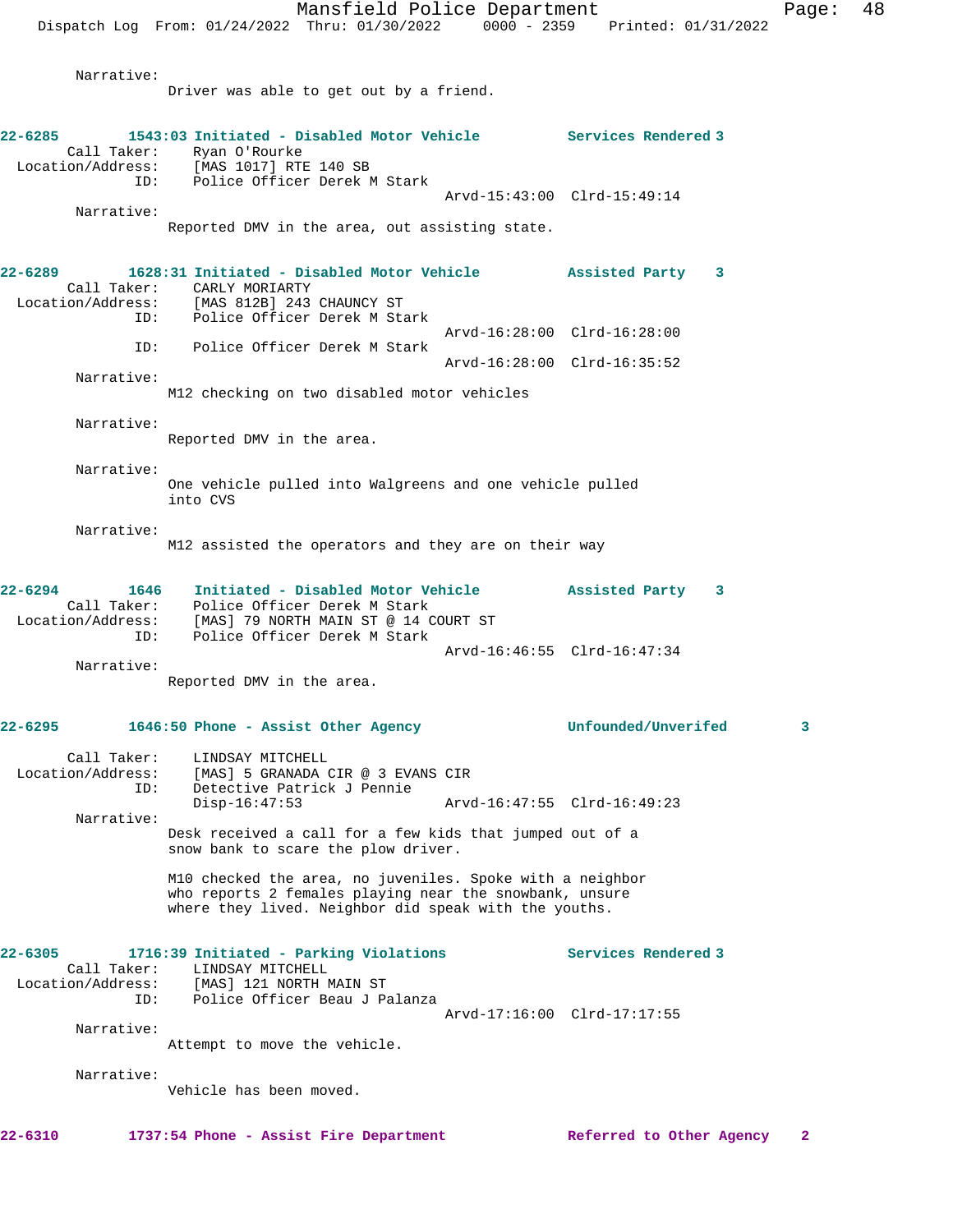Mansfield Police Department Fage: 49 Dispatch Log From: 01/24/2022 Thru: 01/30/2022 0000 - 2359 Printed: 01/31/2022 Call Taker: LINDSAY MITCHELL Location/Address: [MAS 15D] 89 FORBES BLVD ID: Police Officer Jay J Sparrow Disp-17:38:49 Arvd-17:42:36 Clrd-17:54:49 Narrative: Assisting the FD with a fire related incident. Nature: masterbox activation Narrative: Clear, unknown cause. Fire to handle **22-6313 1749:34 Initiated - Building - Property Check Building Checked / Secured 3** Call Taker: LINDSAY MITCHELL Location/Address: [MAS 820C] 31 PLYMOUTH ST ID: Executive Lieutenant Francis W Archer JR Arvd-17:49:00 Clrd-18:02:15 Narrative: Checking the area. **22-6314 1759:22 Initiated - Disabled Motor Vehicle Services Rendered 3**  Call Taker: LINDSAY MITCHELL Location/Address: [MAS] 100 RTE 140 NB @ 170 SCHOOL ST ID: Police Officer Derek M Stark Arvd-17:59:00 Clrd-17:59:43 Narrative: Out with a vehicle thats stuck. Vehicle is on its way. **22-6316 1817:56 Initiated - Disabled Motor Vehicle Services Rendered 3**  Call Taker: William Casey Location/Address: [MAS] 85 OAKLAND ST @ 11 SHIELDS ST<br>ID: Police Officer Derek M Stark Police Officer Derek M Stark Arvd-18:17:00 Clrd-18:19:46 Narrative: Reported DMV in the area. Narrative: Party was assisted **22-6317 1828:11 Phone - Well Being Check Cancelled Enroute 3**  Call Taker: NICHOLAS GOYETTE Location/Address: [MAS H5652] 66 JEWELL ST ID: Detective David D Kerr<br>Disp-18:30:57 Disp-18:30:57 Arvd-18:32:43 Clrd-18:32:45<br>ID: Police Officer Jay J Sparrow Police Officer Jay J Sparrow Disp-18:31:18 Clrd-18:32:34 Narrative: Caller reports she texted her sister who stated she was heading outside to check the exhaust vents. They agreed to text when it was complete to make sure everything was alright. She has not texted the caller, it is not like to her. Caller is worried something may have happened. Narrative: RP reports she spoke to her sister, everything is fine. **22-6321 2010:46 Initiated - Disabled Motor Vehicle Services Rendered 3**  Call Taker: William Casey Location/Address: [MAS] 363 NORTH MAIN ST @ 54 CHAUNCY ST ID: Police Officer Beau J Palanza Arvd-20:10:00 Clrd-20:13:12 Narrative: Reported DMV in the area.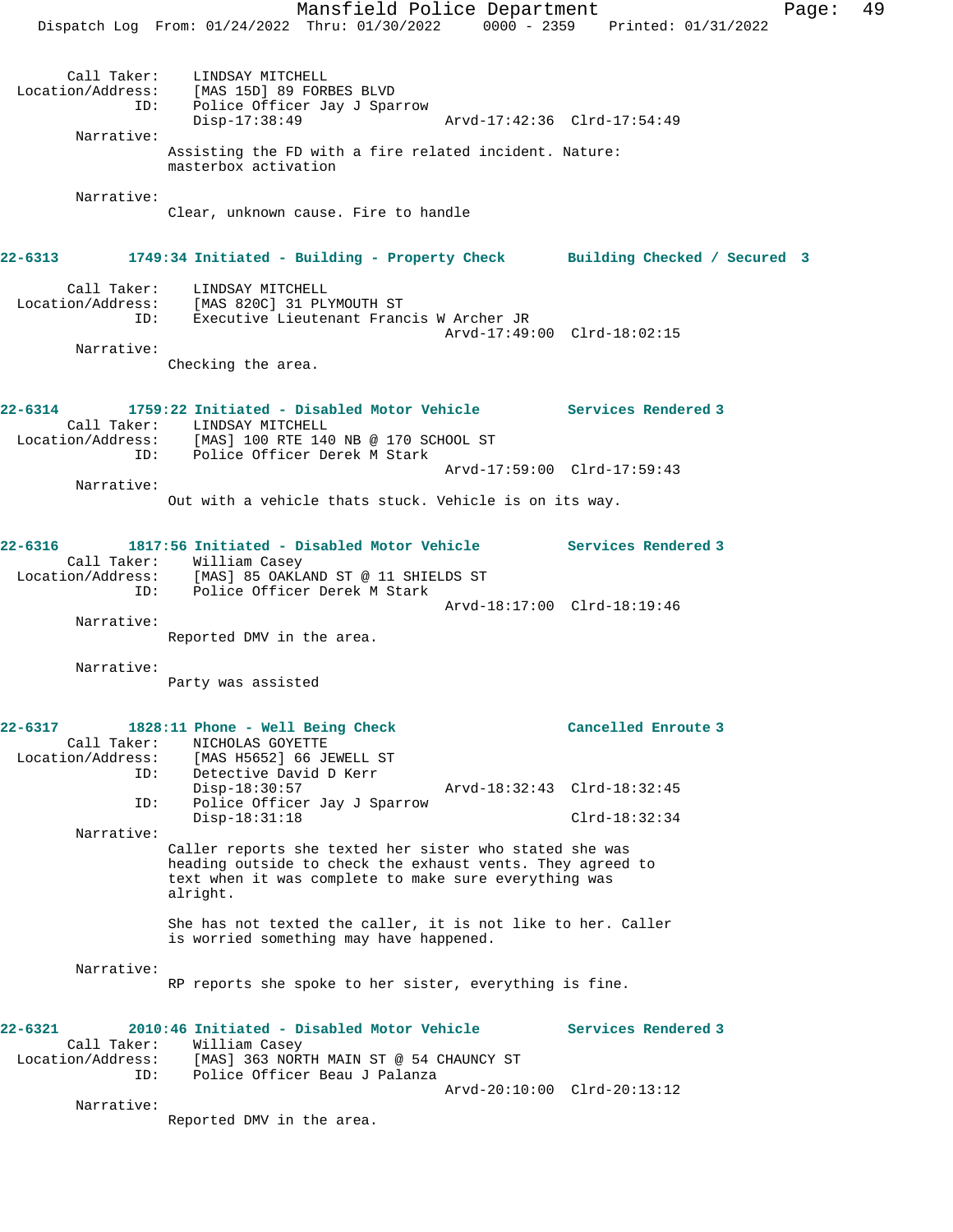|             |                                         |                                                                | Mansfield Police Department                                                                                          |                             | Dispatch Log From: 01/24/2022 Thru: 01/30/2022 0000 - 2359 Printed: 01/31/2022 | Page: | 50 |
|-------------|-----------------------------------------|----------------------------------------------------------------|----------------------------------------------------------------------------------------------------------------------|-----------------------------|--------------------------------------------------------------------------------|-------|----|
| 22-6323     |                                         |                                                                | 2021:37 Phone - Assist Citizen - P S A                                                                               |                             | Investigated - No Action Req.                                                  |       |    |
| 3           | Call Taker:<br>Location/Address:<br>ID: | George Burton<br>[MAS] 56 DRAPER AVE<br>Detective David D Kerr |                                                                                                                      |                             |                                                                                |       |    |
|             | Narrative:                              | $Disp-20:24:19$                                                |                                                                                                                      | Arvd-20:29:45 Clrd-20:46:33 |                                                                                |       |    |
|             |                                         |                                                                | CP is reporting power out on the even side of the street                                                             |                             |                                                                                |       |    |
|             | Narrative:                              | MELD has been notified.                                        |                                                                                                                      |                             |                                                                                |       |    |
|             | Narrative:                              |                                                                | M13 reports there is power on draper and various apartments<br>have power. Might just be a single apartment issue    |                             |                                                                                |       |    |
|             | Narrative:                              |                                                                | Original RP called back and stated the power is back on,<br>MELD will still check the area.                          |                             |                                                                                |       |    |
| 22-6324     |                                         |                                                                |                                                                                                                      |                             | 2042:43 Initiated - Building - Property Check Building Checked / Secured 3     |       |    |
|             | Call Taker:<br>Location/Address:<br>ID: | William Casey<br>[MAS 820C] 31 PLYMOUTH ST                     | Executive Lieutenant Francis W Archer JR                                                                             | Arvd-20:42:00 Clrd-23:12:34 |                                                                                |       |    |
|             | Narrative:                              | Checking the area.                                             |                                                                                                                      |                             |                                                                                |       |    |
| 22-6325     | Call Taker:<br>Location/Address:        | 2104:43 Phone - Neighbor Dispute<br>George Burton              | [MAS] 29 FRANCIS AVE Apt. #2905                                                                                      |                             | Services Rendered 3                                                            |       |    |
|             | ID:<br>ID:                              | $Disp-21:09:56$                                                | Detective Patrick J Pennie<br>Police Officer Beau J Palanza                                                          | Arvd-21:15:35 Clrd-21:36:40 |                                                                                |       |    |
|             | ID:                                     | $Disp-21:10:03$<br>Detective David D Kerr                      |                                                                                                                      |                             | $Clrd-21:10:43$                                                                |       |    |
|             | Narrative:                              | $Disp-21:10:39$                                                |                                                                                                                      | Arvd-21:15:36 Clrd-21:36:44 |                                                                                |       |    |
|             |                                         |                                                                | CP is reporting noise complaint against neighbor in 2909.<br>States weights being dropped. Ongoing issue per CP      |                             |                                                                                |       |    |
|             | Narrative:                              | issues arise                                                   | M13 reports they couldnt raise the apartment above. RP was<br>advised of his rights and told to call back if anymore |                             |                                                                                |       |    |
| $22 - 6326$ | Call Taker:<br>Location/Address:<br>ID: | NICHOLAS GOYETTE<br>[MAS 281A] 1 CROCKER ST                    | 2124:39 Phone - Assist Citizen - P S A<br>Police Officer Jay J Sparrow                                               |                             | Services Rendered 3                                                            |       |    |
|             |                                         | $Disp-21:28:14$                                                |                                                                                                                      |                             | $Clrd-21:30:37$                                                                |       |    |
|             | ID:<br>ID:                              | $Disp-21:28:28$                                                | Police Officer David J Pepicelli<br>Police Officer David J Pepicelli                                                 |                             | $Clrd-21:30:45$                                                                |       |    |
|             | ID:                                     | $Disp-21:32:54$                                                | Police Officer Jay J Sparrow                                                                                         | Arvd-21:35:51 Clrd-21:51:58 |                                                                                |       |    |
|             | Narrative:                              | $Disp-21:32:57$                                                |                                                                                                                      | Arvd-21:35:50 Clrd-21:39:31 |                                                                                |       |    |
|             |                                         | ride has not shown up.                                         | party is stranded by the train station with no vehicle, his                                                          |                             |                                                                                |       |    |
|             |                                         |                                                                | Located station platforms near 1 Mansfield Ave                                                                       |                             |                                                                                |       |    |
|             | Narrative:                              |                                                                | M11 transporting male party to residence in Easton                                                                   |                             |                                                                                |       |    |
|             | Narrative:                              |                                                                |                                                                                                                      |                             |                                                                                |       |    |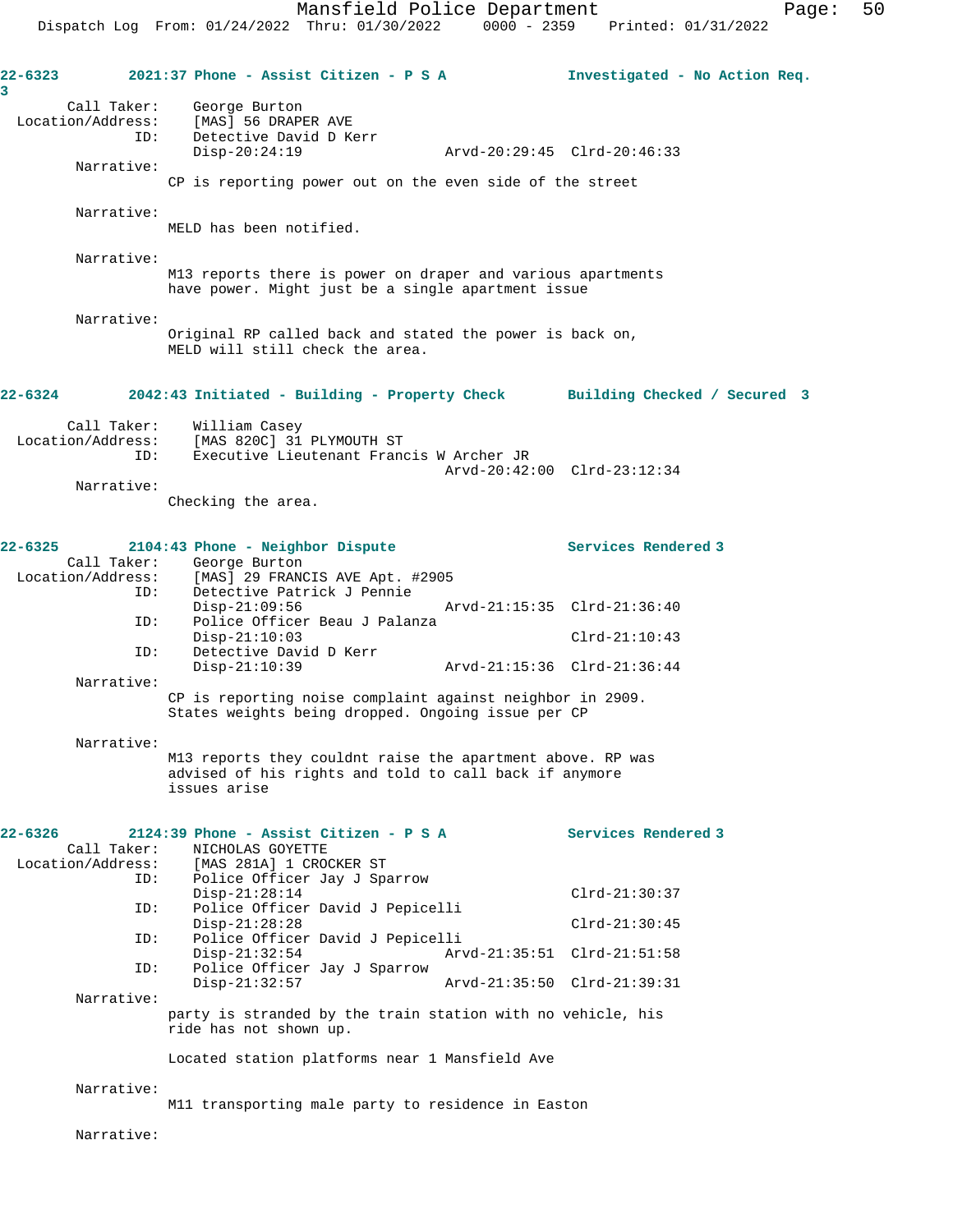Mansfield Police Department Fage: 51 Dispatch Log From: 01/24/2022 Thru: 01/30/2022 0000 - 2359 Printed: 01/31/2022

Party has been dropped off

## **For Date: 01/30/2022 - Sunday**

| 22-6341<br>Call Taker:                          | 0022:00 Phone - 911 Hang-ups & Verifications<br>NICHOLAS GOYETTE<br>Location/Address: [MAS] ERICK RD                                                                                 | Services Rendered 2 |                             |  |
|-------------------------------------------------|--------------------------------------------------------------------------------------------------------------------------------------------------------------------------------------|---------------------|-----------------------------|--|
|                                                 | Police Officer Meghan Birnie<br>ID:<br>$Disp-00:23:56$                                                                                                                               |                     | Arvd-00:28:06 Clrd-00:59:06 |  |
|                                                 | Sergeant David Schepis<br>ID:<br>$Disp-00:29:12$                                                                                                                                     |                     | Arvd-00:32:13 Clrd-00:59:10 |  |
| Narrative:                                      | Checking on a 911 hang up mapping behind 15-17-19 Erick<br>road, possibly in lots or woods.                                                                                          |                     |                             |  |
| Narrative:                                      | Mapping now in between 15-17 in lot.                                                                                                                                                 |                     |                             |  |
| Narrative:                                      | Called back, party tough to understand repeated 15 or 16<br>Bonney a few times with unintelliglbe dialogue afterwards.<br>Last mapping is 9m accross from 17-19 Erick on Erick Road. |                     |                             |  |
| Narrative:                                      | Fire checked the area with the thermal imaging. Nothing<br>found.                                                                                                                    |                     |                             |  |
| $22 - 6348$<br>Call Taker:<br>Location/Address: | 0102:41 Phone - Disabled Motor Vehicle<br>William Casey<br>[MAS] 99 COPELAND DR @ 235 CHAUNCY ST<br>Police Officer Joshua S Ellender<br>ID:                                          |                     | Services Rendered 3         |  |
| Narrative:                                      | $Disp-01:04:02$<br>Reported DMV in the area.                                                                                                                                         |                     | Arvd-01:04:06 Clrd-01:38:56 |  |
| Narrative:                                      | AAA enroute 14 min eta provided from RO. M11 to standby<br>until tow arrives                                                                                                         |                     |                             |  |
| Narrative:                                      | Tow on scene                                                                                                                                                                         |                     |                             |  |
| 22-6349                                         | 0127:28 Initiated - Building - Property Check Building Checked / Secured 3                                                                                                           |                     |                             |  |
| Call Taker:<br>Location/Address:<br>ID:         | William Casey<br>[MAS 12] 250 EAST ST<br>Police Officer Meghan Birnie                                                                                                                |                     |                             |  |
| Narrative:                                      | Checking the area.                                                                                                                                                                   |                     | Arvd-01:27:00 Clrd-01:34:56 |  |
|                                                 | 22-6357 		 0305:20 Initiated - Building - Property Check 		 Building Checked / Secured 3                                                                                             |                     |                             |  |
|                                                 | Call Taker: William Casey<br>Location/Address: [MAS 170] 255 HOPE ST<br>ID: Police Officer Meghan<br>Police Officer Meghan Birnie                                                    |                     |                             |  |
| Narrative:                                      | Checking the area.                                                                                                                                                                   |                     | Arvd-03:05:00 Clrd-03:05:34 |  |
|                                                 | 22-6361 0412:31 Initiated - Building - Property Check Building Checked / Secured 3                                                                                                   |                     |                             |  |
| Call Taker:                                     | William Casey<br>Location/Address: [MAS 820C] 31 PLYMOUTH ST<br>Lieutenant Thomas R Connor<br>ID:                                                                                    |                     |                             |  |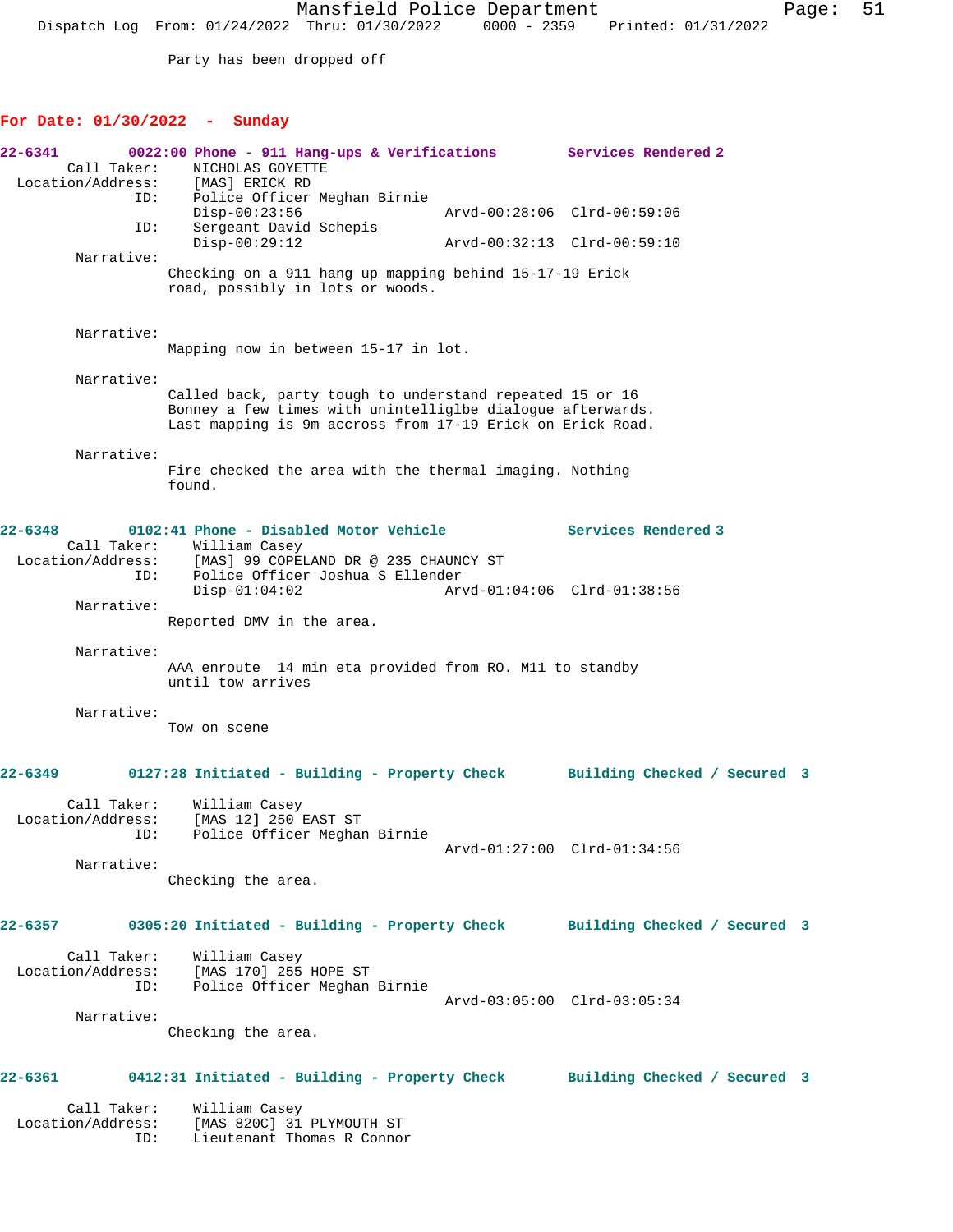Mansfield Police Department Page: 52 Dispatch Log From: 01/24/2022 Thru: 01/30/2022 0000 - 2359 Printed: 01/31/2022 Arvd-04:12:00 Clrd-04:19:24 Narrative: Checking the area. **22-6362 0619:11 Initiated - Building - Property Check Building Checked / Secured 3** Call Taker: William Casey<br>Location/Address: [MAS 253] 330 ess: [MAS 253] 330 PRATT ST Apt. #A<br>ID: Police Officer Meghan Birnie Police Officer Meghan Birnie Arvd-06:19:00 Clrd-06:23:59 Narrative: Checking the area. **22-6378 0920:16 Initiated - Building - Property Check Services Rendered 3**  Call Taker: Emily Archer Location/Address: [MAS 1015] 30 CHAUNCY ST ID: Police Officer Gregg S Kennedy Arvd-09:20:00 Clrd-09:22:33 Narrative: Checking the area. **22-6391 1002:13 Phone - Building - Property Check Services Rendered 3**  Call Taker: Emily Archer Location/Address: [MAS 820C] 31 PLYMOUTH ST ID: Detective Christopher P Walsh Disp-10:04:59 Arvd-10:05:05 Clrd-10:05:07 Narrative: Detail reports Radford employees are on scene. **22-6399 1046:45 Phone - Motor Veh Acc - No Injury Services Rendered 1**  Call Taker: APRIL LEHANE<br>Location/Address: [MAS 82] 45 0 Location<br>[MAS 82] 45 CHAUNCY ST ID: Police Officer Gregg S Kennedy  $Disp-10:47:34$ ID: Police Officer Gregg S Kennedy<br>Disp-11:24:12 Disp-11:24:12 Arvd-11:28:03 Clrd-11:28:05 Vehicle: BLK 2001 JEEP UT GRAND CHEROKEE Reg: PC MA 9XL769 VIN: 1J4GW48S81C569845 Vehicle: BLK 2021 JEEP GRAND CHEROKEE Reg: PC MA 5XWZ20 VIN: 1C4RJFBG6MC752940 Narrative: 2 car MVA both cars are in the parking lot. Jeep Grand Cherokee Narrative: M12 states tow for at least one. Narrative: See AC for further. Narrative: M12 states assisted with a paper exchange, remaining on scene for the tow. M12 will be providing a courtesy transport. Narrative: M12 states Central St on scene. Narrative: M12 states he is transporting operator to their residence, starting mileage 63203. Narrative: M12 states ending mileage 63206. Refer To Accident: 22MAS-34-AC **22-6401 1054:03 Initiated - Building - Property Check Building Checked / Secured 3** Call Taker: Emily Archer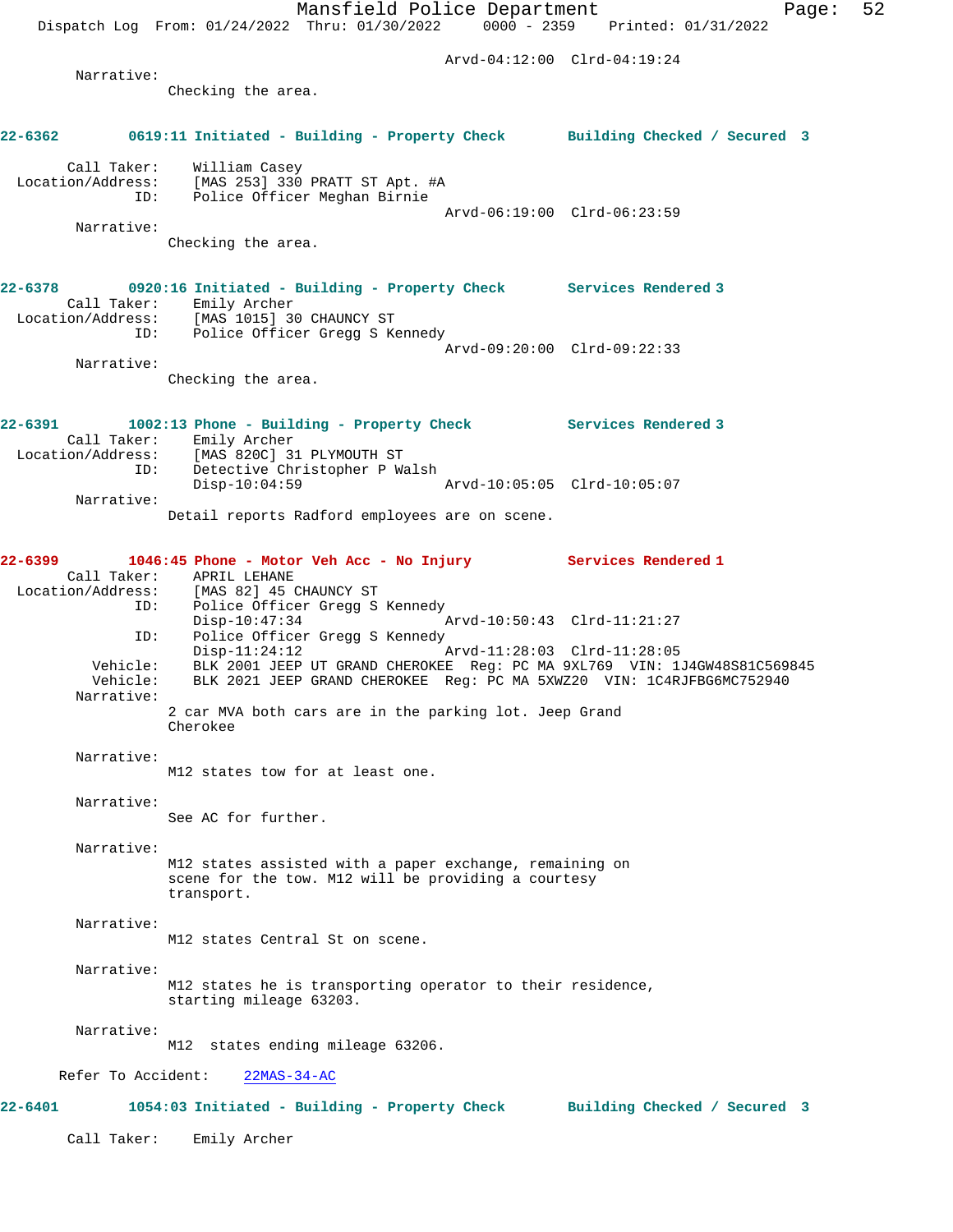Mansfield Police Department Fage: 53 Dispatch Log From: 01/24/2022 Thru: 01/30/2022 0000 - 2359 Printed: 01/31/2022 Location/Address: [MAS] 280 SCHOOL ST<br>ID: Police Officer Micha Police Officer Michael T Fitzgerald Arvd-10:54:00 Clrd-10:55:33 Narrative: Checking the area. **22-6402 1054:40 Phone - Assist Fire Department Services Rendered 2**  Call Taker: Emily Archer<br>Location/Address: [MAS H2606] [MAS H2606] 56 LANCASHIRE DR ID: Police Officer Michael T Fitzgerald<br>Disp-10:55:44 Arvd-1 Arvd-11:02:53 Clrd-11:04:21 Narrative: Assisting the FD with a fire related incident. Nature: odor of gas Narrative: M15 states fire is all set, he is clear. **22-6405 1111:05 Phone - Motor Veh Acc - No Injury Arrest(s) Made 1**  Call Taker: Savannah Karch<br>Location/Address: [MAS] 287 CHAU ess: [MAS] 287 CHAUNCY ST @ 400 RTE 140 NB<br>ID: Sergeant Jeffrey G Bombard Sergeant Jeffrey G Bombard<br>Disp-11:12:06 Disp-11:12:06 Arvd-11:16:28 Clrd-11:42:01 ID: Police Officer Danielle C Titus Disp-11:14:17 Arvd-11:16:13 Clrd-11:52:14<br>TD: Police Officer Michael T Fitzgerald Police Officer Michael T Fitzgerald Disp-11:14:26 Arvd-11:15:52 Clrd-11:46:57 ID: Police Officer Gregg S Kennedy Disp-11:40:09 Arvd-11:47:01 Clrd-11:52:15<br>Vehicle: GRY 2011 TOYT COROLL Req: PC MA 7619XM VIN: 2T1BU4EE2BC6 Vehicle: GRY 2011 TOYT COROLL Reg: PC MA 7619XM VIN: 2T1BU4EE2BC672725 WHI 2016 AUDI Q5 Reg: PC MA 3YPN89 VIN: WA1L2AFP1GA150182 Narrative: two car mva no injuries reported, called in by passerby. vehicles in the intersection Narrative: M13 states tow for at least one. Wrecker for two. Narrative: See AC for further. Narrative: M12 en route to assist driving passengers to Kohls. Narrative: M1 states road way is open and he is clear. Narrative: M13 states she is transporting two females and one juvenile to Kohls, starting mileage 397. Narrative: M12 states transporting one male to Kohls, starting mileage 63210. Narrative: M15 states he is clear, see AR for further. Two citations issued, one for unlicensed operation to the operator of the Audi, and failure to stop issued to the operator of the Toyota. Narrative: M12 states ending mileage 63212. Narrative: M13 states ending mileage 398.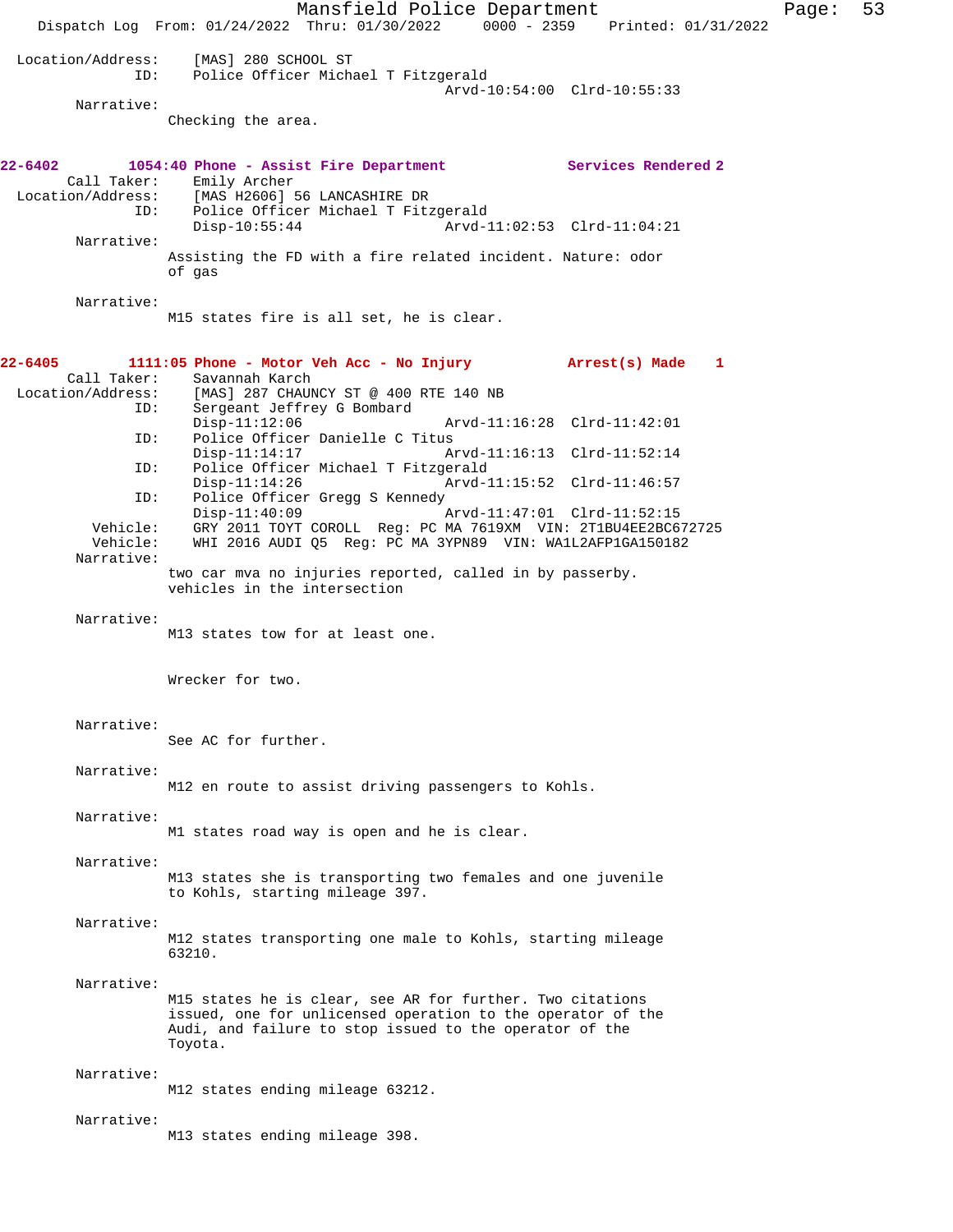Refer To Accident: 22MAS-35-AC

 Refer To Arrest: 22MAS-43-AR **22-6410 1145:58 Phone - Parking Violations Unfounded/Unverifed 3** Call Taker: APRIL LEHANE Location/Address: [MAS] 12 BONNEY LN ID: Police Officer Danielle C Titus Disp-11:52:22 Arvd-12:03:19 Clrd-12:06:27 Vehicle: RED 2007 DODG UT NITRO Reg: PC MA 492NZ6 VIN: 1D8GU58677W618207 Narrative: Red vehicle parked in fire lane. Impeding snow removal Narrative: M13 states vehicle is not in the area. M13 spoke to the RP, left prior to M13 arrival. **22-6414 1158:00 Phone - 911 Hang-ups & Verifications Services Rendered 2**  Call Taker: Jennifer Napolitano Location/Address: [MAS H755] 27 COLONIAL DR ID: Police Officer Michael T Fitzgerald Disp-12:01:41 Clrd-12:01:49 ID: Police Officer Michael T Fitzgerald Disp-12:02:33 Arvd-12:04:24 Clrd-12:06:52 Narrative: Checking on a 911 hang up. Contact made?: No answer on callback x2. Sounded like a pocket dial Cellphone? (y/n): yes Uncertainty radius: 40 meters Narrative: M15 spoke to the homeowner of 27 Colonial Drive, they state they did not make the call. No one flagged the officer down, he is clear. **22-6418 1227:52 Initiated - Follow up Investigation Services Rendered 3**  Call Taker: Emily Archer Location/Address: [MAS] 500 EAST ST ID: Police Officer Michael T Fitzgerald Arvd-12:27:00 Clrd-12:46:35 Narrative: Conducting a follow up in the area to a previously reported incident: Leaving the Scene, Prop. Damage. Refer To Summons: 22MAS-8-AR Summons: EDMONDS, THEOPHILUS JR Address: 23 EMILY JEFFERS RD RANDOLPH, MA  $Age: 48$  Charges: LEAVE SCENE OF PROPERTY DAMAGE **22-6420 1259:21 Phone - Assist Fire Department Services Rendered 2**  Call Taker: Emily Archer Location/Address: [MAS] 12 SHADY BROOK LN ID: Police Officer Danielle C Titus Disp-13:00:29 Arvd-13:05:54 Clrd-13:13:12 Narrative: Assisting the FD with a fire related incident. Nature:outside odor of gas Narrative: M13 clear. **22-6421 1313:34 Initiated - Assist Fire Department Services Rendered 2**  Call Taker: Emily Archer Location/Address: [MAS] 631 EAST ST Apt. #H202 ID: Police Officer Danielle C Titus Arvd-13:13:00 Clrd-13:34:30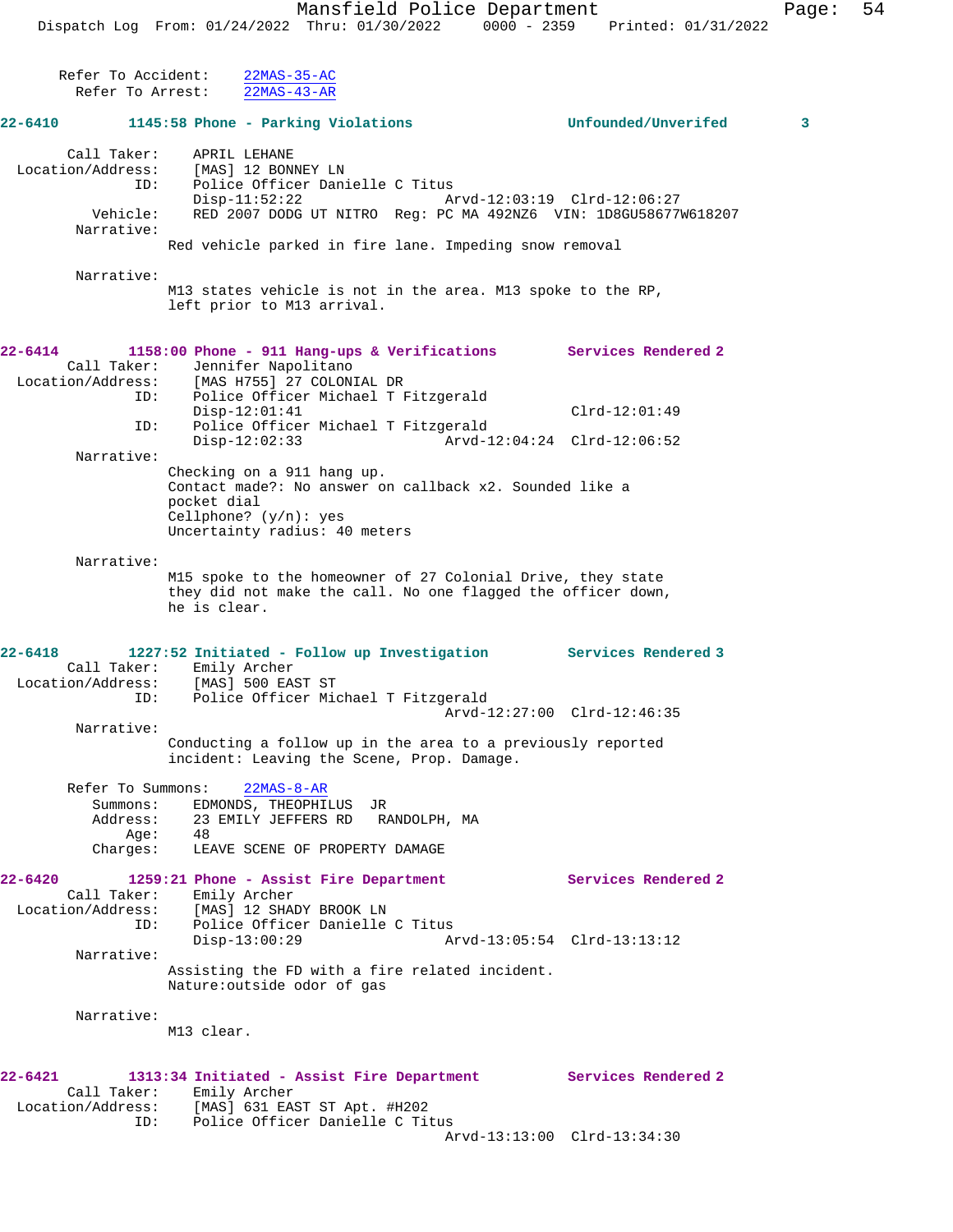Mansfield Police Department Fage: 55 Dispatch Log From: 01/24/2022 Thru: 01/30/2022 0000 - 2359 Printed: 01/31/2022 Narrative: Assisting the FD with a fire related incident. Nature:inside odor of gas **22-6424 1348:28 Phone - Assist Fire Department Services Rendered 2**  Call Taker: Emily Archer Location/Address: [MAS] 602 MAPLE ST ID: Police Officer Gregg S Kennedy Disp-13:49:23 Arvd-13:59:09 Clrd-14:05:49 Narrative: Assisting the FD with a fire related incident. Nature:odor of gas, second floor. **22-6425 1351:43 Initiated - Building - Property Check Services Rendered 3**  Call Taker: Emily Archer Location/Address: [MAS 4] 31 HAMPSHIRE ST ID: Police Officer Michael T Fitzgerald Arvd-13:51:00 Clrd-13:57:57 Narrative: Checking the area. **22-6431 1415:12 Walk-In - Fraud or Identity Theft Incident Report 1**  Call Taker: Civilian William Galarneau Location/Address: [MAS 451B] 500 EAST ST ID: Police Officer Gregg S Kennedy<br>Disp-14:20:10 A Disp-14:20:10 Arvd-14:22:09 Clrd-15:34:19 Narrative: Rp reports of fraud from AT&T in Mansfield MA Refer To Incident: 22MAS-77-OF **22-6432 1426:48 Initiated - Building - Property Check Building Checked / Secured 3** Call Taker: Emily Archer Location/Address: [MAS 417] 9 FRANCIS AVE ID: Police Officer Danielle C Titus Arvd-14:26:00 Clrd-14:35:28 Narrative: Checking the area. **22-6437 1458:26 Initiated - Building - Property Check Building Checked / Secured 3** Call Taker: LINDSAY MITCHELL Location/Address: [MAS] 4 ERICK RD Q @ 15 BONNEY LN ID: Police Officer Danielle C Titus Arvd-14:58:00 Clrd-15:08:47 Narrative: Checking the area. **22-6438 1531:40 Phone - Erratic Oper MV / Road Rage Services Rendered 3**  Call Taker: APRIL LEHANE Location/Address: [MAS 424] 149 OAKLAND ST ID: Police Officer Danielle C Titus Disp-15:32:24 Arvd-15:37:21 Clrd-15:40:05 ID: Police Officer Gregg S Kennedy<br>Disp-15:32:27 Disp-15:32:27 Arvd-15:37:10 Clrd-15:40:02 Vehicle: BLU 2019 CHEV EQUINO Reg: PC MA 1HSB67 VIN: 3GNAXUEVXKL270443 Narrative: blue ford suv all over road swerving Narrative: parked at twin oaks Narrative: Officers spoke to the involved operator. No issues or signs of impairment.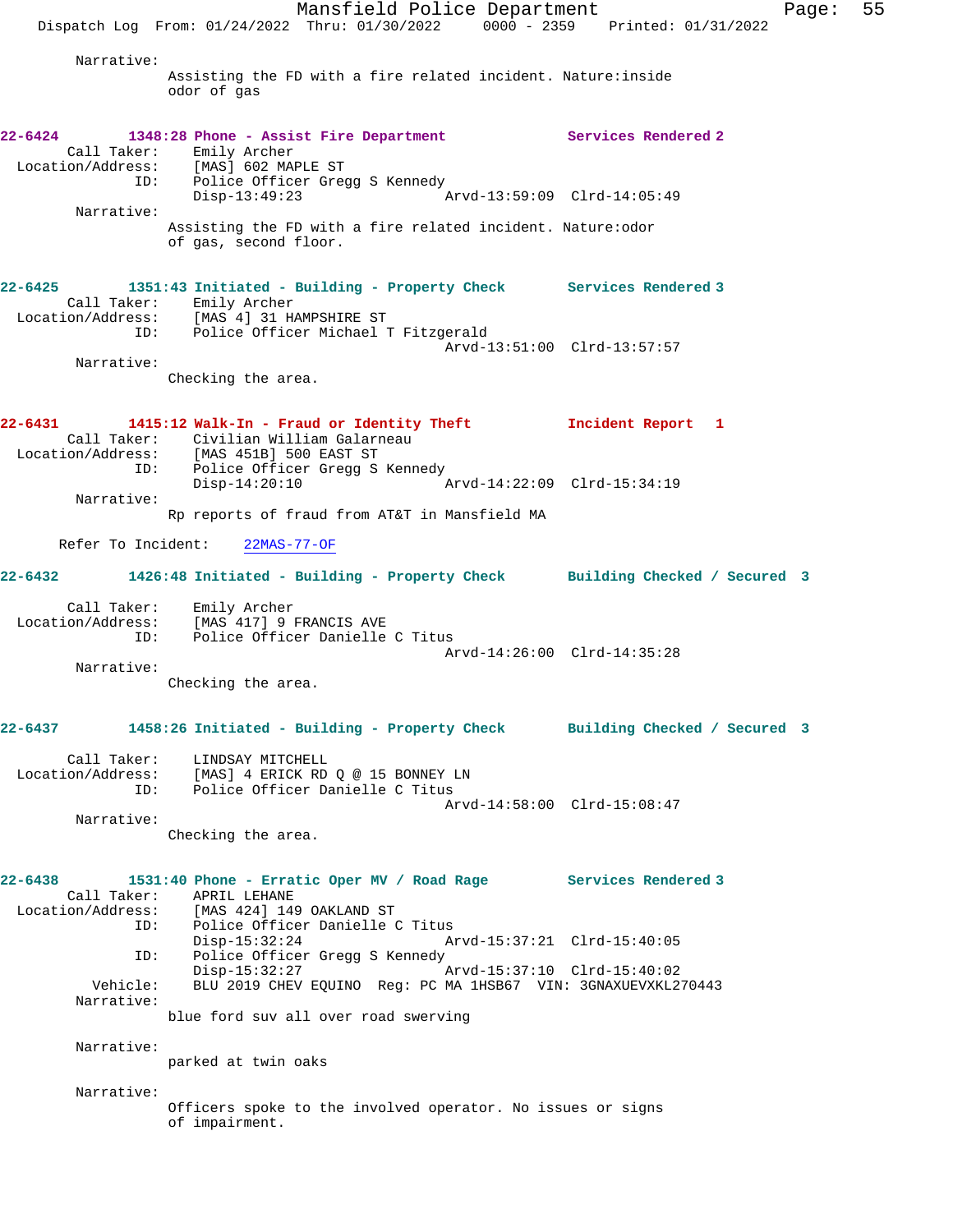| 22-6443                   |                                        | 1608:49 Phone - Assist Fire Department                                                                                                                                                                                                                      | Referred to Other Agency<br>2 |
|---------------------------|----------------------------------------|-------------------------------------------------------------------------------------------------------------------------------------------------------------------------------------------------------------------------------------------------------------|-------------------------------|
|                           | Call Taker:<br>ID:<br>Narrative:       | LINDSAY MITCHELL<br>Location/Address: [MAS 941] 287 CHAUNCY ST Apt. #A<br>Police Officer Jay J Sparrow<br>$Disp-16:08:55$<br>Assisting the FD with a fire related incident. Nature: Fire<br>alarms going off.                                               | $Clrd-16:22:40$               |
| 22-6444<br>$\overline{a}$ |                                        | 1612:42 Phone - 911 Hang-ups & Verifications Confirmed misdial/Accdntl Call                                                                                                                                                                                 |                               |
|                           | Call Taker:<br>ID:<br>Narrative:       | APRIL LEHANE<br>Location/Address: [MAS H5756] 26 MARJAC WAY<br>Police Officer Michael T Fitzgerald<br>$Disp-16:15:19$<br>Checking on a 911 hang up.<br>Contact made?: y                                                                                     | Arvd-16:23:19 Clrd-16:25:45   |
|                           |                                        | Cellphone? $(y/n):y$<br>Uncertainty radius:                                                                                                                                                                                                                 |                               |
|                           | Narrative:                             | Caller reported his phone is not working correctly                                                                                                                                                                                                          |                               |
| 22-6447                   |                                        | 1629:02 Initiated - Building - Property Check Building Checked / Secured 3                                                                                                                                                                                  |                               |
|                           | Call Taker:<br>ID:                     | LINDSAY MITCHELL<br>Location/Address: [MAS 820C] 31 PLYMOUTH ST<br>Police Officer Michael N Fenore                                                                                                                                                          | Arvd-16:29:00 Clrd-16:36:36   |
|                           | Narrative:                             | Checking the area.                                                                                                                                                                                                                                          |                               |
| 22-6451                   | 1714                                   | Initiated - Building - Property Check Building Checked / Secured 3                                                                                                                                                                                          |                               |
|                           | Call Taker:<br>Narrative:              | Police Officer Michael T Fitzgerald<br>Location/Address: [MAS 895] 175 FRUIT ST<br>ID: Police Officer Michael T Fitzgerald                                                                                                                                  | Arvd-17:14:45 Clrd-17:16:17   |
|                           |                                        | Checking the area.                                                                                                                                                                                                                                          |                               |
| $22 - 6452$               |                                        | 1716 Initiated - Building - Property Check Building Checked / Secured 3                                                                                                                                                                                     |                               |
|                           | Location/Address:<br>ID:<br>Narrative: | Call Taker: Police Officer Michael T Fitzgerald<br>[MAS 139] 265 FRUIT ST<br>Police Officer Michael T Fitzgerald                                                                                                                                            | Arvd-17:17:24 Clrd-17:19:04   |
|                           |                                        | Checking the area.                                                                                                                                                                                                                                          |                               |
| 22-6456                   |                                        | 1754:33 Phone - Assist Fire Department                                                                                                                                                                                                                      | Referred to Other Agency<br>2 |
|                           | ID:<br>Narrative:                      | Call Taker: LINDSAY MITCHELL<br>Location/Address: [MAS 1019] 792 WEST ST Apt. #F<br>Detective David D Kerr<br>$Disp-17:55:50$<br>Assisting the FD with a fire related incident. Nature:<br>inside odor of gas in the hallways. Gas CO has been<br>notified. | Arvd-18:04:51 Clrd-18:14:45   |
| 22-6458                   |                                        | 1802:41 Phone - Disturbance / Gathering<br>Call Taker: LINDSAY MITCHELL                                                                                                                                                                                     | Spoken To<br>1                |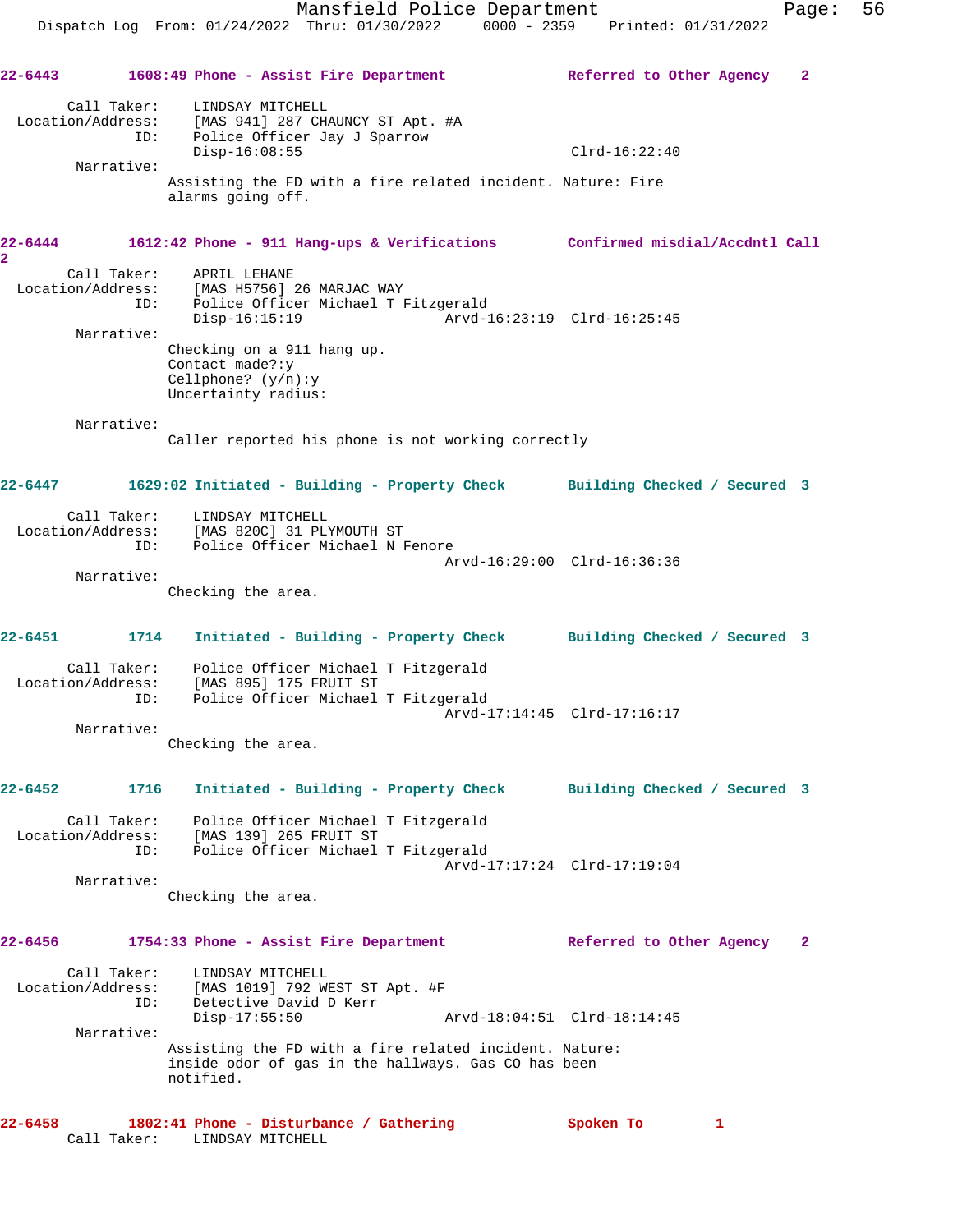Mansfield Police Department Fage: 57 Dispatch Log From: 01/24/2022 Thru: 01/30/2022 0000 - 2359 Printed: 01/31/2022 Location/Address: [MAS] 55 CABOT BLVD @ 31 HAMPSHIRE ST ID: Police Officer Jay J Sparrow Disp-18:04:45 Arvd-18:04:52 Clrd-18:11:08 Narrative: DPW reports a person being pulled by a vehicle on a sled. Narrative: Officers spoke to the individuals who are now getting into their own vehicles and leaving. Parties were advised. **22-6461 1818:51 Initiated - Building - Property Check Building Checked / Secured 3** Call Taker: LINDSAY MITCHELL Location/Address: [MAS 417] 9 FRANCIS AVE ID: Police Officer Michael T Fitzgerald Arvd-18:18:00 Clrd-18:22:19 Narrative: Checking the area. **22-6466 1935 Initiated - Building - Property Check Building Checked / Secured 3** Call Taker: Police Officer Michael T Fitzgerald Location/Address: [MAS 982] 111 HOPE ST ID: Police Officer Michael T Fitzgerald Arvd-19:35:57 Clrd-19:37:21 Narrative: Checking the area. **22-6479 2139 Initiated - Building - Property Check Building Checked / Secured 3** Call Taker: Police Officer Michael T Fitzgerald Location/Address: [MAS 1002] 250 EAST ST ID: Police Officer Michael T Fitzgerald Arvd-21:40:16 Clrd-21:48:45 Narrative: Checking the area. **22-6486 2225:31 Initiated - Building - Property Check Building Checked / Secured 3** Call Taker: TARA LAKO Location/Address: [MAS 411] 60 FORBES BLVD ID: Sergeant Robert S Pierce Arvd-22:25:00 Clrd-22:33:37 Narrative: Checking the area. **22-6487 2236:47 Initiated - Building - Property Check Building Checked / Secured 3** Call Taker: TARA LAKO Location/Address: [MAS 226E] 125 HIGH ST Apt. #1-4 ID: Police Officer Jay J Sparrow Arvd-22:36:00 Clrd-22:40:45 Narrative: Checking the area.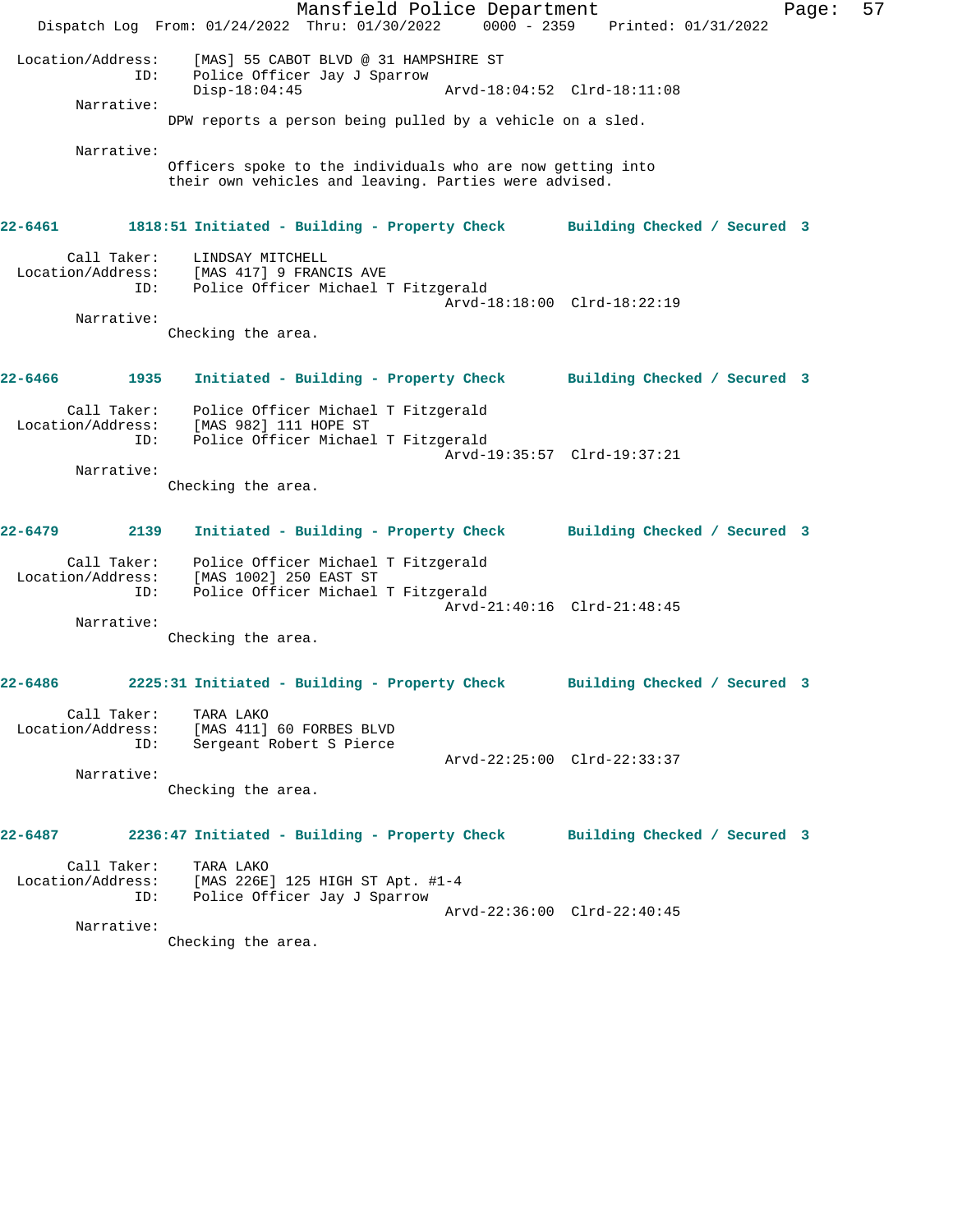**For Date: 01/31/2022 - Monday Call Number Time Call Reason Action Priority 22-6504 0049:40 Initiated - Assist Other Agency Referred to Other Agency 3** Call Taker: TARA LAKO Location/Address: [MAS] NORTH MAIN ST ID: Police Officer Bryan Hurley Arvd-00:49:00 Clrd-02:27:08 ID: Police Officer Derek M Stark Disp-02:27:03 Arvd-02:27:05 Clrd-03:40:39 Narrative: Assisting DPW with snow removal **22-6515 0128:15 Initiated - Motor Vehicle Stop Summons 3**  Call Taker: TARA LAKO Location/Address: [MAS] 255 HOPE ST @ 141 PRATT ST ID: Police Officer Derek M Stark Arvd-01:28:00 Clrd-01:45:48 ID: Sergeant David Schepis Disp-01:29:10 Arvd-01:30:35 Clrd-01:45:47 Vehicle: WHI 2014 NISS MAXIMA Reg: PC MA 4RZS39 VIN: 1N4AA5AP2EC912702 Narrative: Out with MV occupied 3 times, Sgt Schepis en route to assist Narrative: Ofc Stark reports one of the passengers in the vehicle lives down the street and his mother will be coming to take possession of the vehicle. Narrative: Citation issued for unlicensed operation Refer To Summons: 22MAS-44-AR Summons: TAVARES, EDDY W<br>Address: 239 FOREST AVE P 239 FOREST AVE Apt. #1 BROCKTON, MA Age: 23 Charges: LICENSE SUSPENDED, OP MV WITH SIGNAL, FAIL TO **22-6519 0139:18 Initiated - Building - Property Check Building Checked / Secured 3** Call Taker: TARA LAKO<br>ion/Address: [MAS 170] 255 HOPE ST Location/Address:<br>ID: Police Officer Meghan Birnie Arvd-01:39:00 Clrd-01:48:32 Narrative: Checking the area. **22-6522 0148:08 Initiated - Building - Property Check Building Checked / Secured 3** Call Taker: TARA LAKO Location/Address: [MAS 281A] 1 CROCKER ST ID: Police Officer Derek M Stark Arvd-01:48:00 Clrd-01:57:07 Narrative: Checking the area. **22-6525 0159:39 Initiated - Building - Property Check Building Checked / Secured 3**

| Call Taker:       | TARA LAKO                           |
|-------------------|-------------------------------------|
| Location/Address: | [MAS 1040] 50 RESERVOIR ST Apt. #ST |
| TD:               | Police Officer Derek M Stark        |
|                   | Arvd-01:59:00 Clrd-02:08:07         |

Narrative: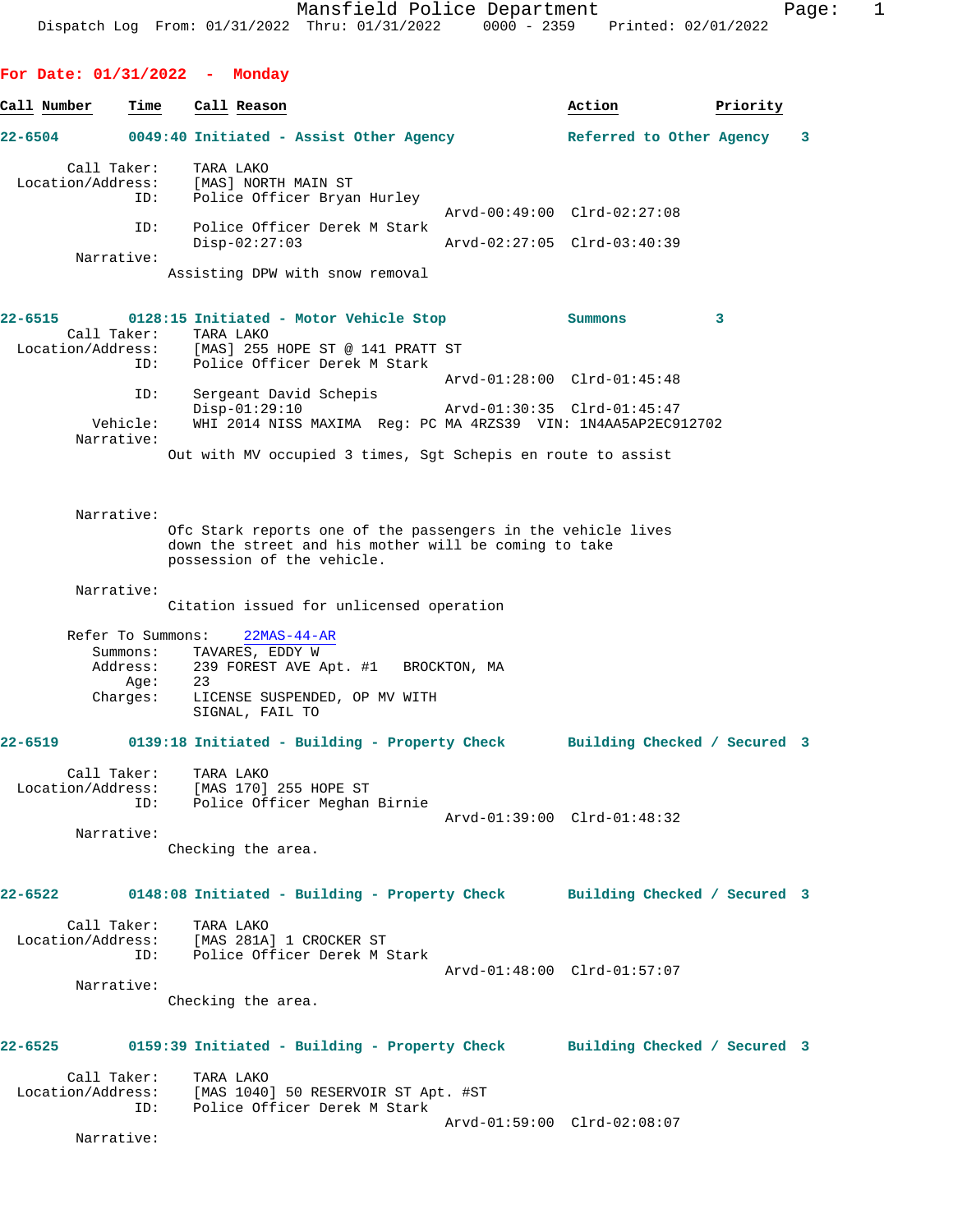Mansfield Police Department Form Page: 2 Dispatch Log From: 01/31/2022 Thru: 01/31/2022 0000 - 2359 Printed: 02/01/2022 Checking the area. **22-6526 0200:39 Initiated - Building - Property Check Building Checked / Secured 3** Call Taker: TARA LAKO Location/Address: [MAS 1002] 250 EAST ST ID: Police Officer Meghan Birnie Arvd-02:00:00 Clrd-02:09:29 Narrative: Checking the area. **22-6527 0206:05 Initiated - Building - Property Check Building Checked / Secured 3** Call Taker: TARA LAKO Location/Address: [MAS 840] 280 SCHOOL ST ID: Sergeant David Schepis Arvd-02:06:00 Clrd-02:12:18 Narrative: Checking the area. **22-6530 0218:23 Initiated - Building - Property Check Building Checked / Secured 3** Call Taker: TARA LAKO Location/Address: [MAS 411] 60 FORBES BLVD ID: Police Officer Derek M Stark Arvd-02:18:00 Clrd-02:22:39 Narrative: Checking the area. **22-6535 0241:31 Initiated - Motor Veh Acc - No Injury Vehicle Towed 1**  Call Taker: TARA LAKO Location/Address: [MAS 244A] 4 SOUTH MAIN ST Police Officer Meghan Birnie Arvd-02:41:00 Clrd-03:17:32 ID: Sergeant David Schepis<br>Disp-02:44:27 Disp-02:44:27 Arvd-02:44:29 Clrd-02:57:00 ID: Police Officer Bryan Hurley Disp-02:52:51 Arvd-02:54:48 Clrd-03:11:05 Vehicle: BRO 2004 HOND ACCORD Reg: PC MA 2ZGF94 VIN: 1HGCM66514A064430 Towed: For: Accident By: Central Street Garage To: Central Street Garage Vehicle: RED 2006 PTRB 357 Reg: CO MA 66651 VIN: 1NPALUEX76N871829 Narrative: Ofc Birnie reports an MVA in the area Narrative: Ofc Birnie requesting MFD to the scene for EMS Narrative: Ofc Birnie requesting a tow for one Narrative: central St enroute. Narrative: Sgt Armstrong requesting Andy Littig be advised of the incident Narrative: Andy Littig advised there will be a response to the location from DPW Narrative: Ofc Birnie reports Central St is on scene Narrative: Ofc Birnie reports MFD gained a patient a refusal from the passenger.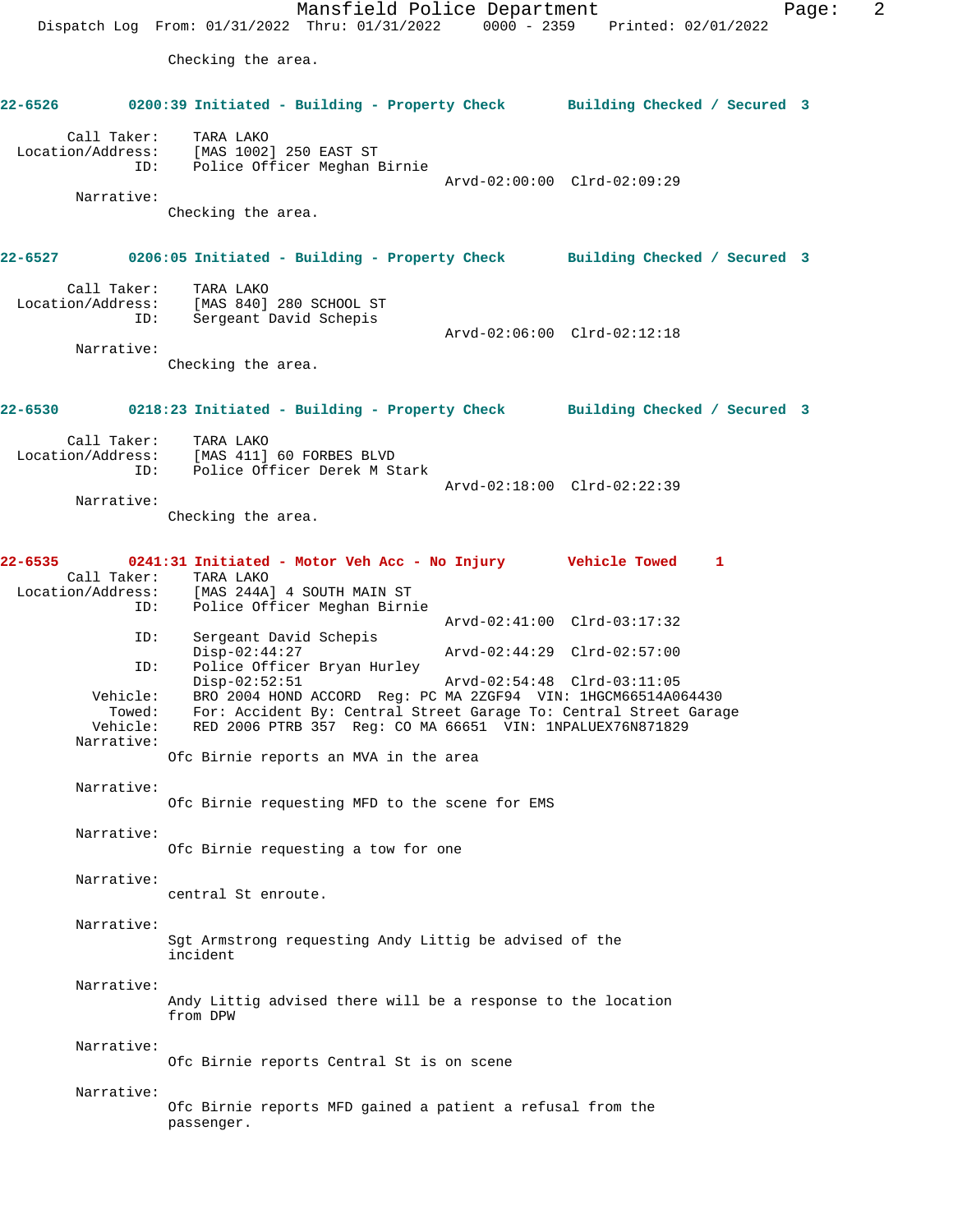|         |                                                 | Dispatch Log From: 01/31/2022 Thru: 01/31/2022 0000 - 2359 Printed: 02/01/2022                                                          | Mansfield Police Department |                             |                              | Page: | 3 |
|---------|-------------------------------------------------|-----------------------------------------------------------------------------------------------------------------------------------------|-----------------------------|-----------------------------|------------------------------|-------|---|
|         | Narrative:                                      | Ofc Birnie reports Central St has the vehicle                                                                                           |                             |                             |                              |       |   |
|         | Refer To Accident:                              | $22MAS-36-AC$                                                                                                                           |                             |                             |                              |       |   |
|         |                                                 |                                                                                                                                         |                             |                             |                              |       |   |
|         |                                                 | 22-6539 0346:01 Initiated - Building - Property Check Building Checked / Secured 3                                                      |                             |                             |                              |       |   |
|         | Call Taker:                                     | TARA LAKO<br>Location/Address: [MAS 219] 12 GILES PL<br>ID: Police Officer Derek M Stark                                                |                             |                             |                              |       |   |
|         | Narrative:                                      |                                                                                                                                         |                             | Arvd-03:46:00 Clrd-03:46:16 |                              |       |   |
|         |                                                 | Checking the area.                                                                                                                      |                             |                             |                              |       |   |
|         |                                                 | 22-6540      0346:23 Initiated - Building - Property Check     Building Checked / Secured 3                                             |                             |                             |                              |       |   |
|         | Call Taker:<br>ID:                              | TARA LAKO<br>Location/Address: [MAS 834] 261 CHAUNCY ST<br>Police Officer Derek M Stark                                                 |                             |                             |                              |       |   |
|         | Narrative:                                      |                                                                                                                                         |                             | Arvd-03:46:00 Clrd-03:46:38 |                              |       |   |
|         |                                                 | Checking the area.                                                                                                                      |                             |                             |                              |       |   |
|         |                                                 | 22-6541 0404:41 Alarm - Assist Fire Department 1992 Referred to Other Agency 2                                                          |                             |                             |                              |       |   |
|         | ID:                                             | Call Taker: TARA LAKO<br>Location/Address: [MAS 840I180] 280 SCHOOL ST Apt. #I180<br>Police Officer Derek M Stark                       |                             |                             |                              |       |   |
|         |                                                 | $Disp-04:04:59$                                                                                                                         |                             | Arvd-04:12:30 Clrd-04:19:56 |                              |       |   |
|         | Narrative:                                      | Assisting the FD with a fire related incident. Nature:<br>Masterbox activation                                                          |                             |                             |                              |       |   |
|         | Narrative:                                      | Ofc Stark reports workers on site                                                                                                       |                             |                             |                              |       |   |
|         |                                                 | 22-6542 0431:33 Initiated - Building - Property Check Building Checked / Secured 3                                                      |                             |                             |                              |       |   |
|         | Call Taker:<br>Location/Address:<br>ID:         | TARA LAKO<br>[MAS 322] 31 HAMPSHIRE ST<br>Police Officer Derek M Stark                                                                  |                             |                             |                              |       |   |
|         |                                                 |                                                                                                                                         |                             | Arvd-04:31:00 Clrd-04:38:30 |                              |       |   |
|         | Narrative:                                      | Checking the area.                                                                                                                      |                             |                             |                              |       |   |
| 22-6543 |                                                 | 0505:29 Initiated - Building - Property Check                                                                                           |                             |                             | Building Checked / Secured 3 |       |   |
|         | Call Taker:<br>ID:                              | William Casey<br>Location/Address: [MAS] CABOT BLVD<br>Police Officer Derek M Stark                                                     |                             | Arvd-05:05:00 Clrd-05:13:26 |                              |       |   |
|         | Narrative:                                      |                                                                                                                                         |                             |                             |                              |       |   |
|         |                                                 | Checking the area.                                                                                                                      |                             |                             |                              |       |   |
| 22-6566 | 0736<br>Call Taker:<br>Location/Address:<br>ID: | Initiated - Parking Violations<br>Animal Control Steven Simonds<br>[MAS] 43 NORTH MAIN ST @ 13 PARK ST<br>Animal Control Steven Simonds |                             |                             | Services Rendered 3          |       |   |
|         |                                                 |                                                                                                                                         |                             | Arvd-07:37:12 Clrd-08:21:34 |                              |       |   |
|         | Narrative:                                      | checking area for parking violations                                                                                                    |                             |                             |                              |       |   |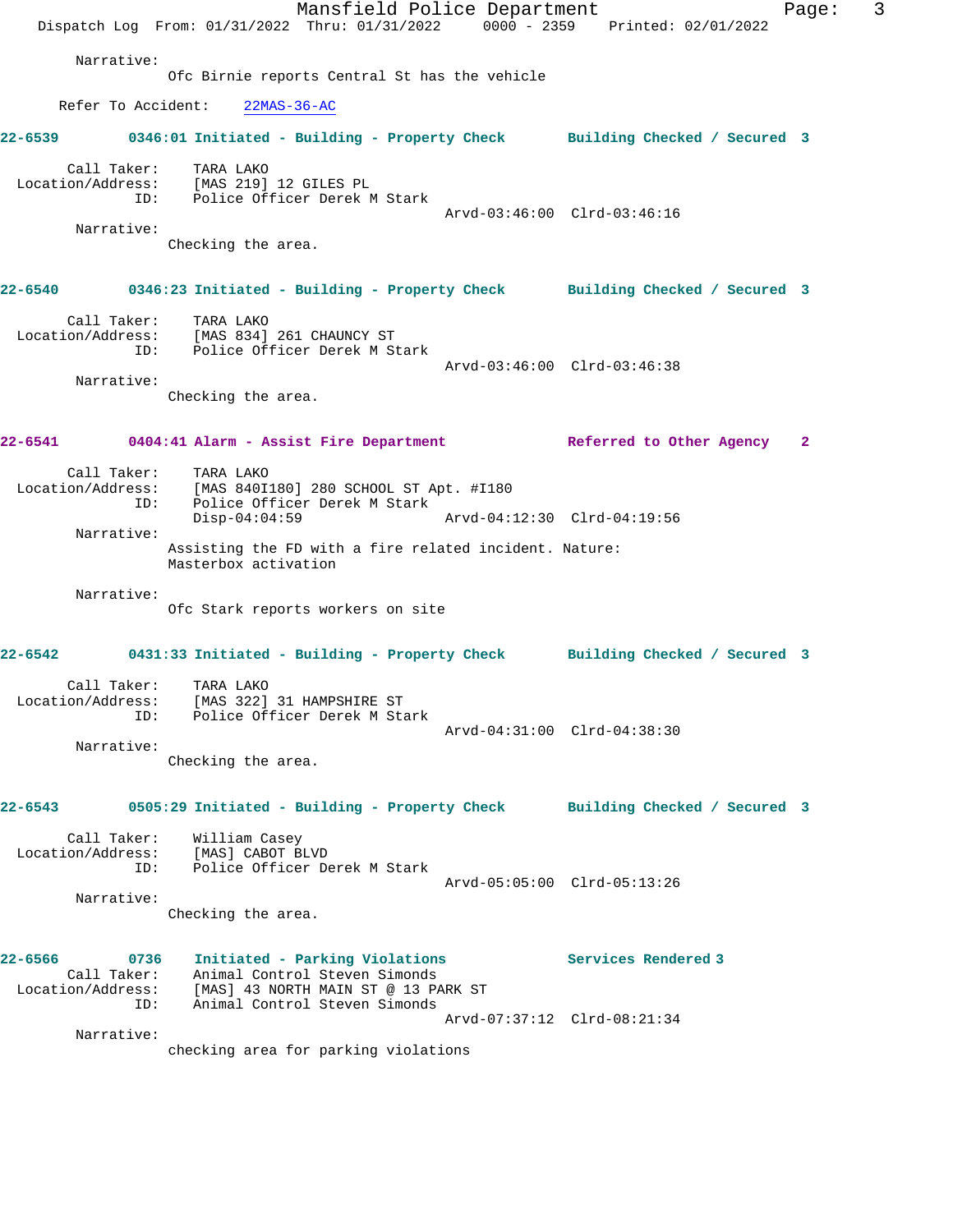**22-6584 0923:31 Phone - Assist Fire Department Services Rendered 2**  Call Taker: Ryan O'Rourke Location/Address: [MAS H2247] 7 WESTVIEW DR ID: Police Officer David W Kinahan Disp-09:25:14 Clrd-09:25:33 Narrative: Assisting the FD with a fire related incident. Nature: Outside gas leak. Narrative: PD standing by per M1. **22-6593 1004:12 911 - Assist Fire Department Services Rendered 2**  Call Taker: Ryan O'Rourke Location/Address: [MAS] 200 CHAUNCY ST ID: Police Officer Danielle C Titus Disp-10:06:09 Arvd-10:12:37 Clrd-10:21:32 Narrative: Assisting the FD with a fire related incident. Nature: Inside odor of gas. **22-6594 1013 Initiated - Parking Violations Services Rendered 3**  Call Taker: Animal Control Steven Simonds Location/Address: [MAS] 242 NORTH MAIN ST @ 16 OLD COLONY WAY ID: Animal Control Steven Simonds Arvd-10:20:56 Clrd-11:15:26 Narrative: checking area for parking violations **22-6595 1023:57 Phone - Assist Citizen - P S A No Transport 3**  Call Taker: Michael Chisholm<br>Location/Address: [MAS H6695] 73 EA [MAS H6695] 73 EAST ST Narrative: Owner of the building next door hired a plow service and they are plowing snow onto the callers property Narrative: \*\*\*Duplicate Call\*\*\* **22-6597 1030:28 Initiated - Follow up Investigation Services Rendered 3**  Call Taker: Ryan O'Rourke Location/Address: [MAS] 4 FULLER PL ID: Detective Anthony R Lattanzio Arvd-10:30:00 Clrd-10:32:48 Narrative: out retrieving more stolen property. Refer To Arrest: 22MAS-29-AR Arrest: JONES, JAMES E Address: 4 FULLER PL MANSFIELD, MA<br>Aqe: 44  $A$ ge: Charges: B&E BUILDING NIGHTTIME FOR FELONY LARCENY FROM BUILDING B&E BUILDING DAYTIME FOR FELONY LARCENY FROM BUILDING VANDALIZE PROPERTY c266 §126A B&E BUILDING NIGHTTIME FOR FELONY LARCENY FROM BUILDING B&E BUILDING NIGHTTIME FOR FELONY LARCENY FROM BUILDING Warrant arrest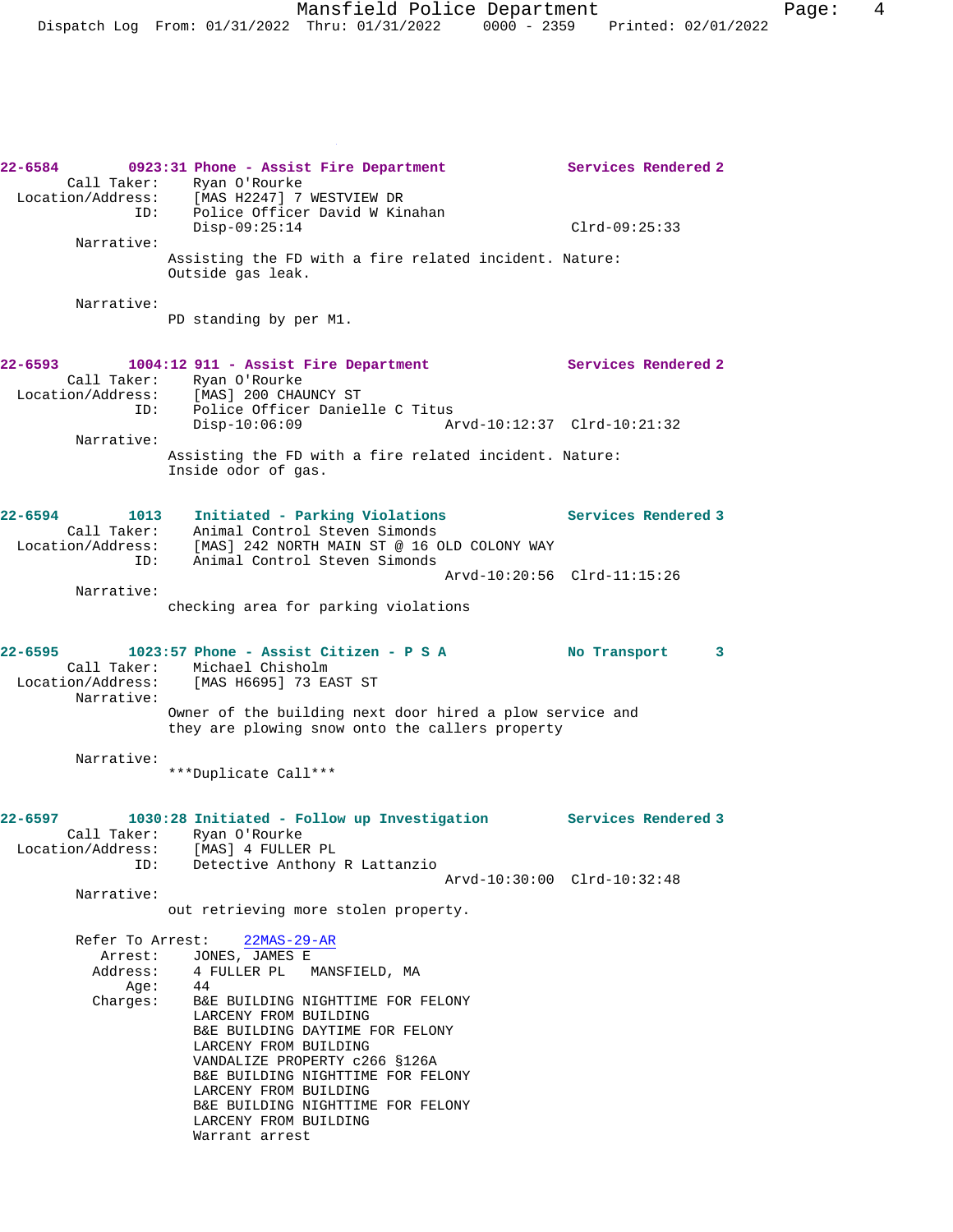Mansfield Police Department Fage: 5 Dispatch Log From: 01/31/2022 Thru: 01/31/2022 0000 - 2359 Printed: 02/01/2022 B&E BUILDING NIGHTTIME FOR FELONY LARCENY FROM BUILDING B&E BUILDING NIGHTTIME FOR FELONY LARCENY FROM BUILDING B&E BUILDING DAYTIME FOR FELONY LARCENY FROM BUILDING B&E BUILDING NIGHTTIME FOR FELONY LARCENY FROM BUILDING **22-6600 1105:43 Initiated - Building - Property Check Building Checked / Secured 3** Call Taker: Ryan O'Rourke Location/Address: [MAS 840] 280 SCHOOL ST ID: Police Officer David W Kinahan Arvd-11:05:00 Clrd-11:27:53 Narrative: Checking the area. **22-6602 1140:12 Walk-In - Motor Veh Acc - No Injury Investigated - Report Taken 1** Call Taker: Support Staff Matthew Todesco Location/Address: [MAS 335] 35 COUNTY ST Idress: נואטטט ככ נפא בואט (MAS נער בואט בי LMA)<br>ID: Police Officer Danielle C Titus<br>A: Disp-11:40:55 Disp-11:40:55 Arvd-11:47:17 Clrd-12:04:08 Vehicle: GRY 2006 GMC UT ENVOY Reg: PC MA 2BRG86 VIN: 1GKET66M766149669 Narrative: RP into report he slid into the fence and there is damage to both, Ofc Titus into speak with the RP. Refer To Accident: 22MAS-38-AC **22-6603 1144:50 Walk-In - Neighbor Dispute Investigated - Report Taken 3** Call Taker: Support Staff Matthew Todesco Location/Address: [MAS H3156] 28 KINGMAN AVE ID: Police Officer Michael T Fitzgerald Disp-11:46:15 Arvd-12:03:17 Clrd-12:03:59 Narrative: RP into report a neighbor complaint, Ofc Fitzgerald into speak with the RP. Refer To Incident: 22MAS-82-OF **22-6607 1207:49 Phone - 911 Hang-ups & Verifications Confirmed misdial/Accdntl Call 2**  Call Taker: Michael Chisholm Location/Address: [MAS 840D110A] 280 SCHOOL ST Apt. #D110 ID: Police Officer Danielle C Titus<br>Disp-12:09:46 Ar Disp-12:09:46 Arvd-12:17:44 Clrd-12:21:05 Narrative: Checking on a 911 hang up. Contact made?: No Cellphone? (y/n):Land Line Uncertainty radius: N/A **22-6608 1208:57 Initiated - Building - Property Check Building Checked / Secured 3** Call Taker: Ryan O'Rourke Location/Address: [MAS 281A] 1 CROCKER ST ID: Police Officer Danielle C Titus Arvd-12:08:00 Clrd-12:09:46 ID: Police Officer Danielle C Titus Disp-12:21:05 Clrd-12:21:20 Narrative: Checking the area. **22-6619 1332:48 Alarm - Assist Fire Department Services Rendered 2**  Call Taker: CARLY MORIARTY Location/Address: [MAS 849B110A] 287 SCHOOL ST Apt. #B110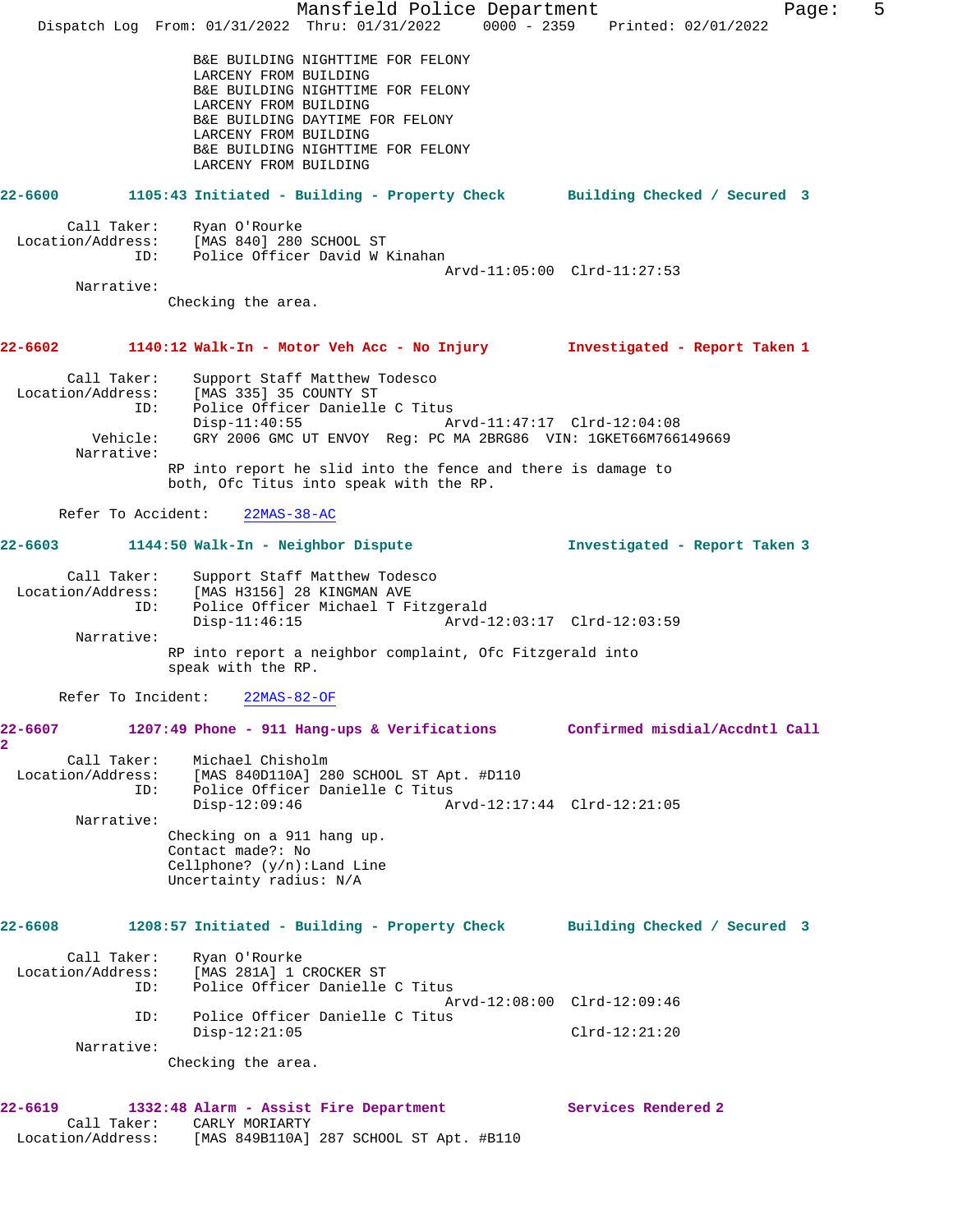Mansfield Police Department Fage: 6 Dispatch Log From: 01/31/2022 Thru: 01/31/2022 0000 - 2359 Printed: 02/01/2022 ID: Police Officer David W Kinahan<br>Disp-13:34:19 A Disp-13:34:19 Arvd-13:40:45 Clrd-13:48:54 Narrative: Assisting the FD with a fire related incident. Nature: fire alarm activation **22-6625 1405:44 Initiated - Building - Property Check Building Checked / Secured 3** Call Taker: Ryan O'Rourke Location/Address: [MAS 1015] 30 CHAUNCY ST ID: Police Officer Danielle C Titus Arvd-14:05:00 Clrd-14:08:30 Narrative: Checking the area. **22-6632 1431:57 Phone - Assist Fire Department Services Rendered 2**  Call Taker: Ryan O'Rourke Location/Address: [MAS 986C106] 2 NORTH MAIN ST Apt. #C106 ID: Police Officer Danielle C Titus<br>Disp-14:34:57 Ar Arvd-14:41:25 Clrd-15:13:41 Narrative: Assisting the FD with a fire related incident. Nature: CO detector sounding, no illness. **22-6635 1446:18 Initiated - Building - Property Check Building Checked / Secured 3** Call Taker: Ryan O'Rourke Location/Address: [MAS 322] 31 HAMPSHIRE ST ID: Police Officer David W Kinahan Arvd-14:46:00 Clrd-14:53:23 Narrative: Checking the area. **22-6636 1446:23 Walk-In - Fraud or Identity Theft Investigated - Report Taken 1** Call Taker: Support Staff Matthew Todesco Location/Address: [MAS 959A] 68 SPRING ST ID: Police Officer Michael T Fitzgerald Disp-14:48:25 Arvd-14:59:41 Clrd-15:10:40 Narrative: RP into report his information was hacked and would like to speak with an officer, Ofc Fitzgerald into speak with the RP. Refer To Incident: 22MAS-83-OF **22-6637 1453:32 Initiated - Building - Property Check Building Checked / Secured 3** Call Taker: Ryan O'Rourke Location/Address: [MAS 411] 60 FORBES BLVD ID: Police Officer David W Kinahan Arvd-14:53:00 Clrd-14:57:59 Narrative: Checking the area. **22-6641 1522:54 Walk-In - Motor Veh Acc - Hit & Run Investigated - No Report 1** Call Taker: Support Staff Matthew Todesco<br>Location/Address: [MAS H3825] 48 FAIRFIELD PARK<br>ID: Police Officer Danielle C Titu Location Fractiew Todesco<br>[MAS H3825] 48 FAIRFIELD PARK<br>Police Offi Police Officer Danielle C Titus<br>Disp-15:24:38 Disp-15:24:38 Arvd-15:35:57 Clrd-15:48:14 Vehicle: GRY 2013 MERZ C300 Reg: PAS MA RS113L VIN: WDDGF8AB8DR246250 Vehicle: BLK 2014 JEEP UT PATRIO Reg: PC MA 2266CG VIN: 1C4NJRBBXED808569 Narrative: RP reports a past hit and Run, Ofc Titus in to speak with the RP.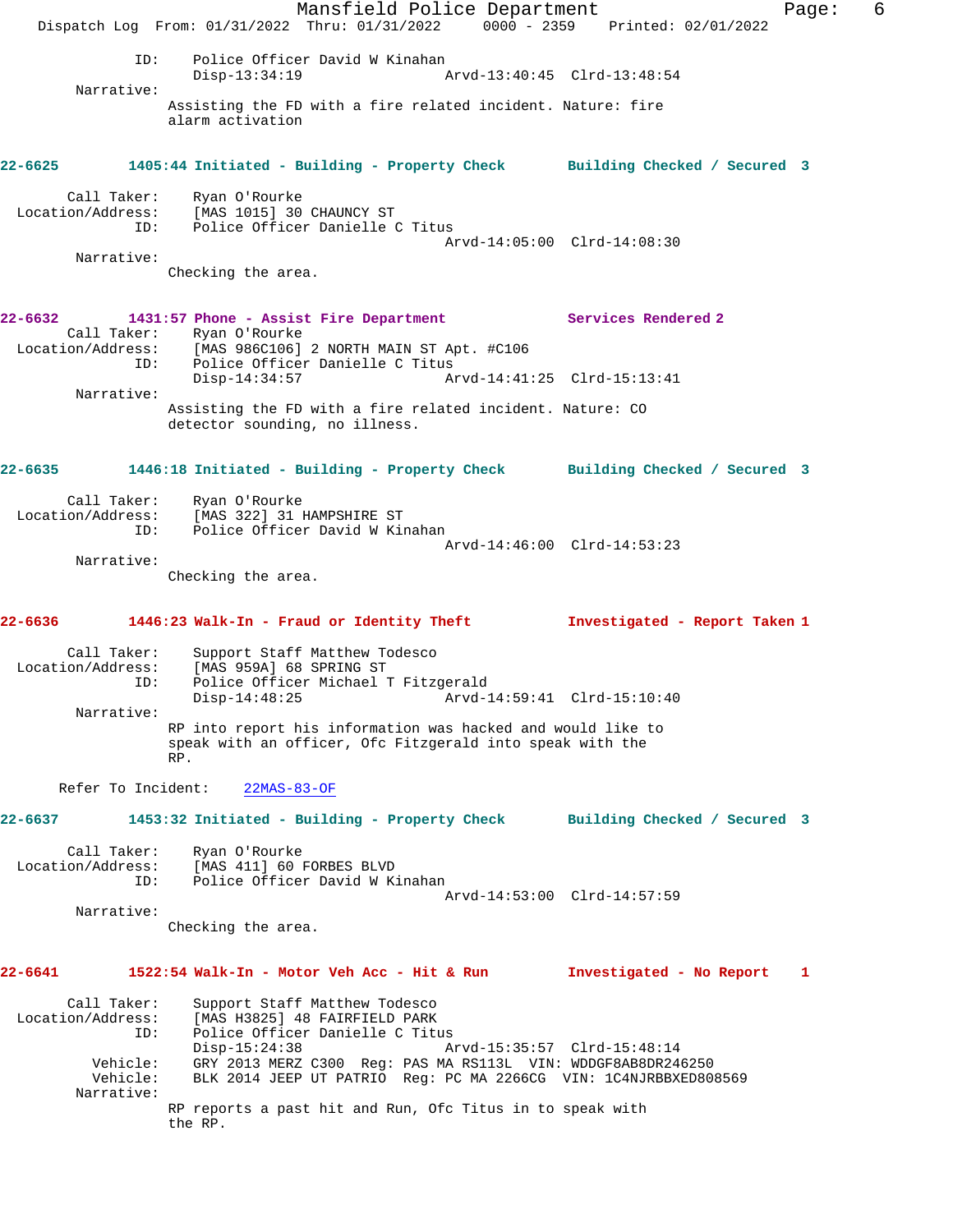ID: Detective Derek M McCune Arvd-15:36:00 Clrd-15:42:43 Narrative: MSR2 giving courtesey ride to 39 Angell St. SM 93708. Narrative: EM 93710. 22-6659 1634:26 Phone - Assist Other Agency **1654:26 Phone - Assist Other Agency** Services Rendered 3 Call Taker: Michael Chisholm Location/Address: [MAS] 433 ELM ST ID: Police Officer Joshua S Ellender Disp-16:36:25 Arvd-16:50:47 Clrd-16:50:50 Narrative: message delivery to female party, Attleboro PD has her wallet call **22-6670 1722:53 Phone - Assist Fire Department Services Rendered 2**  Call Taker: Ryan O'Rourke Location/Address: [MAS 960] 792 WEST ST Apt. #E201 ID: Police Officer Joshua S Ellender Disp-17:24:10 Arvd-17:36:53 Clrd-17:36:55 Narrative: Assisting the FD with a fire related incident. Nature: Fire alarm activation. **22-6671 1724:13 911 - Assist Fire Department Services Rendered 2**  Call Taker: Ryan O'Rourke Location/Address: [MAS 4] 31 HAMPSHIRE ST ID: Detective David D Kerr Detective David D Kerr<br>Disp-17:25:01 Arvd-17:31:02 Clrd-17:41:03 Narrative: Assisting the FD with a fire related incident. Nature: Masterbox activation. **22-6684 1828:48 Phone - Disabled Motor Vehicle Vehicle Towed 3**  Call Taker: Michael Chisholm Location/Address: [MAS] 10 RESERVOIR ST @ 800 SOUTH MAIN ST ID: Detective David D Kerr<br>Disp-18:31:29 Disp-18:31:29 Arvd-18:38:30 Clrd-19:40:38 Vehicle: WHI 2001 FORD DRWSUP Reg: CO MA S85239 VIN: 1FDAF56F51EA16593 Narrative: DMV Vehicle broken down no lights on it Narrative: 13 reports attempting to get the vehicle going, may need a wrecker. Will advise in a few minutes Narrative: 13 requesting two for one. F550 with rack body Narrative: Central St en route Narrative: Central St on scene Narrative: Central St has the vehicle, clear

**22-6644 1536:38 Initiated - School Officer Activity Services Rendered 3** 

Narrative:

 Call Taker: Ryan O'Rourke Location/Address: [MAS 332] 240 EAST ST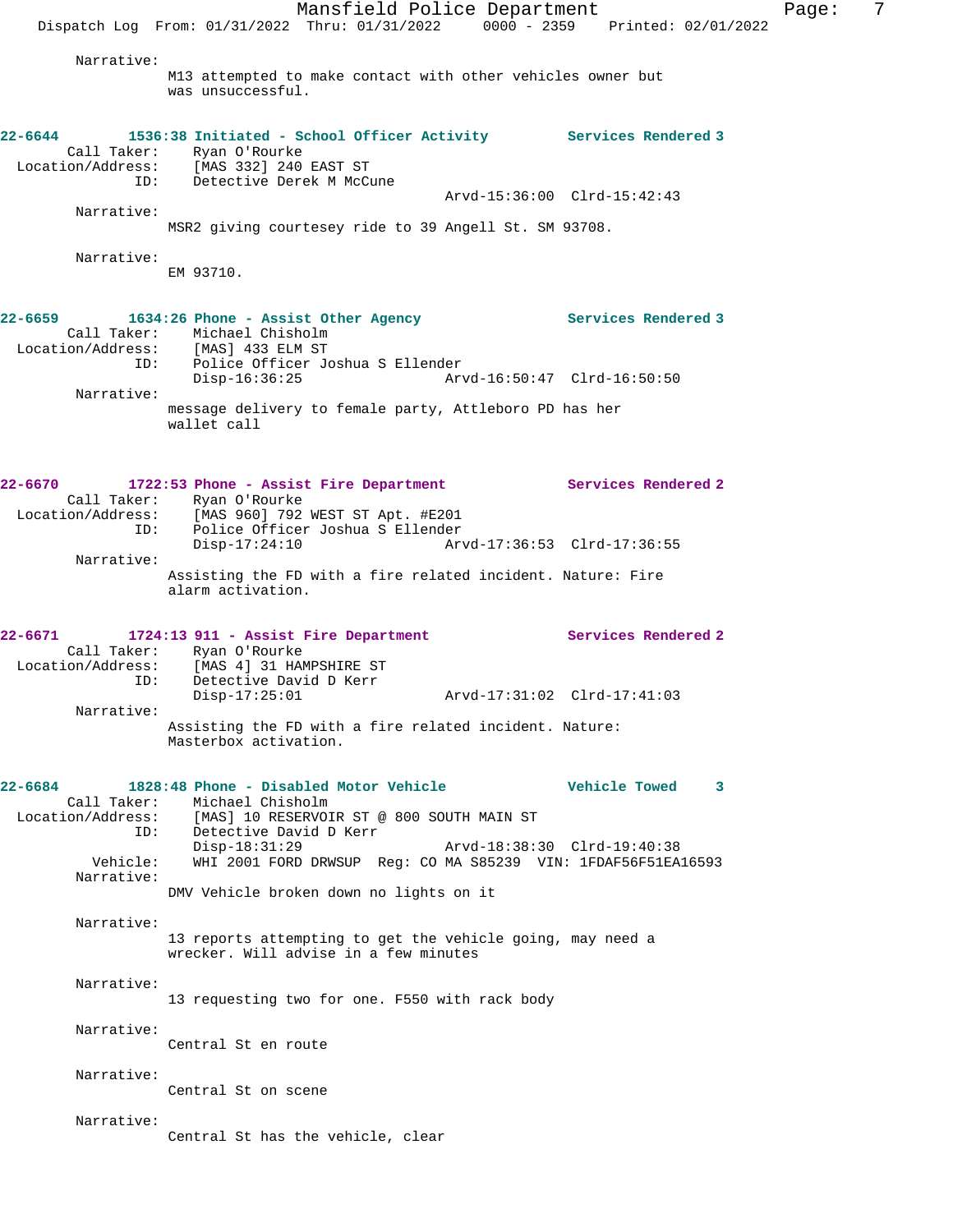**22-6703 2008:19 Initiated - Building - Property Check Building Checked / Secured 3** Call Taker: Fournier Elin Location/Address: [MAS 840] 280 SCHOOL ST ID: Police Officer Joshua S Ellender Arvd-20:08:00 Clrd-20:23:10 Narrative: Checking the area. **22-6707 2053:53 911 - Disturbance / Gathering Spoken To 1**  Call Taker: TARA LAKO<br>Location/Address: [MAS 322] ess: [MAS 322] 31 HAMPSHIRE ST<br>ID: Detective David D Kerr Detective David D Kerr Disp-20:54:49 Arvd-20:57:27 Clrd-21:20:22<br>TD: Police Officer Joshua S Ellender Police Officer Joshua S Ellender<br>Disp-20:55:05 Arv Disp-20:55:05 Arvd-20:59:06 Clrd-21:20:24<br>TD: Sergeant Robert S Pierce Sergeant Robert S Pierce<br>Disp-20:59:46 Disp-20:59:46 Arvd-20:59:48 Clrd-21:20:28 Narrative: Front desk reporting guests are at the front desk making threats Narrative: Male party threatening her and pointing at her, Narrative: 2 males Narrative: room 118 and 120 Narrative: Males have been at the desk making threats for about 10 minutes Narrative: Front desk has the names but unable to get the information with the males standing there Narrative: 13 reports a misunderstanding btwn patrons and front desk staff Narrative: Issue has been resolved, all units clear **22-6717 2121:08 Phone - Suspicious Actv / Persn / Veh Spoken To 2**  Call Taker: TARA LAKO<br>Location/Address: [MAS H318] ess: [MAS H3187] 230 HOPE ST<br>ID: Police Officer Jay J Spa Police Officer Jay J Sparrow Disp-21:23:29 Arvd-21:24:48 Clrd-21:29:24 Vehicle: BLU 2020 TOYT UT HIGHLA Reg: PC MA 1RFH36 VIN: 5TDGBRCH9LS505034 Narrative: Car parked in the lot near the dumpster with their high beams on for the past two and a half hours. Narrative: RP reports the vehicle is a darker SUV Narrative: RP is unable to tell if anyone is inside the vehicle Narrative: M5 reports male party checks OK. He is from Sri Lanka and it is morning over there. He has been on the phone with his family for a few hours. Clear